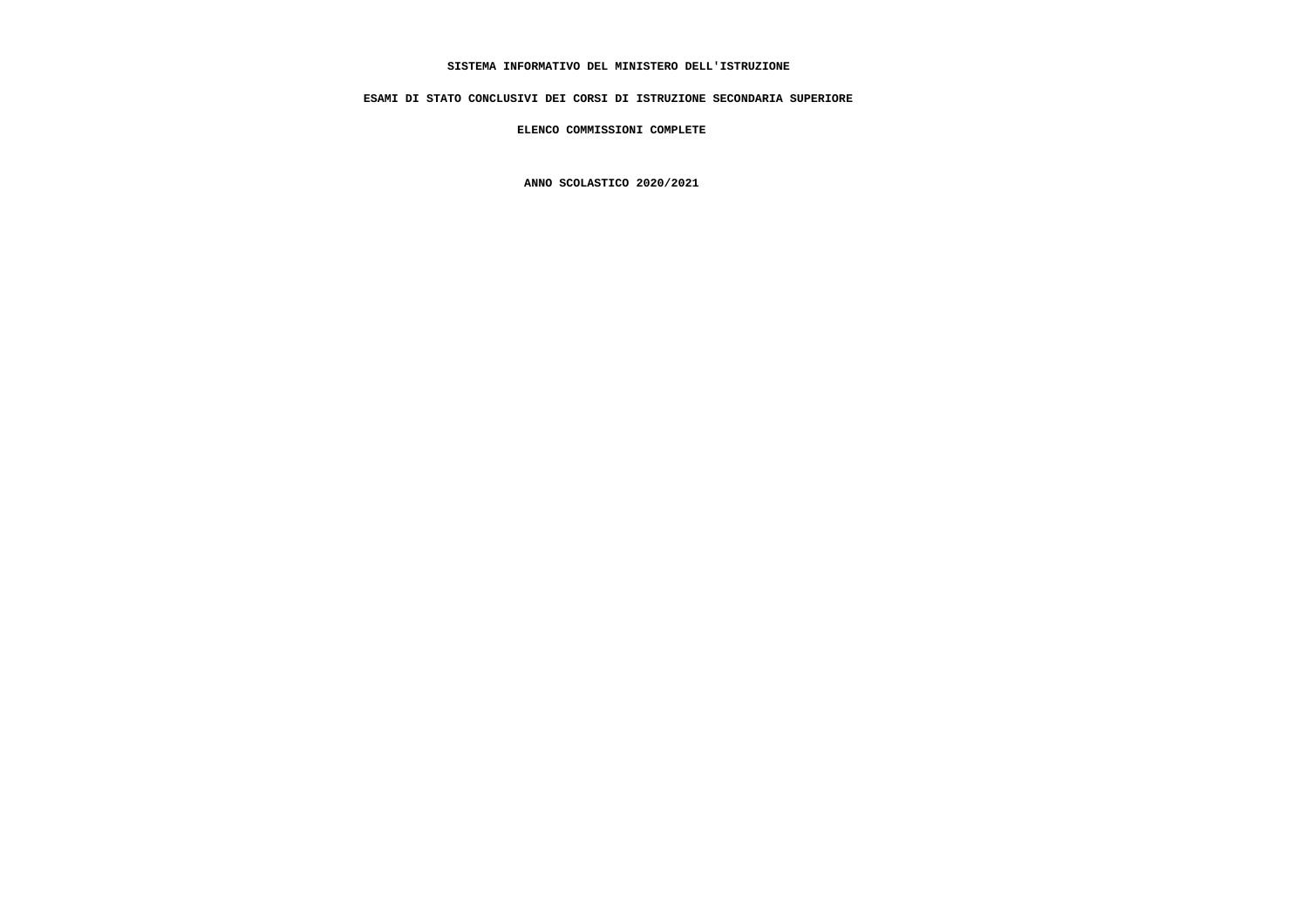**MEEA03001 - I COMMISSIONE: SEZ. SCIENTIFICA**

#### **\*\* DATI RELATIVI ALLE CLASSI DELLA CONFIGURAZIONE \*\***

 **ISTITUTO PRIMA SEDE: LIPARI - LICEO SCIENTIFICO SEZ. SCIENTIFICA, VIA TORRENTE S. LUCIA (ME)**

| * CLASSE * ISTITUTO | * SEZIONE * INDIRIZZO                                                                                                          |           |              |         | *I.F.P.* CANDIDATI * L. STRANIERE                       |       |  |
|---------------------|--------------------------------------------------------------------------------------------------------------------------------|-----------|--------------|---------|---------------------------------------------------------|-------|--|
|                     |                                                                                                                                |           |              |         | *INT.*EST.*MER.* ELABORATO<br>* LIN. 1 LIN. 3 ESTERNO.* | COMM. |  |
|                     | * MEPS008019 * ALES * EA03 - ESABAC - LICEO LINGUISTICO                                                                        | $*$ 6 $*$ |              | $\star$ |                                                         |       |  |
|                     | ISTITUTO SECONDA SEDE: MILAZZO - IST TEC COMMERCIALE E PER GEOMETRI I.T. L.DA VINCI ECONOMICO TECN, VIA COLONNELLO MAGISTRI (M |           |              |         |                                                         |       |  |
| * CLASSE * ISTITUTO | * SEZIONE * INDIRIZZO                                                                                                          |           |              |         | *I.F.P.* CANDIDATI * L. STRANIERE                       |       |  |
|                     |                                                                                                                                |           |              | $\star$ | *INT.*EST.*MER.* ELABORATO<br>* LIN. 1 LIN. 3 ESTERNO.* | COMM. |  |
| * METD05000E * CAT  | * ITCA - COSTRUZIONI AMBIENTE TERRITORIO                                                                                       |           | $* 11 * 3 *$ |         |                                                         |       |  |
|                     |                                                                                                                                |           |              |         |                                                         |       |  |

 **PROGR. PAG. 1 PAG. 1/I (SPERIMENTALE /ME)**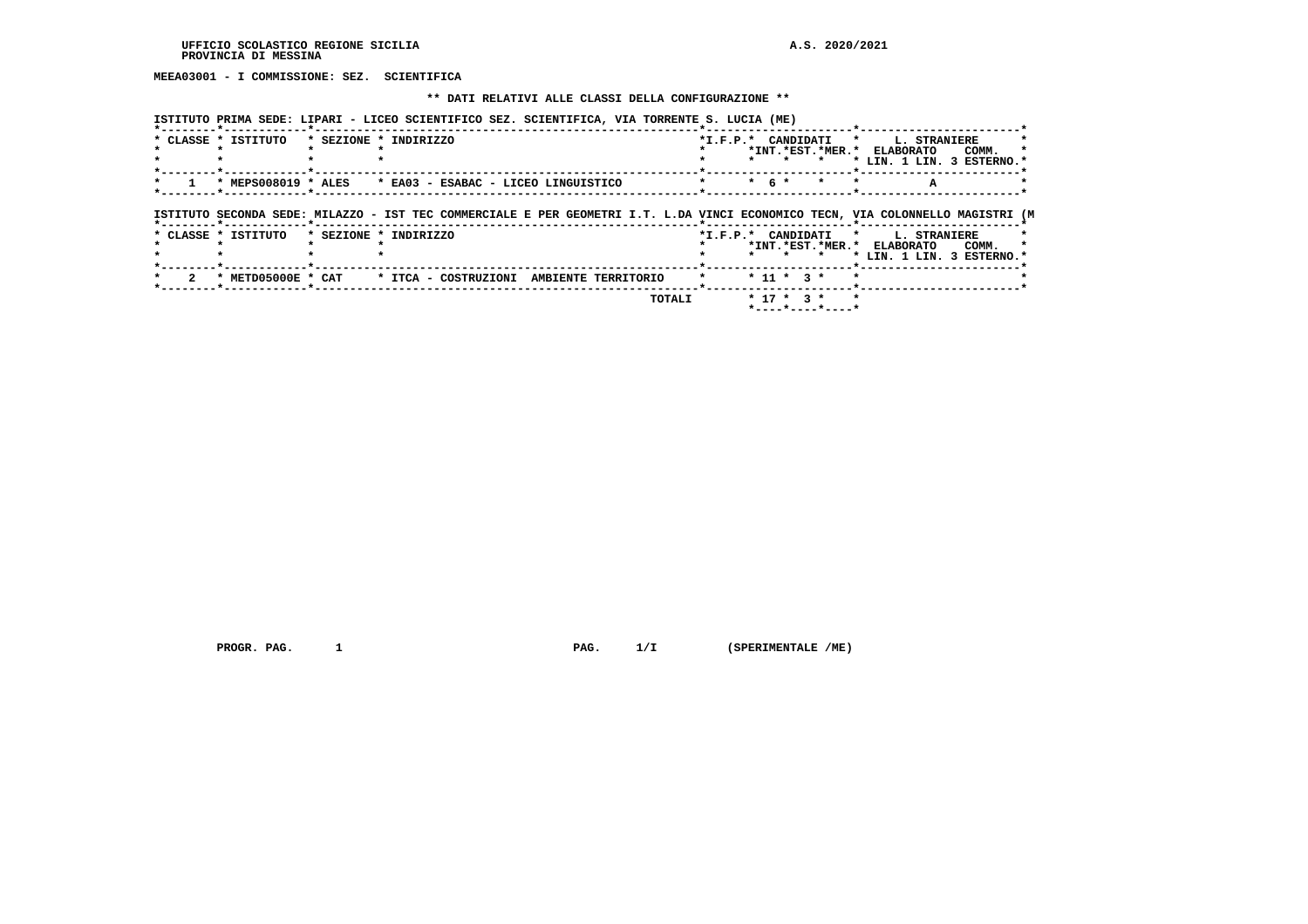**MEEA03001 - I COMMISSIONE: SEZ. SCIENTIFICA**

| PRES | "APPHCCTO          | N<br><b>LAURA</b> | IL<br>.15/7       | $'ME$ ,<br>1961 |                |               |                |     |  |
|------|--------------------|-------------------|-------------------|-----------------|----------------|---------------|----------------|-----|--|
|      | <b>MPCC</b><br>TNA | ּ זהרי די         | TETCC<br>ידגרם די | "ARCHIMEDE"     | <b>MESSINA</b> | REG<br>V.E.E. | <b>MARGHER</b> | (ME |  |
|      |                    |                   |                   |                 |                |               |                |     |  |
|      |                    |                   |                   |                 |                |               |                |     |  |

 **PROGR. PAG.** 2 **PAG.** 1/II (SPERIMENTALE /ME)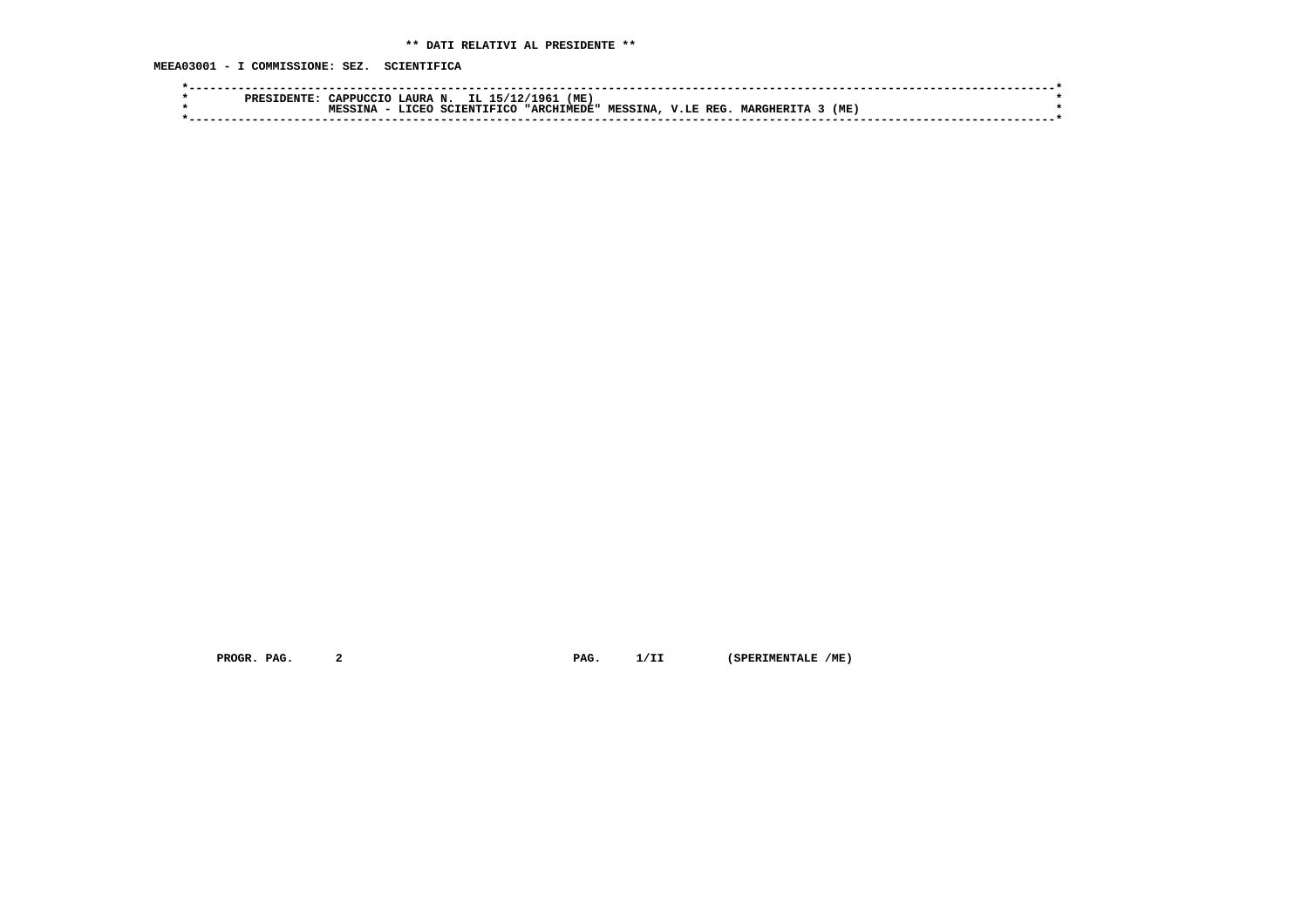**MEEA27001 - I COMMISSIONE: I. T. L. DA VINCI ECONOMICO TECNOLOGICO**

 **\*\* DATI RELATIVI ALLE CLASSI DELLA CONFIGURAZIONE \*\***

|  | ISTITUTO PRIMA SEDE: MILAZZO - IST TEC COMMERCIALE E PER GEOMETRI I.T. L.DA VINCI ECONOMICO TECN, VIA COLONNELLO MAGISTRI (ME) |                       |                                    |  |        |                |          |           |         |         |                                                                         |       |         |
|--|--------------------------------------------------------------------------------------------------------------------------------|-----------------------|------------------------------------|--|--------|----------------|----------|-----------|---------|---------|-------------------------------------------------------------------------|-------|---------|
|  | * CLASSE * ISTITUTO                                                                                                            | * SEZIONE * INDIRIZZO |                                    |  |        | $*$ I.F.P. $*$ |          | CANDIDATI |         | $\star$ | L. STRANIERE<br>*INT.*EST.*MER.* ELABORATO<br>* LIN. 1 LIN. 3 ESTERNO.* | COMM. | $\star$ |
|  | * METD05000E * CTUR                                                                                                            |                       | * EA27 - ESABAC - TECHNO - TURISMO |  |        |                | $* 14 *$ |           | $\star$ |         |                                                                         |       |         |
|  | * METD05000E * BTUR                                                                                                            |                       | * ITO4 - TURISMO                   |  |        |                | $* 15 *$ |           |         |         |                                                                         |       |         |
|  |                                                                                                                                |                       |                                    |  | TOTALI |                | $* 29 *$ |           |         |         |                                                                         |       |         |

 **PROGR. PAG.** 3 **PAG.** 2/I (SPERIMENTALE /ME)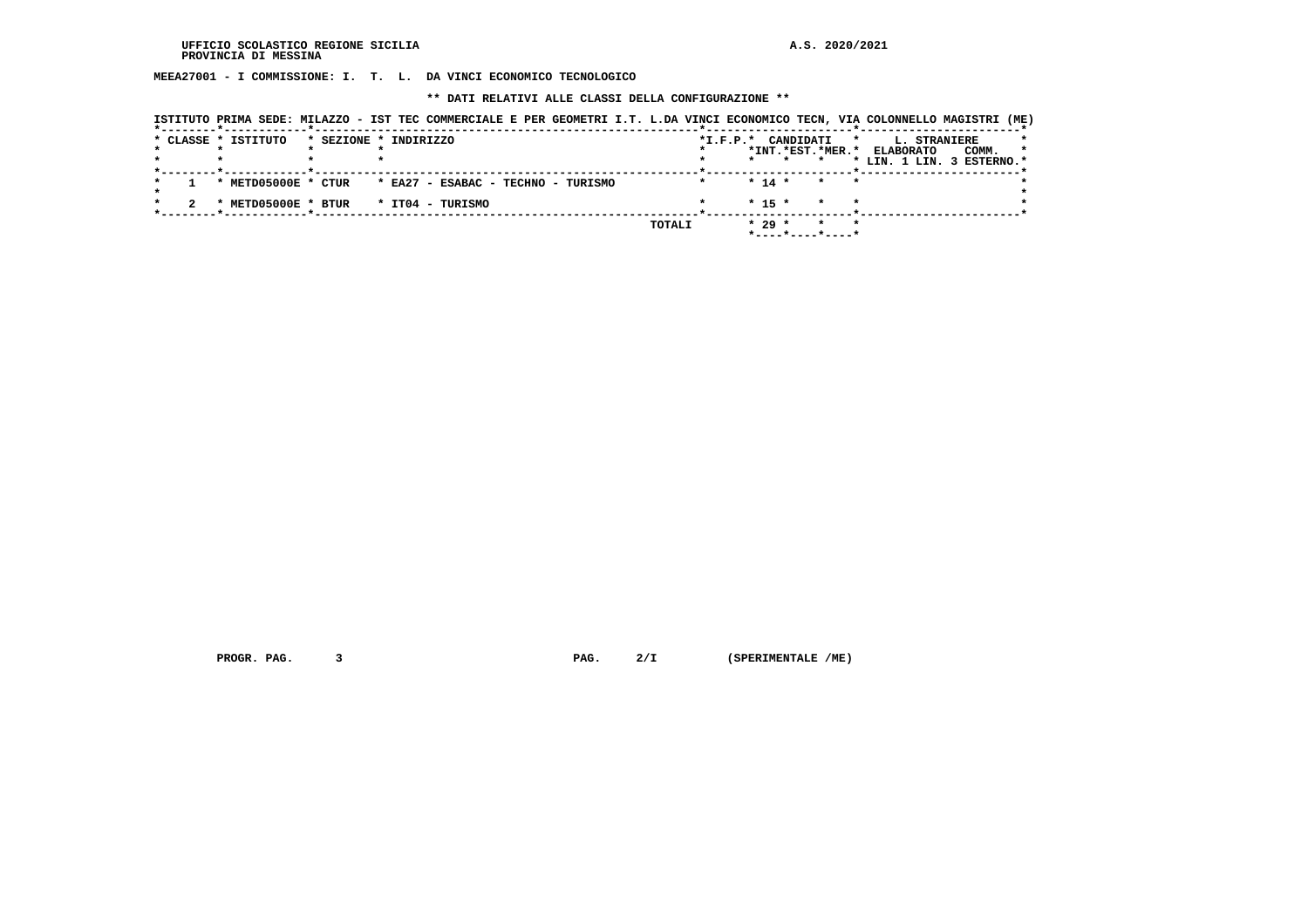**MEEA27001 - I COMMISSIONE: I. T. L. DA VINCI ECONOMICO TECNOLOGICO**

|  | <b>GENOVESE</b>      | LUIGI N.     | IL 04/03/1973 | (ME |                                                                         |  |  |  |     |     |  |
|--|----------------------|--------------|---------------|-----|-------------------------------------------------------------------------|--|--|--|-----|-----|--|
|  | אזה -<br><b>RARC</b> | <b>POZZO</b> | דת            |     | I GOTTO - ISTITUTO COMPRENSIVO I.C. BALOTTA, VIA SALITA II DEL CARMINE, |  |  |  | ٦٥. | (ME |  |
|  |                      |              |               |     |                                                                         |  |  |  |     |     |  |

 **PROGR. PAG.** 4 **PAG.** 2/II (SPERIMENTALE /ME)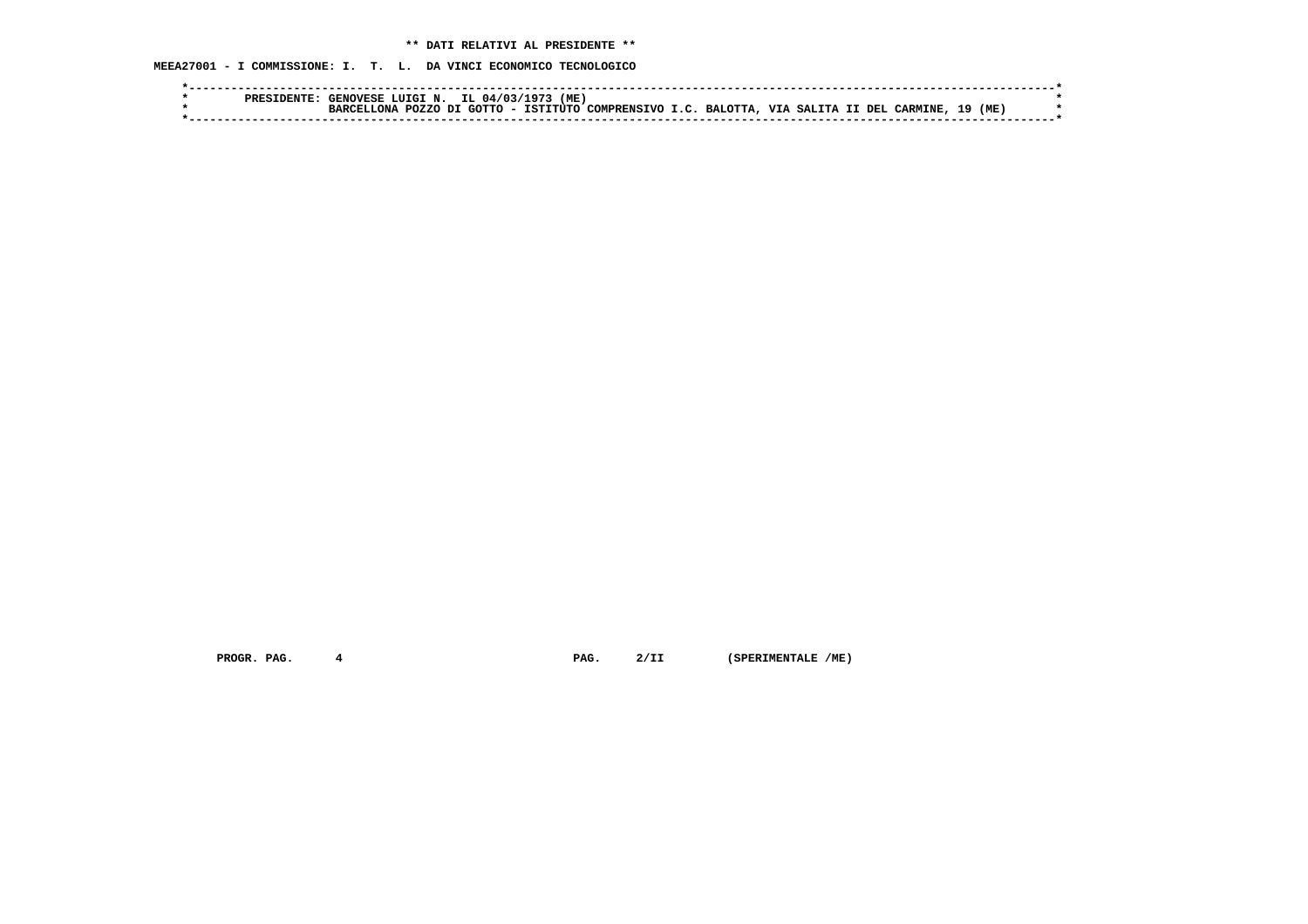**MEIP01001 - I COMMISSIONE: I. P. A. E AMBIENTE E ODONTOTECNICO**

 **\*\* DATI RELATIVI ALLE CLASSI DELLA CONFIGURAZIONE \*\***

|                                                                                                                         |                                       |  |  |                      |              |     |         |         | ISTITUTO PRIMA SEDE: CAPO D'ORLANDO - IST PROF PER L'AGRICOLTURA E L'AMBIENTE I.P.A. E AMBIENTE E ODONTOTECN, C.DA S. LUCIA, 3 |       |  |
|-------------------------------------------------------------------------------------------------------------------------|---------------------------------------|--|--|----------------------|--------------|-----|---------|---------|--------------------------------------------------------------------------------------------------------------------------------|-------|--|
| * CLASSE * ISTITUTO                                                                                                     | * SEZIONE * INDIRIZZO                 |  |  | *I.F.P.* CANDIDATI   |              |     | $\star$ | $\star$ | L. STRANIERE<br>*INT. *EST. *MER. * ELABORATO<br>* LIN. 1 LIN. 3 ESTERNO.*                                                     | COMM. |  |
| * MERA02401R * AA                                                                                                       | * IP01 - SERVIZI AGRIC. SVILUPPO RUR. |  |  |                      | $* 14 * 2 *$ |     |         |         |                                                                                                                                |       |  |
| ISTITUTO SECONDA SEDE: CAPRI LEONE - L.R. PAR. ISTITUTO TECNICO COMMERCIALE DANTE ALIGHIERI, VIA BEATO FELICE N.51 (ME) |                                       |  |  |                      |              |     |         |         |                                                                                                                                |       |  |
| * CLASSE * ISTITUTO                                                                                                     | * SEZIONE * INDIRIZZO                 |  |  | *I.F.P.* CANDIDATI * |              |     |         |         | L. STRANIERE                                                                                                                   |       |  |
|                                                                                                                         |                                       |  |  |                      |              | . . | $\star$ |         | *INT. *EST. *MER. * ELABORATO<br>* LIN. 1 LIN. 3 ESTERNO.*                                                                     | COMM. |  |
| * METD045003 * A                                                                                                        | * ITAF - AMMINISTR. FINANZA MARKETING |  |  |                      | $* 32 *$     |     | $\star$ |         |                                                                                                                                |       |  |

 **PROGR. PAG. 5 PAG. 3/I (ISTITUTI PROFESSIONALI /ME)**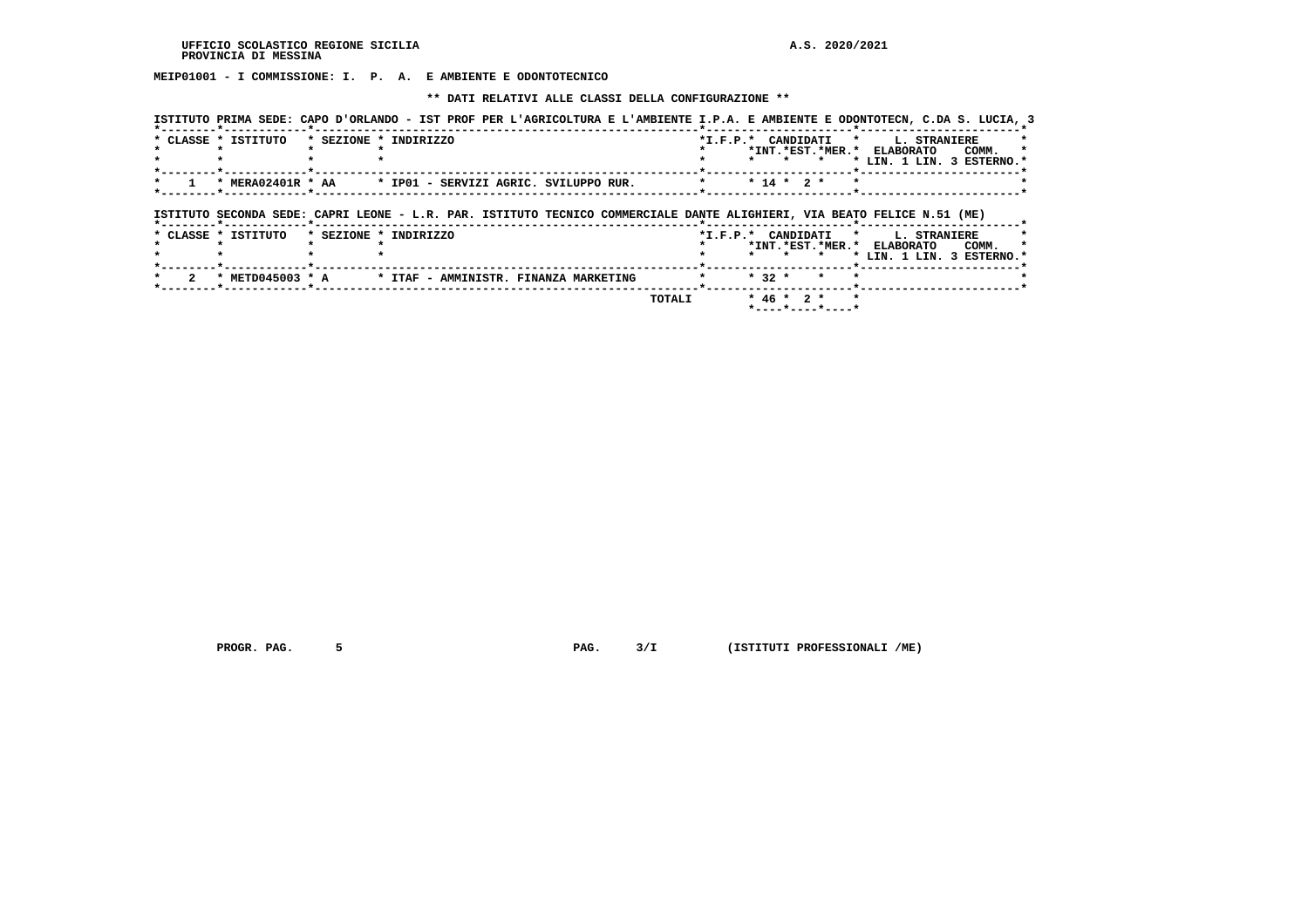**MEIP01001 - I COMMISSIONE: I. P. A. E AMBIENTE E ODONTOTECNICO**

|  | мт<br>יחים מ | CTF<br>ΈN.   | IL<br>28/07<br>1961 | (ME) |                   |                      |           |         |     |      |  |
|--|--------------|--------------|---------------------|------|-------------------|----------------------|-----------|---------|-----|------|--|
|  | ∩ษพ          | TST<br>TTITO | SUPERIORE I.I.S.S.  |      | <b>"PUGLIATTI</b> | <b>TAORMINA.</b><br> | CONTRADA. | ARANCIO | SNC | (ME) |  |
|  |              |              |                     |      |                   |                      |           |         |     |      |  |

 **PROGR. PAG. 6 PAG. 3/II (ISTITUTI PROFESSIONALI /ME)**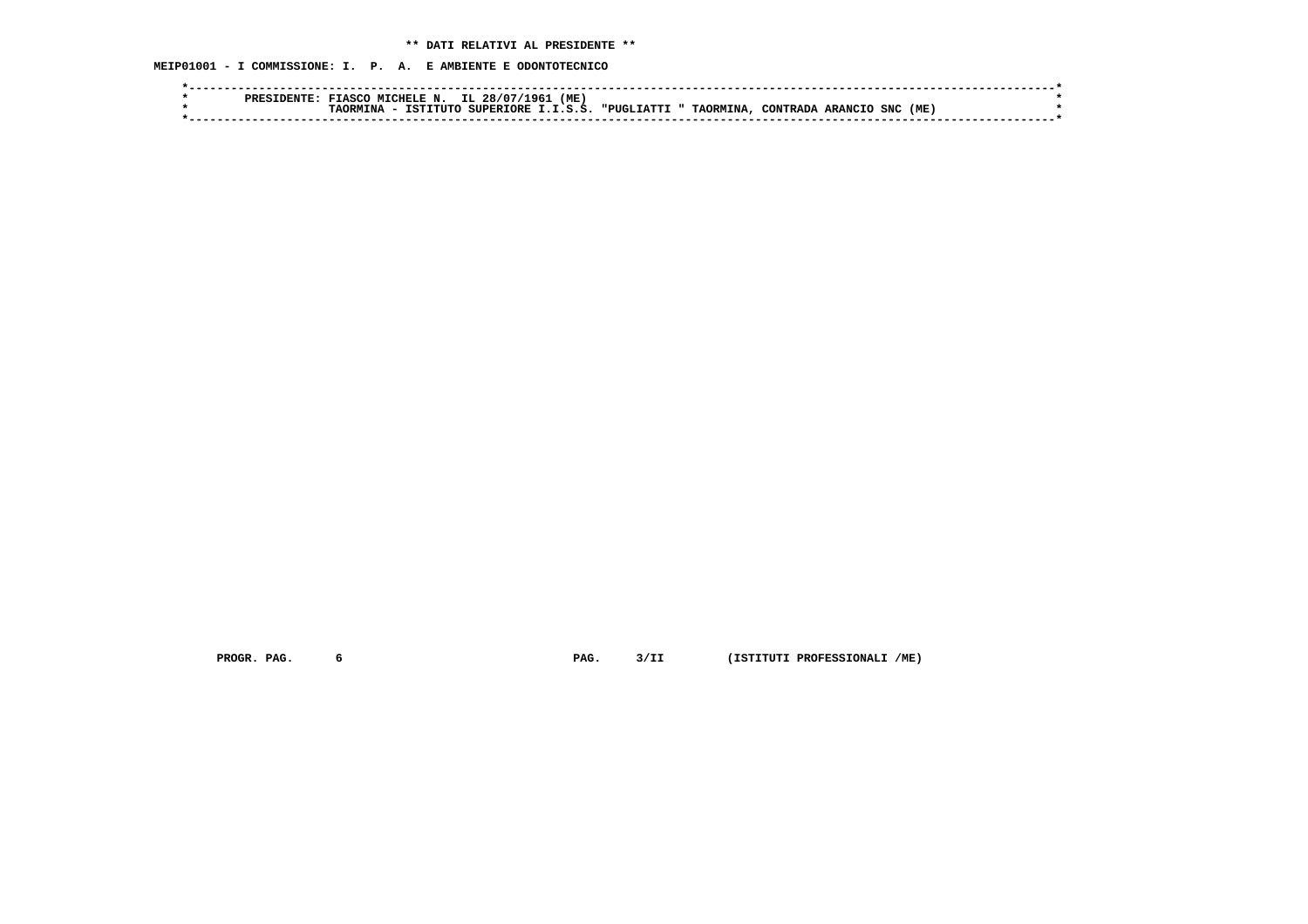**MEIP02001 - I COMMISSIONE: 24 MAGGIO 1915**

#### **\*\* DATI RELATIVI ALLE CLASSI DELLA CONFIGURAZIONE \*\***

| ISTITUTO PRIMA SEDE: CASTROREALE - ISTITUTO MAGISTRALE 24 MAGGIO 1915, VIA G. SIRACUSA 1 (ME) |                                 |  |        |            |         |                  |                  |         |                                                               |       |    |
|-----------------------------------------------------------------------------------------------|---------------------------------|--|--------|------------|---------|------------------|------------------|---------|---------------------------------------------------------------|-------|----|
| * CLASSE * ISTITUTO                                                                           | * SEZIONE * INDIRIZZO           |  |        | $*L.F.P.*$ | $\star$ | CANDIDATI        | *INT.*EST.*MER.* | *       | L. STRANIERE<br><b>ELABORATO</b><br>* LIN. 1 LIN. 3 ESTERNO.* | COMM. | 75 |
| * MEPM03401V * VA                                                                             | * IP02 - SERVIZI SOCIO-SANITARI |  |        |            |         | $* 13 * 2 *$     |                  | $\star$ |                                                               |       |    |
| MEPM03401V * VB<br>$\mathbf x$                                                                | * LI11 - SCIENZE UMANE          |  |        |            |         | $*$ 17 $*$ 2 $*$ |                  | $\star$ |                                                               |       |    |
|                                                                                               |                                 |  | TOTALI |            | $*30 *$ | 4 *              |                  | $\star$ |                                                               |       |    |

 **PROGR. PAG.** 7 **PROGR. 2 PAG.** 4/I (ISTITUTI PROFESSIONALI /ME)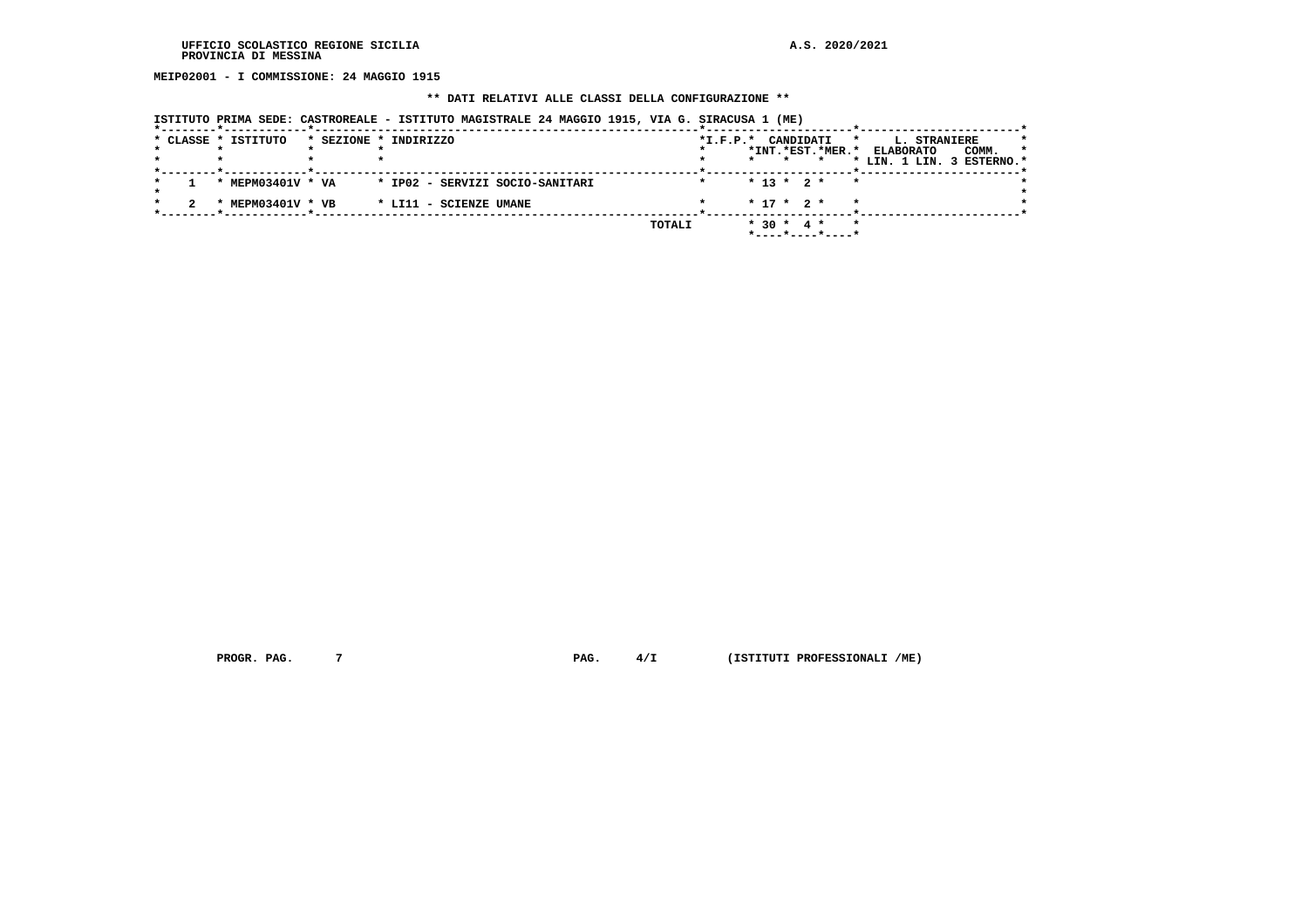**MEIP02001 - I COMMISSIONE: 24 MAGGIO 1915**

|  | חתחת<br>od de | RELLA | MAURIZIO N.   |                    | IL 21/08/1959 (ME, |                |              |                 |    |     |  |
|--|---------------|-------|---------------|--------------------|--------------------|----------------|--------------|-----------------|----|-----|--|
|  |               | TN A  | <b>T.TORO</b> | <b>SCIENTIFICO</b> | "SEGUENZA"         | <b>MESSINA</b> | <b>VTA</b> S | <b>AGOSTINO</b> | N. | (ME |  |
|  |               |       |               |                    |                    |                |              |                 |    |     |  |
|  |               |       |               |                    |                    |                |              |                 |    |     |  |

 **PROGR. PAG. 8 PAG. 4/II (ISTITUTI PROFESSIONALI /ME)**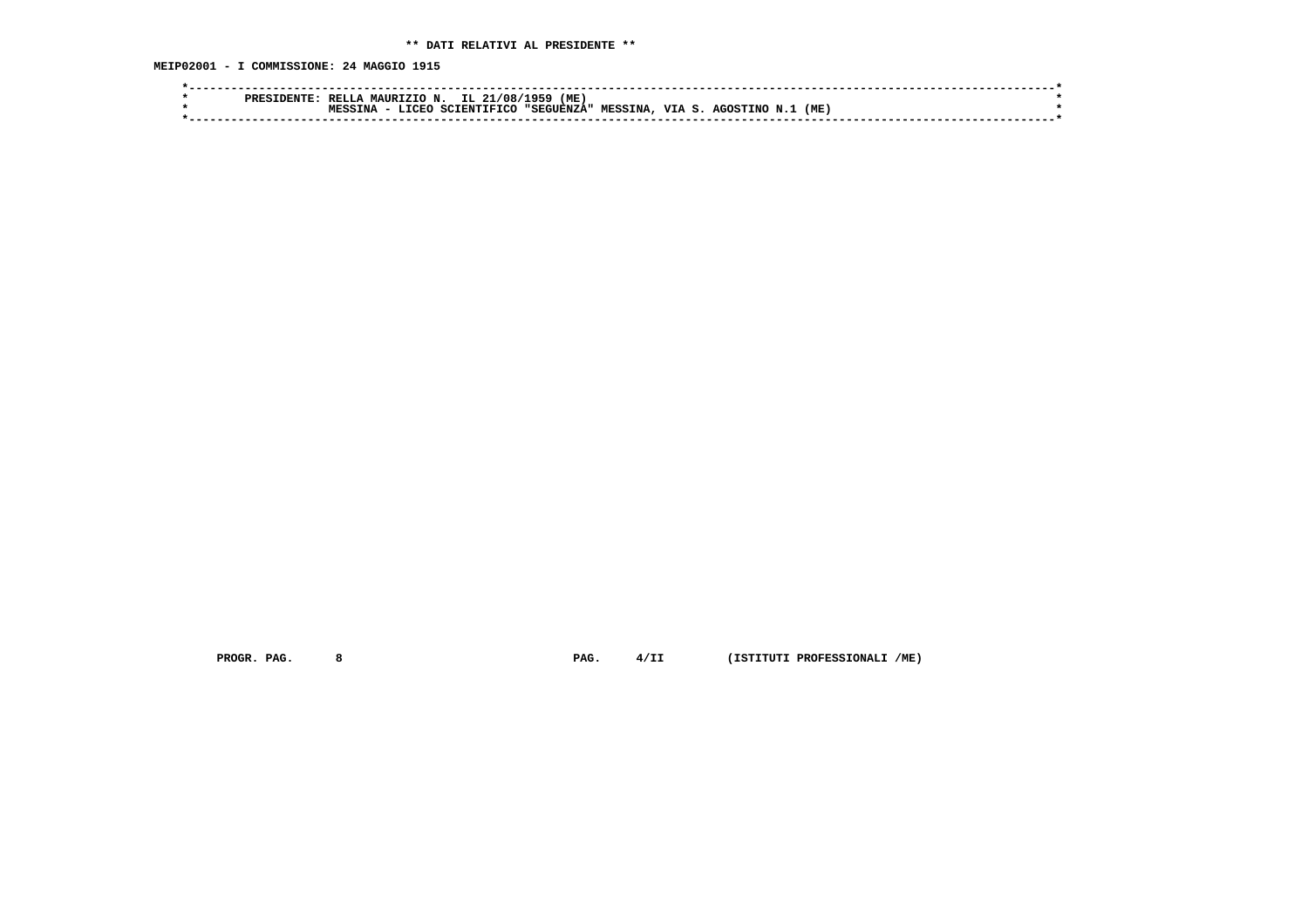**MEIP03001 - I COMMISSIONE: I. P. A. E AMBIENTE E ODONTOTECNICO**

 **\*\* DATI RELATIVI ALLE CLASSI DELLA CONFIGURAZIONE \*\***

|  |                     |                       | ISTITUTO PRIMA SEDE: CAPO D'ORLANDO - IST PROF PER L'AGRICOLTURA E L'AMBIENTE I.P.A. E AMBIENTE E ODONTOTECN, C.DA S. LUCIA, 3 |                        |                                   |                    |                                                                   |  |
|--|---------------------|-----------------------|--------------------------------------------------------------------------------------------------------------------------------|------------------------|-----------------------------------|--------------------|-------------------------------------------------------------------|--|
|  | * CLASSE * ISTITUTO | * SEZIONE * INDIRIZZO |                                                                                                                                | $*_{\texttt{I.F.P.}}*$ | CANDIDATI                         |                    | L. STRANIERE<br>$\star$<br>*INT. *EST. *MER. * ELABORATO<br>COMM. |  |
|  |                     |                       |                                                                                                                                |                        |                                   |                    | * LIN. 1 LIN. 3 ESTERNO.*                                         |  |
|  | * MERA02401R * AOD  |                       | * IP03 - SERV. SOCIO-SAN.ARTIC.ODONTOTEC.                                                                                      |                        | $* 21 *$                          | $\star$            |                                                                   |  |
|  | * MERA02401R * BOD  |                       | * IP03 - SERV. SOCIO-SAN.ARTIC.ODONTOTEC.                                                                                      |                        | $* 19 *$                          | $\star$            |                                                                   |  |
|  |                     |                       | TOTALI                                                                                                                         |                        | $*$ 40 $*$<br>$*$ ----*----*----* | $\star$<br>$\star$ |                                                                   |  |

 **PROGR. PAG.** 9 **PAG.** 5/I (ISTITUTI PROFESSIONALI /ME)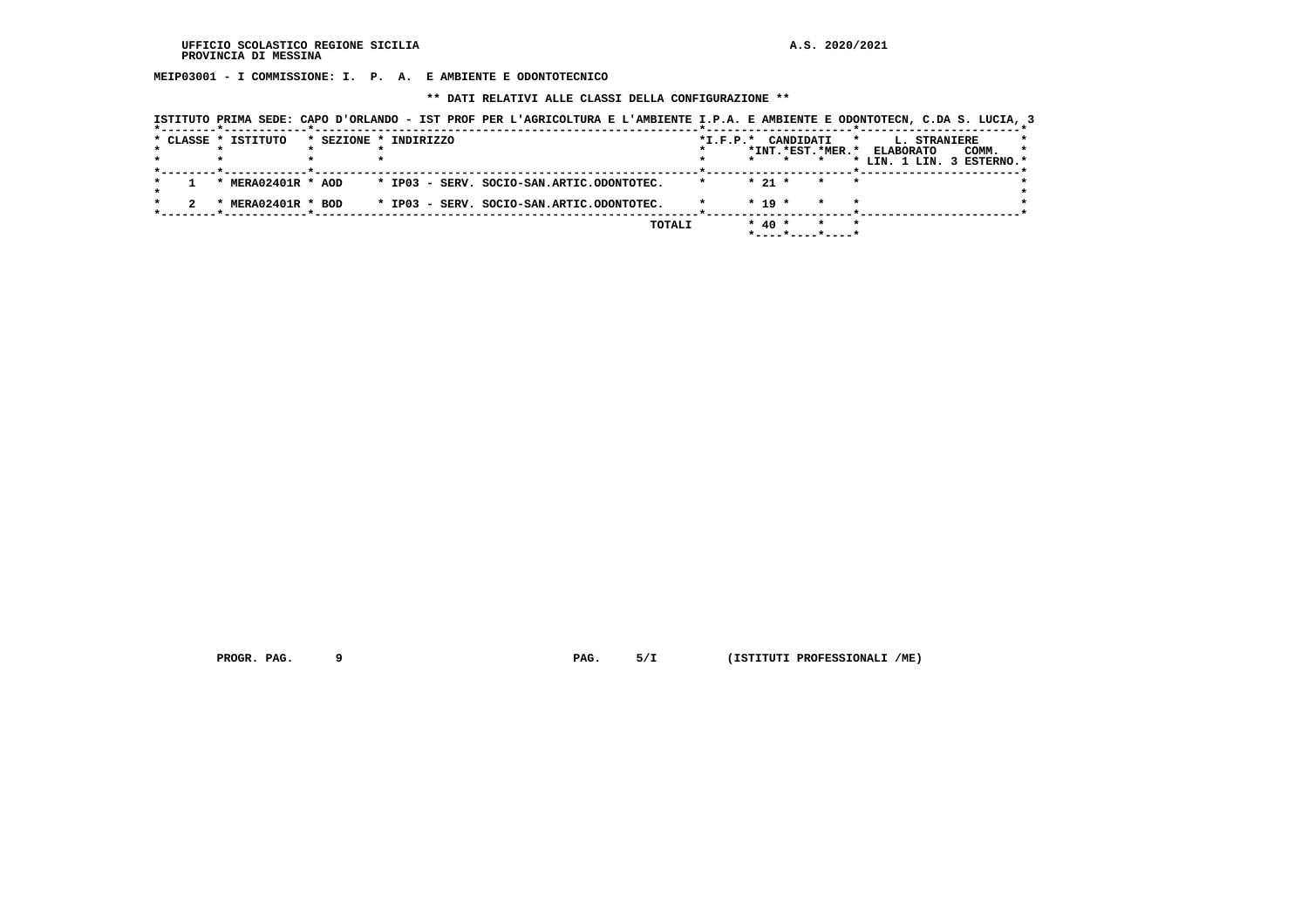**MEIP03001 - I COMMISSIONE: I. P. A. E AMBIENTE E ODONTOTECNICO**

|  | <b>MARTA</b><br><b>ROLLACT</b> | A LARTSSA N. | IL 11/05/1973 | (ME |                                                              |  |      |  |
|--|--------------------------------|--------------|---------------|-----|--------------------------------------------------------------|--|------|--|
|  | SANT                           | MTT.TTRT.T.O |               |     | ISTITUTO SUPERIORE I.I.S. SANT'AGATA DI M.LLO " L, C/DA MUTI |  | (ME) |  |
|  |                                |              |               |     |                                                              |  |      |  |

 **PROGR. PAG. 10 PAG. 5/II (ISTITUTI PROFESSIONALI /ME)**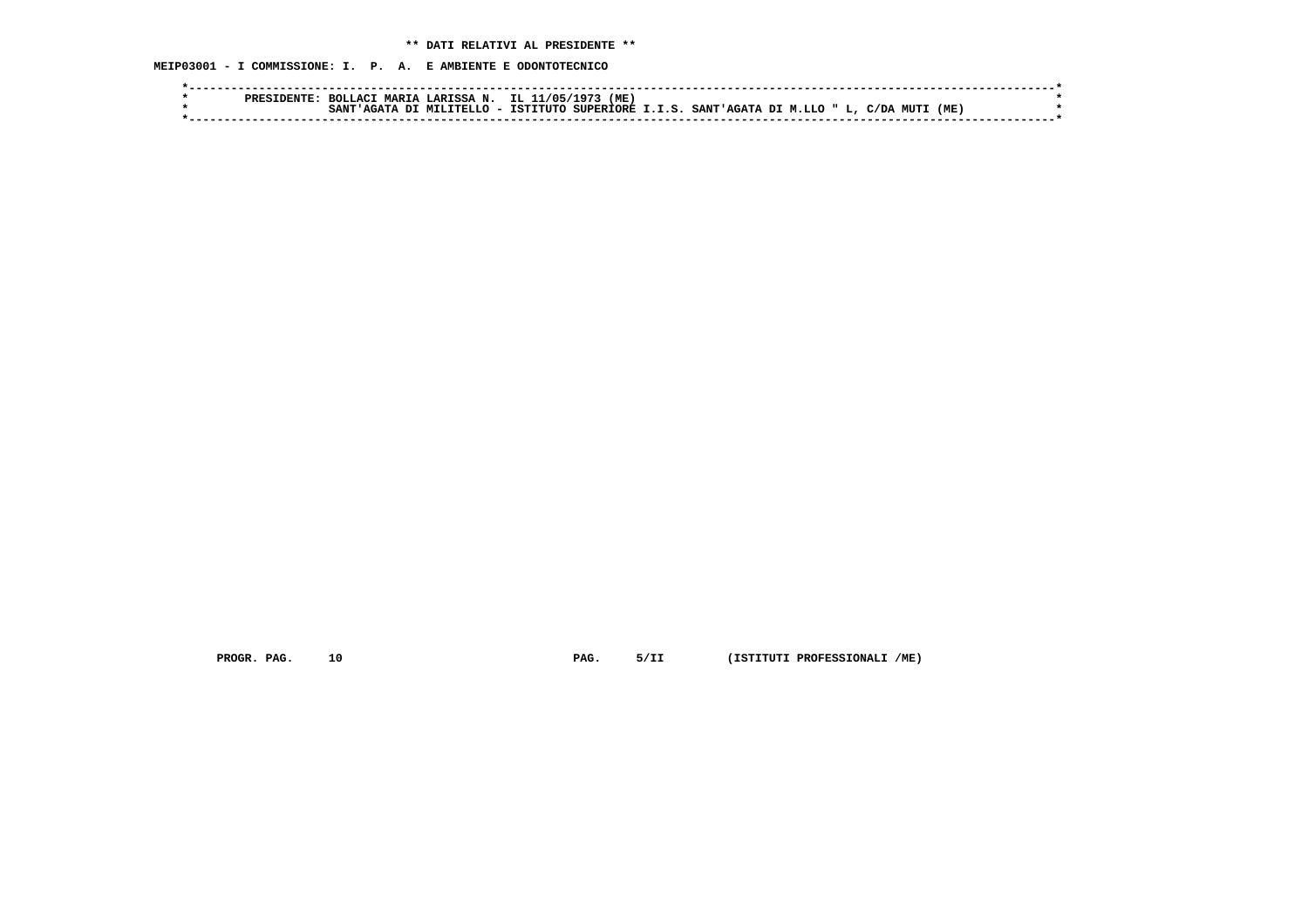**MEIP06001 - I COMMISSIONE: IPSAR BROLO**

#### **\*\* DATI RELATIVI ALLE CLASSI DELLA CONFIGURAZIONE \*\***

|  | * CLASSE * ISTITUTO | * SEZIONE * INDIRIZZO                     | *I.F.P.* CANDIDATI |            |              | $\star$<br>*INT.*EST.*MER.*                        | <b>L. STRANIERE</b><br><b>ELABORATO</b><br>COMM.<br>* LIN. 1 LIN. 3 ESTERNO.* | *<br>$\star$ |
|--|---------------------|-------------------------------------------|--------------------|------------|--------------|----------------------------------------------------|-------------------------------------------------------------------------------|--------------|
|  |                     |                                           |                    |            |              |                                                    |                                                                               |              |
|  | * MERH024011 * BS   | * IP06 - SERV.ENO.OSP.ALB.-SALA E VENDITA | $\star$            |            |              | $* 13 * 5 * * *$                                   |                                                                               |              |
|  | MERH024011 * DS     | * IP06 - SERV.ENO.OSP.ALB.-SALA E VENDITA |                    | $*$ 14 $*$ |              | $\star$<br>$\star$                                 |                                                                               |              |
|  |                     | TOTALI                                    |                    |            | $* 27 * 5 *$ | $\star$<br>$*$ - - - - $*$ - - - - $*$ - - - - $*$ |                                                                               |              |

 **ISTITUTO PRIMA SEDE: BROLO - IST PROF PER I SERVIZI ALBERGHIERI E RISTORAZIONE IPSAR BROLO, VIA TOMASI DI LAMPEDUSA (ME)**

 **PROGR. PAG.** 11 **PAG. PAG. 6/I** (ISTITUTI PROFESSIONALI /ME)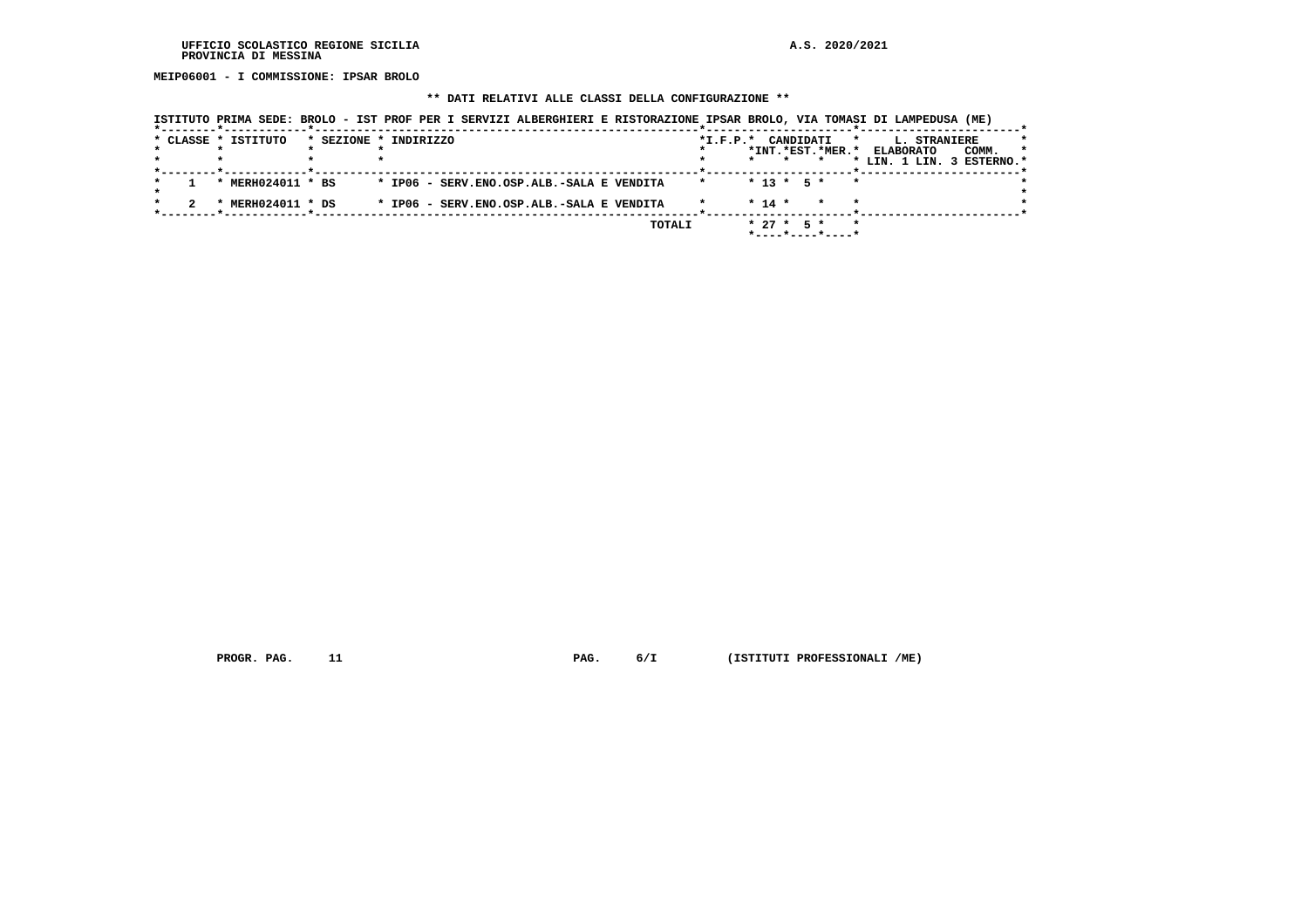**MEIP06001 - I COMMISSIONE: IPSAR BROLO**

|  | PRES | GRECC | <b>ALESSANDRO</b><br>N. | IL.<br>03/08 | ∶ 7″   | (ME          |                     |            |           |     |  |
|--|------|-------|-------------------------|--------------|--------|--------------|---------------------|------------|-----------|-----|--|
|  |      | A7.70 | гттто<br>TCT.           | COMPRENSTVO  | $\sim$ | <b>TERZO</b> | LAZZO<br><b>MTT</b> | <b>VTA</b> | CARRUBARO | (ME |  |
|  |      |       |                         |              |        |              |                     |            |           |     |  |
|  |      |       |                         |              |        |              |                     |            |           |     |  |

 **PROGR. PAG. 12 PAG. 6/II (ISTITUTI PROFESSIONALI /ME)**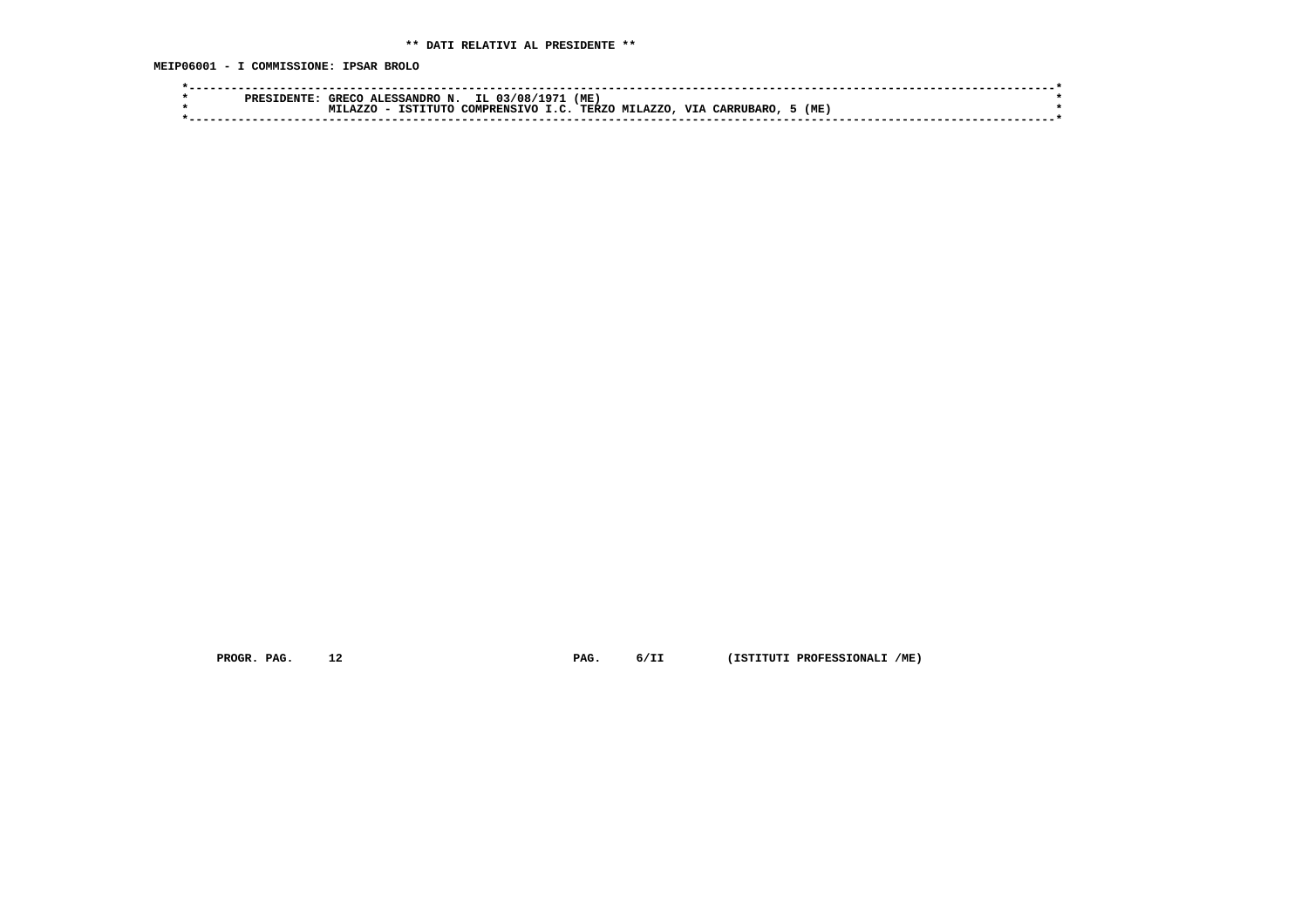**MEIP06002 - II COMMISSIONE: I. I. S. S. "PUGLIATTI " TAORMINA**

 **\*\* DATI RELATIVI ALLE CLASSI DELLA CONFIGURAZIONE \*\***

 **ISTITUTO PRIMA SEDE: TAORMINA - ISTITUTO TECNICO COMMERCIALE I.I.S.S. "PUGLIATTI " TAORMINA, CONTRADA ARANCIO SNC (ME)**

|  | * CLASSE * ISTITUTO           |          | * SEZIONE * INDIRIZZO                     | CANDIDATI<br>$*_{\texttt{I.F.P.}}*$ | L. STRANIERE<br>*                    |
|--|-------------------------------|----------|-------------------------------------------|-------------------------------------|--------------------------------------|
|  |                               |          |                                           | *INT.*EST.*MER.*                    | COMM.<br><b>ELABORATO</b><br>$\star$ |
|  |                               |          |                                           |                                     | * LIN. 1 LIN. 3 ESTERNO.*            |
|  |                               |          |                                           |                                     |                                      |
|  | METD03301T * A                |          | * IP06 - SERV.ENO.OSP.ALB.-SALA E VENDITA | $*$ 13 $*$ 2 $*$                    |                                      |
|  |                               | * ASAL   | * IP06 - SERV.ENO.OSP.ALB.-SALA E VENDITA | $*$ 5 $*$                           |                                      |
|  |                               |          |                                           |                                     |                                      |
|  | METD03301T * BPROF<br>$\cdot$ |          | * IPEN - SERV.ENO.OSP.ALB.ARTIC.ENOGASTR. | $*$ 15 $*$ 10 $*$                   |                                      |
|  |                               | $*$ BCUC | * IPEN - SERV.ENO.OSP.ALB.ARTIC.ENOGASTR. | 7 *<br>$\star$                      |                                      |
|  |                               |          |                                           |                                     |                                      |
|  |                               |          |                                           |                                     |                                      |
|  |                               |          | TOTALI                                    | $*$ 40 $*$ 12 $*$                   |                                      |
|  |                               |          |                                           | *----*----*----*                    |                                      |

 **PROGR. PAG. 13 PAG. 7/I (ISTITUTI PROFESSIONALI /ME)**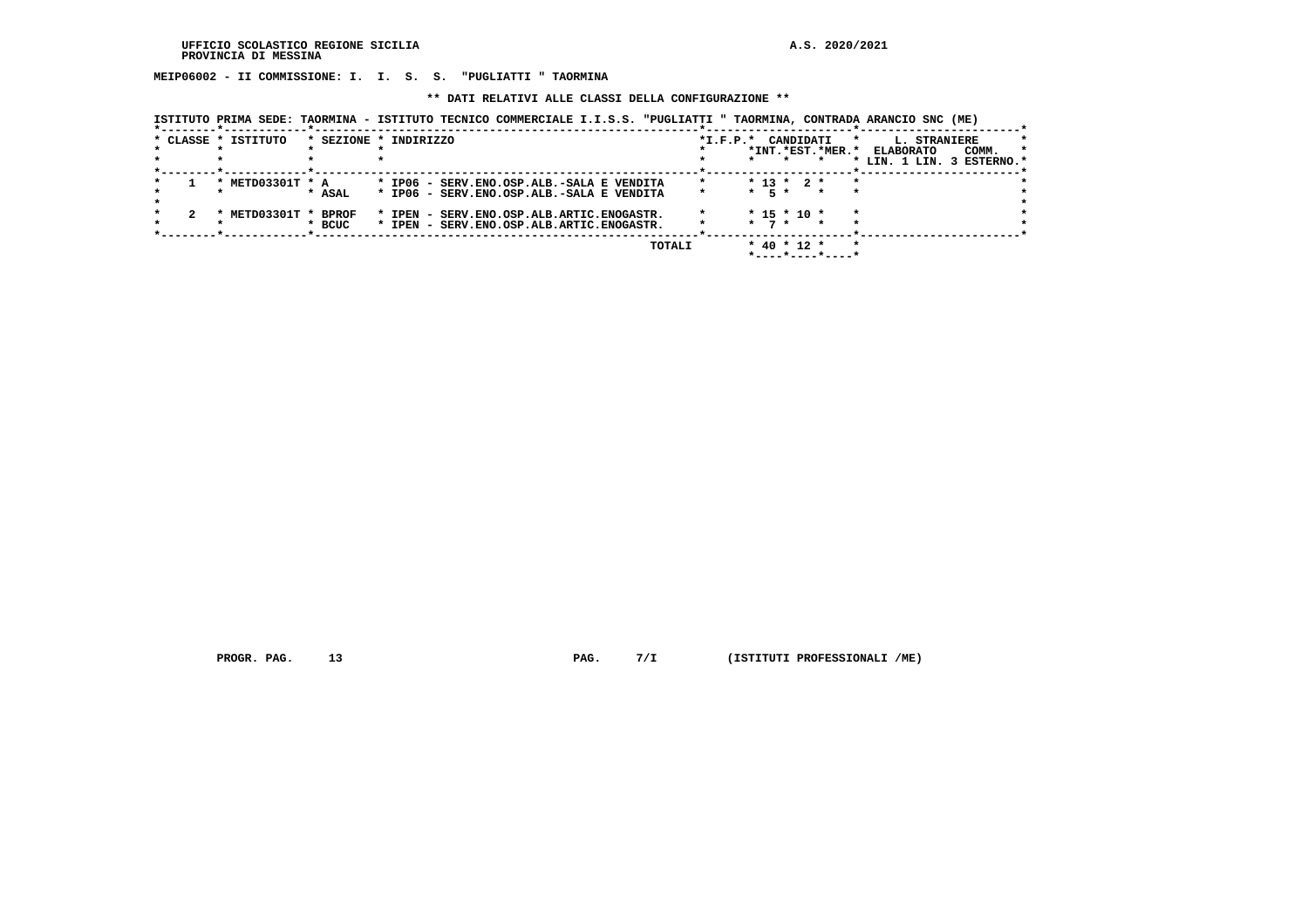**MEIP06002 - II COMMISSIONE: I. I. S. S. "PUGLIATTI " TAORMINA**

| PRES | <b>DELFINA</b><br>GIITDALDT. | L960<br>IL 1<br>، 7077 -<br>ΙМ.           | (ME)                         |                                   |     |  |
|------|------------------------------|-------------------------------------------|------------------------------|-----------------------------------|-----|--|
|      | A7.7.0<br><b>TCT1</b><br>7.6 | <b>SUPERTORE</b><br>T T C<br><b>CITTO</b> | <b>יי גזמים</b><br>GUTTISO". | <b>TTT</b><br>vv<br><b>T.TTCT</b> | (ME |  |
|      |                              |                                           |                              |                                   |     |  |
|      |                              |                                           |                              |                                   |     |  |

 **PROGR. PAG. 14 PAG. 7/II (ISTITUTI PROFESSIONALI /ME)**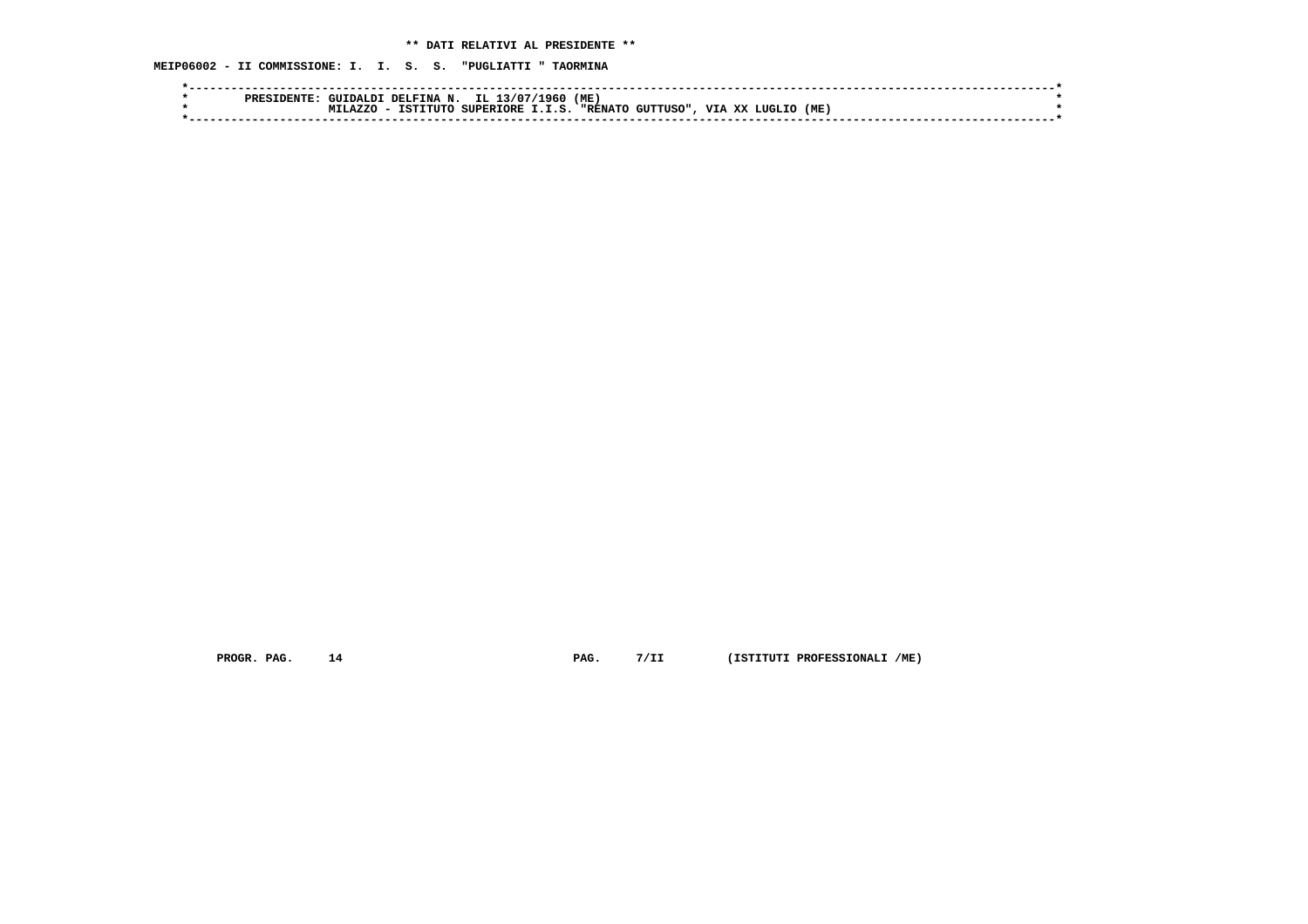**MEIP07001 - I COMMISSIONE: IIS "ANTONELLO" MESSINA**

#### **\*\* DATI RELATIVI ALLE CLASSI DELLA CONFIGURAZIONE \*\***

|                     | ISTITUTO PRIMA SEDE: MESSINA - IST PROF PER I SERVIZI COMMERCIALI E TURISTICI IIS "ANTONELLO" MESSINA, V.LE GIOSTRA N.2 (ME) |               |                |                  |           |                             |                           |              |       |              |
|---------------------|------------------------------------------------------------------------------------------------------------------------------|---------------|----------------|------------------|-----------|-----------------------------|---------------------------|--------------|-------|--------------|
| * CLASSE * ISTITUTO | * SEZIONE * INDIRIZZO                                                                                                        |               | $*$ I.F.P. $*$ |                  | CANDIDATI | $\star$                     | <b>ELABORATO</b>          | L. STRANIERE |       | *<br>$\star$ |
|                     |                                                                                                                              |               |                | $\star$          | $\star$   | *INT.*EST.*MER.*            | * LIN. 1 LIN. 3 ESTERNO.* |              | COMM. |              |
| * MERC019018 * AACC | * IP07 - SERV.ENO.OSP.ALB.-ACC.TURISTICA                                                                                     |               | $\star$        | $* 22 * 2 *$     |           | $\star$                     |                           |              |       |              |
| * MERC019018 * APD  | * IPPD - S.E.O.A.ARTIC.ENO.OPZ.P.DOLC.A.I                                                                                    |               |                | $* 21 * 1 *$     |           | $\star$                     |                           |              |       |              |
|                     |                                                                                                                              | <b>TOTALI</b> |                | $*$ 43 $*$ 3 $*$ |           | $\star$<br>*----*----*----* |                           |              |       |              |

 **PROGR. PAG. 15 PAG. 8/I (ISTITUTI PROFESSIONALI /ME)**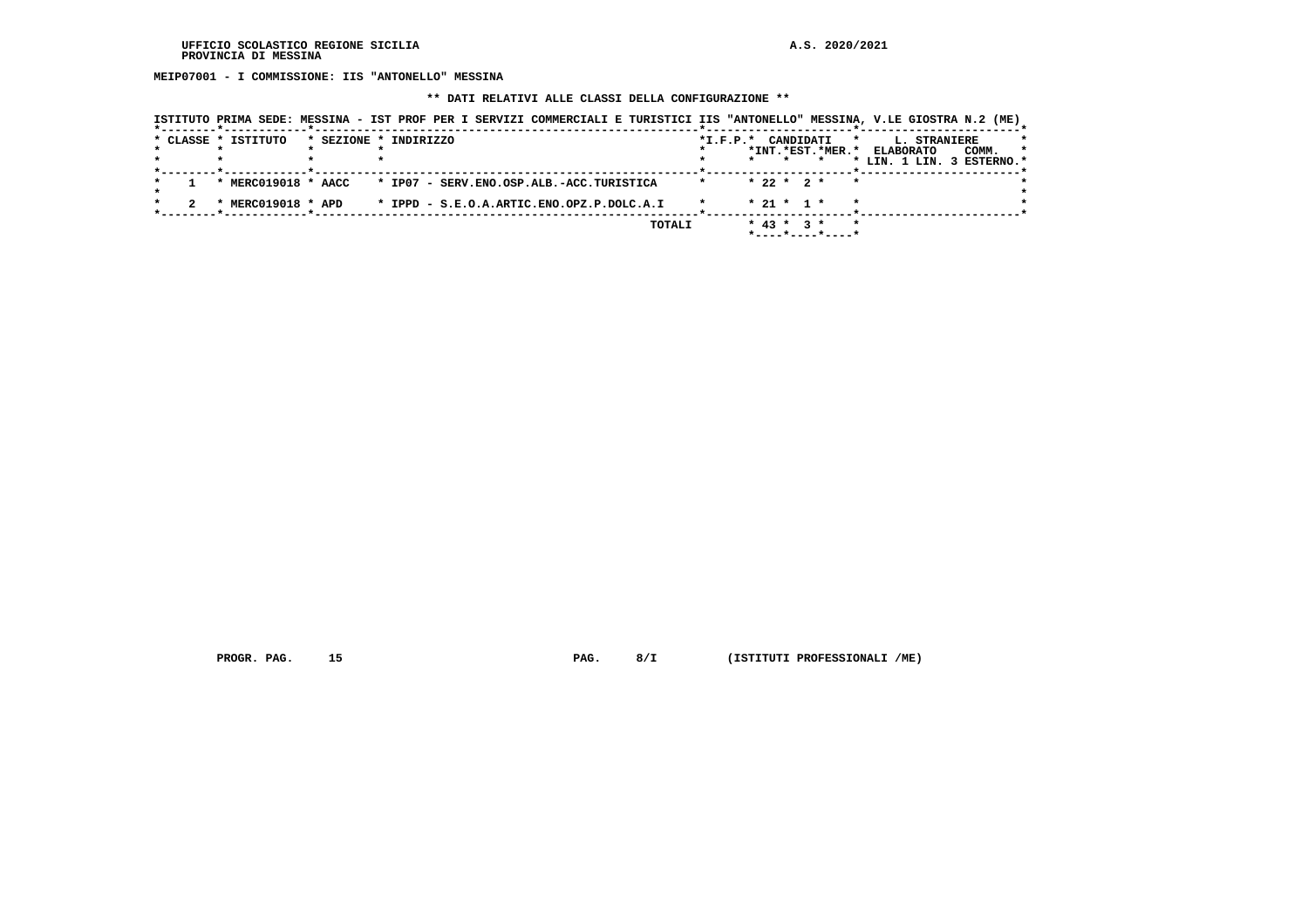**MEIP07001 - I COMMISSIONE: IIS "ANTONELLO" MESSINA**

| IL 24/06/<br>362 -<br>(PA)<br>TONA<br>GIOVANNI N.<br>PIETRO<br>PRES<br>$\mathbf{L} \cdot \mathbf{A}$              |  |
|-------------------------------------------------------------------------------------------------------------------|--|
| (ME)<br><b>MESSINA</b><br>TSTTTITO<br><b>SUPERTORE</b><br>.S.MTNUTOLT<br>C <sub>2</sub> 7.7<br>CONTRADA<br>FUCILE |  |
|                                                                                                                   |  |
|                                                                                                                   |  |

 **PROGR. PAG. 16 PAG. 8/II (ISTITUTI PROFESSIONALI /ME)**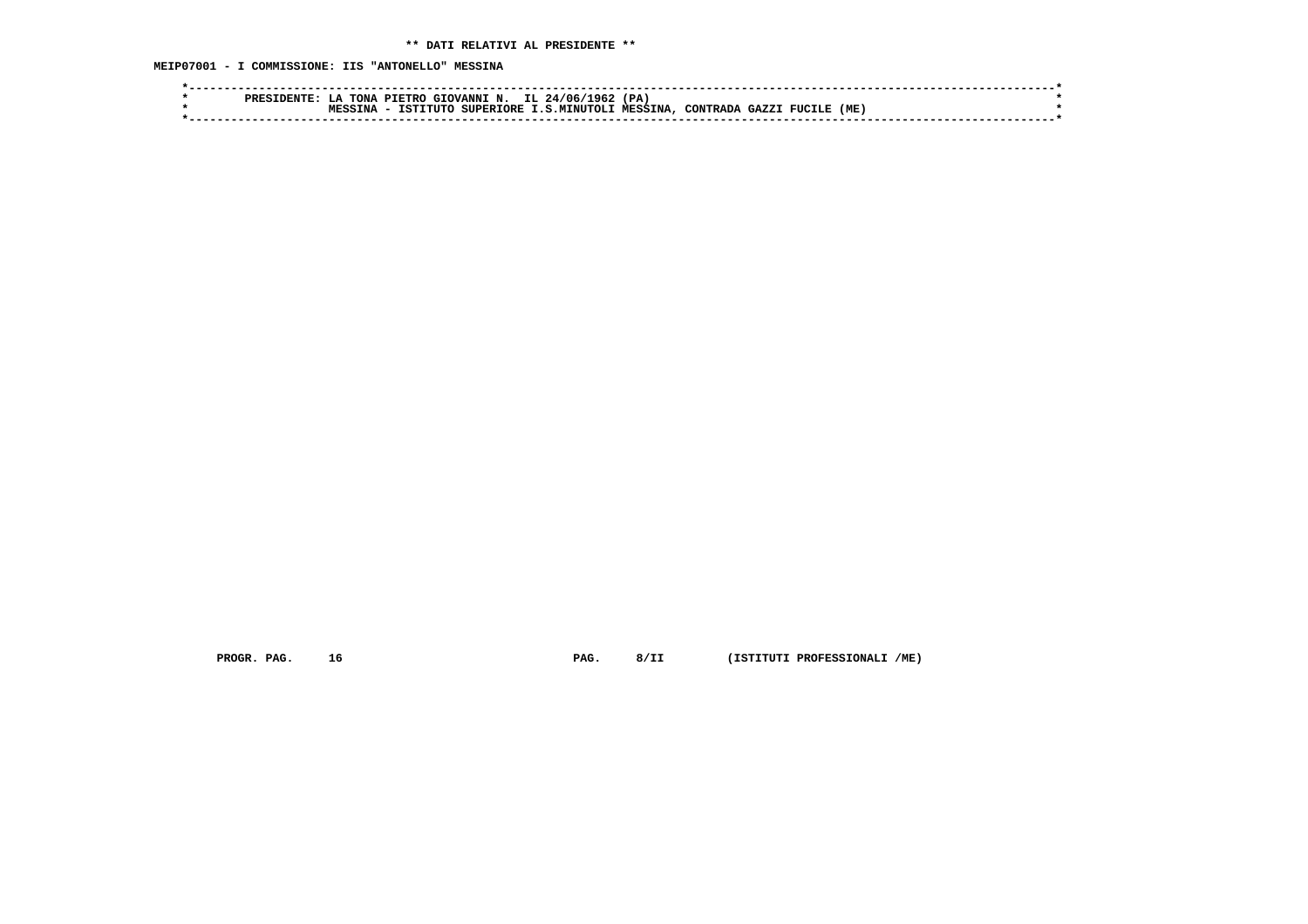**MEIP07002 - II COMMISSIONE: SANTA MARTA**

## **\*\* DATI RELATIVI ALLE CLASSI DELLA CONFIGURAZIONE \*\***

| * CLASSE * ISTITUTO |                                             | ISTITUTO PRIMA SEDE: SANTA TERESA DI RIVA - L.R. PAR. IST PROF PER I SERVIZI ALBERGHIERI E RIS SANTA MARTA, VIA CELONA 5 (ME)<br>* SEZIONE * INDIRIZZO | $*_{\texttt{I.F.P.}}*$ | CANDIDATI                                         | L. STRANIERE                                                    |
|---------------------|---------------------------------------------|--------------------------------------------------------------------------------------------------------------------------------------------------------|------------------------|---------------------------------------------------|-----------------------------------------------------------------|
|                     |                                             |                                                                                                                                                        |                        | *INT. *EST. *MER. *                               | <b>ELABORATO</b><br>COMM.<br>$\star$<br>LIN. 1 LIN. 3 ESTERNO.* |
|                     | * MERHF35000 * ACCTUR<br>* CUCINA<br>* SALA | * IP07 - SERV.ENO.OSP.ALB.-ACC.TURISTICA<br>* IPEN - SERV.ENO.OSP.ALB.ARTIC.ENOGASTR.<br>* IP06 - SERV.ENO.OSP.ALB.-SALA E VENDITA                     |                        | 5 * 1 *<br>$* 17 * 5 *$<br>$*$ 5 $*$ 2 $*$        |                                                                 |
|                     |                                             | TOTALI                                                                                                                                                 |                        | $* 27 * R *$<br>$*$ - - - - * - - - - * - - - - * |                                                                 |

 **PROGR. PAG.** 17 **PAG.** 9/I (ISTITUTI PROFESSIONALI /ME)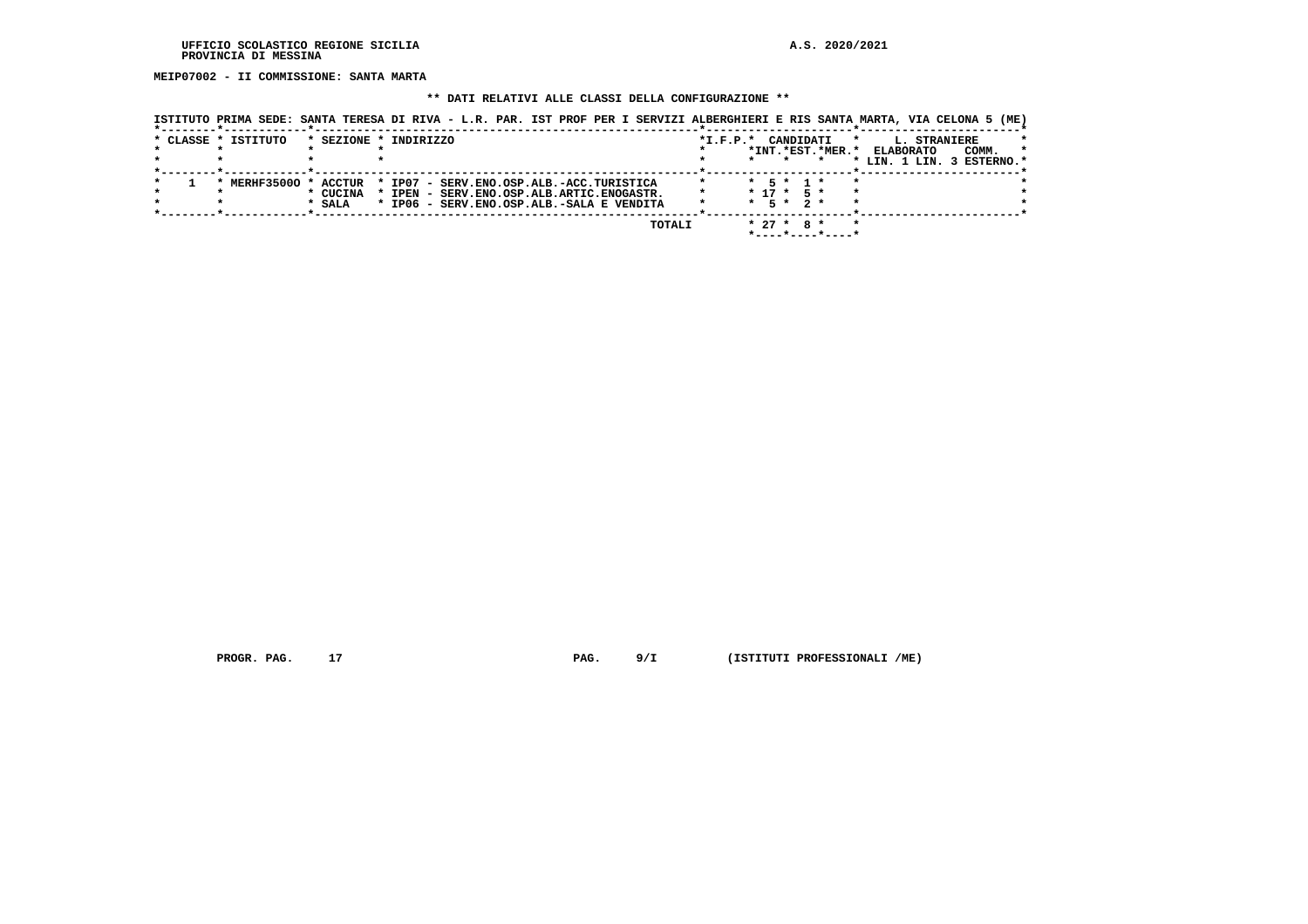**MEIP07002 - II COMMISSIONE: SANTA MARTA**

|  | <b>PRES</b> | <b>DTERI</b> | N.<br><b>VINCENZO</b> | IL 02/12/1959    | (ME       |                      |     |         |     |  |
|--|-------------|--------------|-----------------------|------------------|-----------|----------------------|-----|---------|-----|--|
|  |             | .1.277C      | TSTTTITC              | <b>SUPERIORE</b> | T.S.F.G.R | <b>IMPALLOMENI".</b> | VIA | ື່⊂¤ດπດ | (ME |  |
|  |             |              |                       |                  |           |                      |     |         |     |  |
|  |             |              |                       |                  |           |                      |     |         |     |  |

 **PROGR. PAG. 18 PAG. 9/II (ISTITUTI PROFESSIONALI /ME)**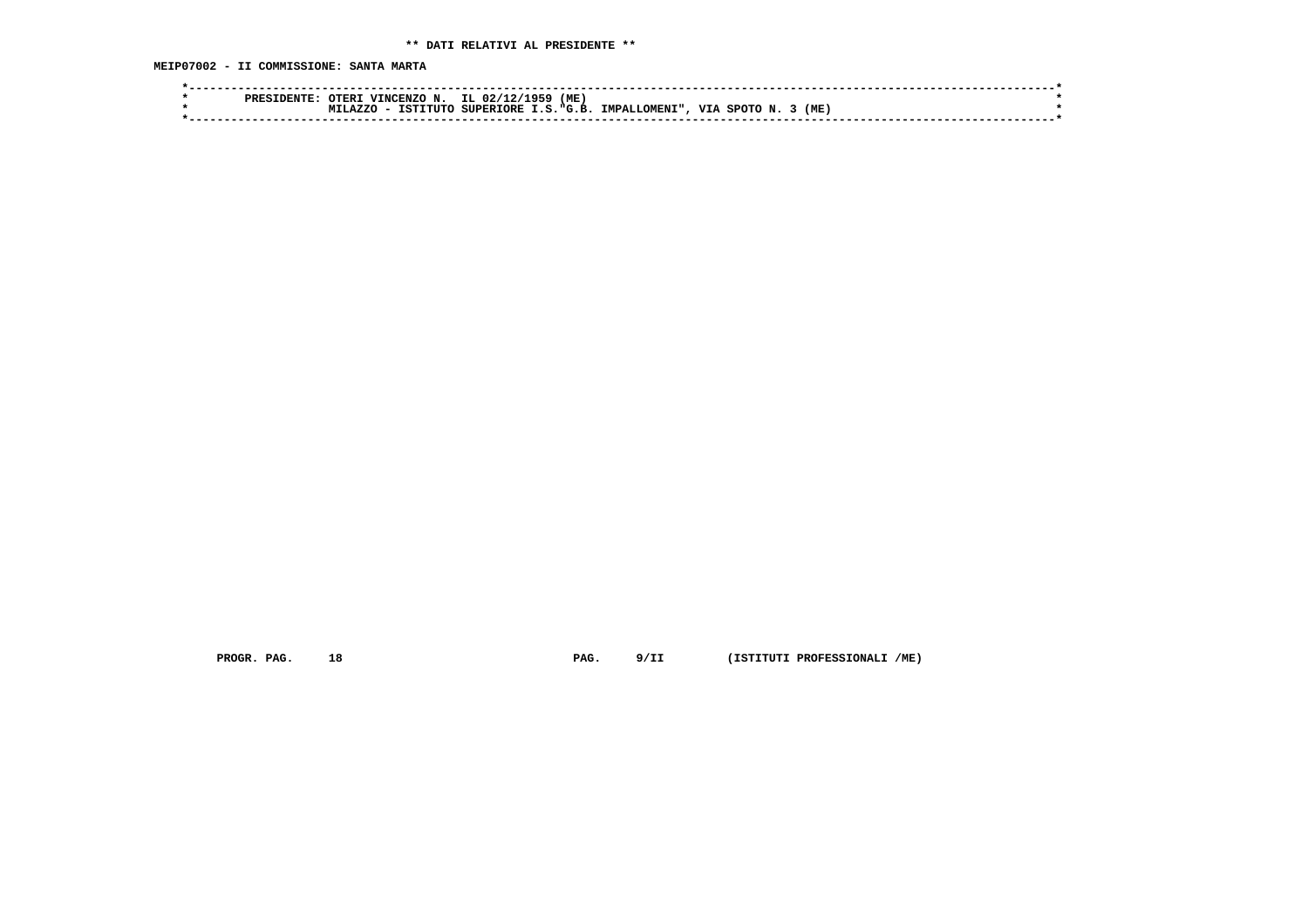**MEIP08001 - I COMMISSIONE: SERVIZI COMMERCIALI - NASO**

#### **\*\* DATI RELATIVI ALLE CLASSI DELLA CONFIGURAZIONE \*\***

|  |  |  |  |  |  |  | ISTITUTO PRIMA SEDE: NASO - IST PROF PER I SERVIZI COMMERCIALI E TURISTICI SERVIZI COMMERCIALI - NASO, VIA MARCONI (ME) |  |  |
|--|--|--|--|--|--|--|-------------------------------------------------------------------------------------------------------------------------|--|--|
|  |  |  |  |  |  |  |                                                                                                                         |  |  |

| * CLASSE * ISTITUTO | * SEZIONE * INDIRIZZO                                                                                                          |  |                  |         | *I.F.P.* CANDIDATI * L. STRANIERE<br>*INT.*EST.*MER.* ELABORATO<br>COMM. |
|---------------------|--------------------------------------------------------------------------------------------------------------------------------|--|------------------|---------|--------------------------------------------------------------------------|
|                     |                                                                                                                                |  |                  |         | * LIN. 1 LIN. 3 ESTERNO.*                                                |
|                     | * MERC024010 * AN * IP08 - SERVIZI COMMERCIALI                                                                                 |  | $*$ 12 $*$ 1 $*$ | $\star$ |                                                                          |
|                     | ISTITUTO SECONDA SEDE: SANT'AGATA DI MILITELLO - L.R. PAR. ISTITUTO TECNICO PER IL TURISMO IST. TECNICO SETTORE ECONOMICO, C/d |  |                  |         |                                                                          |
| * CLASSE * ISTITUTO | * SEZIONE * INDIRIZZO                                                                                                          |  |                  |         | *I.F.P.* CANDIDATI * L. STRANIERE                                        |
|                     |                                                                                                                                |  |                  | $\star$ | *INT.*EST.*MER.* ELABORATO<br>COMM.<br>* LIN. 1 LIN. 3 ESTERNO.*         |
| * METN29500B * A    | * ITO4 - TURISMO                                                                                                               |  | $* 13 * 6 *$     | $\star$ |                                                                          |

 **\*----\*----\*----\***

 **PROGR. PAG.** 19 **PAG.** 10/I (ISTITUTI PROFESSIONALI /ME)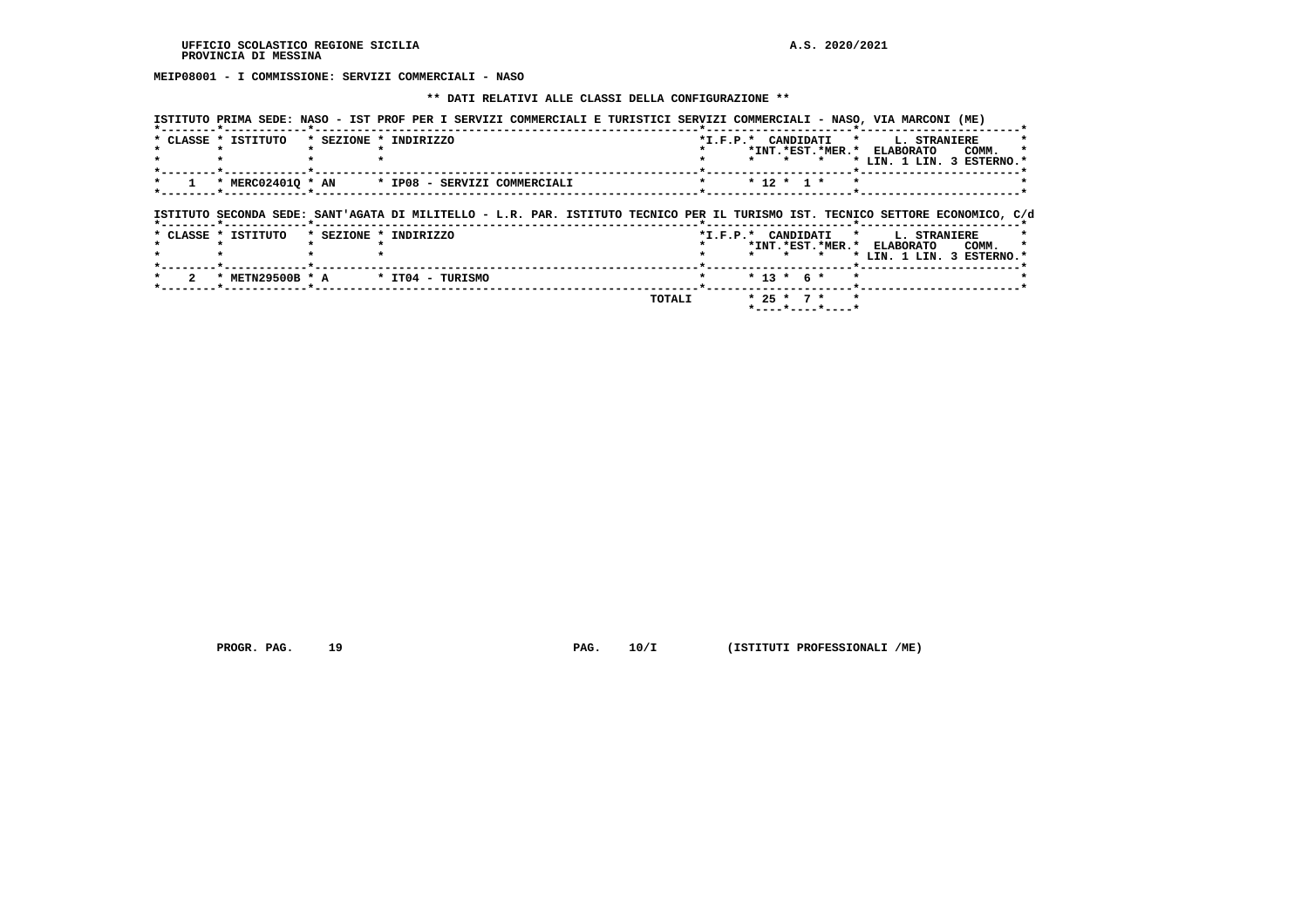**MEIP08001 - I COMMISSIONE: SERVIZI COMMERCIALI - NASO**

| IL.<br>(ME)<br>- חידור<br>SERGIO N<br>06.<br>، ۱۵۵<br><b>1956</b><br>סססם                                                            |  |
|--------------------------------------------------------------------------------------------------------------------------------------|--|
| <b>VTA</b><br>TRENTO -<br>(ME<br>148<br><b>VERONA</b><br><b>SUPERIORE</b><br>TSTITHO<br>TNA<br>UGO<br><b>MESSINA</b><br><b>BASS1</b> |  |
|                                                                                                                                      |  |
|                                                                                                                                      |  |

 **PROGR. PAG. 20 PAG. 10/II (ISTITUTI PROFESSIONALI /ME)**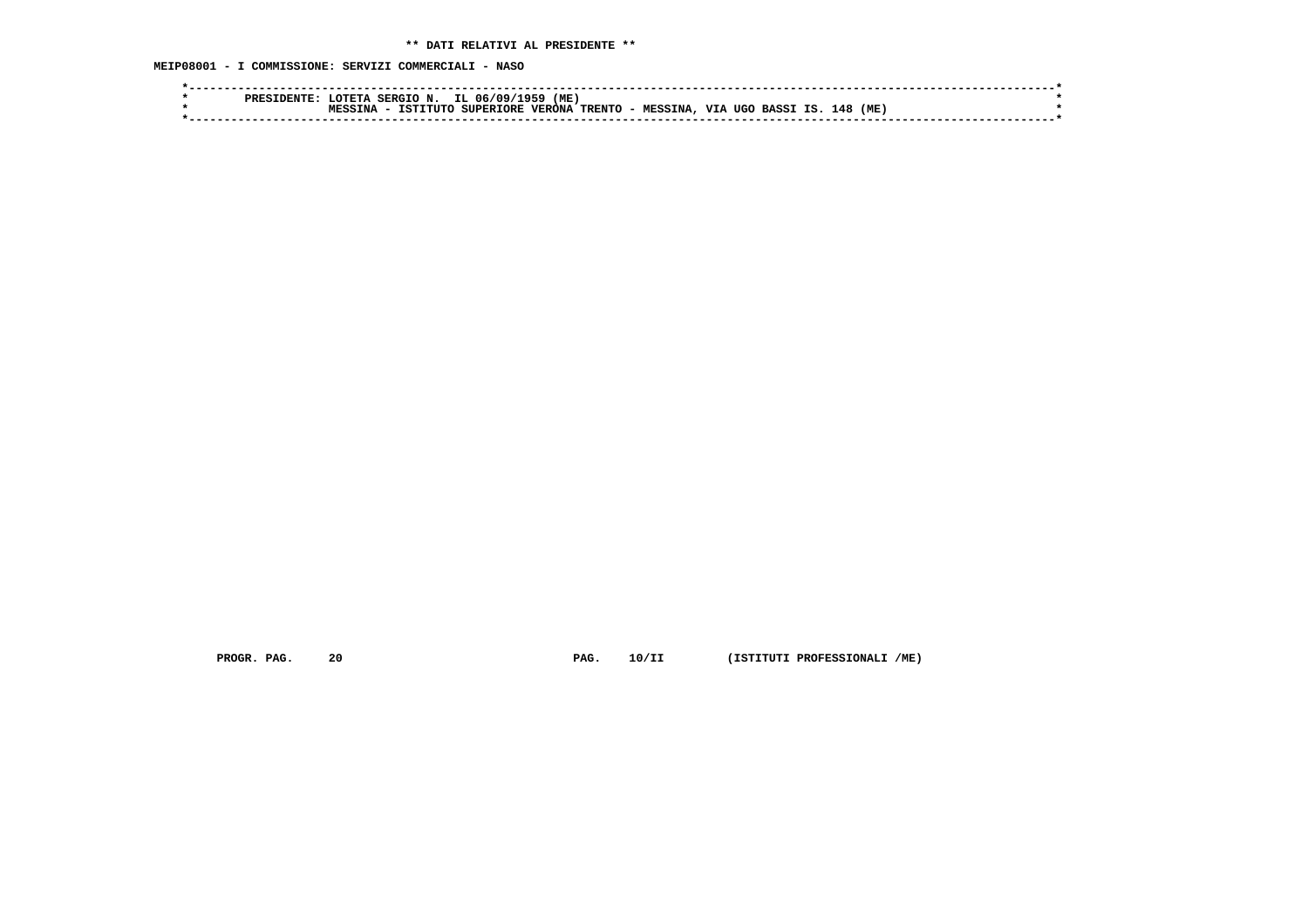**MEIPAE001 - I COMMISSIONE: I. P. "MAJORANA"**

#### **\*\* DATI RELATIVI ALLE CLASSI DELLA CONFIGURAZIONE \*\***

|  | * CLASSE * ISTITUTO | * SEZIONE * INDIRIZZO                     | $*I.F.P.*$ | CANDIDATI<br>*<br>*INT.*EST.*MER.* | L. STRANIERE<br>*<br>COMM.<br><b>ELABORATO</b><br>*<br>* LIN. 1 LIN. 3 ESTERNO.* |
|--|---------------------|-------------------------------------------|------------|------------------------------------|----------------------------------------------------------------------------------|
|  | * MERI02701X * L    | * IPAE - M.A.T.OP.A.I.S.T.I.C.ELT/ELN     |            | $*$ 9 $*$ 2 $*$<br>$\star$         |                                                                                  |
|  | MERI02701X * K      | * IPMM - MAN.ASS.TEC.OPZ.MAN.MEZZI TRASP. |            | $*$ 18 $*$ 2 $*$<br>$\star$        |                                                                                  |
|  |                     | TOTALI                                    |            | $* 27 *$<br>$\star$<br>4 *         |                                                                                  |

 **ISTITUTO PRIMA SEDE: MESSINA - IST PROF INDUSTRIA E ARTIGIANATO I.P. "MAJORANA", VIALE GIOSTRA N.2 (ME)**

 **PROGR. PAG.** 21 **PAG. 11/I** (ISTITUTI PROFESSIONALI /ME)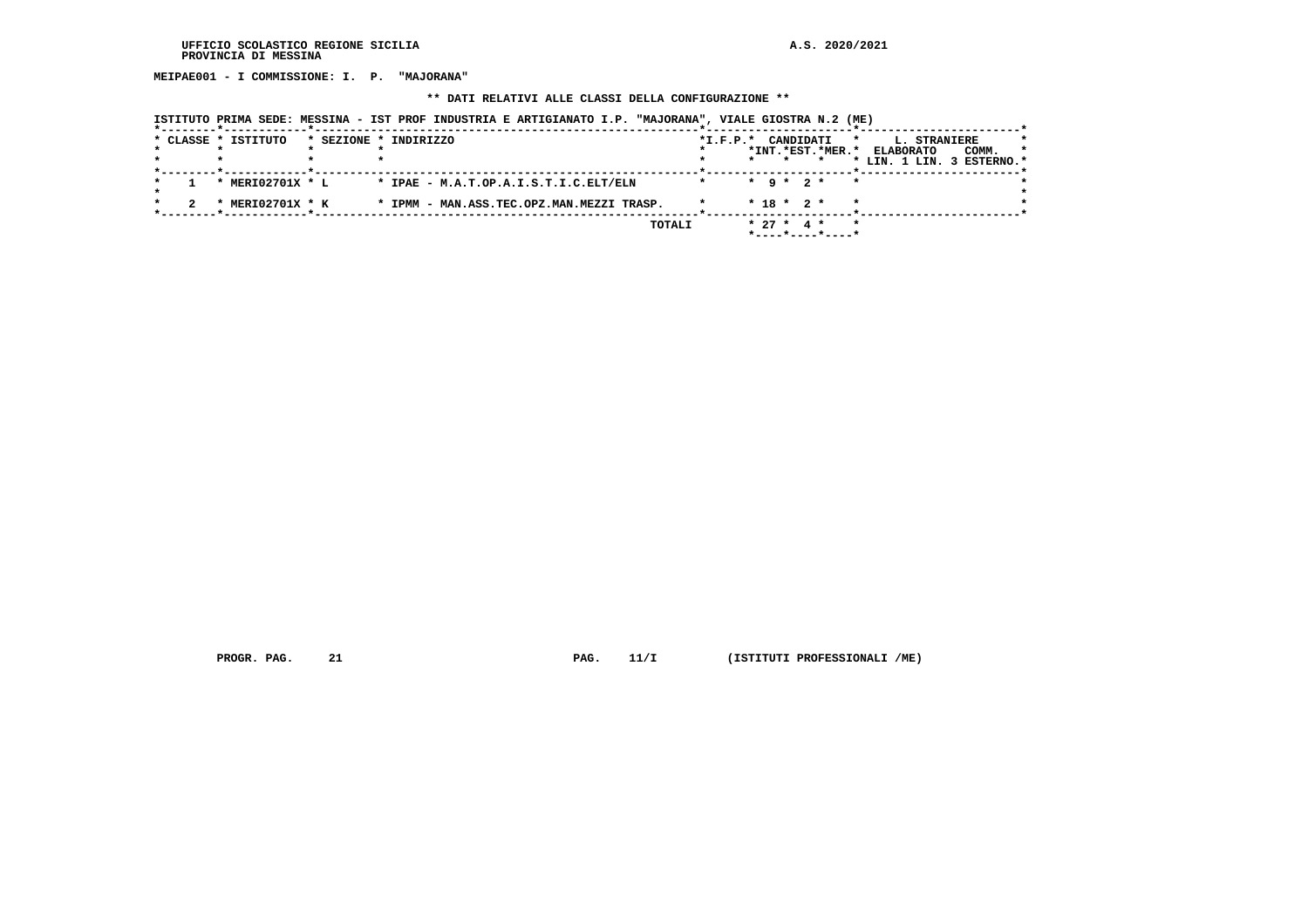**MEIPAE001 - I COMMISSIONE: I. P. "MAJORANA"**

| PRES | TSANTI              | GIANFRANCO N. | IL 1<br>19/01/    | 1976  | (ME)           |            |           |                   |      |  |
|------|---------------------|---------------|-------------------|-------|----------------|------------|-----------|-------------------|------|--|
|      | TNA.<br><b>MPCC</b> | TSTITITO      | <b>MAGTSTRALE</b> | AINIS | <b>MESSINA</b> | <b>VTA</b> | ANTONELLC | FRER <sub>1</sub> | (ME) |  |
|      |                     |               |                   |       |                |            |           |                   |      |  |
|      |                     |               |                   |       |                |            |           |                   |      |  |

 **PROGR. PAG. 22 PAG. 11/II (ISTITUTI PROFESSIONALI /ME)**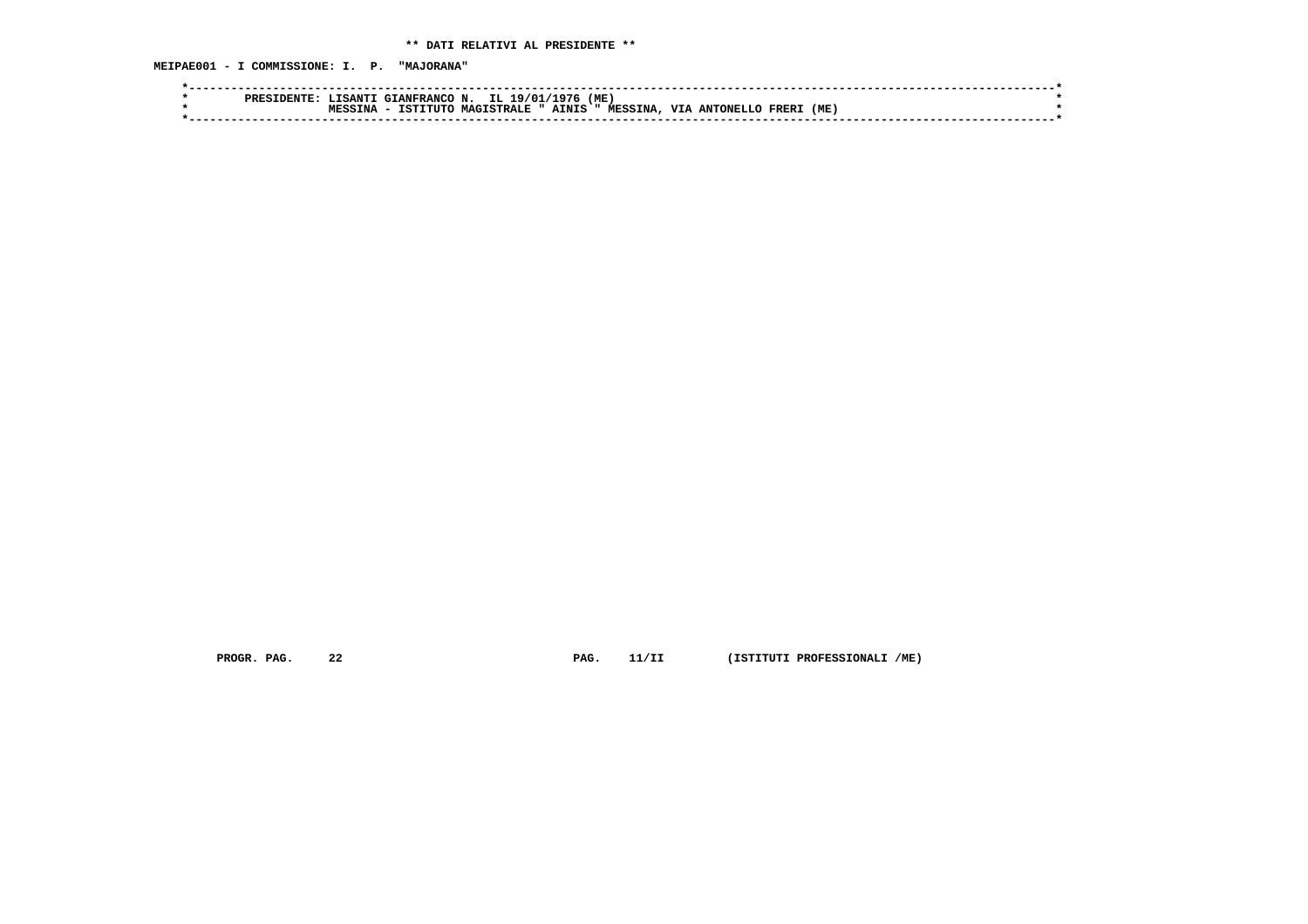**MEIPAE002 - II COMMISSIONE: "G. FERRARIS"**

#### **\*\* DATI RELATIVI ALLE CLASSI DELLA CONFIGURAZIONE \*\***

|              | * CLASSE * ISTITUTO | * SEZIONE * INDIRIZZO                     |        | $*I.F.P.*$ | CANDIDATI        | *INT.*EST.*MER.*                        | L. STRANIERE<br>*<br><b>ELABORATO</b> | COMM. | * |
|--------------|---------------------|-------------------------------------------|--------|------------|------------------|-----------------------------------------|---------------------------------------|-------|---|
|              |                     |                                           |        |            |                  |                                         | * LIN. 1 LIN. 3 ESTERNO.*             |       |   |
|              | * MERI01102B * A    | * IPAE - M.A.T.OP.A.I.S.T.I.C.ELT/ELN     |        |            | $* 13 * 1 *$     | $\star$                                 |                                       |       |   |
| $\mathbf{r}$ | MERI01102B * D      | * IPMM - MAN.ASS.TEC.OPZ.MAN.MEZZI TRASP. |        |            | $*$ 15 $*$ 1 $*$ |                                         | $\star$                               |       |   |
|              |                     |                                           | TOTALI |            | $* 28 * 2 *$     | $*$ - - - - $*$ - - - - $*$ - - - - $*$ | $\star$                               |       |   |

 **ISTITUTO PRIMA SEDE: PACE DEL MELA - IST PROF INDUSTRIA E ARTIGIANATO "G. FERRARIS", VIA GARIBALDI (ME)**

 **PROGR. PAG.** 23 **PROGR. PAG. 12/I** (ISTITUTI PROFESSIONALI /ME)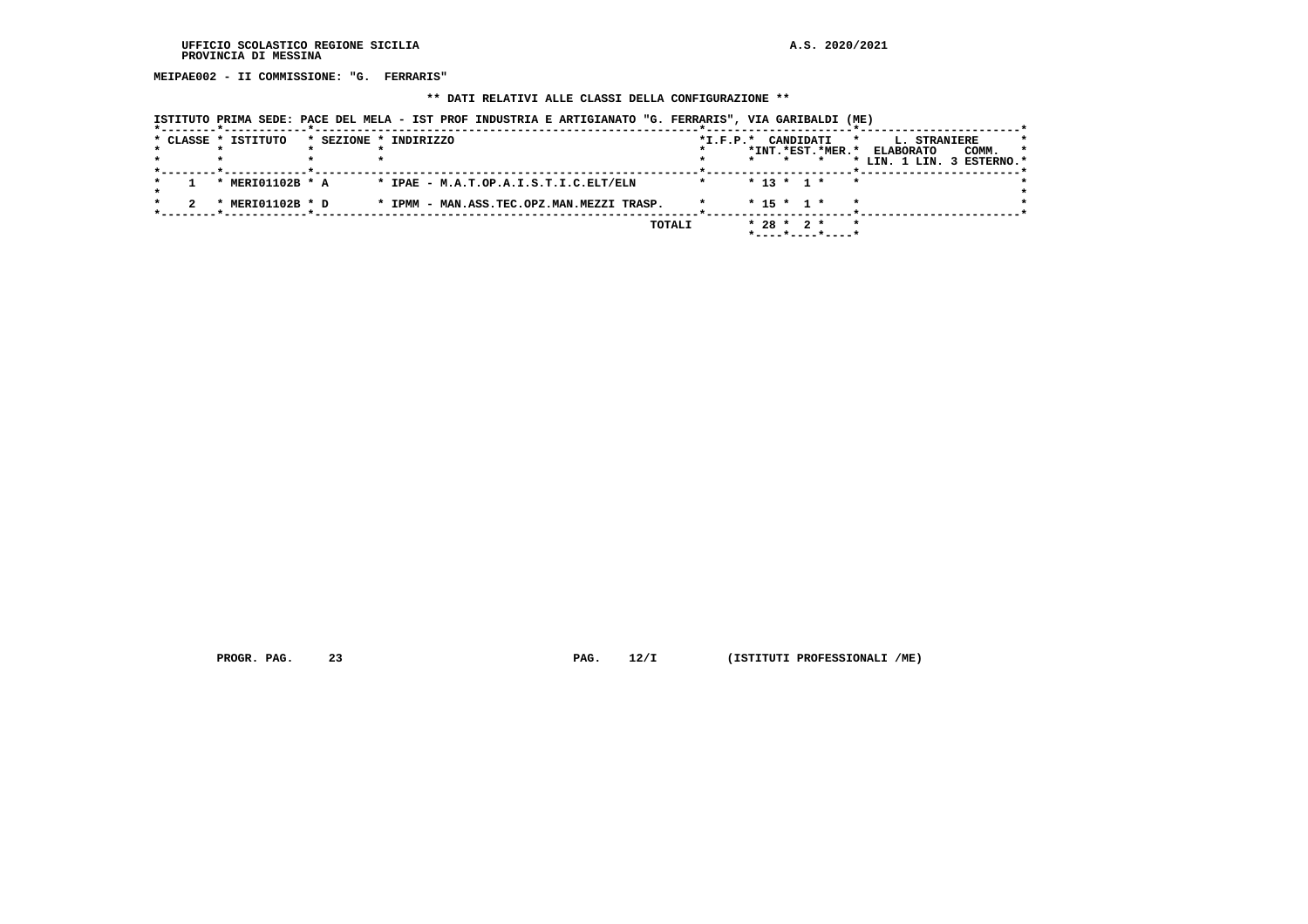**MEIPAE002 - II COMMISSIONE: "G. FERRARIS"**

| <b>PRES</b> | (MT<br>IL 01/02/<br>. 71957.<br>ANTONIO<br>'IRELL                       |  |
|-------------|-------------------------------------------------------------------------|--|
|             | ANN <sub>1</sub><br>- MAX<br>A RIPOSC<br>RIIOLO<br>ומ<br><b>DOCENTE</b> |  |
|             |                                                                         |  |

 **PROGR. PAG. 24 PAG. 12/II (ISTITUTI PROFESSIONALI /ME)**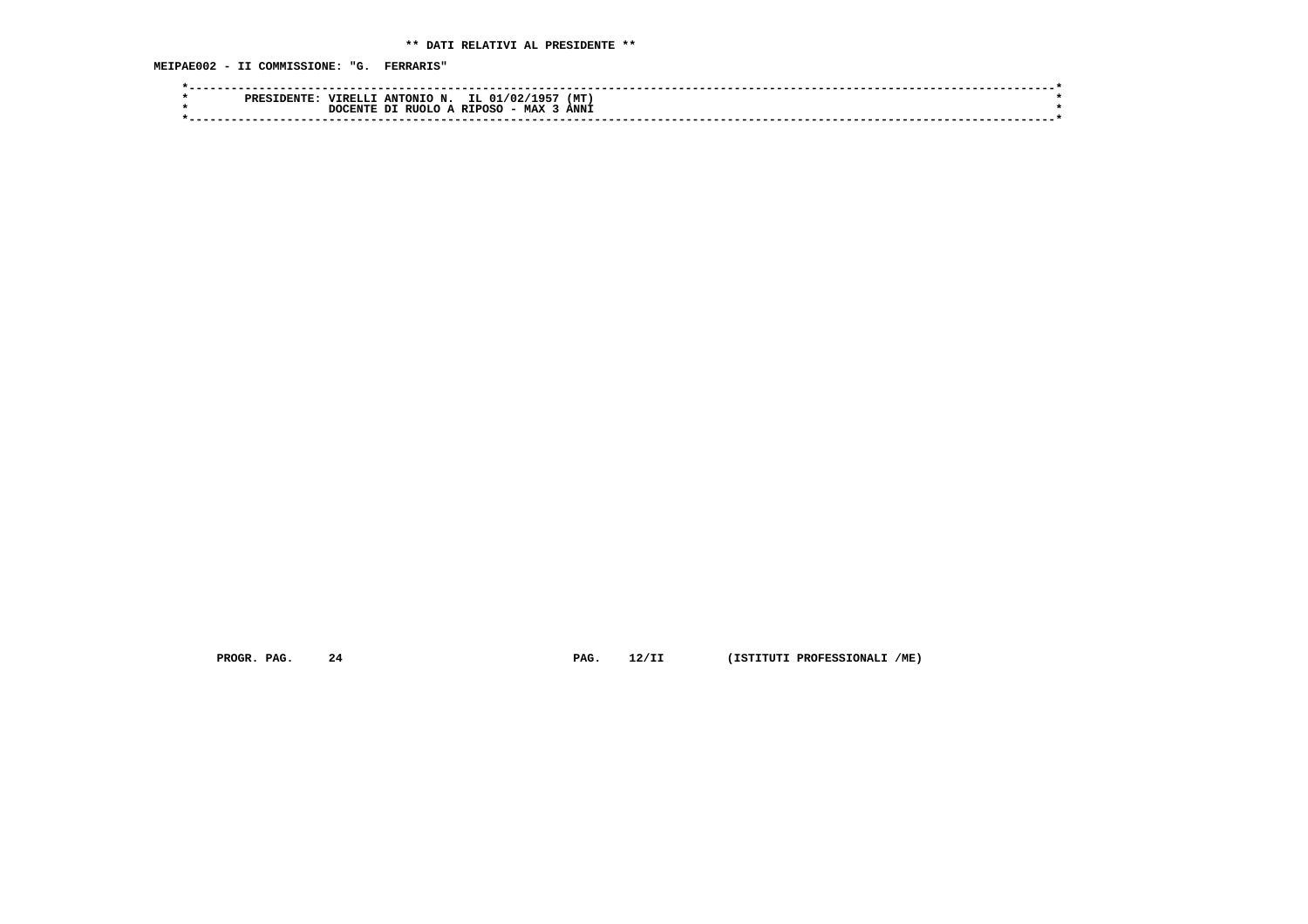**MEIPAI001 - I COMMISSIONE: FURCI SICULO**

## **\*\* DATI RELATIVI ALLE CLASSI DELLA CONFIGURAZIONE \*\***

| ISTITUTO PRIMA SEDE: FURCI SICULO - IST PROF INDUSTRIA E ARTIGIANATO FURCI SICULO (ME) |  |  |  |  |
|----------------------------------------------------------------------------------------|--|--|--|--|
|                                                                                        |  |  |  |  |

|  | * CLASSE * ISTITUTO           | * SEZIONE * INDIRIZZO                     | $*I.F.P.*$ | CANDIDATI<br>*                                                     | L. STRANIERE                                                      |
|--|-------------------------------|-------------------------------------------|------------|--------------------------------------------------------------------|-------------------------------------------------------------------|
|  |                               |                                           |            | *INT.*EST.*MER.*                                                   | <b>ELABORATO</b><br>COMM.<br>$\star$<br>* LIN. 1 LIN. 3 ESTERNO.* |
|  | * MERI033017 * A              | * IPAI - M.A.T.OPZ.APP.IM.SER.T.I.CIV.    |            | * 6 * 1 *<br>$\star$                                               |                                                                   |
|  | MERI033017 * B<br>$\mathbf x$ | * IPMM - MAN.ASS.TEC.OPZ.MAN.MEZZI TRASP. |            | $* 14 * 2 *$<br>$\star$                                            |                                                                   |
|  |                               | TOTALI                                    |            | $* 20 * 3 *$<br>$\star$<br>$*$ - - - - $*$ - - - - $*$ - - - - $*$ |                                                                   |

 **PROGR. PAG. 25 PAG. 13/I (ISTITUTI PROFESSIONALI /ME)**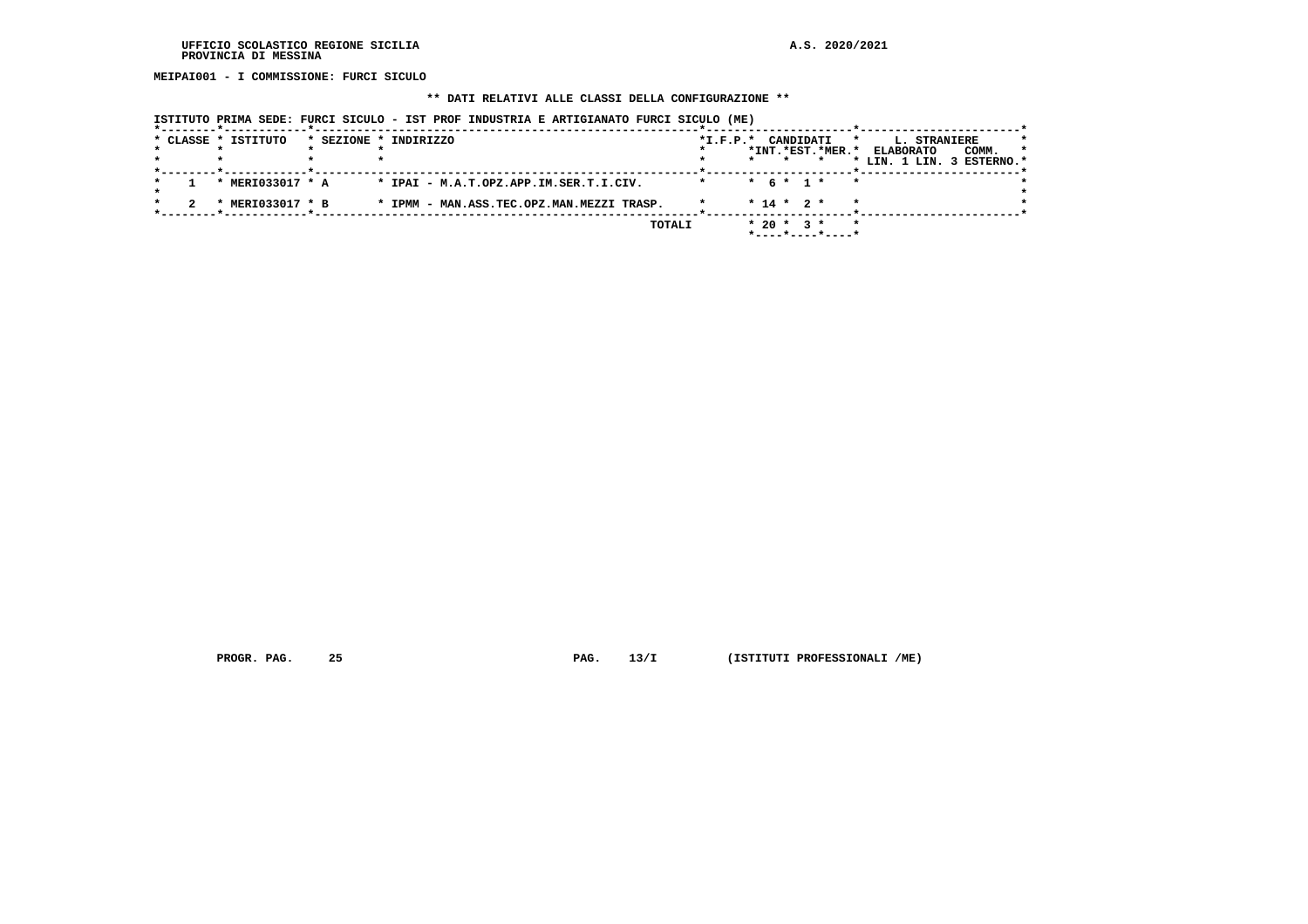**MEIPAI001 - I COMMISSIONE: FURCI SICULO**

|  | PATRIZIA N.<br>-тат.                       | ME<br>IL 22/<br>968.                                                                                                                |  |
|--|--------------------------------------------|-------------------------------------------------------------------------------------------------------------------------------------|--|
|  | דת<br>P <sub>0</sub> 7.7.0<br>ות ה<br>סמפת | (ME)<br>29<br>∩חידי∩<br>VIA<br><b>VTTO</b><br>TSTITITO<br><b>DIAT.CONTRRS</b><br>SAN<br>COMPRENCTVO I C<br>$\overline{\phantom{0}}$ |  |
|  |                                            |                                                                                                                                     |  |

 **PROGR. PAG. 26 PAG. 13/II (ISTITUTI PROFESSIONALI /ME)**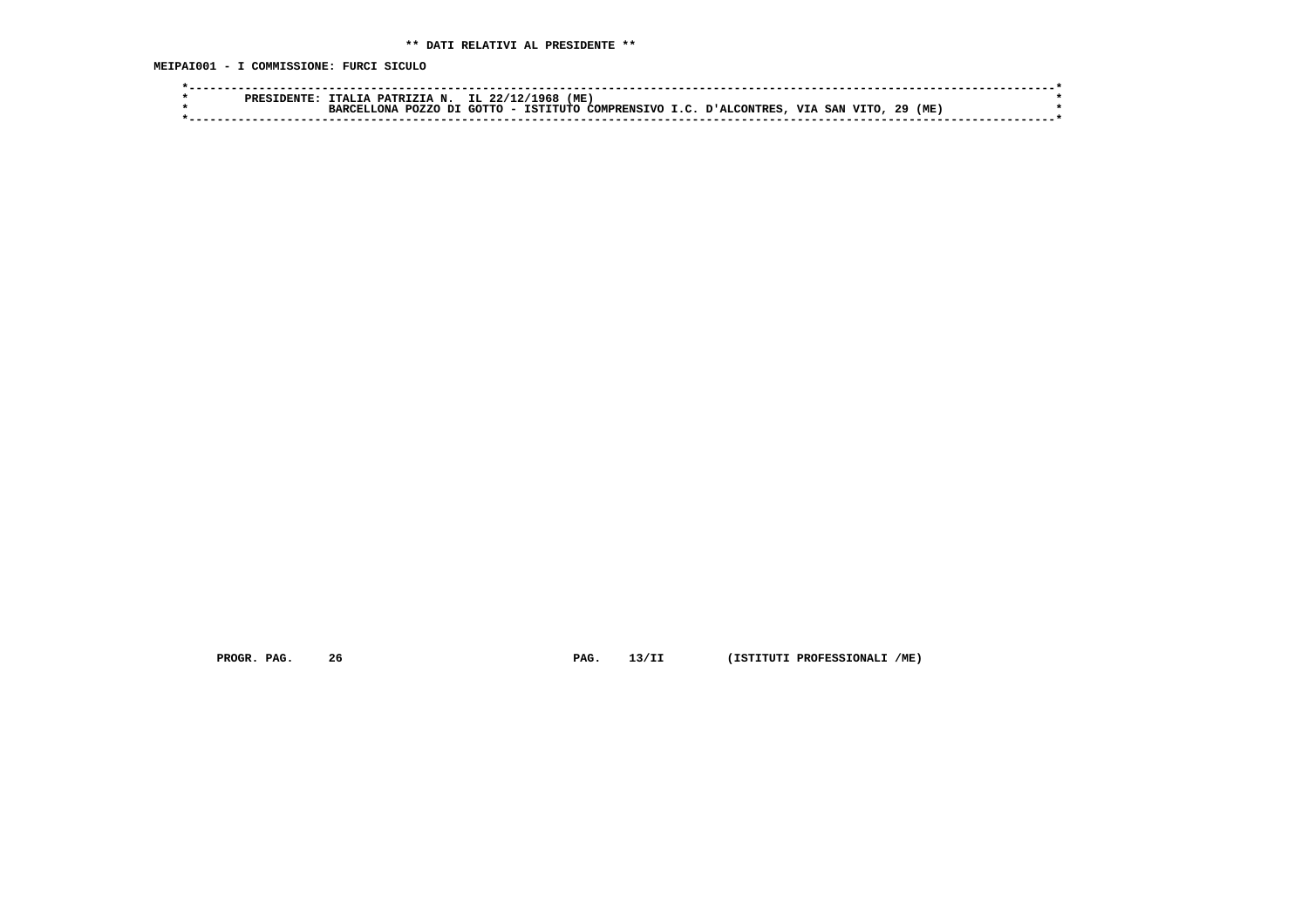**MEIPAM001 - I COMMISSIONE: I. P. S. I. A.**

## **\*\* DATI RELATIVI ALLE CLASSI DELLA CONFIGURAZIONE \*\***

| ISTITUTO PRIMA SEDE: BARCELLONA POZZO DI GOTTO - IST PROF INDUSTRIA E ARTIGIANATO I.P.S.I.A., VICO PICARDI (ME) |  |  |  |  |
|-----------------------------------------------------------------------------------------------------------------|--|--|--|--|
| الله المستخدمة المستخدمة المستخدمة والمستخدمة والمستخدمة والمستخدمة والمستخدمة والمستخدمة والمستخدمة المستخدمة  |  |  |  |  |

|  | * CLASSE * ISTITUTO | * SEZIONE * INDIRIZZO                     | $*I.F.P.*$ | CANDIDATI                                   | L. STRANIERE<br>$\star$   | *       |
|--|---------------------|-------------------------------------------|------------|---------------------------------------------|---------------------------|---------|
|  |                     |                                           |            | *INT.*EST.*MER.*                            | COMM.<br><b>ELABORATO</b> | $\star$ |
|  |                     |                                           |            | $\star$                                     | * LIN. 1 LIN. 3 ESTERNO.* |         |
|  | * MERIO1101A * A    | * IPAM - M.A.T.OPZ.A.I.S.T.I.C.CURV.MECC  | $\star$    | $* 13 * 4 *$<br>$\star$                     |                           |         |
|  | MERI01101A * B      | * IPTS - P.I.A.ARTIC.A.OPZ.PROD.TES.SART. |            | $\star$ 7 $\star$ 5 $\star$                 |                           |         |
|  |                     | TOTALI                                    |            | $* 20 * 9 *$<br>$\star$<br>*----*----*----* |                           |         |

 **PROGR. PAG.** 27 **PAG.** 14/I (ISTITUTI PROFESSIONALI /ME)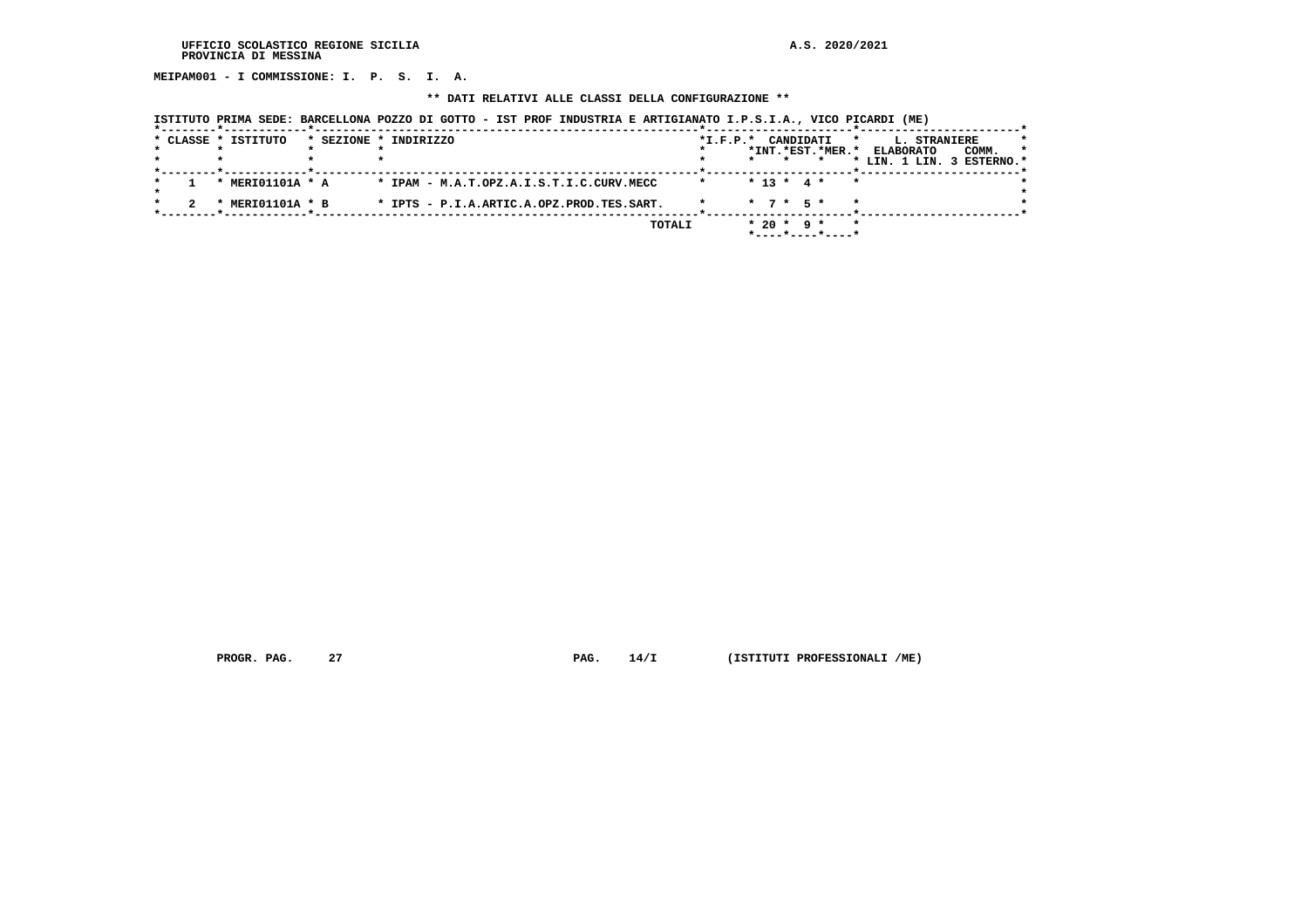**MEIPAM001 - I COMMISSIONE: I. P. S. I. A.**

|  | PRES | GUGLIOTTA | <b>GRAZIA</b> | CARMELA       | <b>MARN.</b> | IL 07/01<br>1 Q 도 | (ME) |  |
|--|------|-----------|---------------|---------------|--------------|-------------------|------|--|
|  |      | ידימידי   | RITOT O       | <b>RTPOSC</b> | <b>MAX</b>   | ANN <sub>3</sub>  |      |  |
|  |      |           |               |               |              |                   |      |  |

 **PROGR. PAG. 28 PAG. 14/II (ISTITUTI PROFESSIONALI /ME)**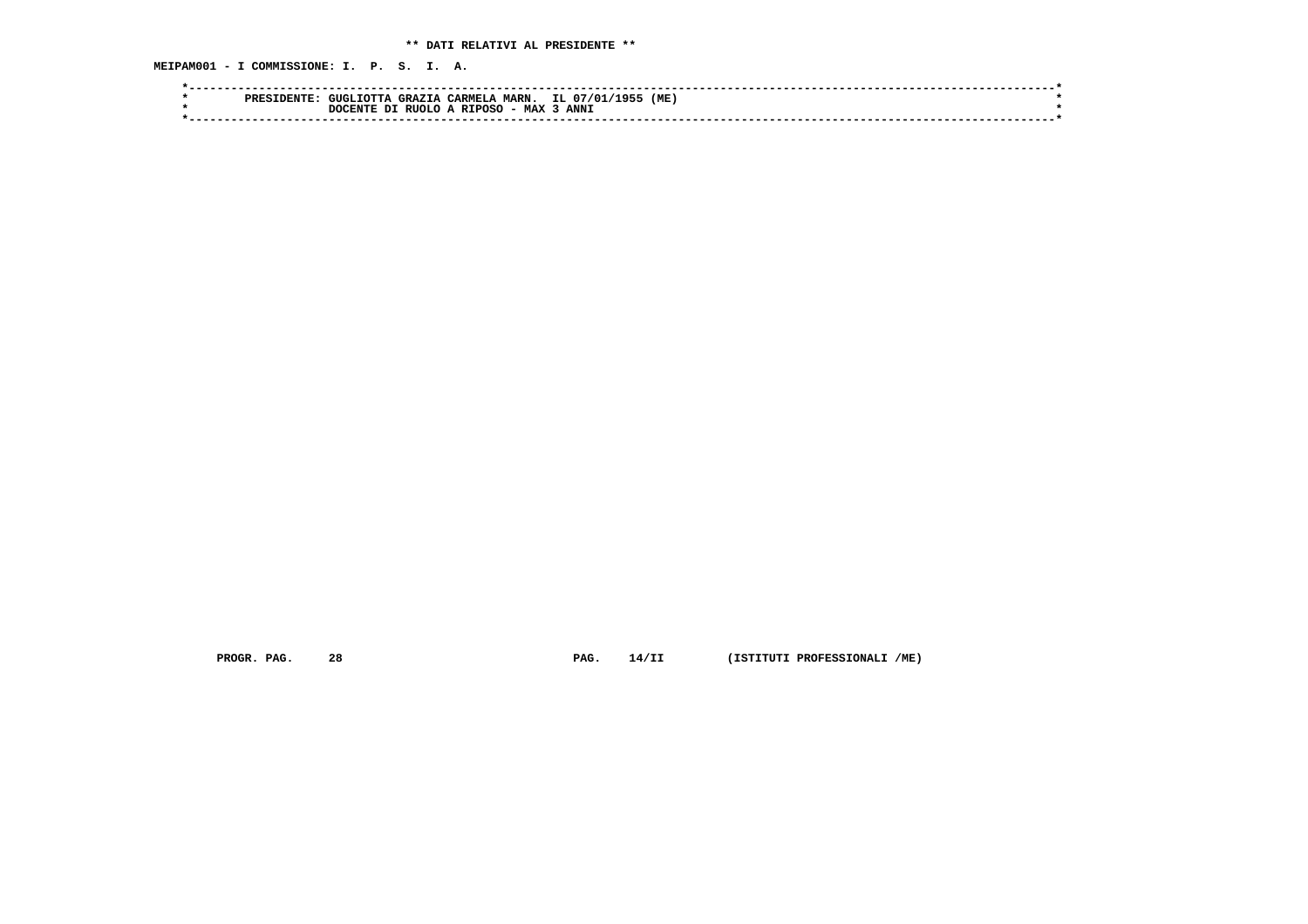**MEIPEN001 - I COMMISSIONE: IIS "ANTONELLO" MESSINA**

#### **\*\* DATI RELATIVI ALLE CLASSI DELLA CONFIGURAZIONE \*\***

| ISTITUTO PRIMA SEDE: MESSINA - IST PROF PER I SERVIZI COMMERCIALI E TURISTICI IIS "ANTONELLO" MESSINA, V.LE GIOSTRA N.2 (ME) |                                           |  |        |                    |         |                   |                  |                           |                     |       |         |
|------------------------------------------------------------------------------------------------------------------------------|-------------------------------------------|--|--------|--------------------|---------|-------------------|------------------|---------------------------|---------------------|-------|---------|
| * CLASSE * ISTITUTO                                                                                                          | * SEZIONE * INDIRIZZO                     |  |        | *I.F.P.* CANDIDATI |         |                   |                  | $\star$                   | <b>L. STRANIERE</b> |       | *       |
|                                                                                                                              |                                           |  |        |                    |         |                   | *INT.*EST.*MER.* |                           | <b>ELABORATO</b>    | COMM. | $\star$ |
|                                                                                                                              |                                           |  |        |                    | $\star$ | $\star$           | $\star$          | * LIN. 1 LIN. 3 ESTERNO.* |                     |       |         |
| * MERC019018 * AENO                                                                                                          | * IPEN - SERV.ENO.OSP.ALB.ARTIC.ENOGASTR. |  |        | $\star$            |         |                   | $* 21 * 5 *$     | $\bullet$                 |                     |       |         |
| * MERC019018 * ASV                                                                                                           | * IP06 - SERV.ENO.OSP.ALB.-SALA E VENDITA |  |        |                    |         | $* 24 * 5 *$      |                  | $\star$                   |                     |       |         |
|                                                                                                                              |                                           |  | TOTALI |                    |         | $*$ 45 $*$ 10 $*$ | *----*----*----* | $\star$                   |                     |       |         |

 **PROGR. PAG. 29 PAG. 15/I (ISTITUTI PROFESSIONALI /ME)**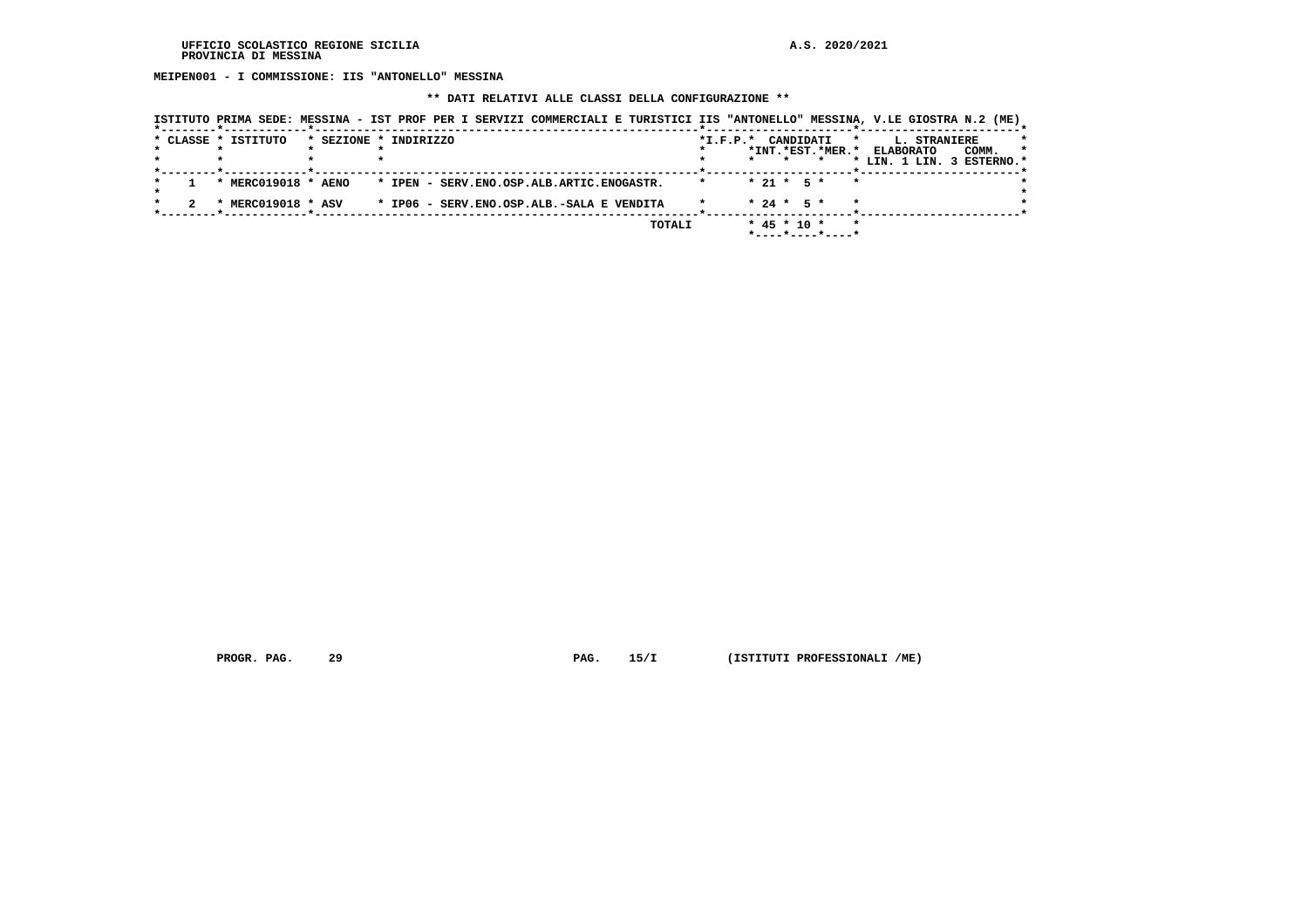**MEIPEN001 - I COMMISSIONE: IIS "ANTONELLO" MESSINA**

|  | PRES 1 | OUATTROCCHT | CONCETTA N. | IL 06/01/                      | (ME<br>1959 |             |           |            |     |     |  |
|--|--------|-------------|-------------|--------------------------------|-------------|-------------|-----------|------------|-----|-----|--|
|  |        | -           | TCTTTTTTC   | <b>"MANZONI</b><br>COMPRENSIVO | DTNA        | E CLARENZA" | 77T<br>ME | GHIBELLINA | 21. | (ME |  |
|  |        |             |             |                                |             |             |           |            |     |     |  |
|  |        |             |             |                                |             |             |           |            |     |     |  |

 **PROGR. PAG. 30 PAG. 15/II (ISTITUTI PROFESSIONALI /ME)**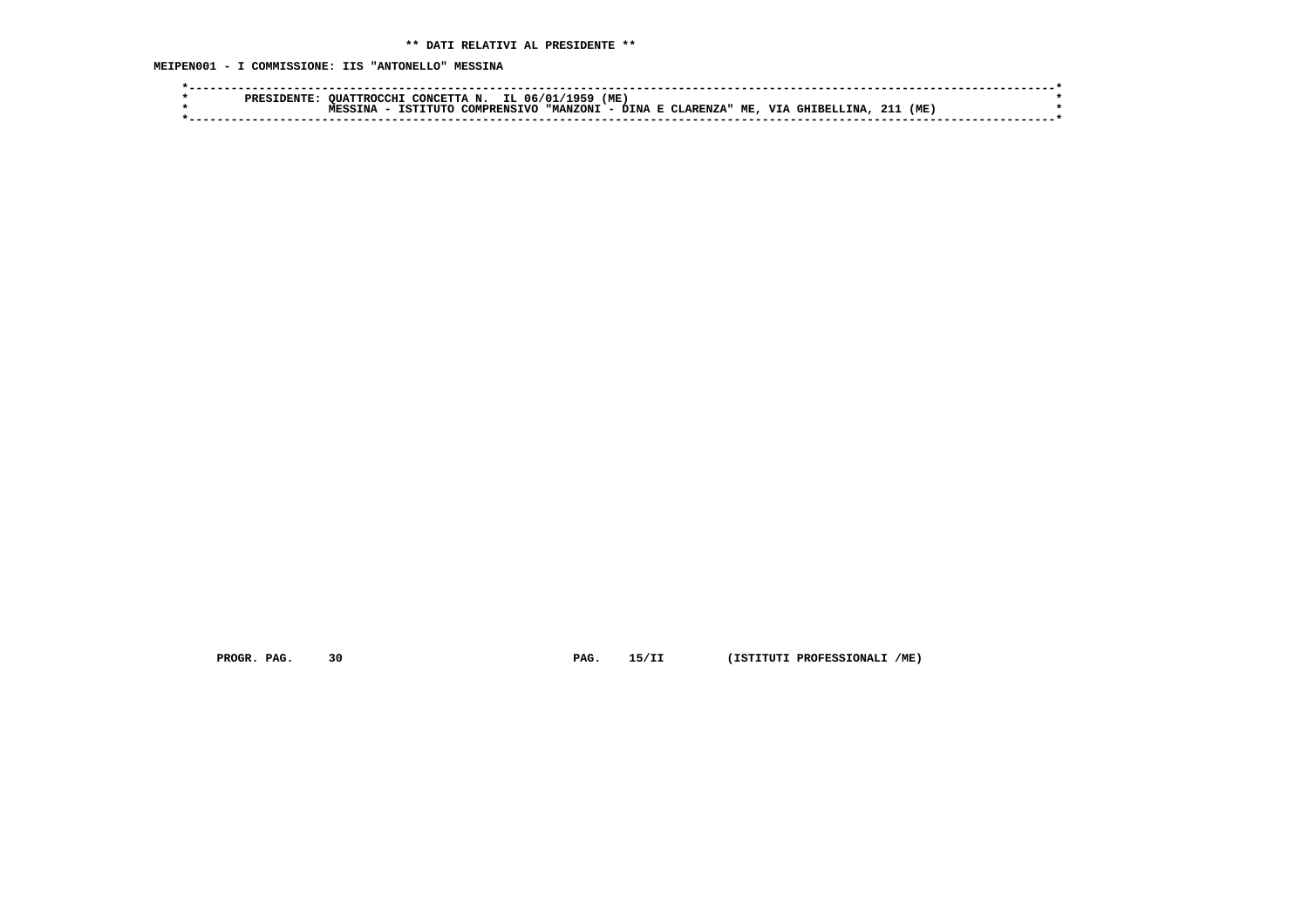**MEIPEN002 - II COMMISSIONE: IIS "ANTONELLO" MESSINA**

#### **\*\* DATI RELATIVI ALLE CLASSI DELLA CONFIGURAZIONE \*\***

| ISTITUTO PRIMA SEDE: MESSINA - IST PROF PER I SERVIZI COMMERCIALI E TURISTICI IIS "ANTONELLO" MESSINA, V.LE GIOSTRA N.2 (ME) |                       |  |                                           |        |                    |              |             |                  |                           |                     |       |         |
|------------------------------------------------------------------------------------------------------------------------------|-----------------------|--|-------------------------------------------|--------|--------------------|--------------|-------------|------------------|---------------------------|---------------------|-------|---------|
| * CLASSE * ISTITUTO                                                                                                          | * SEZIONE * INDIRIZZO |  |                                           |        | *I.F.P.* CANDIDATI |              |             |                  | $\star$                   | <b>L. STRANIERE</b> |       | *       |
|                                                                                                                              |                       |  |                                           |        |                    |              |             | *INT.*EST.*MER.* |                           | <b>ELABORATO</b>    | COMM. | $\star$ |
|                                                                                                                              |                       |  |                                           |        |                    | $\star$      | $\star$     | $\star$          | * LIN. 1 LIN. 3 ESTERNO.* |                     |       |         |
| * MERC019018 * BENO                                                                                                          |                       |  | * IPEN - SERV.ENO.OSP.ALB.ARTIC.ENOGASTR. |        |                    | $* 20 * 5 *$ |             | $\star$          |                           |                     |       |         |
| * MERC019018 * BSV                                                                                                           |                       |  | * IP06 - SERV.ENO.OSP.ALB.-SALA E VENDITA |        |                    | $* 16 * 4 *$ |             |                  | $\star$                   |                     |       |         |
|                                                                                                                              |                       |  |                                           | TOTALI |                    |              | $*36 * 9 *$ | *----*----*----* | $\star$                   |                     |       |         |

 **PROGR. PAG. 31 PAG. 16/I (ISTITUTI PROFESSIONALI /ME)**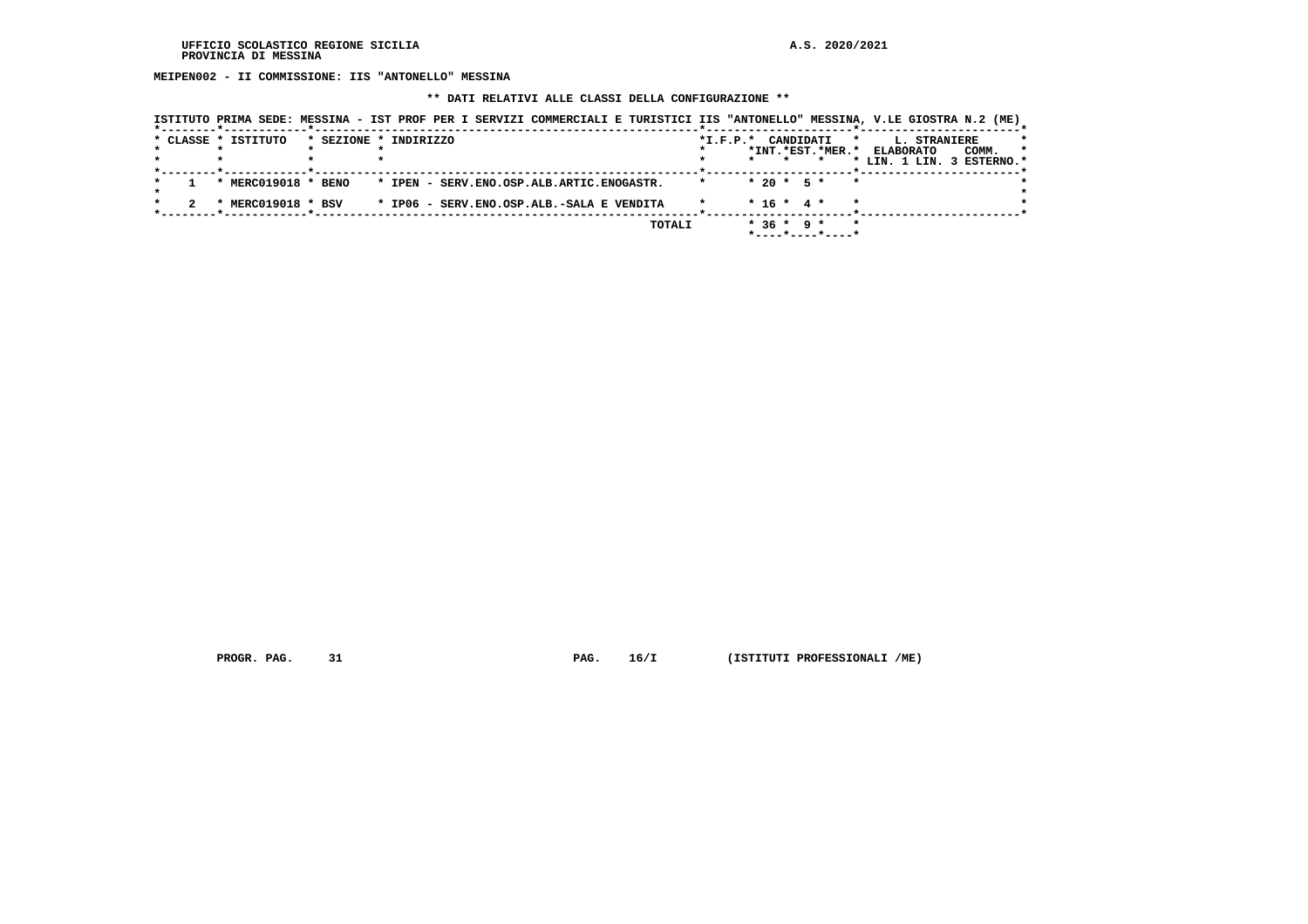**MEIPEN002 - II COMMISSIONE: IIS "ANTONELLO" MESSINA**

|  | SCOLARO | GIUSEPPA N. | TT. 11<br>1031                          | (ME)<br>71 Q 54 |     |            |                      |     |  |
|--|---------|-------------|-----------------------------------------|-----------------|-----|------------|----------------------|-----|--|
|  |         | TSTTTITO    | .J COMPRENSIVO I.C.S. N. 7 "ENZO DRAGO" |                 | ME, | <b>VIA</b> | CATANIA 103 IS. 26/C | (ME |  |
|  |         |             |                                         |                 |     |            |                      |     |  |

 **PROGR. PAG. 32 PAG. 16/II (ISTITUTI PROFESSIONALI /ME)**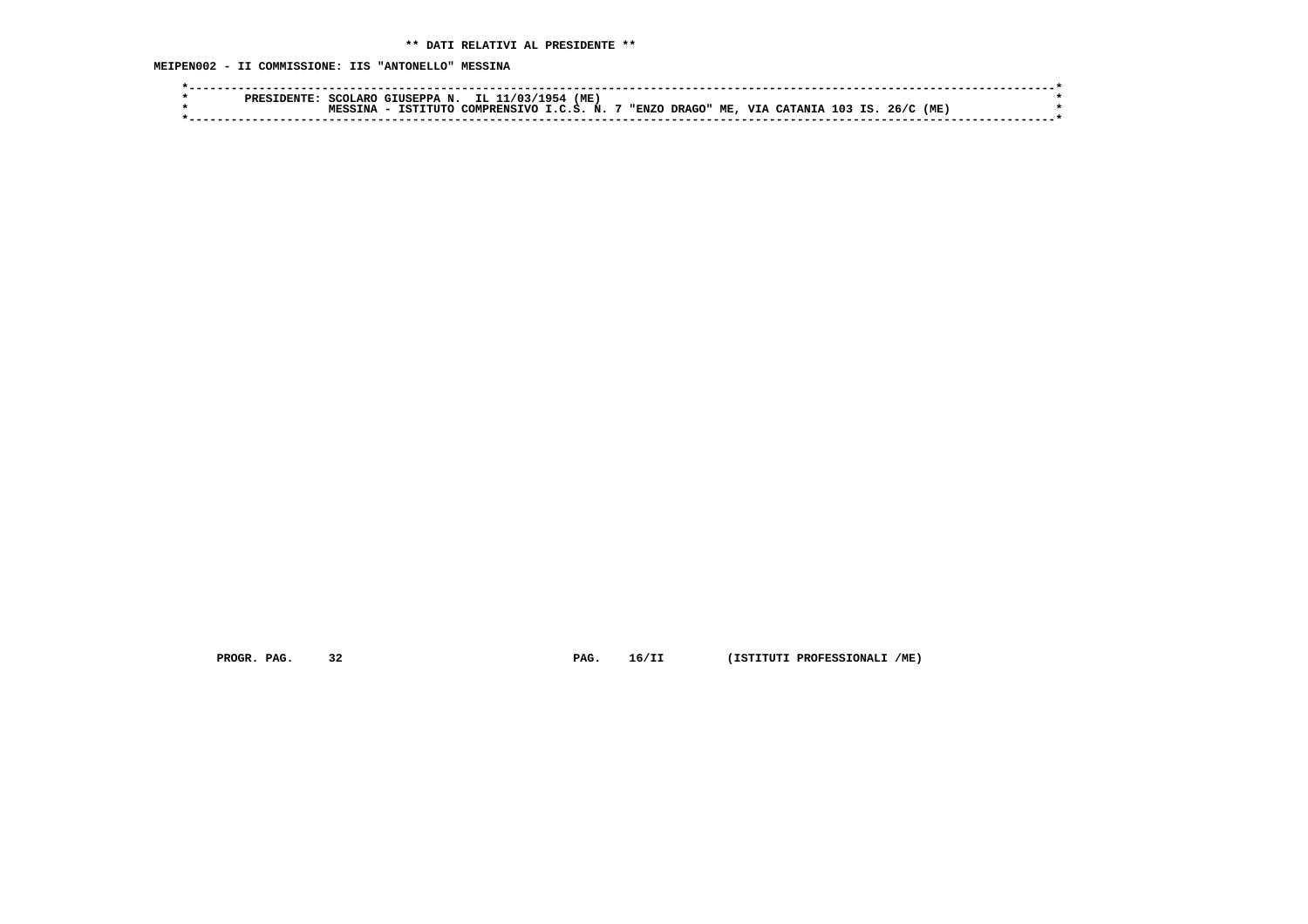**MEIPEN003 - III COMMISSIONE: IIS "ANTONELLO" MESSINA**

#### **\*\* DATI RELATIVI ALLE CLASSI DELLA CONFIGURAZIONE \*\***

|                     |                       | ISTITUTO PRIMA SEDE: MESSINA - IST PROF PER I SERVIZI COMMERCIALI E TURISTICI IIS "ANTONELLO" MESSINA, V.LE GIOSTRA N.2 (ME) |        |                    |         |                   |                  |                           |                     |       |         |
|---------------------|-----------------------|------------------------------------------------------------------------------------------------------------------------------|--------|--------------------|---------|-------------------|------------------|---------------------------|---------------------|-------|---------|
| * CLASSE * ISTITUTO | * SEZIONE * INDIRIZZO |                                                                                                                              |        | *I.F.P.* CANDIDATI |         |                   |                  | $\star$                   | <b>L. STRANIERE</b> |       | *       |
|                     |                       |                                                                                                                              |        |                    |         |                   | *INT.*EST.*MER.* | <b>ELABORATO</b>          |                     | COMM. | $\star$ |
|                     |                       |                                                                                                                              |        |                    | $\star$ | $\star$           | $\star$          | * LIN. 1 LIN. 3 ESTERNO.* |                     |       |         |
| * MERC019018 * CENO |                       | * IPEN - SERV.ENO.OSP.ALB.ARTIC.ENOGASTR.                                                                                    |        | $\star$            |         | * 20 * 7 *        | $\mathbf{r}$     |                           |                     |       |         |
| * MERC019018 * DENO |                       | * IPEN - SERV.ENO.OSP.ALB.ARTIC.ENOGASTR.                                                                                    |        |                    |         | $* 24 * 3 *$      | $\star$          |                           |                     |       |         |
|                     |                       |                                                                                                                              | TOTALI |                    |         | $*$ 44 $*$ 10 $*$ | *----*----*----* | $\star$                   |                     |       |         |

 **PROGR. PAG. 33 PAG. 17/I (ISTITUTI PROFESSIONALI /ME)**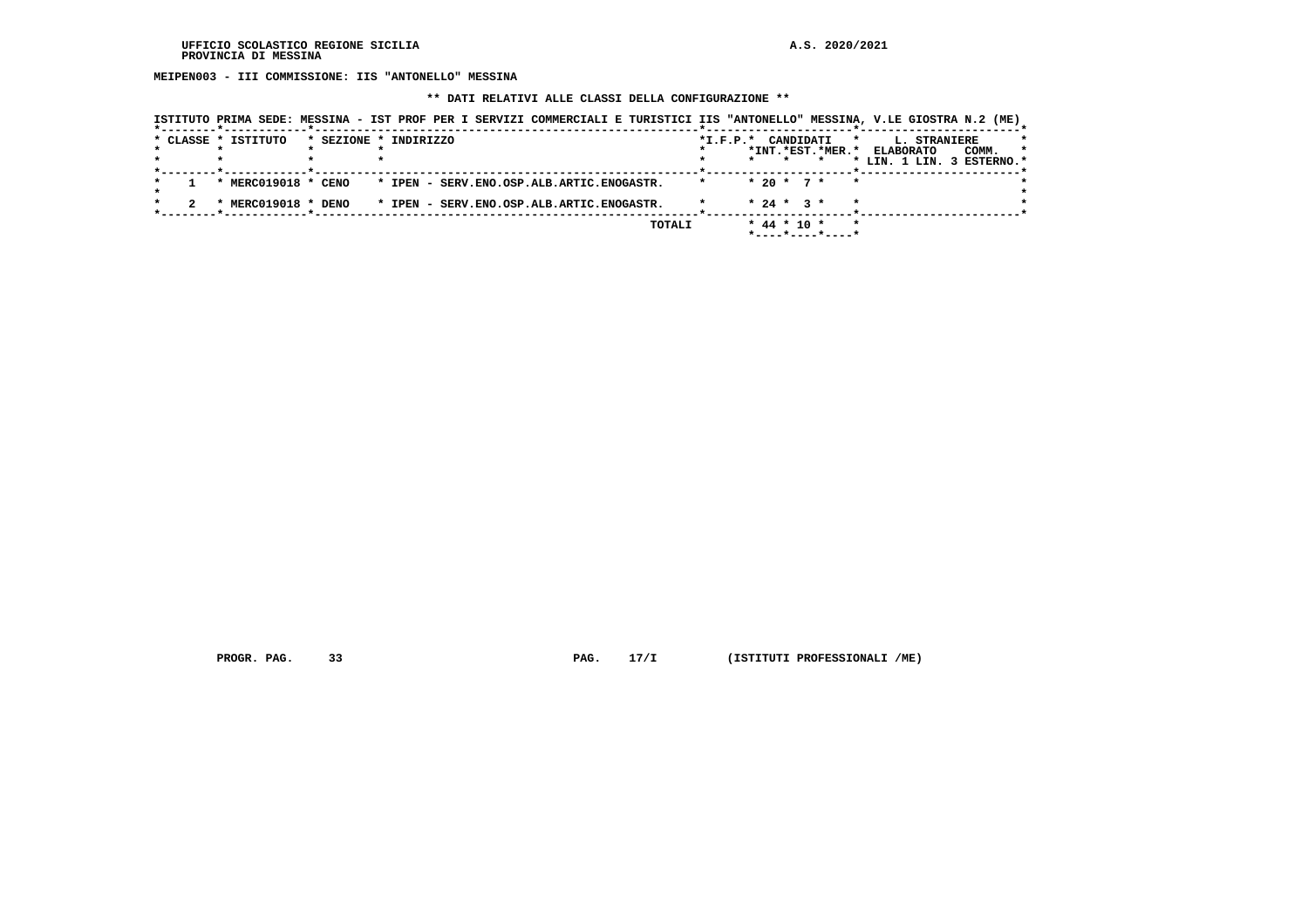**MEIPEN003 - III COMMISSIONE: IIS "ANTONELLO" MESSINA**

| MANTO LUISA N. IL 26/10/1968 (ME)<br>T.O                                                |      |
|-----------------------------------------------------------------------------------------|------|
| COMPRENSIVO I.C. "LA PIRA - GENTILUOMO" ME,<br>VIA GEROBINO PILLI<br>TSTTTITO<br>CAMARO | (ME) |
|                                                                                         |      |

 **PROGR. PAG. 34 PAG. 17/II (ISTITUTI PROFESSIONALI /ME)**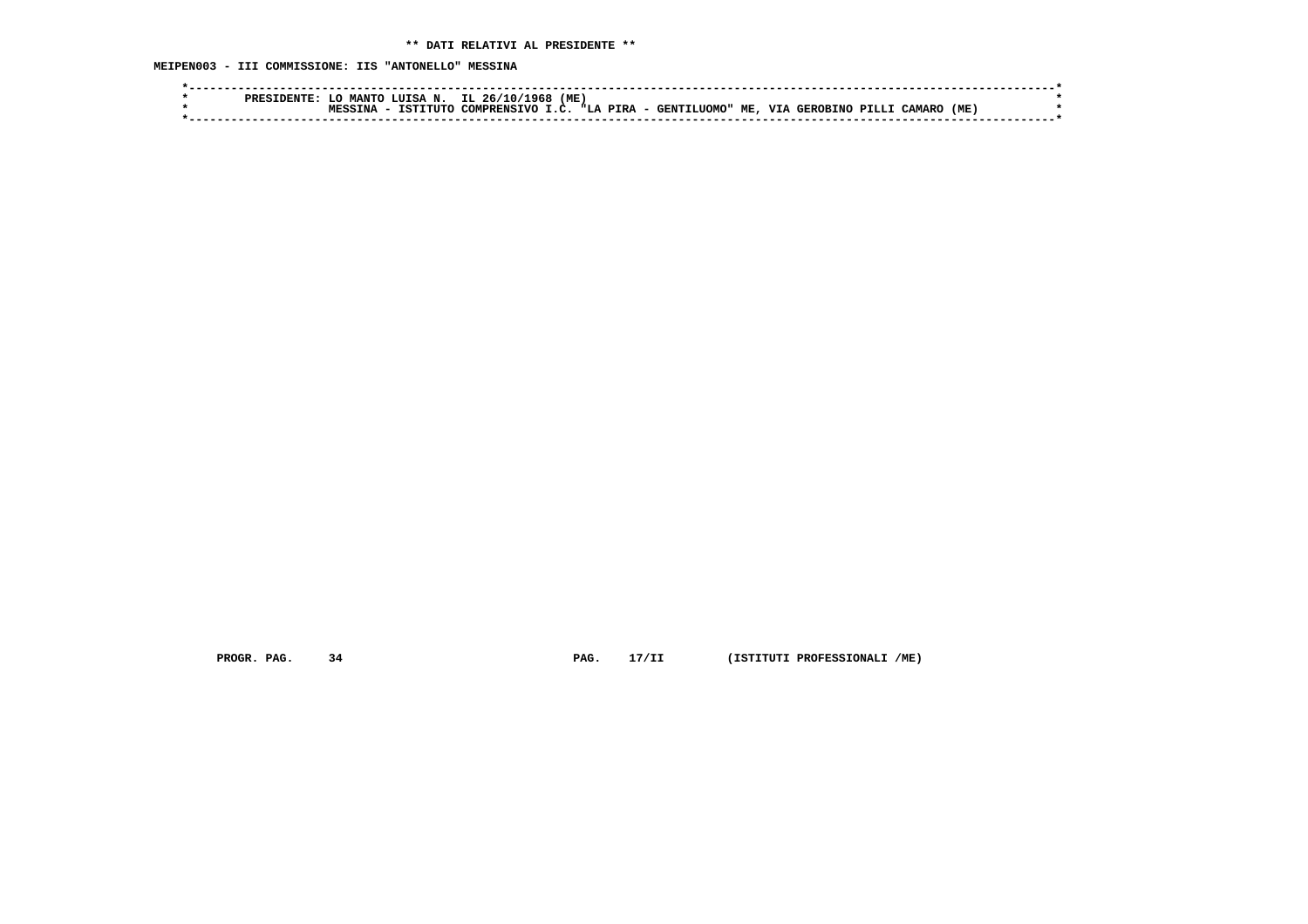**MEIPEN004 - IV COMMISSIONE: SERV. COMMERCIO-ENOGASTRONOMIA-OSP. ALBERG**

 **\*\* DATI RELATIVI ALLE CLASSI DELLA CONFIGURAZIONE \*\***

| ISTITUTO PRIMA SEDE: MILAZZO - IST PROF PER I SERVIZI COMMERCIALI E TURISTICI SERV.COMMERCIO-ENOGASTRONOMIA-, VIA RISORGIMENTO |                                           |  |        |                    |                   |                                         |                            |                     |       |         |
|--------------------------------------------------------------------------------------------------------------------------------|-------------------------------------------|--|--------|--------------------|-------------------|-----------------------------------------|----------------------------|---------------------|-------|---------|
| * CLASSE * ISTITUTO                                                                                                            | * SEZIONE * INDIRIZZO                     |  |        | *I.F.P.* CANDIDATI |                   |                                         | $\star$                    | <b>L. STRANIERE</b> |       |         |
|                                                                                                                                |                                           |  |        |                    |                   |                                         | *INT.*EST.*MER.* ELABORATO |                     | COMM. | $\star$ |
|                                                                                                                                |                                           |  |        |                    |                   |                                         | * LIN. 1 LIN. 3 ESTERNO.*  |                     |       |         |
| * MERC01601R * VA                                                                                                              | * IPEN - SERV.ENO.OSP.ALB.ARTIC.ENOGASTR. |  |        |                    | $* 21 * 6 *$      | $\star$                                 |                            |                     |       |         |
| * MERC01601R * VC                                                                                                              | * IP06 - SERV.ENO.OSP.ALB.-SALA E VENDITA |  |        |                    | $* 20 * 6 *$      |                                         |                            |                     |       |         |
|                                                                                                                                |                                           |  | TOTALI |                    | $*$ 41 $*$ 12 $*$ | $*$ - - - - $*$ - - - - $*$ - - - - $*$ | $\star$                    |                     |       |         |

 **PROGR. PAG. 35 PAG. 18/I (ISTITUTI PROFESSIONALI /ME)**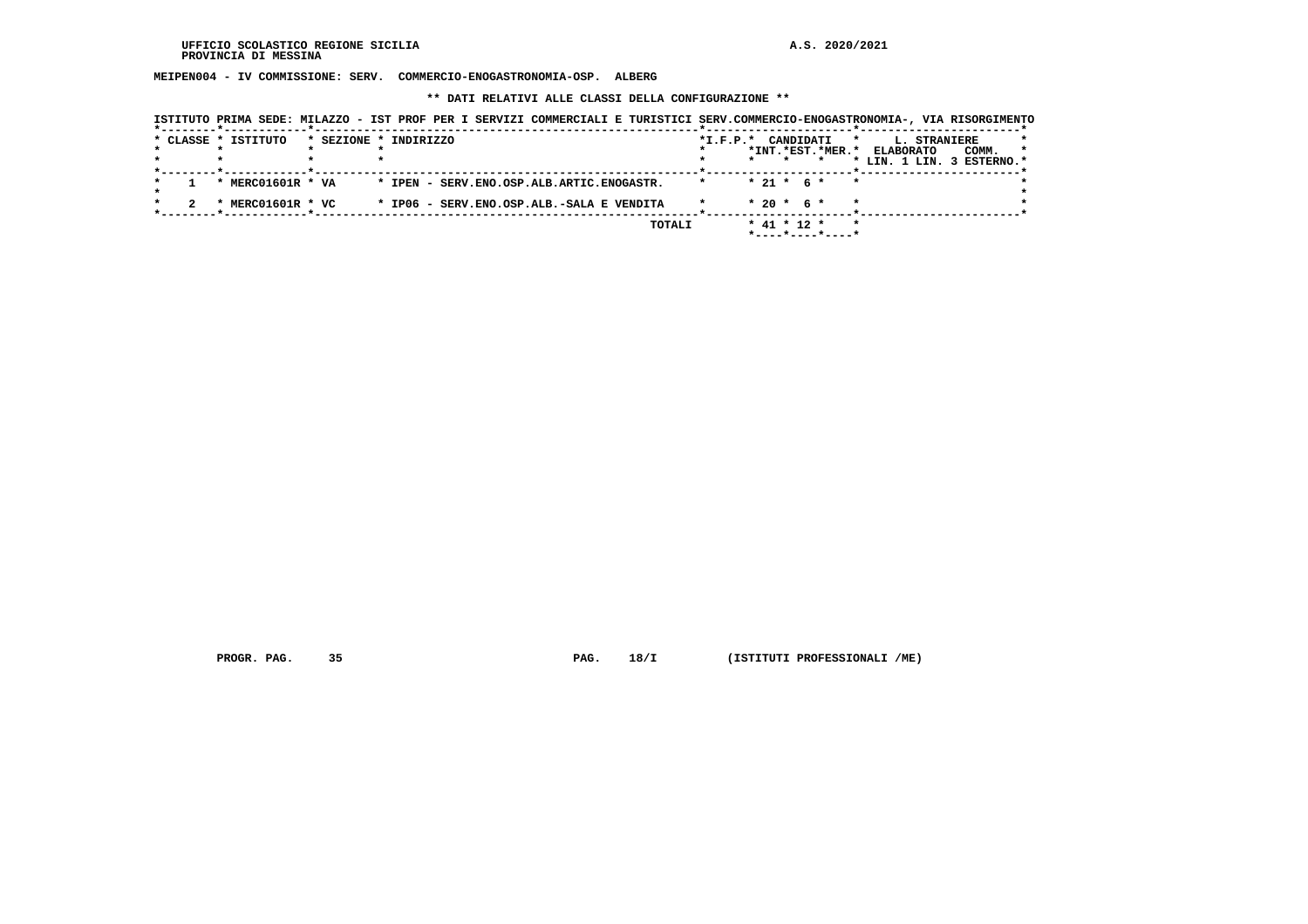# **\*\* DATI RELATIVI AL PRESIDENTE \*\***

 **MEIPEN004 - IV COMMISSIONE: SERV. COMMERCIO-ENOGASTRONOMIA-OSP. ALBERG**

| MARIA N. IL 13/05/1<br>(EN<br><b>SIMEONE</b><br><b>VENERA</b><br>1953<br><b>PRESI</b><br>ח אחת |  |
|------------------------------------------------------------------------------------------------|--|
| A RIPOSO<br>SCOL.<br>ISTR.<br>: GR/CONV/EDUC<br>DIR                                            |  |
|                                                                                                |  |

 **PROGR. PAG. 36 PAG. 18/II (ISTITUTI PROFESSIONALI /ME)**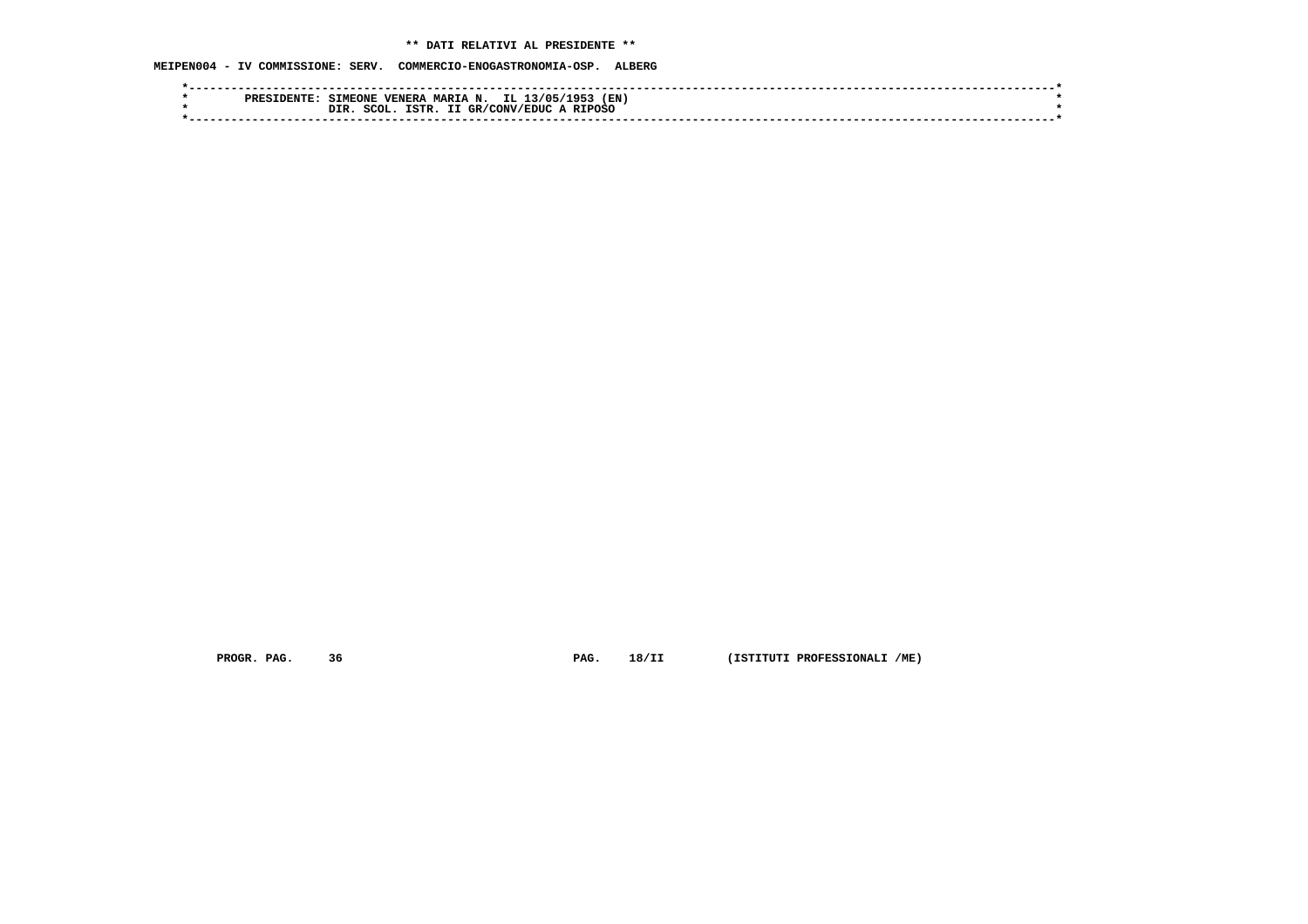**MEIPEN005 - V COMMISSIONE: SERV. COMMERCIO-ENOGASTRONOMIA-OSP. ALBERG**

 **\*\* DATI RELATIVI ALLE CLASSI DELLA CONFIGURAZIONE \*\***

|                     | ISTITUTO PRIMA SEDE: MILAZZO - IST PROF PER I SERVIZI COMMERCIALI E TURISTICI SERV.COMMERCIO-ENOGASTRONOMIA-, VIA RISORGIMENTO |  |        |                    |                   |                                         |              |                            |       |         |
|---------------------|--------------------------------------------------------------------------------------------------------------------------------|--|--------|--------------------|-------------------|-----------------------------------------|--------------|----------------------------|-------|---------|
| * CLASSE * ISTITUTO | * SEZIONE * INDIRIZZO                                                                                                          |  |        | *I.F.P.* CANDIDATI |                   |                                         | $\mathbf{r}$ | <b>L. STRANIERE</b>        |       |         |
|                     |                                                                                                                                |  |        |                    |                   |                                         |              | *INT.*EST.*MER.* ELABORATO | COMM. | $\star$ |
|                     |                                                                                                                                |  |        |                    |                   |                                         |              | * LIN. 1 LIN. 3 ESTERNO.*  |       |         |
|                     |                                                                                                                                |  |        |                    |                   |                                         |              |                            |       |         |
| * MERC01601R * VH   | * IPEN - SERV.ENO.OSP.ALB.ARTIC.ENOGASTR.                                                                                      |  |        |                    |                   | $* 18 * 5 *$                            | $\star$      |                            |       |         |
| * MERC01601R * VE   | * IPEN - SERV.ENO.OSP.ALB.ARTIC.ENOGASTR.                                                                                      |  |        |                    | $* 19 * 6 *$      |                                         |              |                            |       |         |
|                     |                                                                                                                                |  |        |                    |                   |                                         |              |                            |       |         |
|                     |                                                                                                                                |  | TOTALI |                    | $*$ 37 $*$ 11 $*$ |                                         | $\star$      |                            |       |         |
|                     |                                                                                                                                |  |        |                    |                   | $*$ - - - - $*$ - - - - $*$ - - - - $*$ |              |                            |       |         |

 **PROGR. PAG. 37 PAG. 19/I (ISTITUTI PROFESSIONALI /ME)**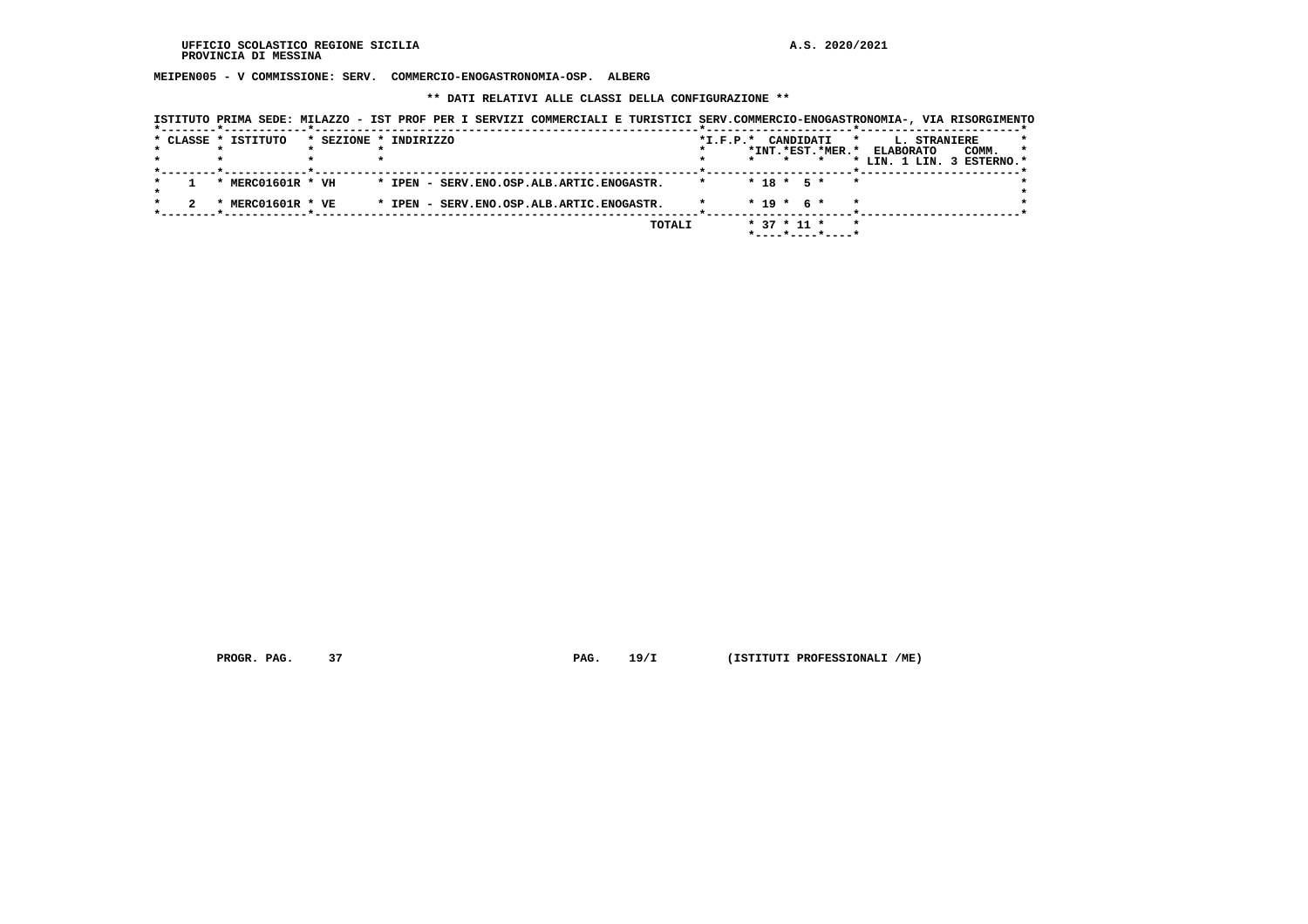# **\*\* DATI RELATIVI AL PRESIDENTE \*\***

# **MEIPEN005 - V COMMISSIONE: SERV. COMMERCIO-ENOGASTRONOMIA-OSP. ALBERG**

|  | INO<br>ANGEI<br><b>MESSINESE</b><br><b>PRES</b><br>TDEMI | (ME<br>ר מ<br>റ<br>ு |  |
|--|----------------------------------------------------------|----------------------|--|
|  |                                                          |                      |  |

 **PROGR. PAG. 38 PAG. 19/II (ISTITUTI PROFESSIONALI /ME)**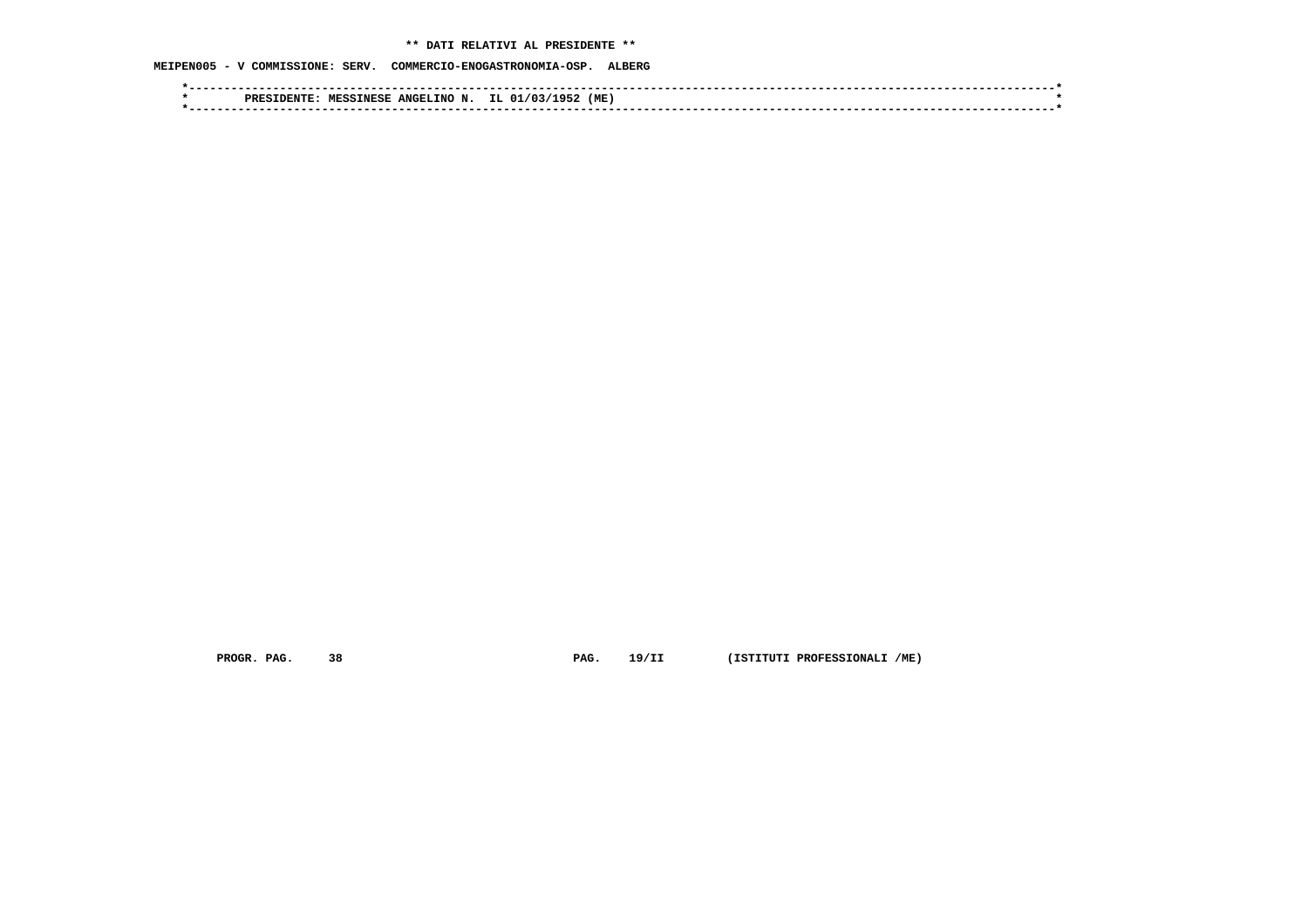**MEIPEN006 - VI COMMISSIONE: IPSAR BROLO**

### **\*\* DATI RELATIVI ALLE CLASSI DELLA CONFIGURAZIONE \*\***

|  | * CLASSE * ISTITUTO | * SEZIONE * INDIRIZZO                     | *I.F.P.* CANDIDATI<br>*INT.*EST.*MER.*   | $\star$ | <b>L. STRANIERE</b><br><b>ELABORATO</b><br>COMM. | *<br>$\star$ |
|--|---------------------|-------------------------------------------|------------------------------------------|---------|--------------------------------------------------|--------------|
|  |                     |                                           |                                          |         | * LIN. 1 LIN. 3 ESTERNO.*                        |              |
|  | * MERH024011 * AC   | * IPEN - SERV.ENO.OSP.ALB.ARTIC.ENOGASTR. | $* 18 * 7 * * *$                         |         |                                                  |              |
|  | MERH024011 * CC     | * IPEN - SERV.ENO.OSP.ALB.ARTIC.ENOGASTR. | $*$ 16 $*$ 6 $*$                         | $\star$ |                                                  |              |
|  |                     | TOTALI                                    | $*$ 34 $*$ 13 $*$<br>$*$ ----*----*----* | $\star$ |                                                  |              |

 **ISTITUTO PRIMA SEDE: BROLO - IST PROF PER I SERVIZI ALBERGHIERI E RISTORAZIONE IPSAR BROLO, VIA TOMASI DI LAMPEDUSA (ME)**

 **PROGR. PAG.** 39 **PROGR. PAG. 20/I** (ISTITUTI PROFESSIONALI /ME)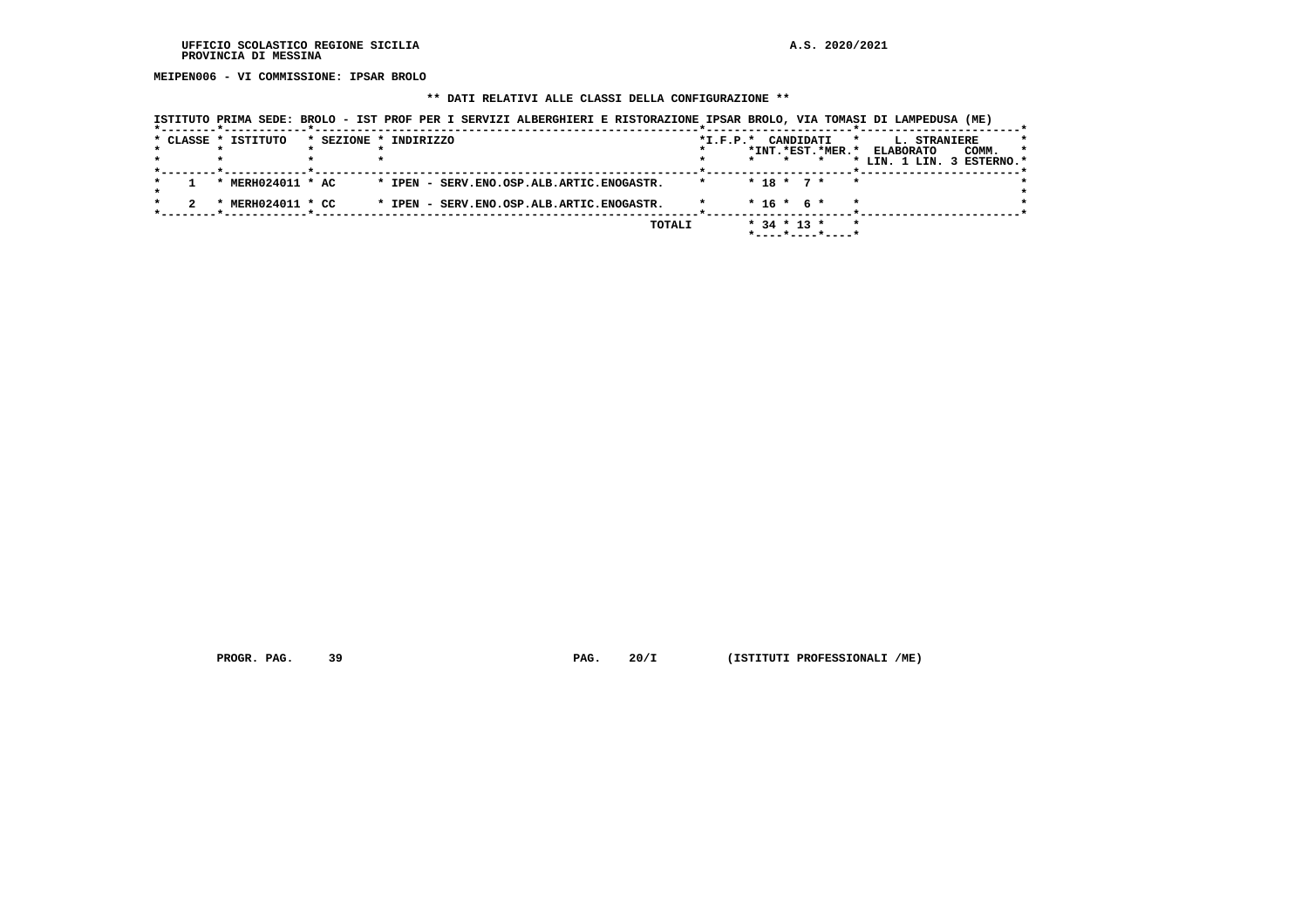**MEIPEN006 - VI COMMISSIONE: IPSAR BROLO**

| CONSOLO<br><b>PREF</b> | L960<br>(ME)<br>IL<br>ANTONIO N.<br>28/02/                                                                             |  |
|------------------------|------------------------------------------------------------------------------------------------------------------------|--|
|                        | סידפי דפי<br>(ME<br>. SIIP<br>TNA<br><b>MESS</b><br><b>⊺</b> פ פידידידי∩<br><b>SUPERTORE</b><br>" ANTONET.<br>T.O"<br> |  |
|                        |                                                                                                                        |  |
|                        |                                                                                                                        |  |

 **PROGR. PAG. 40 PAG. 20/II (ISTITUTI PROFESSIONALI /ME)**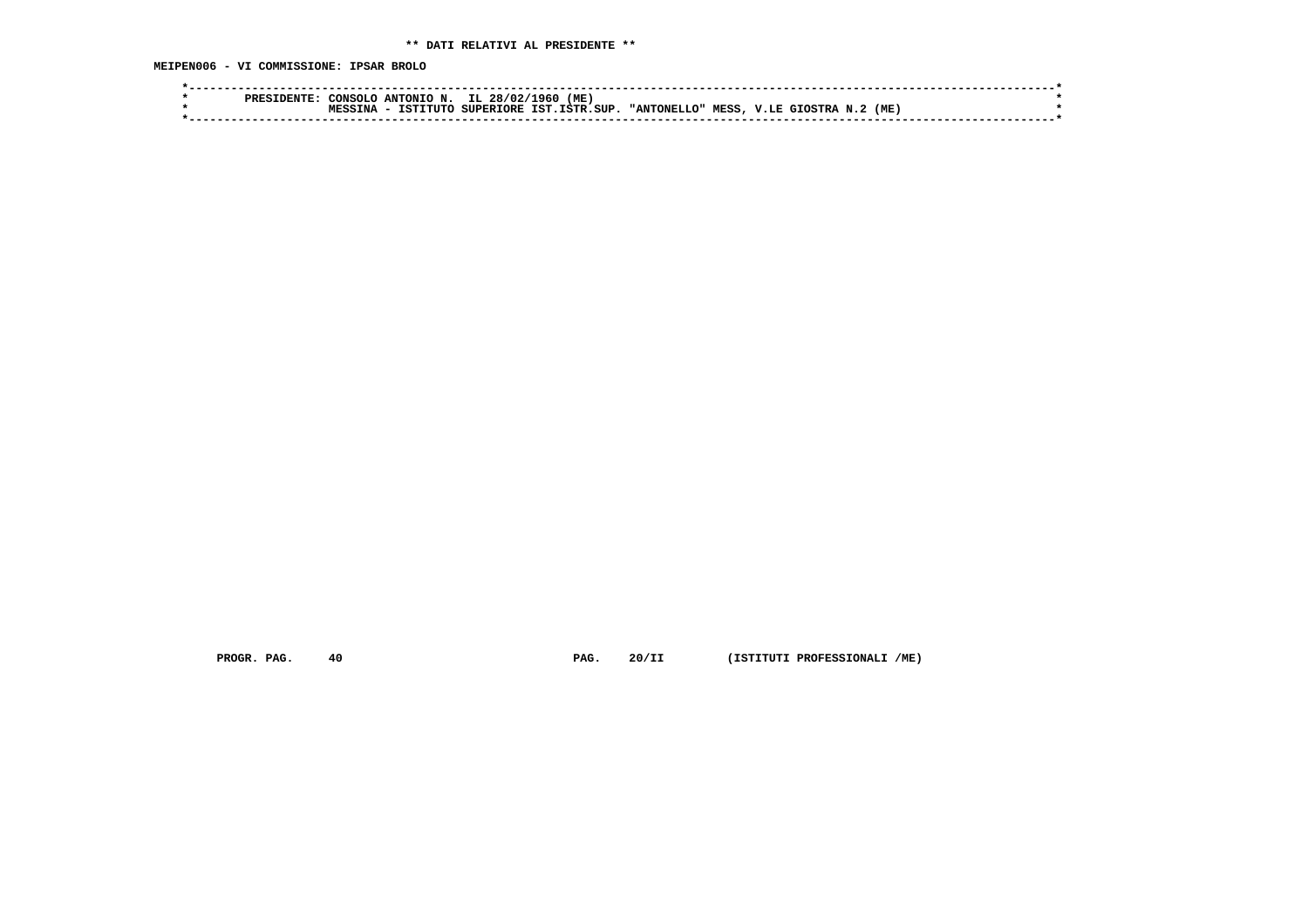# **MEIPEN007 - VII COMMISSIONE: G. LEOPARDI**

### **\*\* DATI RELATIVI ALLE CLASSI DELLA CONFIGURAZIONE \*\***

|                                           |                                                                 | ISTITUTO PRIMA SEDE: BARCELLONA POZZO DI GOTTO - L.R. PAR. IST PROF PER I SERVIZI ALBERGHIERI E RIS G. LEOPARDI, SANT'ANDREA, |
|-------------------------------------------|-----------------------------------------------------------------|-------------------------------------------------------------------------------------------------------------------------------|
| * CLASSE * ISTITUTO * SEZIONE * INDIRIZZO |                                                                 | *I.F.P.* CANDIDATI *<br><b>L. STRANIERE</b><br>*                                                                              |
|                                           |                                                                 | *INT.*EST.*MER.*<br><b>ELABORATO</b><br>COMM.<br>$\star$                                                                      |
|                                           |                                                                 | * LIN. 1 LIN. 3 ESTERNO.*                                                                                                     |
|                                           |                                                                 |                                                                                                                               |
|                                           | * MERH015005 * CUCINA * IPEN - SERV.ENO.OSP.ALB.ARTIC.ENOGASTR. | $* 23 * 4 *$                                                                                                                  |
| * SALA                                    | * IP06 - SERV.ENO.OSP.ALB.-SALA E VENDITA                       | * 5 * 2 *                                                                                                                     |
|                                           |                                                                 |                                                                                                                               |

# **ISTITUTO SECONDA SEDE: PACE DEL MELA - IST PROF INDUSTRIA E ARTIGIANATO "G. FERRARIS" - SERALE (ME)**

| * CLASSE * | ISTITUTO          | * SEZIONE * INDIRIZZO                     | $*I.F.P.*$ |                                            | CANDIDATI * L. STRANIERE  |  |
|------------|-------------------|-------------------------------------------|------------|--------------------------------------------|---------------------------|--|
|            |                   |                                           |            | *INT. *EST. *MER. * ELABORATO              | COMM.                     |  |
|            |                   |                                           |            |                                            | * LIN. 1 LIN. 3 ESTERNO.* |  |
|            |                   |                                           |            |                                            |                           |  |
|            | * MERI01150P * AS | * IPE9 - MAN.ASS.TEC.CURV.ELT/ELETTRONICO |            | $\star$ $\star$ 16 $\star$ $\star$ $\star$ |                           |  |
|            |                   | TOTAL T                                   |            | $* 44 * 6 * * *$                           |                           |  |

 **\*----\*----\*----\***

 **PROGR. PAG.** 41 **PAG. 21/I** (ISTITUTI PROFESSIONALI /ME)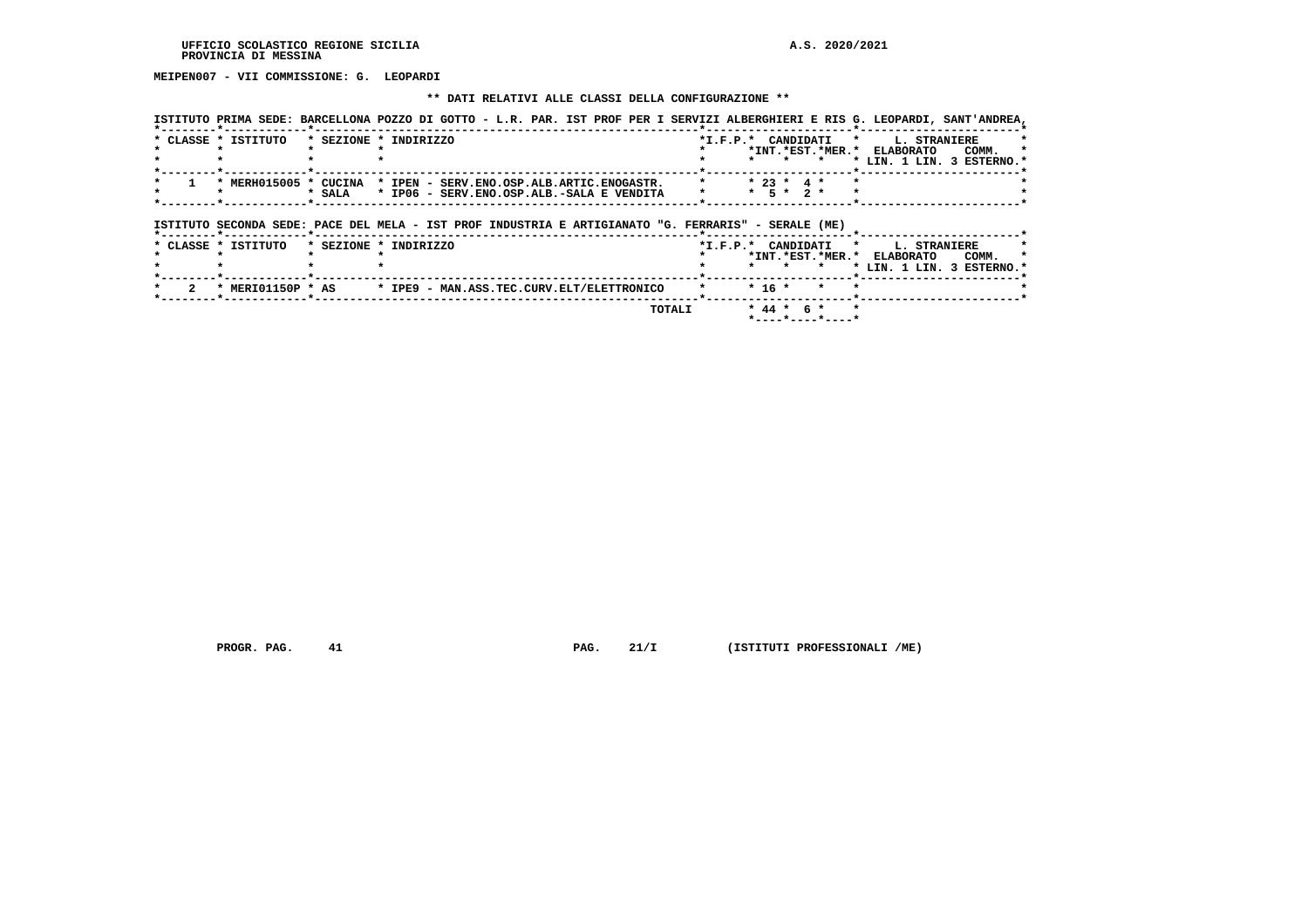# **\*\* DATI RELATIVI AL PRESIDENTE \*\***

 **MEIPEN007 - VII COMMISSIONE: G. LEOPARDI**

|  | ־יחסם | <b>TRIMARCH</b> | $T$ ROBER. | <b>TNC</b><br>∵ЕNZt. | $\ddot{\,}$ | (ME |  |  |  |
|--|-------|-----------------|------------|----------------------|-------------|-----|--|--|--|
|  |       |                 |            |                      |             |     |  |  |  |

 **PROGR. PAG. 42 PAG. 21/II (ISTITUTI PROFESSIONALI /ME)**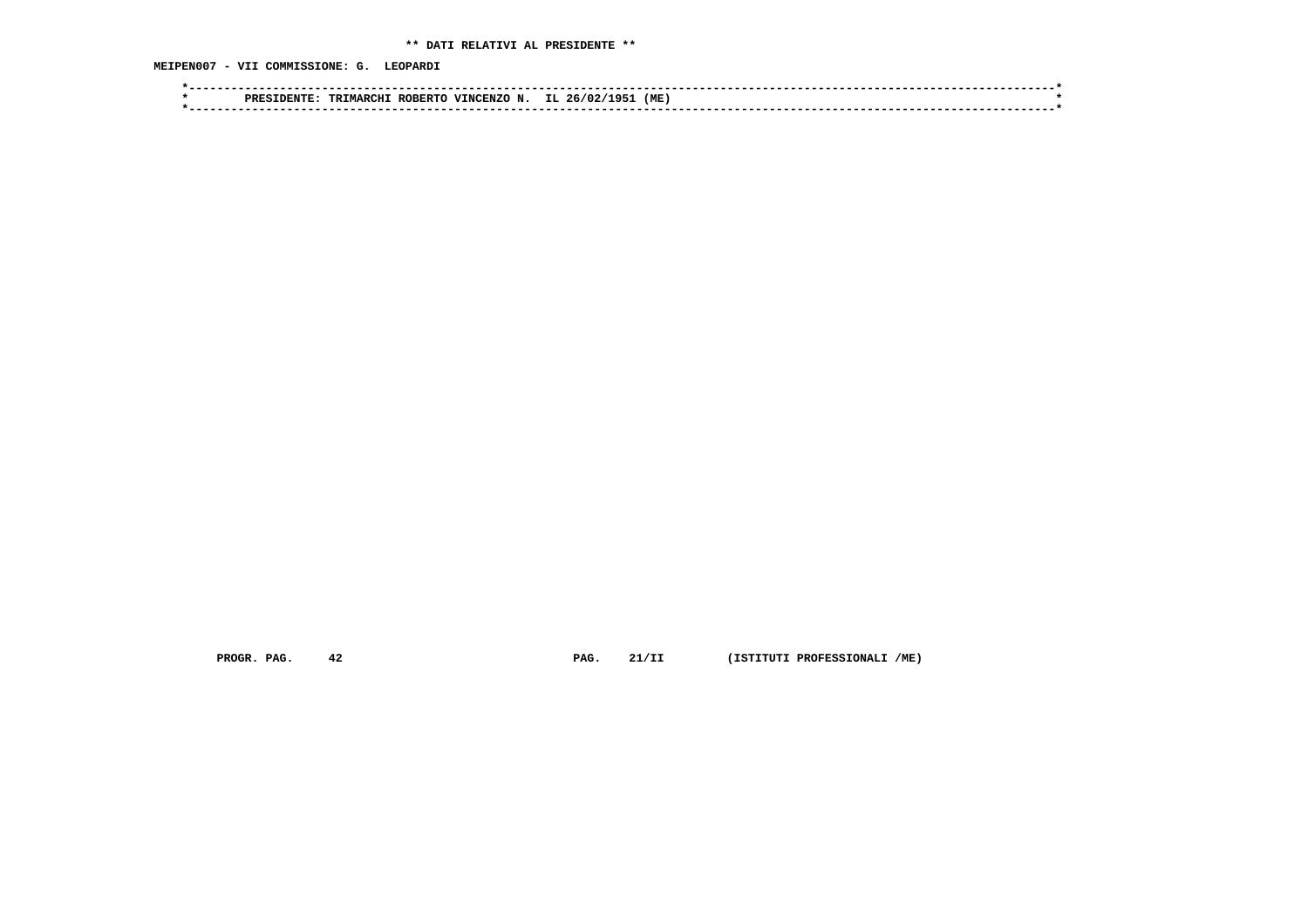**MEIPPD001 - I COMMISSIONE: SERV. COMMERCIO-ENOGASTRONOMIA-OSP. ALBERG**

 **\*\* DATI RELATIVI ALLE CLASSI DELLA CONFIGURAZIONE \*\***

| ISTITUTO PRIMA SEDE: MILAZZO - IST PROF PER I SERVIZI COMMERCIALI E TURISTICI SERV.COMMERCIO-ENOGASTRONOMIA-, VIA RISORGIMENTO |                                           |  |        |                    |  |                                                   |              |                                                                                |       |         |
|--------------------------------------------------------------------------------------------------------------------------------|-------------------------------------------|--|--------|--------------------|--|---------------------------------------------------|--------------|--------------------------------------------------------------------------------|-------|---------|
| * CLASSE * ISTITUTO                                                                                                            | * SEZIONE * INDIRIZZO                     |  |        | *I.F.P.* CANDIDATI |  |                                                   | $\mathbf{r}$ | <b>L. STRANIERE</b><br>*INT.*EST.*MER.* ELABORATO<br>* LIN. 1 LIN. 3 ESTERNO.* | COMM. | $\star$ |
| * MERC01601R * VD                                                                                                              | * IPPD - S.E.O.A.ARTIC.ENO.OPZ.P.DOLC.A.I |  |        | $\star$            |  | $* 18 * 1 *$                                      | $\star$      |                                                                                |       |         |
| * MERC01601R * VG                                                                                                              | * IPEN - SERV.ENO.OSP.ALB.ARTIC.ENOGASTR. |  |        |                    |  | $* 21 * 6 *$                                      |              |                                                                                |       |         |
|                                                                                                                                |                                           |  | TOTALI |                    |  | $* 39 * 7 *$<br>$*$ - - - - * - - - - * - - - - * | $\star$      |                                                                                |       |         |

 **PROGR. PAG. 43 PAG. 22/I (ISTITUTI PROFESSIONALI /ME)**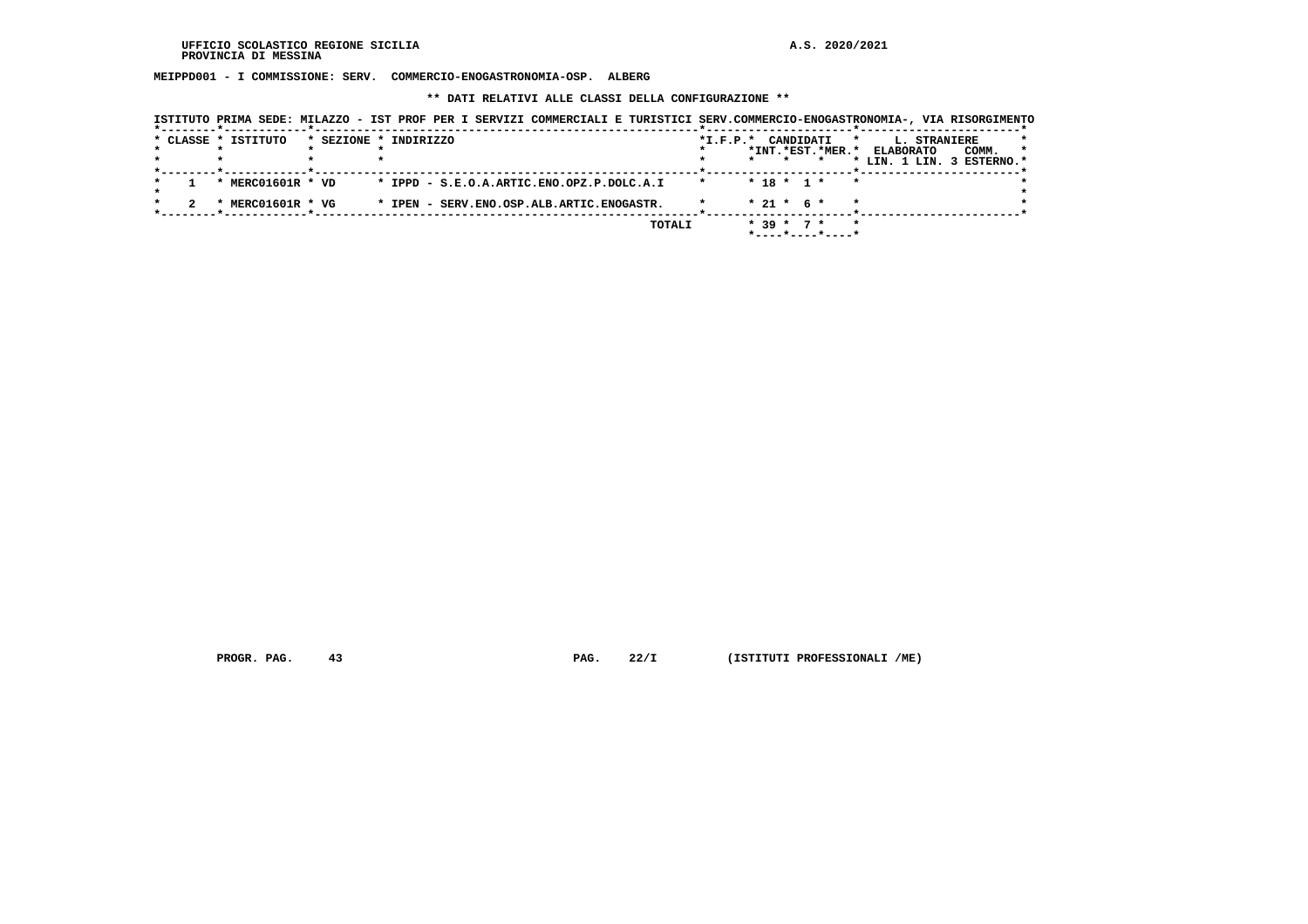# **\*\* DATI RELATIVI AL PRESIDENTE \*\***

 **MEIPPD001 - I COMMISSIONE: SERV. COMMERCIO-ENOGASTRONOMIA-OSP. ALBERG**

| (ME.<br>PRINCIOTTA CARIDDI ANTONIO N. IL 22/02/1954<br>PRESIDENTE |  |
|-------------------------------------------------------------------|--|
| RUOLO A RIPOSO - MAX<br>ANN <sub>J</sub><br>DI<br>י OCENTE.       |  |
|                                                                   |  |

 **PROGR. PAG. 44 PAG. 22/II (ISTITUTI PROFESSIONALI /ME)**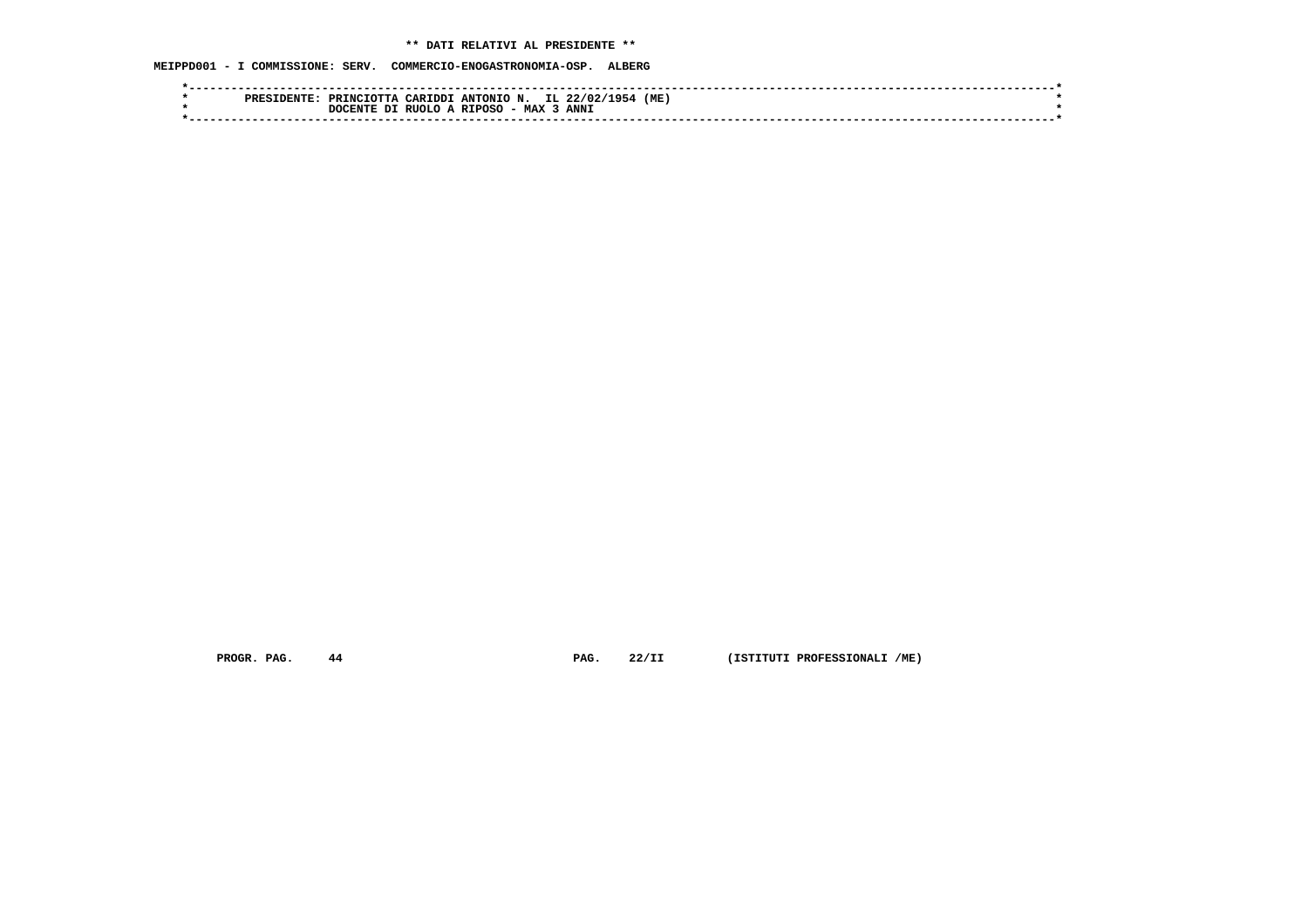**MEIPPD002 - II COMMISSIONE: I. I. S. S. "PUGLIATTI " TAORMINA**

 **\*\* DATI RELATIVI ALLE CLASSI DELLA CONFIGURAZIONE \*\***

|  |  | ISTITUTO PRIMA SEDE: TAORMINA - ISTITUTO TECNICO COMMERCIALE I.I.S.S. "PUGLIATTI " TAORMINA, CONTRADA ARANCIO SNC (ME) |  |  |  |
|--|--|------------------------------------------------------------------------------------------------------------------------|--|--|--|
|--|--|------------------------------------------------------------------------------------------------------------------------|--|--|--|

|  | * CLASSE * ISTITUTO       |     | * SEZIONE * INDIRIZZO                                                             | $*L.F.P.*$ |  |                              | CANDIDATI        | $\star$ | L. STRANIERE                                           | $\star$ |
|--|---------------------------|-----|-----------------------------------------------------------------------------------|------------|--|------------------------------|------------------|---------|--------------------------------------------------------|---------|
|  |                           |     |                                                                                   |            |  |                              | *INT.*EST.*MER.* |         | <b>ELABORATO</b><br>COMM.<br>* LIN. 1 LIN. 3 ESTERNO.* |         |
|  | * METD03301T * CPAS       |     | * IPPD - S.E.O.A.ARTIC.ENO.OPZ.P.DOLC.A.I                                         |            |  |                              | $* 11 * 2 *$     |         |                                                        |         |
|  | METD03301T * B<br>$\star$ | * E | * ITAF - AMMINISTR. FINANZA MARKETING<br>* ITSI - AMM.FIN.MARK.ART.SIST.INF.AZ.LI |            |  | $*$ 3 $*$ 3 $*$<br>* 1 * 1 * |                  | $\star$ |                                                        |         |
|  |                           |     | TOTALI                                                                            |            |  | $* 15 * 6 *$                 |                  |         |                                                        |         |

 **PROGR. PAG. 45 PAG. 23/I (ISTITUTI PROFESSIONALI /ME)**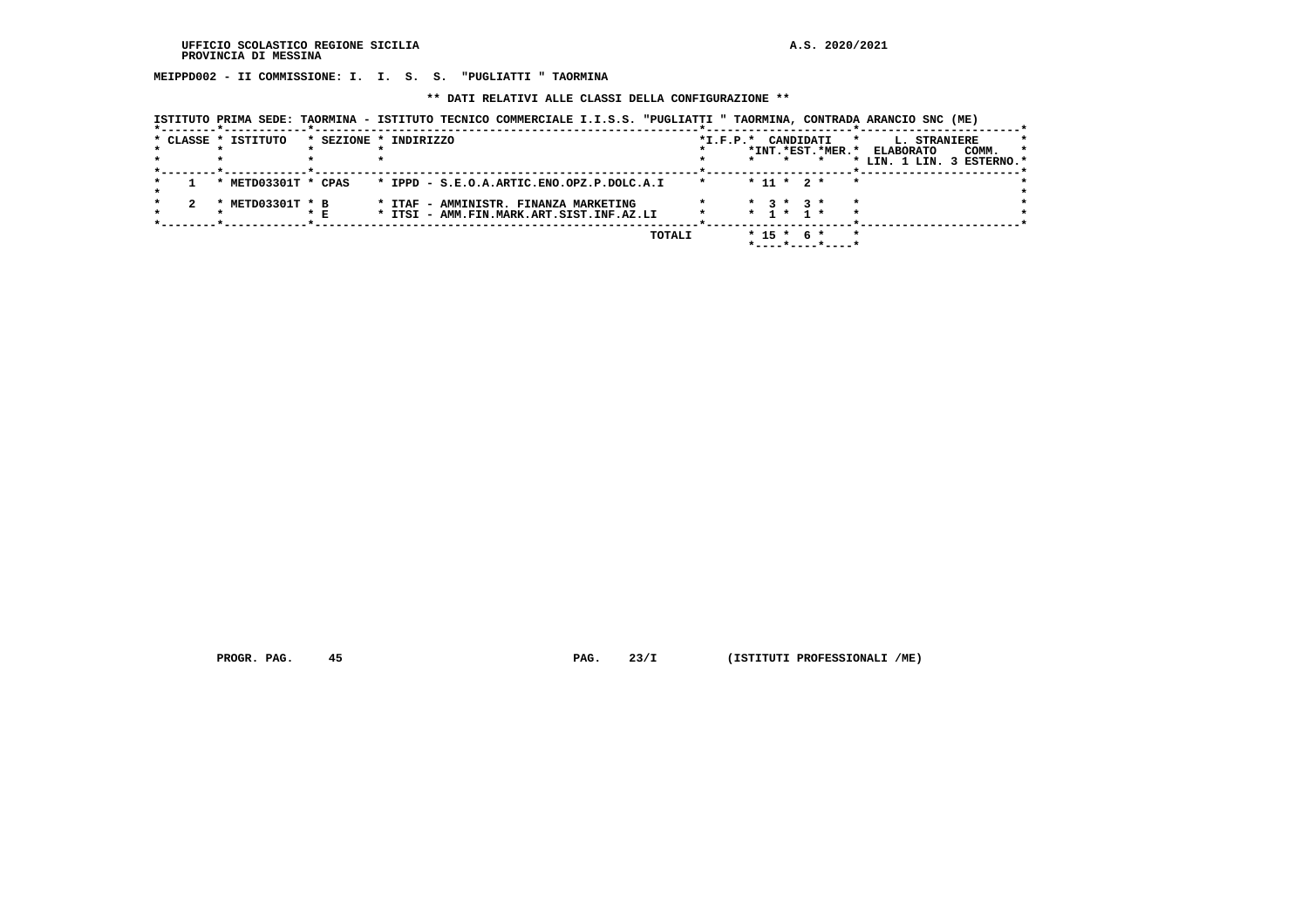**MEIPPD002 - II COMMISSIONE: I. I. S. S. "PUGLIATTI " TAORMINA**

|  | <b>PRESIDENTE</b> | <b>AMOROSO</b>      | ANTONIETTA N. IL 25/09/1960 |  |  | (RC                                             |  |  |                          |  |            |
|--|-------------------|---------------------|-----------------------------|--|--|-------------------------------------------------|--|--|--------------------------|--|------------|
|  |                   | $\ldots$ T $\ldots$ | POZZO DI GOTTO              |  |  | ) - IST TEC COMMERCIALE E PER GEOMETRI ITET "E. |  |  | . FERMI" ECONOMICO E TE. |  | VTA PTTAC* |
|  |                   |                     |                             |  |  |                                                 |  |  |                          |  |            |

 **PROGR. PAG. 46 PAG. 23/II (ISTITUTI PROFESSIONALI /ME)**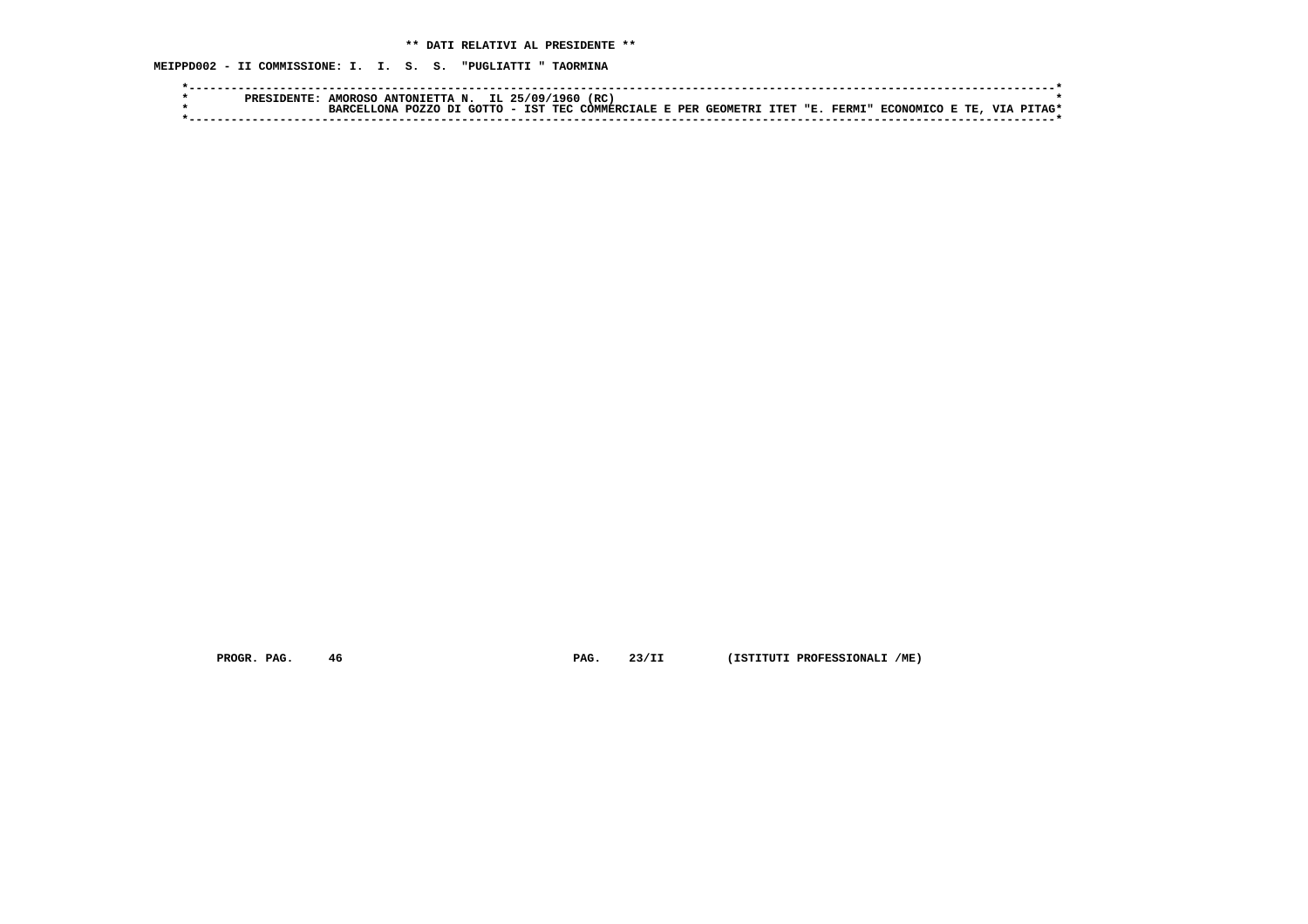**MEIPVP001 - I COMMISSIONE: I. P. S. A.**

### **\*\* DATI RELATIVI ALLE CLASSI DELLA CONFIGURAZIONE \*\***

| * CLASSE * ISTITUTO                    | * SEZIONE * INDIRIZZO                     | $*I.F.P.*$ |            | CANDIDATI                   | *INT. *EST. *MER. * | *       | L. STRANIERE<br><b>ELABORATO</b><br>* LIN. 1 LIN. 3 ESTERNO.* | COMM. |  |
|----------------------------------------|-------------------------------------------|------------|------------|-----------------------------|---------------------|---------|---------------------------------------------------------------|-------|--|
| * MERA011020 * A                       | * IPVP - S.A.S.R.OPZ.V.COM.PROD.AGR.TERR. |            |            | $\star$ a $\star$ a $\star$ |                     | $\star$ |                                                               |       |  |
| MERA011020 * BC<br>$\boldsymbol{\ast}$ | * IPVP - S.A.S.R.OPZ.V.COM.PROD.AGR.TERR. |            | $*$ 10 $*$ |                             | $\star$             | $\star$ |                                                               |       |  |
|                                        | TOTALI                                    |            | $* 19 *$   |                             | 9 *                 | $\star$ |                                                               |       |  |

 **ISTITUTO PRIMA SEDE: MILAZZO - IST PROF PER L'AGRICOLTURA E L'AMBIENTE I.P.S.A., CTR. BAGLI (ME)**

 **PROGR. PAG.** 47 **PROGR. PAG. 24/I (ISTITUTI PROFESSIONALI /ME)**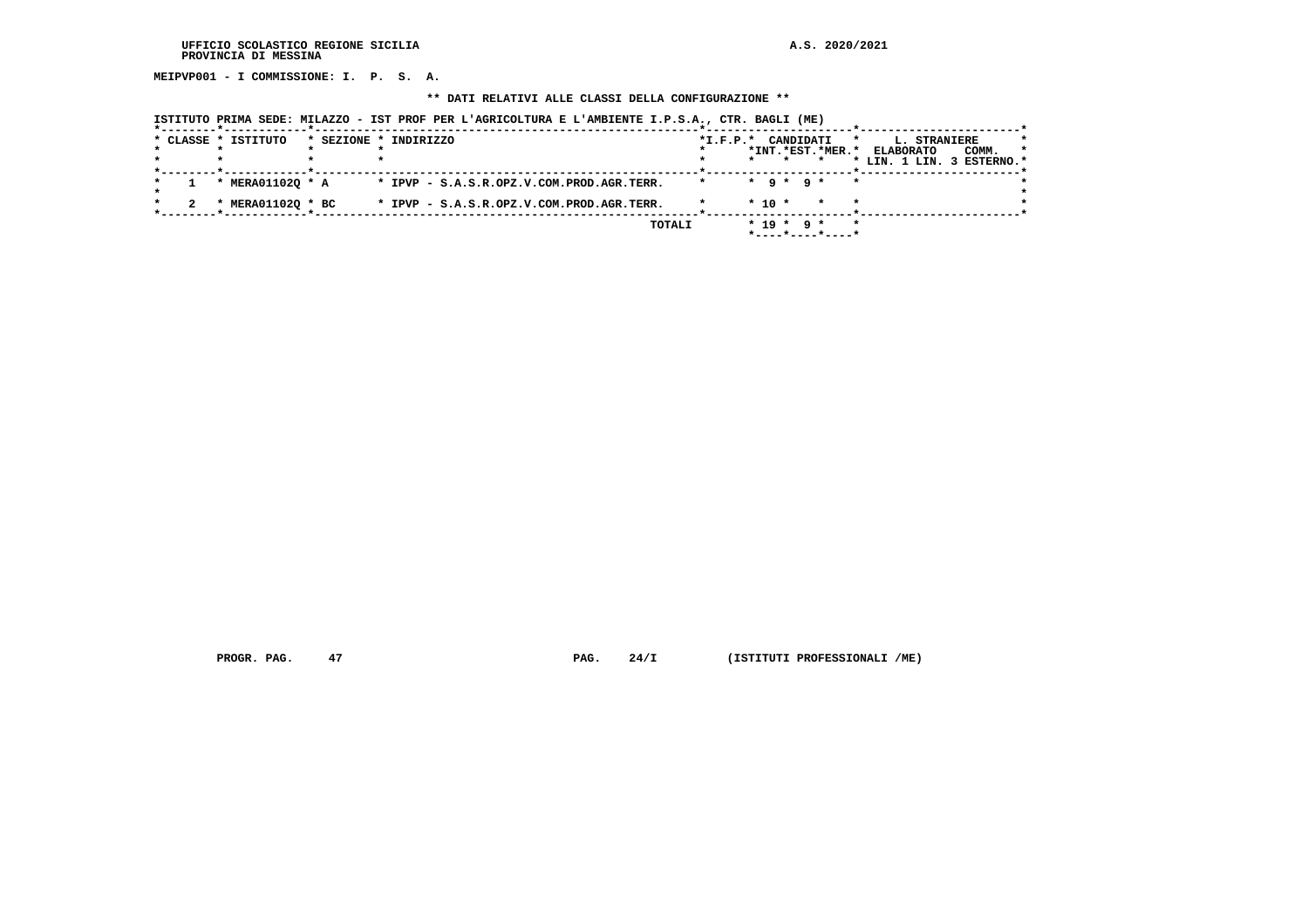**MEIPVP001 - I COMMISSIONE: I. P. S. A.**

| PRES | TTANI<br>ELEONORA N.<br>STILL. | 1964<br>IL.<br>05/03/ | (ME)                                                |               |  |
|------|--------------------------------|-----------------------|-----------------------------------------------------|---------------|--|
|      | TNA<br>TSTTTITO<br><b>MECC</b> | SUPERIORE             | I.S. "BISAZZA" ME,<br><b>VIALE</b><br>ANNINZTATA N. | (ME)<br>.10/A |  |
|      |                                |                       |                                                     |               |  |

 **PROGR. PAG. 48 PAG. 24/II (ISTITUTI PROFESSIONALI /ME)**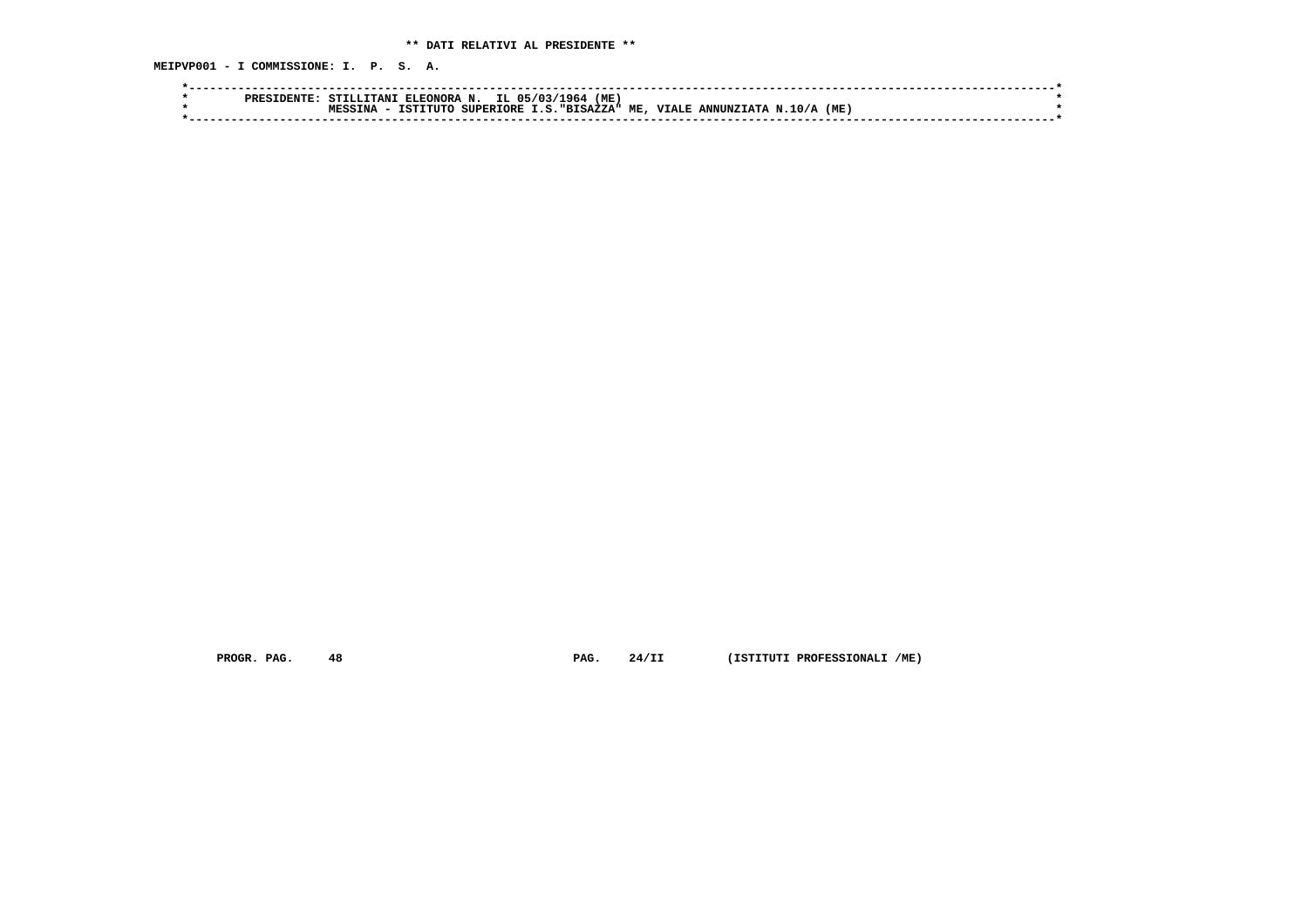**MEIPVP002 - II COMMISSIONE: I. P. S. A.**

### **\*\* DATI RELATIVI ALLE CLASSI DELLA CONFIGURAZIONE \*\***

|  | * CLASSE * ISTITUTO                          | * SEZIONE * INDIRIZZO                     | $*I.F.P.*$ |         | CANDIDATI                   |                  | $\star$ | L. STRANIERE     |                           |         |
|--|----------------------------------------------|-------------------------------------------|------------|---------|-----------------------------|------------------|---------|------------------|---------------------------|---------|
|  |                                              |                                           |            |         |                             | *INT.*EST.*MER.* |         | <b>ELABORATO</b> | COMM.                     | $\star$ |
|  |                                              |                                           |            | $\star$ |                             |                  |         |                  | * LIN. 1 LIN. 3 ESTERNO.* |         |
|  | * MERA01101P * A                             | * IPVP - S.A.S.R.OPZ.V.COM.PROD.AGR.TERR. | $\star$    |         | $*$ 9 $*$ 5 $*$             | $\star$          |         |                  |                           |         |
|  | <b>MERA01101P * B</b><br>$\boldsymbol{\ast}$ | * IPGF - SERV.AGR.SV.RUR.OP.G.R.F.MONTANE |            |         | $\star$ 7 $\star$ 3 $\star$ |                  | $\star$ |                  |                           |         |
|  |                                              | TOTALI                                    |            |         | $* 16 * 8 *$                |                  | $\star$ |                  |                           |         |
|  |                                              |                                           |            |         |                             | *----*----*----* |         |                  |                           |         |

 **ISTITUTO PRIMA SEDE: BARCELLONA POZZO DI GOTTO - IST PROF PER L'AGRICOLTURA E L'AMBIENTE I.P.S.A., CONTRADA MARGI (ME)**

 **PROGR. PAG.** 49 **PAG. 25/I** (ISTITUTI PROFESSIONALI /ME)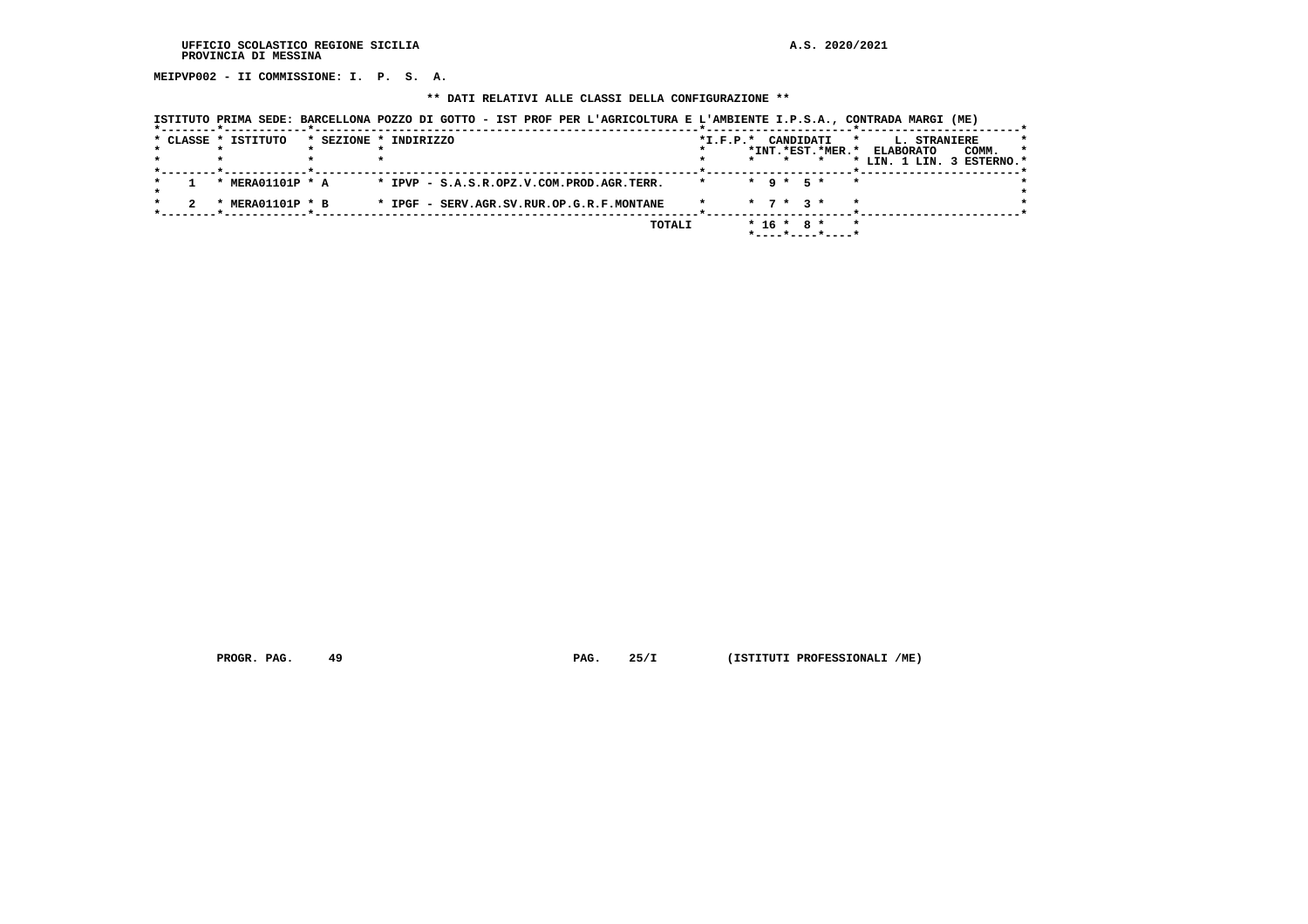**MEIPVP002 - II COMMISSIONE: I. P. S. A.**

|  | CALDERONE VENERA N. IL 30/06/1966 (ME) |                                                                                             |  |
|--|----------------------------------------|---------------------------------------------------------------------------------------------|--|
|  |                                        | SAN FILIPPO DEL MELA - ISTITUTO COMPRENSIVO SAN FILIPPO DEL MELA, VIA SALVO D'ACOUISTO (ME) |  |
|  |                                        |                                                                                             |  |

 **PROGR. PAG. 50 PAG. 25/II (ISTITUTI PROFESSIONALI /ME)**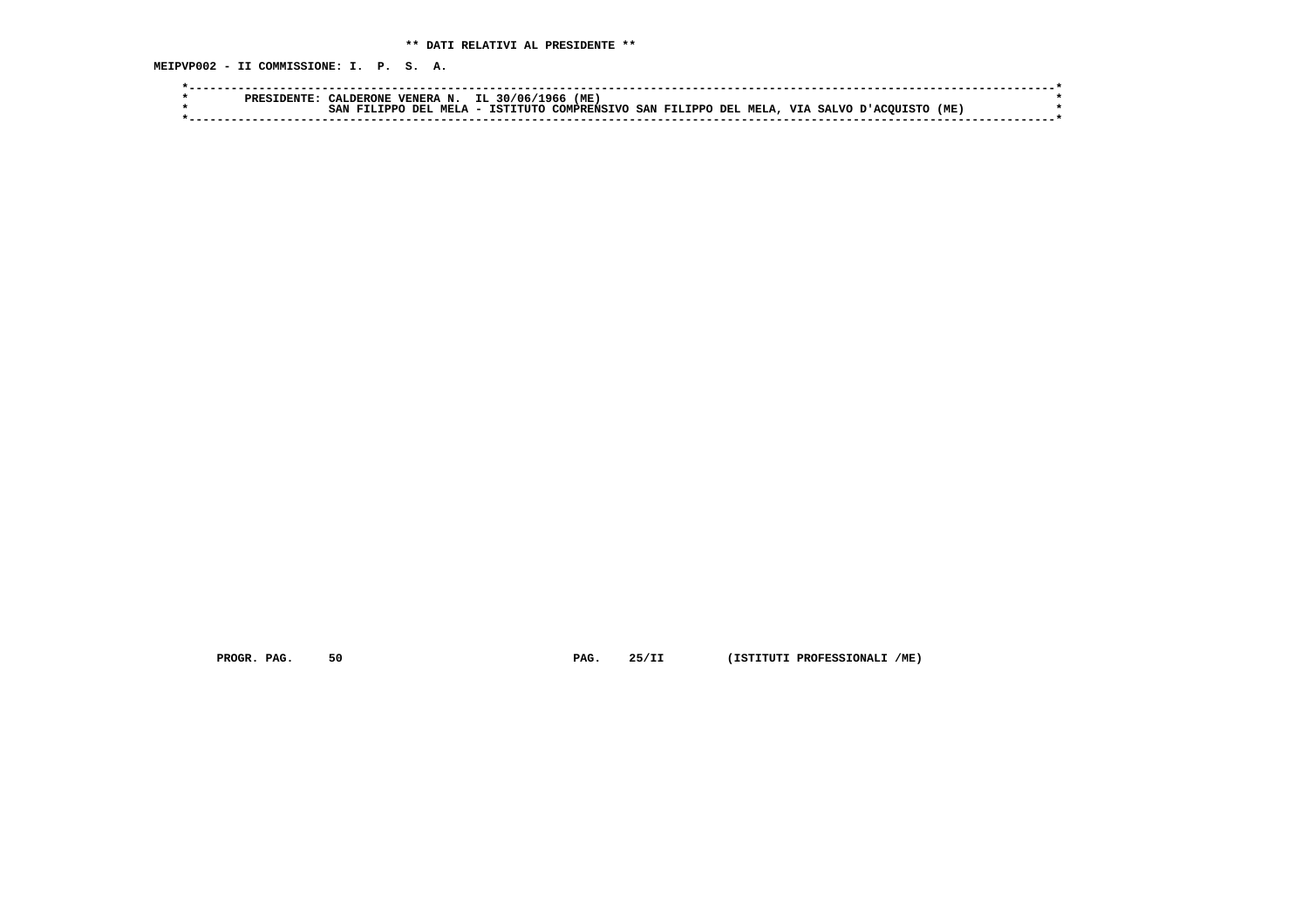**MEIT04001 - I COMMISSIONE: ITC "QUASIMODO" MESSINA**

### **\*\* DATI RELATIVI ALLE CLASSI DELLA CONFIGURAZIONE \*\***

| ISTITUTO PRIMA SEDE: MESSINA - ISTITUTO TECNICO COMMERCIALE ITC "OUASIMODO" MESSINA, FONDO FUCILE (ME) |  |  |  |  |  |
|--------------------------------------------------------------------------------------------------------|--|--|--|--|--|
|                                                                                                        |  |  |  |  |  |

|  | * CLASSE * ISTITUTO | * SEZIONE * INDIRIZZO                | $*I.F.P.*$ | CANDIDATI<br>$\star$<br>*INT.*EST.*MER.*<br>$\star$<br>$\star$     | <b>L. STRANIERE</b><br>$\star$<br>COMM.<br><b>ELABORATO</b><br>* LIN. 1 LIN. 3 ESTERNO.* |
|--|---------------------|--------------------------------------|------------|--------------------------------------------------------------------|------------------------------------------------------------------------------------------|
|  | * METD009011 * CTUR | * IT04 - TURISMO                     |            | $*$ 8 $*$ 2 $*$<br>$\star$                                         |                                                                                          |
|  |                     | * METD009011 * DTUR * IT04 - TURISMO |            | $* 12 *$<br>$\star$<br>$\star$                                     |                                                                                          |
|  |                     |                                      | TOTALI     | $* 20 * 2 *$<br>$\star$<br>$*$ - - - - $*$ - - - - $*$ - - - - $*$ |                                                                                          |

 **PROGR. PAG.** 51 **PAG.** 26/I (ISTITUTI TECNICI /ME)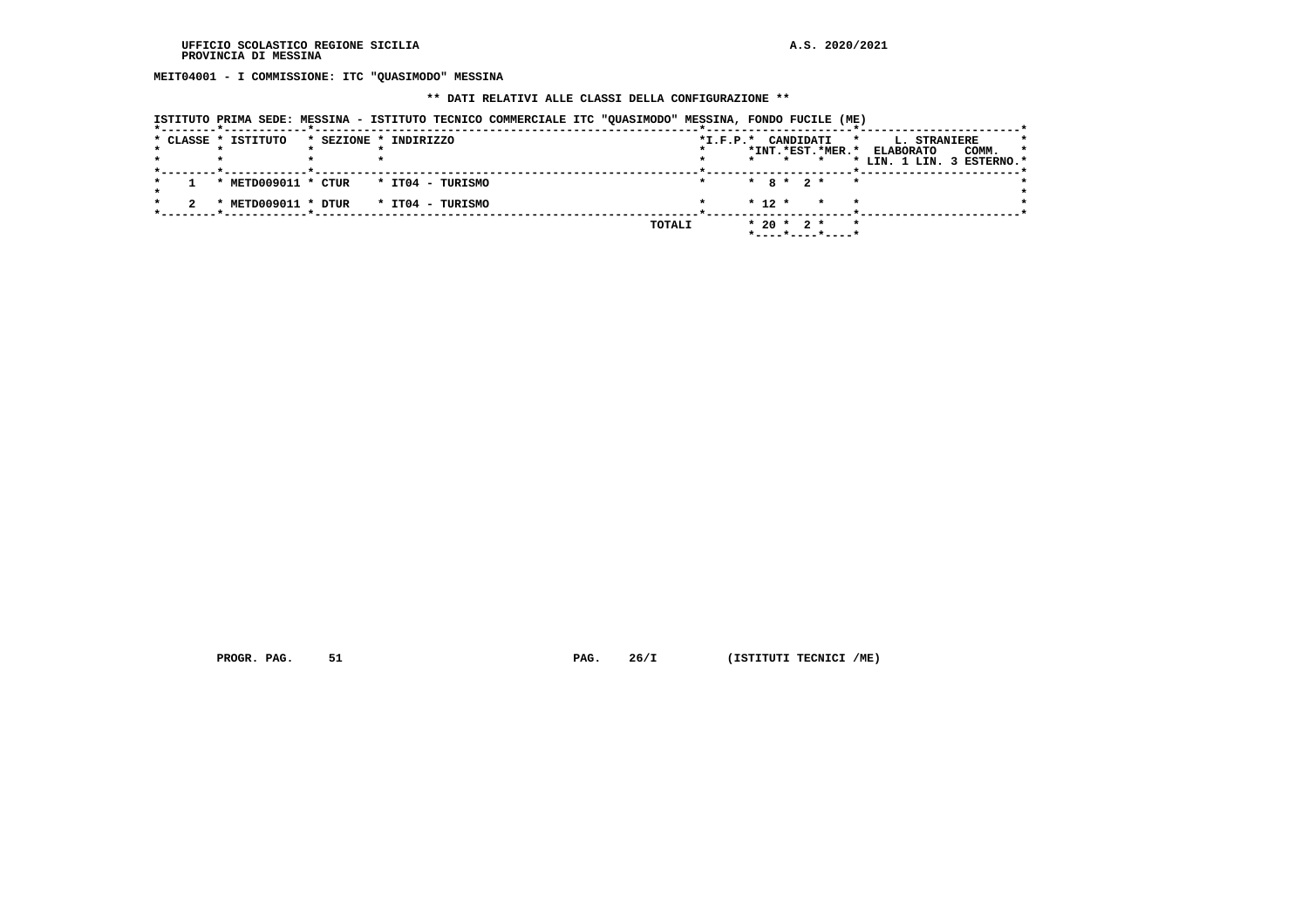**MEIT04001 - I COMMISSIONE: ITC "QUASIMODO" MESSINA**

|  | PRES | MORASCA | <b>MATTIA</b><br>N.   | IL.<br>02/08/  | '96 ا<br>(ME |     |      |           |                                  |     |               |                 |    |      |  |
|--|------|---------|-----------------------|----------------|--------------|-----|------|-----------|----------------------------------|-----|---------------|-----------------|----|------|--|
|  |      | TNA.    | <b>TCT</b><br>ידידידי | <b>TECNTCO</b> | COMMERCI.    | TST | TEC. | ECONOMICO | $\mathbf{M}$<br>TACT"<br><b></b> | VIA | <b>TESARE</b> | <b>BATTISTI</b> | 88 | (ME) |  |
|  |      |         |                       |                |              |     |      |           |                                  |     |               |                 |    |      |  |

 **PROGR. PAG.** 52 **PAG.** 26/II (ISTITUTI TECNICI /ME)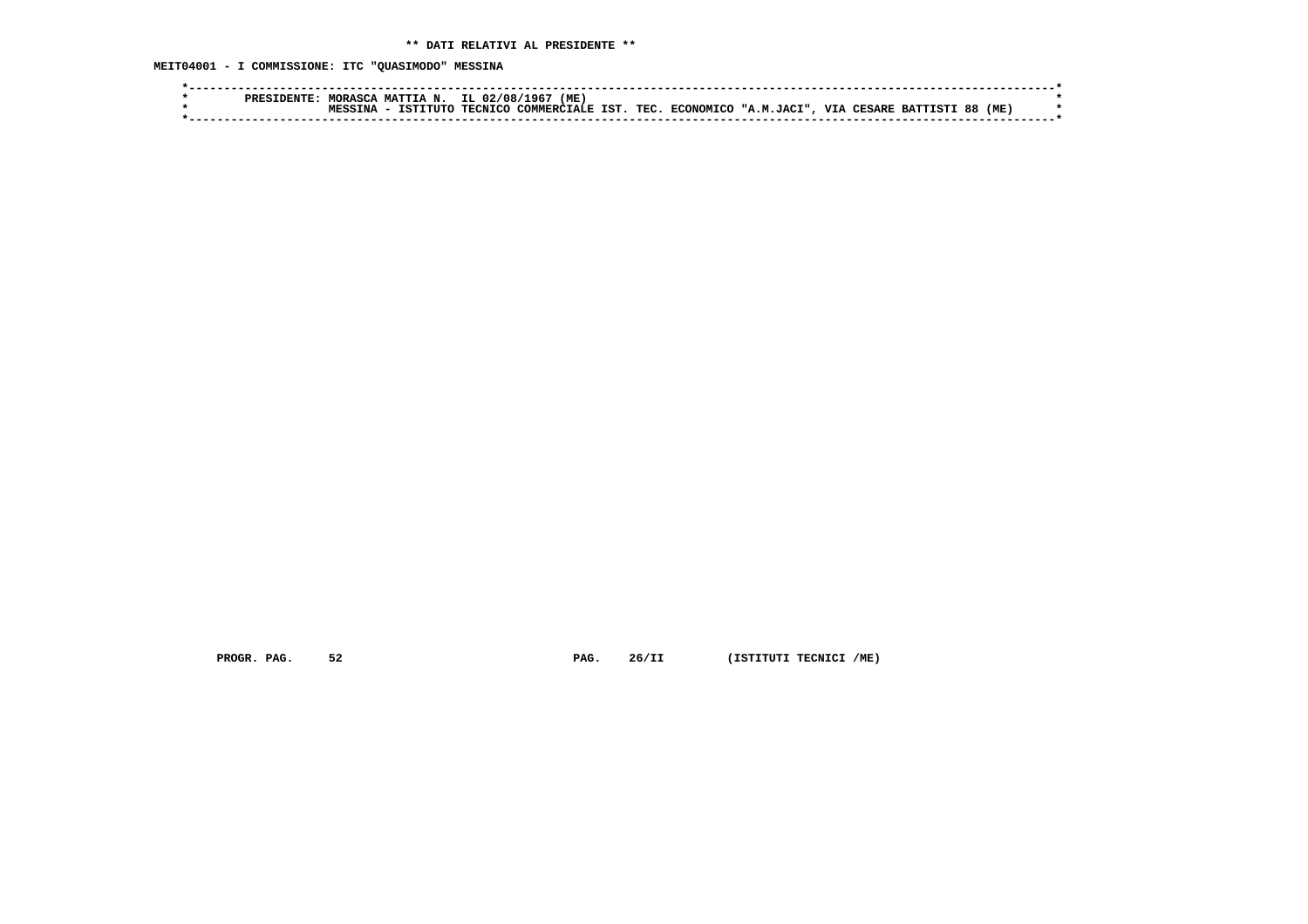**MEIT04002 - II COMMISSIONE: IST. TEC. ECONOMICO "A. M. JACI"**

 **\*\* DATI RELATIVI ALLE CLASSI DELLA CONFIGURAZIONE \*\***

| ISTITUTO PRIMA SEDE: MESSINA - ISTITUTO TECNICO COMMERCIALE IST. TEC. ECONOMICO "A.M.JACI", VIA CESARE BATTISTI 88 (ME) |  |  |  |
|-------------------------------------------------------------------------------------------------------------------------|--|--|--|
|                                                                                                                         |  |  |  |

|  | * CLASSE * ISTITUTO | * SEZIONE * INDIRIZZO                  | CANDIDATI<br>$*I.F.P.*$<br>$\star$           | L. STRANIERE                         |
|--|---------------------|----------------------------------------|----------------------------------------------|--------------------------------------|
|  |                     |                                        | *INT.*EST.*MER.*                             | COMM.<br><b>ELABORATO</b><br>$\star$ |
|  |                     |                                        | $\star$                                      | * LIN. 1 LIN. 3 ESTERNO.*            |
|  | * METD04000X * BTT  | * IT04 - TURISMO                       | $\star$ 9 $\star$<br>$\star$<br>$\mathbf{r}$ |                                      |
|  |                     | * IT045B * IT04 - TURISMO              | $* 11 * 2 *$<br>$\star$                      |                                      |
|  |                     | * METD04000X * IT045A * IT04 - TURISMO | $* 13 *$<br>$\star$<br>$\star$               |                                      |
|  |                     | TOTALI                                 | $\star$<br>$*$ 33 $*$ 2 $*$                  |                                      |
|  |                     |                                        | *----*----*----*                             |                                      |

 **PROGR. PAG.** 53 **PAG.** 27/I (ISTITUTI TECNICI /ME)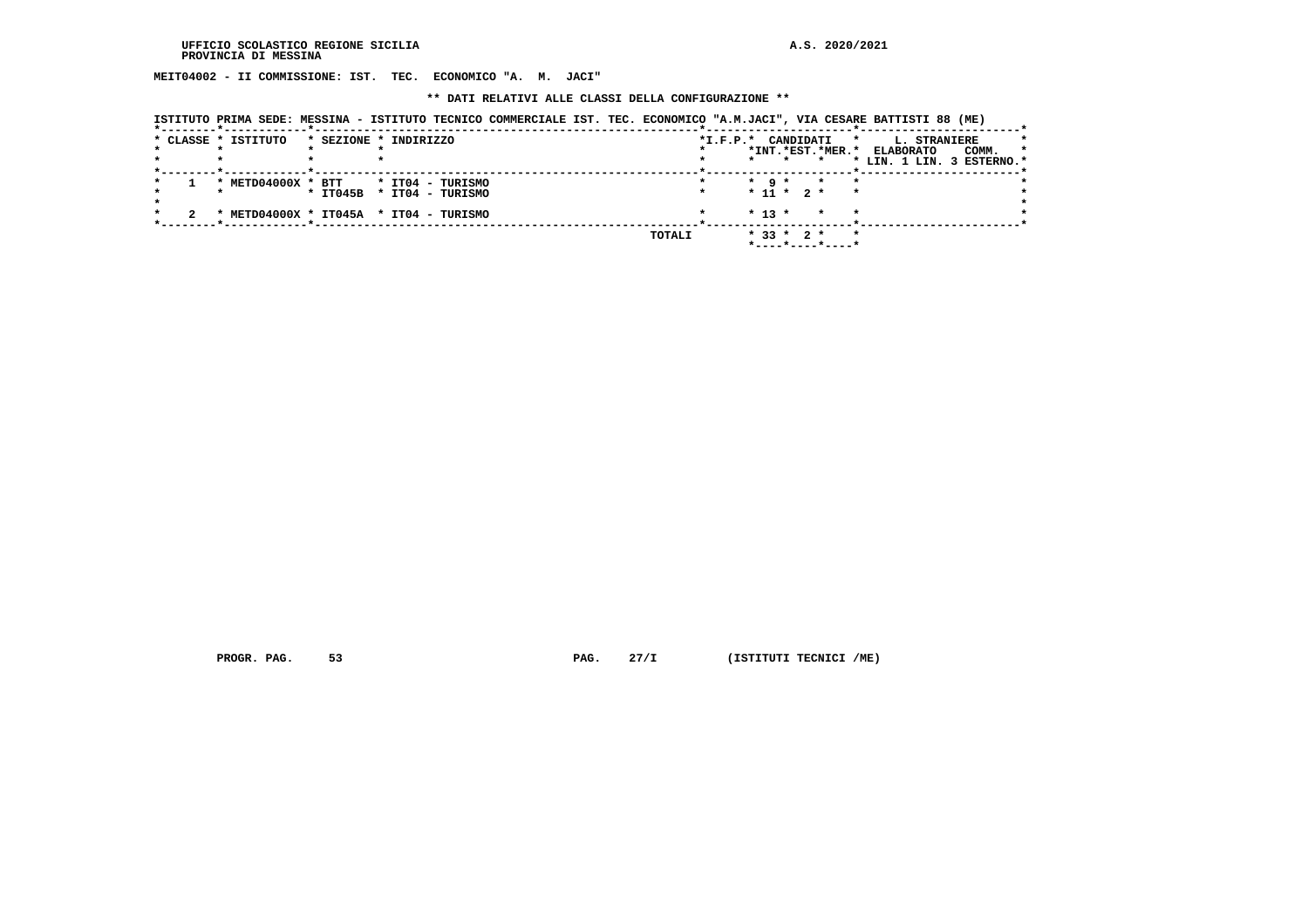**MEIT04002 - II COMMISSIONE: IST. TEC. ECONOMICO "A. M. JACI"**

|  | ה קסס | OTER.<br><b>BARBARA</b> | IL.<br>N                | (ME<br>24/1<br>07 ، |    |              |                    |     |  |
|--|-------|-------------------------|-------------------------|---------------------|----|--------------|--------------------|-----|--|
|  |       | חתספר.<br>ייהם          | <b>TOTT!</b><br>ר דדי ה | COMPRENCTVO         | דת | TORRECROTTA. | <b>VIA</b><br>∩סי∩ | (ME |  |
|  |       |                         |                         |                     |    |              |                    |     |  |
|  |       |                         |                         |                     |    |              |                    |     |  |

 **PROGR. PAG.** 54 **PAG.** 27/II (ISTITUTI TECNICI /ME)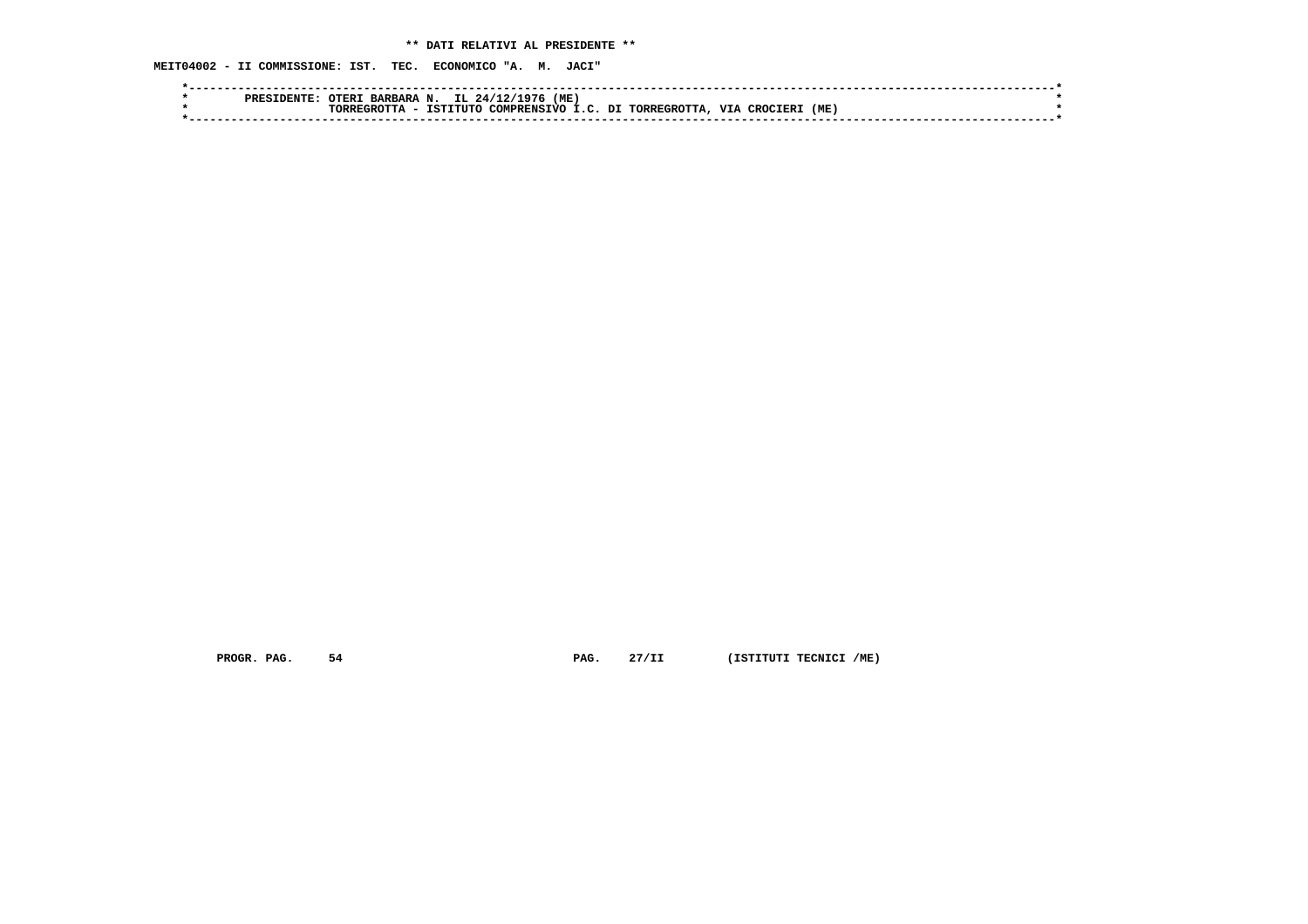**MEIT04003 - III COMMISSIONE: IIS "ANTONELLO" MESSINA**

### **\*\* DATI RELATIVI ALLE CLASSI DELLA CONFIGURAZIONE \*\***

|  | ISTITUTO PRIMA SEDE: MESSINA - IST PROF PER I SERVIZI COMMERCIALI E TURISTICI IIS "ANTONELLO" MESSINA, V.LE GIOSTRA N.2 (ME) |                       |                  |  |                                  |        |                        |  |              |                                         |         |                                               |                     |                  |
|--|------------------------------------------------------------------------------------------------------------------------------|-----------------------|------------------|--|----------------------------------|--------|------------------------|--|--------------|-----------------------------------------|---------|-----------------------------------------------|---------------------|------------------|
|  | * CLASSE * ISTITUTO                                                                                                          | * SEZIONE * INDIRIZZO |                  |  |                                  |        | $*_{\texttt{I.F.P.}}*$ |  |              | CANDIDATI<br>*INT.*EST.*MER.*           | $\star$ | <b>ELABORATO</b><br>* LIN. 1 LIN. 3 ESTERNO.* | <b>L. STRANIERE</b> | COMM.<br>$\star$ |
|  | * MERC019018 * ATUR                                                                                                          |                       | * IT04 - TURISMO |  |                                  |        |                        |  | $* 19 * 1 *$ |                                         | $\star$ |                                               |                     |                  |
|  | * MERC019018 * AGR                                                                                                           |                       |                  |  | * IT15 - GRAFICA E COMUNICAZIONE |        |                        |  | $* 20 * 7 *$ |                                         |         |                                               |                     |                  |
|  |                                                                                                                              |                       |                  |  |                                  | TOTALI |                        |  | $*39 * 8 *$  | $*$ - - - - $*$ - - - - $*$ - - - - $*$ | $\star$ |                                               |                     |                  |

 **PROGR. PAG.** 55 **PAG.** 28/I (ISTITUTI TECNICI /ME)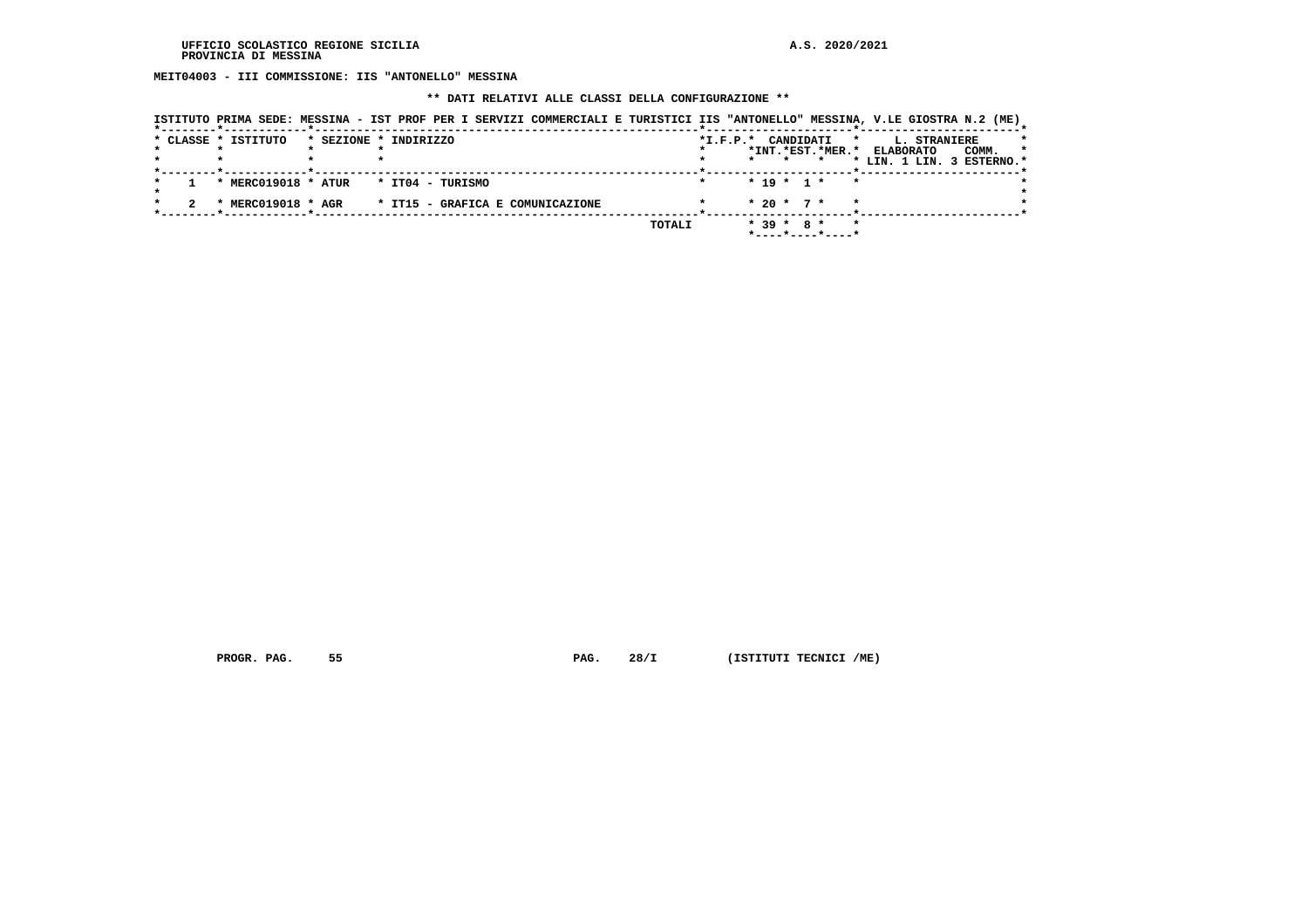**MEIT04003 - III COMMISSIONE: IIS "ANTONELLO" MESSINA**

| <b>MARAN</b><br><b>ENRTCA</b><br>N<br><b>PREF</b> | (ME)<br>1965<br>IL.<br>0۵ /                                                                  |  |
|---------------------------------------------------|----------------------------------------------------------------------------------------------|--|
| ᇚᇚᇚ<br>TORE<br>'N                                 | VIGLIATORE,<br>(ME<br>TCT)<br>VTALE DELLE<br>$-TTTTTTC$<br>TERME.<br>- האמדים<br>COMPRENSTVC |  |
|                                                   |                                                                                              |  |
|                                                   |                                                                                              |  |

 **PROGR. PAG.** 56 **PAG.** 28/II (ISTITUTI TECNICI /ME)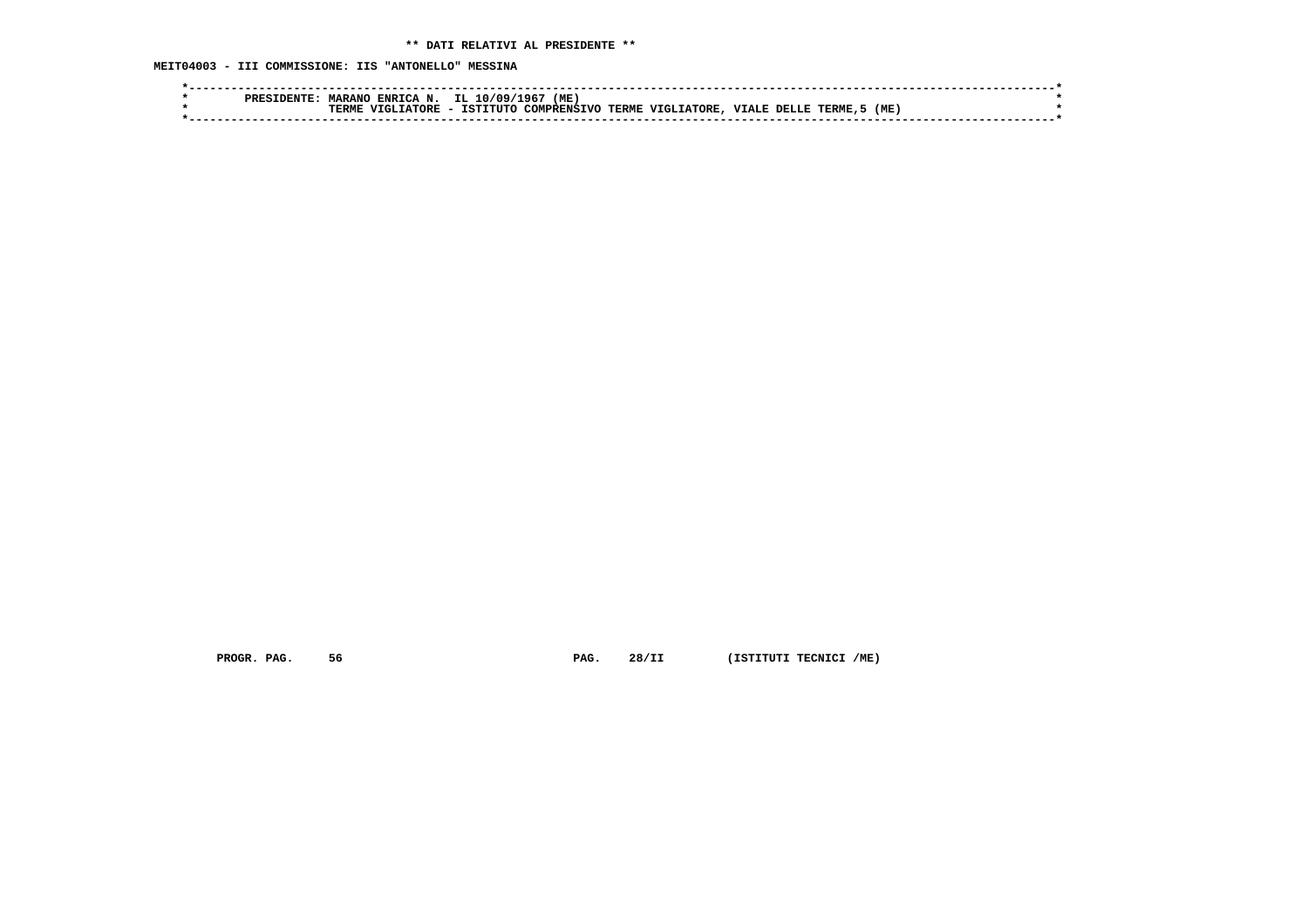**MEIT04004 - IV COMMISSIONE: ISA CONTI ELLER VAINICHER**

### **\*\* DATI RELATIVI ALLE CLASSI DELLA CONFIGURAZIONE \*\***

| ISTITUTO PRIMA SEDE: LIPARI - IST TEC COMMERCIALE E PER GEOMETRI ISA CONTI ELLER VAINICHER, VIA TORRENTE S.LUCIA (ME) |  |  |  |
|-----------------------------------------------------------------------------------------------------------------------|--|--|--|
|-----------------------------------------------------------------------------------------------------------------------|--|--|--|

|  | * CLASSE * ISTITUTO | * SEZIONE * INDIRIZZO | $*I.F.P.*$ | CANDIDATI                      | L. STRANIERE<br>*<br>*               |
|--|---------------------|-----------------------|------------|--------------------------------|--------------------------------------|
|  |                     |                       |            | *INT.*EST.*MER.*               | COMM.<br><b>ELABORATO</b><br>$\star$ |
|  |                     |                       |            | $\star$                        | * LIN. 1 LIN. 3 ESTERNO.*            |
|  | * METD008015 * AT   | * IT04 - TURISMO      |            | $*20$ *<br>$\star$ $\star$     |                                      |
|  | METD008015 * BT     | * IT04 - TURISMO      |            | $* 15 *$<br>$\star$<br>$\star$ |                                      |
|  |                     |                       | TOTALI     | $* 35 *$<br>$\star$<br>$\star$ |                                      |

 **PROGR. PAG.** 57 **PAG.** 29/I (ISTITUTI TECNICI /ME)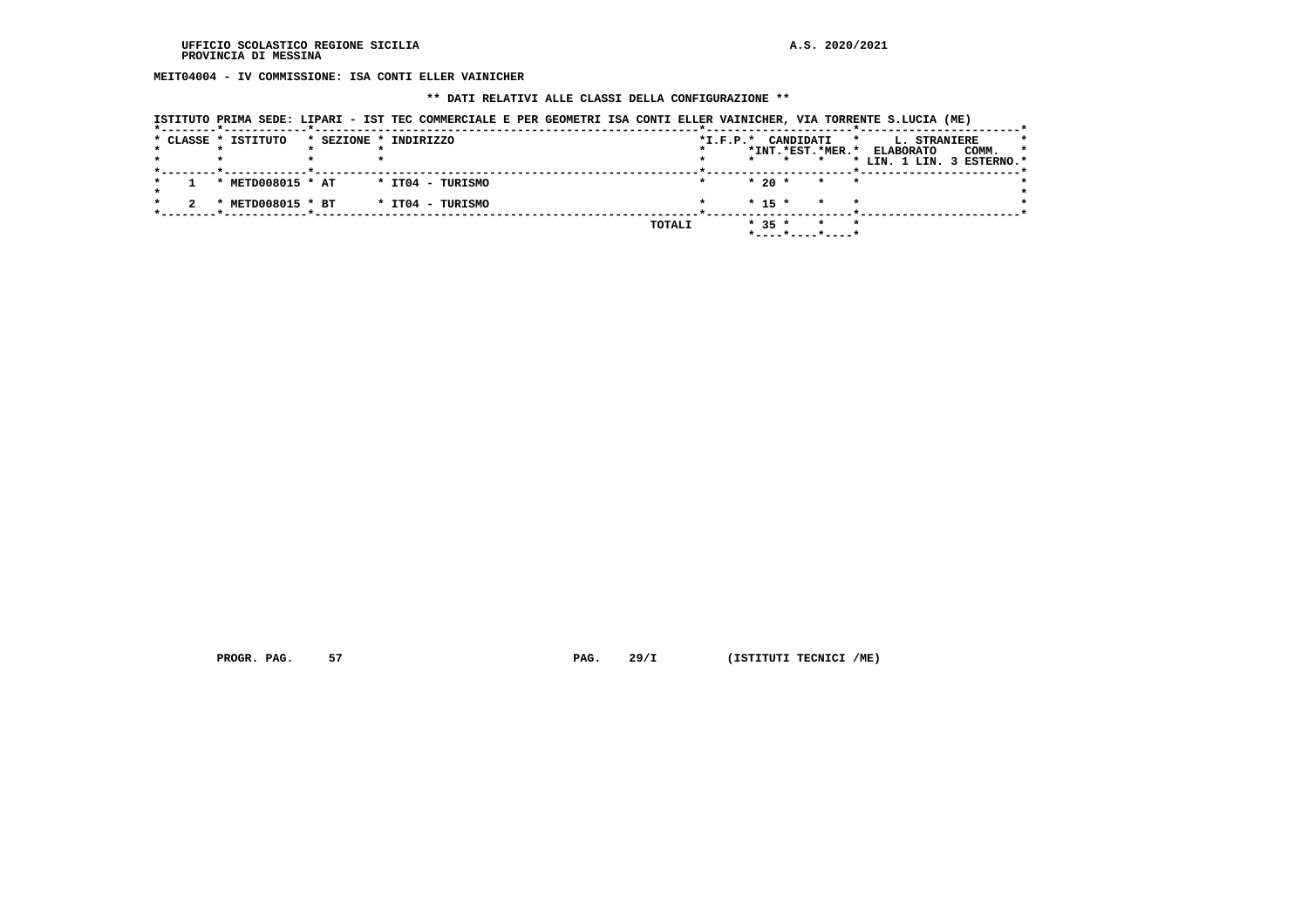**MEIT04004 - IV COMMISSIONE: ISA CONTI ELLER VAINICHER**

| MARIA N. IL 05/12/1959<br>'ME<br>RTCCTARDELLO                                                        |  |
|------------------------------------------------------------------------------------------------------|--|
| ISTITUTO SUPERIORE ITC CAPO D'ORLANDO MERENDINO, CONTRADA<br>(ME)<br>∩סבי∼<br>ORLANDO<br>SANTA LUCIA |  |
|                                                                                                      |  |
|                                                                                                      |  |

 **PROGR. PAG.** 58 **PAG.** 29/II (ISTITUTI TECNICI /ME)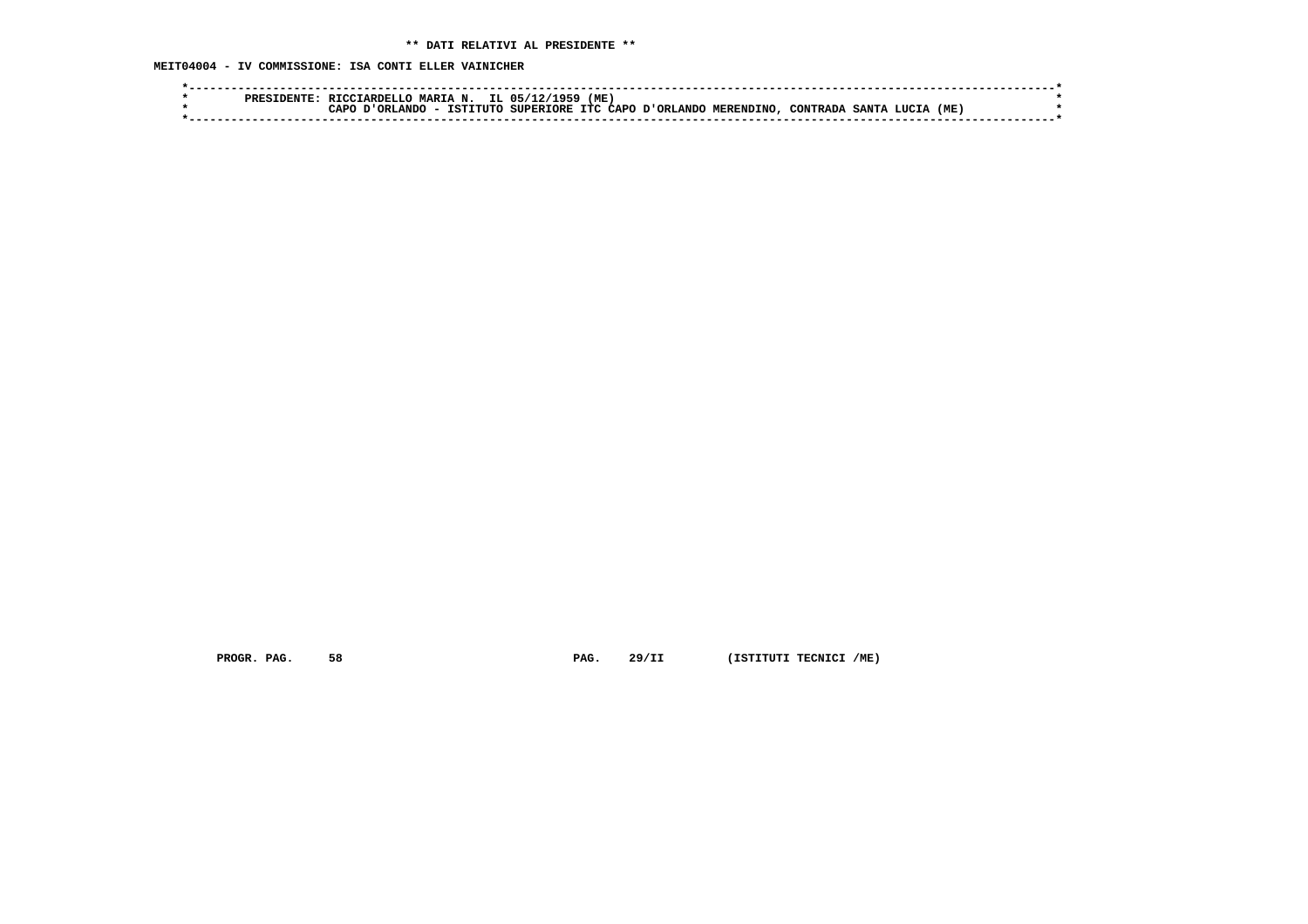**MEIT04005 - V COMMISSIONE: I. I. S. S. "PUGLIATTI " TAORMINA**

 **\*\* DATI RELATIVI ALLE CLASSI DELLA CONFIGURAZIONE \*\***

|  | * CLASSE * ISTITUTO |        | * SEZIONE * INDIRIZZO                | $*I.F.P.*$ |                       | CANDIDATI<br>$\star$ | L. STRANIERE              |   |
|--|---------------------|--------|--------------------------------------|------------|-----------------------|----------------------|---------------------------|---|
|  |                     |        |                                      |            |                       | *INT.*EST.*MER.*     | COMM.<br><b>ELABORATO</b> | * |
|  |                     |        |                                      |            | $\star$               |                      | * LIN. 1 LIN. 3 ESTERNO.* |   |
|  | * METD03301T * D    |        | * IT04 - TURISMO                     |            | $*$ 9 $*$             | $\star$<br>$\star$   |                           |   |
|  | * METD03301T * C    | * CTUR | * IT04 - TURISMO<br>* IT04 - TURISMO |            | $* 15 *$<br>$*$ 6 $*$ | $\star$              |                           |   |
|  |                     |        |                                      | TOTALI     | $* 30 *$              | $\star$<br>$\star$   |                           |   |

 **ISTITUTO PRIMA SEDE: TAORMINA - ISTITUTO TECNICO COMMERCIALE I.I.S.S. "PUGLIATTI " TAORMINA, CONTRADA ARANCIO SNC (ME)**

 **PROGR. PAG.** 59 **PROGR. PAG. 30/I** (ISTITUTI TECNICI /ME)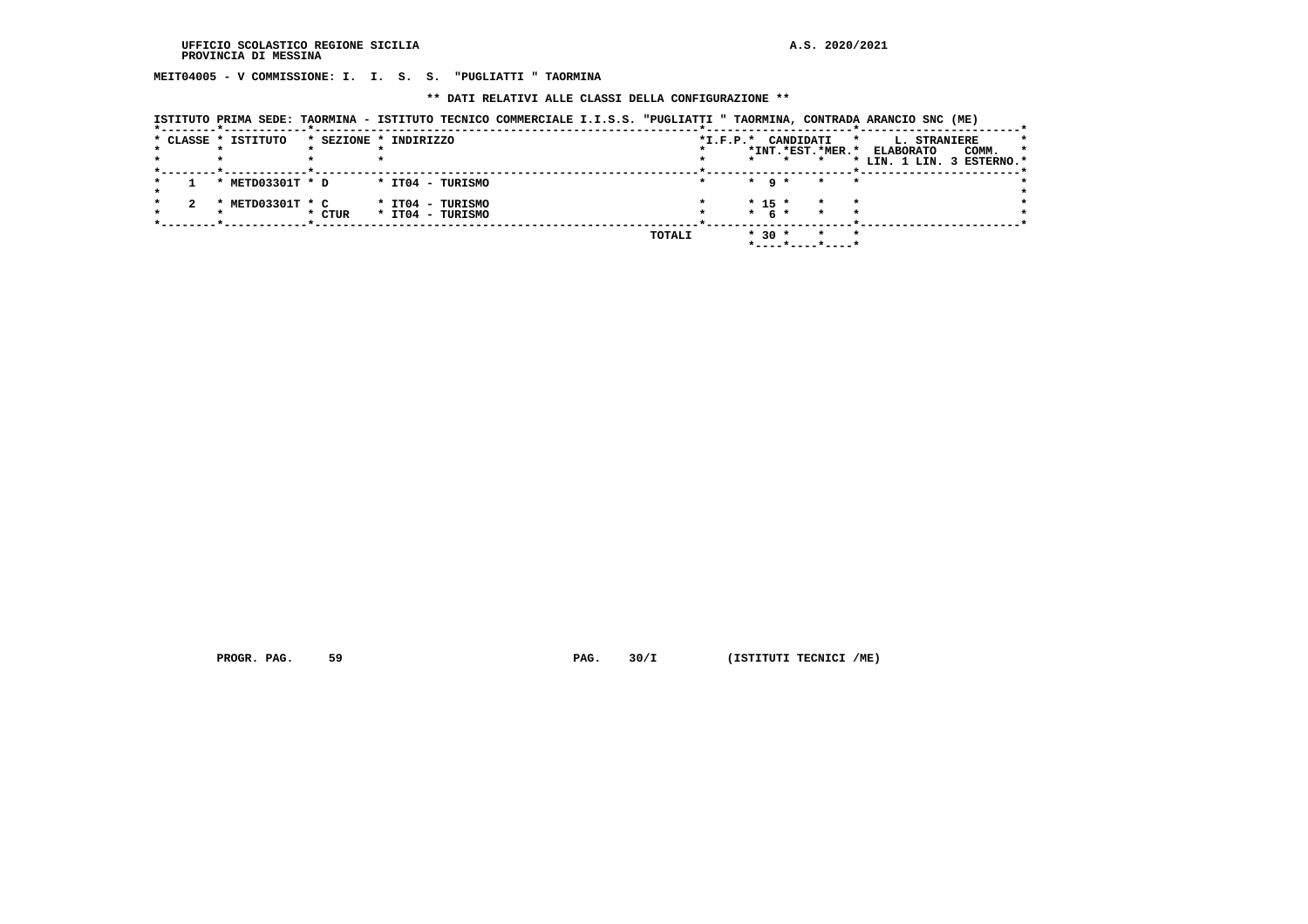**MEIT04005 - V COMMISSIONE: I. I. S. S. "PUGLIATTI " TAORMINA**

| סססם | 'ME<br>IL 29/06/<br>CETTINA N.<br>TNERR 1<br>1961                                                         |  |
|------|-----------------------------------------------------------------------------------------------------------|--|
|      | (ME<br>GOTTO - ISTITUTO SUPERIORE I.S.BARCELLONA<br>VICO<br>FERRARI<br>דת<br><b>POZZO</b><br>הזה `<br>RA. |  |
|      |                                                                                                           |  |

 **PROGR. PAG.** 60 **PAG.** 30/II (ISTITUTI TECNICI /ME)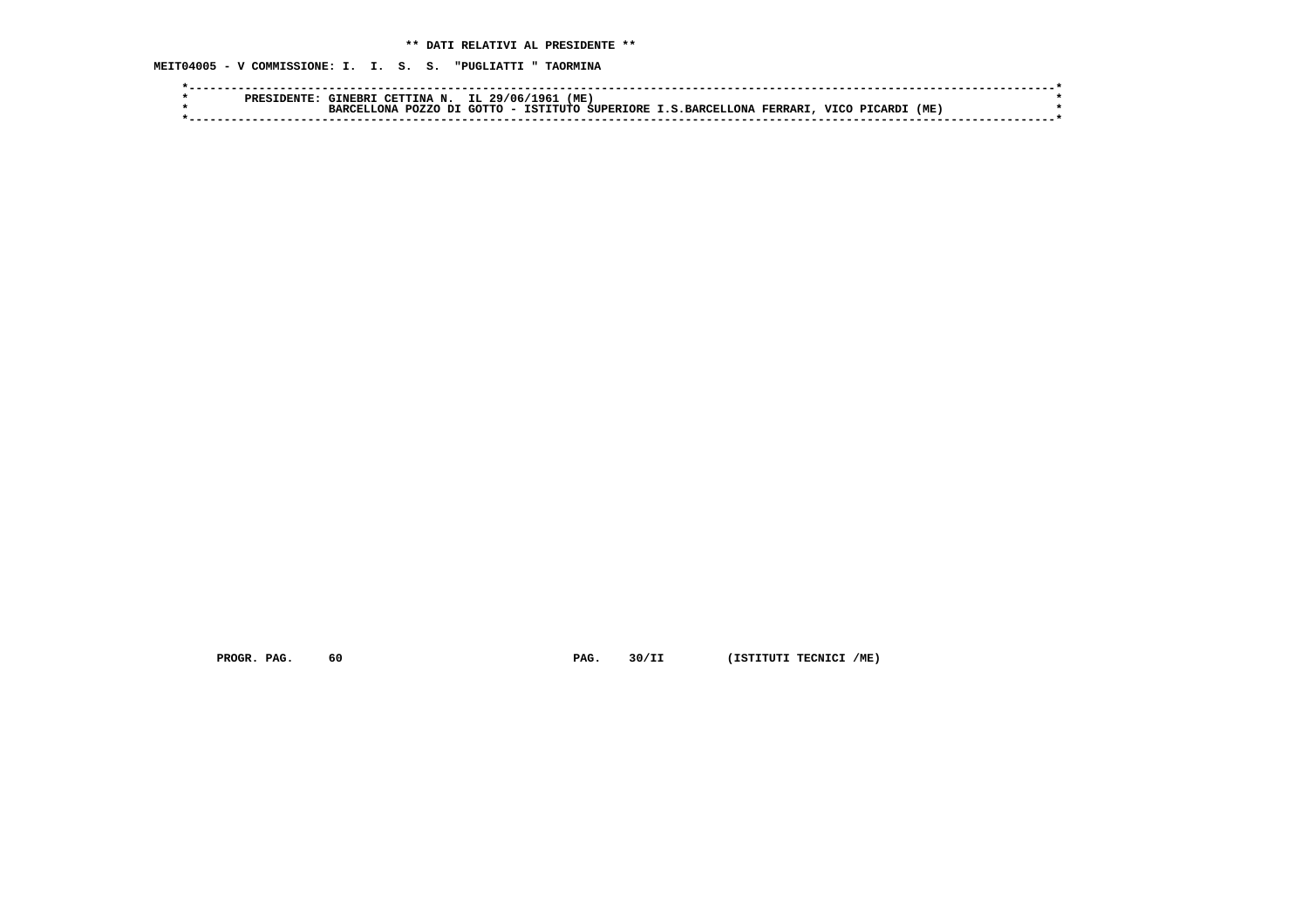**MEIT04006 - VI COMMISSIONE: "ARCANGELO FLORENA"**

# **\*\* DATI RELATIVI ALLE CLASSI DELLA CONFIGURAZIONE \*\***

| ISTITUTO PRIMA SEDE: SANTO STEFANO DI CAMASTRA - ISTITUTO TECNICO COMMERCIALE "ARCANGELO FLORENA", VIA MARINA (ME) |  |  |  |
|--------------------------------------------------------------------------------------------------------------------|--|--|--|
|                                                                                                                    |  |  |  |

|  | * CLASSE * ISTITUTO       | * SEZIONE * INDIRIZZO                     | $*I.F.P.*$ | CANDIDATI                      | L. STRANIERE<br>$\star$   | *       |
|--|---------------------------|-------------------------------------------|------------|--------------------------------|---------------------------|---------|
|  |                           |                                           |            | *INT.*EST.*MER.*               | COMM.<br><b>ELABORATO</b> | $\star$ |
|  |                           |                                           |            |                                | * LIN. 1 LIN. 3 ESTERNO.* |         |
|  |                           |                                           |            |                                |                           |         |
|  | * METD00101A * AT         | * IT04 - TURISMO                          |            | $* 13 *$<br>$\star$<br>$\star$ |                           |         |
|  | METD00101A * A<br>$\cdot$ | * IPEN - SERV.ENO.OSP.ALB.ARTIC.ENOGASTR. |            | $* 14 * 9 *$<br>$\star$        |                           |         |
|  |                           | TOTALI                                    |            | $* 27 * 9 *$<br>$\star$        |                           |         |
|  |                           |                                           |            | *----*----*----*               |                           |         |

 **PROGR. PAG.** 61 **PAG.** 31/I (ISTITUTI TECNICI /ME)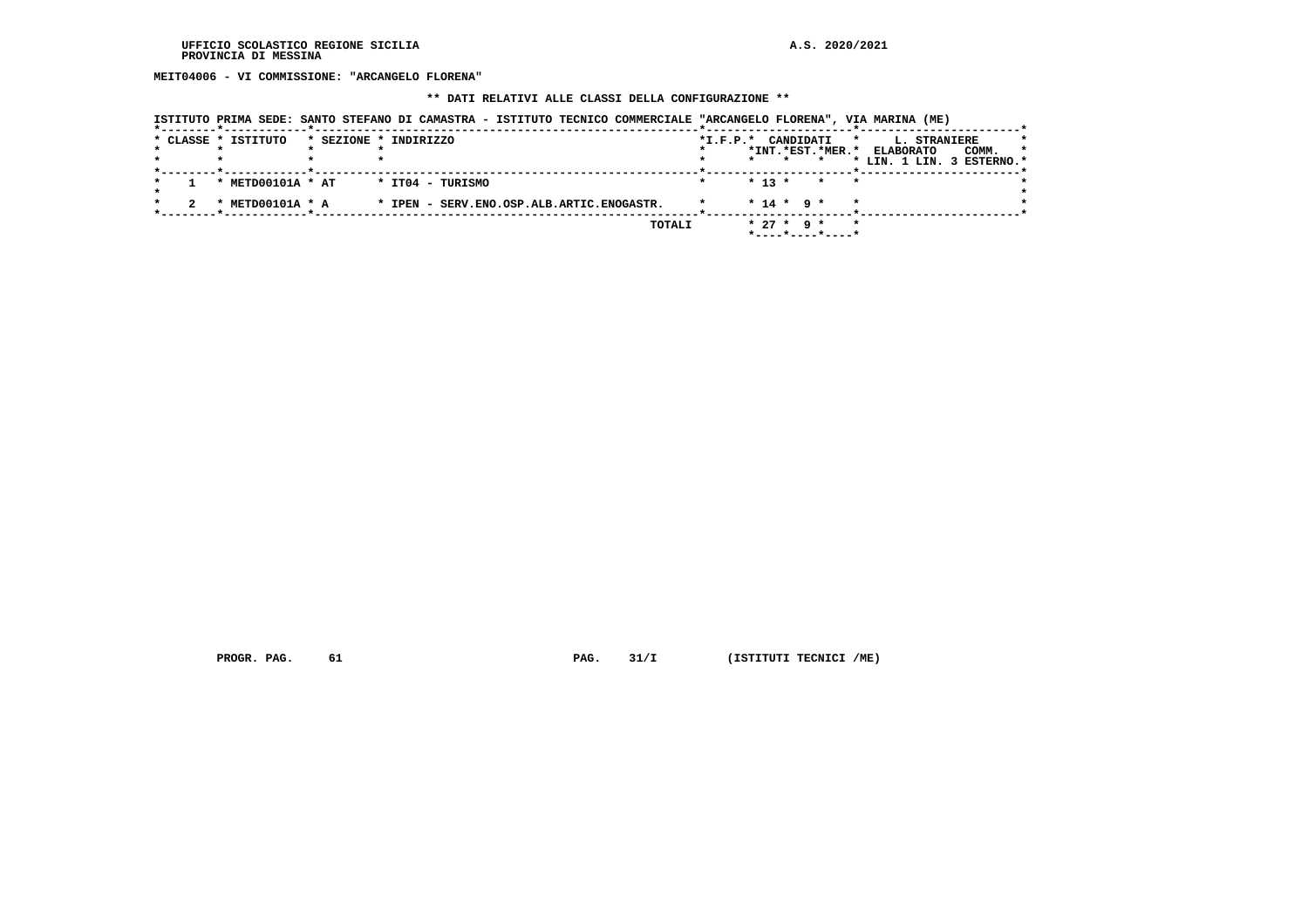**MEIT04006 - VI COMMISSIONE: "ARCANGELO FLORENA"**

| (ME<br>ᅂ<br>EGRO1<br>ΙL<br>N.<br>04/03<br><b>ROSA</b><br>PALMA<br>ס סם מ<br>TTACI.TR<br>(ME<br>37.70<br><b>SECONDO</b><br><b>TTT</b><br>.AZZC<br><b>MT1</b><br>$\sim$ $\sim$<br>TVO<br>ጣ፣ምር<br>rattu<br>COMPPRNS.<br><b>DTC</b><br>הסר |  |
|----------------------------------------------------------------------------------------------------------------------------------------------------------------------------------------------------------------------------------------|--|
|                                                                                                                                                                                                                                        |  |
|                                                                                                                                                                                                                                        |  |
|                                                                                                                                                                                                                                        |  |

 **PROGR. PAG.** 62 **PAG.** 31/II (ISTITUTI TECNICI /ME)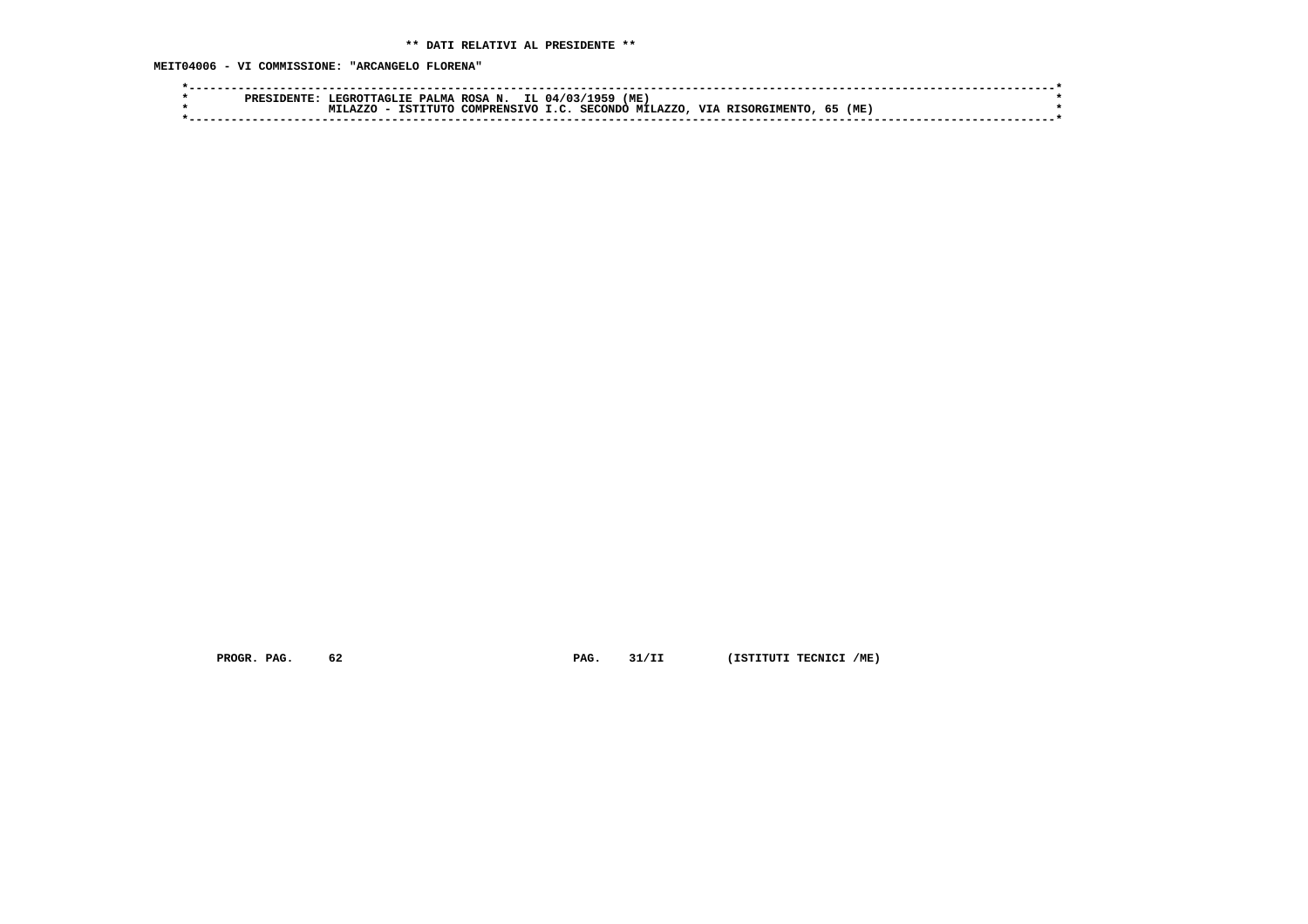**MEIT15001 - I COMMISSIONE: I. T. L. DA VINCI ECONOMICO TECNOLOGICO**

 **\*\* DATI RELATIVI ALLE CLASSI DELLA CONFIGURAZIONE \*\***

| *INT.*EST.*MER.* ELABORATO<br>$* 18 * 4 *$<br>* METD05000E * AGRAF * IT15 - GRAFICA E COMUNICAZIONE<br>$\star$ | COMM.<br>$\star$<br>* LIN. 1 LIN. 3 ESTERNO.* |
|----------------------------------------------------------------------------------------------------------------|-----------------------------------------------|
|                                                                                                                |                                               |
|                                                                                                                |                                               |
| $* 14 *$<br>* METD05000E * BGRAF * IT15 - GRAFICA E COMUNICAZIONE<br>$\star$                                   |                                               |

 **PROGR. PAG.** 63 **PAG.** 32/I (ISTITUTI TECNICI /ME)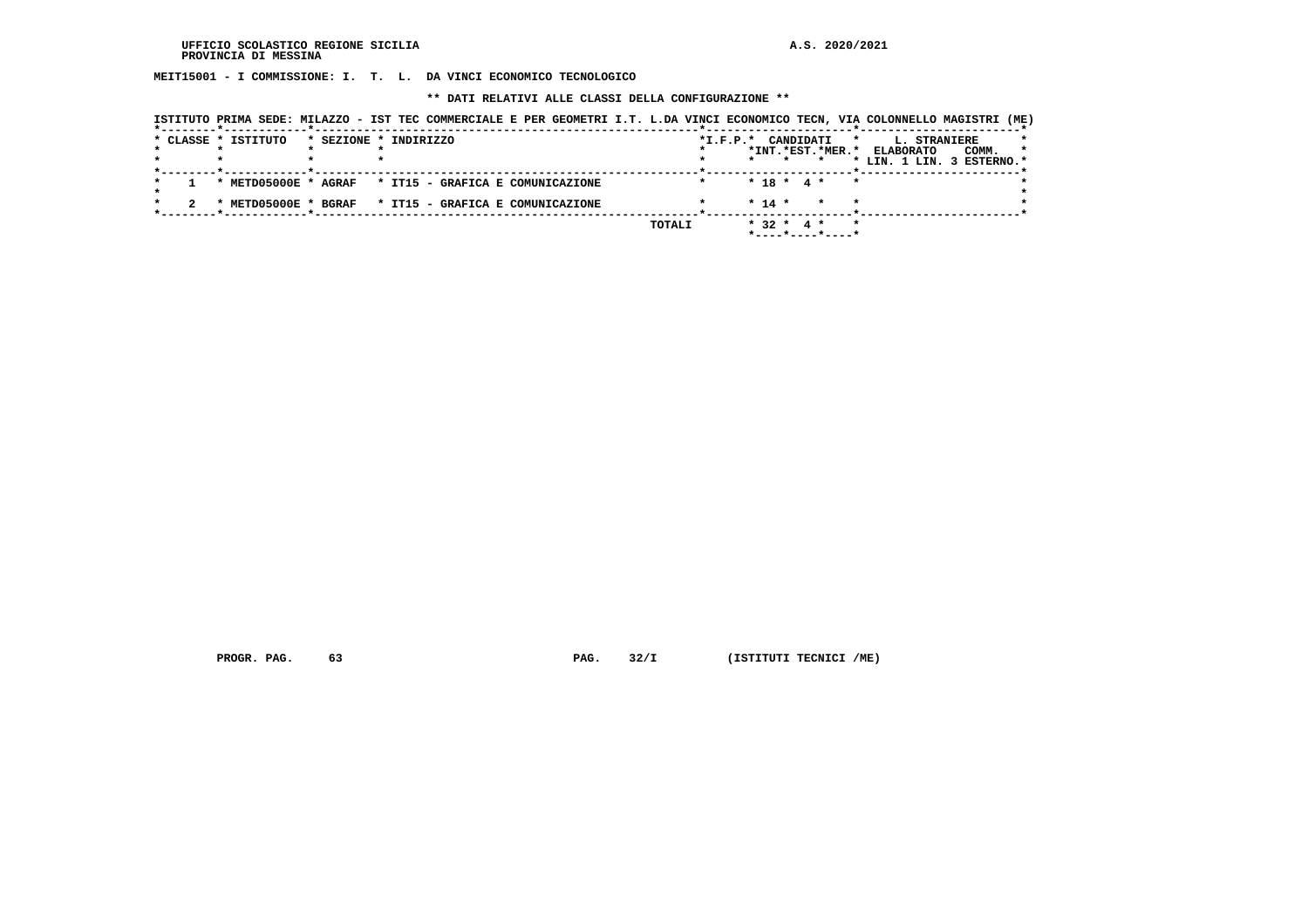# **\*\* DATI RELATIVI AL PRESIDENTE \*\***

 **MEIT15001 - I COMMISSIONE: I. T. L. DA VINCI ECONOMICO TECNOLOGICO**

|  | FNTF<br>PRES | ZINGALES     | LEON N.                                  | IL 22/03/ | (ME)<br>197 |                |         |                              |     |  |
|--|--------------|--------------|------------------------------------------|-----------|-------------|----------------|---------|------------------------------|-----|--|
|  |              | <b>ITOSA</b> | <b>MAREA</b><br>$\overline{\phantom{0}}$ | TSTTTTTTO | COMPRENSTVO | "ANNA<br>בידים | SIDOTI" | <b>VIA</b><br><b>CALVARI</b> | (ME |  |
|  |              |              |                                          |           |             |                |         |                              |     |  |
|  |              |              |                                          |           |             |                |         |                              |     |  |

 **PROGR. PAG.** 64 **PAG.** 32/II (ISTITUTI TECNICI /ME)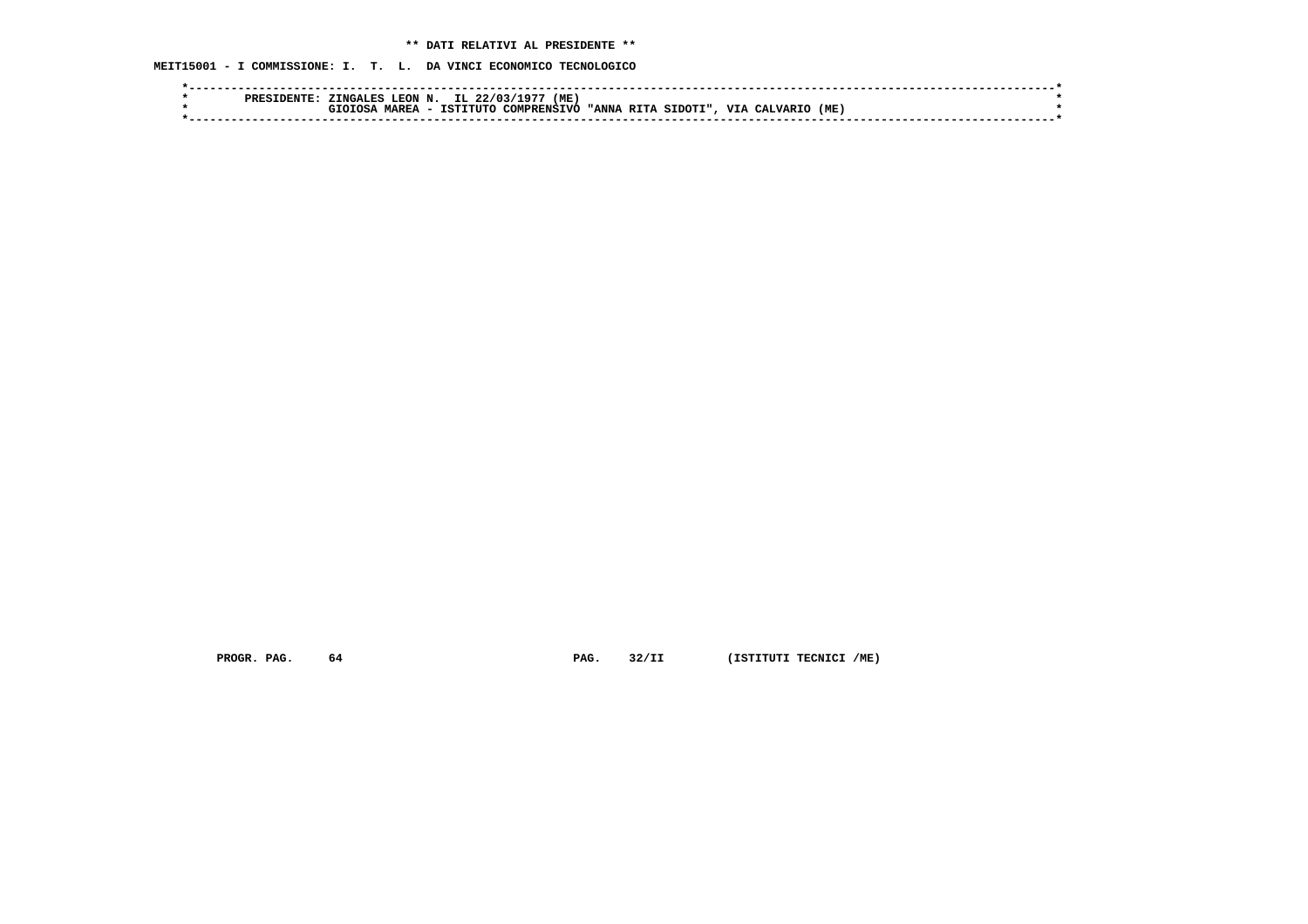# **MEITAF001 - I COMMISSIONE: ITC "QUASIMODO" MESSINA**

### **\*\* DATI RELATIVI ALLE CLASSI DELLA CONFIGURAZIONE \*\***

 **ISTITUTO PRIMA SEDE: MESSINA - ISTITUTO TECNICO COMMERCIALE ITC "QUASIMODO" MESSINA, FONDO FUCILE (ME)**

| * CLASSE * ISTITUTO         | * SEZIONE * INDIRIZZO                                                                                    | *I.F.P.* CANDIDATI * L. STRANIERE<br>*INT.*EST.*MER.* ELABORATO<br>COMM.<br>* LIN. 1 LIN. 3 ESTERNO.*                               |
|-----------------------------|----------------------------------------------------------------------------------------------------------|-------------------------------------------------------------------------------------------------------------------------------------|
|                             | * METD009011 * AFM * ITAF - AMMINISTR. FINANZA MARKETING                                                 | $* 15 * R *$                                                                                                                        |
| *--------*------------*---- | ISTITUTO SECONDA SEDE: MESSINA - ISTITUTO TECNICO PER GEOMETRI G. MINUTOLI, FONDO FUCILE C.DA GAZZI (ME) |                                                                                                                                     |
| * CLASSE * ISTITUTO         | * SEZIONE * INDIRIZZO                                                                                    | *I.F.P.* CANDIDATI * L. STRANIERE<br>*INT.*EST.*MER.* ELABORATO<br>COMM.<br>* LIN. 1 LIN. 3 ESTERNO.*<br>$\star$ $\star$<br>$\star$ |
|                             | * METL00901B * LBTS * ITBS - CHIM.MAT.BIO. ARTIC.BIOTEC.SAN.                                             | $* 27 *$                                                                                                                            |
|                             |                                                                                                          |                                                                                                                                     |

 **TOTALI \* 42 \* 8 \* \* \*----\*----\*----\***

 **PROGR. PAG.** 65 **PROGR. PAG. 33/I** (ISTITUTI TECNICI /ME)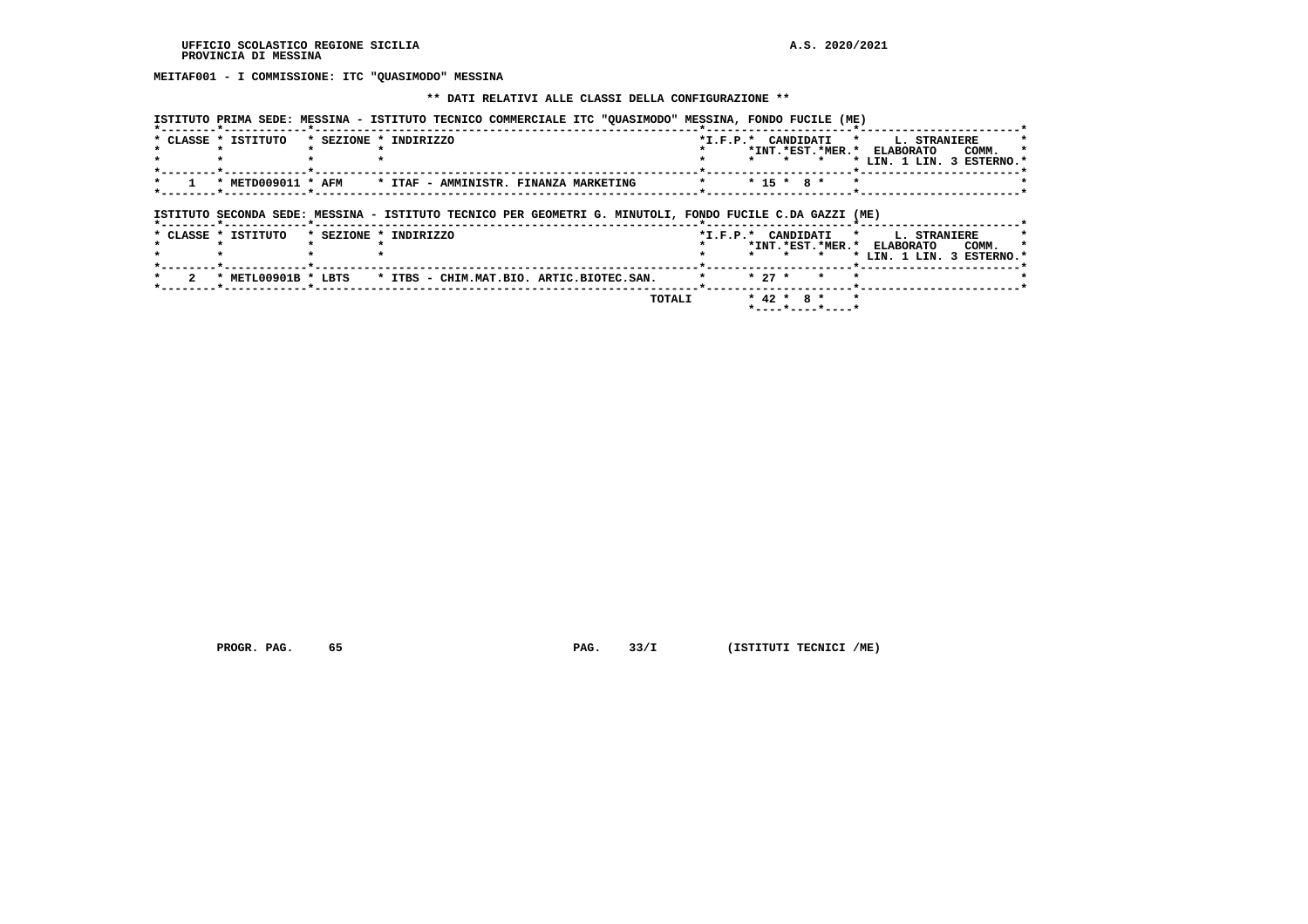**MEITAF001 - I COMMISSIONE: ITC "QUASIMODO" MESSINA**

| PRE. | <b>_AGANA '</b>     | ANTONIO N. | IL $26/1$        | (ME)<br>1965'                |           |                                 |                      |     |  |
|------|---------------------|------------|------------------|------------------------------|-----------|---------------------------------|----------------------|-----|--|
|      | TNA.<br><b>MESS</b> | TSTTTITO   | <b>SUPERIORE</b> | <b>FARINA</b><br><b>"Т.А</b> | - BASILE" | <b>TTT 2</b><br><b>ORATORTO</b> | <b>PACE</b><br>DELLA | (ME |  |
|      |                     |            |                  |                              |           |                                 |                      |     |  |
|      |                     |            |                  |                              |           |                                 |                      |     |  |

 **PROGR. PAG.** 66 **PAG.** 33/II (ISTITUTI TECNICI /ME)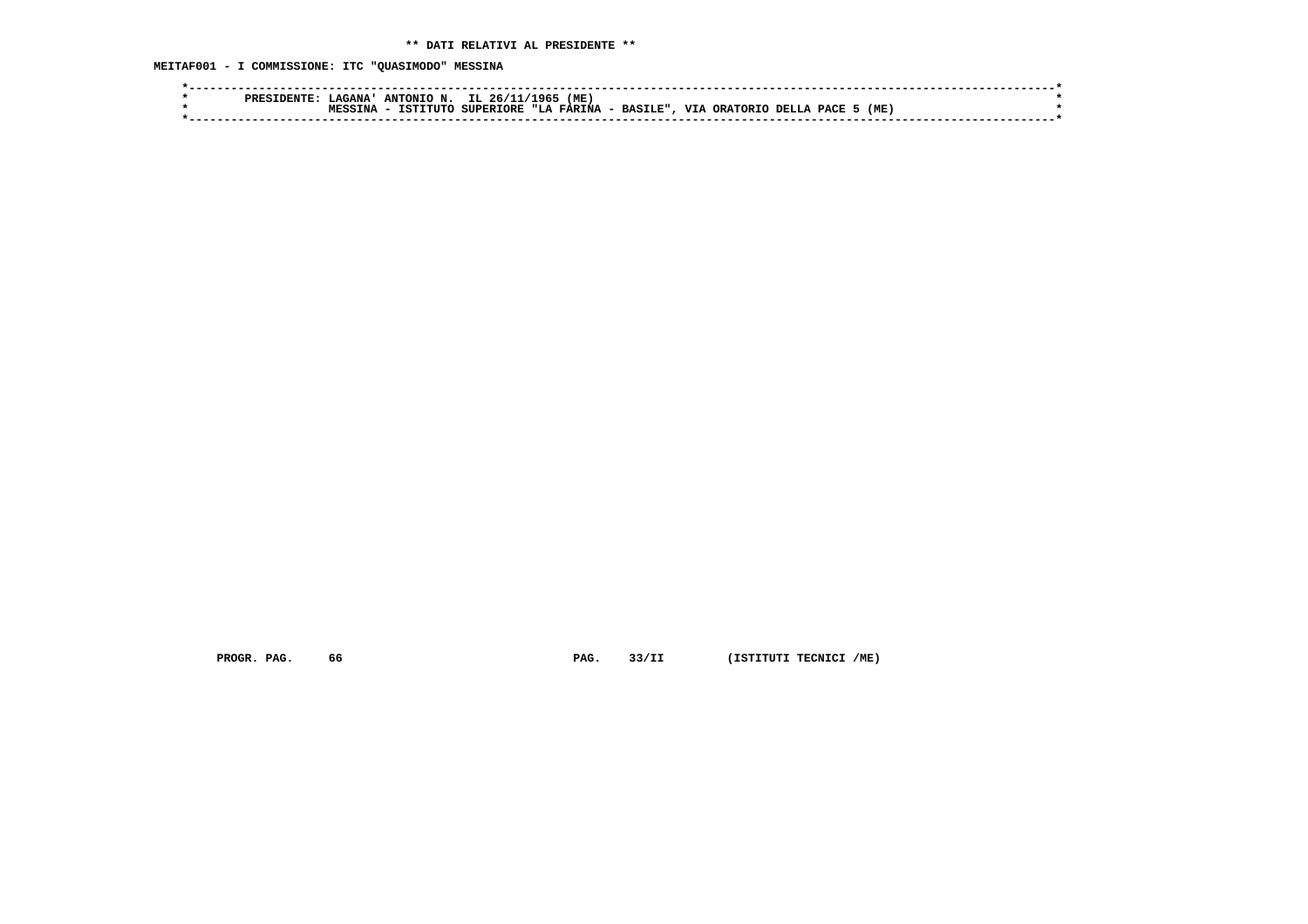**MEITAF002 - II COMMISSIONE: IST. TEC. ECONOMICO "A. M. JACI"**

 **\*\* DATI RELATIVI ALLE CLASSI DELLA CONFIGURAZIONE \*\***

 **ISTITUTO PRIMA SEDE: MESSINA - ISTITUTO TECNICO COMMERCIALE IST. TEC. ECONOMICO "A.M.JACI", VIA CESARE BATTISTI 88 (ME)**

|  | * CLASSE * ISTITUTO     | * SEZIONE * INDIRIZZO                                       | *I.F.P.* CANDIDATI<br>$\star$          | L. STRANIERE<br>*                    |
|--|-------------------------|-------------------------------------------------------------|----------------------------------------|--------------------------------------|
|  |                         |                                                             | *INT.*EST.*MER.*                       | $\star$<br><b>ELABORATO</b><br>COMM. |
|  |                         |                                                             |                                        | * LIN. 1 LIN. 3 ESTERNO.*            |
|  |                         |                                                             |                                        |                                      |
|  | * $METD04000X$ * $ITAF$ | * ITAF - AMMINISTR. FINANZA MARKETING                       | $* 22 * 7 * * *$                       |                                      |
|  |                         |                                                             |                                        |                                      |
|  |                         | * METD04000X * ITAF5C * ITAF - AMMINISTR. FINANZA MARKETING | $* 22 * 3 *$                           |                                      |
|  |                         |                                                             |                                        |                                      |
|  |                         |                                                             | $*$ 44 $*$ 10 $*$<br>TOTALI<br>$\star$ |                                      |
|  |                         |                                                             | *----*----*----*                       |                                      |
|  |                         |                                                             |                                        |                                      |

 **PROGR. PAG.** 67 **PAG.** 34/I (ISTITUTI TECNICI /ME)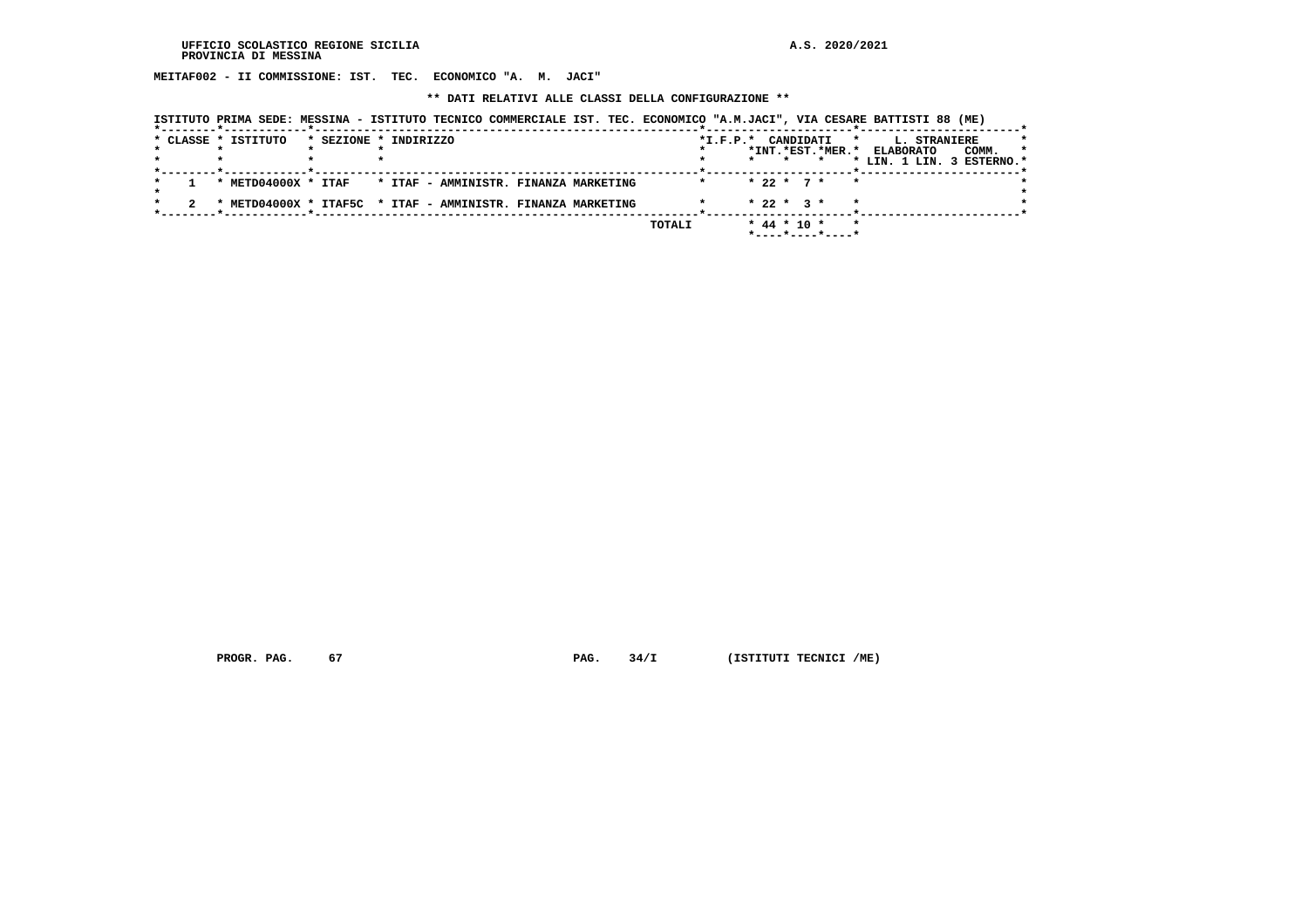**MEITAF002 - II COMMISSIONE: IST. TEC. ECONOMICO "A. M. JACI"**

| ANGELO N. IL 24/03/1967 (ME)<br><b>ANNATA</b>                                           |  |
|-----------------------------------------------------------------------------------------|--|
| TECNICO NAUTICO I.T.T.L. "CAIO DUILIO", VIA GIUSEPPE LA FARINA N.70<br>(ME)<br>TSTTTUTC |  |
|                                                                                         |  |
|                                                                                         |  |

 **PROGR. PAG.** 68 **PAG.** 34/II (ISTITUTI TECNICI /ME)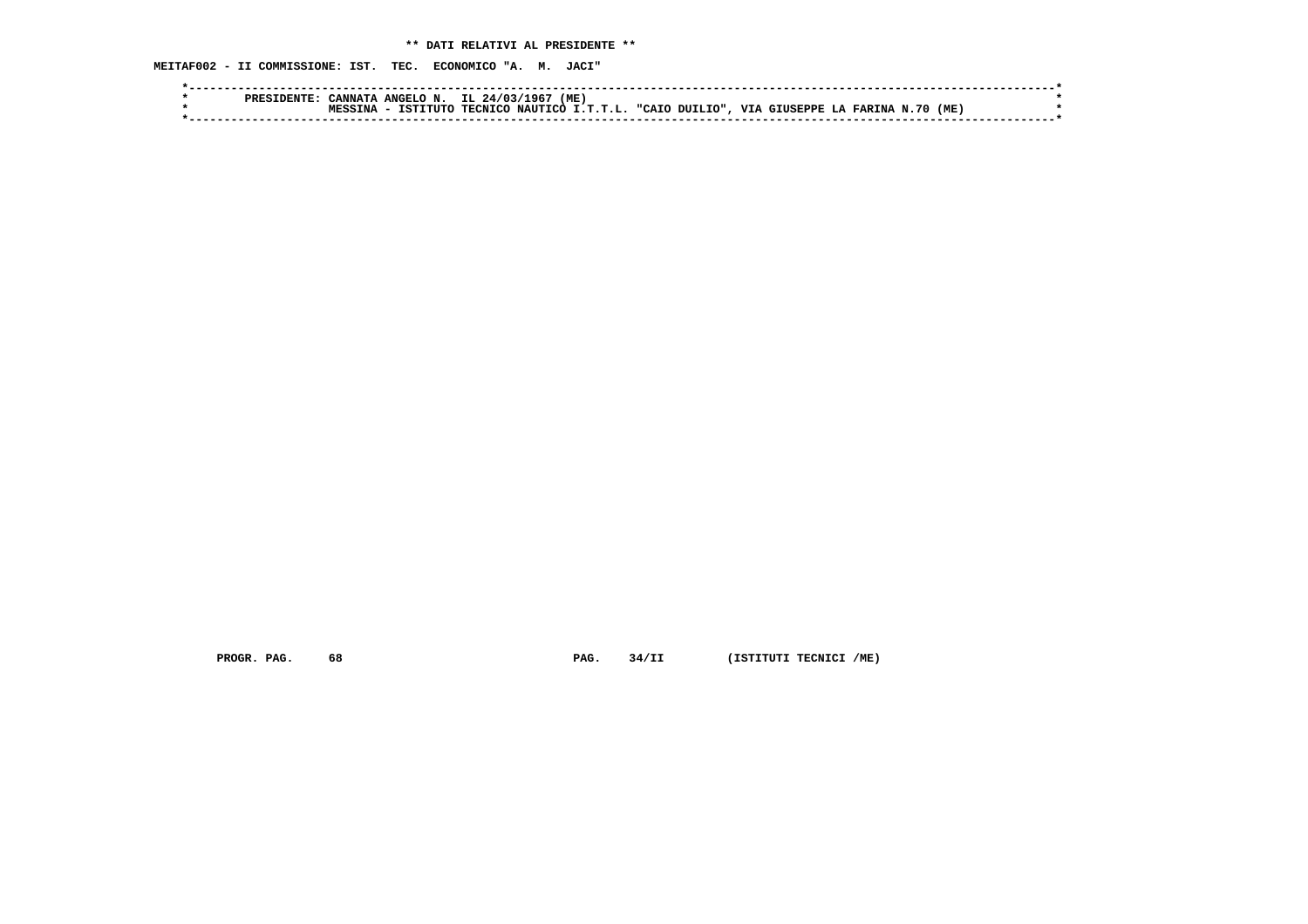**MEITAF003 - III COMMISSIONE: IST. TEC. ECONOMICO " A. M. JACI"**

 **\*\* DATI RELATIVI ALLE CLASSI DELLA CONFIGURAZIONE \*\***

|  | ISTITUTO PRIMA SEDE: MESSINA - ISTITUTO TECNICO COMMERCIALE IST. TEC. ECONOMICO " A.M. JAC, VIA CESARE BATTISTI, 88 (ME) |                       |                                       |        |            |           |                  |         |                  |              |                                    |  |
|--|--------------------------------------------------------------------------------------------------------------------------|-----------------------|---------------------------------------|--------|------------|-----------|------------------|---------|------------------|--------------|------------------------------------|--|
|  | * CLASSE * ISTITUTO                                                                                                      | * SEZIONE * INDIRIZZO |                                       |        | $*I.F.P.*$ | CANDIDATI |                  | $\star$ |                  | L. STRANIERE |                                    |  |
|  |                                                                                                                          |                       |                                       |        |            | $\star$   | *INT.*EST.*MER.* |         | <b>ELABORATO</b> |              | COMM.<br>* LIN. 1 LIN. 3 ESTERNO.* |  |
|  |                                                                                                                          |                       |                                       |        |            |           |                  |         |                  |              |                                    |  |
|  | * METD040509 * A                                                                                                         |                       | * ITAF - AMMINISTR. FINANZA MARKETING |        |            | $* 23 *$  | $\star$          | $\star$ |                  |              |                                    |  |
|  | * METD040509 * B5SER                                                                                                     |                       | * ITAF - AMMINISTR. FINANZA MARKETING |        |            | $* 24 *$  | $\star$          |         |                  |              |                                    |  |
|  |                                                                                                                          |                       |                                       | TOTALI |            | $* 47 *$  |                  | $\star$ |                  |              |                                    |  |
|  |                                                                                                                          |                       |                                       |        |            |           |                  |         |                  |              |                                    |  |

 **PROGR. PAG.** 69 **PAG.** 35/I (ISTITUTI TECNICI /ME)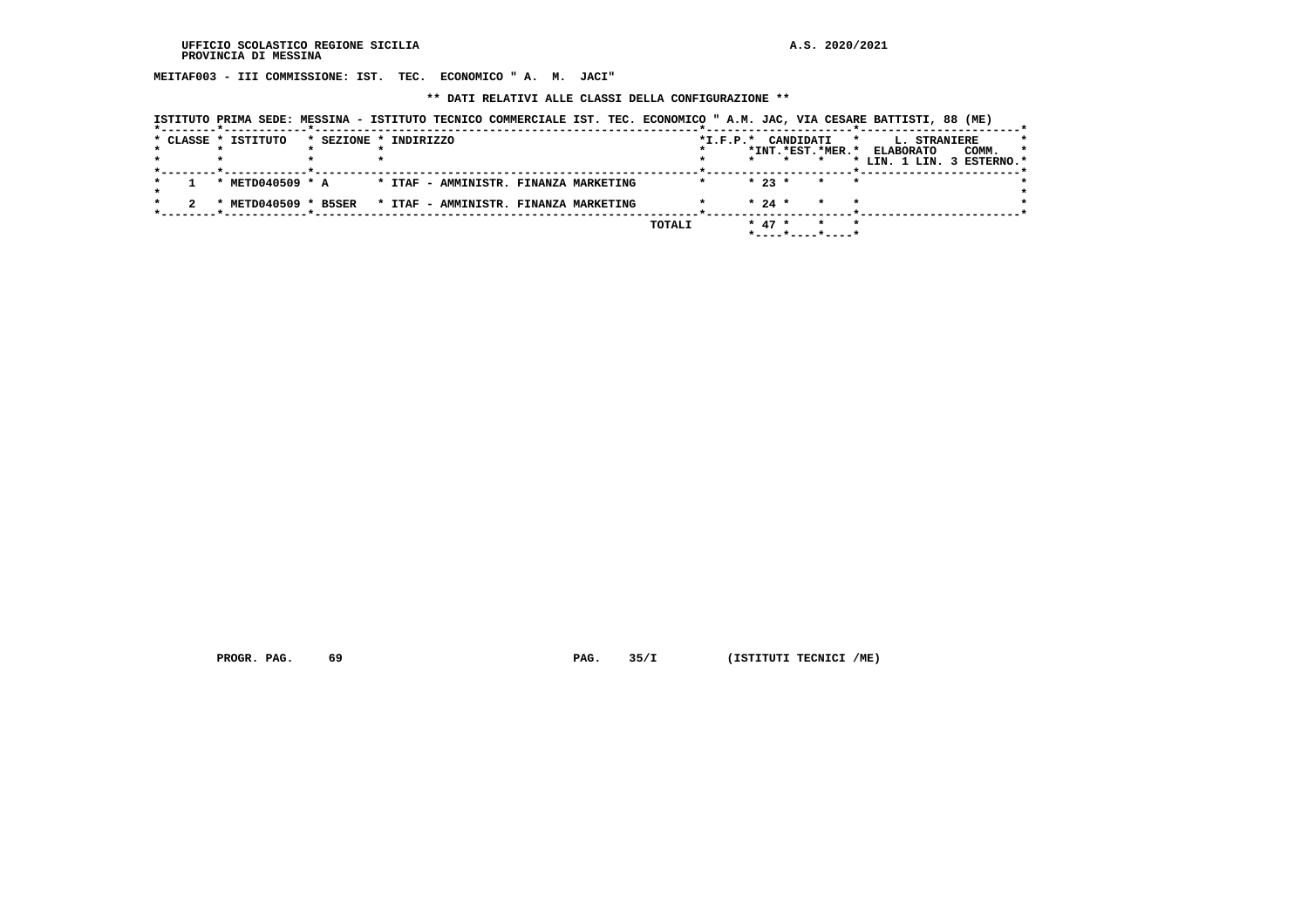**MEITAF003 - III COMMISSIONE: IST. TEC. ECONOMICO " A. M. JACI"**

|  | PRESIDENTF | <b>FABION.</b><br><b>FUARNA</b> | IL 19/02/1  | (CZ)<br>ີດໆ∩ |                |                                           |  |  |               |              |  |
|--|------------|---------------------------------|-------------|--------------|----------------|-------------------------------------------|--|--|---------------|--------------|--|
|  |            | ሮ እ እፐጥ                         | MTI.TTRI.LO | TSTTTITO     | <b>TECNICO</b> | INDUSTRIALE ITI S.AGATA M.LLO TORRICELLI. |  |  | , VIA VALLONE | <b>POSTA</b> |  |
|  |            |                                 |             |              |                |                                           |  |  |               |              |  |

 **PROGR. PAG.** 70 **PAG.** 35/II (ISTITUTI TECNICI /ME)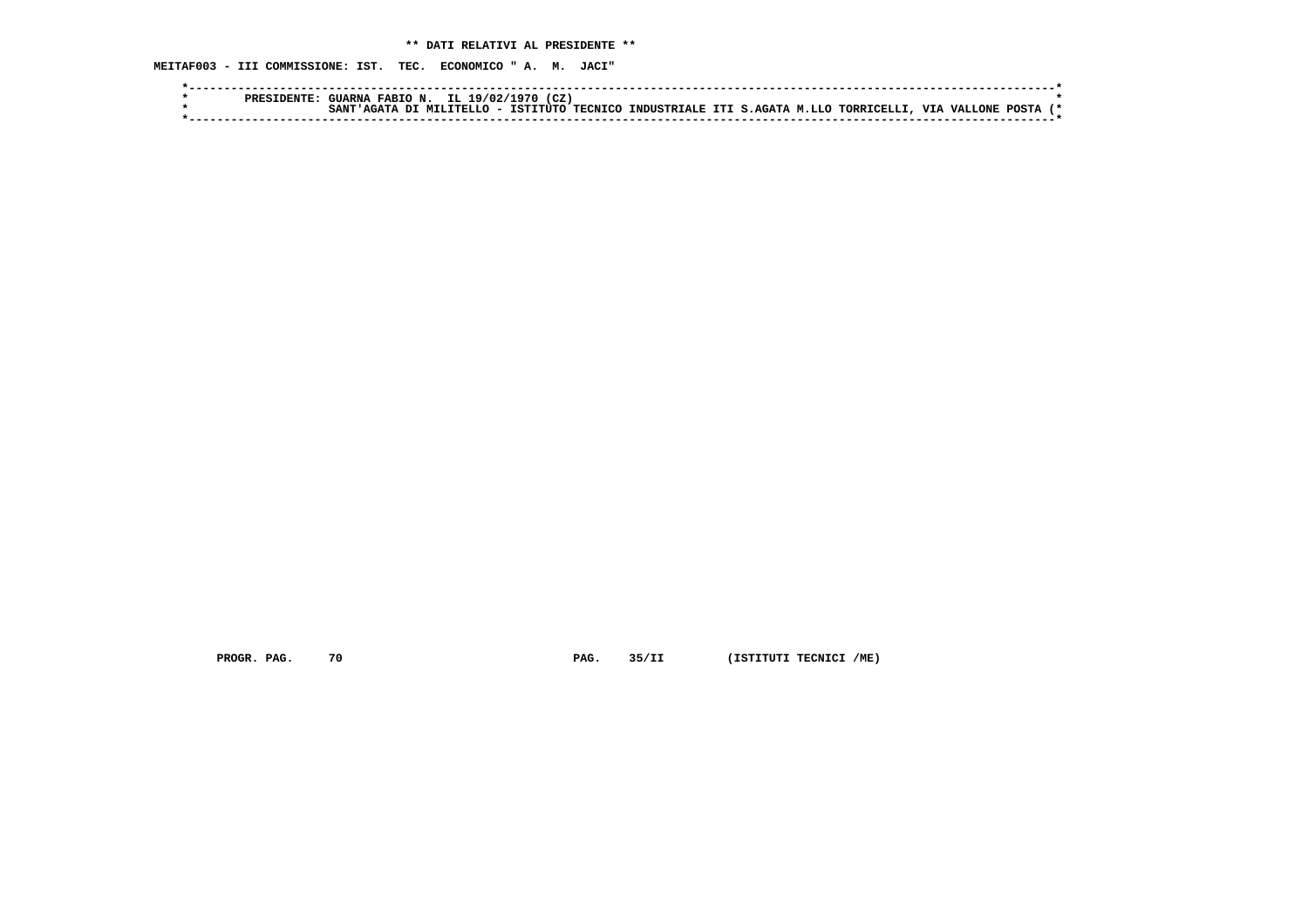**MEITAF004 - IV COMMISSIONE: I. T. L. DA VINCI ECONOMICO TECNOLOGICO**

 **\*\* DATI RELATIVI ALLE CLASSI DELLA CONFIGURAZIONE \*\***

|  | * CLASSE * ISTITUTO                        | * SEZIONE * INDIRIZZO |                                       |  |        | $*_{\texttt{I.F.P.}}*$ |                  | CANDIDATI        | $\star$ | <b>L. STRANIERE</b>                                     |       |
|--|--------------------------------------------|-----------------------|---------------------------------------|--|--------|------------------------|------------------|------------------|---------|---------------------------------------------------------|-------|
|  |                                            |                       |                                       |  |        |                        |                  |                  |         | *INT.*EST.*MER.* ELABORATO<br>* LIN. 1 LIN. 3 ESTERNO.* | COMM. |
|  | * METD05000E * AFM                         |                       | * ITAF - AMMINISTR. FINANZA MARKETING |  |        |                        | $* 23 * 2 *$     |                  | $\star$ |                                                         |       |
|  | $*$ METD05000E $*$ ATUR $*$ IT04 - TURISMO |                       |                                       |  |        |                        | $* 13 *$         |                  |         |                                                         |       |
|  |                                            |                       |                                       |  | TOTALI |                        | $*$ 36 $*$ 2 $*$ | *----*----*----* |         |                                                         |       |

 **PROGR. PAG.** 71 **PAG.** 36/I (ISTITUTI TECNICI /ME)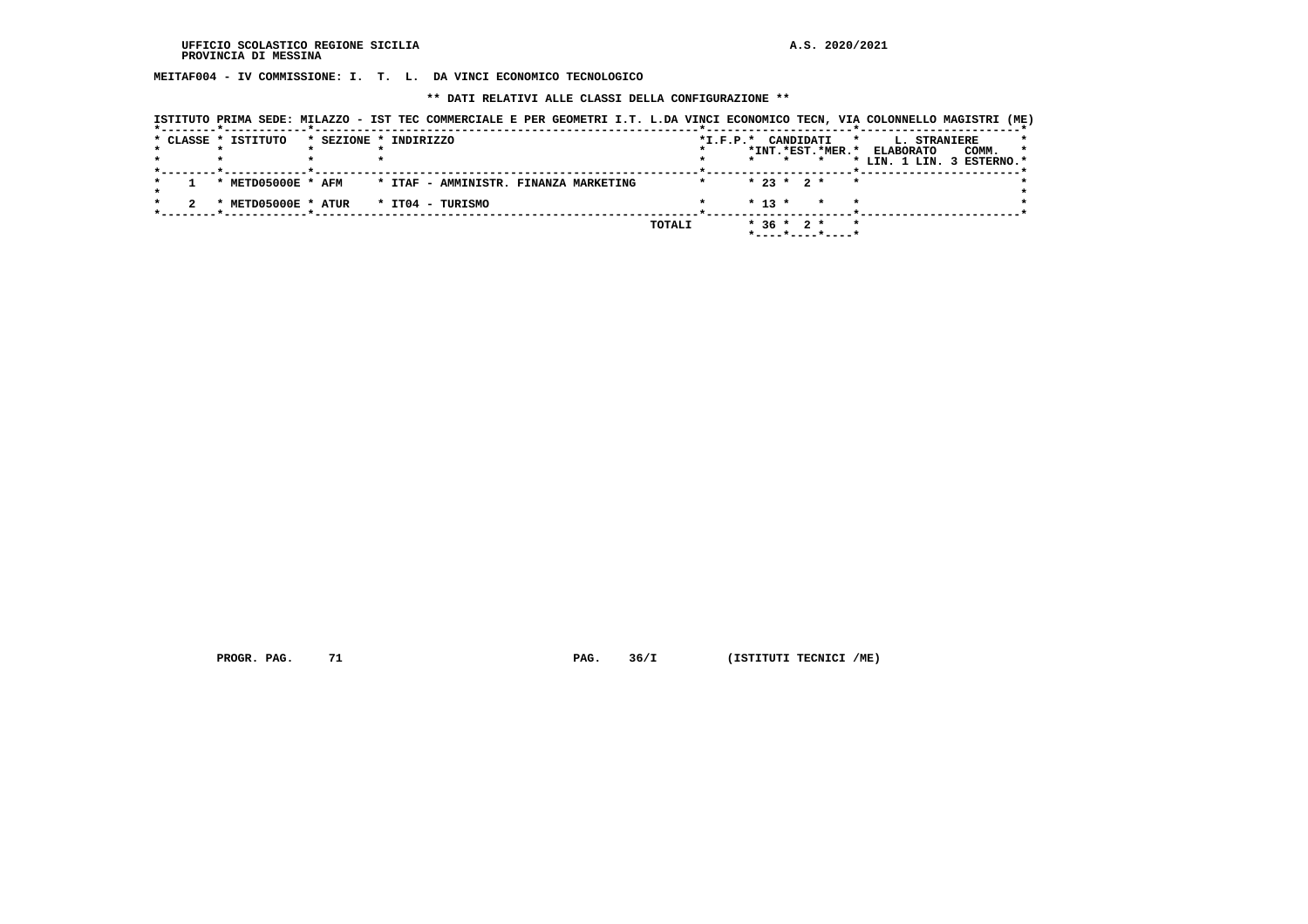**MEITAF004 - IV COMMISSIONE: I. T. L. DA VINCI ECONOMICO TECNOLOGICO**

|  | דפססם | SCTT.TDOT1 | COSTMO        | DAMIANO N.             | IL 1 | 1965'<br>2/04/ | (ME)           |       |            |                          |                |     |  |
|--|-------|------------|---------------|------------------------|------|----------------|----------------|-------|------------|--------------------------|----------------|-----|--|
|  |       | ־ידים מכד  | TTIITC<br>TST | SUPERIORE IIS BORGHESE |      |                | <b>FARANDA</b> | PATT, | <b>VTA</b> | <b>MONSTON</b><br>י הסרי | <b>FICARRA</b> | (ME |  |
|  |       |            |               |                        |      |                |                |       |            |                          |                |     |  |

 **PROGR. PAG.** 72 **PAG.** 36/II (ISTITUTI TECNICI /ME)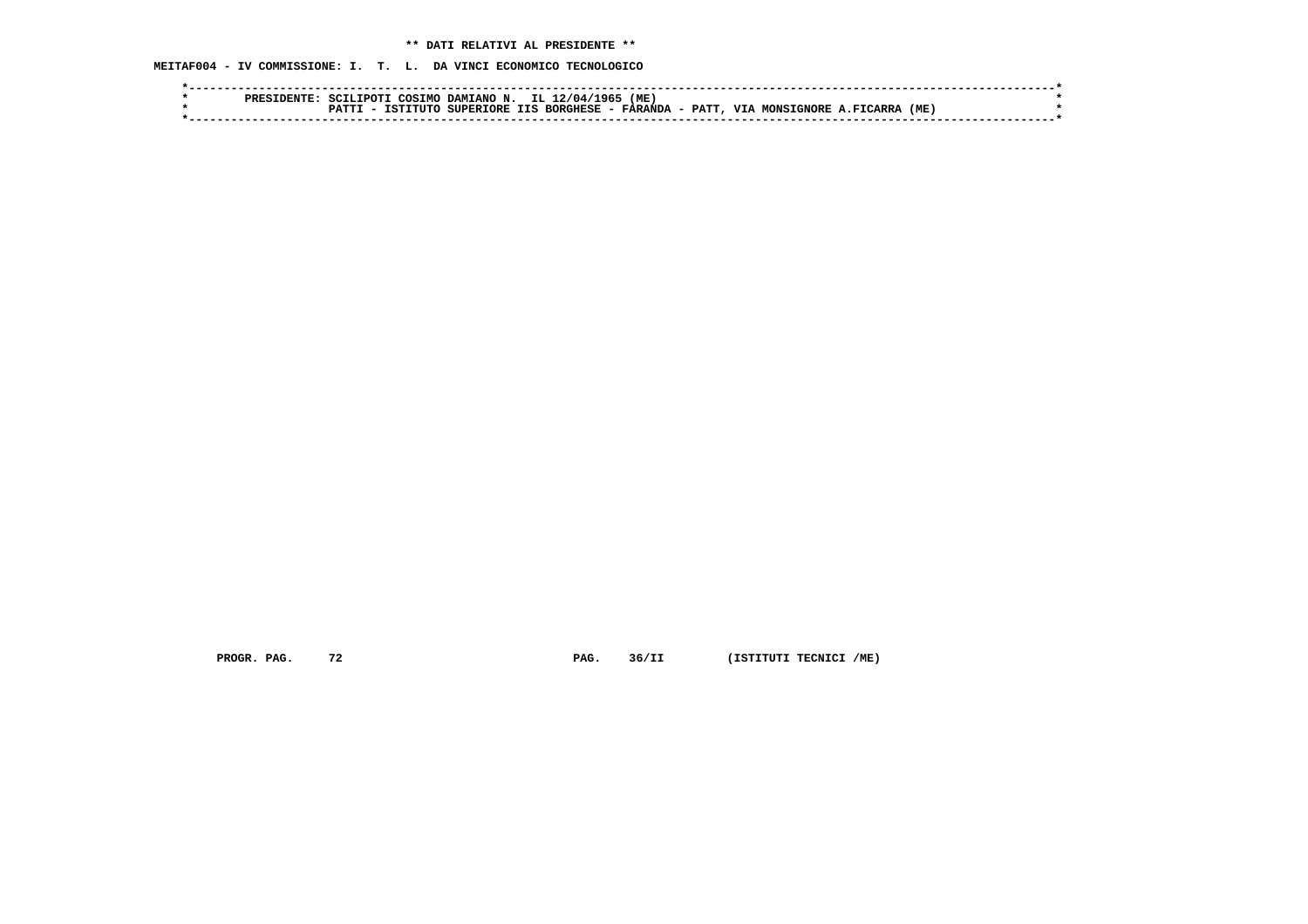**MEITAF005 - V COMMISSIONE: ITET "E. FERMI" ECONOMICO E TECNOLOGICO**

## **\*\* DATI RELATIVI ALLE CLASSI DELLA CONFIGURAZIONE \*\***

|                     |                       |  | ISTITUTO PRIMA SEDE: BARCELLONA POZZO DI GOTTO - IST TEC COMMERCIALE E PER GEOMETRI ITET "E. FERMI" ECONOMICO E TE, VIA PITAGO |        |        |              |                                                  |                                                         |                     |       |  |
|---------------------|-----------------------|--|--------------------------------------------------------------------------------------------------------------------------------|--------|--------|--------------|--------------------------------------------------|---------------------------------------------------------|---------------------|-------|--|
| * CLASSE * ISTITUTO | * SEZIONE * INDIRIZZO |  |                                                                                                                                |        |        |              | *I.F.P.* CANDIDATI *                             | *INT.*EST.*MER.* ELABORATO<br>* LIN. 1 LIN. 3 ESTERNO.* | <b>L. STRANIERE</b> | COMM. |  |
| * METD08000A * A    |                       |  | * ITAF - AMMINISTR. FINANZA MARKETING                                                                                          |        |        | $* 13 * 6 *$ |                                                  |                                                         |                     |       |  |
|                     |                       |  | ISTITUTO SECONDA SEDE: BARCELLONA POZZO DI GOTTO - IST TEC COMMERCIALE E PER GEOMETRI ITET "E. FERMI" ECON. E TECN., VIA PITAG |        |        |              |                                                  |                                                         |                     |       |  |
| * CLASSE * ISTITUTO | * SEZIONE * INDIRIZZO |  |                                                                                                                                |        |        |              | *I.F.P.* CANDIDATI *<br>$\star$                  | *INT.*EST.*MER.* ELABORATO<br>* LIN. 1 LIN. 3 ESTERNO.* | <b>L. STRANIERE</b> | COMM. |  |
| * METD080500 * AS   |                       |  | * ITAF - AMMINISTR. FINANZA MARKETING                                                                                          |        | $*26*$ |              | $\star$                                          |                                                         |                     |       |  |
|                     |                       |  |                                                                                                                                | TOTALI |        |              | $*39 * 6 *$<br>$*$ - - - - * - - - - * - - - - * |                                                         |                     |       |  |

 **PROGR. PAG.** 73 **PAG.** 37/I (ISTITUTI TECNICI /ME)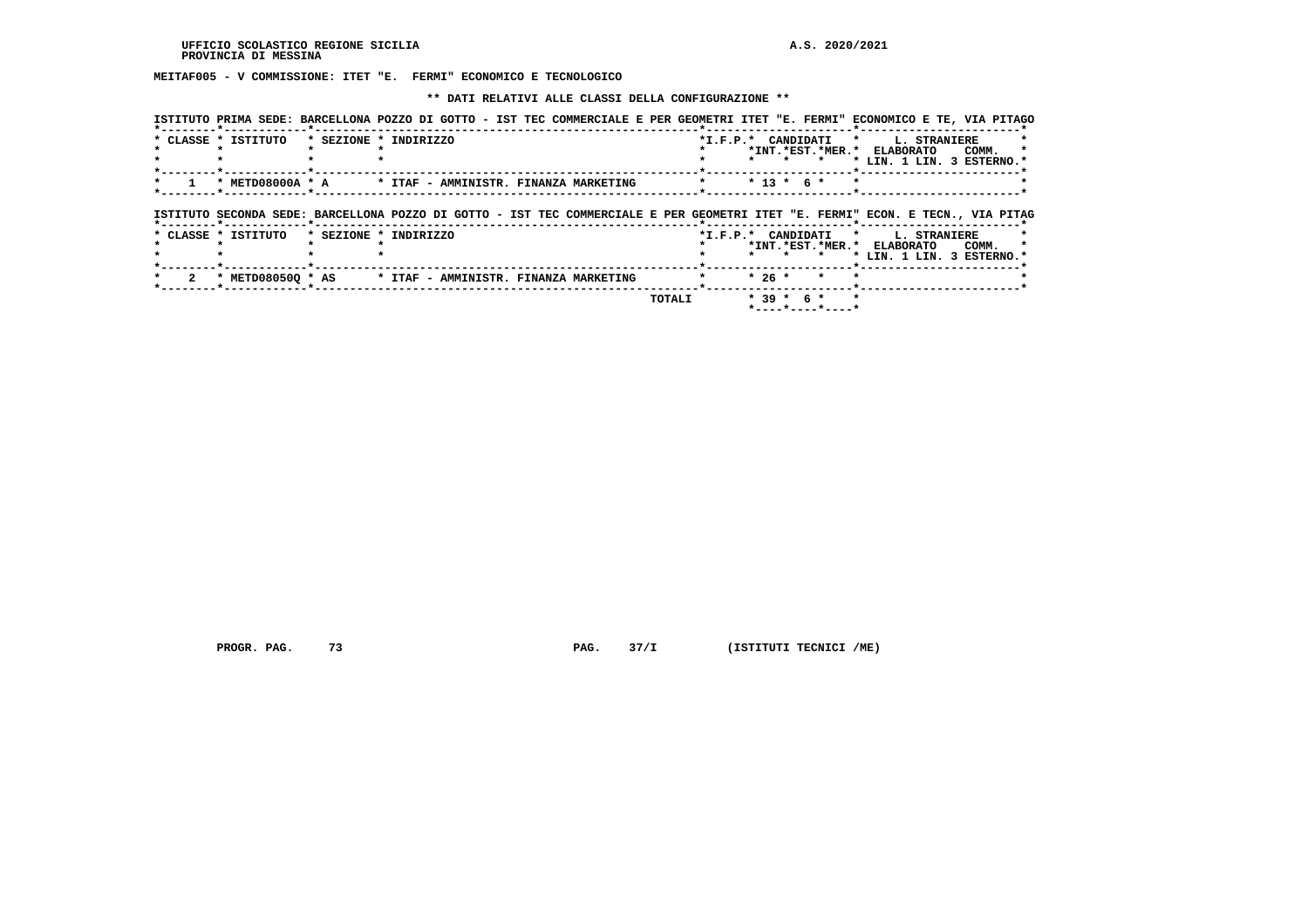**MEITAF005 - V COMMISSIONE: ITET "E. FERMI" ECONOMICO E TECNOLOGICO**

|  | <b>PRES</b> | MERLINO | VINCI<br>.CENZC           | GIUSEPPE N. | IL 01/02/1<br>1961  | (ME            |          |                |     |  |
|--|-------------|---------|---------------------------|-------------|---------------------|----------------|----------|----------------|-----|--|
|  |             | TNA     | TCTT.<br>$T$ דודיר $\sim$ | SUPERIORE   | <b>T.S.MTNUTOLT</b> | <b>MESSINA</b> | CONTRADA | CAYZ<br>FUCILE | (ME |  |
|  |             |         |                           |             |                     |                |          |                |     |  |

 **PROGR. PAG.** 74 **PAG.** 37/II (ISTITUTI TECNICI /ME)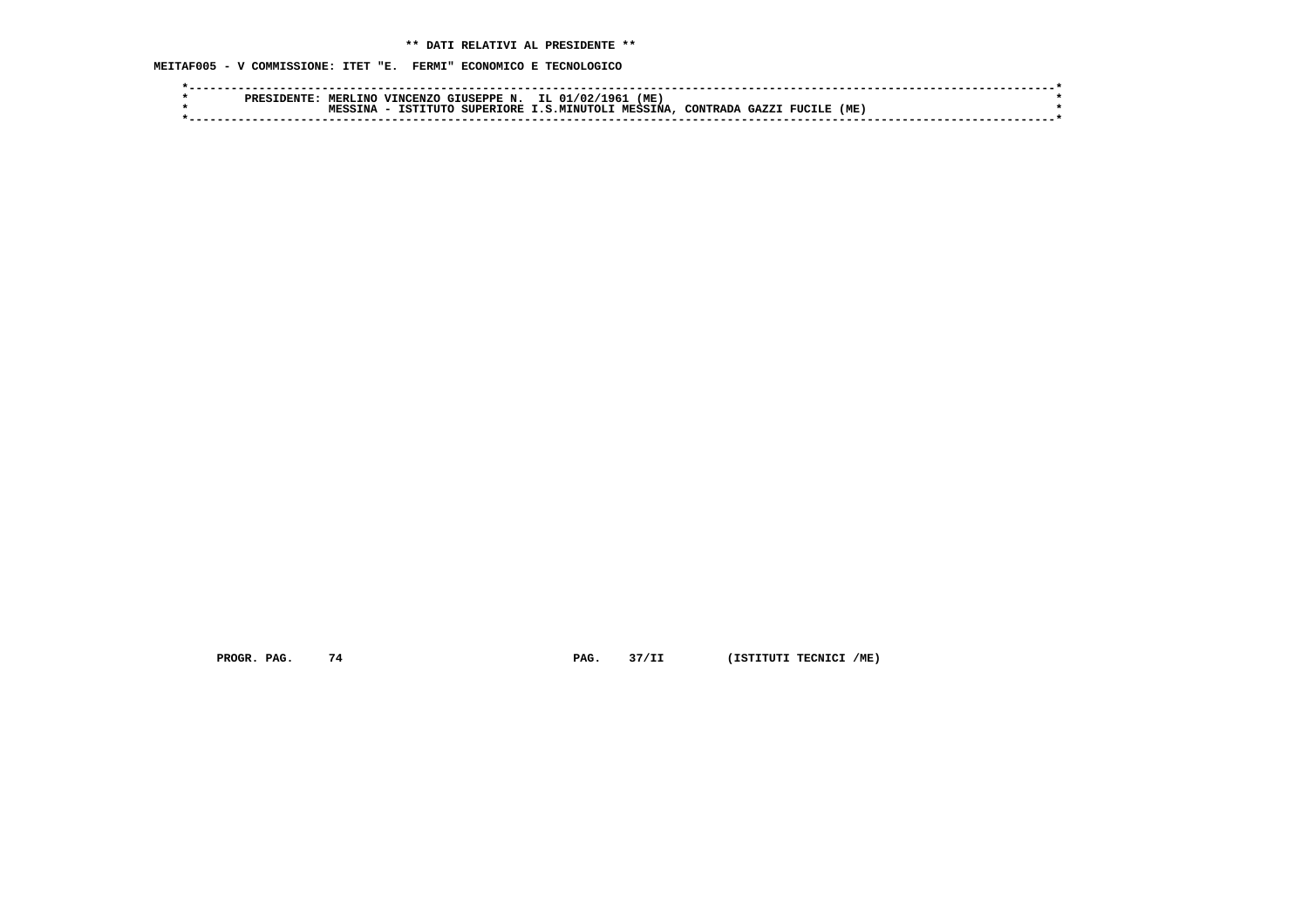**MEITAF006 - VI COMMISSIONE: ISA CONTI ELLER VAINICHER**

## **\*\* DATI RELATIVI ALLE CLASSI DELLA CONFIGURAZIONE \*\***

|  |  |  | ISTITUTO PRIMA SEDE: LIPARI - IST TEC COMMERCIALE E PER GEOMETRI ISA CONTI ELLER VAINICHER, VIA TORRENTE S.LUCIA (ME) |  |  |
|--|--|--|-----------------------------------------------------------------------------------------------------------------------|--|--|
|--|--|--|-----------------------------------------------------------------------------------------------------------------------|--|--|

|  | * CLASSE * ISTITUTO | * SEZIONE * INDIRIZZO                       | *I.F.P.* CANDIDATI       | $\star$ | <b>L. STRANIERE</b>       | $\star$ |
|--|---------------------|---------------------------------------------|--------------------------|---------|---------------------------|---------|
|  |                     |                                             | *INT.*EST.*MER.*         |         | <b>ELABORATO</b><br>COMM. | $\star$ |
|  |                     |                                             |                          |         | * LIN. 1 LIN. 3 ESTERNO.* |         |
|  |                     |                                             |                          |         |                           |         |
|  | * METD008015 * A    | * ITAF - AMMINISTR. FINANZA MARKETING       | $* 12 *$<br>$\mathbf{x}$ | $\star$ |                           |         |
|  |                     |                                             |                          |         |                           |         |
|  | * METD008015 * AC   | * ITCA - COSTRUZIONI<br>AMBIENTE TERRITORIO | $*$ 6 $*$                |         |                           |         |
|  |                     |                                             |                          |         |                           |         |
|  |                     | TOTALI                                      | $* 18 *$                 | $\star$ |                           |         |
|  |                     |                                             | *----*----*----*         |         |                           |         |

 **PROGR. PAG.** 75 **PAG.** 38/I (ISTITUTI TECNICI /ME)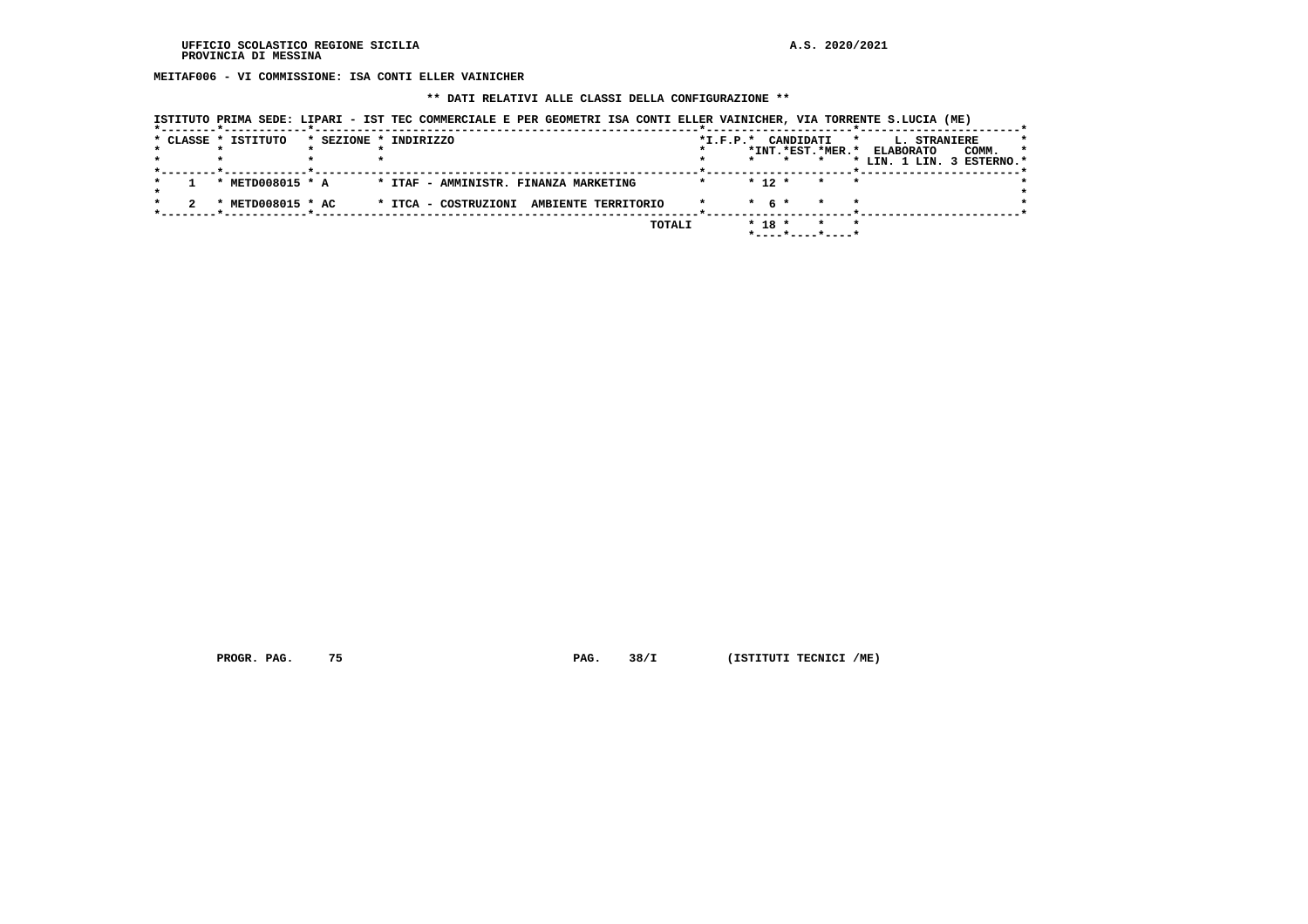**MEITAF006 - VI COMMISSIONE: ISA CONTI ELLER VAINICHER**

|  | ס סם מ | <b>PATANE'</b> | GRAZIA N. | IL 04/01/1962       | (ME                  |              |       |        |     |  |
|--|--------|----------------|-----------|---------------------|----------------------|--------------|-------|--------|-----|--|
|  |        | TNA            | TSTTTITO  | COMPRENSIVO N.13"A. | <b>A.LUCIANI"ME.</b> | <b>RIONE</b> | GAZZI | FUCILE | (ME |  |
|  |        |                |           |                     |                      |              |       |        |     |  |

 **PROGR. PAG.** 76 **PAG. PAG.** 38/II (ISTITUTI TECNICI /ME)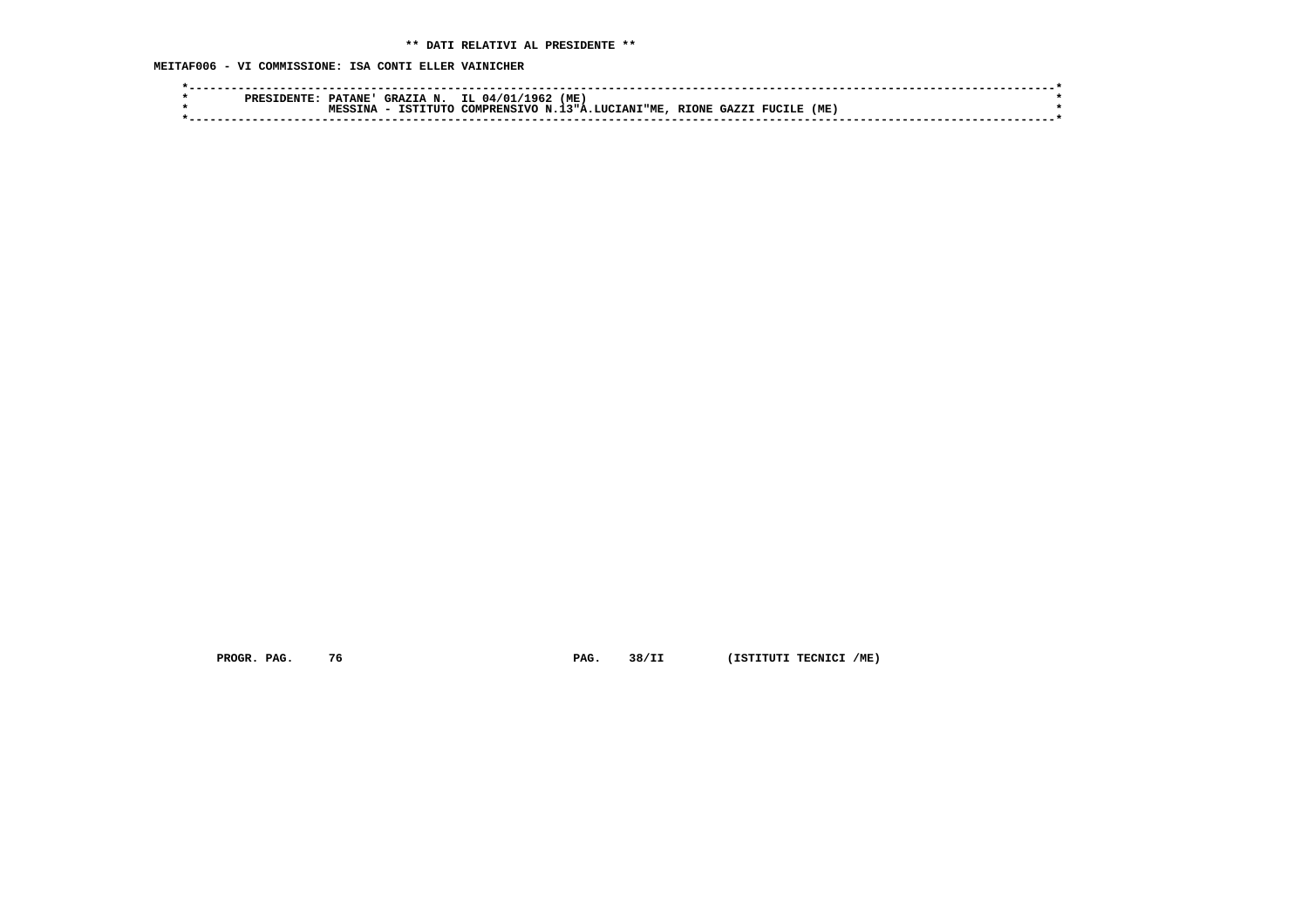**MEITAF007 - VII COMMISSIONE: FURCI SICULO**

# **\*\* DATI RELATIVI ALLE CLASSI DELLA CONFIGURAZIONE \*\***

|  | ISTITUTO PRIMA SEDE: FURCI SICULO - IST TEC COMMERCIALE E PER GEOMETRI FURCI SICULO, VIA MARCONI (ME) |  |
|--|-------------------------------------------------------------------------------------------------------|--|
|  |                                                                                                       |  |

|  | * CLASSE * ISTITUTO             |        | * SEZIONE * INDIRIZZO                 |        | CANDIDATI<br>$*I.F.P.*$<br>$\star$ | L. STRANIERE                         |
|--|---------------------------------|--------|---------------------------------------|--------|------------------------------------|--------------------------------------|
|  |                                 |        |                                       |        | *INT.*EST.*MER.*                   | COMM.<br><b>ELABORATO</b><br>$\star$ |
|  |                                 |        |                                       |        | $\star$                            | * LIN. 1 LIN. 3 ESTERNO.*            |
|  |                                 |        |                                       |        |                                    |                                      |
|  | * METD03302V * AA               |        | * ITAF - AMMINISTR. FINANZA MARKETING |        | $*$ 10 $*$<br>$\star$<br>$\star$   |                                      |
|  |                                 |        |                                       |        |                                    |                                      |
|  | METD03302V * AT<br>$\mathbf{r}$ |        | * IT04 - TURISMO                      |        | $* 11 * 1 *$<br>$\star$            |                                      |
|  |                                 | $*$ BT | * IT04 - TURISMO                      |        | $*$ 6 $*$ $*$<br>$\star$           |                                      |
|  |                                 |        |                                       |        |                                    |                                      |
|  |                                 |        |                                       | TOTALI | $* 27 * 1 *$<br>$\star$            |                                      |
|  |                                 |        |                                       |        | *----*----*----*                   |                                      |
|  |                                 |        |                                       |        |                                    |                                      |

 **PROGR. PAG.** 77 **PAG.** 39/I (ISTITUTI TECNICI /ME)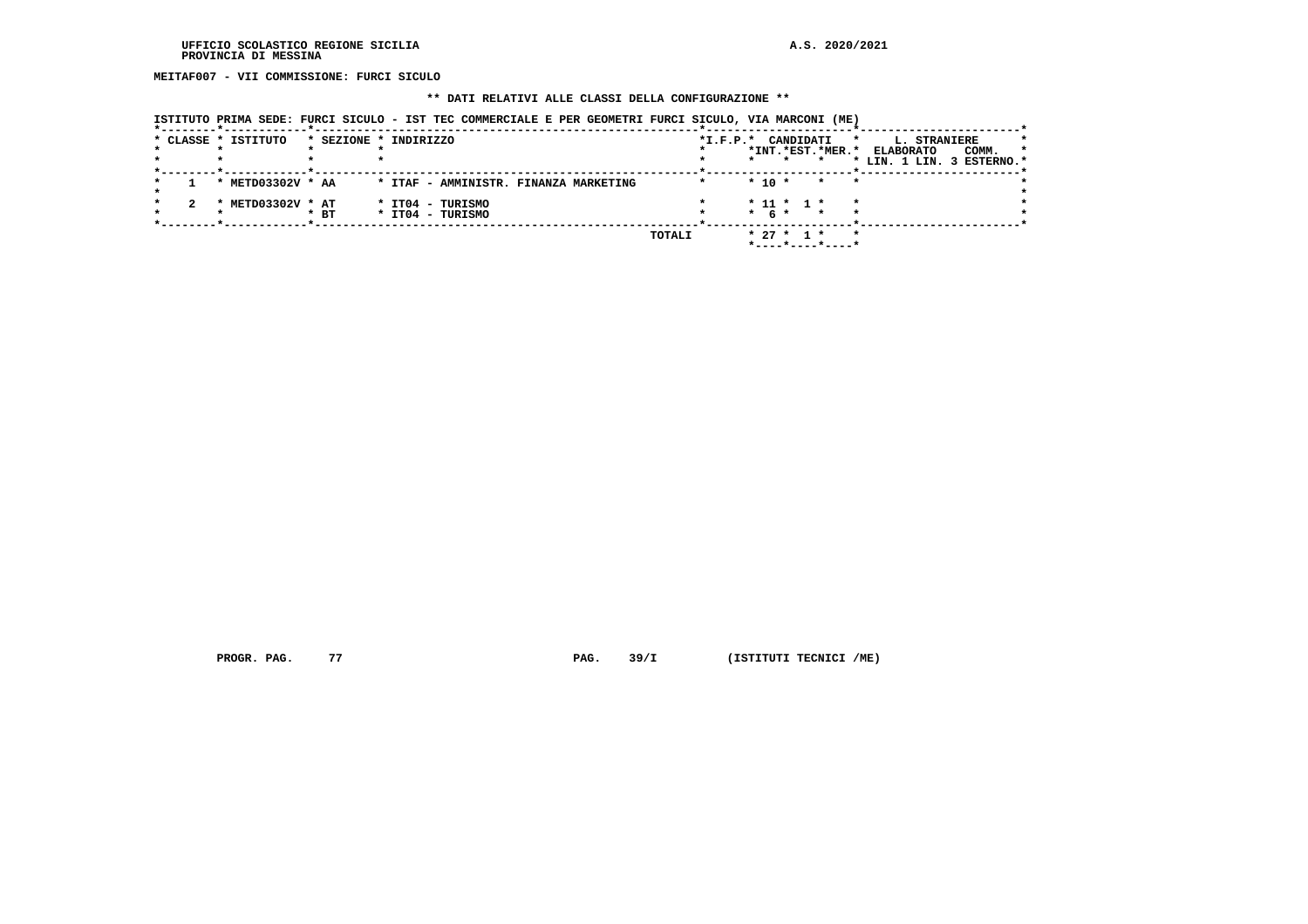**MEITAF007 - VII COMMISSIONE: FURCI SICULO**

| ~ттъ.<br>DDFC | IL.<br>' PA<br>25/03<br>196<br>RITTA<br><b>TRANCFSCA</b>                                                                                    |  |
|---------------|---------------------------------------------------------------------------------------------------------------------------------------------|--|
|               | <b>BORGHESE</b><br><b>PATT</b><br>(ME<br>SUPERIORE IIS<br><b>T7T7</b><br>י ידידי די<br>- FARANDA<br><b>GNORE</b><br>אד פא∩אז<br><b>ARRZ</b> |  |
|               |                                                                                                                                             |  |

 **PROGR. PAG.** 78 **PAG.** 39/II (ISTITUTI TECNICI /ME)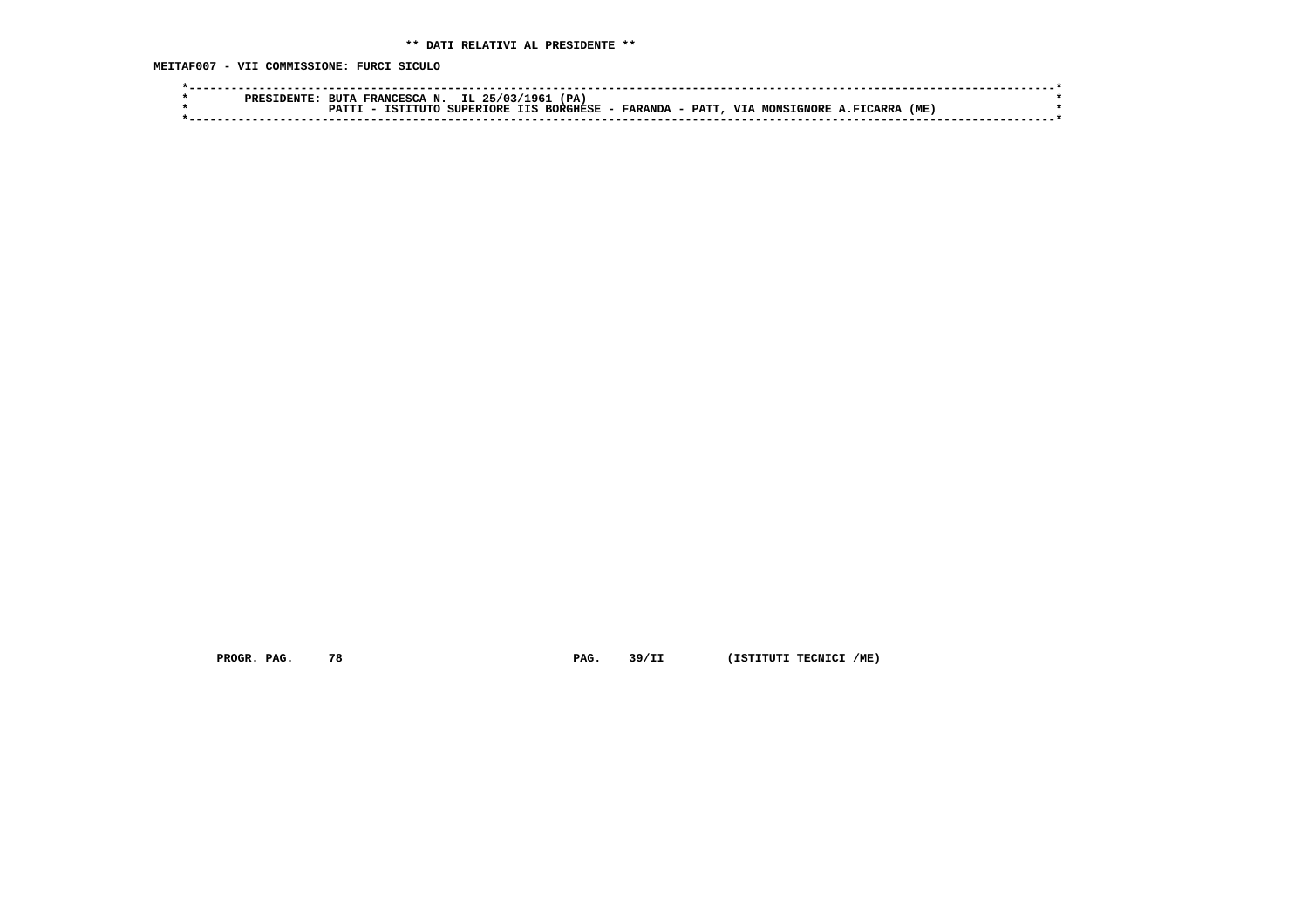**MEITAF008 - VIII COMMISSIONE: ITCG PATTI BORGHESE**

# **\*\* DATI RELATIVI ALLE CLASSI DELLA CONFIGURAZIONE \*\***

| ISTITUTO PRIMA SEDE: PATTI - IST TEC COMMERCIALE E PER GEOMETRI ITCG PATTI BORGHESE, VIA MONSIGNORE A.FICARRA (ME) |  |  |
|--------------------------------------------------------------------------------------------------------------------|--|--|
|                                                                                                                    |  |  |

|  | * CLASSE * ISTITUTO | * SEZIONE * INDIRIZZO                     | $*I.F.P.*$ |         |          | CANDIDATI                               | $\star$   | L. STRANIERE              | *       |
|--|---------------------|-------------------------------------------|------------|---------|----------|-----------------------------------------|-----------|---------------------------|---------|
|  |                     |                                           |            |         |          | *INT.*EST.*MER.*                        |           | COMM.<br><b>ELABORATO</b> | $\star$ |
|  |                     |                                           |            | $\star$ |          |                                         |           | * LIN. 1 LIN. 3 ESTERNO.* |         |
|  |                     |                                           |            |         |          |                                         |           |                           |         |
|  | * METD023017 * AAFM | * ITAF - AMMINISTR. FINANZA MARKETING     |            |         |          | $* 22 * 2 *$                            | $\bullet$ |                           |         |
|  |                     |                                           |            |         |          |                                         |           |                           |         |
|  | METD023017 * BRIM   | * ITRI - AMM.FIN.MARK.ART.REL.INTERN.MARK |            |         | $* 13 *$ | $\star$                                 | $\star$   |                           |         |
|  |                     |                                           |            |         |          |                                         |           |                           |         |
|  |                     | TOTALI                                    |            |         |          | $*$ 35 $*$ 2 $*$                        | $\star$   |                           |         |
|  |                     |                                           |            |         |          | $*$ - - - - $*$ - - - - $*$ - - - - $*$ |           |                           |         |

 **PROGR. PAG.** 79 **PAG.**  $40/I$  (ISTITUTI TECNICI /ME)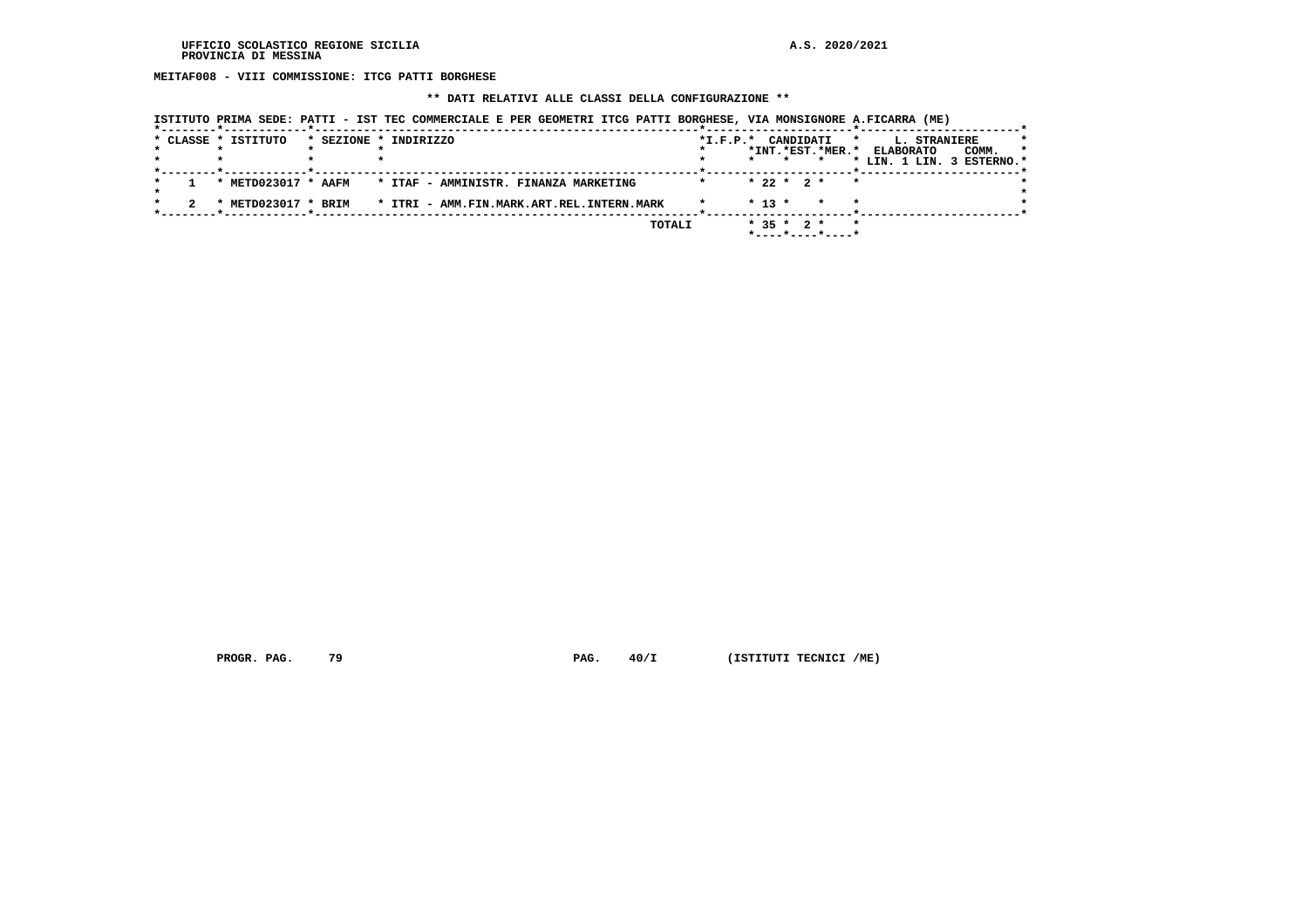**MEITAF008 - VIII COMMISSIONE: ITCG PATTI BORGHESE**

|  | <b>DENTE</b><br>PRESI | <b>ZANGHT</b> | NATALE N.     | $\therefore$ IL 18/07/ | (ME)<br>1960. |                |        |          |     |  |
|--|-----------------------|---------------|---------------|------------------------|---------------|----------------|--------|----------|-----|--|
|  |                       | ΓNΆ           | <b>T.TCEO</b> | SCIENTIFICO            | , "SEGUENZA"  | <b>MESSINA</b> | VTA S. | AGOSTINO | (ME |  |
|  |                       |               |               |                        |               |                |        |          |     |  |
|  |                       |               |               |                        |               |                |        |          |     |  |

 **PROGR. PAG.** 80 **PAG.** 40/II (ISTITUTI TECNICI /ME)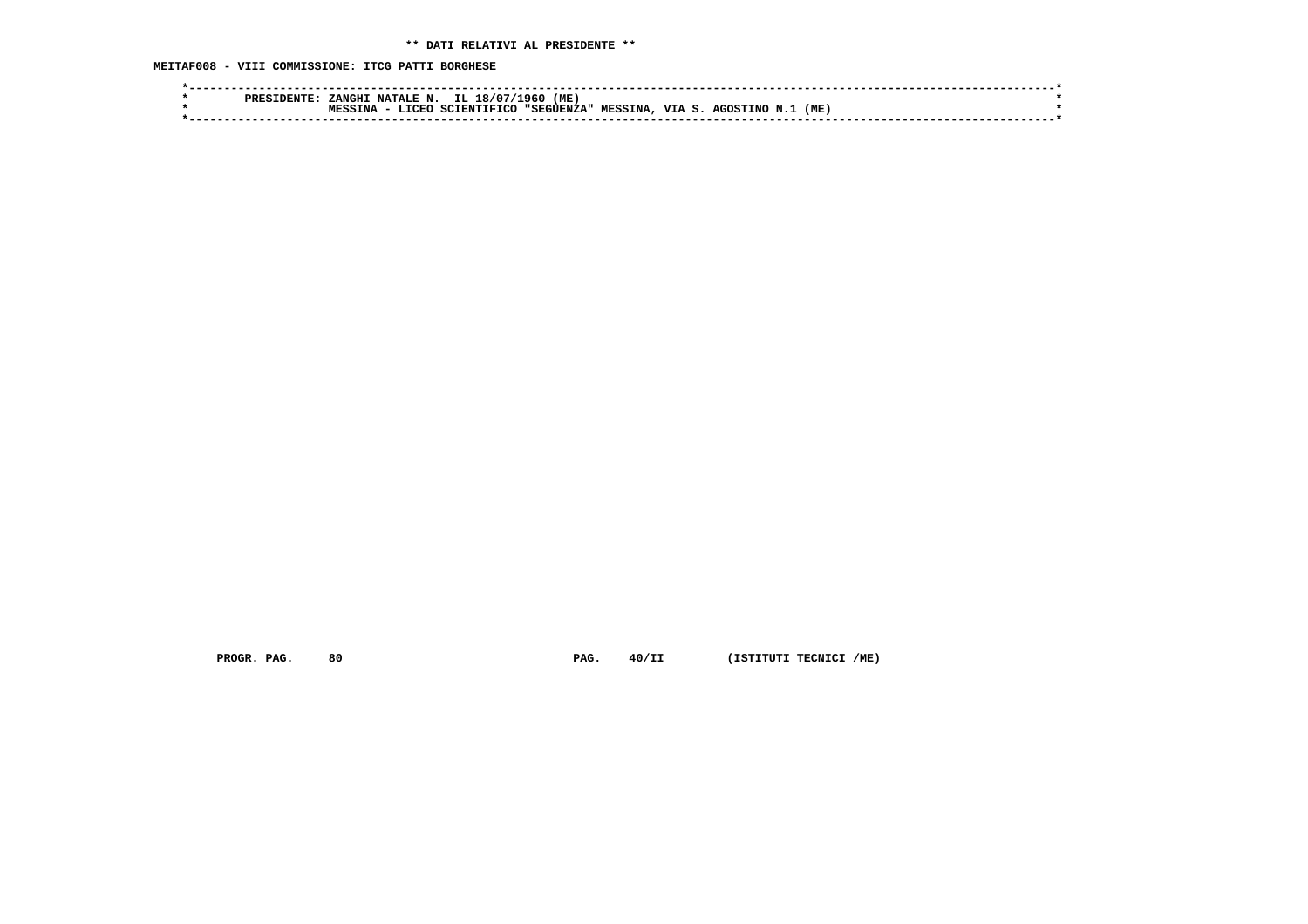**MEITAF009 - IX COMMISSIONE: ITET " G. TOMASI DI LAMPEDUSA"**

## **\*\* DATI RELATIVI ALLE CLASSI DELLA CONFIGURAZIONE \*\***

|                     |                       |  | ISTITUTO PRIMA SEDE: SANT'AGATA DI MILITELLO - IST TEC COMMERCIALE E PER GEOMETRI ITET " G. TOMASI DI LAMPEDUS, VIA PARCO DEGL |                    |          |         |                                       |              |                                    |
|---------------------|-----------------------|--|--------------------------------------------------------------------------------------------------------------------------------|--------------------|----------|---------|---------------------------------------|--------------|------------------------------------|
| * CLASSE * ISTITUTO | * SEZIONE * INDIRIZZO |  |                                                                                                                                | *I.F.P.* CANDIDATI |          | $\star$ | $\star$<br>*INT.*EST.*MER.* ELABORATO | L. STRANIERE | COMM.<br>* LIN. 1 LIN. 3 ESTERNO.* |
| * METD110001 * AAFM |                       |  | * ITAF - AMMINISTR. FINANZA MARKETING                                                                                          |                    | $* 17 *$ | $\star$ |                                       |              |                                    |
|                     |                       |  |                                                                                                                                |                    |          |         |                                       |              |                                    |
|                     |                       |  | ISTITUTO SECONDA SEDE: TORTORICI - ISTITUTO TECNICO COMMERCIALE ISTITUTO TECNICO ECONOMICO, VIA G. GARIBALDI, 1 (ME)           |                    |          |         |                                       |              |                                    |
| * CLASSE * ISTITUTO | * SEZIONE * INDIRIZZO |  |                                                                                                                                | *I.F.P.* CANDIDATI |          | $\star$ | $\star$<br>*INT.*EST.*MER.* ELABORATO | L. STRANIERE | COMM.<br>* LIN. 1 LIN. 3 ESTERNO.* |
|                     |                       |  | * METD110012 * ATORT * ITAF - AMMINISTR. FINANZA MARKETING                                                                     |                    | $* 11 *$ |         |                                       |              |                                    |

 **PROGR. PAG.** 81 **PAG. 41/I** (ISTITUTI TECNICI /ME)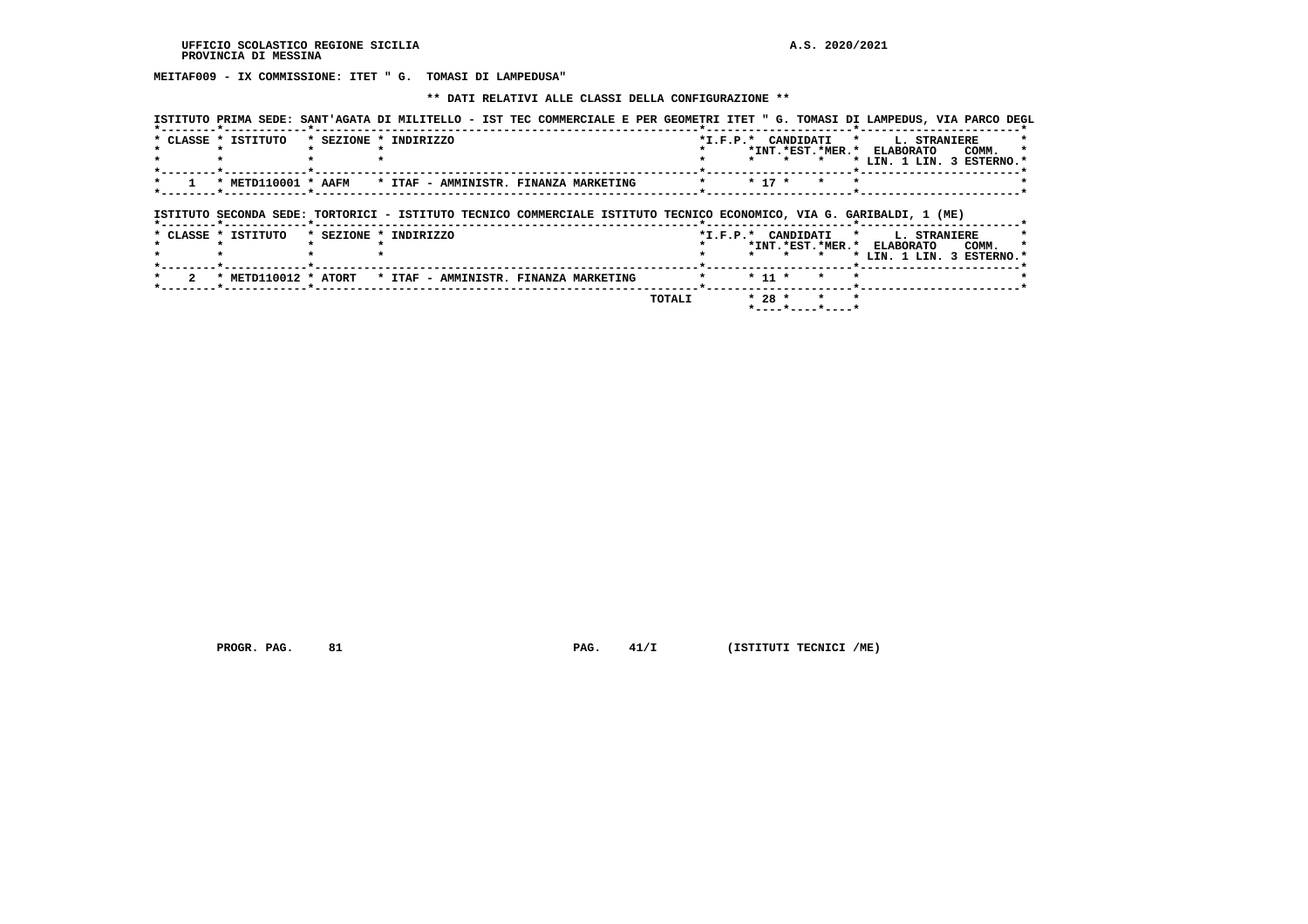**MEITAF009 - IX COMMISSIONE: ITET " G. TOMASI DI LAMPEDUSA"**

|  | סססם | FERLITO | N.<br>FULVIA | IL.<br>, 07/01/1967 | (ME)    |                   |         |        |       |      |  |
|--|------|---------|--------------|---------------------|---------|-------------------|---------|--------|-------|------|--|
|  |      | TNA     | TSTTTITO     | COMPRENSTVO         | $T$ $C$ | <b>MARGHERITA</b> | MESSINA | PTAZZA | POZZO | (ME) |  |
|  |      |         |              |                     |         |                   |         |        |       |      |  |
|  |      |         |              |                     |         |                   |         |        |       |      |  |

 **PROGR. PAG.** 82 **PAG.** 41/II (ISTITUTI TECNICI /ME)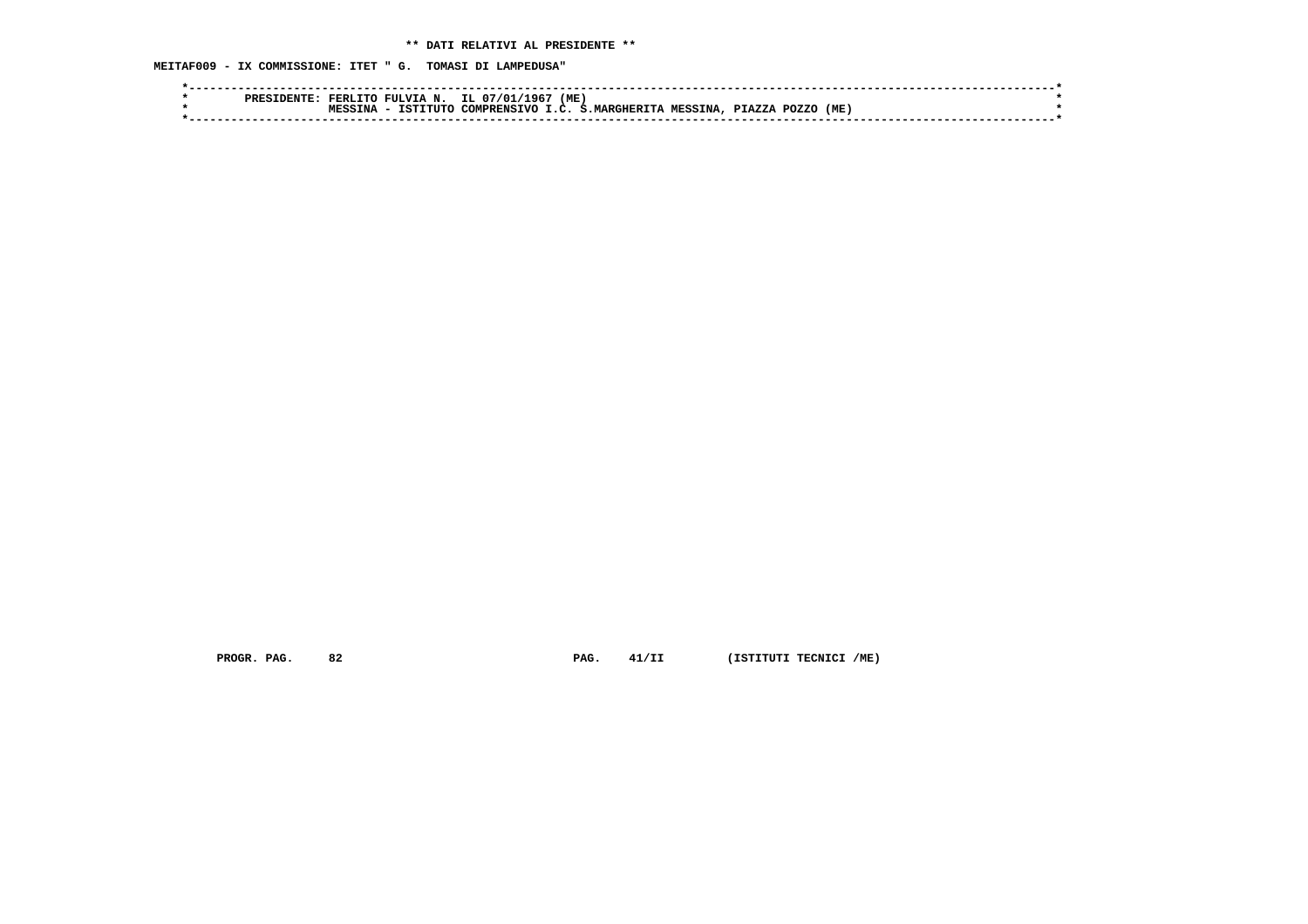**MEITBA001 - I COMMISSIONE: G. MINUTOLI**

## **\*\* DATI RELATIVI ALLE CLASSI DELLA CONFIGURAZIONE \*\***

 **ISTITUTO PRIMA SEDE: MESSINA - ISTITUTO TECNICO PER GEOMETRI G. MINUTOLI, FONDO FUCILE C.DA GAZZI (ME)**

| * CLASSE * ISTITUTO |        | * SEZIONE * INDIRIZZO                    | $*L.F.P.*$ | CANDIDATI<br>$\star$                            | L. STRANIERE                                                      |
|---------------------|--------|------------------------------------------|------------|-------------------------------------------------|-------------------------------------------------------------------|
|                     |        |                                          |            | *INT.*EST.*MER.*                                | <b>ELABORATO</b><br>COMM.<br>$\star$<br>* LIN. 1 LIN. 3 ESTERNO.* |
|                     |        |                                          |            |                                                 |                                                                   |
| * METL00901B * DBTA |        | * ITBA - CHIM.MAT.BIO. ARTIC.BIOTEC.AMB. |            | $\star$ 9 $\star$ 1 $\star$<br>$\star$          |                                                                   |
|                     | * DBTS | * ITBS - CHIM.MAT.BIO. ARTIC.BIOTEC.SAN. |            | $* 15 *$<br>$\star$<br>$\overline{\phantom{a}}$ |                                                                   |
| * METL00901B * CBTS |        | * ITBS - CHIM.MAT.BIO. ARTIC.BIOTEC.SAN. |            | $\star$<br>$* 22 * 5 *$                         |                                                                   |
|                     |        | <b>TOTALI</b>                            |            | $* 46 * 6 *$<br>$\star$                         |                                                                   |

 **PROGR. PAG.** 83 **PAG.** 42/I (ISTITUTI TECNICI /ME)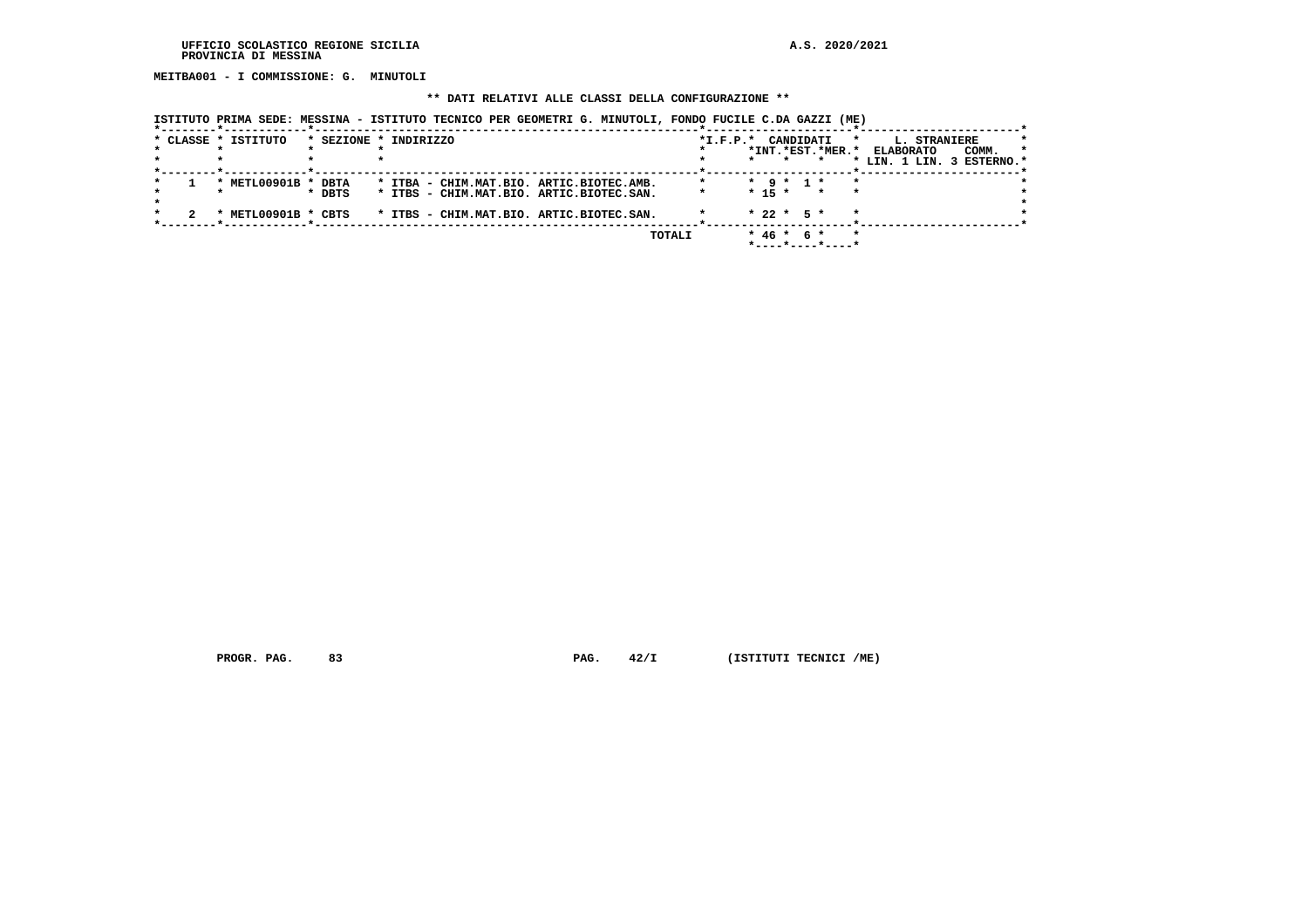**MEITBA001 - I COMMISSIONE: G. MINUTOLI**

|  | סססם | MANNA | . DOMENICO N. |                  | IL 15/03/1958<br>(ME |             |      |              |     |  |
|--|------|-------|---------------|------------------|----------------------|-------------|------|--------------|-----|--|
|  |      | TNA   | TSTTTITO      | <b>SUPERTORE</b> | TST. TSTR. SUP.      | "ANTONELLO" | MESS | V.LE GIOSTRA | (ME |  |
|  |      |       |               |                  |                      |             |      |              |     |  |
|  |      |       |               |                  |                      |             |      |              |     |  |

 **PROGR. PAG.** 84 **PAG.** 42/II (ISTITUTI TECNICI /ME)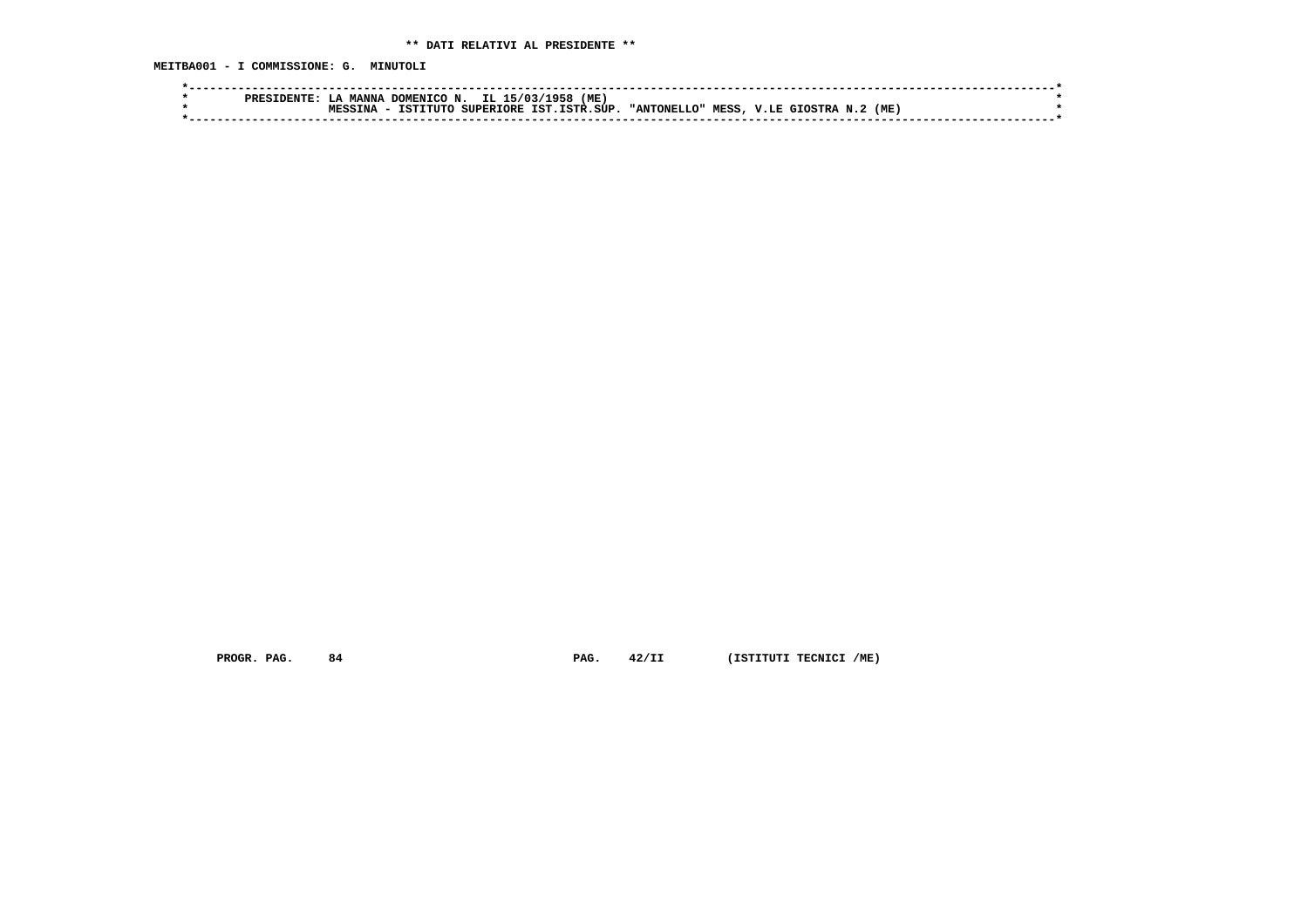**MEITBS001 - I COMMISSIONE: ISTITUTO TECNICO TECNOLOGICO E. MAJORANA**

 **\*\* DATI RELATIVI ALLE CLASSI DELLA CONFIGURAZIONE \*\***

|  | * CLASSE * ISTITUTO | * SEZIONE * INDIRIZZO                    |        | $*L.F.P.*$ |          | CANDIDATI    | *INT.*EST.*MER.*                        | L. STRANIERE<br>$\star$<br><b>ELABORATO</b><br>* LIN. 1 LIN. 3 ESTERNO.* | COMM. | $\star$ |
|--|---------------------|------------------------------------------|--------|------------|----------|--------------|-----------------------------------------|--------------------------------------------------------------------------|-------|---------|
|  | * METF020001 * ABS  | * ITBS - CHIM.MAT.BIO. ARTIC.BIOTEC.SAN. |        |            | $* 12 *$ |              | * *                                     |                                                                          |       |         |
|  | * METF020001 * ABA  | * ITBA - CHIM.MAT.BIO. ARTIC.BIOTEC.AMB. |        |            |          | $* 15 * 1 *$ |                                         |                                                                          |       |         |
|  |                     |                                          | TOTALI |            |          | $* 27 * 1 *$ | $*$ - - - - $*$ - - - - $*$ - - - - $*$ | $\star$                                                                  |       |         |

 **ISTITUTO PRIMA SEDE: MILAZZO - ISTITUTO TECNICO INDUSTRIALE ISTITUTO TECNICO TECNOLOGICO E, VIA TRE MONTI, 4 (ME)**

 **PROGR. PAG.** 85 **PAG. PAG.** 43/I (ISTITUTI TECNICI /ME)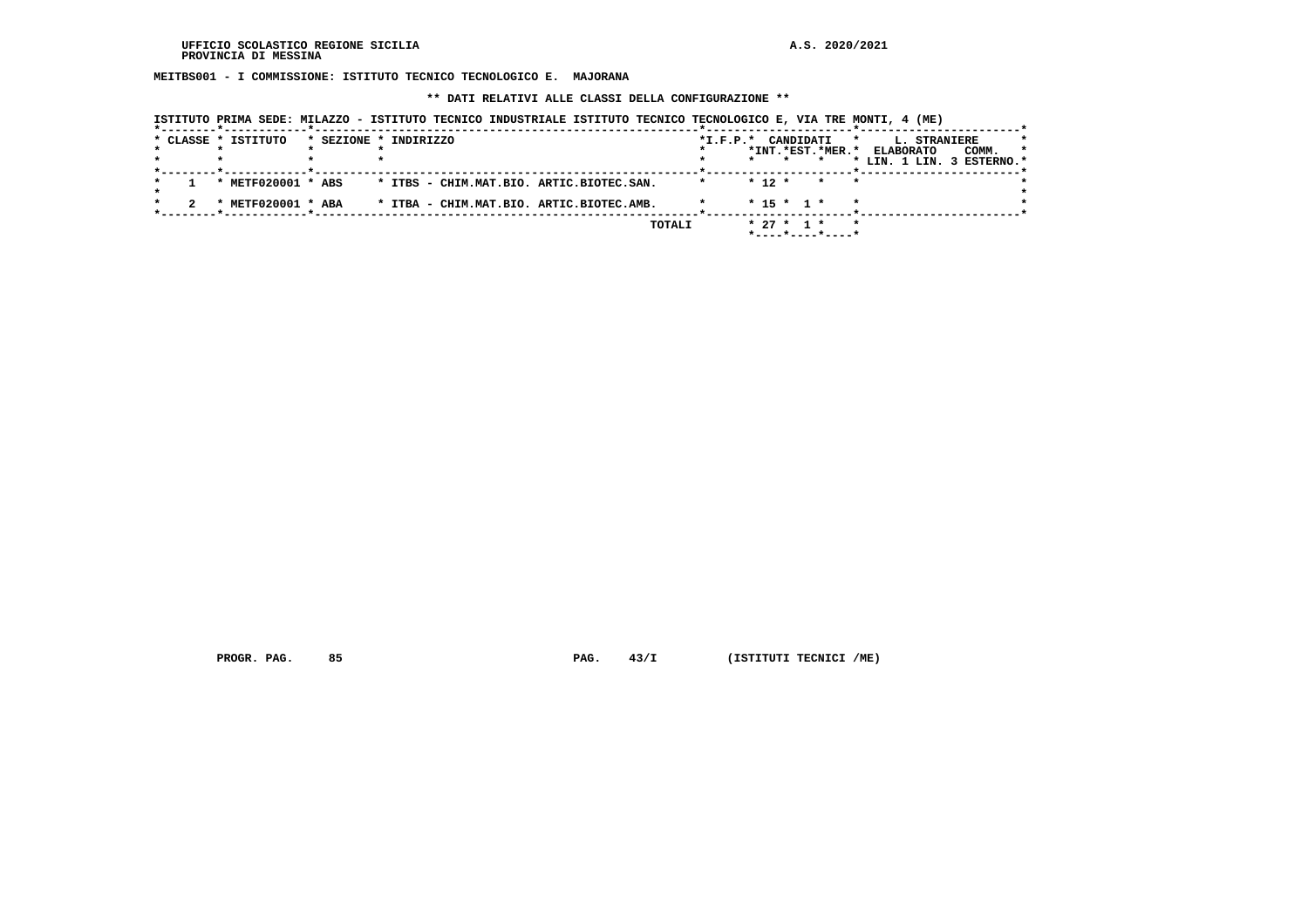**MEITBS001 - I COMMISSIONE: ISTITUTO TECNICO TECNOLOGICO E. MAJORANA**

|  | <b>PREC</b> | гста  | ALBERTO<br>N | IL 1<br>⁄ <i>∧</i> ∧ ، | (EE)               |                 |                  |           |                |            |      |  |
|--|-------------|-------|--------------|------------------------|--------------------|-----------------|------------------|-----------|----------------|------------|------|--|
|  |             | ־אפר. | TSTITITO.    | SUPERTORE T            | $\cdot$ . T. S. S. | דדת בדה באזופיי | <b>TAORMINA,</b> | CONTRADA. | <b>ARANCIL</b> | <b>SNC</b> | (ME) |  |
|  |             |       |              |                        |                    |                 |                  |           |                |            |      |  |

 **PROGR. PAG.** 86 **PAG.** 43/II (ISTITUTI TECNICI /ME)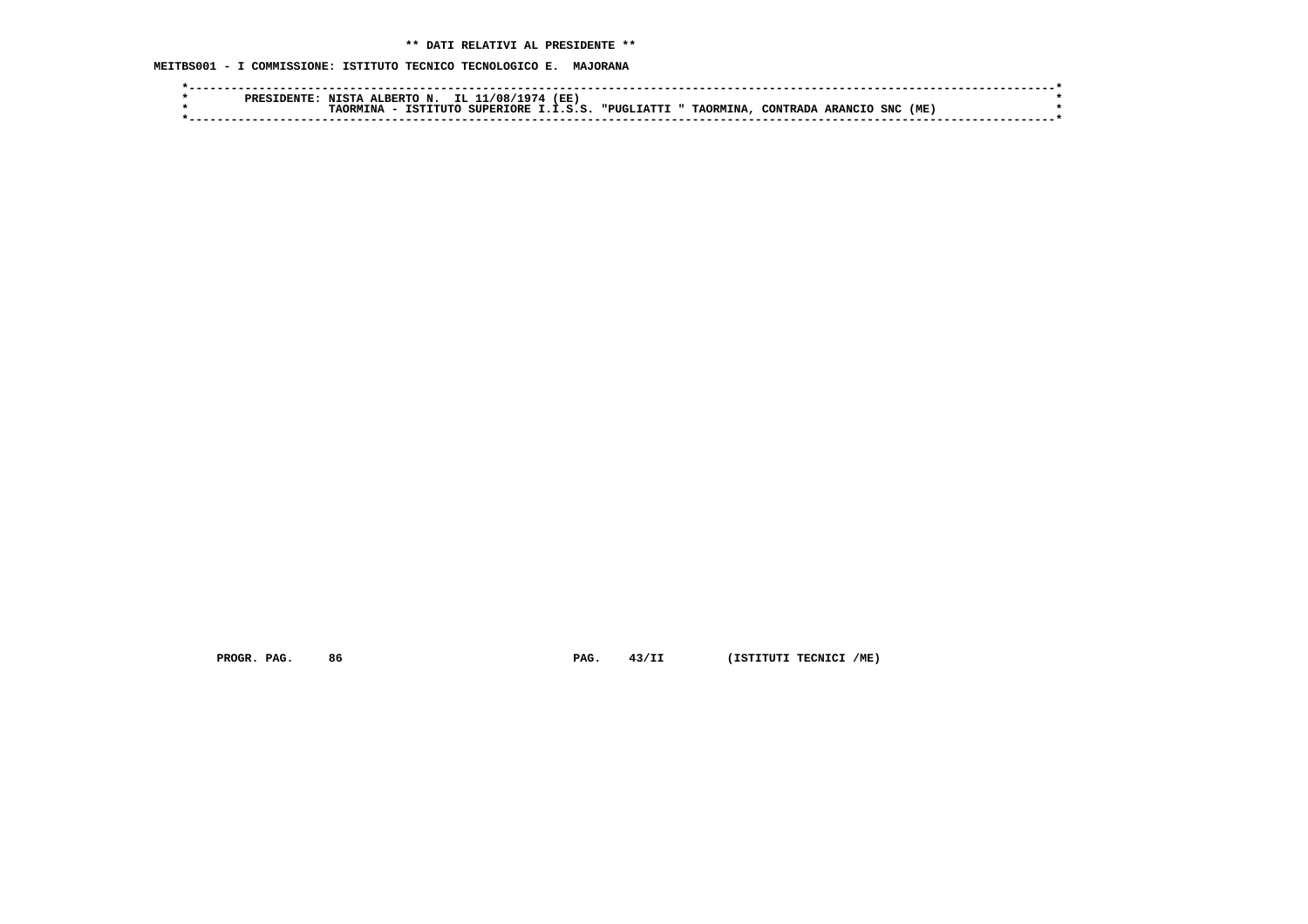**MEITBS002 - II COMMISSIONE: ISTITUTO TECNICO TECNOLOGICO E. MAJORANA**

 **\*\* DATI RELATIVI ALLE CLASSI DELLA CONFIGURAZIONE \*\***

|  | * CLASSE * ISTITUTO | * SEZIONE * INDIRIZZO                    | *I.F.P.* CANDIDATI<br>$\star$<br>*INT.*EST.*MER.*<br>$\star$     | <b>L. STRANIERE</b><br>$\star$<br><b>ELABORATO</b><br>COMM.<br>$\star$<br>* LIN. 1 LIN. 3 ESTERNO.* |
|--|---------------------|------------------------------------------|------------------------------------------------------------------|-----------------------------------------------------------------------------------------------------|
|  | * METF020001 * CBS  | * ITBS - CHIM.MAT.BIO. ARTIC.BIOTEC.SAN. | $* 23 * 1 *$<br>$\mathbf{r}$                                     |                                                                                                     |
|  | * METF020001 * BBS  | * ITBS - CHIM.MAT.BIO. ARTIC.BIOTEC.SAN. | $* 24 *$<br>$\star$                                              |                                                                                                     |
|  |                     | TOTALI                                   | * 47 * 1 *<br>$\star$<br>$*$ - - - - $*$ - - - - $*$ - - - - $*$ |                                                                                                     |

 **ISTITUTO PRIMA SEDE: MILAZZO - ISTITUTO TECNICO INDUSTRIALE ISTITUTO TECNICO TECNOLOGICO E, VIA TRE MONTI, 4 (ME)**

 **PROGR. PAG.** 87 **PAG. PAG.** 44/I (ISTITUTI TECNICI /ME)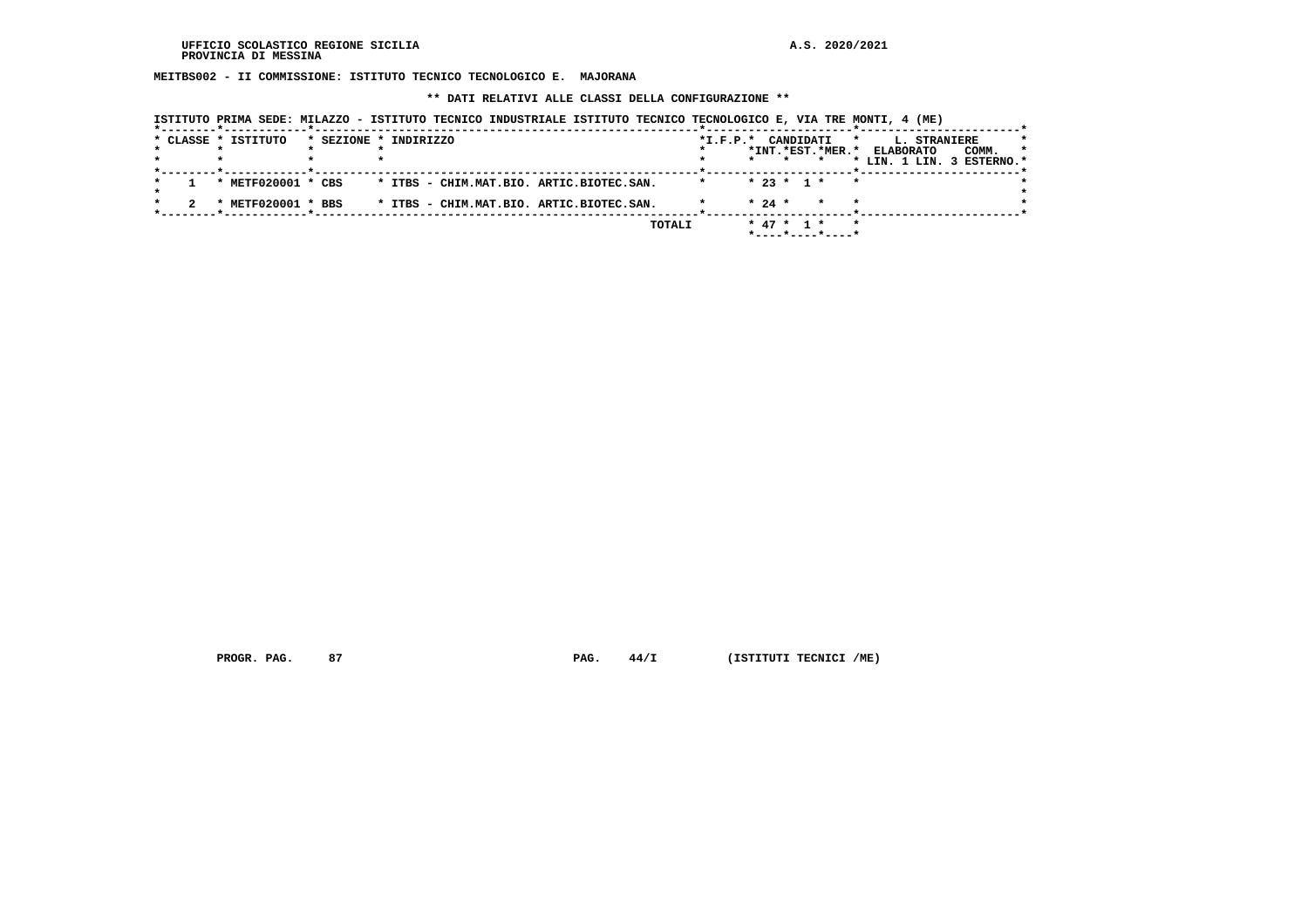**MEITBS002 - II COMMISSIONE: ISTITUTO TECNICO TECNOLOGICO E. MAJORANA**

|  | <b>ODF</b> C | SFGRETO | CTUSEPPA N |               | IL 21/02/1969 | (ME)            |           |      |            |            |         |     |  |
|--|--------------|---------|------------|---------------|---------------|-----------------|-----------|------|------------|------------|---------|-----|--|
|  |              |         | TSTTTITC   | SUPERTORE TTS |               | <b>BORGHESE</b> | - FARANDA | PATT | <b>TTT</b> | MONSTGNORE | FICARRA | (ME |  |
|  |              |         |            |               |               |                 |           |      |            |            |         |     |  |
|  |              |         |            |               |               |                 |           |      |            |            |         |     |  |

 **PROGR. PAG.** 88 **PAG.** 44/II (ISTITUTI TECNICI /ME)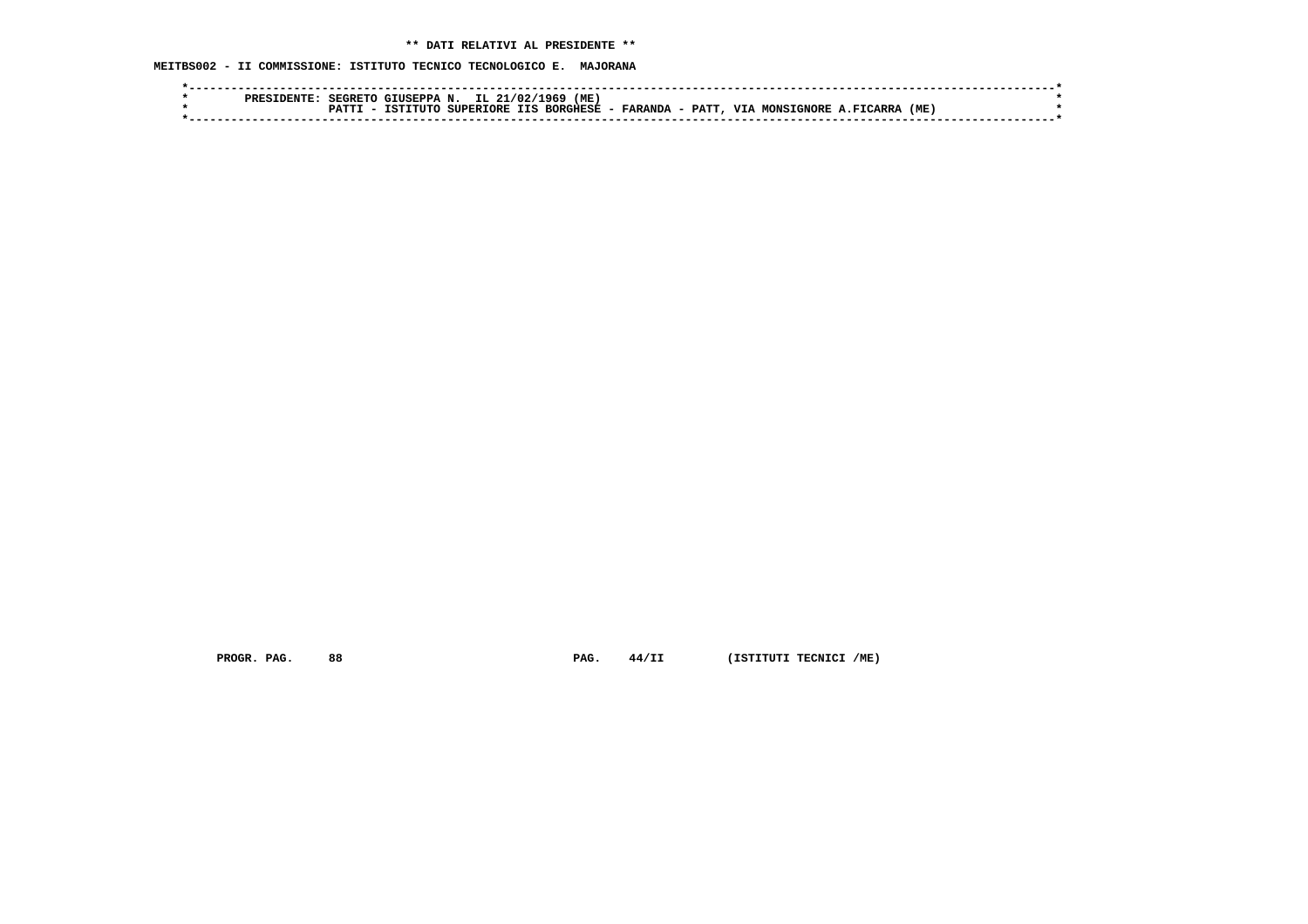**MEITBS003 - III COMMISSIONE: ITCG PATTI BORGHESE**

# **\*\* DATI RELATIVI ALLE CLASSI DELLA CONFIGURAZIONE \*\***

| ISTITUTO PRIMA SEDE: PATTI - IST TEC COMMERCIALE E PER GEOMETRI ITCG PATTI BORGHESE, VIA MONSIGNORE A.FICARRA (ME) |
|--------------------------------------------------------------------------------------------------------------------|
|--------------------------------------------------------------------------------------------------------------------|

|  | * CLASSE * ISTITUTO | * SEZIONE * INDIRIZZO                    | *I.F.P.* CANDIDATI |            |              | $\star$                                            | L. STRANIERE                                           | *       |
|--|---------------------|------------------------------------------|--------------------|------------|--------------|----------------------------------------------------|--------------------------------------------------------|---------|
|  |                     |                                          |                    |            |              | *INT.*EST.*MER.*                                   | <b>ELABORATO</b><br>COMM.<br>* LIN. 1 LIN. 3 ESTERNO.* | $\star$ |
|  | * METD023017 * ACBS | * ITBS - CHIM.MAT.BIO. ARTIC.BIOTEC.SAN. | $\star$            |            | $* 17 * 2 *$ | $\mathbf{r}$                                       |                                                        |         |
|  | * METD023017 * BCBS | * ITBS - CHIM.MAT.BIO. ARTIC.BIOTEC.SAN. |                    | $*$ 19 $*$ |              | $\star$                                            |                                                        |         |
|  |                     | TOTALI                                   |                    |            | $*36 * 2 *$  | $\star$<br>$*$ - - - - $*$ - - - - $*$ - - - - $*$ |                                                        |         |

 **PROGR. PAG.** 89 **PAG.** 45/I (ISTITUTI TECNICI /ME)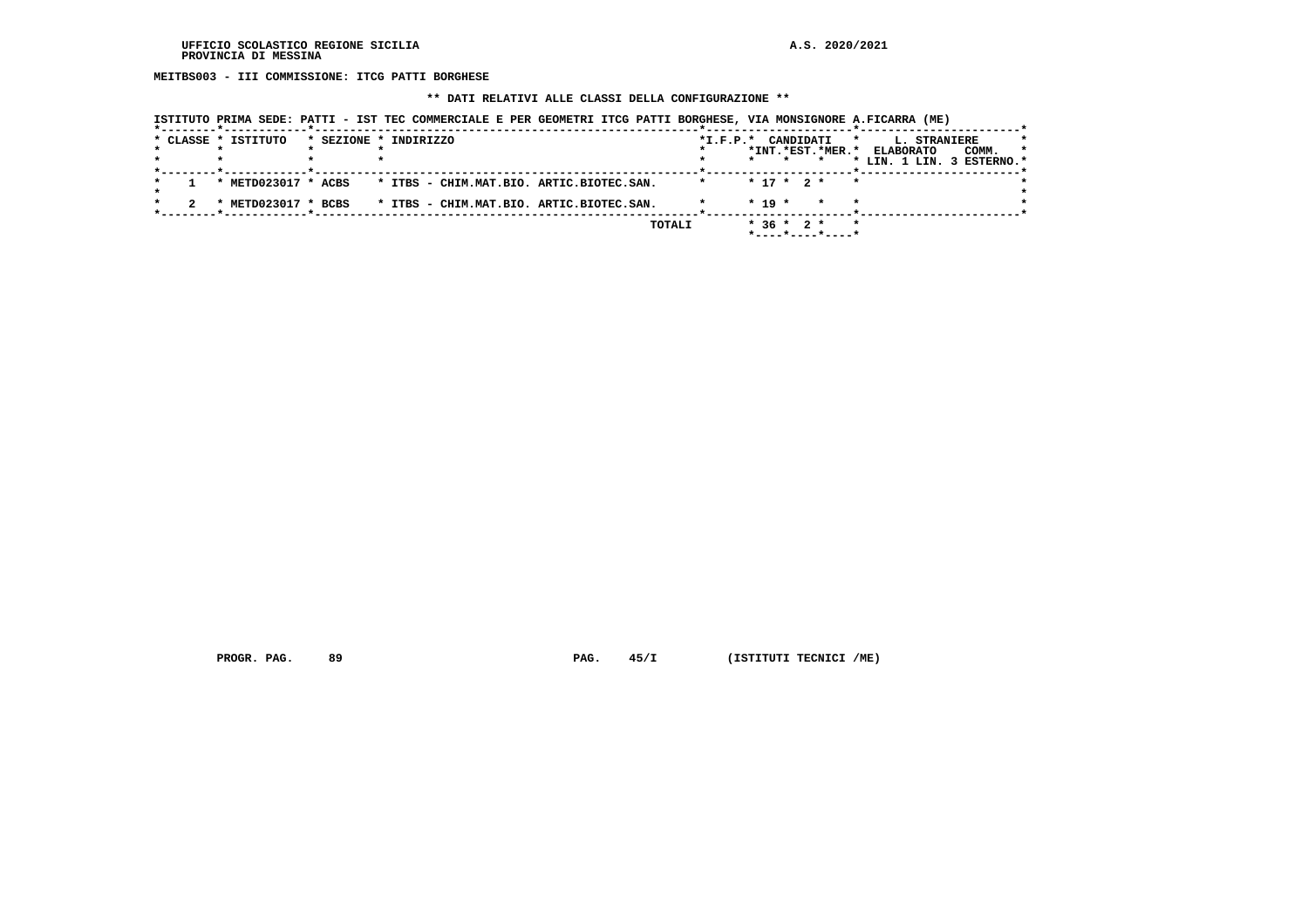**MEITBS003 - III COMMISSIONE: ITCG PATTI BORGHESE**

| ססס | TANNETT    | N<br>r FCO. | $24/0$           | ים 1          | 'ME    |                |             |                      |     |     |  |
|-----|------------|-------------|------------------|---------------|--------|----------------|-------------|----------------------|-----|-----|--|
|     | <b>TNA</b> | TSTTTITO    | <b>SUPERIORE</b> | <b>VERONA</b> | TRENTO | <b>MESSINA</b> | <b>TTTA</b> | TIGO<br><b>RASS1</b> | ⊥48 | (ME |  |
|     |            |             |                  |               |        |                |             |                      |     |     |  |
|     |            |             |                  |               |        |                |             |                      |     |     |  |

 **PROGR. PAG.** 90 **PAG.** 45/II (ISTITUTI TECNICI /ME)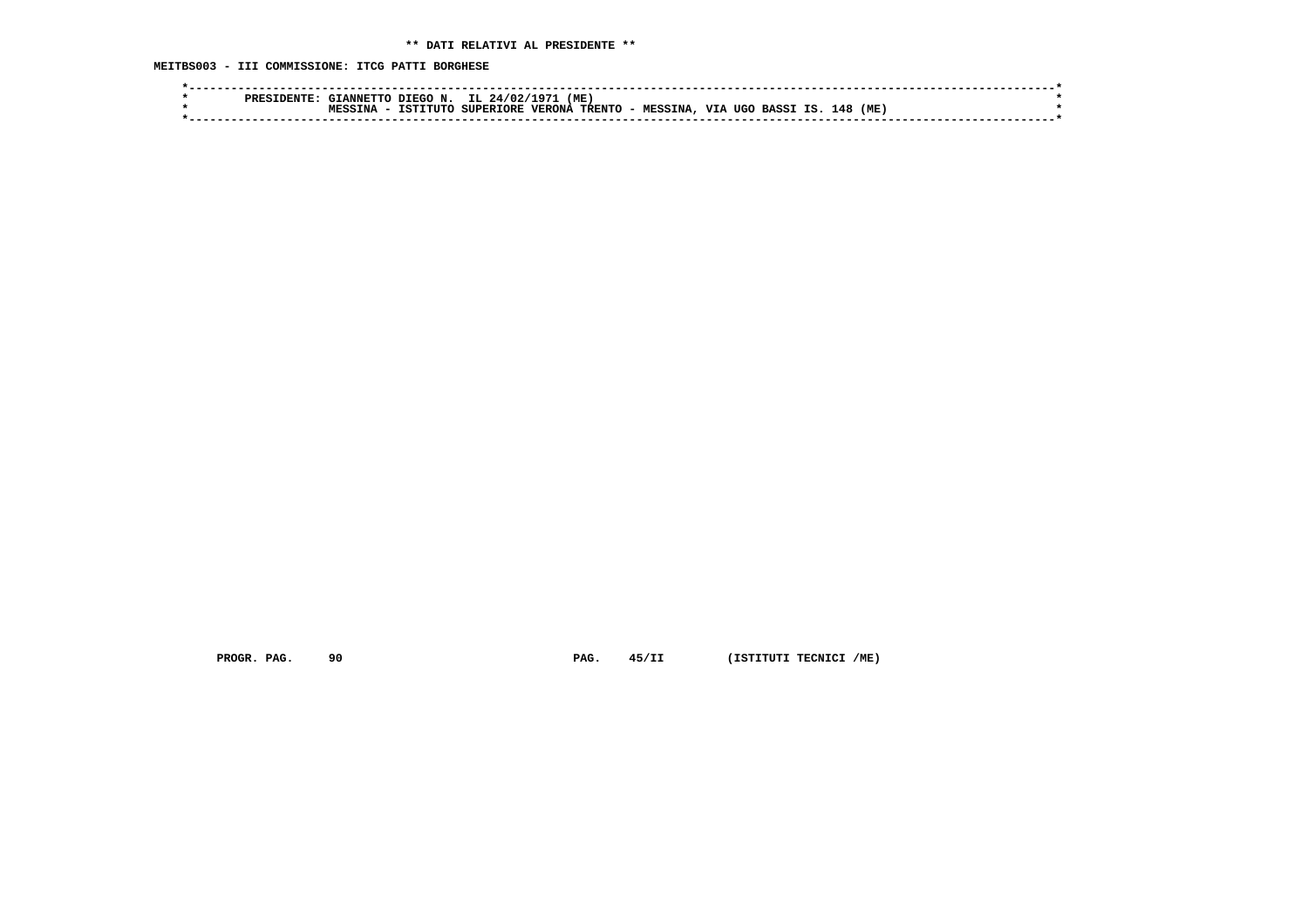**MEITCA001 - I COMMISSIONE: IST. TECN. TECNOLOGICO "VERONA TRENTO"**

 **\*\* DATI RELATIVI ALLE CLASSI DELLA CONFIGURAZIONE \*\***

|  | ISTITUTO PRIMA SEDE: MESSINA - ISTITUTO TECNICO INDUSTRIALE IST. TECN. TECNOLOGICO "VERONA, VIA UGO BASSI IS 148 (ME) |  |  |  |
|--|-----------------------------------------------------------------------------------------------------------------------|--|--|--|
|--|-----------------------------------------------------------------------------------------------------------------------|--|--|--|

|  | * CLASSE * ISTITUTO            |     | * SEZIONE * INDIRIZZO                       | CANDIDATI<br>$*L.F.P.*$                | L. STRANIERE                         |
|--|--------------------------------|-----|---------------------------------------------|----------------------------------------|--------------------------------------|
|  |                                |     |                                             | *INT.*EST.*MER.*                       | COMM.<br><b>ELABORATO</b><br>$\star$ |
|  |                                |     |                                             | $\mathbf{r}$                           | * LIN. 1 LIN. 3 ESTERNO.*            |
|  | * METF02701R * DCO             |     | AMBIENTE TERRITORIO<br>* ITCA - COSTRUZIONI | $*$ 15 $*$ 1 $*$<br>$\star$<br>$\star$ |                                      |
|  |                                |     |                                             |                                        |                                      |
|  | METF02701R * I<br>$\mathbf{x}$ |     | * ITMM - M.MECCATR.EN.ART.MECC.MECCATRON.   | $* 10 * 3 *$<br>$\star$                |                                      |
|  |                                | * R | * ITEN - MECC.MECCATR.ENERG.ARTIC.ENERGIA   | 4 * 2 *<br>$\star$                     |                                      |
|  |                                |     |                                             |                                        |                                      |
|  |                                |     | TOTALI                                      | $*29*$<br>-6 *                         |                                      |
|  |                                |     |                                             |                                        |                                      |

 **PROGR. PAG.** 91 **PAG.**  $46/I$  (ISTITUTI TECNICI /ME)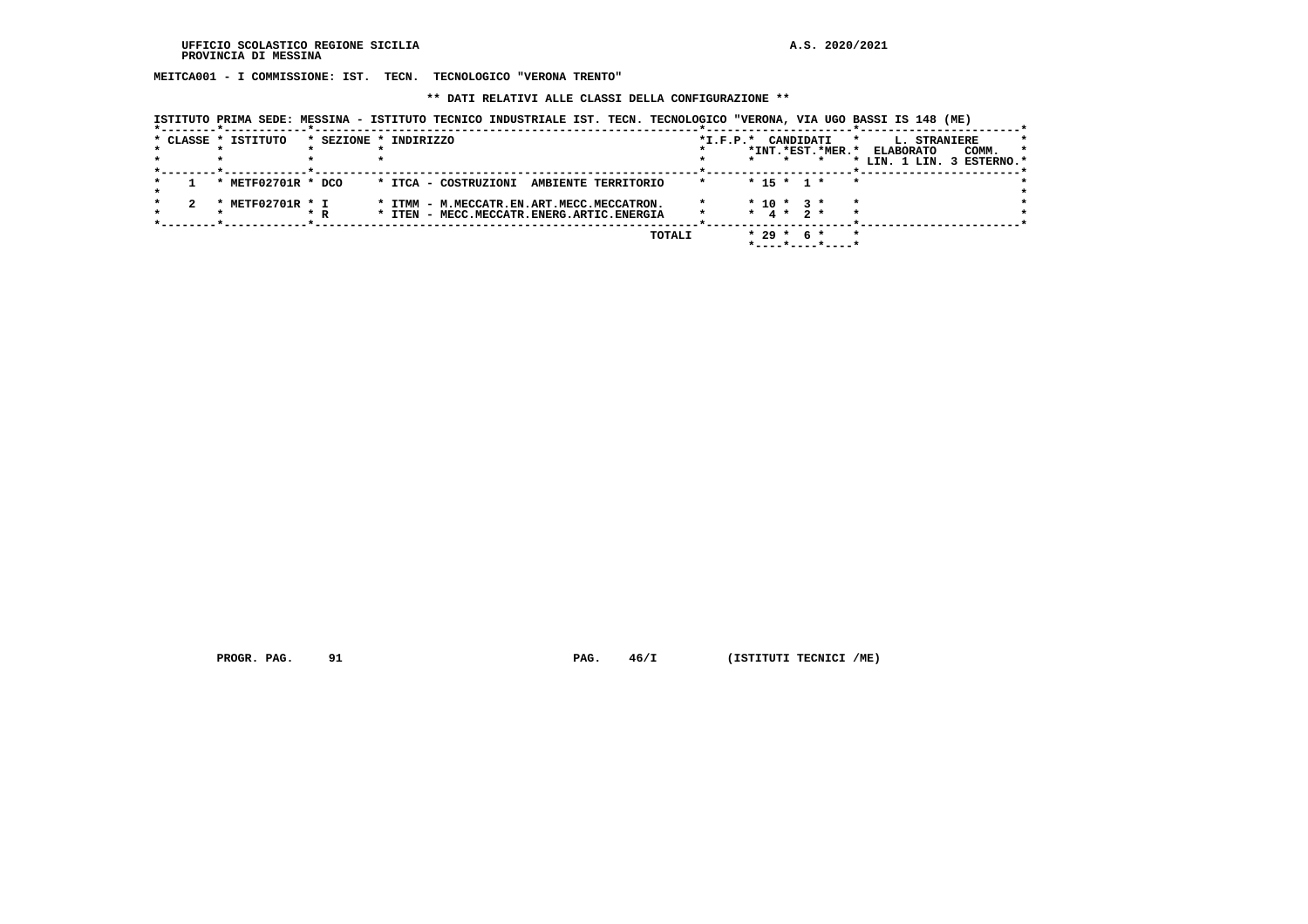# **\*\* DATI RELATIVI AL PRESIDENTE \*\***

 **MEITCA001 - I COMMISSIONE: IST. TECN. TECNOLOGICO "VERONA TRENTO"**

|  | nnpo t | MONGTTORE |           |                  | ∠ LUIGI GALLIANO N. IL 15/09/1959 | (ME)        |       |              |     |  |
|--|--------|-----------|-----------|------------------|-----------------------------------|-------------|-------|--------------|-----|--|
|  |        | TNA       | TCTTTTTTO | <b>SUPERTORE</b> | TST. TSTR. SUP.                   | "ANTONELLO" | MESS, | V.LE GIOSTRA | (ME |  |
|  |        |           |           |                  |                                   |             |       |              |     |  |

 **PROGR. PAG.** 92 **PAG.** 46/II (ISTITUTI TECNICI /ME)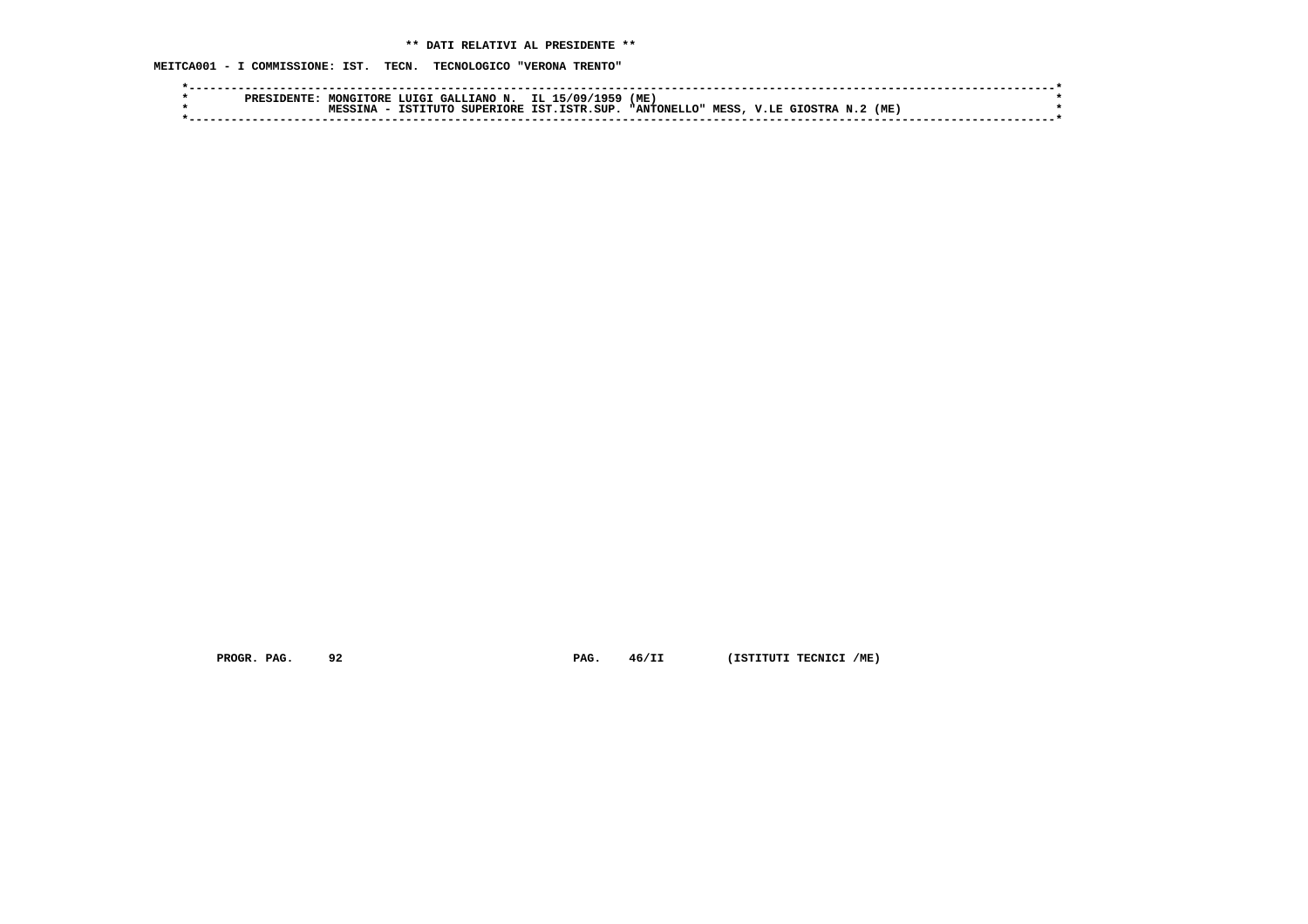**MEITCA002 - II COMMISSIONE: G. MINUTOLI**

## **\*\* DATI RELATIVI ALLE CLASSI DELLA CONFIGURAZIONE \*\***

 **ISTITUTO PRIMA SEDE: MESSINA - ISTITUTO TECNICO PER GEOMETRI G. MINUTOLI, FONDO FUCILE C.DA GAZZI (ME)**

| * CLASSE * ISTITUTO | * SEZIONE * INDIRIZZO                                                                                                   |  | *I.F.P.* CANDIDATI * |          |                  |         | *INT. *EST. *MER. * ELABORATO<br>* LIN. 1 LIN. 3 ESTERNO.* | <b>L. STRANIERE</b><br>COMM. |  |
|---------------------|-------------------------------------------------------------------------------------------------------------------------|--|----------------------|----------|------------------|---------|------------------------------------------------------------|------------------------------|--|
|                     | * METL00901B * ACAT * ITCA - COSTRUZIONI AMBIENTE TERRITORIO                                                            |  | $\star$              |          | $*$ 10 $*$ 2 $*$ |         |                                                            |                              |  |
|                     |                                                                                                                         |  |                      |          |                  |         |                                                            |                              |  |
|                     | ISTITUTO SECONDA SEDE: MESSINA - ISTITUTO TECNICO PER GEOMETRI G. MINUTOLI (CORSO SERALE), FONDO FUCILE C.DA GAZZI (ME) |  |                      |          |                  |         |                                                            |                              |  |
| * CLASSE * ISTITUTO | * SEZIONE * INDIRIZZO                                                                                                   |  | *I.F.P.* CANDIDATI * |          |                  | $\star$ | *INT.*EST.*MER.* ELABORATO                                 | <b>L. STRANIERE</b><br>COMM. |  |
| * METL00951R * ECAT | * ITCA - COSTRUZIONI AMBIENTE TERRITORIO                                                                                |  |                      | $* 21 *$ |                  |         | * LIN. 1 LIN. 3 ESTERNO.*                                  |                              |  |

 **PROGR. PAG.** 93 **PROGR. PAG. 47/I** (ISTITUTI TECNICI /ME)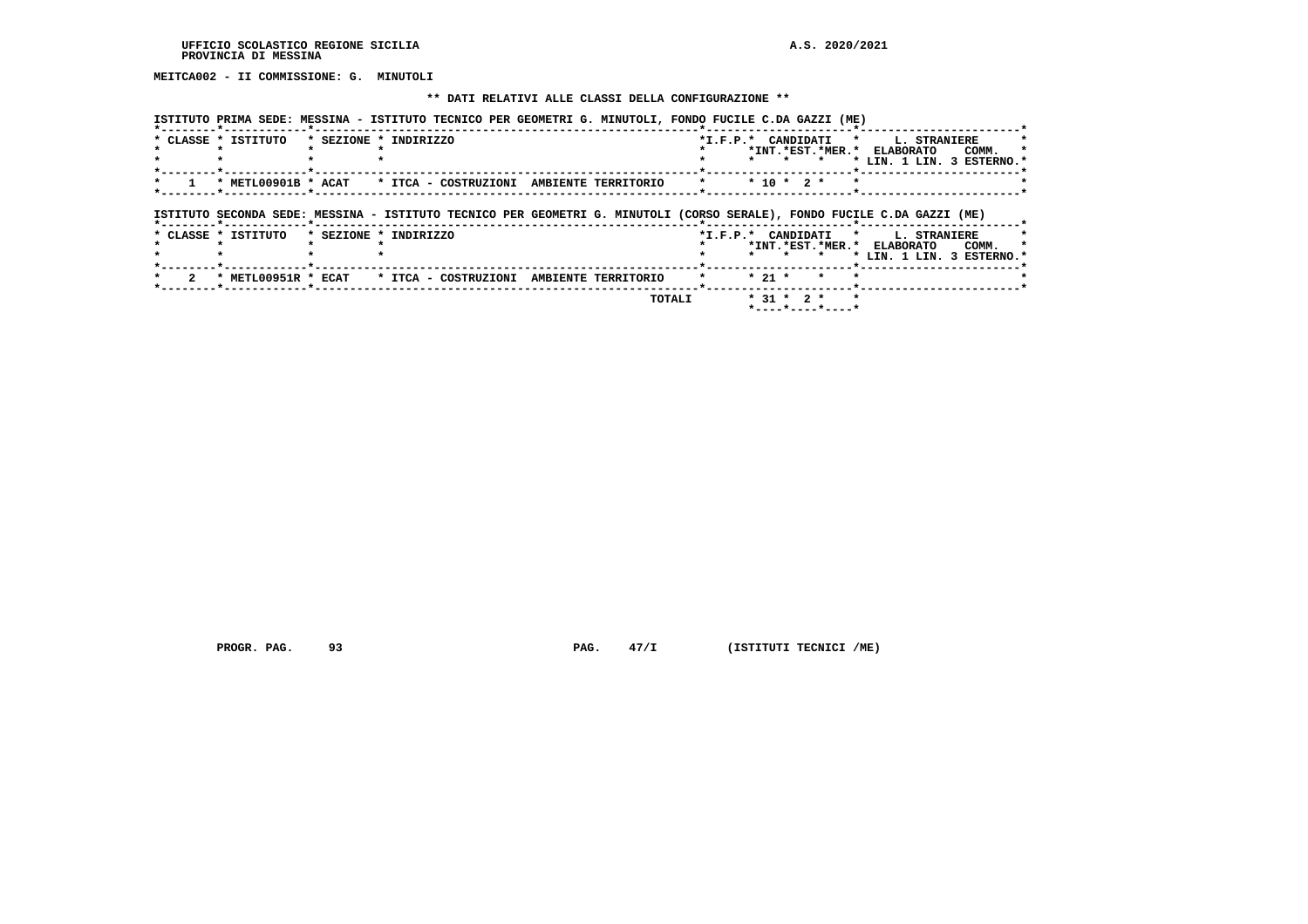**MEITCA002 - II COMMISSIONE: G. MINUTOLI**

|  | PRES | <b>INUZZC</b> | ANTONINO                | ΙL<br>10<br>03/  | (ME)<br>960                  |                |                  |               |     |  |
|--|------|---------------|-------------------------|------------------|------------------------------|----------------|------------------|---------------|-----|--|
|  |      | ΓNΆ           | דמד<br>רי דידי <i>-</i> | <b>SUPERIORE</b> | <b>FARINA</b><br><b>ит.а</b> | <b>BASILE"</b> | VTA<br>ORATORTO. | PACE<br>DELL- | (MI |  |
|  |      |               |                         |                  |                              |                |                  |               |     |  |

 **PROGR. PAG.** 94 **PAG. PAG.** 47/II (ISTITUTI TECNICI /ME)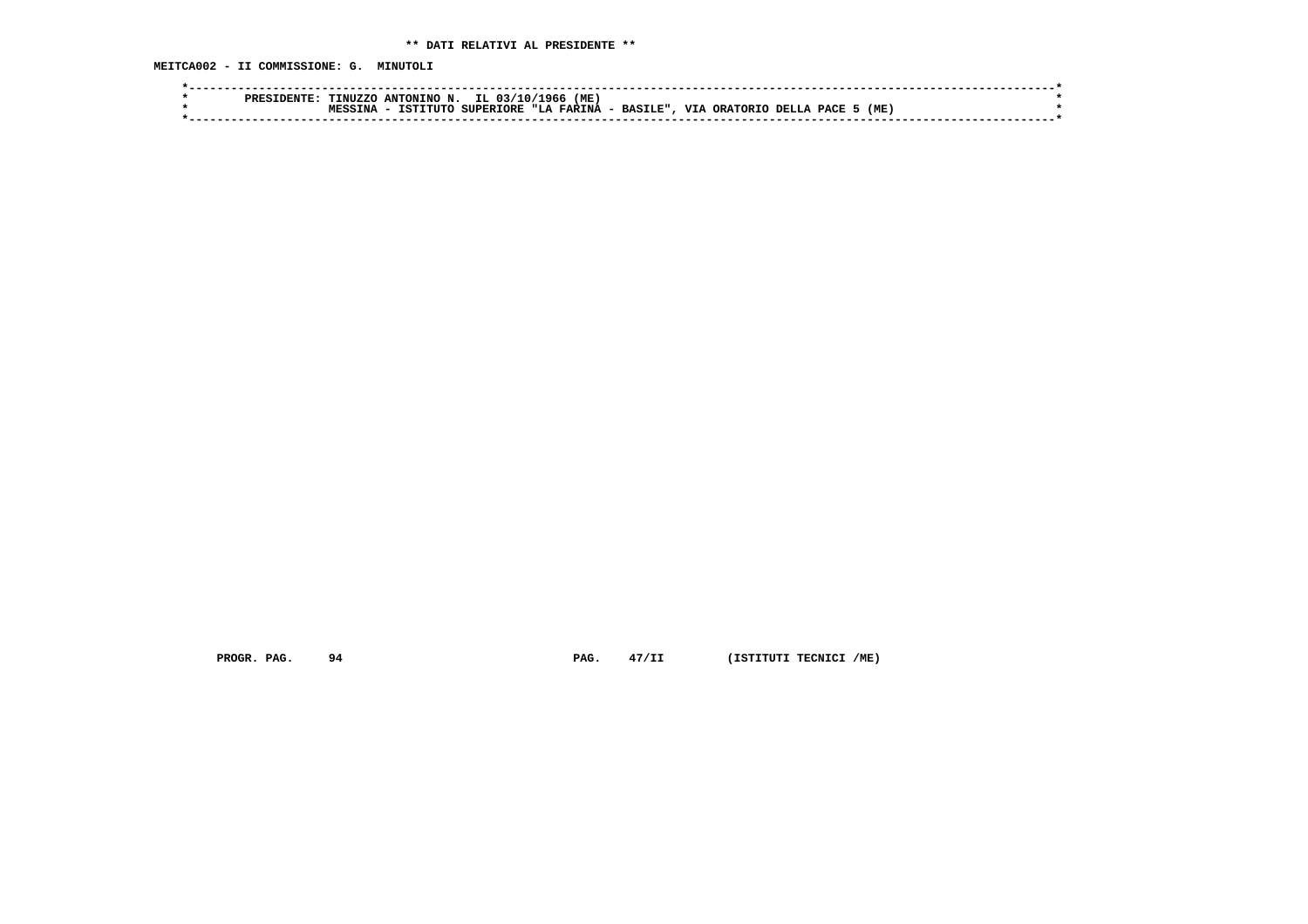**MEITCA003 - III COMMISSIONE: ITET "E. FERMI" ECONOMICO E TECNOLOGICO**

 **\*\* DATI RELATIVI ALLE CLASSI DELLA CONFIGURAZIONE \*\***

| * CLASSE * ISTITUTO |                                                            | * SEZIONE * INDIRIZZO |                     | $*$ I.F.P. $*$ |                   | CANDIDATI        | $\mathbf{r}$<br><b>L. STRANIERE</b>                     |                  |
|---------------------|------------------------------------------------------------|-----------------------|---------------------|----------------|-------------------|------------------|---------------------------------------------------------|------------------|
|                     | . _ _ _ _ _ _ _ _ _ <del>*</del> _ _ _ _ _ _ _ _ _ _ _ _ _ |                       |                     |                |                   |                  | *INT.*EST.*MER.* ELABORATO<br>* LIN. 1 LIN. 3 ESTERNO.* | COMM.<br>$\star$ |
| * METD08000A * ACAT |                                                            | * ITCA - COSTRUZIONI  | AMBIENTE TERRITORIO |                | $* 11 * 6 *$      |                  | $\star$                                                 |                  |
| * METD08000A * AT   |                                                            | * IT04 - TURISMO      |                     |                | $* 22 * 4 *$      |                  |                                                         |                  |
|                     |                                                            |                       | TOTALI              |                | $*$ 33 $*$ 10 $*$ | *----*----*----* |                                                         |                  |

 **PROGR. PAG.** 95 **PAG.** 48/I (ISTITUTI TECNICI /ME)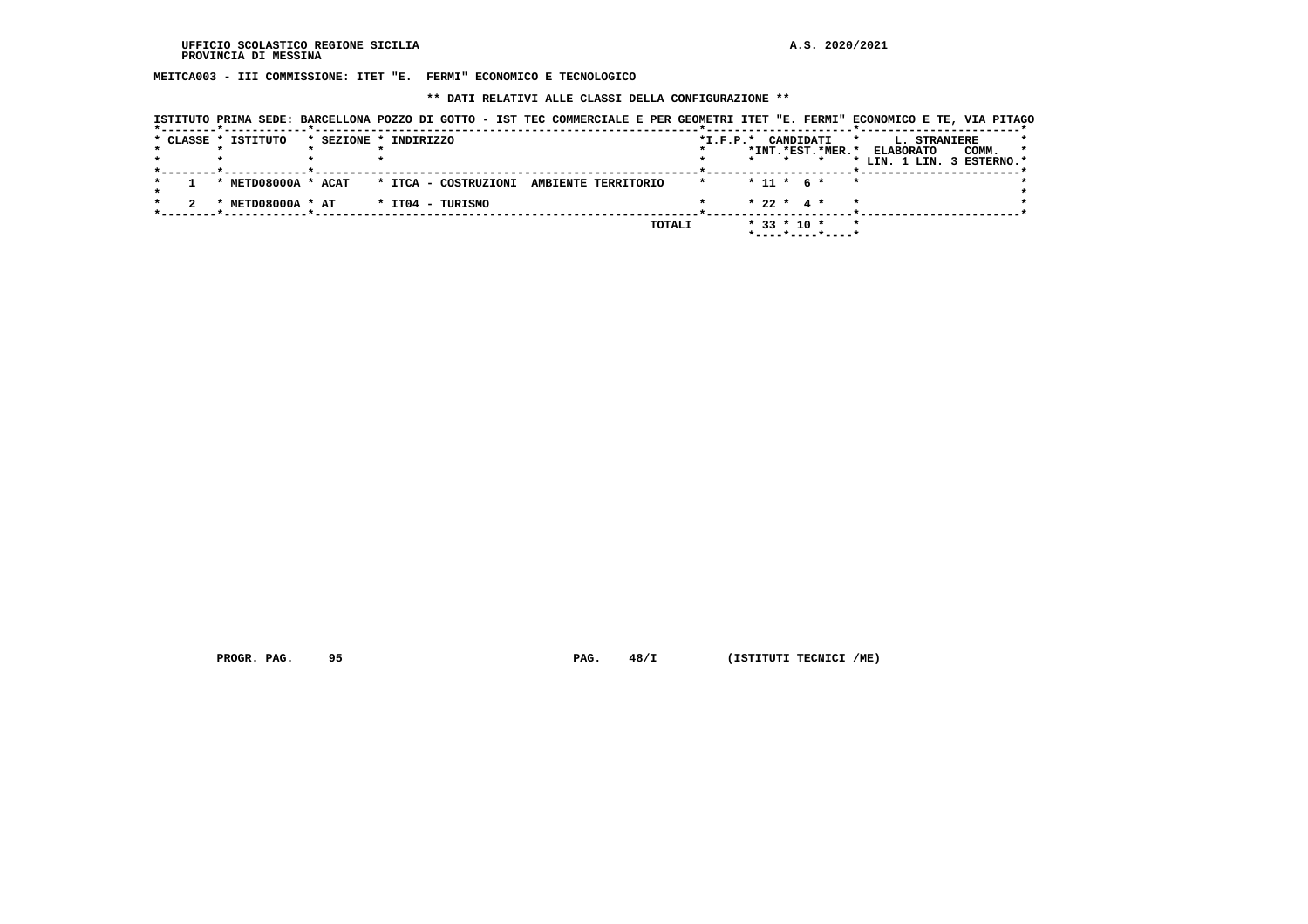**MEITCA003 - III COMMISSIONE: ITET "E. FERMI" ECONOMICO E TECNOLOGICO**

|  | PREST | COSTANTINO ANTONINA N. |          |                | IL 08/05<br>968              | (ME) |                        |       |      |  |
|--|-------|------------------------|----------|----------------|------------------------------|------|------------------------|-------|------|--|
|  |       | <b>A7.7C</b>           | TSTTTITC | <b>TECNICO</b> | INDUSTRIALE ISTITUTO TECNICO |      | TECNOLOGICO E, VIA TRE | MONTI | (ME) |  |
|  |       |                        |          |                |                              |      |                        |       |      |  |

 **PROGR. PAG.** 96 **PAG.** 48/II (ISTITUTI TECNICI /ME)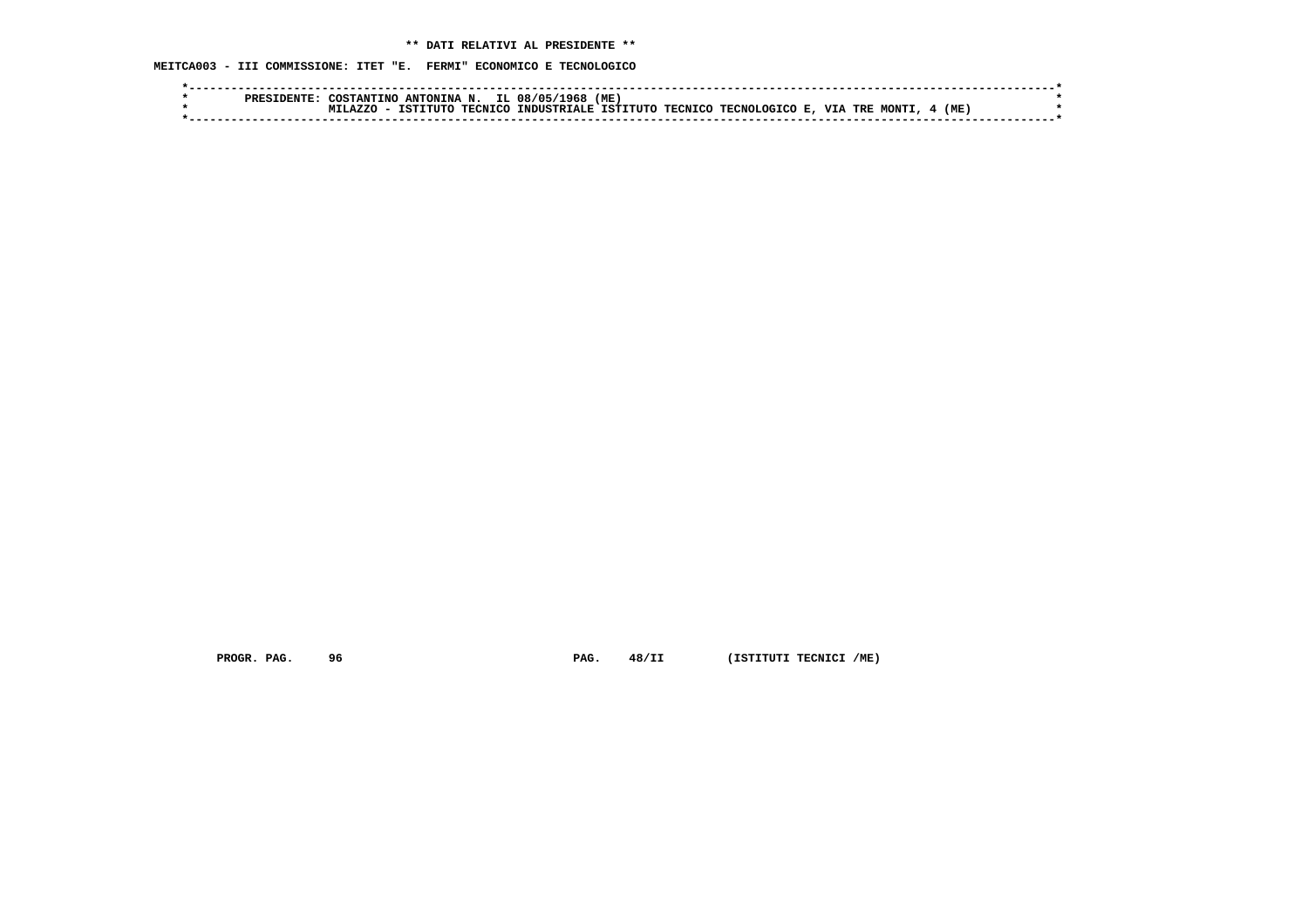**MEITCA004 - IV COMMISSIONE: ITC CAPO D'ORLANDO MERENDINO**

## **\*\* DATI RELATIVI ALLE CLASSI DELLA CONFIGURAZIONE \*\***

|                     | ISTITUTO PRIMA SEDE: CAPO D'ORLANDO - IST TEC COMMERCIALE E PER GEOMETRI ITC CAPO D'ORLANDO MERENDINO, C/DA SANTA LUCIA (ME) |                     |         |                                  |                    |                           |                  |
|---------------------|------------------------------------------------------------------------------------------------------------------------------|---------------------|---------|----------------------------------|--------------------|---------------------------|------------------|
| * CLASSE * ISTITUTO | * SEZIONE * INDIRIZZO                                                                                                        |                     |         | *I.F.P.* CANDIDATI               | *                  | <b>L. STRANIERE</b>       |                  |
|                     |                                                                                                                              |                     |         | *INT.*EST.*MER.*                 |                    | <b>ELABORATO</b>          | COMM.<br>$\star$ |
|                     |                                                                                                                              |                     |         | $\star$                          |                    | * LIN. 1 LIN. 3 ESTERNO.* |                  |
| * $METD024013$ * AG | * ITCA - COSTRUZIONI                                                                                                         | AMBIENTE TERRITORIO | $\star$ | $*$ 6 $*$                        | $\star$<br>$\star$ |                           |                  |
| * METD024013 * ARI  | * ITRI - AMM.FIN.MARK.ART.REL.INTERN.MARK                                                                                    |                     |         | $* 15 * 1 *$                     |                    |                           |                  |
|                     |                                                                                                                              |                     | TOTALI  | $* 21 * 1 *$<br>*----*----*----* | $\star$            |                           |                  |

 **PROGR. PAG.** 97 **PAG.** 49/I (ISTITUTI TECNICI /ME)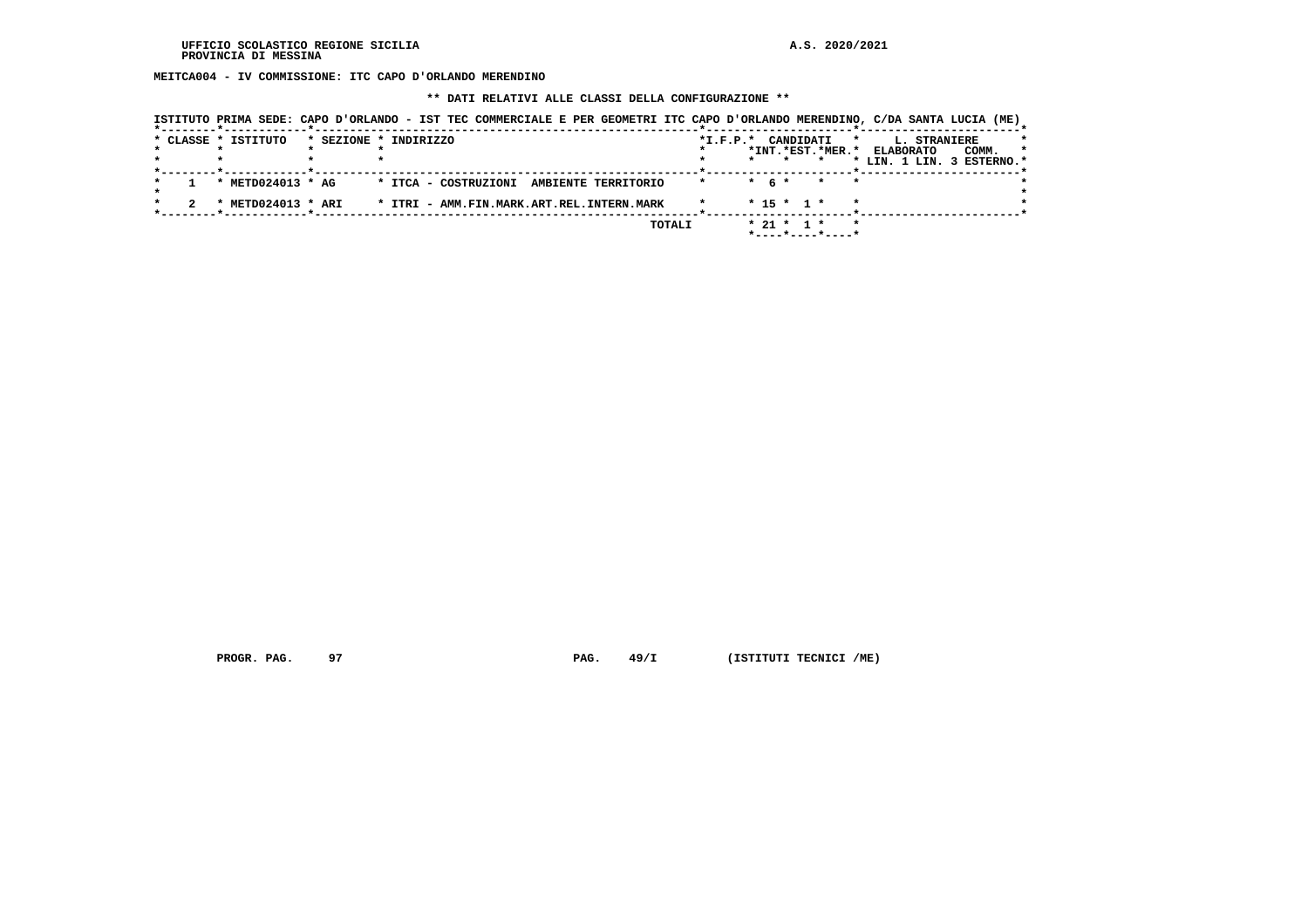**MEITCA004 - IV COMMISSIONE: ITC CAPO D'ORLANDO MERENDINO**

|  | סססם | <b><i>CARRONE</i></b> | <b>MARTA</b> | A ELENA N. IL 28/11 |                  | 1969 | (ME           |  |                                  |      |  |
|--|------|-----------------------|--------------|---------------------|------------------|------|---------------|--|----------------------------------|------|--|
|  |      |                       | TERME        | ISTITUTO            | COMPRENSIVO ALI' |      | <b>TERME.</b> |  | VIA MARIA TERESA FEDERICO S.N.C. | (ME) |  |
|  |      |                       |              |                     |                  |      |               |  |                                  |      |  |

 **PROGR. PAG.** 98 **PAG.** 49/II (ISTITUTI TECNICI /ME)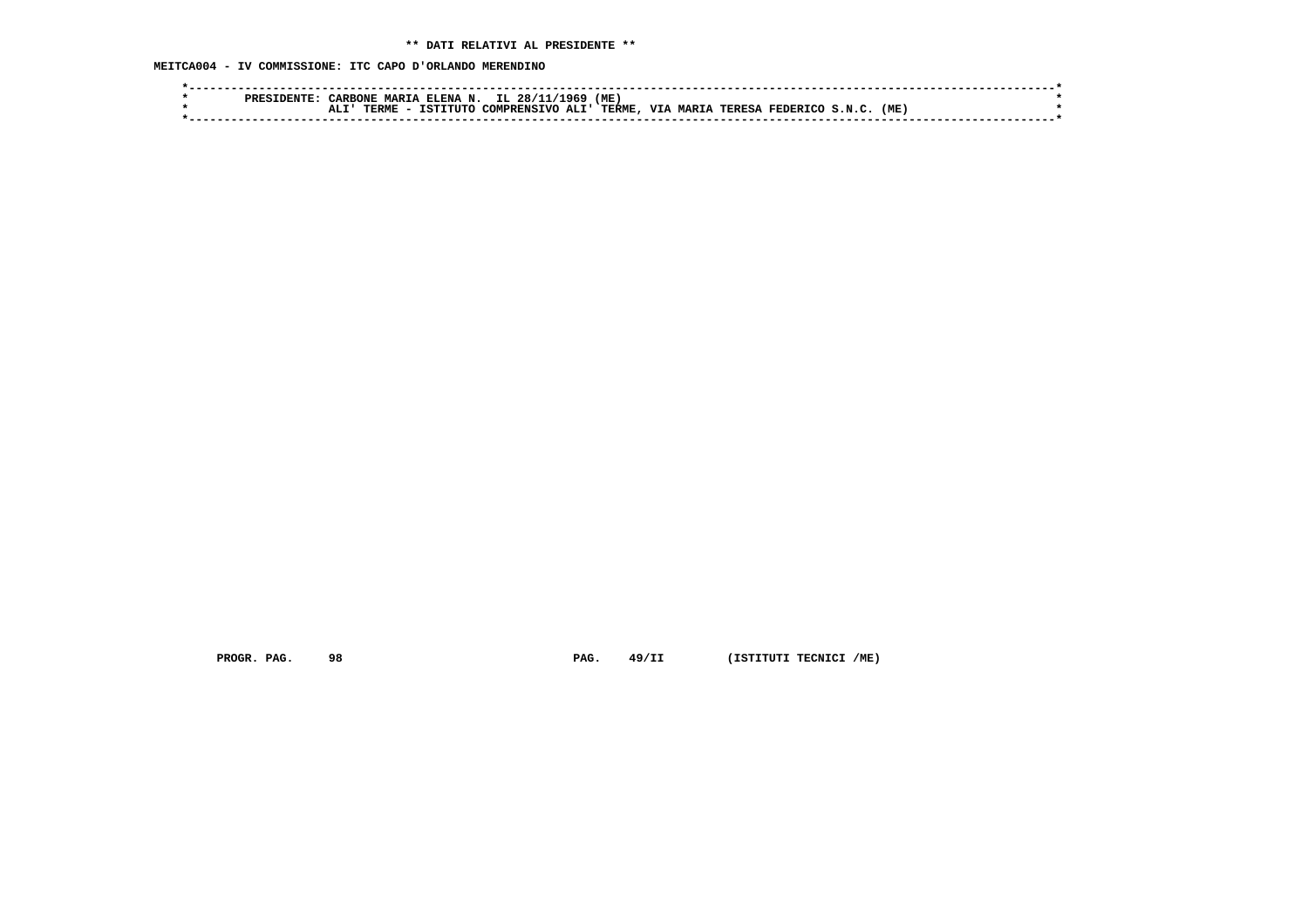**MEITCA005 - V COMMISSIONE: ITCG PATTI BORGHESE**

# **\*\* DATI RELATIVI ALLE CLASSI DELLA CONFIGURAZIONE \*\***

| ISTITUTO PRIMA SEDE: PATTI - IST TEC COMMERCIALE E PER GEOMETRI ITCG PATTI BORGHESE, VIA MONSIGNORE A.FICARRA (ME) |  |  |  |
|--------------------------------------------------------------------------------------------------------------------|--|--|--|
|                                                                                                                    |  |  |  |

|  | * CLASSE * ISTITUTO | * SEZIONE * INDIRIZZO                                        | CANDIDATI<br>$*L.F.P.*$<br>$\star$              | $\star$<br><b>L. STRANIERE</b>       |
|--|---------------------|--------------------------------------------------------------|-------------------------------------------------|--------------------------------------|
|  |                     |                                                              | *INT.*EST.*MER.*                                | $\star$<br><b>ELABORATO</b><br>COMM. |
|  |                     |                                                              | $\star$                                         | * LIN. 1 LIN. 3 ESTERNO.*            |
|  |                     | * METD023017 * ACAT * ITCA - COSTRUZIONI AMBIENTE TERRITORIO | $* 18 * * * *$<br>$\star$                       |                                      |
|  | * METD023017 * APNT | * IT04 - TURISMO                                             | $* 21 * 1 * * *$                                |                                      |
|  |                     | TOTALI                                                       | $*$ 39 $*$ 1 $*$<br>$\star$<br>*----*----*----* |                                      |

 **PROGR. PAG.** 99 **PAG.** 50/I (ISTITUTI TECNICI /ME)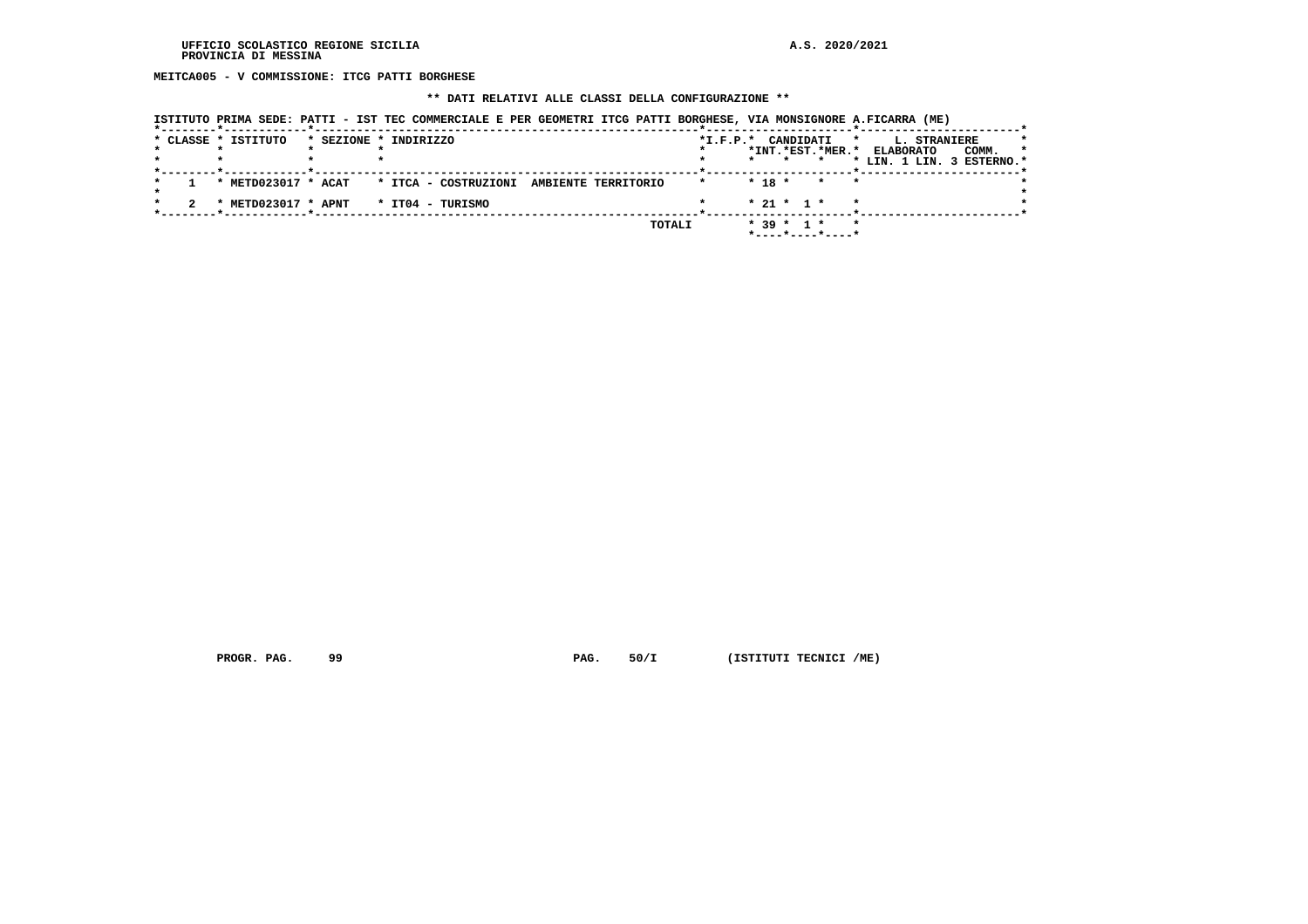**MEITCA005 - V COMMISSIONE: ITCG PATTI BORGHESE**

| 'ME<br>IL 01/06/1<br>SALVATORE TULLIO N.<br>-962<br>RANDAZZO<br>סססם                                                                 |  |
|--------------------------------------------------------------------------------------------------------------------------------------|--|
| SNC (ME,<br><b>VTA</b><br><b>T.TORO</b><br>, LIICTO PTCCOLO<br>ORLANDO<br>SCIENTIFICO<br><b>T.TORO</b><br>∩ממ<br>ANTTCA<br>CONSOLARE |  |
|                                                                                                                                      |  |

 **PROGR. PAG.** 100 **PAG.** 50/II (ISTITUTI TECNICI /ME)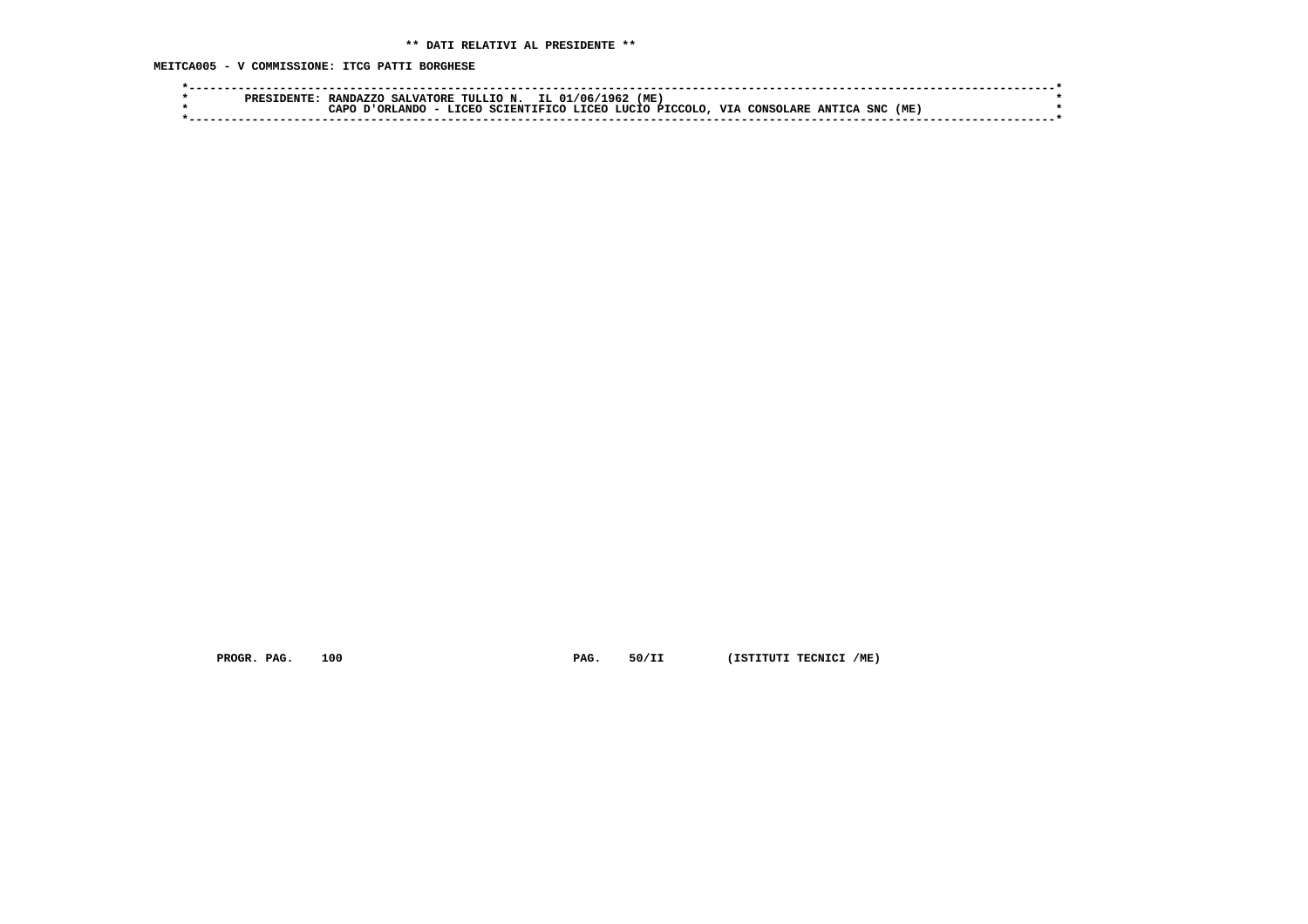**MEITCA006 - VI COMMISSIONE: ITET " G. TOMASI DI LAMPEDUSA"**

## **\*\* DATI RELATIVI ALLE CLASSI DELLA CONFIGURAZIONE \*\***

| ISTITUTO PRIMA SEDE: SANT'AGATA DI MILITELLO - IST TEC COMMERCIALE E PER GEOMETRI ITET " G. TOMASI DI LAMPEDUS, VIA PARCO DEGL |                       |  |  |  |                      |                                 |                                                         |                     |       |  |
|--------------------------------------------------------------------------------------------------------------------------------|-----------------------|--|--|--|----------------------|---------------------------------|---------------------------------------------------------|---------------------|-------|--|
| * CLASSE * ISTITUTO                                                                                                            | * SEZIONE * INDIRIZZO |  |  |  | . .                  | *I.F.P.* CANDIDATI *<br>$\star$ | *INT.*EST.*MER.* ELABORATO<br>* LIN. 1 LIN. 3 ESTERNO.* | <b>L. STRANIERE</b> | COMM. |  |
| * METD110001 * ACAT * ITCA - COSTRUZIONI AMBIENTE TERRITORIO                                                                   |                       |  |  |  | $*$ q $*$            | $\star$                         |                                                         |                     |       |  |
| ISTITUTO SECONDA SEDE: SANT'AGATA DI MILITELLO - IST TEC COMMERCIALE E PER GEOMETRI ITET " G. TOMASI DI LAMPEDUSA (ME)         |                       |  |  |  |                      |                                 |                                                         |                     |       |  |
|                                                                                                                                |                       |  |  |  |                      |                                 |                                                         |                     |       |  |
| * CLASSE * ISTITUTO                                                                                                            | * SEZIONE * INDIRIZZO |  |  |  |                      | *I.F.P.* CANDIDATI *            | *INT.*EST.*MER.* ELABORATO                              | <b>L. STRANIERE</b> | COMM. |  |
| * METD11050A * ASER * ITCA - COSTRUZIONI AMBIENTE TERRITORIO                                                                   |                       |  |  |  | $\star$<br>$*$ 5 $*$ | $\star$<br>$\star$              | * LIN. 1 LIN. 3 ESTERNO.*                               |                     |       |  |

 **PROGR. PAG.** 101 **PAG.** 51/I (ISTITUTI TECNICI /ME)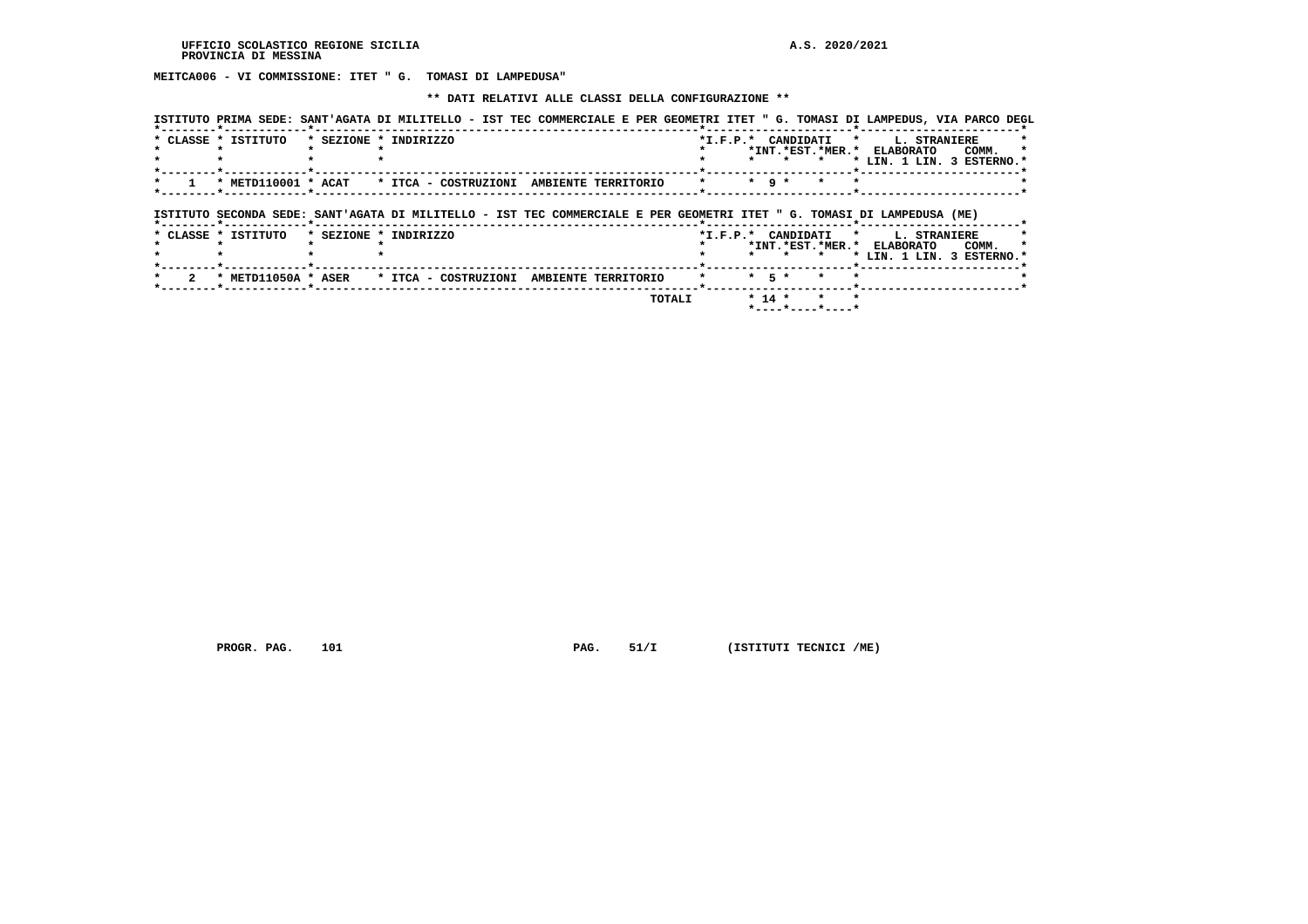**MEITCA006 - VI COMMISSIONE: ITET " G. TOMASI DI LAMPEDUSA"**

|  | סקסס | TELESTI | CATERINA N. | IL 24/03/1971    | (ME)       |           |              |              |      |  |
|--|------|---------|-------------|------------------|------------|-----------|--------------|--------------|------|--|
|  |      |         | TCTTTTTTO   | <b>SUPERIORE</b> | "LA FARINA | - BASILE" | VTA OPATOPTO | , DELLA PACE | (ME) |  |
|  |      |         |             |                  |            |           |              |              |      |  |
|  |      |         |             |                  |            |           |              |              |      |  |

 **PROGR. PAG.** 102 **PAG.** 51/II (ISTITUTI TECNICI /ME)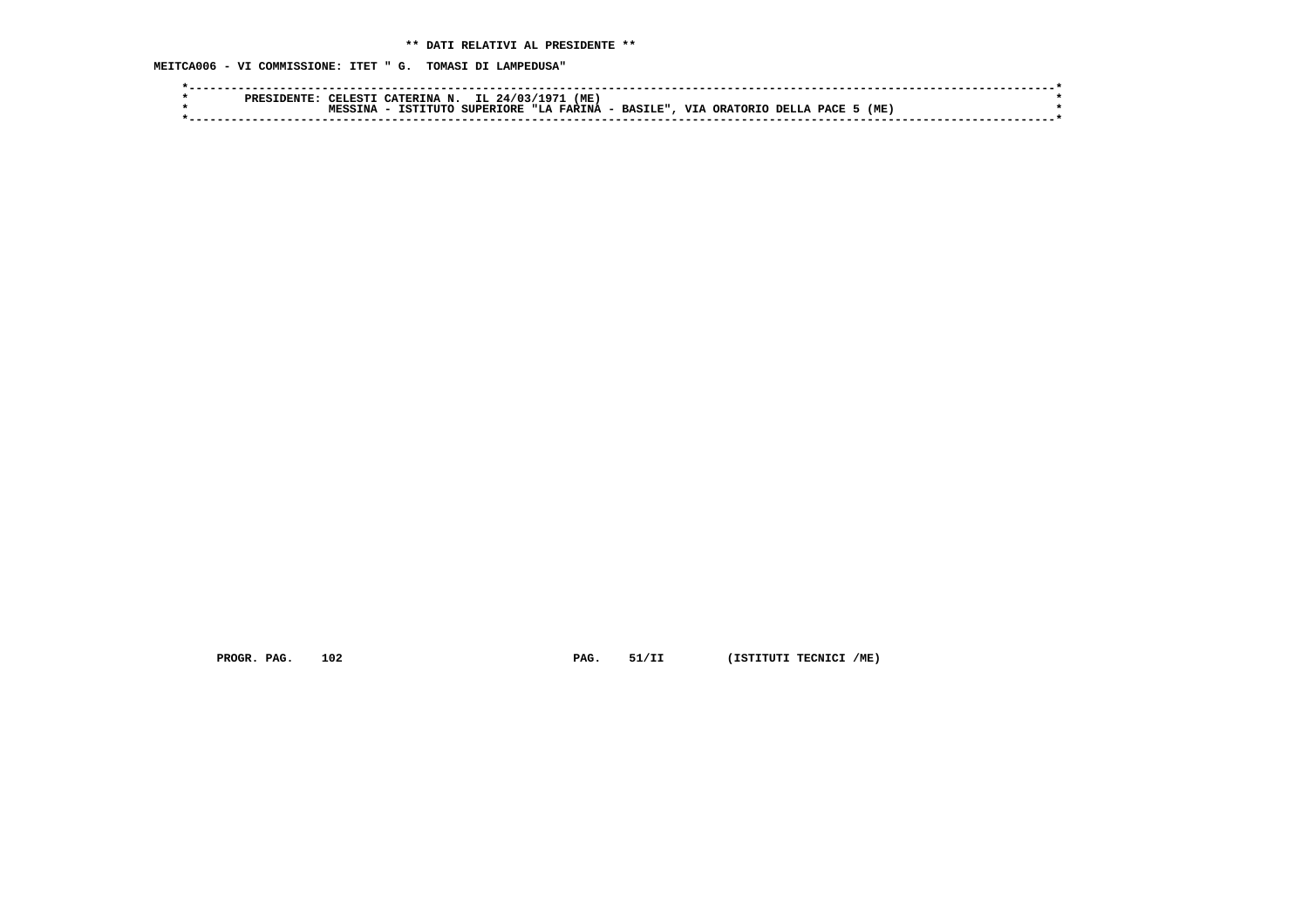**MEITCA007 - VII COMMISSIONE: FURCI SICULO**

## **\*\* DATI RELATIVI ALLE CLASSI DELLA CONFIGURAZIONE \*\***

| * CLASSE * ISTITUTO | * SEZIONE * INDIRIZZO                     | $*$ I.F.P. $*$ |           | CANDIDATI |                    | <b>L. STRANIERE</b><br>$\star$ |       |
|---------------------|-------------------------------------------|----------------|-----------|-----------|--------------------|--------------------------------|-------|
|                     |                                           |                |           |           | *INT.*EST.*MER.*   | <b>ELABORATO</b>               | COMM. |
|                     |                                           |                |           |           |                    | * LIN. 1 LIN. 3 ESTERNO.*      |       |
| * METD03302V * AC   | * ITCA - COSTRUZIONI AMBIENTE TERRITORIO  | $\star$        | $*$ 6 $*$ |           | $\star$<br>$\star$ |                                |       |
| * METD03302V * AL   | * ITCL - C.A.TERRIT.OPZ.TECN.LEGNO COSTR. |                | $*$ 3 $*$ |           | $\star$            |                                |       |
|                     | TOTALI                                    |                | $*$ q $*$ |           | $\star$            |                                |       |
|                     |                                           |                |           |           |                    |                                |       |

 **ISTITUTO PRIMA SEDE: FURCI SICULO - IST TEC COMMERCIALE E PER GEOMETRI FURCI SICULO, VIA MARCONI (ME)**

 **PROGR. PAG.** 103 **PAG.** 52/I (ISTITUTI TECNICI /ME)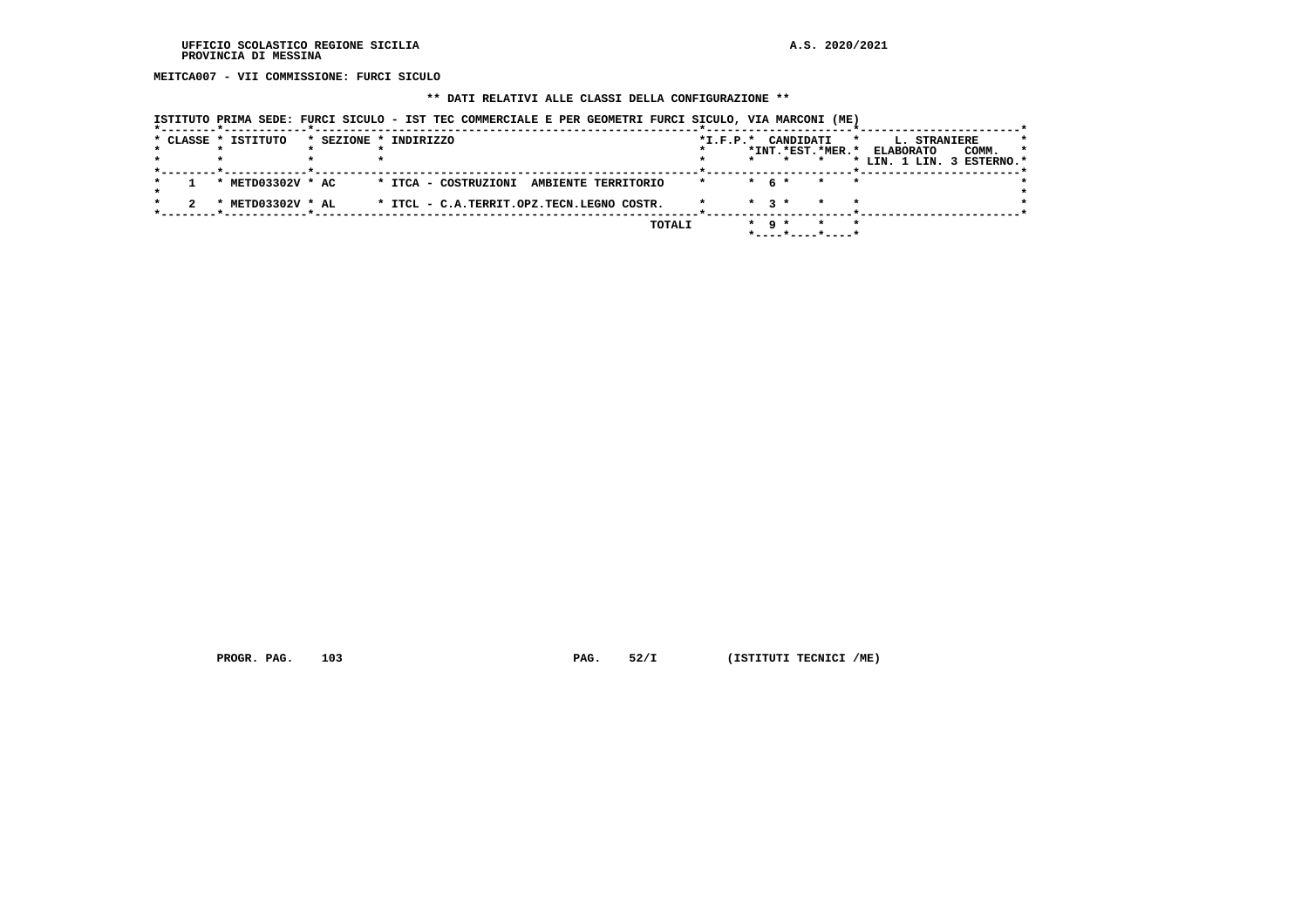**MEITCA007 - VII COMMISSIONE: FURCI SICULO**

|  | RINALDO<br><b>ANASTASI</b> | NUNZIO N. | 1956<br>IL.<br>3/09/        | (ME)  |              |                |                 |     |  |
|--|----------------------------|-----------|-----------------------------|-------|--------------|----------------|-----------------|-----|--|
|  | ORT.ANDO<br>∩ס בי          | TSTTTITC  | <b>TST</b><br>, COMPRENSTVO | ⊄סא∩י | $\mathbf{N}$ | CAPO D'ORLAND. | <b>VIA ROMA</b> | (ME |  |
|  |                            |           |                             |       |              |                |                 |     |  |

 **PROGR. PAG.** 104 **PAG.** 52/II (ISTITUTI TECNICI /ME)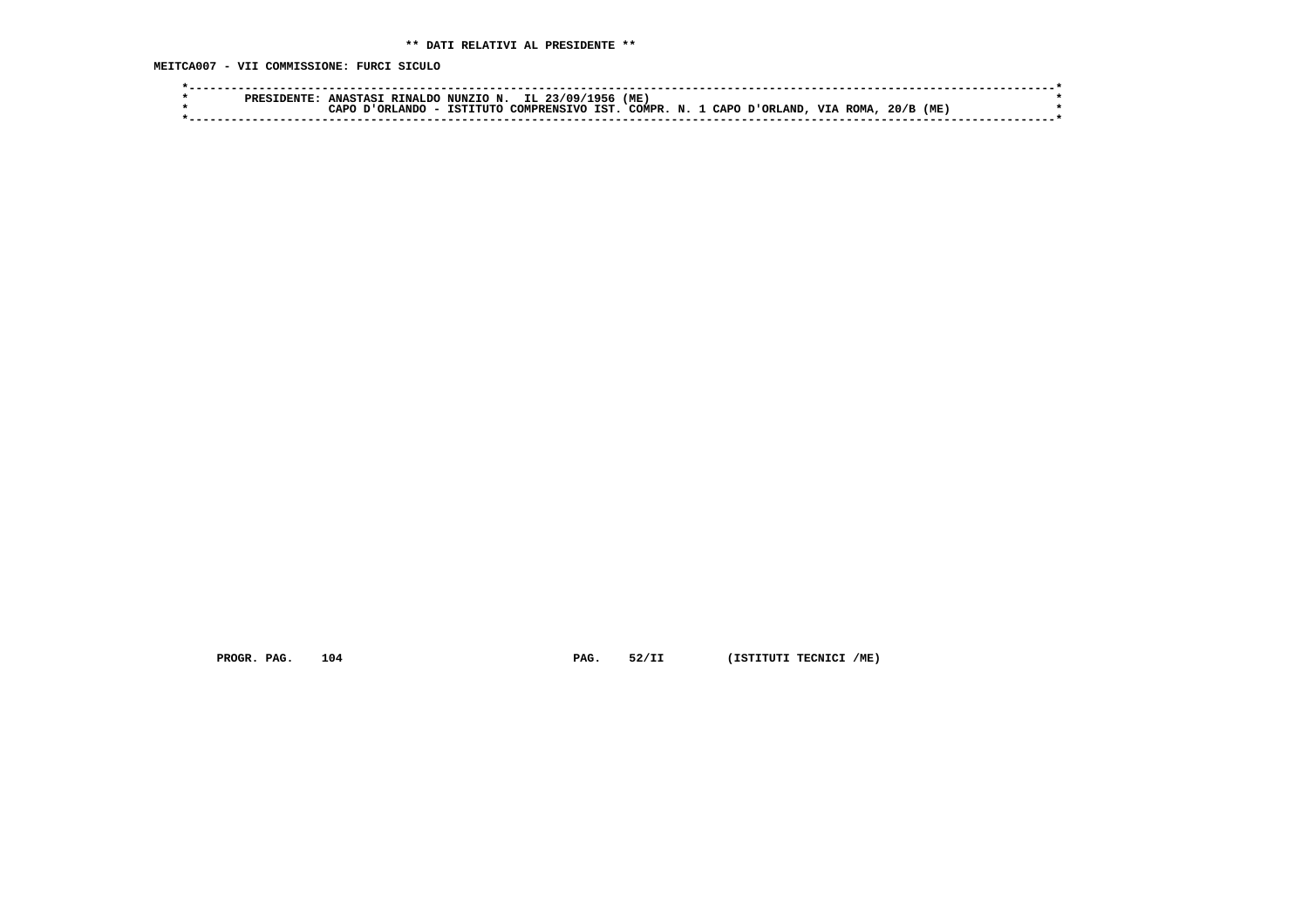**MEITCI001 - I COMMISSIONE: I. T. T. L. "CAIO DUILIO"**

 **\*\* DATI RELATIVI ALLE CLASSI DELLA CONFIGURAZIONE \*\***

|  | ISTITUTO PRIMA SEDE: MESSINA - ISTITUTO TECNICO NAUTICO I.T.T.L. "CAIO DUILIO", VIA GIUSEPPE LA FARINA N.70 (ME) |  |
|--|------------------------------------------------------------------------------------------------------------------|--|
|  |                                                                                                                  |  |

|  | * CLASSE * ISTITUTO | * SEZIONE * INDIRIZZO                     | $*I.F.P.*$ | CANDIDATI<br>$\star$                            | L. STRANIERE              | *       |
|--|---------------------|-------------------------------------------|------------|-------------------------------------------------|---------------------------|---------|
|  |                     |                                           |            | *INT.*EST.*MER.*                                | COMM.<br><b>ELABORATO</b> | $\star$ |
|  |                     |                                           |            |                                                 | * LIN. 1 LIN. 3 ESTERNO.* |         |
|  | METH01000T * B      | * ITCI - T.L.ART.COND.MEZ.OP.C.AP.IM.MAR. |            | $* 17 *$<br>$\star$<br>$\star$                  |                           |         |
|  | METH01000T * E      | * ITCI - T.L.ART.COND.MEZ.OP.C.AP.IM.MAR. |            | $* 13 * 2 *$<br>$\star$                         |                           |         |
|  |                     | TOTALI                                    |            | $*$ 30 $*$ 2 $*$<br>$\star$<br>*----*----*----* |                           |         |

 **PROGR. PAG.** 105 **PAG.** 53/I (ISTITUTI TECNICI /ME)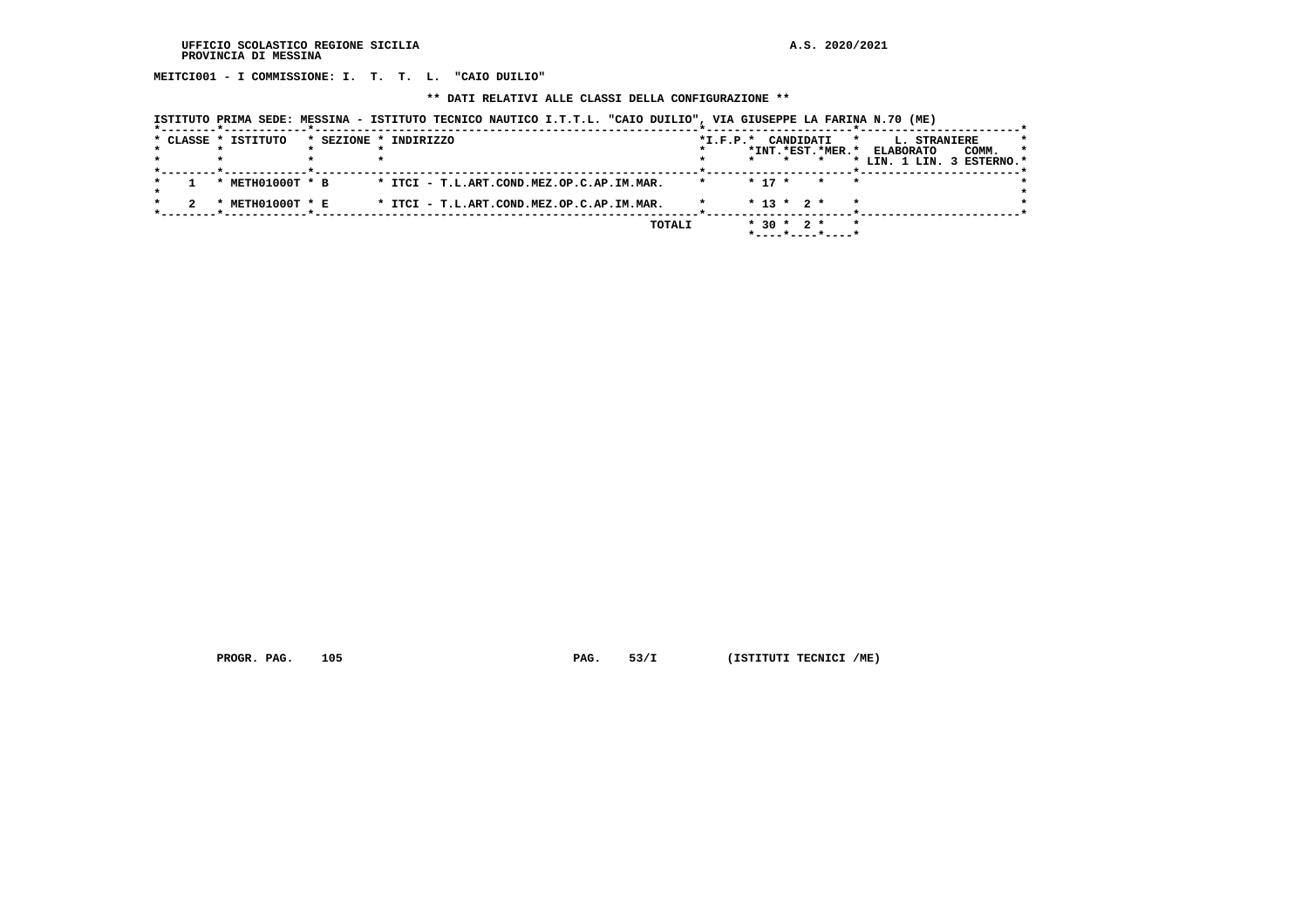**MEITCI001 - I COMMISSIONE: I. T. T. L. "CAIO DUILIO"**

| (ME)<br>IL 28/05/<br><b>SILVANA</b><br>RENEDETTA<br>NT.<br>. TODARO<br>ופספס                                          |  |
|-----------------------------------------------------------------------------------------------------------------------|--|
| SUPERIORE I.I.S. SANT'AGATA DI M.LLO " L, '<br>(ME<br>` - ISTITUTO .<br>OT MILITELLO<br>C/DA MUT1<br>SANT<br>מד בה בי |  |
|                                                                                                                       |  |

 **PROGR. PAG.** 106 **PAG.** 53/II (ISTITUTI TECNICI /ME)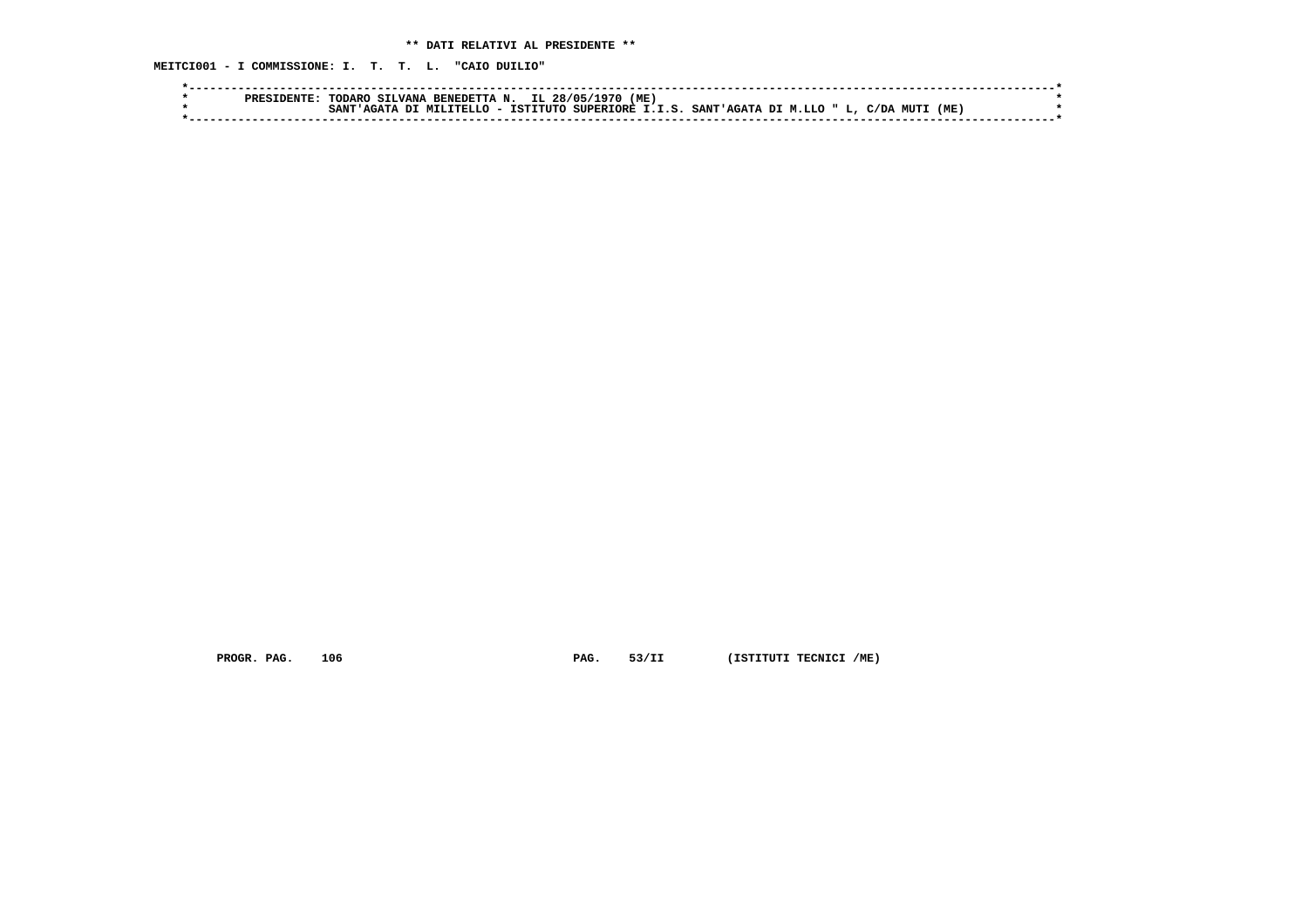**MEITCI002 - II COMMISSIONE: ITI S. AGATA M. LLO TORRICELLI**

 **\*\* DATI RELATIVI ALLE CLASSI DELLA CONFIGURAZIONE \*\***

| ISTITUTO PRIMA SEDE: SANT'AGATA DI MILITELLO - ISTITUTO TECNICO INDUSTRIALE ITI S.AGATA M.LLO TORRICELLI, VIA VALLONE POSTA (M |                                           |  |        |         |                        |                 |                            |         |              |                           |         |
|--------------------------------------------------------------------------------------------------------------------------------|-------------------------------------------|--|--------|---------|------------------------|-----------------|----------------------------|---------|--------------|---------------------------|---------|
| * CLASSE * ISTITUTO                                                                                                            | * SEZIONE * INDIRIZZO                     |  |        |         | $*_{\texttt{I.F.P.}}*$ | CANDIDATI       |                            | $\star$ | L. STRANIERE |                           |         |
|                                                                                                                                |                                           |  |        |         |                        |                 | *INT.*EST.*MER.* ELABORATO |         |              | COMM.                     | $\star$ |
|                                                                                                                                |                                           |  |        |         |                        |                 |                            |         |              | * LIN. 1 LIN. 3 ESTERNO.* |         |
|                                                                                                                                |                                           |  |        |         |                        |                 |                            |         |              |                           |         |
| * METF040006 * VAT                                                                                                             | * ITCI - T.L.ART.COND.MEZ.OP.C.AP.IM.MAR. |  |        | $\star$ |                        | $*$ 9 $*$ 2 $*$ |                            | $\star$ |              |                           |         |
|                                                                                                                                |                                           |  |        |         |                        |                 |                            |         |              |                           |         |
| * METF040006 * VAM                                                                                                             | * ITMM - M.MECCATR.EN.ART.MECC.MECCATRON. |  |        |         |                        | $* 14 * 3 *$    |                            |         |              |                           |         |
|                                                                                                                                |                                           |  |        |         |                        |                 |                            |         |              |                           |         |
|                                                                                                                                |                                           |  | TOTALI |         |                        | $* 23 * 5 *$    |                            | $\star$ |              |                           |         |
|                                                                                                                                |                                           |  |        |         |                        |                 | *----*----*----*           |         |              |                           |         |

 **PROGR. PAG.** 107 **PAG.** 54/I (ISTITUTI TECNICI /ME)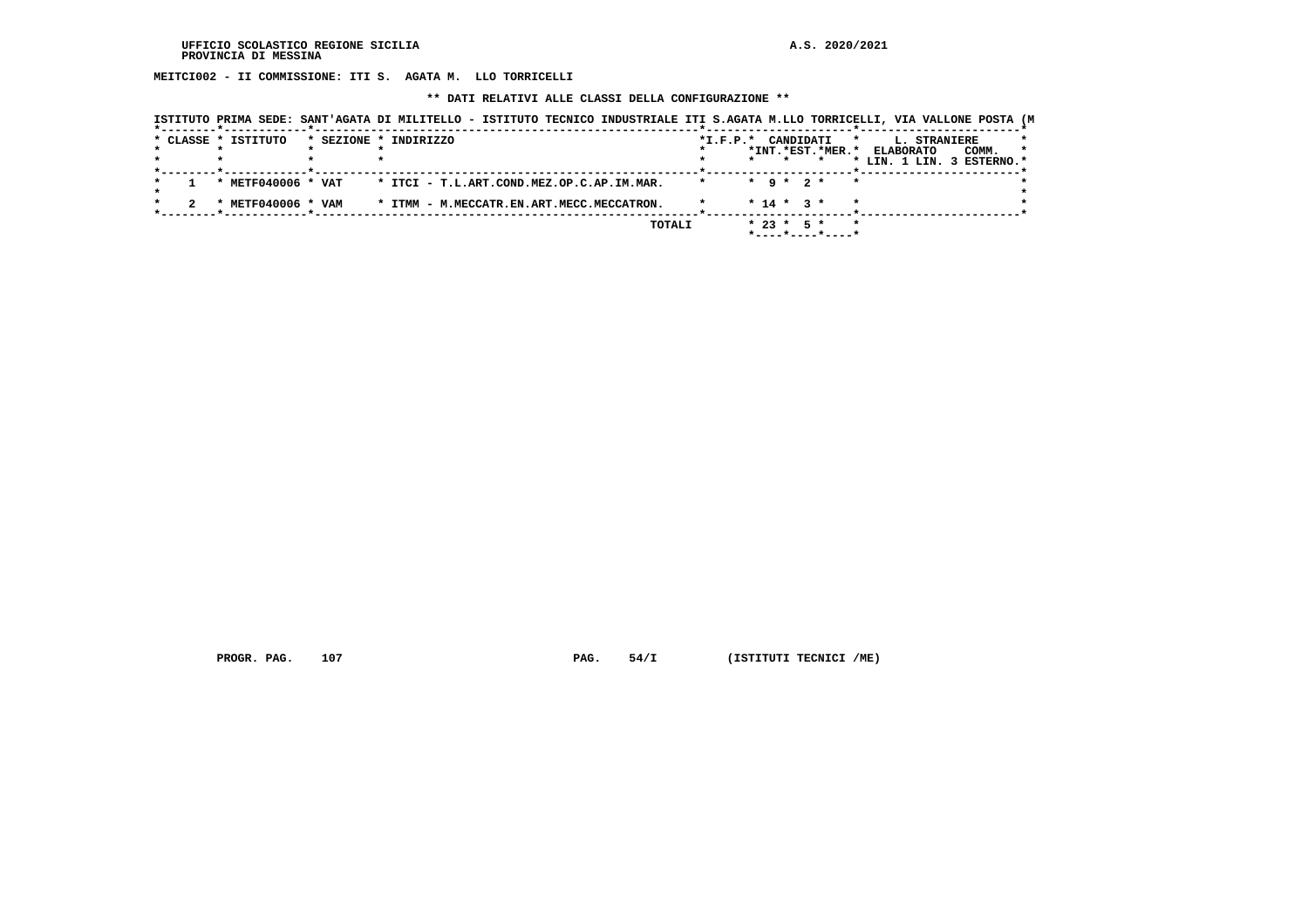**MEITCI002 - II COMMISSIONE: ITI S. AGATA M. LLO TORRICELLI**

| PRES1 | <b>MARCHESE</b> | $\sim$ THSEPPE N. $\sim$ |         | (ME<br>IL 01/01<br>1958      |  |                    |                     |     |  |
|-------|-----------------|--------------------------|---------|------------------------------|--|--------------------|---------------------|-----|--|
|       |                 | TSTTTITC                 | TECNICO | INDUSTRIALE ISTITUTO TECNICO |  | TECNOLOGICO E. VIA | TRE<br><b>MONT1</b> | (ME |  |
|       |                 |                          |         |                              |  |                    |                     |     |  |

 **PROGR. PAG.** 108 **PAG.** 54/II (ISTITUTI TECNICI /ME)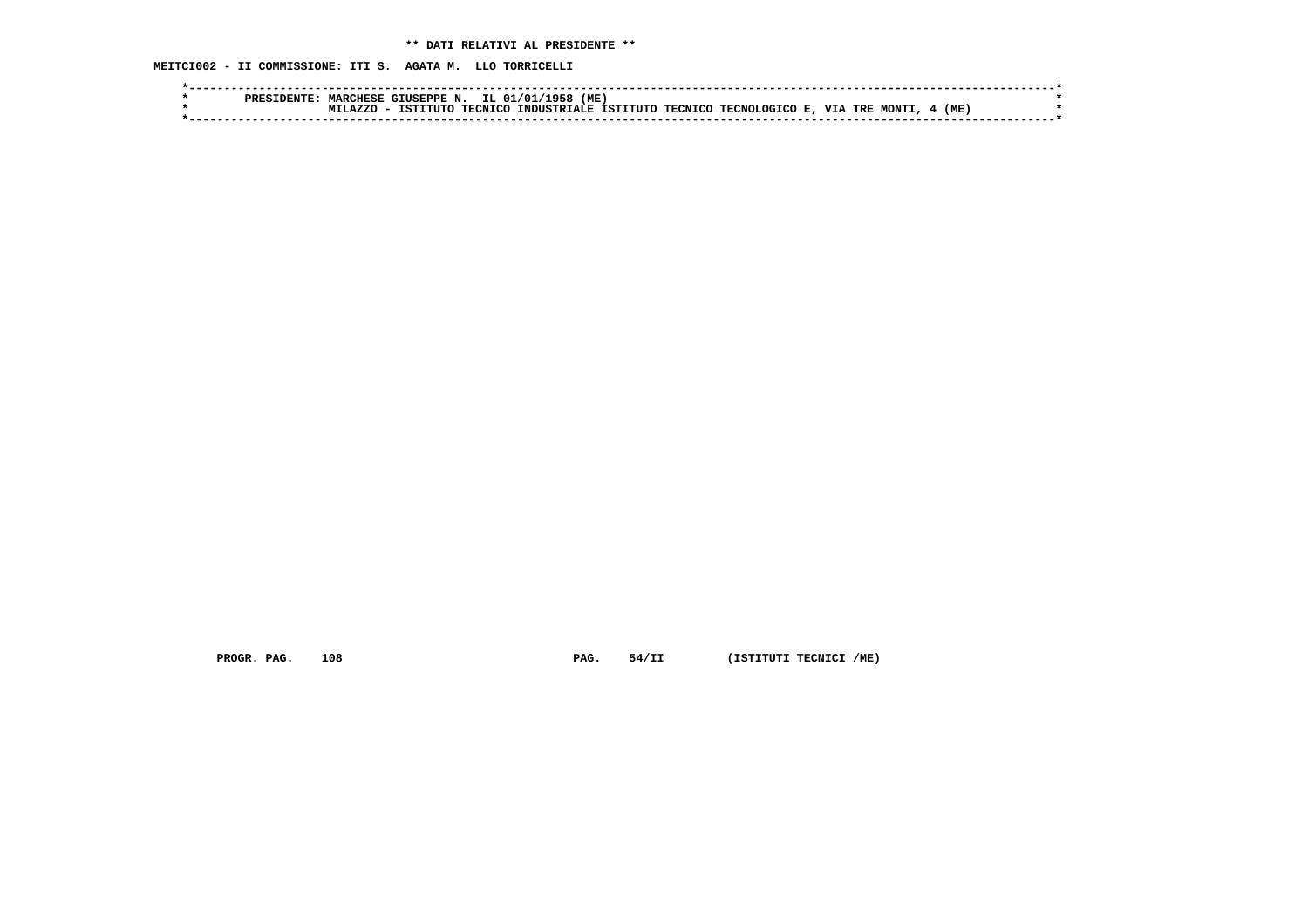**MEITCM001 - I COMMISSIONE: ISTITUTO TECNICO TECNOLOGICO E. MAJORANA**

 **\*\* DATI RELATIVI ALLE CLASSI DELLA CONFIGURAZIONE \*\***

|  | * CLASSE * ISTITUTO | * SEZIONE * INDIRIZZO                     | *I.F.P.* CANDIDATI<br>*INT.*EST.*MER.*                  |         | L. STRANIERE<br>*<br>COMM.<br><b>ELABORATO</b> | * |
|--|---------------------|-------------------------------------------|---------------------------------------------------------|---------|------------------------------------------------|---|
|  |                     |                                           |                                                         |         | * LIN. 1 LIN. 3 ESTERNO.*                      |   |
|  | * METF020001 * ACM  | * ITCM - CH.MAT.BIOTEC.ART.CHIMICA MATER. | $* 27 * 2 *$                                            | $\star$ |                                                |   |
|  | METF020001 * DBS    | * ITBS - CHIM.MAT.BIO. ARTIC.BIOTEC.SAN.  | $* 24 *$<br>$\star$                                     |         | $\star$                                        |   |
|  |                     | TOTALI                                    | $* 51 * 2 *$<br>$*$ - - - - $*$ - - - - $*$ - - - - $*$ |         | $\star$                                        |   |

 **ISTITUTO PRIMA SEDE: MILAZZO - ISTITUTO TECNICO INDUSTRIALE ISTITUTO TECNICO TECNOLOGICO E, VIA TRE MONTI, 4 (ME)**

 **PROGR. PAG.** 109 **PAG. PAG.** 55/I (ISTITUTI TECNICI /ME)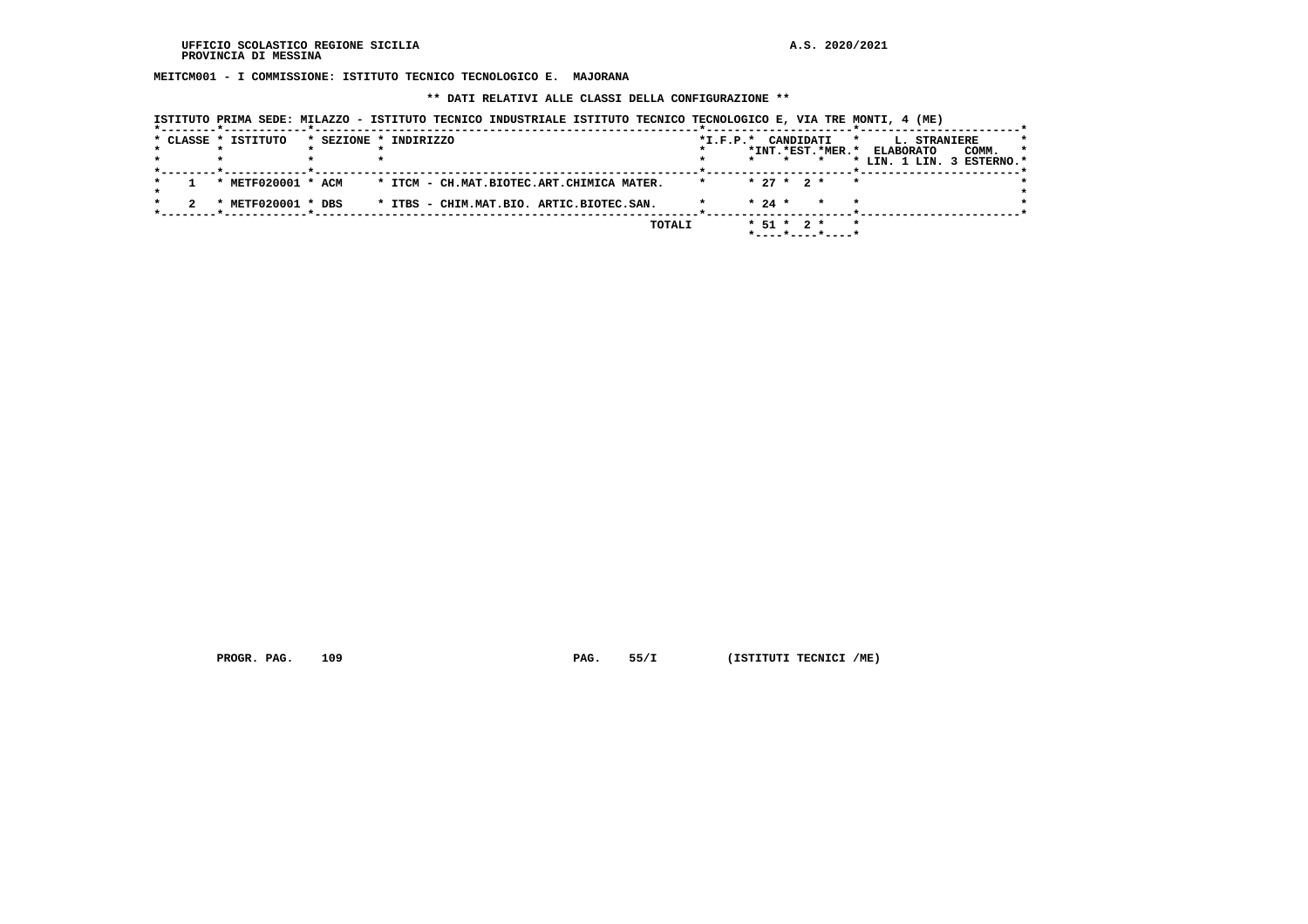**MEITCM001 - I COMMISSIONE: ISTITUTO TECNICO TECNOLOGICO E. MAJORANA**

|  | POSTORINO | PASOUALE N. |                  | IL 18/04/1968 | (ME) |                   |                   |     |     |  |
|--|-----------|-------------|------------------|---------------|------|-------------------|-------------------|-----|-----|--|
|  | TNA       | TSTITUTO    | <b>SUPERIORE</b> | <b>VERONA</b> |      | TRENTO - MESSINA, | VIA UGO BASSI IS. | 148 | (ME |  |
|  |           |             |                  |               |      |                   |                   |     |     |  |

 **PROGR. PAG.** 110 **PAG.** 55/II (ISTITUTI TECNICI /ME)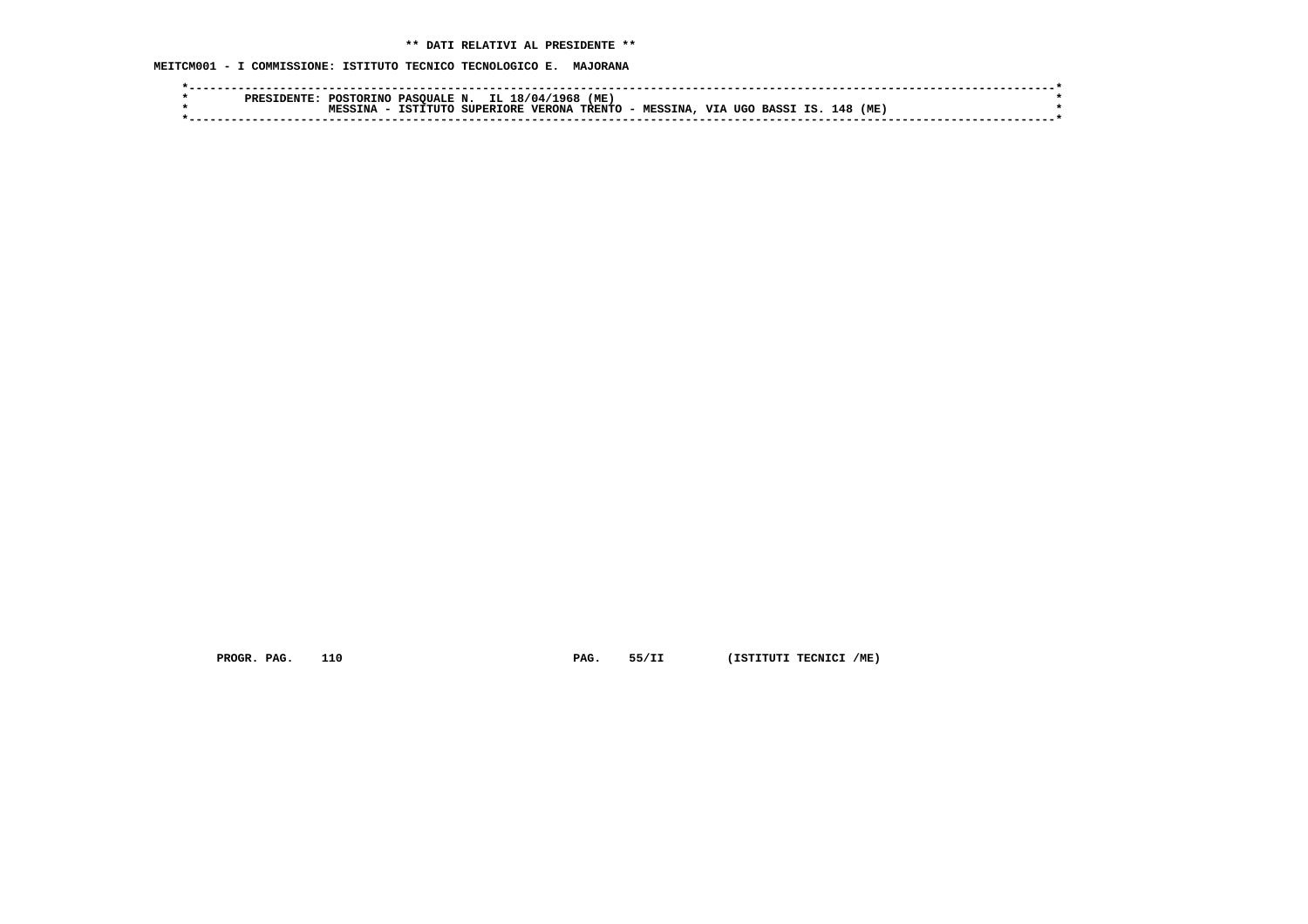**MEITCN001 - I COMMISSIONE: I. T. T. L. "CAIO DUILIO"**

 **\*\* DATI RELATIVI ALLE CLASSI DELLA CONFIGURAZIONE \*\***

|  | ISTITUTO PRIMA SEDE: MESSINA - ISTITUTO TECNICO NAUTICO I.T.T.L. "CAIO DUILIO", VIA GIUSEPPE LA FARINA N.70 (ME) |  |
|--|------------------------------------------------------------------------------------------------------------------|--|
|  |                                                                                                                  |  |

|  | * CLASSE * ISTITUTO | * SEZIONE * INDIRIZZO                     | $*I.F.P.*$ | CANDIDATI                            |                    | L. STRANIERE<br>$\star$   | $\star$ |
|--|---------------------|-------------------------------------------|------------|--------------------------------------|--------------------|---------------------------|---------|
|  |                     |                                           |            | *INT.*EST.*MER.*                     |                    | COMM.<br><b>ELABORATO</b> | *       |
|  |                     |                                           |            | $\star$                              |                    | * LIN. 1 LIN. 3 ESTERNO.* |         |
|  | METH01000T * A      | * ITCN - TRASP.LOG.ARTIC.C.M.OPZ.C.M.NAV. |            | $*26*$                               | $\star$<br>$\star$ |                           |         |
|  | METH01000T * D      | * ITCN - TRASP.LOG.ARTIC.C.M.OPZ.C.M.NAV. |            | $* 18 * 5 *$                         | $\star$            |                           |         |
|  |                     | TOTALI                                    |            | $*$ 44 $*$ 5 $*$<br>*----*----*----* | $\star$            |                           |         |

 **PROGR. PAG.** 111 **PAG.** 56/I (ISTITUTI TECNICI /ME)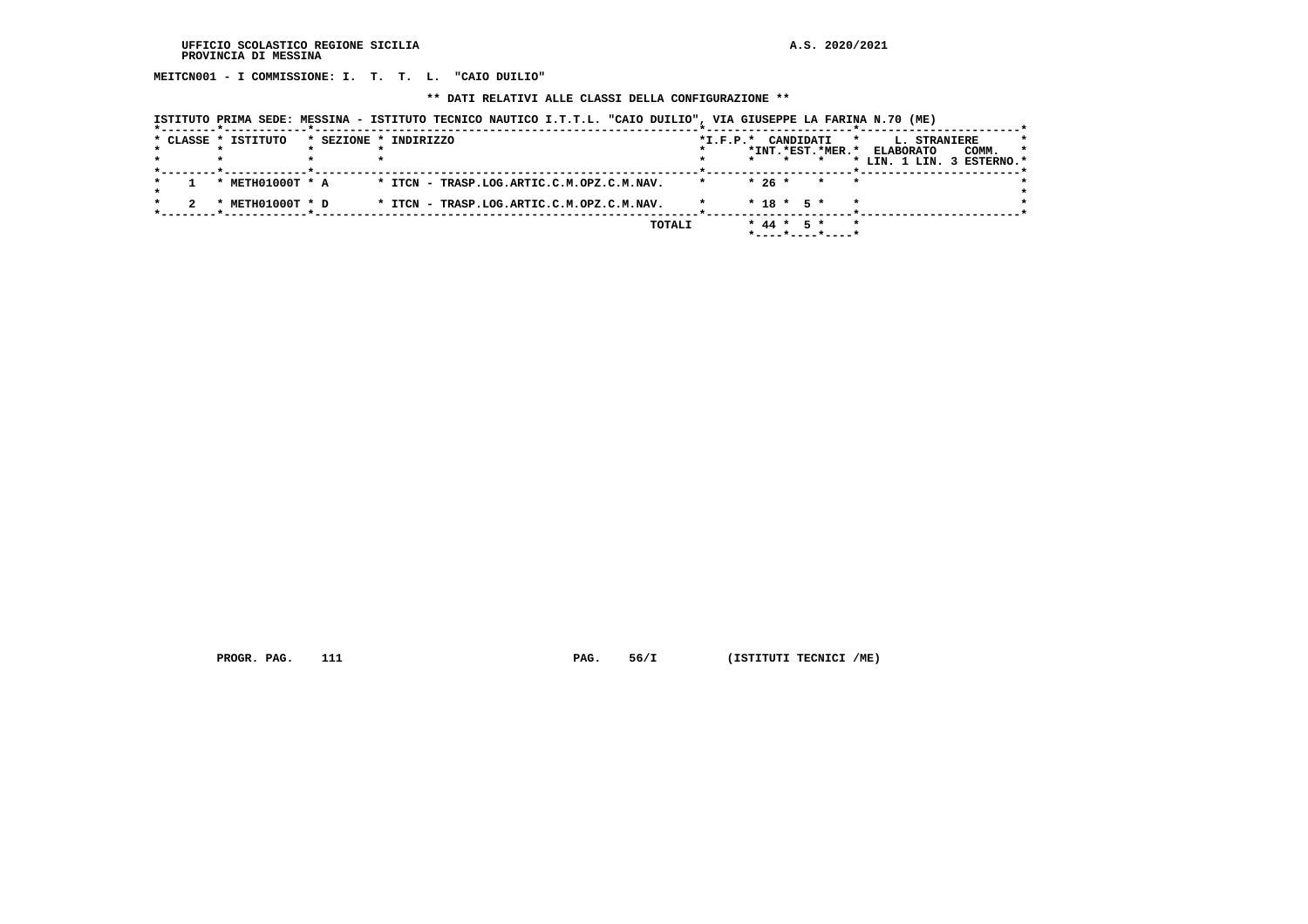**MEITCN001 - I COMMISSIONE: I. T. T. L. "CAIO DUILIO"**

|  | FARDEL          | DOMENICA N. IL 1 | '1956<br>17/07/ | (ME) |                                                                               |  |      |  |
|--|-----------------|------------------|-----------------|------|-------------------------------------------------------------------------------|--|------|--|
|  | SANT<br>· AGAT♪ |                  |                 |      | \ DI MILITELLO - ISTITUTO SUPERIORE I.I.S. SANT'AGATA DI M.LLO " L, C/DA MUTI |  | (ME) |  |
|  |                 |                  |                 |      |                                                                               |  |      |  |

 **PROGR. PAG.** 112 **PAG.** 56/II (ISTITUTI TECNICI /ME)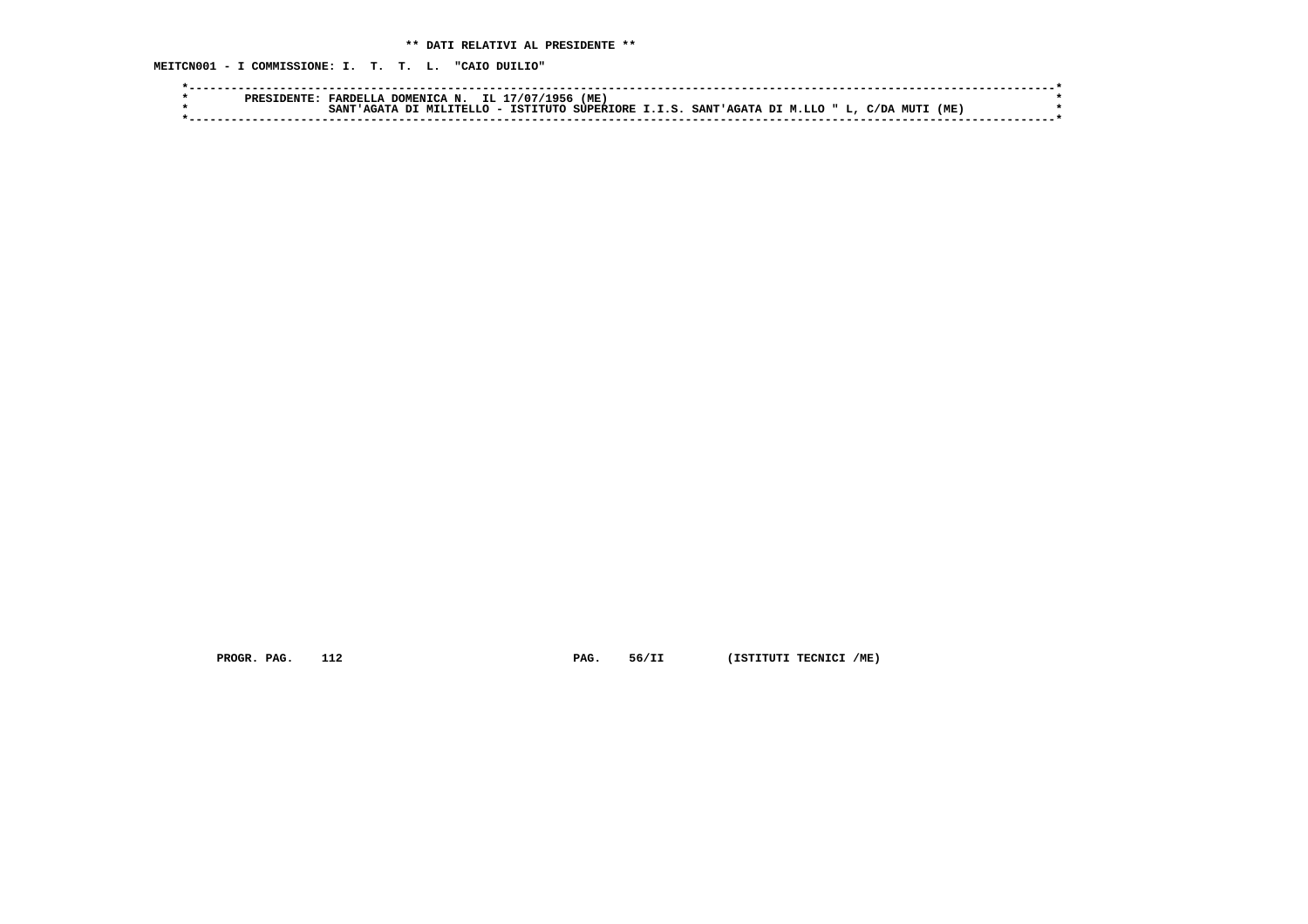**MEITCN002 - II COMMISSIONE: I. T. T. L. "CAIO DUILIO"**

 **\*\* DATI RELATIVI ALLE CLASSI DELLA CONFIGURAZIONE \*\***

|  | ISTITUTO PRIMA SEDE: MESSINA - ISTITUTO TECNICO NAUTICO I.T.T.L. "CAIO DUILIO", VIA GIUSEPPE LA FARINA N.70 (ME) |  |
|--|------------------------------------------------------------------------------------------------------------------|--|
|  |                                                                                                                  |  |

|  | * CLASSE * ISTITUTO | * SEZIONE * INDIRIZZO                     | CANDIDATI<br>$*L.F.P.*$<br>L. STRANIERE<br>$\star$<br>$\star$     |  |
|--|---------------------|-------------------------------------------|-------------------------------------------------------------------|--|
|  |                     |                                           | *INT.*EST.*MER.*<br>COMM.<br><b>ELABORATO</b><br>*                |  |
|  |                     |                                           | * LIN. 1 LIN. 3 ESTERNO.*                                         |  |
|  | * METH01000T * C    | * ITCN - TRASP.LOG.ARTIC.C.M.OPZ.C.M.NAV. | $* 19 * 5 *$<br>$\star$                                           |  |
|  | METH01000T * F      | * ITCN - TRASP.LOG.ARTIC.C.M.OPZ.C.M.NAV. | $* 17 * 4 *$                                                      |  |
|  |                     | TOTALI                                    | $*36 * 9 *$<br>$\star$<br>$*$ - - - - $*$ - - - - $*$ - - - - $*$ |  |

 **PROGR. PAG.** 113 **PAG.** 57/I (ISTITUTI TECNICI /ME)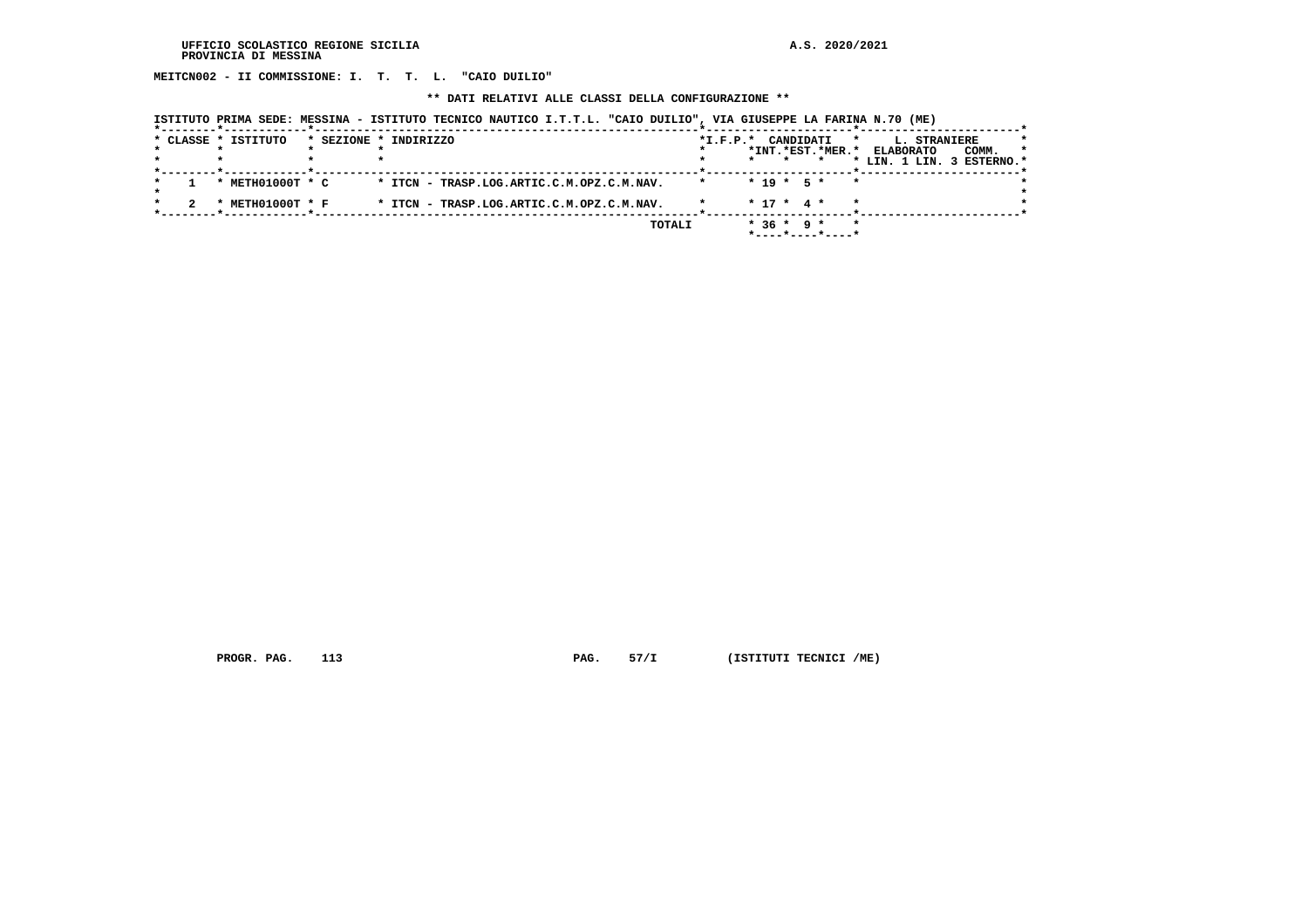**MEITCN002 - II COMMISSIONE: I. T. T. L. "CAIO DUILIO"**

| <b>DDDC</b> | <b>MARISA</b><br><b>MESSINA</b> | IL.<br>N.                               | 954<br>12/07/        | (ME, |                                |             |            |                    |      |  |
|-------------|---------------------------------|-----------------------------------------|----------------------|------|--------------------------------|-------------|------------|--------------------|------|--|
|             | 2.557<br><b>TPDPCA</b>          | <b>DTVA</b><br>$\overline{\phantom{0}}$ | TCT).<br><b>TITT</b> |      | , SUPERTORE ISTITUTO SUPERIORE | CAMTNTTT-TR | <b>TTT</b> | אחיות הי<br>™ARR . | (ME) |  |
|             |                                 |                                         |                      |      |                                |             |            |                    |      |  |

 **PROGR. PAG.** 114 **PAG.** 57/II (ISTITUTI TECNICI /ME)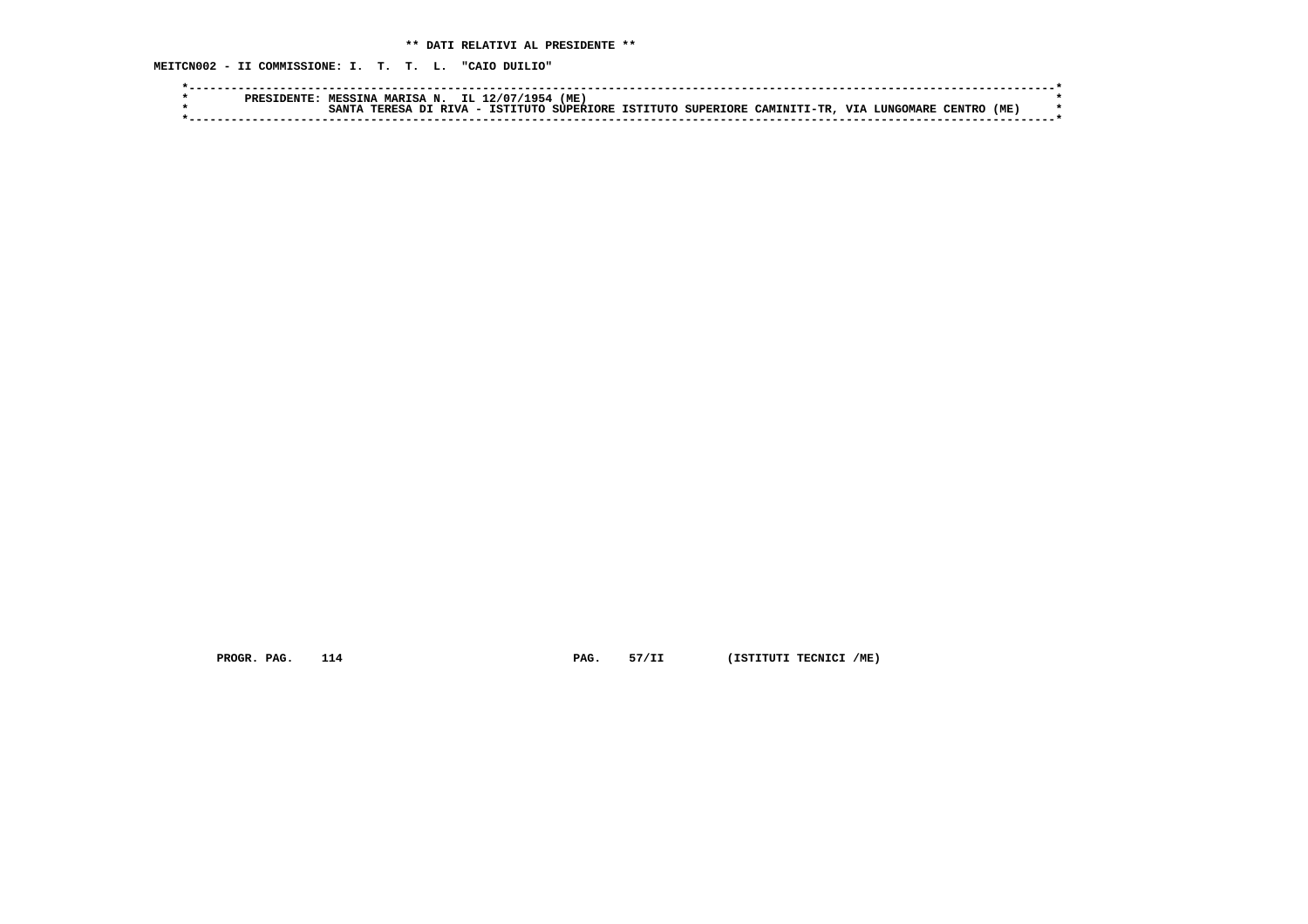**MEITCN003 - III COMMISSIONE: I. T. L. DA VINCI ECONOMICO TECNOLOGICO**

 **\*\* DATI RELATIVI ALLE CLASSI DELLA CONFIGURAZIONE \*\***

|                     | ISTITUTO PRIMA SEDE: MILAZZO - IST TEC COMMERCIALE E PER GEOMETRI I.T. L.DA VINCI ECONOMICO TECN, VIA COLONNELLO MAGISTRI (ME) |                                           |                                                                                 |                                                               |
|---------------------|--------------------------------------------------------------------------------------------------------------------------------|-------------------------------------------|---------------------------------------------------------------------------------|---------------------------------------------------------------|
| * CLASSE * ISTITUTO | * SEZIONE * INDIRIZZO                                                                                                          |                                           | $*$ I.F.P. $*$<br>CANDIDATI<br>$\star$<br>*INT.*EST.*MER.* ELABORATO<br>$\star$ | L. STRANIERE<br>COMM.<br>$\star$<br>* LIN. 1 LIN. 3 ESTERNO.* |
|                     | * METD05000E * ATL                                                                                                             | * ITCN - TRASP.LOG.ARTIC.C.M.OPZ.C.M.NAV. | $* 15 * 5 *$<br>$\star$                                                         |                                                               |
|                     | * METD05000E * AINF                                                                                                            | * ITIA - INFORM.TELECOM.ARTIC.INFORMATICA | $* 21 * 1 *$                                                                    |                                                               |
|                     |                                                                                                                                | TOTALI                                    | $*36 * 6 *$<br>$\star$<br>$*$ - - - - $*$ - - - - $*$ - - - - $*$               |                                                               |

 **PROGR. PAG.** 115 **PAG.** 58/I (ISTITUTI TECNICI /ME)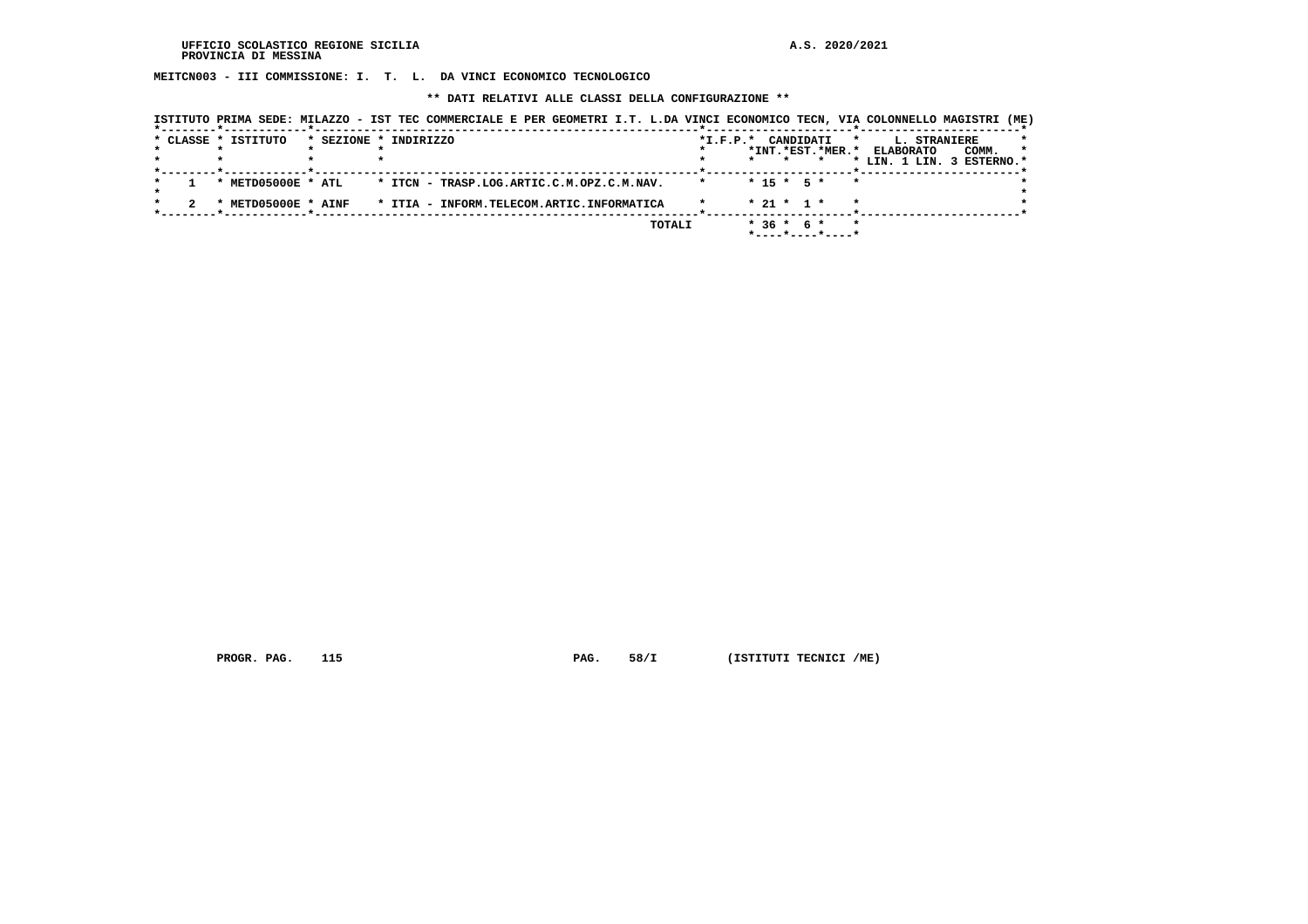# **\*\* DATI RELATIVI AL PRESIDENTE \*\***

 **MEITCN003 - III COMMISSIONE: I. T. L. DA VINCI ECONOMICO TECNOLOGICO**

| <b>PRES</b> | <b>ANNEL</b>         | <b>NATALE N</b>        | IL.<br>12/09     | L958<br>'ME |          |          |        |               |     |  |
|-------------|----------------------|------------------------|------------------|-------------|----------|----------|--------|---------------|-----|--|
|             | $T_{\rm N2}$<br>MECC | <b>. דיזדי</b><br>TST: | <b>SUPERTORE</b> | .S.MTNUTOLT | MESSINA. | CONTRADA | GA7.7. | <b>FUCILE</b> | (ME |  |
|             |                      |                        |                  |             |          |          |        |               |     |  |
|             |                      |                        |                  |             |          |          |        |               |     |  |

 **PROGR. PAG.** 116 **PAG.** 58/II (ISTITUTI TECNICI /ME)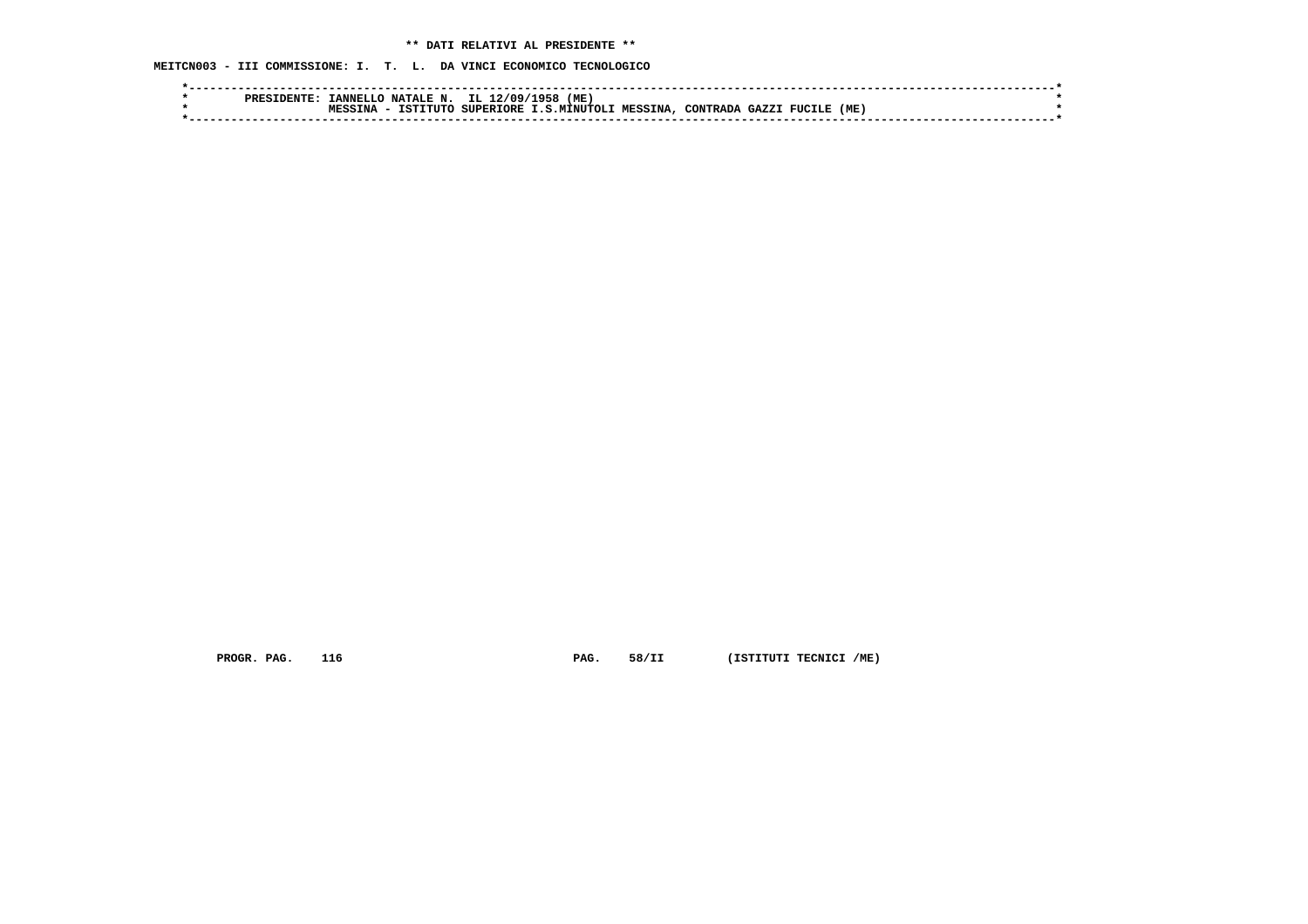**MEITCR001 - I COMMISSIONE: ISTITUTO TECNICO TECNOLOGICO E. MAJORANA**

 **\*\* DATI RELATIVI ALLE CLASSI DELLA CONFIGURAZIONE \*\***

|  | * CLASSE * ISTITUTO     | * SEZIONE * INDIRIZZO                     |        | $*I.F.P.*$ |            | CANDIDATI    | *INT.*EST.*MER.* | *<br><b>ELABORATO</b> | L. STRANIERE | COMM.<br>* LIN. 1 LIN. 3 ESTERNO.* | * |
|--|-------------------------|-------------------------------------------|--------|------------|------------|--------------|------------------|-----------------------|--------------|------------------------------------|---|
|  | * METF020001 * ACR      | * ITCR - TRASP.LOG.ARTIC.C.M.OPZ.C.M.AER. |        |            |            | $* 19 * 1 *$ | $\star$          |                       |              |                                    |   |
|  | <b>METF020001 * AEN</b> | * ITEN - MECC.MECCATR.ENERG.ARTIC.ENERGIA |        |            |            | $* 26 * 1 *$ |                  | $\star$               |              |                                    |   |
|  |                         |                                           | TOTALI |            | $*$ 45 $*$ |              | $2 *$            |                       |              |                                    |   |

 **ISTITUTO PRIMA SEDE: MILAZZO - ISTITUTO TECNICO INDUSTRIALE ISTITUTO TECNICO TECNOLOGICO E, VIA TRE MONTI, 4 (ME)**

 **PROGR. PAG.** 117 **PAG.** 59/I (ISTITUTI TECNICI /ME)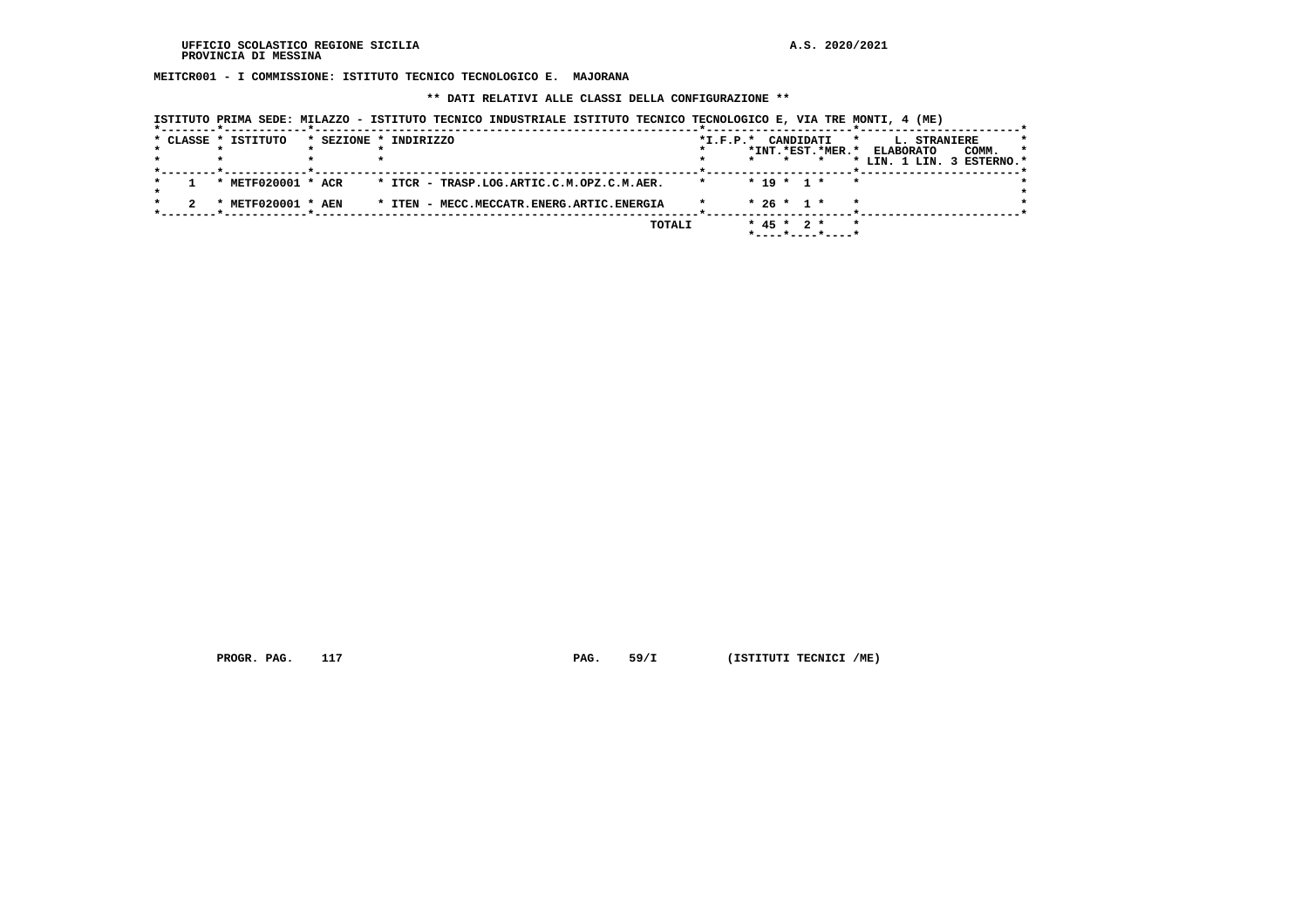**MEITCR001 - I COMMISSIONE: ISTITUTO TECNICO TECNOLOGICO E. MAJORANA**

| <b>EANDR.</b><br>סססם | (ME)<br>.719E<br>IL.<br>15/06/<br>$\bigcap$ RRADO $\bigcap$<br>N                                                                            |  |
|-----------------------|---------------------------------------------------------------------------------------------------------------------------------------------|--|
| TNA                   | <b>VTA</b><br>TRENTO -<br>(ME<br>148<br><b>VERONA</b><br><b>SUPERIORE</b><br>TCTT<br><b>CTITTC</b><br>UGO<br><b>MESSINA</b><br><b>BASS1</b> |  |
|                       |                                                                                                                                             |  |
|                       |                                                                                                                                             |  |

 **PROGR. PAG.** 118 **PAG.** 59/II (ISTITUTI TECNICI /ME)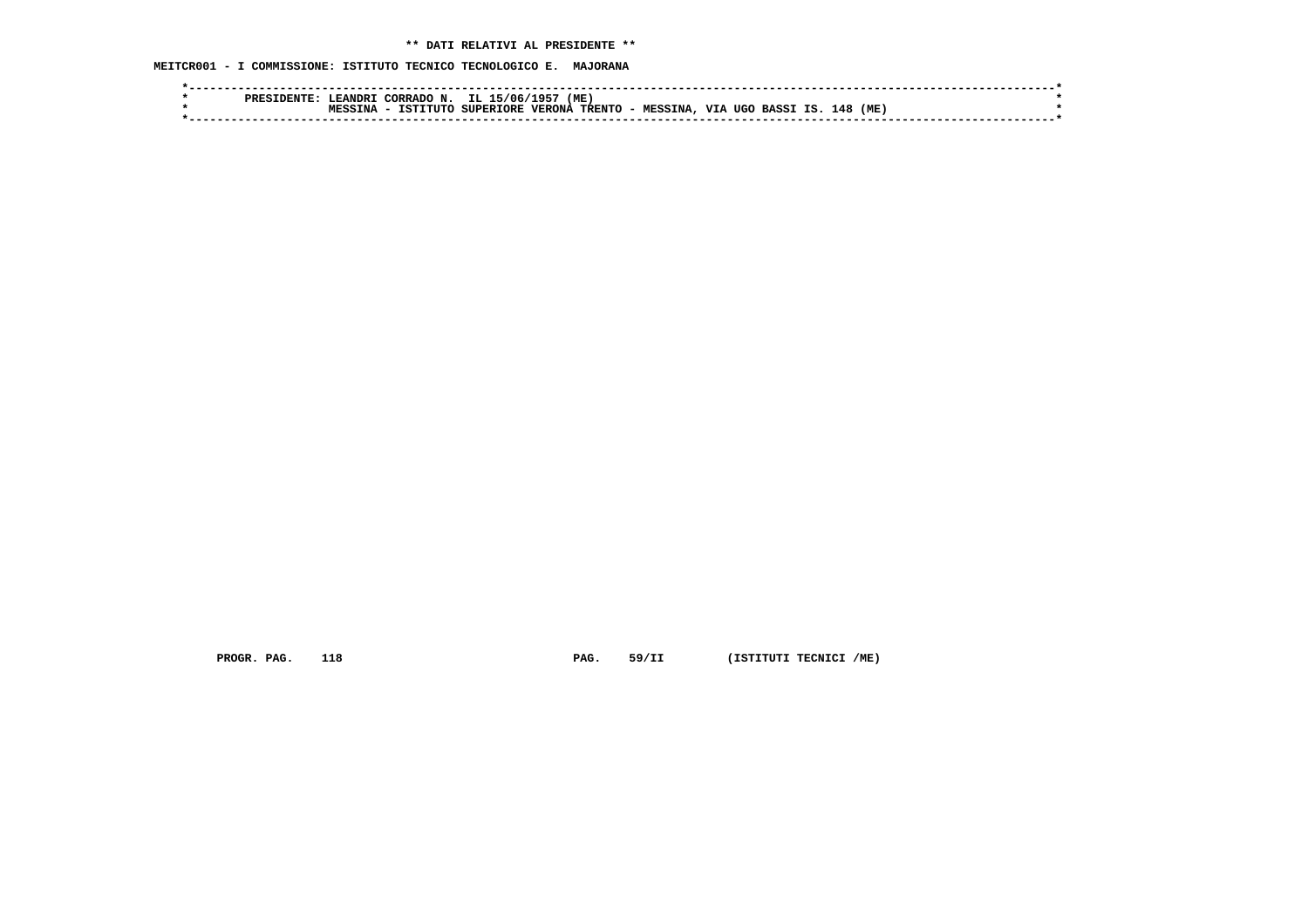**MEITCZ001 - I COMMISSIONE: ITET " G. TOMASI DI LAMPEDUSA"**

## **\*\* DATI RELATIVI ALLE CLASSI DELLA CONFIGURAZIONE \*\***

|                     |                       | ISTITUTO PRIMA SEDE: SANT'AGATA DI MILITELLO - IST TEC COMMERCIALE E PER GEOMETRI ITET " G. TOMASI DI LAMPEDUS, VIA PARCO DEGL |                    |               |                     |                               |                           |
|---------------------|-----------------------|--------------------------------------------------------------------------------------------------------------------------------|--------------------|---------------|---------------------|-------------------------------|---------------------------|
| * CLASSE * ISTITUTO | * SEZIONE * INDIRIZZO |                                                                                                                                | *I.F.P.* CANDIDATI |               | *INT. *EST. *MER. * | $\star$<br><b>ELABORATO</b>   | L. STRANIERE<br>COMM.     |
|                     |                       |                                                                                                                                |                    |               |                     |                               | * LIN. 1 LIN. 3 ESTERNO.* |
| * METD110001 * A    |                       | * ITCZ - SISTEMA MODA-ART.CALZAT. E MODA                                                                                       |                    | $* 14 * 1 *$  |                     |                               |                           |
|                     |                       | ISTITUTO SECONDA SEDE: SANT'AGATA DI MILITELLO - L.R. PAR. ISTITUTO TECNICO NAUTICO IST.TEC.SETT.TECN.CO A IND.ZO, C/da Capita |                    |               |                     |                               |                           |
| * CLASSE * ISTITUTO | * SEZIONE * INDIRIZZO |                                                                                                                                | *I.F.P.* CANDIDATI |               |                     | $\mathbf{r}$                  | L. STRANIERE              |
|                     |                       |                                                                                                                                |                    |               |                     | *INT. *EST. *MER. * ELABORATO | COMM.                     |
|                     |                       |                                                                                                                                |                    | $\star$       |                     |                               | * LIN. 1 LIN. 3 ESTERNO.* |
| * METH68500U * A    |                       | * ITCN - TRASP.LOG.ARTIC.C.M.OPZ.C.M.NAV.                                                                                      |                    | $* 19 * 11 *$ |                     |                               |                           |

 **PROGR. PAG.** 119 **PAG.** 60/I (ISTITUTI TECNICI /ME)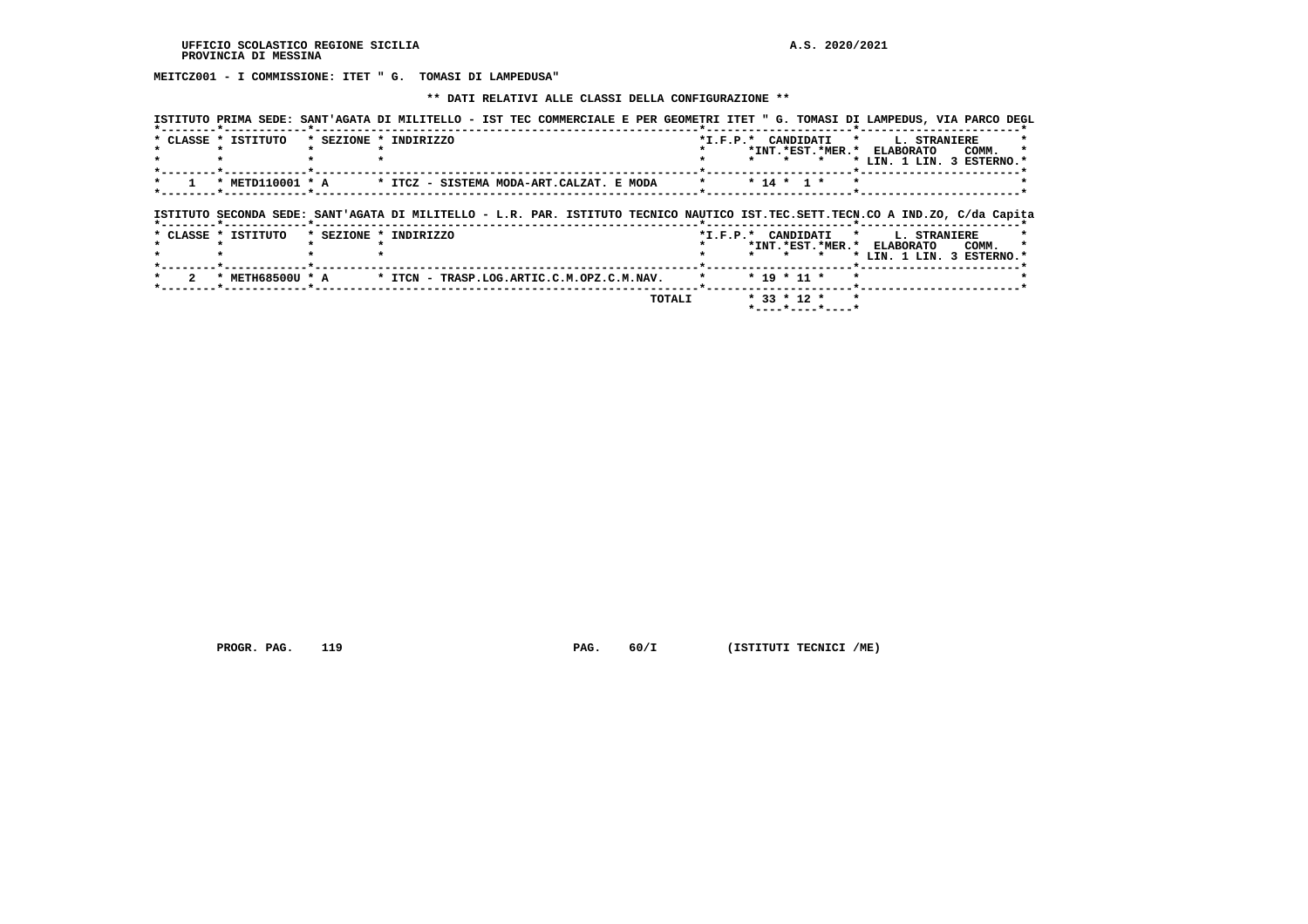**MEITCZ001 - I COMMISSIONE: ITET " G. TOMASI DI LAMPEDUSA"**

|  | <b>TNTERDONATO</b>              |               | ENZA N. IL 04/10/1 | (ME)<br>1964 |                                    |                   |      |  |
|--|---------------------------------|---------------|--------------------|--------------|------------------------------------|-------------------|------|--|
|  | <b>TERESA</b><br>$\sigma$ a arm | <b>DTVA</b> - | TCTTTTTTO          |              | COMPRENSIVO I.C.S. TERESA DI RIVA, | VIA DELLE COLLINE | (ME) |  |
|  |                                 |               |                    |              |                                    |                   |      |  |

 **PROGR. PAG.** 120 **PAG.** 60/II (ISTITUTI TECNICI /ME)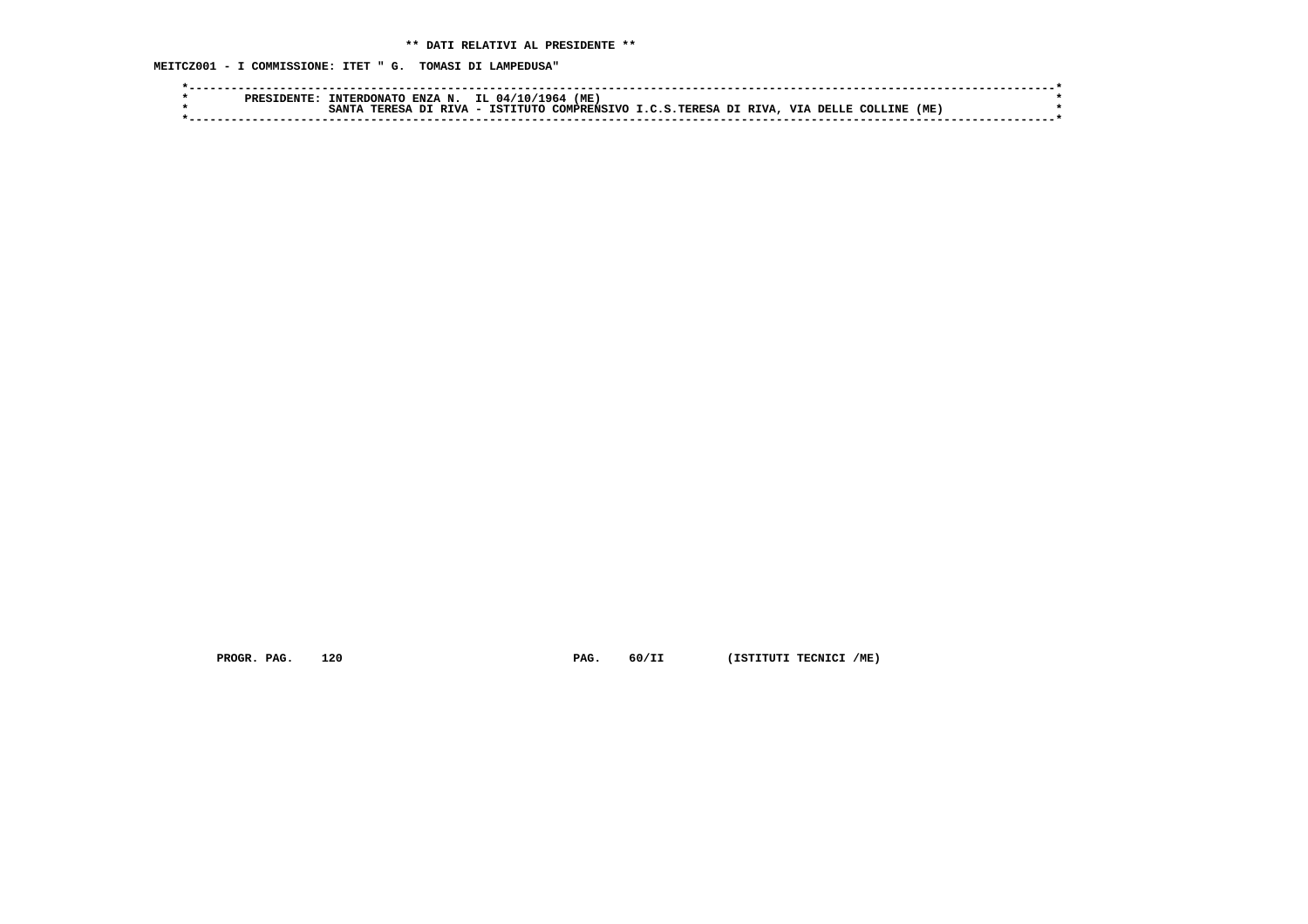**MEITEC001 - I COMMISSIONE: IST. TECN. TECNOLOGICO "VERONA TRENTO"**

 **\*\* DATI RELATIVI ALLE CLASSI DELLA CONFIGURAZIONE \*\***

 **ISTITUTO PRIMA SEDE: MESSINA - ISTITUTO TECNICO INDUSTRIALE IST. TECN. TECNOLOGICO "VERONA, VIA UGO BASSI IS 148 (ME)**

|  | * CLASSE * ISTITUTO |     | * SEZIONE * INDIRIZZO |  |                                              | $*I.F.P.*$ |          | CANDIDATI   |       |                  | * | L. STRANIERE              |       |         |
|--|---------------------|-----|-----------------------|--|----------------------------------------------|------------|----------|-------------|-------|------------------|---|---------------------------|-------|---------|
|  |                     |     |                       |  |                                              |            |          |             |       | *INT.*EST.*MER.* |   | <b>ELABORATO</b>          | COMM. | $\star$ |
|  |                     |     |                       |  |                                              |            |          |             |       |                  |   | * LIN. 1 LIN. 3 ESTERNO.* |       |         |
|  | METF02701R * C      |     |                       |  | * ITEC - ELN. ELETTROTEC. ARTIC. ELETTRONICA |            |          | $* 6 * 1 *$ |       |                  |   |                           |       |         |
|  |                     | * D |                       |  | * ITIA - INFORM.TELECOM.ARTIC.INFORMATICA    |            | $\star$  | 6 *         | $5*$  |                  |   |                           |       |         |
|  | METF02701R * E      |     |                       |  | * ITIA - INFORM.TELECOM.ARTIC.INFORMATICA    |            | $* 22 *$ |             |       |                  |   |                           |       |         |
|  |                     |     |                       |  | TOTALI                                       |            |          | $* 34 *$    | – 6 * |                  | * |                           |       |         |
|  |                     |     |                       |  |                                              |            |          |             |       |                  |   |                           |       |         |

 **PROGR. PAG.** 121 **PAG.** 61/I (ISTITUTI TECNICI /ME)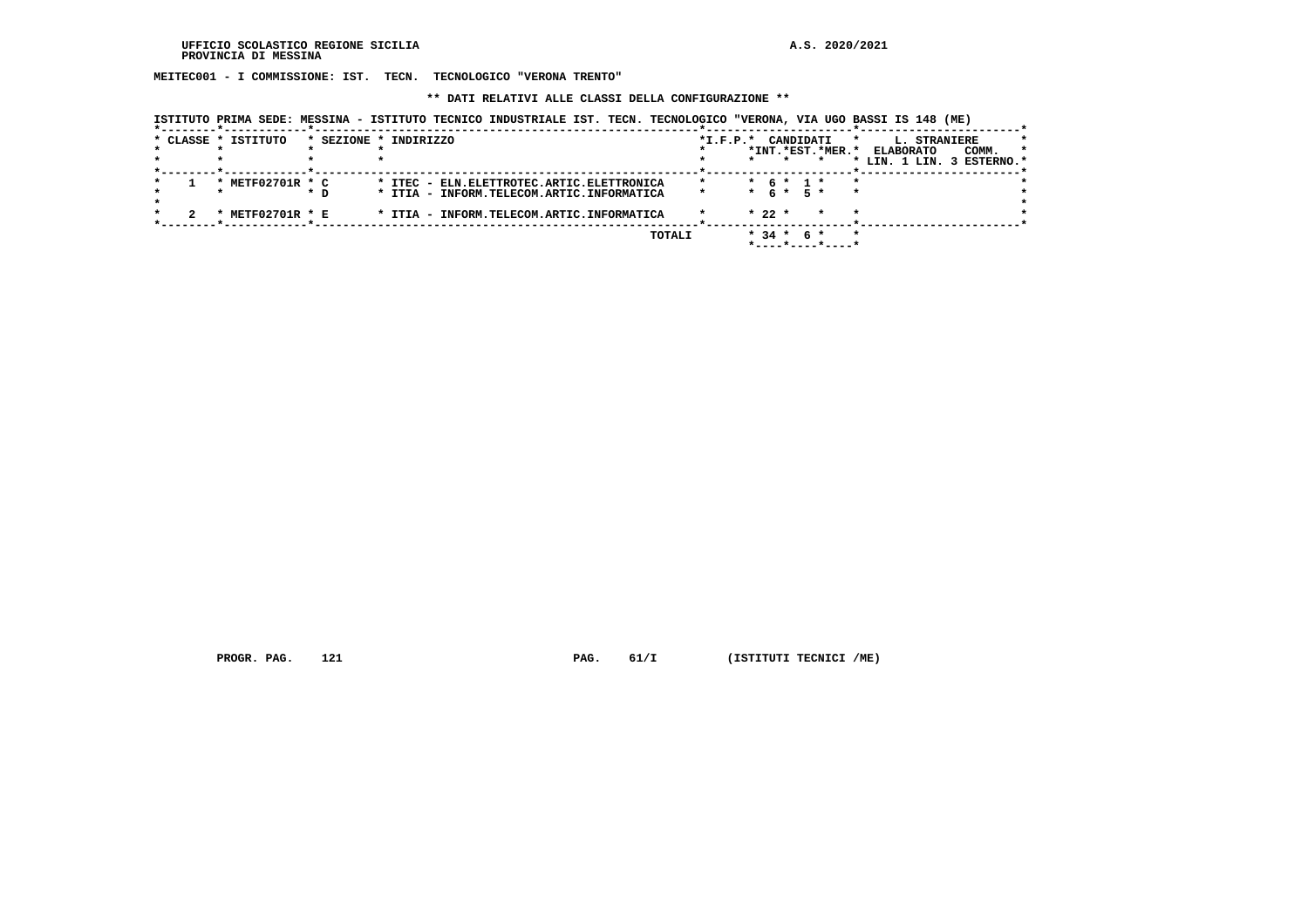**MEITEC001 - I COMMISSIONE: IST. TECN. TECNOLOGICO "VERONA TRENTO"**

|  | PRES | <b>MARTNO</b> | ANTONELLA N. | IL 1<br>L3/10/   | (ME)<br>196'                 |           |                               |                           |      |  |
|--|------|---------------|--------------|------------------|------------------------------|-----------|-------------------------------|---------------------------|------|--|
|  |      | TNA           | TETTTITO     | <b>SUPERIORE</b> | <b>FARINA</b><br><b>"Т.А</b> | - BASILE" | <b>VTA</b><br><b>ORATORTO</b> | PACE<br>DELL <sub>2</sub> | (ME) |  |
|  |      |               |              |                  |                              |           |                               |                           |      |  |

 **PROGR. PAG.** 122 **PAG.** 61/II (ISTITUTI TECNICI /ME)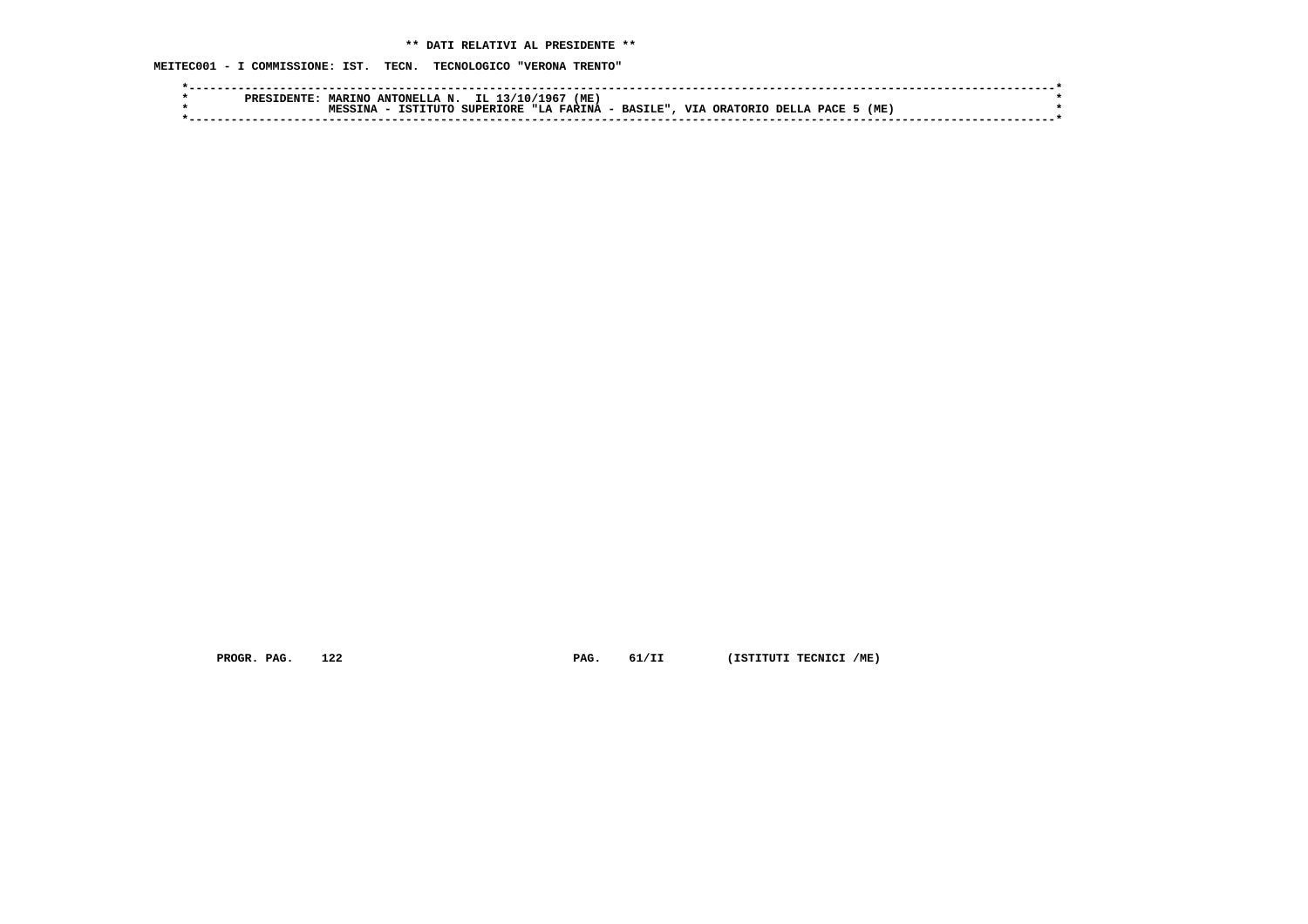**MEITEC002 - II COMMISSIONE: ISTITUTO TECNICO TECNOLOGICO E. MAJORANA**

 **\*\* DATI RELATIVI ALLE CLASSI DELLA CONFIGURAZIONE \*\***

|  | * CLASSE * ISTITUTO                     | * SEZIONE * INDIRIZZO                        | $*I.F.P.*$ | CANDIDATI<br>*<br>*INT.*EST.*MER.*                                     | L. STRANIERE<br><b>ELABORATO</b><br>COMM.<br>$\star$<br>* LIN. 1 LIN. 3 ESTERNO.* |
|--|-----------------------------------------|----------------------------------------------|------------|------------------------------------------------------------------------|-----------------------------------------------------------------------------------|
|  | * METF020001 * AEC                      | * ITEC - ELN. ELETTROTEC. ARTIC. ELETTRONICA |            | $* 22 * 1 *$<br>$\star$                                                |                                                                                   |
|  | <b>METF020001 * AET</b><br>$\mathbf{r}$ | * ITET - ELETTROTEC.ELN.ARTIC.ELETTROTEC.    |            | $* 29 * 2 *$                                                           |                                                                                   |
|  |                                         | TOTALI                                       |            | $*$ 51 $*$ 3 $*$<br>$\star$<br>$*$ - - - - $*$ - - - - $*$ - - - - $*$ |                                                                                   |

 **ISTITUTO PRIMA SEDE: MILAZZO - ISTITUTO TECNICO INDUSTRIALE ISTITUTO TECNICO TECNOLOGICO E, VIA TRE MONTI, 4 (ME)**

 **PROGR. PAG.** 123 **PAG.** 62/I (ISTITUTI TECNICI /ME)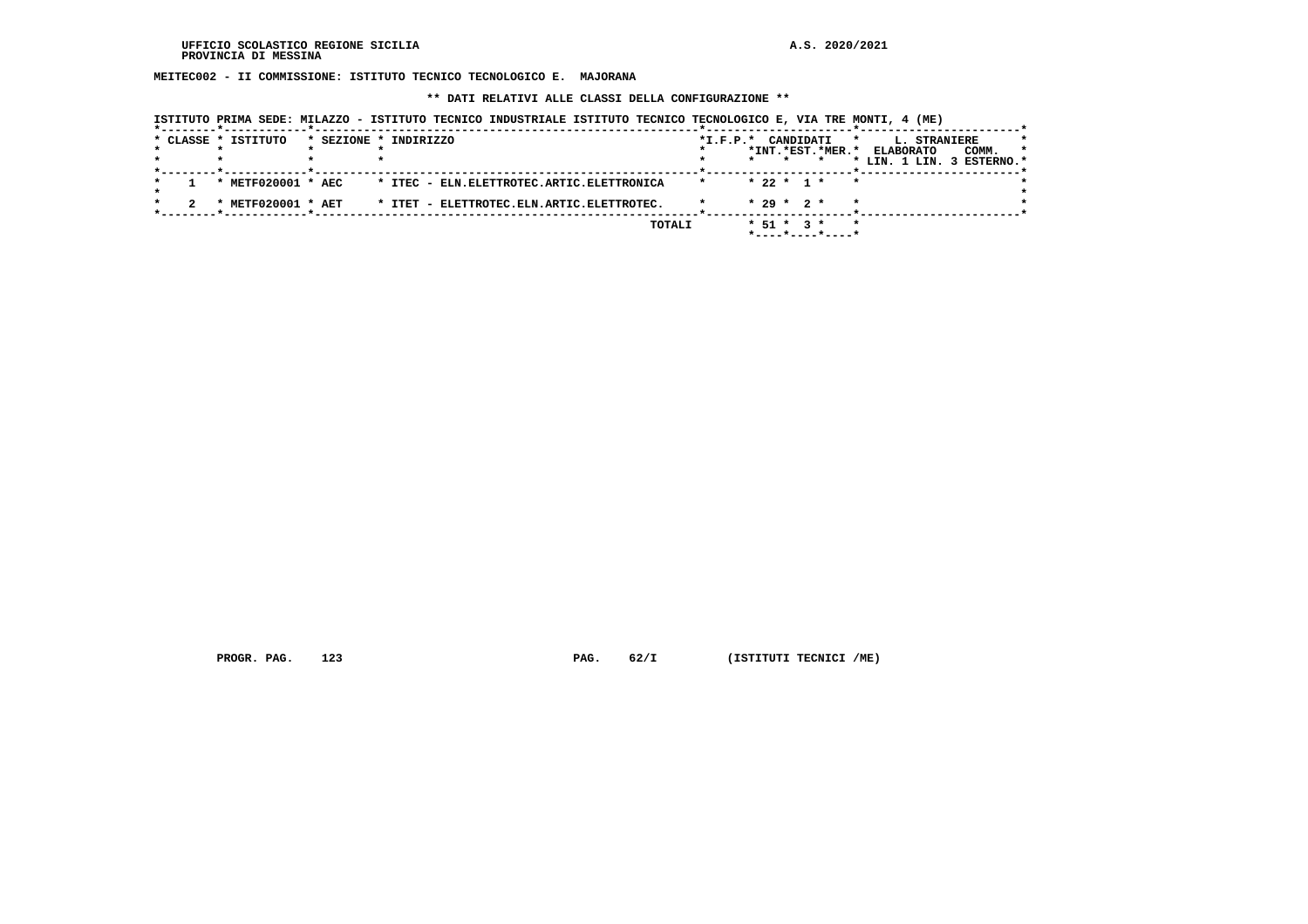**MEITEC002 - II COMMISSIONE: ISTITUTO TECNICO TECNOLOGICO E. MAJORANA**

| CAPPELLO GIUSEPPE N. IL 17/10/1955<br>(ME<br>PRESIDENTE                                             |  |
|-----------------------------------------------------------------------------------------------------|--|
| IAGATA DI MILITELLO - ISTITUTO TECNICO INDUSTRIALE ITI S.AGATA M.LLO TORRICELLI, VIA VALLONE POSTA! |  |
|                                                                                                     |  |

 **PROGR. PAG.** 124 **PAG.** 62/II (ISTITUTI TECNICI /ME)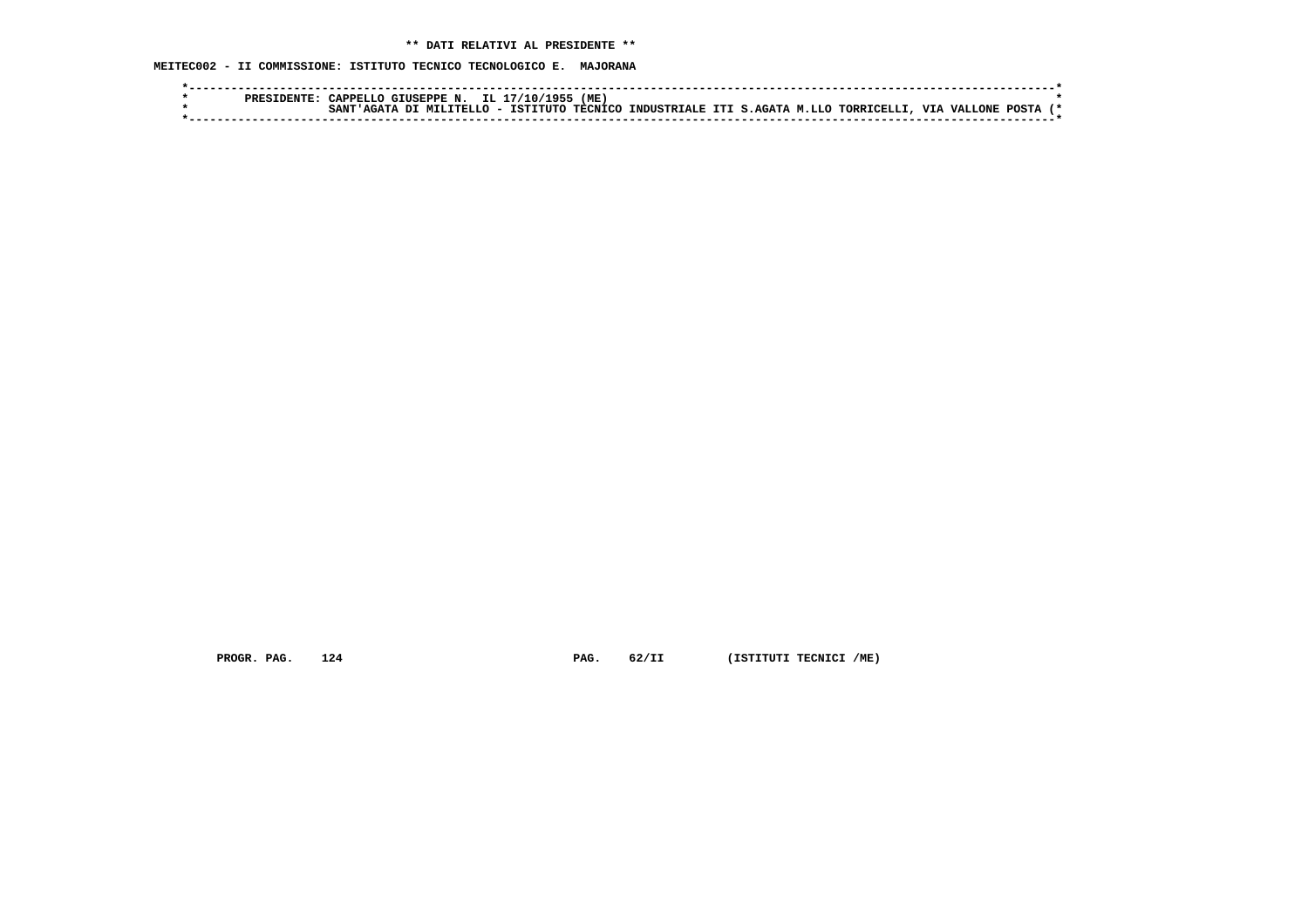**MEITEC003 - III COMMISSIONE: ITI S. AGATA M. LLO TORRICELLI**

## **\*\* DATI RELATIVI ALLE CLASSI DELLA CONFIGURAZIONE \*\***

|                     |                    | ISTITUTO PRIMA SEDE: SANT'AGATA DI MILITELLO - ISTITUTO TECNICO INDUSTRIALE ITI S.AGATA M.LLO TORRICELLI, VIA VALLONE POSTA (M |  |        |         |                        |              |           |                                         |         |              |                           |         |
|---------------------|--------------------|--------------------------------------------------------------------------------------------------------------------------------|--|--------|---------|------------------------|--------------|-----------|-----------------------------------------|---------|--------------|---------------------------|---------|
| * CLASSE * ISTITUTO |                    | * SEZIONE * INDIRIZZO                                                                                                          |  |        |         | $*_{\texttt{I.F.P.}}*$ |              | CANDIDATI |                                         | $\star$ | L. STRANIERE |                           |         |
|                     |                    |                                                                                                                                |  |        |         |                        |              |           | *INT.*EST.*MER.* ELABORATO              |         |              | COMM.                     | $\star$ |
|                     |                    |                                                                                                                                |  |        |         |                        |              |           |                                         |         |              | * LIN. 1 LIN. 3 ESTERNO.* |         |
|                     |                    |                                                                                                                                |  |        |         |                        |              |           |                                         |         |              |                           |         |
|                     | * METF040006 * VAE | * ITEC - ELN. ELETTROTEC. ARTIC. ELETTRONICA                                                                                   |  |        | $\star$ |                        | $* 19 *$     |           | $\star$                                 |         |              |                           |         |
|                     |                    |                                                                                                                                |  |        |         |                        |              |           |                                         |         |              |                           |         |
|                     | * METF040006 * VAC | * ITBA - CHIM.MAT.BIO. ARTIC.BIOTEC.AMB.                                                                                       |  |        |         |                        | $* 14 * 1 *$ |           |                                         |         |              |                           |         |
|                     |                    |                                                                                                                                |  |        |         |                        |              |           |                                         |         |              |                           |         |
|                     |                    |                                                                                                                                |  | TOTALI |         |                        | $* 33 * 1 *$ |           |                                         |         |              |                           |         |
|                     |                    |                                                                                                                                |  |        |         |                        |              |           | $*$ - - - - $*$ - - - - $*$ - - - - $*$ |         |              |                           |         |

 **PROGR. PAG.** 125 **PAG.** 63/I (ISTITUTI TECNICI /ME)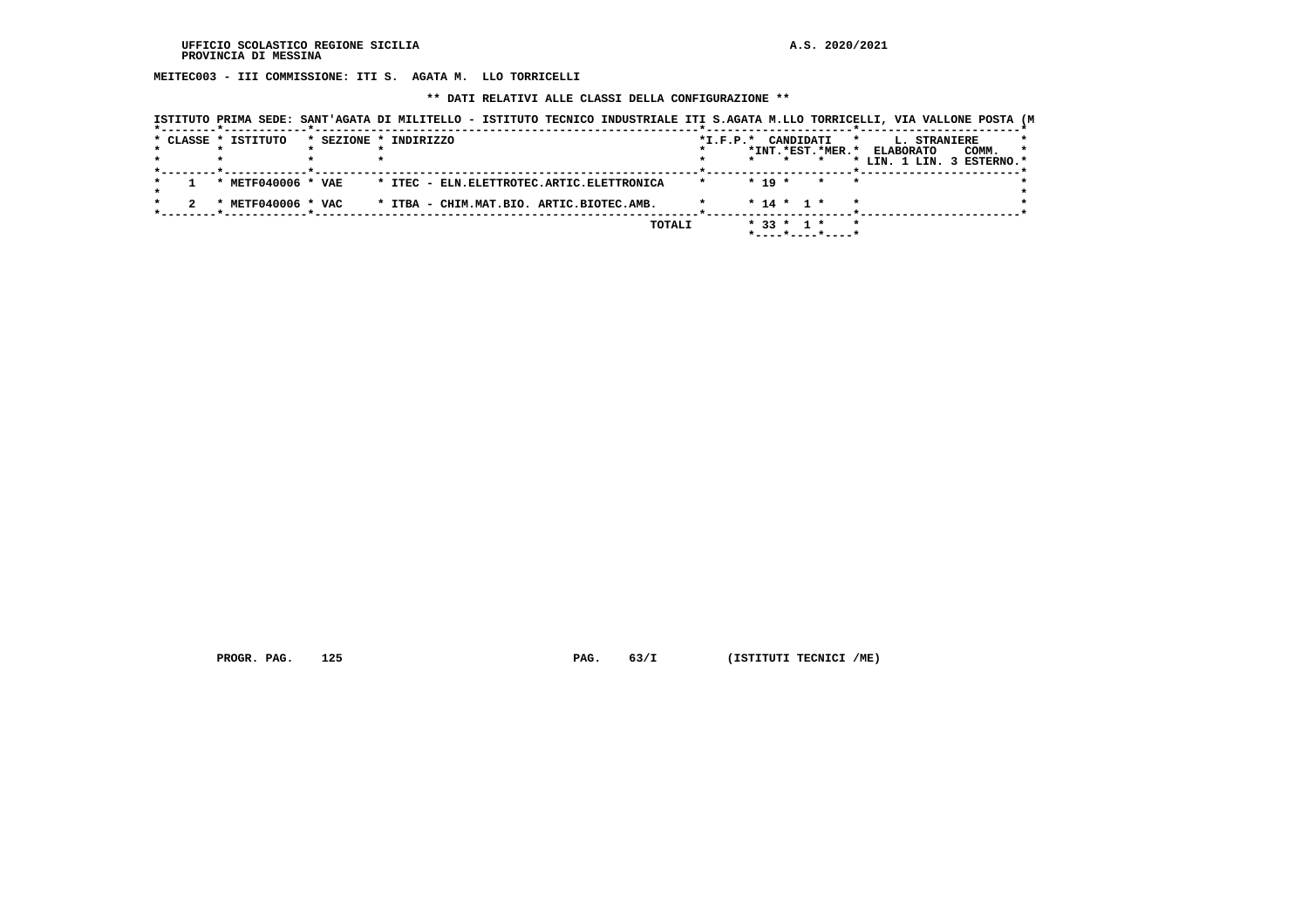**MEITEC003 - III COMMISSIONE: ITI S. AGATA M. LLO TORRICELLI**

|  | ס סם מ | J.ESST | FILIPPO N. IL 05/13 |                  | L1/1966<br>(ME ) |                |            |          |      |  |
|--|--------|--------|---------------------|------------------|------------------|----------------|------------|----------|------|--|
|  |        | TNA    | TSTTTITO            | <b>SUPERIORE</b> | "MAITROLICO"     | <b>MESSINA</b> | <b>VTA</b> | . CAVOUR | (ME) |  |
|  |        |        |                     |                  |                  |                |            |          |      |  |

 **PROGR. PAG.** 126 **PAG.** 63/II (ISTITUTI TECNICI /ME)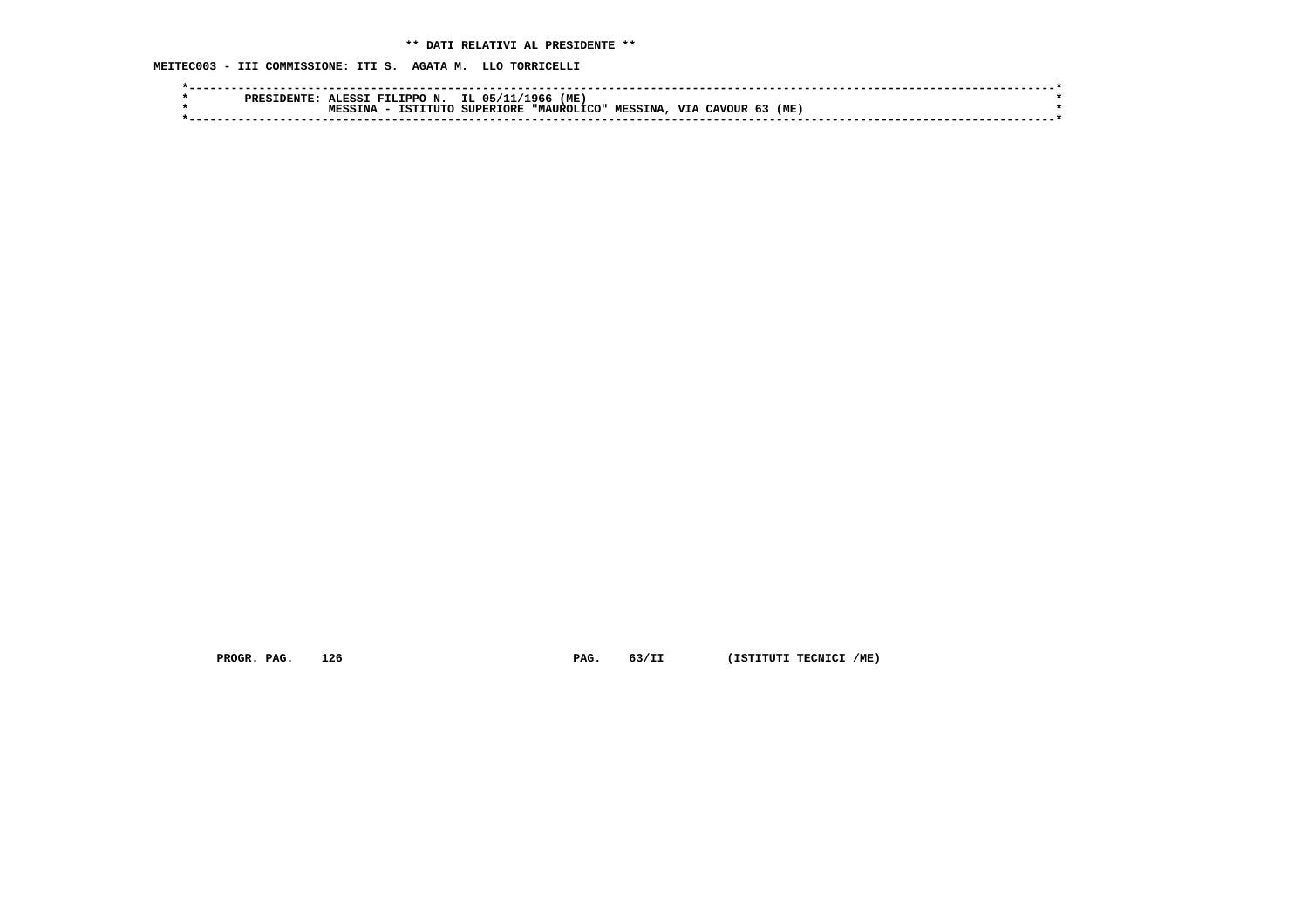**MEITET001 - I COMMISSIONE: IST. TECN. TECNOLOGICO "VERONA TRENTO"**

 **\*\* DATI RELATIVI ALLE CLASSI DELLA CONFIGURAZIONE \*\***

|  | * CLASSE * ISTITUTO       | * SEZIONE * INDIRIZZO                     | $*$ I.F.P. $*$ | CANDIDATI<br>*INT.*EST.*MER.*    | L. STRANIERE<br>*<br><b>ELABORATO</b><br>COMM.<br>$\star$<br>* LIN. 1 LIN. 3 ESTERNO.* |
|--|---------------------------|-------------------------------------------|----------------|----------------------------------|----------------------------------------------------------------------------------------|
|  | * METF02701R * A          | * ITET - ELETTROTEC.ELN.ARTIC.ELETTROTEC. |                | $*20$ *<br>$\star$<br>$\star$    |                                                                                        |
|  | METF02701R * B<br>$\cdot$ | * ITET - ELETTROTEC.ELN.ARTIC.ELETTROTEC. |                | $* 13 * 1 *$                     |                                                                                        |
|  |                           | TOTALI                                    |                | $* 33 * 1 *$<br>*----*----*----* | $\star$                                                                                |

 **ISTITUTO PRIMA SEDE: MESSINA - ISTITUTO TECNICO INDUSTRIALE IST. TECN. TECNOLOGICO "VERONA, VIA UGO BASSI IS 148 (ME)**

 **PROGR. PAG.** 127 **PROGR. PAG. 64/I** (ISTITUTI TECNICI /ME)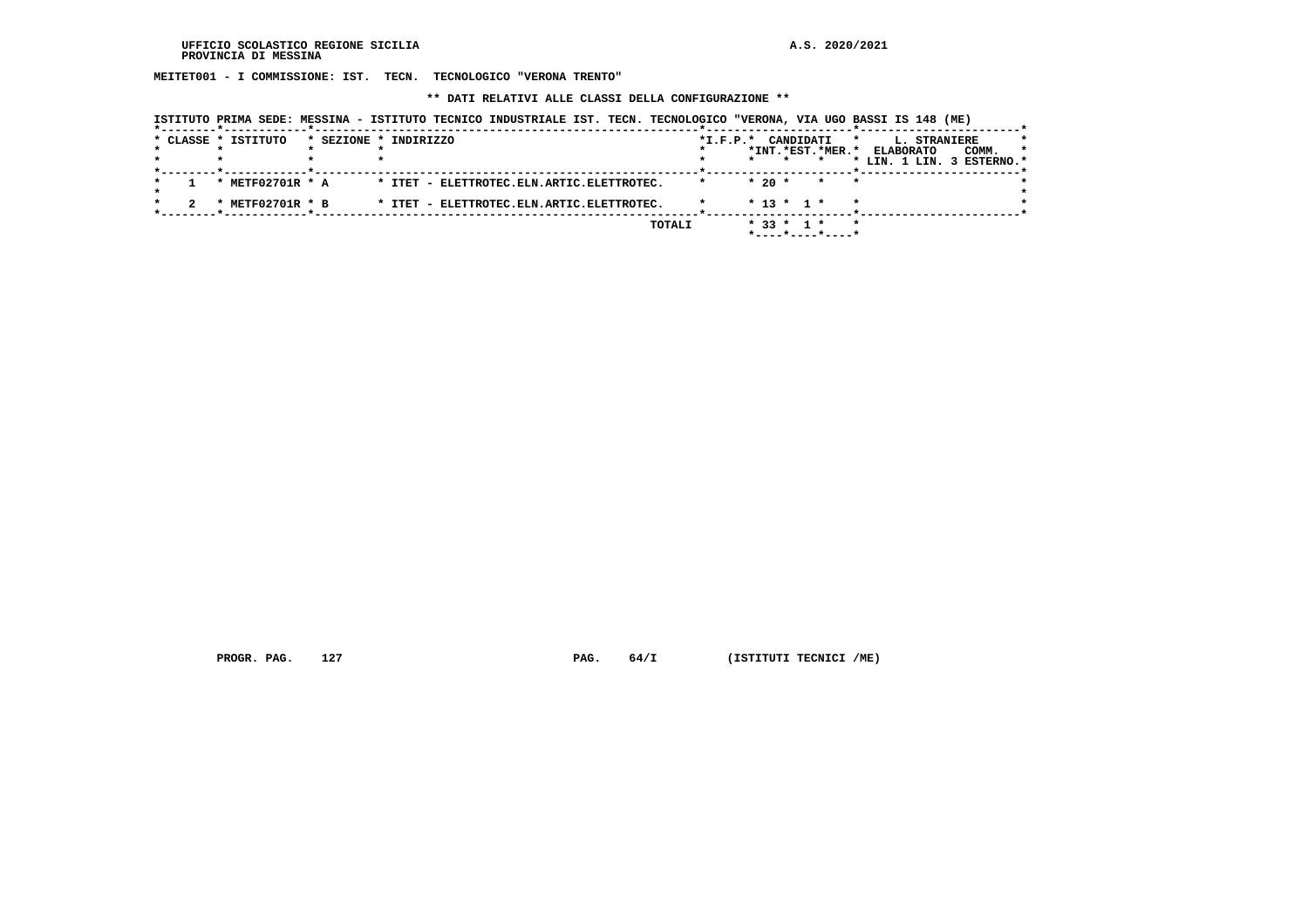# **\*\* DATI RELATIVI AL PRESIDENTE \*\***

 **MEITET001 - I COMMISSIONE: IST. TECN. TECNOLOGICO "VERONA TRENTO"**

|  | PRESI |     | DONATO PIETRO N. | IL 19/02/1968 | (RC          |                |        |          |     |  |
|--|-------|-----|------------------|---------------|--------------|----------------|--------|----------|-----|--|
|  |       | ΓNΆ | <b>T.TCEO</b>    | SCIENTIFICO   | , "SEGUENZA" | <b>MESSINA</b> | VTA S. | AGOSTINO | (ME |  |
|  |       |     |                  |               |              |                |        |          |     |  |
|  |       |     |                  |               |              |                |        |          |     |  |

 **PROGR. PAG.** 128 **PAG.** 64/II (ISTITUTI TECNICI /ME)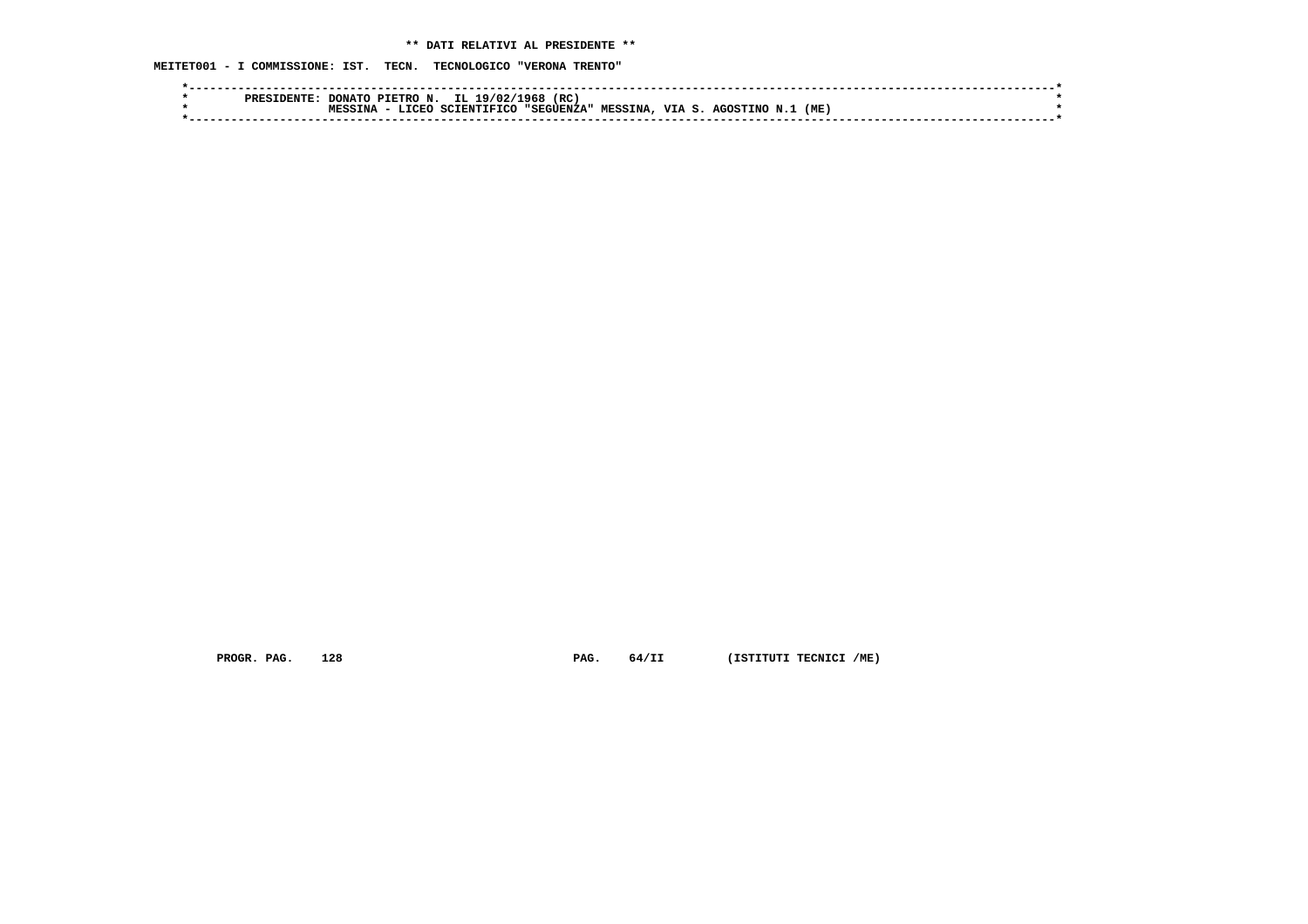**MEITET002 - II COMMISSIONE: ITT-LSSA COPERNICO**

# **\*\* DATI RELATIVI ALLE CLASSI DELLA CONFIGURAZIONE \*\***

|  |  | ISTITUTO PRIMA SEDE: BARCELLONA POZZO DI GOTTO - ISTITUTO TECNICO INDUSTRIALE ITT-LSSA COPERNICO, VIA ROMA 250 (ME) |  |  |  |
|--|--|---------------------------------------------------------------------------------------------------------------------|--|--|--|
|--|--|---------------------------------------------------------------------------------------------------------------------|--|--|--|

|  | * CLASSE * ISTITUTO            | * SEZIONE * INDIRIZZO                     | $*I.F.P.*$ | CANDIDATI<br>*              | L. STRANIERE              |         |
|--|--------------------------------|-------------------------------------------|------------|-----------------------------|---------------------------|---------|
|  |                                |                                           |            | *INT. *EST. *MER. *         | COMM.<br><b>ELABORATO</b> | $\star$ |
|  |                                |                                           |            |                             | * LIN. 1 LIN. 3 ESTERNO.* |         |
|  |                                |                                           |            |                             |                           |         |
|  | * METF03000G * AE              | * ITET - ELETTROTEC.ELN.ARTIC.ELETTROTEC. |            | $*$ 10 $*$ 5 $*$<br>$\star$ |                           |         |
|  |                                |                                           |            |                             |                           |         |
|  | METF03000G * BE<br>$\mathbf x$ | * ITET - ELETTROTEC.ELN.ARTIC.ELETTROTEC. |            | $* 17 *$<br>$\star$         |                           |         |
|  |                                |                                           |            |                             |                           |         |
|  |                                | TOTALI                                    |            | $* 27 *$<br>$\star$<br>$5*$ |                           |         |
|  |                                |                                           |            | *----*----*----*            |                           |         |

 **PROGR. PAG.** 129 **PAG.** 65/I (ISTITUTI TECNICI /ME)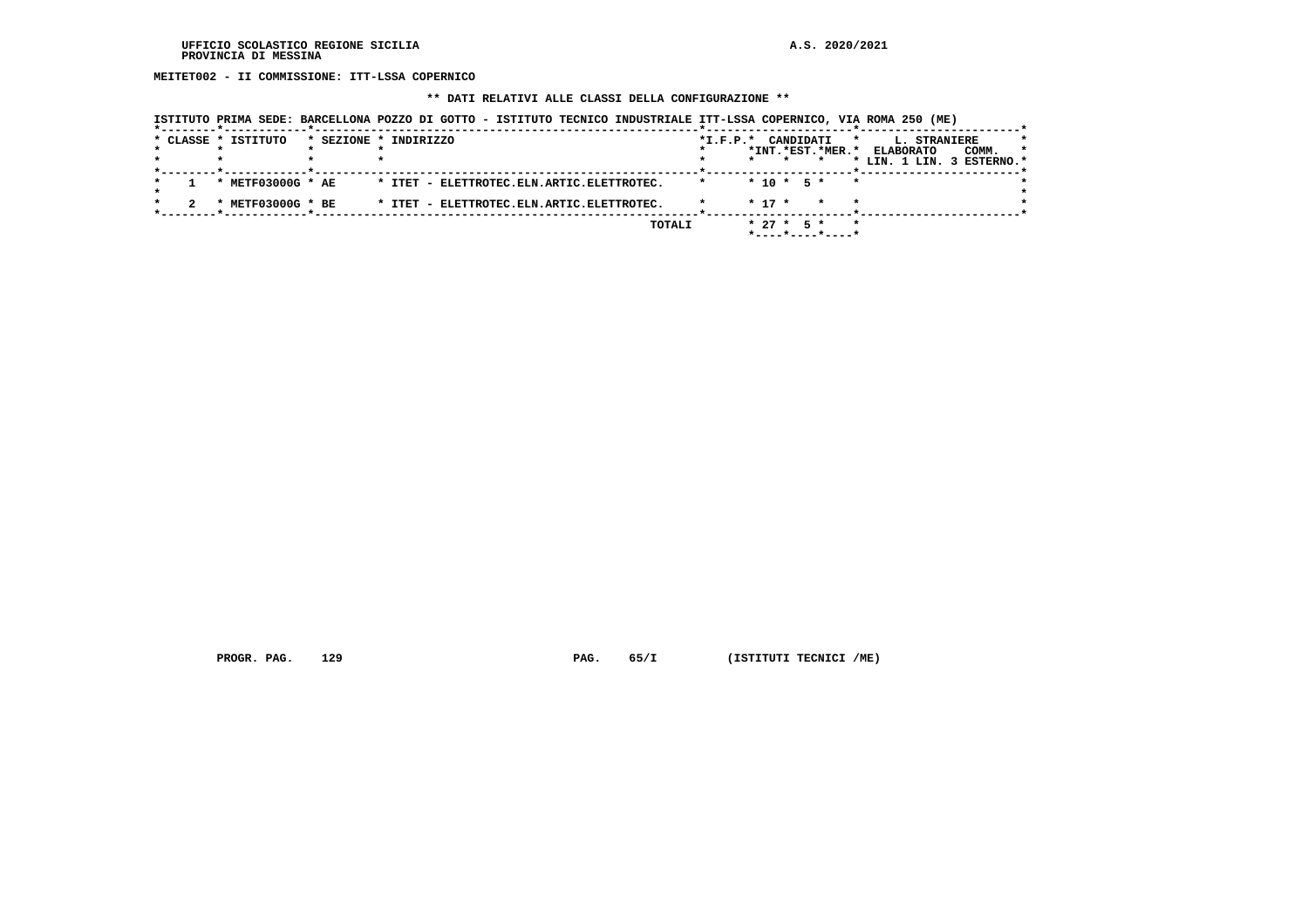**MEITET002 - II COMMISSIONE: ITT-LSSA COPERNICO**

| IL<br>∴ 60 ¤<br>(ME<br>ROCCO N.<br><b>FARANDA</b><br>27/02/<br>PRES      |  |
|--------------------------------------------------------------------------|--|
| <b>ANNI</b><br><b>MAX</b><br>RIIOLO A<br><b>RTPOSO</b><br>ית<br>חידות הר |  |
|                                                                          |  |

 **PROGR. PAG.** 130 **PAG.** 65/II (ISTITUTI TECNICI /ME)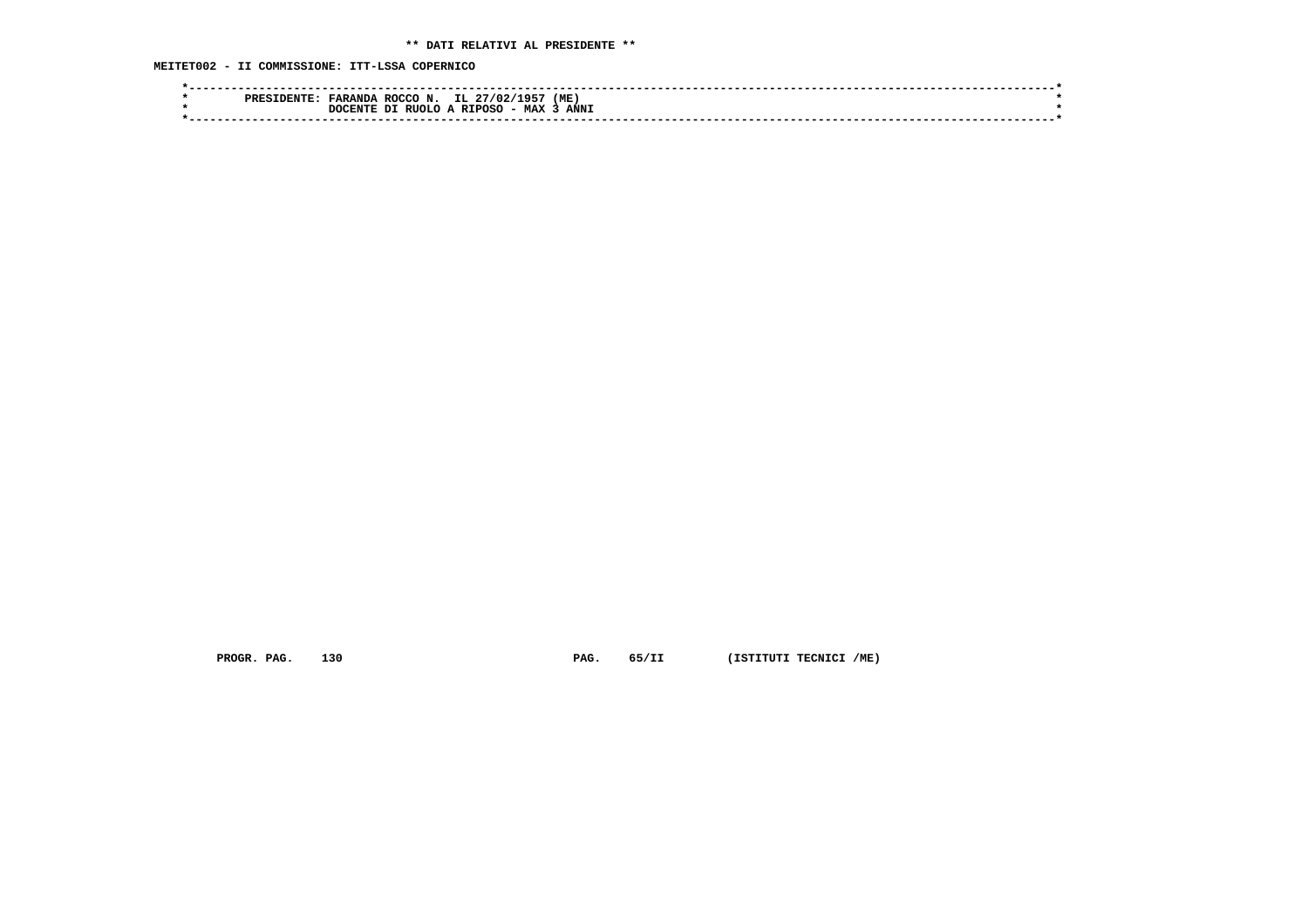**MEITET003 - III COMMISSIONE: "GEPY FARANDA" PATTI**

## **\*\* DATI RELATIVI ALLE CLASSI DELLA CONFIGURAZIONE \*\***

 **ISTITUTO PRIMA SEDE: PATTI - IST PROF INDUSTRIA E ARTIGIANATO "GEPY FARANDA" PATTI, VIA KENNEDY, 2 (ME)**

| * CLASSE * ISTITUTO | * SEZIONE * INDIRIZZO                                                                                         | *I.F.P.* CANDIDATI * L. STRANIERE<br>*INT.*EST.*MER.* ELABORATO<br>COMM.                            |
|---------------------|---------------------------------------------------------------------------------------------------------------|-----------------------------------------------------------------------------------------------------|
|                     |                                                                                                               | * LIN. 1 LIN. 3 ESTERNO.*<br>$\star$<br>$\star$                                                     |
| * MERI02301L * AEET | * ITET - ELETTROTEC.ELN.ARTIC.ELETTROTEC.                                                                     | $\star$ 9 $\star$ 1 $\star$<br>$\star$<br>$\cdot$                                                   |
|                     | ISTITUTO SECONDA SEDE: PATTI - L.R. PAR. ISTITUTO TECNICO PER GEOMETRI A. VOLTA, VIA PAPA GIOVANNI XXIII (ME) |                                                                                                     |
| * CLASSE * ISTITUTO | * SEZIONE * INDIRIZZO                                                                                         | *I.F.P.* CANDIDATI * L. STRANIERE                                                                   |
|                     |                                                                                                               | *INT.*EST.*MER.* ELABORATO<br>COMM.<br>* LIN. 1 LIN. 3 ESTERNO.*<br>$\star$ $\star$<br>$\mathbf{r}$ |
|                     |                                                                                                               |                                                                                                     |
|                     | * METL98500P * A * ITCA - COSTRUZIONI AMBIENTE TERRITORIO                                                     | $* 35 *$                                                                                            |

 **\*----\*----\*----\***

 **PROGR. PAG.** 131 **PAG.** 66/I (ISTITUTI TECNICI /ME)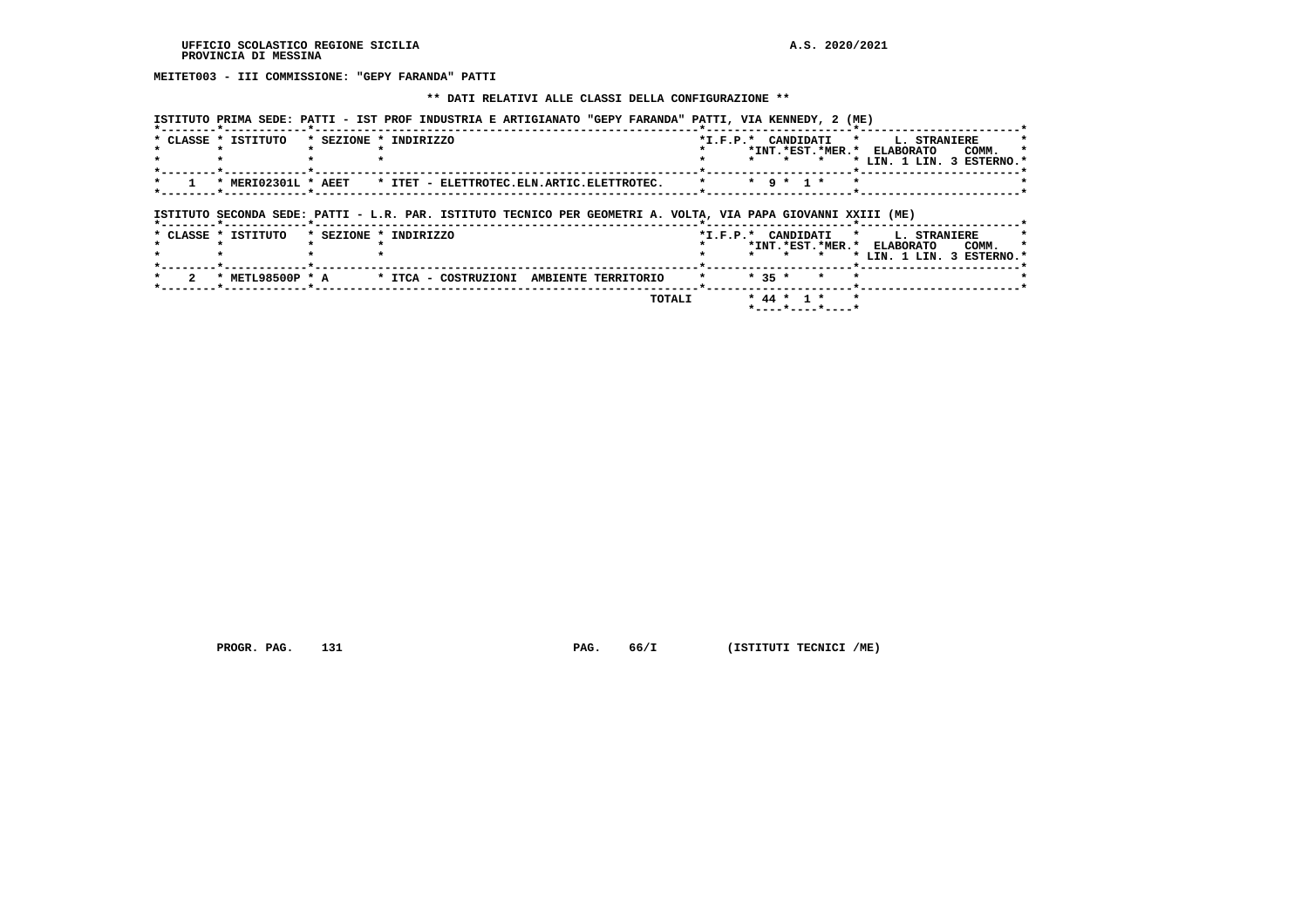**MEITET003 - III COMMISSIONE: "GEPY FARANDA" PATTI**

|  | <b>PIII.VTNO</b> | CONCETTA | A MARIA N. IL 27/03/ | '1966'                  | (ME)            |                  |            |  |
|--|------------------|----------|----------------------|-------------------------|-----------------|------------------|------------|--|
|  |                  | TSTITITO |                      | SUPERIORE I.S.MISTRETTA | <b>MANZONI.</b> | VIA NAZIONALE N. | 182<br>(ME |  |
|  |                  |          |                      |                         |                 |                  |            |  |

 **PROGR. PAG.** 132 **PAG.** 66/II (ISTITUTI TECNICI /ME)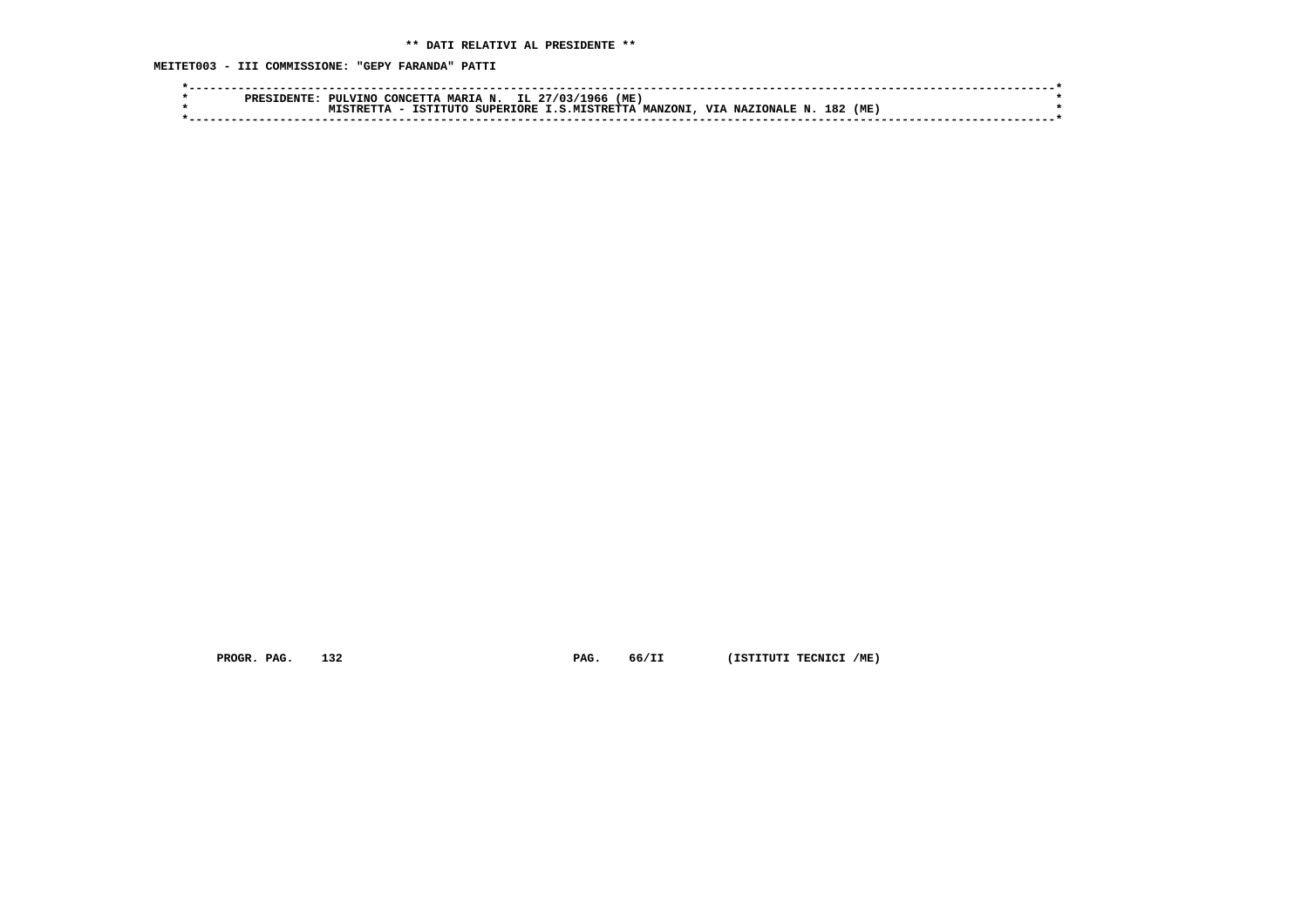**MEITGA001 - I COMMISSIONE: PIETRO CUPPARI**

## **\*\* DATI RELATIVI ALLE CLASSI DELLA CONFIGURAZIONE \*\***

| * CLASSE * ISTITUTO | * SEZIONE * INDIRIZZO                                         | $*L.F.P.*$ |                   | CANDIDATI<br>$\star$        | <b>L. STRANIERE</b>       |       |    |
|---------------------|---------------------------------------------------------------|------------|-------------------|-----------------------------|---------------------------|-------|----|
|                     |                                                               |            |                   | *INT.*EST.*MER.*            | <b>ELABORATO</b>          | COMM. | -1 |
|                     |                                                               |            | $\star$           |                             | * LIN. 1 LIN. 3 ESTERNO.* |       |    |
|                     | * META00901E * AAGR * ITGA - AGR.AGROAL.AGROIN.ART.GES.AM.TER | $\star$    | $* 16 * 4 *$      | $\star$                     |                           |       |    |
| * META00901E * BAGR | * ITPT - AGR.AGROAL.AGROIN.ART.PROD.TRASF                     |            | $* 15 * R *$      | $\star$                     |                           |       |    |
|                     | TOTALI                                                        |            | $*$ 31 $*$ 12 $*$ | $\star$<br>*----*----*----* |                           |       |    |

 **ISTITUTO PRIMA SEDE: MESSINA - ISTITUTO TECNICO AGRARIO PIETRO CUPPARI, SAN PLACIDO CALONERO' (ME)**

 **PROGR. PAG.** 133 **PAG.** 67/I (ISTITUTI TECNICI /ME)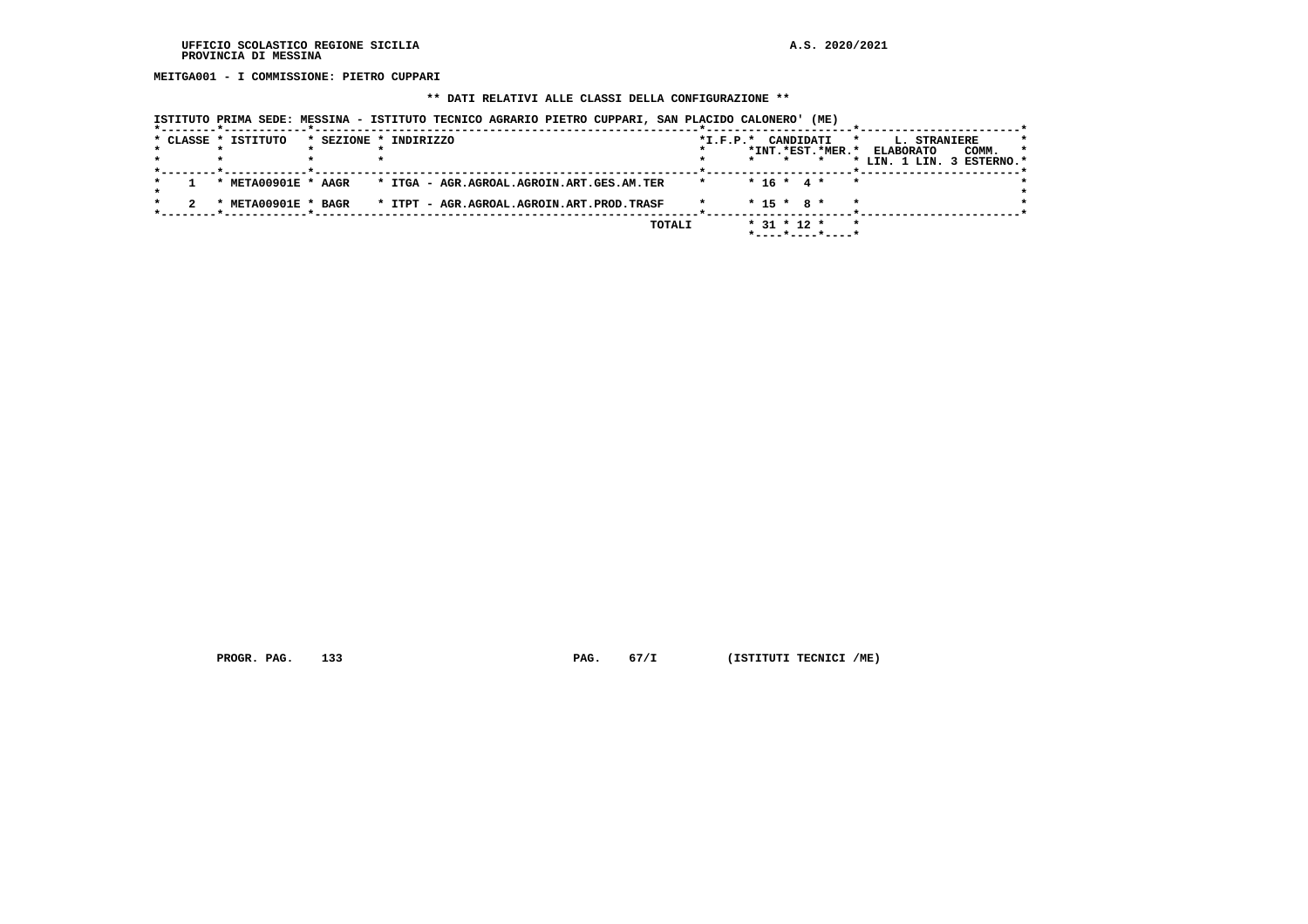**MEITGA001 - I COMMISSIONE: PIETRO CUPPARI**

|  | PRES | CONSOLC | ANNA N.  | IL 06/05/<br>1964 | (ME.               |                         |     |  |
|--|------|---------|----------|-------------------|--------------------|-------------------------|-----|--|
|  |      |         | TSTTTITC | <b>SUPERIORE</b>  | I.S. "BISAZZA" ME, | VTALE ANNUNZTATA N.10/A | (ME |  |
|  |      |         |          |                   |                    |                         |     |  |
|  |      |         |          |                   |                    |                         |     |  |

 **PROGR. PAG.** 134 **PAG.** 67/II (ISTITUTI TECNICI /ME)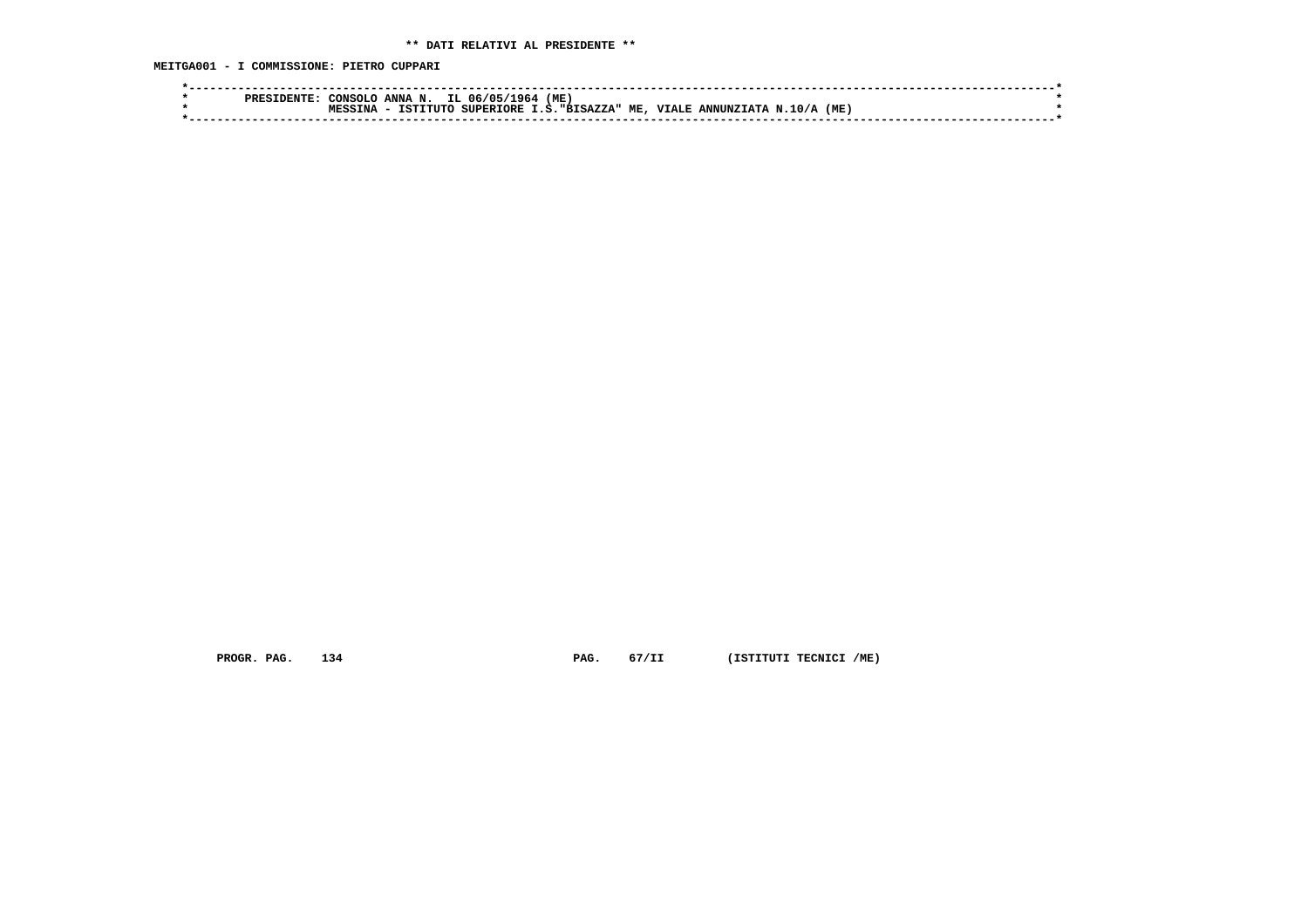**MEITGA002 - II COMMISSIONE: CARONIA**

## **\*\* DATI RELATIVI ALLE CLASSI DELLA CONFIGURAZIONE \*\***

 **ISTITUTO PRIMA SEDE: CARONIA - IST PROF PER L'AGRICOLTURA E L'AMBIENTE CARONIA, C/DA CANNETO (ME)**

| * CLASSE * ISTITUTO   |          | * SEZIONE * INDIRIZZO                                                                                                          |         |                                 |                                         | *I.F.P.* CANDIDATI * L. STRANIERE<br>*INT. *EST. *MER. * ELABORATO<br>COMM. |
|-----------------------|----------|--------------------------------------------------------------------------------------------------------------------------------|---------|---------------------------------|-----------------------------------------|-----------------------------------------------------------------------------|
|                       |          |                                                                                                                                |         |                                 | * * *                                   | * LIN. 1 LIN. 3 ESTERNO.*                                                   |
|                       |          | * MERA001014 * A * ITGA - AGR.AGROAL.AGROIN.ART.GES.AM.TER                                                                     | $\star$ | $*$ 6 $*$ 5 $*$                 |                                         |                                                                             |
|                       |          | ISTITUTO SECONDA SEDE: SANT'AGATA DI MILITELLO - L.R. PAR. IST PROF PER I SERVIZI ALBERGHIERI E RIS SAN MICHELE, VIA SARDEGNA. |         |                                 |                                         |                                                                             |
| * CLASSE * ISTITUTO   |          | * SEZIONE * INDIRIZZO                                                                                                          |         |                                 |                                         | *I.F.P.* CANDIDATI * L. STRANIERE<br>*INT.*EST.*MER.* ELABORATO<br>COMM.    |
|                       |          |                                                                                                                                |         |                                 | * * *                                   | * LIN. 1 LIN. 3 ESTERNO.*                                                   |
| * MERHFN500I * CUCINA | * SALA   | * IPEN - SERV.ENO.OSP.ALB.ARTIC.ENOGASTR.<br>* IP06 - SERV.ENO.OSP.ALB.-SALA E VENDITA                                         |         | $* 20 * 8 *$<br>$*$ 3 $*$ 1 $*$ |                                         |                                                                             |
|                       | * ACCOGL | * IP07 - SERV.ENO.OSP.ALB.-ACC.TURISTICA                                                                                       |         | $* 2 * 1 *$                     |                                         |                                                                             |
|                       |          | TOTALI                                                                                                                         |         | $*$ 31 $*$ 15 $*$               | $*$ - - - - $*$ - - - - $*$ - - - - $*$ |                                                                             |

 **PROGR. PAG.** 135 **PAG.** 68/I (ISTITUTI TECNICI /ME)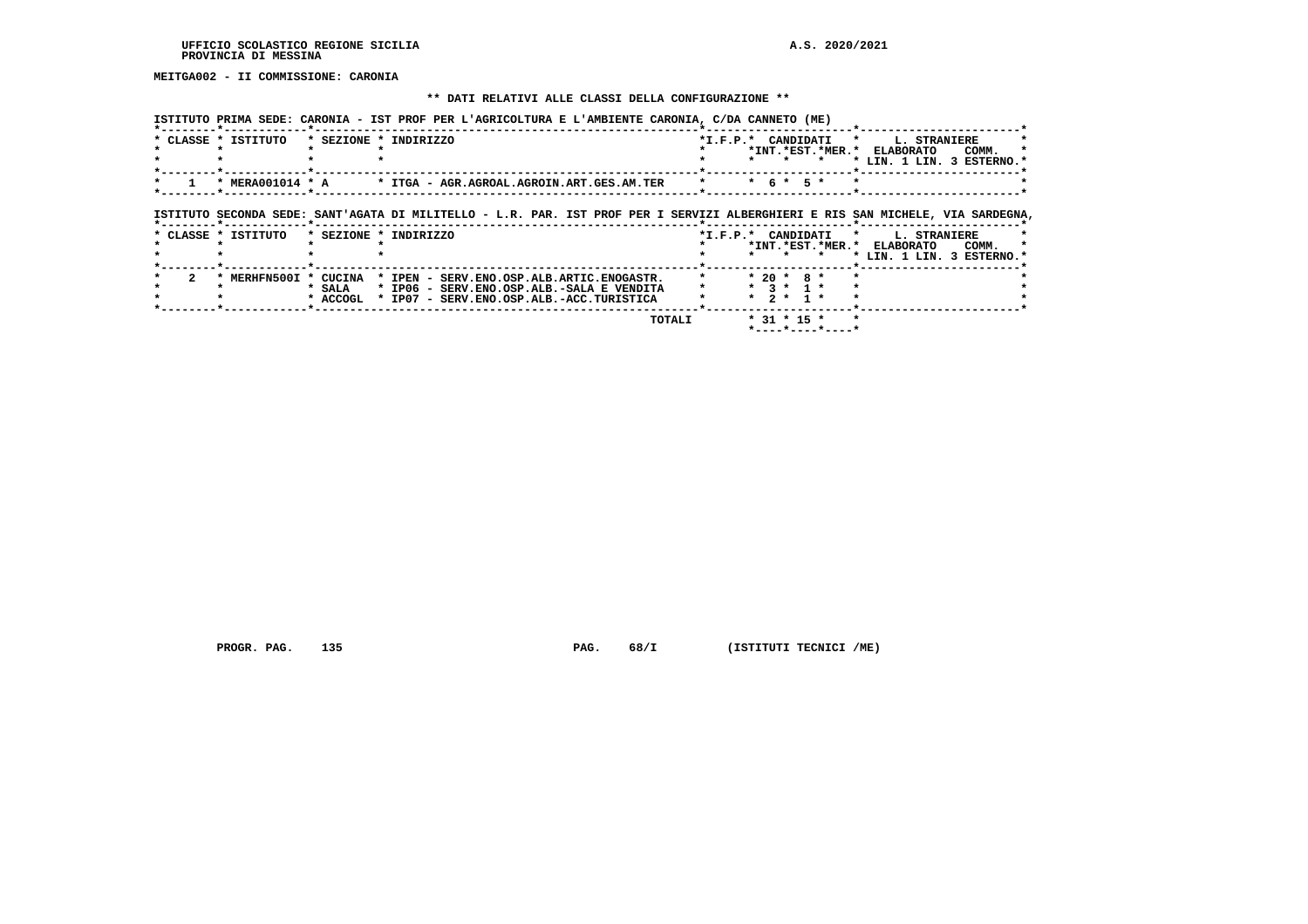**MEITGA002 - II COMMISSIONE: CARONIA**

|  | PRFS | <b>RECUPERO</b> | <b>FTI.TPPO</b> | NERI N. | IL.                      | .10/06 |  |  |                                             |  |               |                  |      |            |  |
|--|------|-----------------|-----------------|---------|--------------------------|--------|--|--|---------------------------------------------|--|---------------|------------------|------|------------|--|
|  |      | ONA             | POZZO DI GOTTO  |         | $\overline{\phantom{a}}$ |        |  |  | IST TEC COMMERCIALE E PER GEOMETRI ITET "E. |  | <b>FERMI"</b> | <b>ECONOMICO</b> | E TE | <b>TTT</b> |  |
|  |      |                 |                 |         |                          |        |  |  |                                             |  |               |                  |      |            |  |

 **PROGR. PAG.** 136 **PAG.** 68/II (ISTITUTI TECNICI /ME)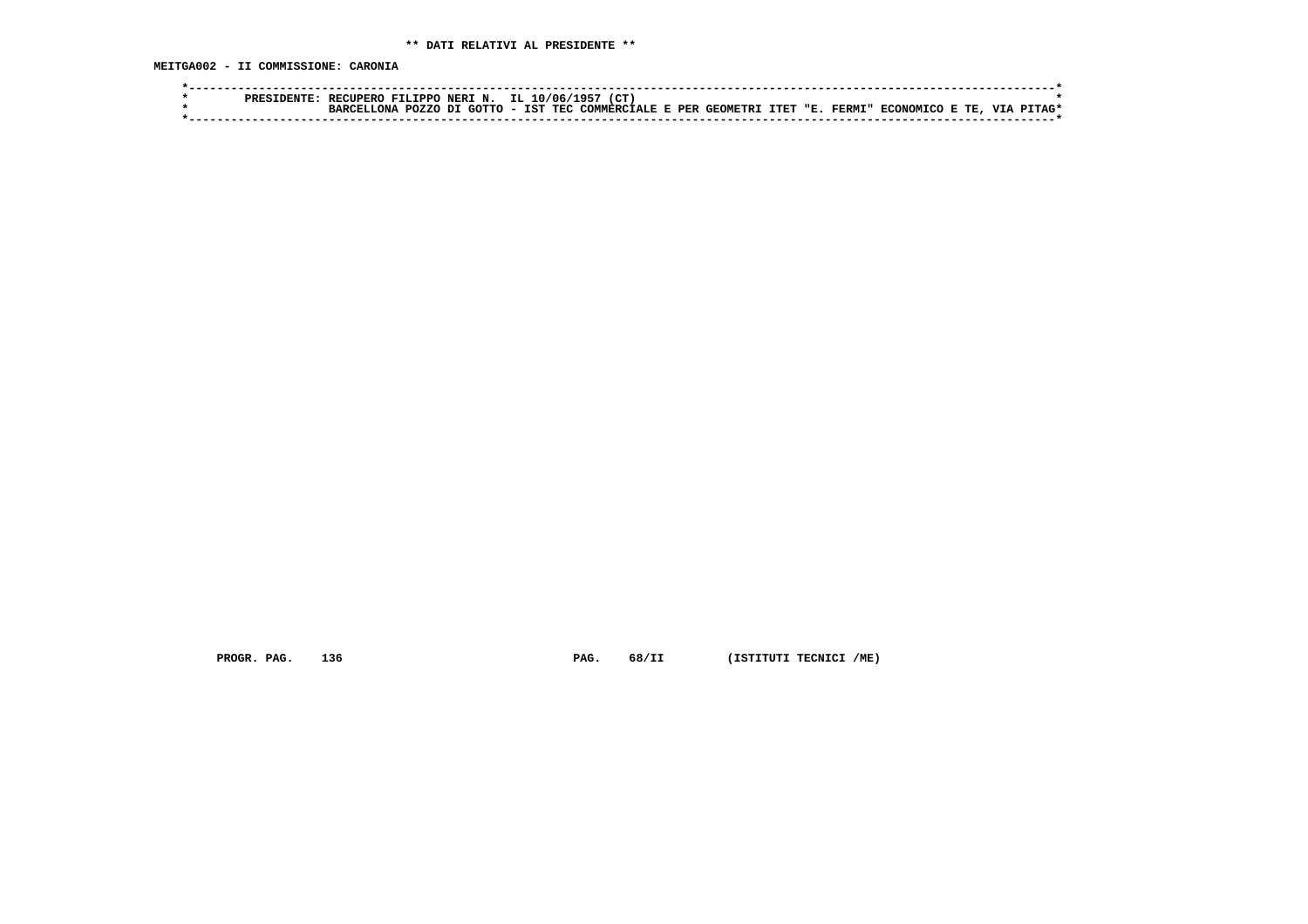**MEITIA001 - I COMMISSIONE: IST. TECN. TECNOLOGICO "VERONA TRENTO"**

 **\*\* DATI RELATIVI ALLE CLASSI DELLA CONFIGURAZIONE \*\***

|  | * CLASSE * ISTITUTO       | * SEZIONE * INDIRIZZO                     | $*I.F.P.*$ |          | CANDIDATI |                  | L. STRANIERE<br>*                             |       |  |
|--|---------------------------|-------------------------------------------|------------|----------|-----------|------------------|-----------------------------------------------|-------|--|
|  |                           |                                           |            | $\star$  |           | *INT.*EST.*MER.* | <b>ELABORATO</b><br>* LIN. 1 LIN. 3 ESTERNO.* | COMM. |  |
|  | * METF02701R * F          | * ITIA - INFORM.TELECOM.ARTIC.INFORMATICA | $\star$    | $* 23 *$ |           | $\star$          | *                                             |       |  |
|  | METF02701R * G<br>$\cdot$ | * ITIA - INFORM.TELECOM.ARTIC.INFORMATICA |            | $*20$ *  |           |                  |                                               |       |  |
|  |                           | TOTALI                                    |            | $* 43 *$ |           |                  |                                               |       |  |

 **ISTITUTO PRIMA SEDE: MESSINA - ISTITUTO TECNICO INDUSTRIALE IST. TECN. TECNOLOGICO "VERONA, VIA UGO BASSI IS 148 (ME)**

 **PROGR. PAG.** 137 **PROGR. PAG.** 69/I (ISTITUTI TECNICI /ME)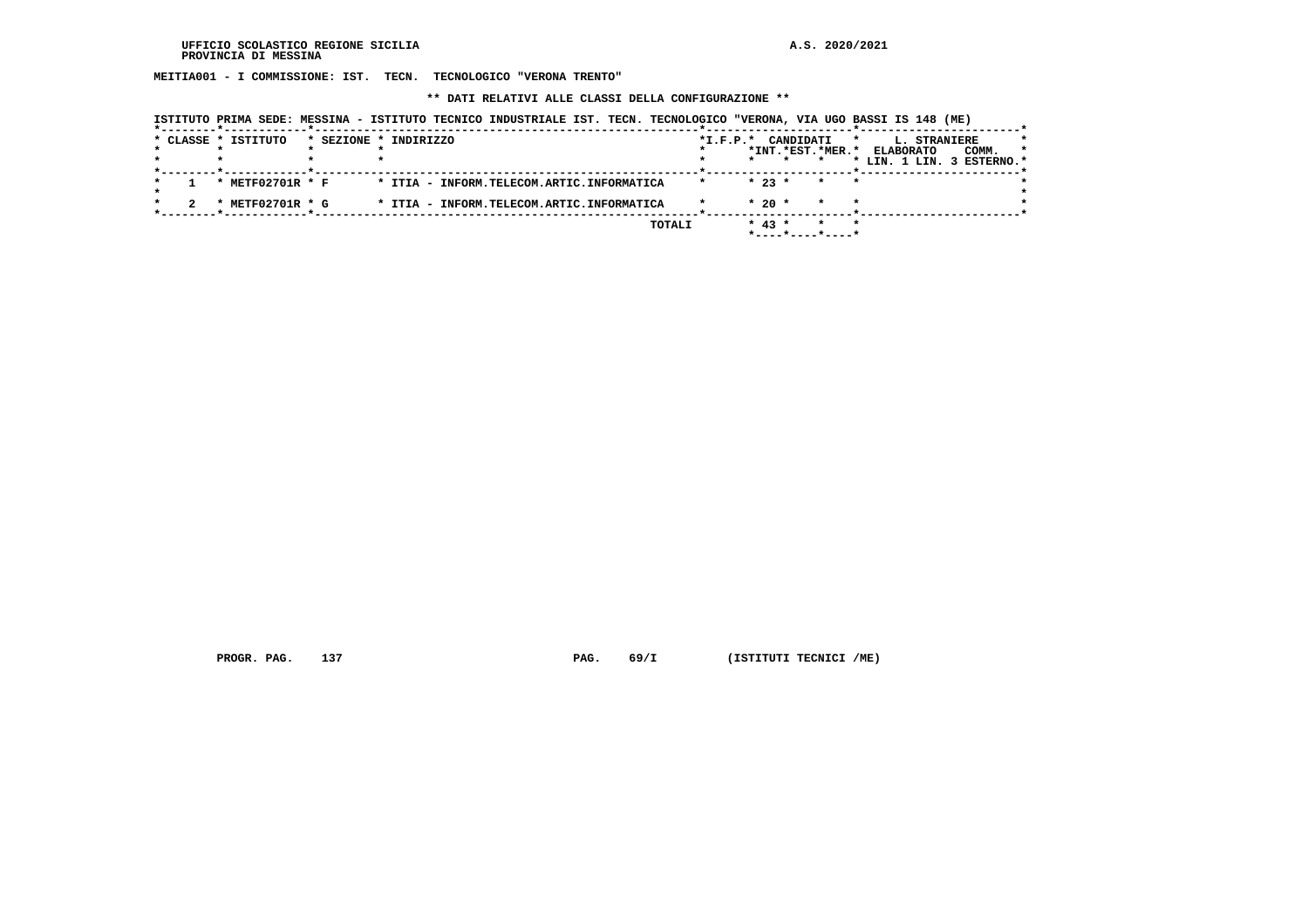**MEITIA001 - I COMMISSIONE: IST. TECN. TECNOLOGICO "VERONA TRENTO"**

| (ME)<br>IL 07/10/<br>- 196<br>POLTTO<br><b>FRANCESCO</b><br>N.<br><b>PRES</b>                                          |  |
|------------------------------------------------------------------------------------------------------------------------|--|
| (ME<br>REG<br><b>MESSINA</b><br><b>TRTCC</b><br><b>MARGHER</b><br>"ARCHIMEDE"<br>V.LE<br><b>MPCC</b><br>חזמק די<br>TNA |  |
|                                                                                                                        |  |
|                                                                                                                        |  |

 **PROGR. PAG.** 138 **PAG.** 69/II (ISTITUTI TECNICI /ME)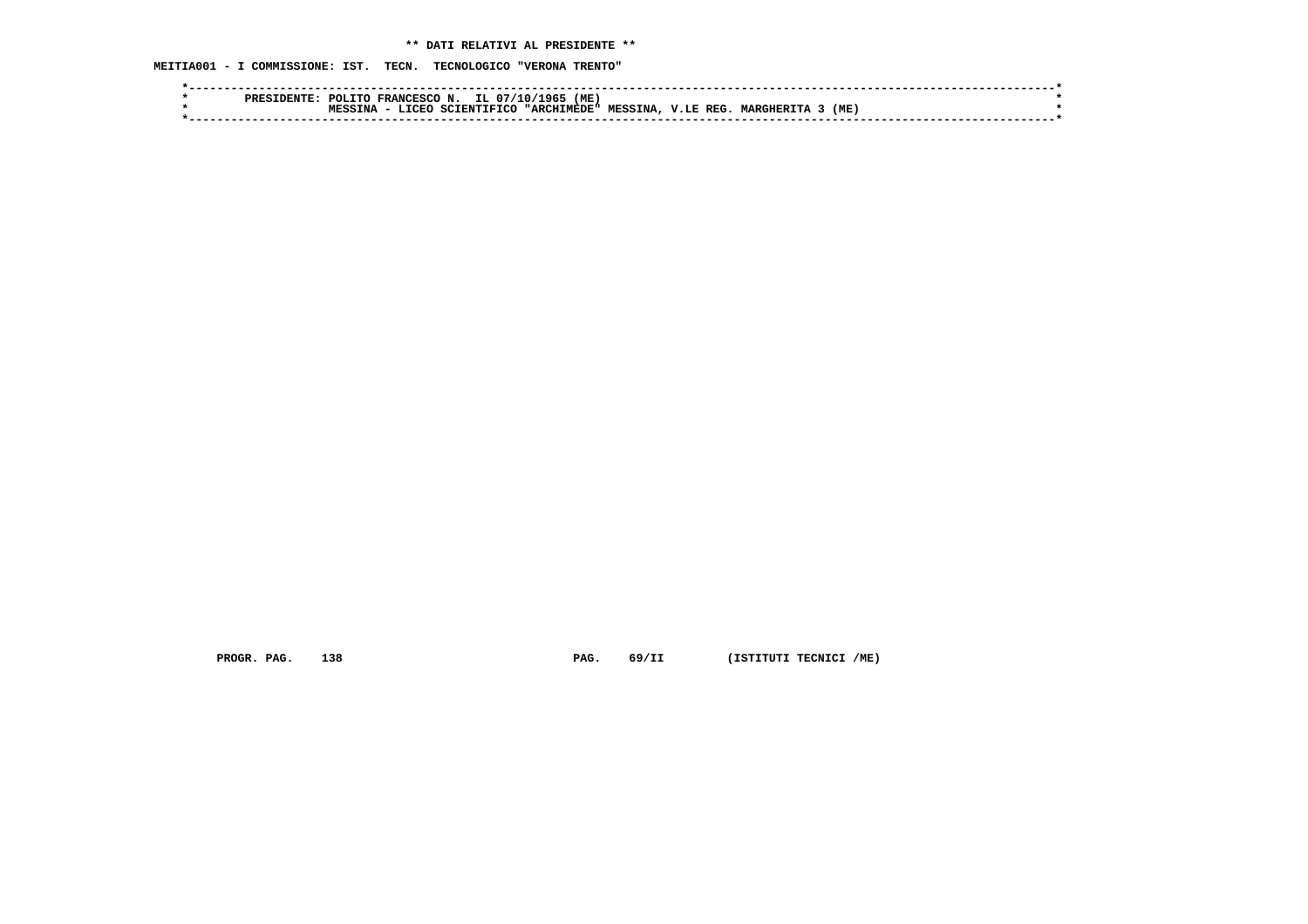**MEITIA002 - II COMMISSIONE: ITT-LSSA COPERNICO**

# **\*\* DATI RELATIVI ALLE CLASSI DELLA CONFIGURAZIONE \*\***

|  | * CLASSE * ISTITUTO | * SEZIONE * INDIRIZZO                     | $*$ I.F.P. $*$ | CANDIDATI<br>$\star$ | L. STRANIERE              |         |
|--|---------------------|-------------------------------------------|----------------|----------------------|---------------------------|---------|
|  |                     |                                           |                | *INT. *EST. *MER. *  | COMM.<br><b>ELABORATO</b> | $\star$ |
|  |                     |                                           |                |                      | * LIN. 1 LIN. 3 ESTERNO.* |         |
|  |                     |                                           |                |                      |                           |         |
|  | * METF03000G * AI   | * ITIA - INFORM.TELECOM.ARTIC.INFORMATICA | $\star$        | $* 22 * * 1 *$       |                           |         |
|  |                     |                                           |                |                      |                           |         |
|  | * METF03000G * BI   | * ITIA - INFORM.TELECOM.ARTIC.INFORMATICA |                | $*$ 13 $*$ 5 $*$     |                           |         |
|  |                     |                                           |                |                      |                           |         |
|  |                     | TOTALI                                    |                | $* 35 * 5 * 1 *$     |                           |         |
|  |                     |                                           |                | *----*----*----*     |                           |         |

 **PROGR. PAG.** 139 **PAG.** 70/I (ISTITUTI TECNICI /ME)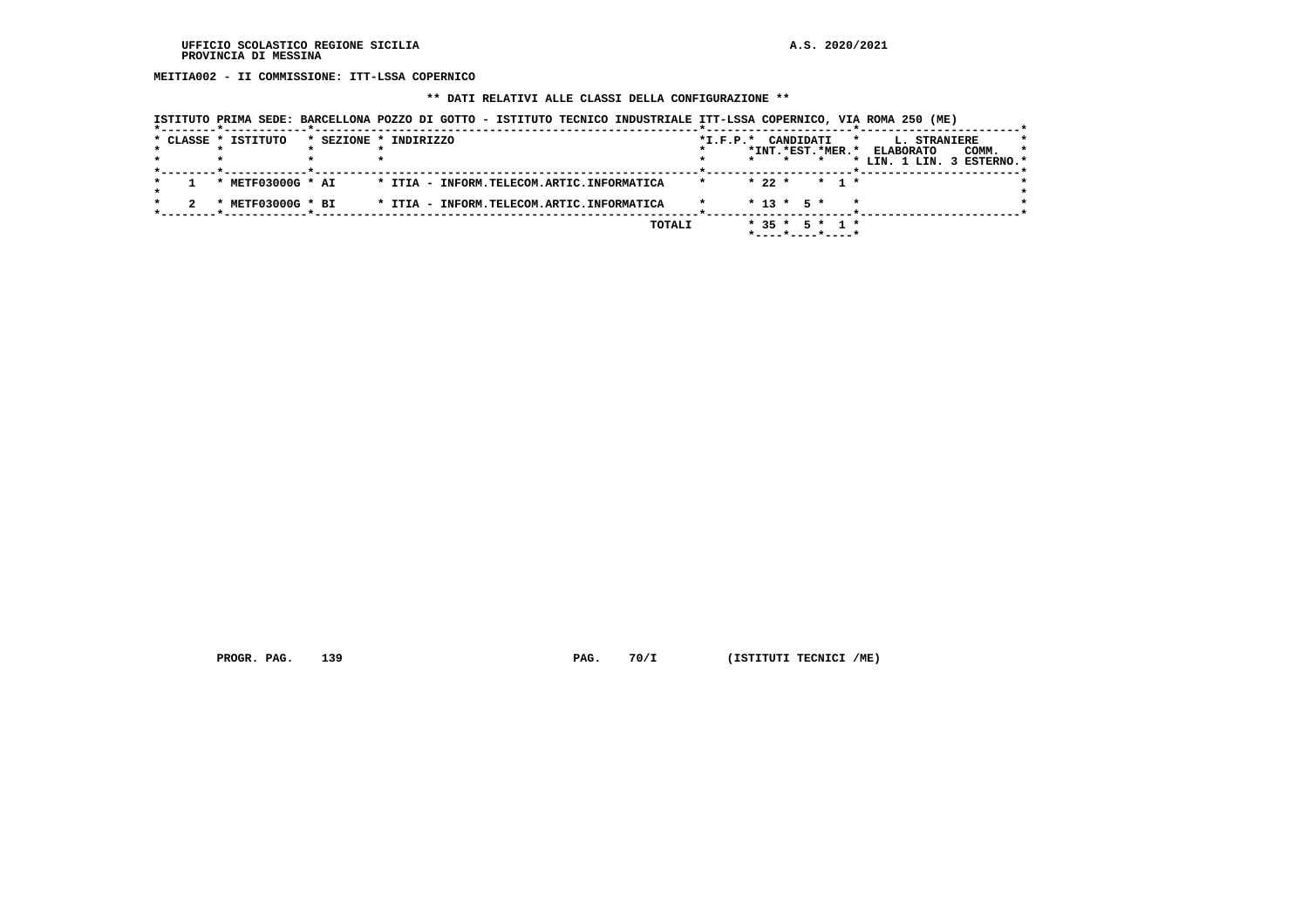**MEITIA002 - II COMMISSIONE: ITT-LSSA COPERNICO**

| IL.<br>( ME<br><b>CORTESE</b><br>SALVATORE N.<br>195-L<br>20/02/<br>PRES |  |
|--------------------------------------------------------------------------|--|
| <b>ANNI</b><br>- MAX<br>RIIOLO A<br><b>RTPOSC</b><br>ית<br>DOCENTE       |  |
|                                                                          |  |

 **PROGR. PAG.** 140 **PAG.** 70/II (ISTITUTI TECNICI /ME)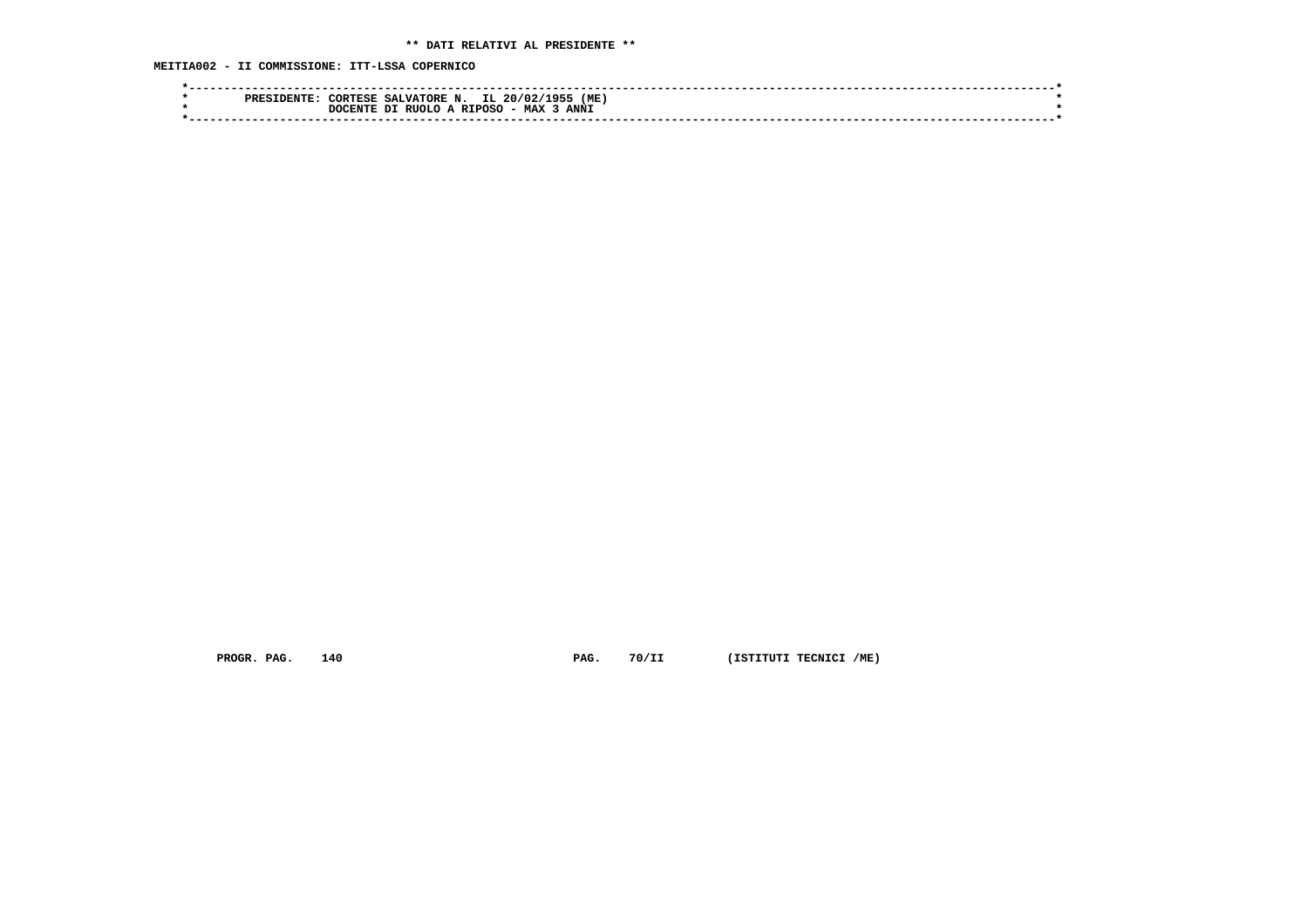**MEITIA003 - III COMMISSIONE: ITI S. AGATA M. LLO TORRICELLI**

## **\*\* DATI RELATIVI ALLE CLASSI DELLA CONFIGURAZIONE \*\***

|                     |                       | ISTITUTO PRIMA SEDE: SANT'AGATA DI MILITELLO - ISTITUTO TECNICO INDUSTRIALE ITI S.AGATA M.LLO TORRICELLI, VIA VALLONE POSTA (M |        |                    |                  |                                         |         |              |                           |         |
|---------------------|-----------------------|--------------------------------------------------------------------------------------------------------------------------------|--------|--------------------|------------------|-----------------------------------------|---------|--------------|---------------------------|---------|
| * CLASSE * ISTITUTO | * SEZIONE * INDIRIZZO |                                                                                                                                |        | *I.F.P.* CANDIDATI |                  |                                         | $\star$ | L. STRANIERE |                           |         |
|                     |                       |                                                                                                                                |        |                    |                  | *INT.*EST.*MER.* ELABORATO              |         |              | COMM.                     | $\star$ |
|                     |                       |                                                                                                                                |        |                    |                  |                                         |         |              | * LIN. 1 LIN. 3 ESTERNO.* |         |
|                     |                       |                                                                                                                                |        |                    |                  |                                         |         |              |                           |         |
| * METF040006 * VAI  |                       | * ITIA - INFORM.TELECOM.ARTIC.INFORMATICA                                                                                      |        |                    | $* 24 *$         | $\star$                                 |         |              |                           |         |
|                     |                       |                                                                                                                                |        |                    |                  |                                         |         |              |                           |         |
| * METF040006 * VBI  |                       | * ITIA - INFORM.TELECOM.ARTIC.INFORMATICA                                                                                      |        |                    | $* 21 * 3 *$     |                                         |         |              |                           |         |
|                     |                       |                                                                                                                                |        |                    |                  |                                         |         |              |                           |         |
|                     |                       |                                                                                                                                | TOTALI |                    | $*$ 45 $*$ 3 $*$ |                                         |         |              |                           |         |
|                     |                       |                                                                                                                                |        |                    |                  | $*$ - - - - $*$ - - - - $*$ - - - - $*$ |         |              |                           |         |

 **PROGR. PAG.** 141 **PAG.** 71/I (ISTITUTI TECNICI /ME)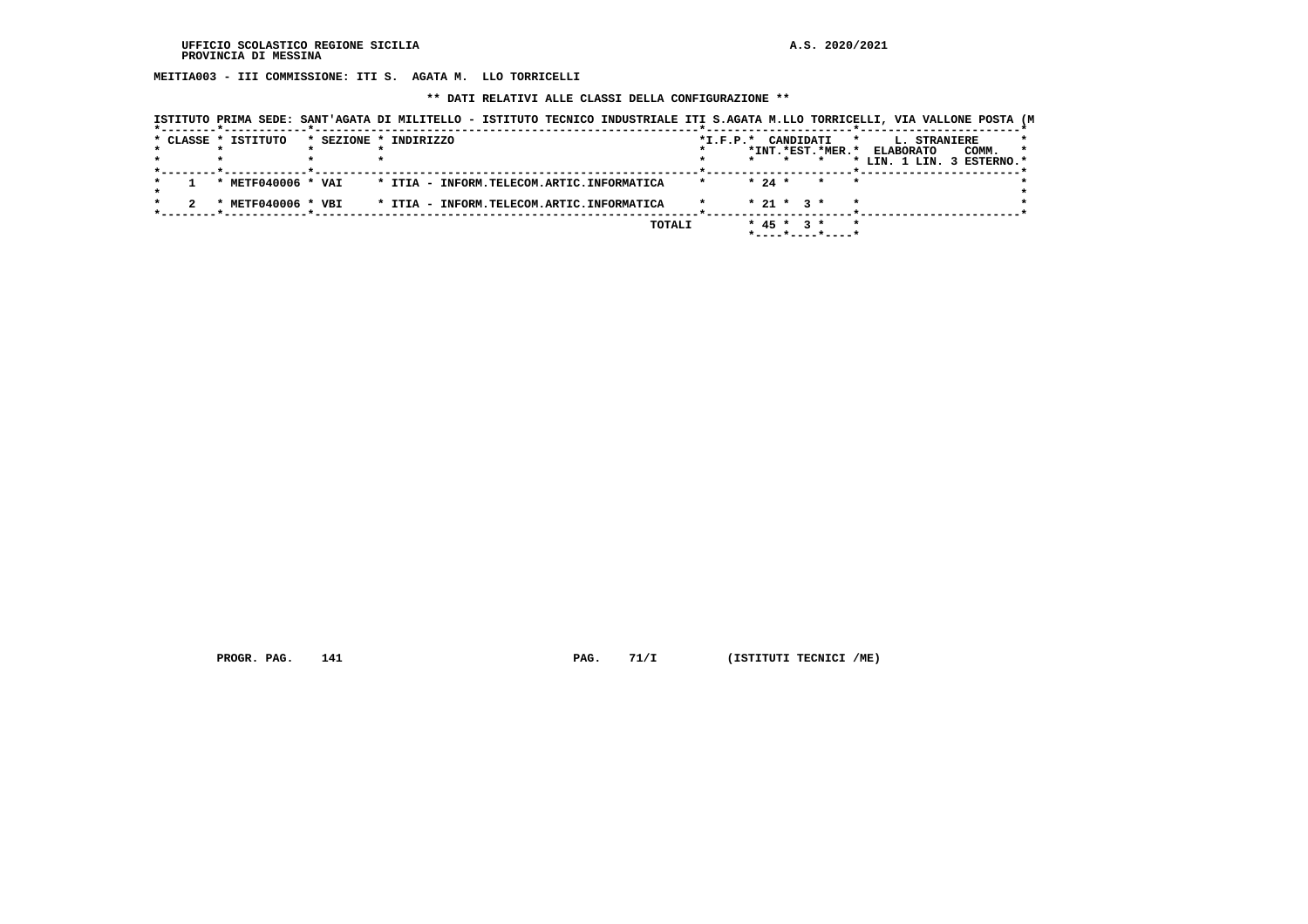**MEITIA003 - III COMMISSIONE: ITI S. AGATA M. LLO TORRICELLI**

| <b>PRES</b> | LUCA N.<br><b>DONATL</b>                     | 1969<br>IL $02/1$ | (RC         |                |                    |                |     |  |
|-------------|----------------------------------------------|-------------------|-------------|----------------|--------------------|----------------|-----|--|
|             | $  \sim$ $\sim$ $\sim$<br><b>MPCC</b><br>TNA | TETCC<br>יד גרעד  | "ARCHIMEDE" | <b>MESSINA</b> | <b>REG</b><br>V.LE | <b>MARGHER</b> | (ME |  |
|             |                                              |                   |             |                |                    |                |     |  |
|             |                                              |                   |             |                |                    |                |     |  |

 **PROGR. PAG.** 142 **PAG.** 71/II (ISTITUTI TECNICI /ME)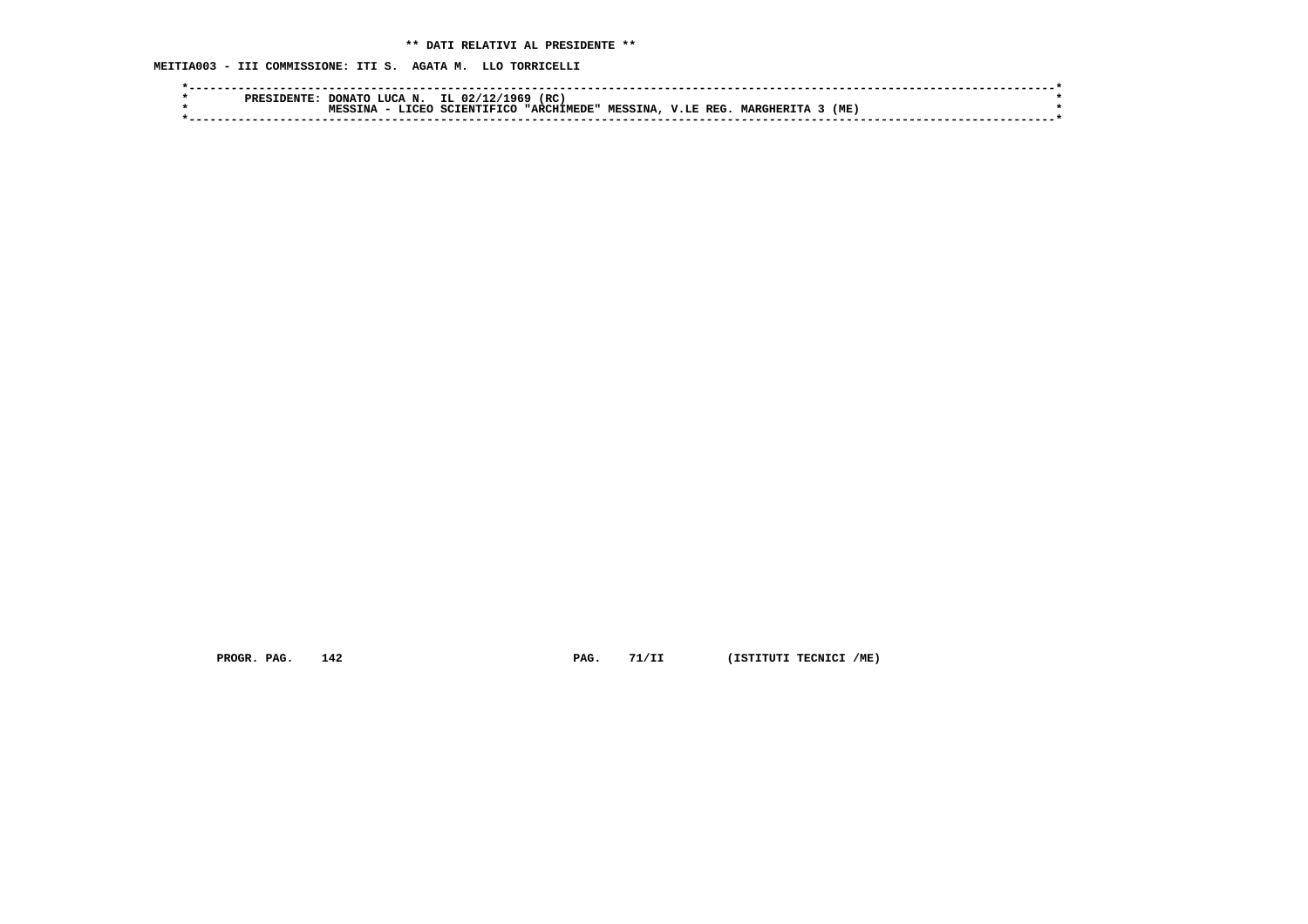**MEITLG001 - I COMMISSIONE: I. T. T. L. "CAIO DUILIO"**

 **\*\* DATI RELATIVI ALLE CLASSI DELLA CONFIGURAZIONE \*\***

|  | ISTITUTO PRIMA SEDE: MESSINA - ISTITUTO TECNICO NAUTICO I.T.T.L. "CAIO DUILIO", VIA GIUSEPPE LA FARINA N.70 (ME) |  |
|--|------------------------------------------------------------------------------------------------------------------|--|
|  |                                                                                                                  |  |

|  | * CLASSE * ISTITUTO | * SEZIONE * INDIRIZZO                    | $*I.F.P.*$ | CANDIDATI<br>$\star$                        | L. STRANIERE<br>$\star$              |
|--|---------------------|------------------------------------------|------------|---------------------------------------------|--------------------------------------|
|  |                     |                                          |            | *INT.*EST.*MER.*                            | COMM.<br><b>ELABORATO</b><br>$\star$ |
|  |                     |                                          |            | $\star$                                     | * LIN. 1 LIN. 3 ESTERNO.*            |
|  | * METH01000T * I    | * ITLG - TRASP.LOGISTICA ARTIC.LOGISTICA |            | $* 29 *$<br>$\star$<br>$\star$              |                                      |
|  | METH01000T * L      | * ITLG - TRASP.LOGISTICA ARTIC.LOGISTICA |            | $* 24 * 6 *$<br>$\star$                     |                                      |
|  |                     | <b>TOTALI</b>                            |            | $* 53 * 6 *$<br>$\star$<br>*----*----*----* |                                      |

 **PROGR. PAG.** 143 **PAG.** 72/I (ISTITUTI TECNICI /ME)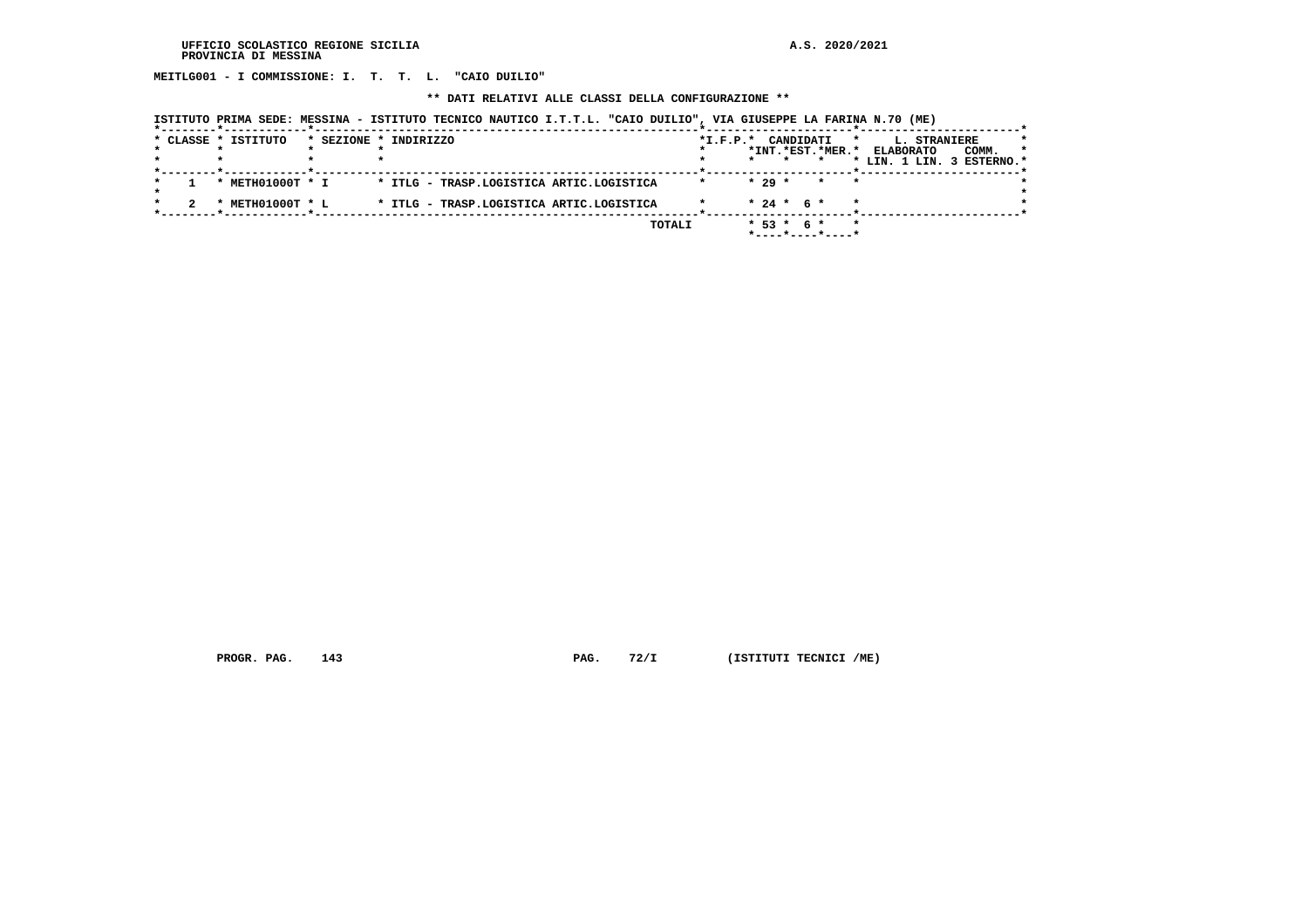**MEITLG001 - I COMMISSIONE: I. T. T. L. "CAIO DUILIO"**

|  | ROTULETTI PAOLA EMILIA N. IL 02/06/1960 |  |  | (ME) |  |                                                                      |  |                         |      |
|--|-----------------------------------------|--|--|------|--|----------------------------------------------------------------------|--|-------------------------|------|
|  |                                         |  |  |      |  | . IST TEC COMMERCIALE E PER GEOMETRI I.T. L.DA VINCI ECONOMICO TECN, |  | VIA COLONNELLO MAGISTRI | (ME* |
|  |                                         |  |  |      |  |                                                                      |  |                         |      |

 **PROGR. PAG.** 144 **PAG.** 72/II (ISTITUTI TECNICI /ME)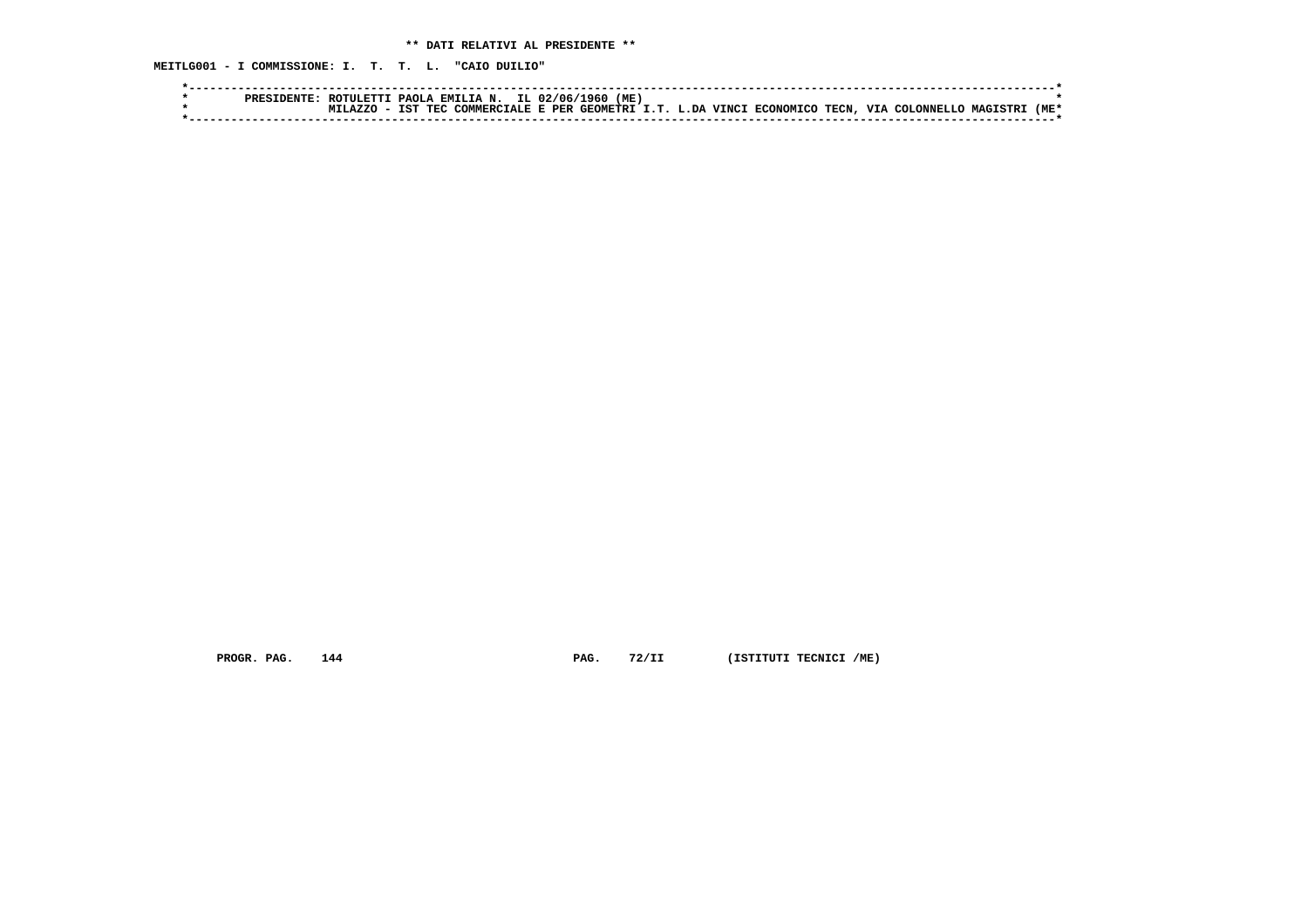**MEITLG002 - II COMMISSIONE: I. T. L. DA VINCI ECONOMICO TECNOLOGICO**

 **\*\* DATI RELATIVI ALLE CLASSI DELLA CONFIGURAZIONE \*\***

|                     | ISTITUTO PRIMA SEDE: MILAZZO - IST TEC COMMERCIALE E PER GEOMETRI I.T. L.DA VINCI ECONOMICO TECN, VIA COLONNELLO MAGISTRI (ME) |        |                |                  |                                   |         |                                                                         |       |   |
|---------------------|--------------------------------------------------------------------------------------------------------------------------------|--------|----------------|------------------|-----------------------------------|---------|-------------------------------------------------------------------------|-------|---|
| * CLASSE * ISTITUTO | * SEZIONE * INDIRIZZO                                                                                                          |        | $*$ I.F.P. $*$ |                  | CANDIDATI                         | $\star$ | L. STRANIERE<br>*INT.*EST.*MER.* ELABORATO<br>* LIN. 1 LIN. 3 ESTERNO.* | COMM. | * |
| * METD05000E * CTL  | * ITLG - TRASP.LOGISTICA ARTIC.LOGISTICA                                                                                       |        |                |                  | $*$ 20 $*$ 1 $*$                  |         |                                                                         |       |   |
| * METD05000E * BTL  | * ITCI - T.L.ART.COND.MEZ.OP.C.AP.IM.MAR.                                                                                      |        |                | $* 13 * 2 *$     |                                   |         |                                                                         |       |   |
|                     |                                                                                                                                | TOTALI |                | $*$ 33 $*$ 3 $*$ | $*$ - - - - * - - - - * - - - - * |         |                                                                         |       |   |

 **PROGR. PAG.** 145 **PAG.** 73/I (ISTITUTI TECNICI /ME)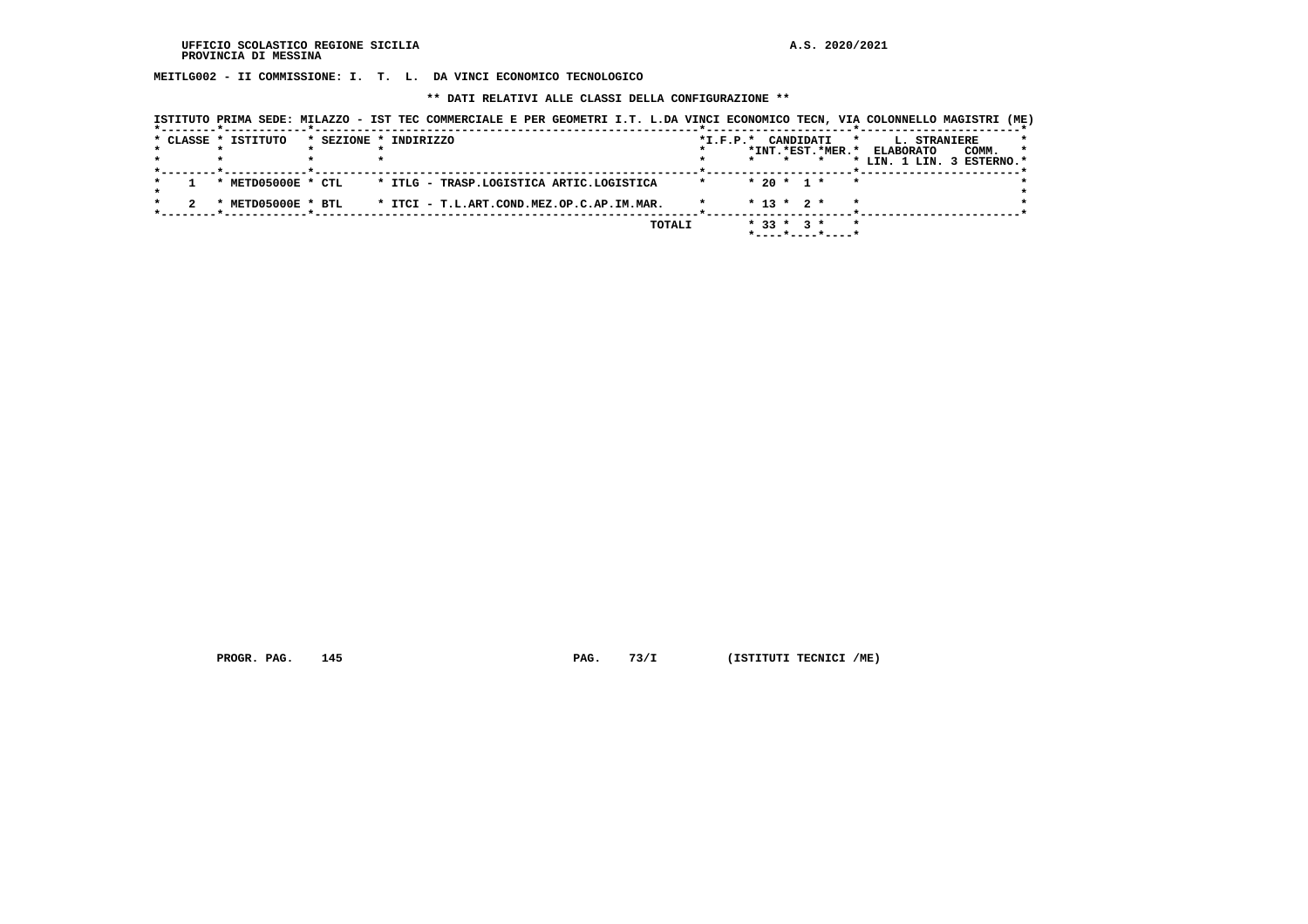**MEITLG002 - II COMMISSIONE: I. T. L. DA VINCI ECONOMICO TECNOLOGICO**

|  | <b>RNTF</b><br>555ct | PRT.I.<br><b>TZZER</b> | LETTERTAN.                    | IL                  | $26/09/$<br>1959 | (ME)           |            |           |       |      |  |  |
|--|----------------------|------------------------|-------------------------------|---------------------|------------------|----------------|------------|-----------|-------|------|--|--|
|  |                      |                        | $\cdot$ T TITT $\cap$<br>TOM: | <b>MAGISTRALE "</b> | <b>AINIS</b>     | <b>MESSINA</b> | <b>TTT</b> | ANTONELL. | FRER. | ( ME |  |  |
|  |                      |                        |                               |                     |                  |                |            |           |       |      |  |  |

 **PROGR. PAG.** 146 **PAG.** 73/II (ISTITUTI TECNICI /ME)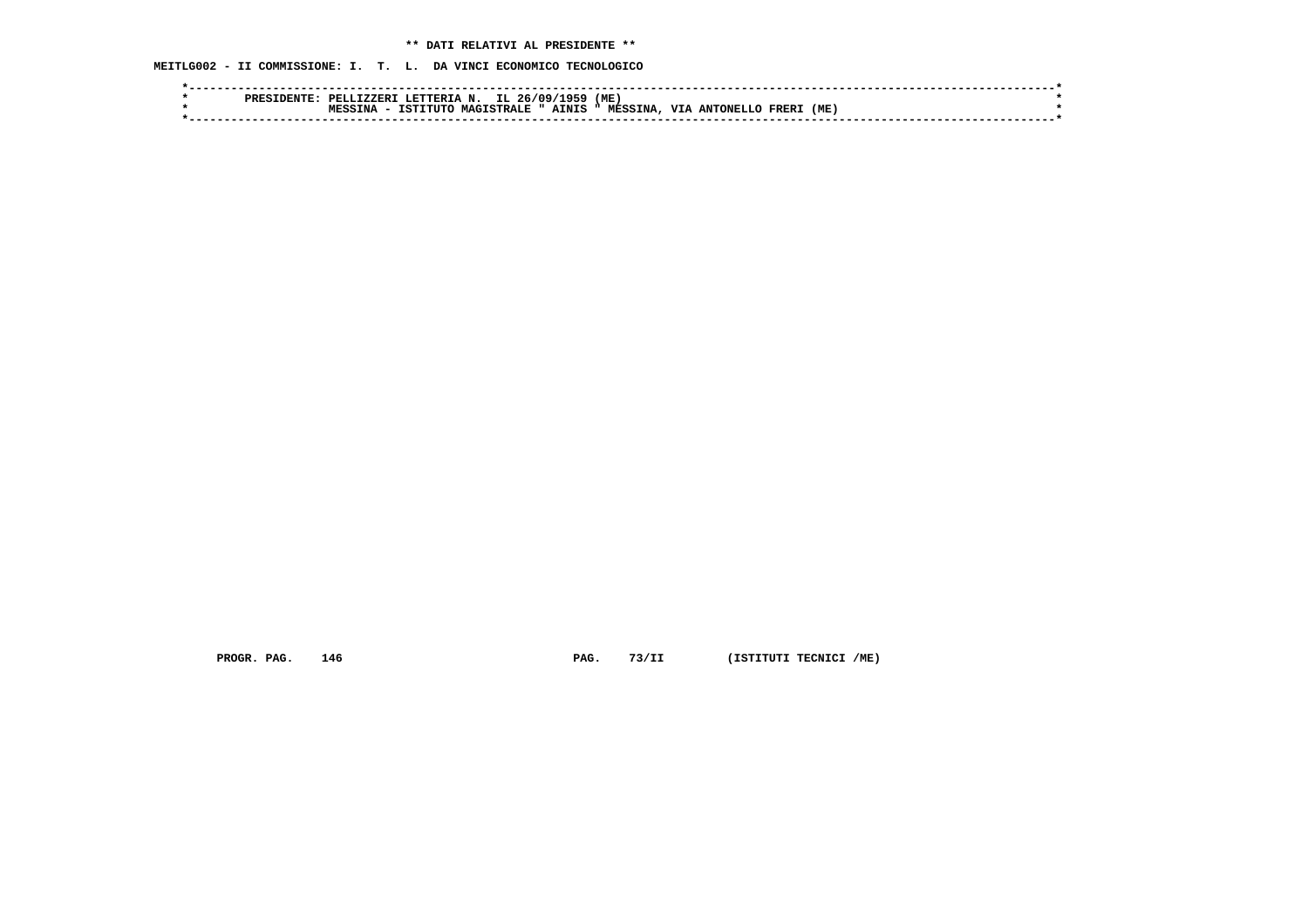**MEITMM001 - I COMMISSIONE: ITT-LSSA COPERNICO**

#### **\*\* DATI RELATIVI ALLE CLASSI DELLA CONFIGURAZIONE \*\***

|                     |                       | ISTITUTO PRIMA SEDE: BARCELLONA POZZO DI GOTTO - ISTITUTO TECNICO INDUSTRIALE ITT-LSSA COPERNICO, VIA ROMA 250 (ME)       |                                                                                                                                |
|---------------------|-----------------------|---------------------------------------------------------------------------------------------------------------------------|--------------------------------------------------------------------------------------------------------------------------------|
| * CLASSE * ISTITUTO | * SEZIONE * INDIRIZZO |                                                                                                                           | *I.F.P.* CANDIDATI<br>$\star$ .<br>L. STRANIERE<br>*INT.*EST.*MER.* ELABORATO<br>COMM.<br>$\star$<br>* LIN. 1 LIN. 3 ESTERNO.' |
| * METF03000G * AM   |                       | * ITMM - M.MECCATR.EN.ART.MECC.MECCATRON.                                                                                 | $* 12 * 5 *$                                                                                                                   |
|                     |                       | ISTITUTO SECONDA SEDE: BARCELLONA POZZO DI GOTTO - L.R. PAR. ISTITUTO TECNICO COMMERCIALE LEOPARDI, VIA S.ANDREA, 87 (ME) |                                                                                                                                |
| * CLASSE * ISTITUTO | * SEZIONE * INDIRIZZO |                                                                                                                           | *I.F.P.* CANDIDATI *<br><b>L. STRANIERE</b><br>*INT.*EST.*MER.*<br><b>ELABORATO</b><br>COMM.<br>* LIN. 1 LIN. 3 ESTERNO.*      |
| * METD08500D * AFM  |                       | * ITAF - AMMINISTR. FINANZA MARKETING                                                                                     | $* 22 * 4 *$<br>$\star$                                                                                                        |
|                     |                       | TOTALI                                                                                                                    | $* 34 * 9 *$<br>$\star$<br>$*$ - - - - $*$ - - - - $*$ - - - - $*$                                                             |

 **PROGR. PAG.** 147 **PAG.** 74/I (ISTITUTI TECNICI /ME)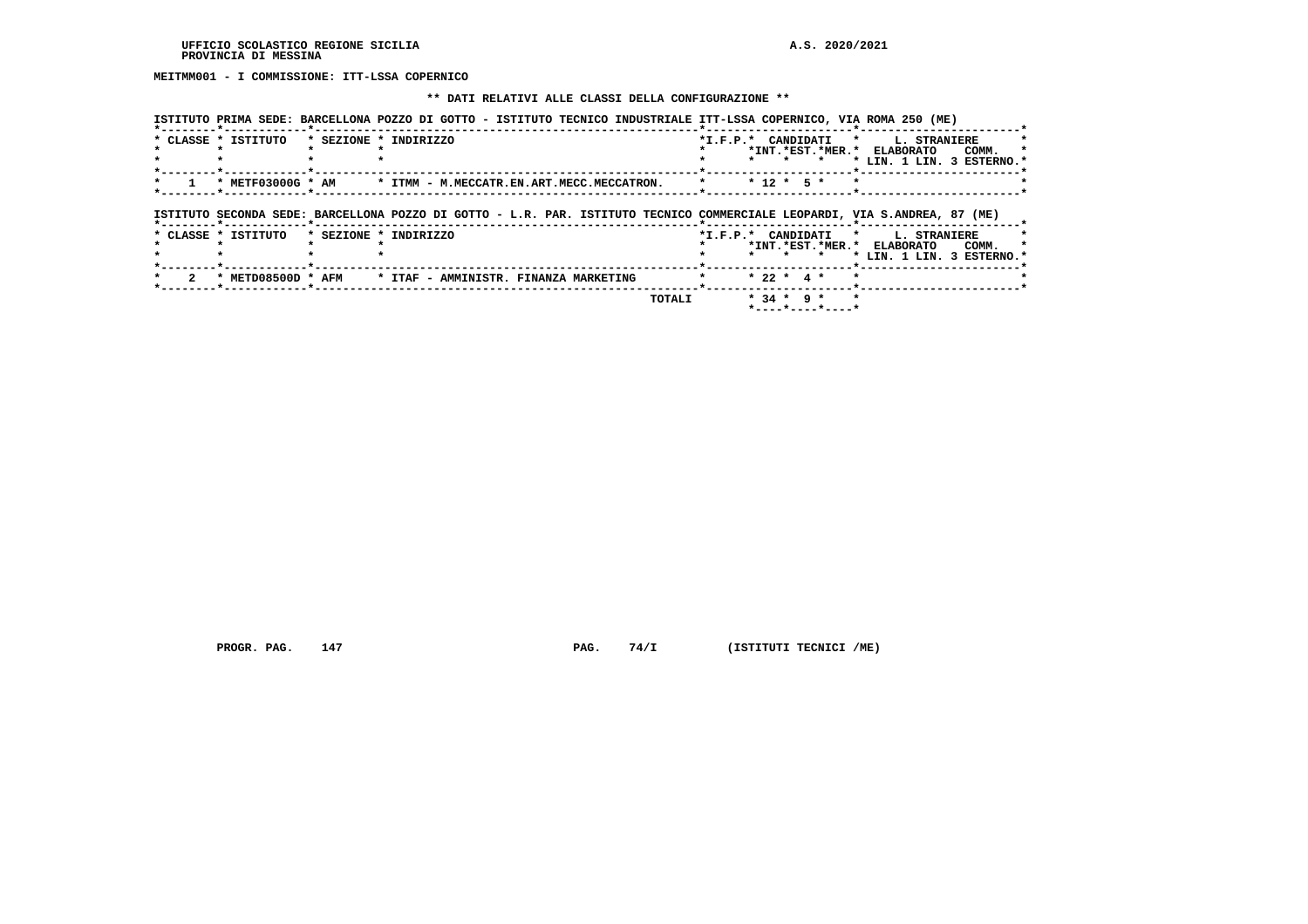**MEITMM001 - I COMMISSIONE: ITT-LSSA COPERNICO**

| IL.<br>'ME<br>ASSINTA N.<br><b>GRAZTA</b><br>ARDTLE.         |  |
|--------------------------------------------------------------|--|
| <b>MAX</b><br>ANN <sub>1</sub><br>דרודם<br>חיות די<br>`TΡΩS. |  |
|                                                              |  |
|                                                              |  |

 **PROGR. PAG.** 148 **PAG.** 74/II (ISTITUTI TECNICI /ME)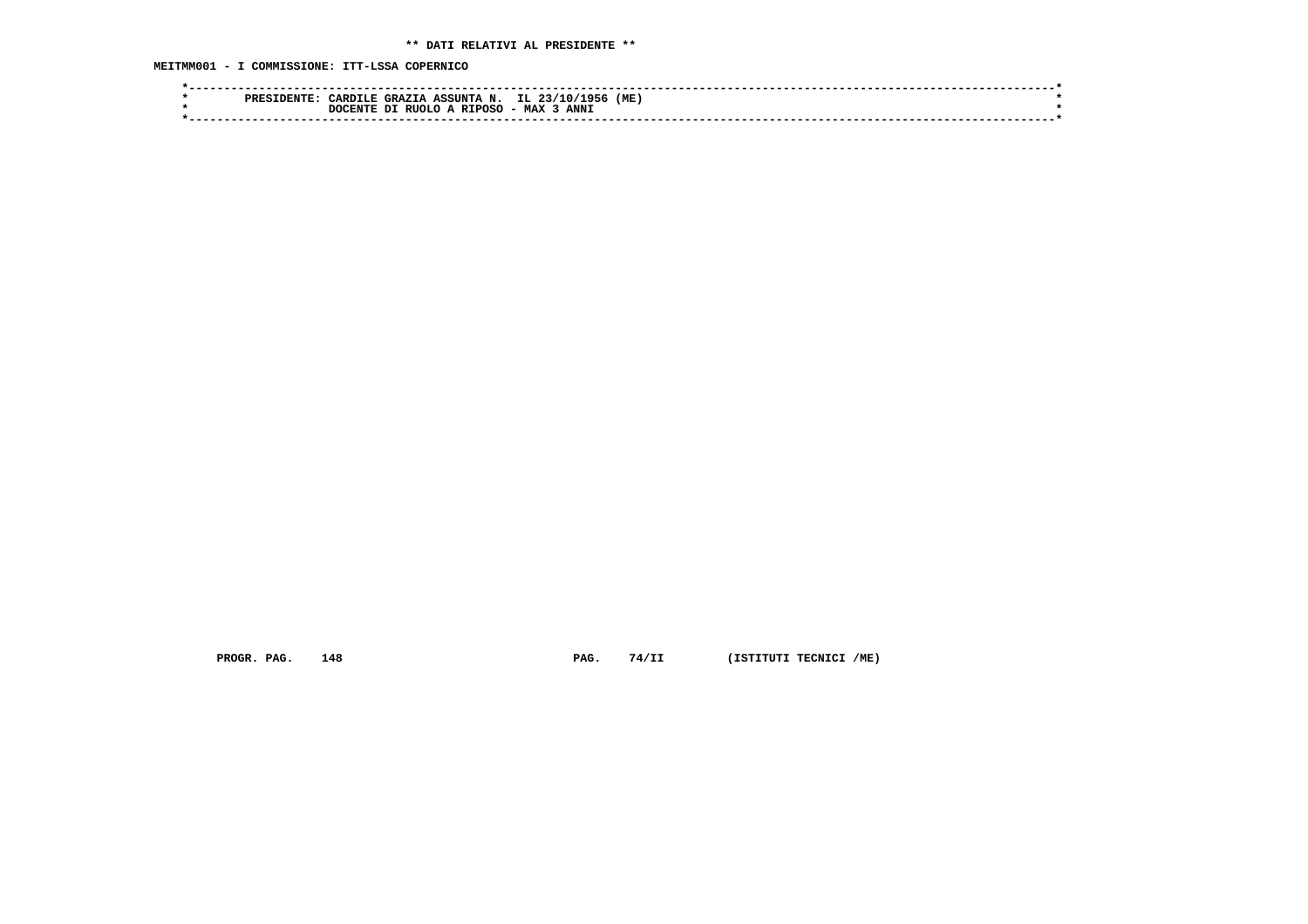**MEITMM002 - II COMMISSIONE: "GEPY FARANDA" PATTI**

# **\*\* DATI RELATIVI ALLE CLASSI DELLA CONFIGURAZIONE \*\***

|  | * CLASSE * ISTITUTO | * SEZIONE * INDIRIZZO                     | $*I.F.P.*$ | CANDIDATI                              | L. STRANIERE<br>$\star$   | *       |
|--|---------------------|-------------------------------------------|------------|----------------------------------------|---------------------------|---------|
|  |                     |                                           |            | *INT.*EST.*MER.*                       | COMM.<br><b>ELABORATO</b> | $\star$ |
|  |                     |                                           |            |                                        | * LIN. 1 LIN. 3 ESTERNO.* |         |
|  | * MERI02301L * BMME | * ITMM - M.MECCATR.EN.ART.MECC.MECCATRON. |            | $* 12 *$<br>$\star$<br>$\star$         |                           |         |
|  | MERI02301L * CMAT   | * IPMM - MAN.ASS.TEC.OPZ.MAN.MEZZI TRASP. |            | $\star$ 9 $\star$ 1 $\star$<br>$\star$ |                           |         |
|  |                     | TOTALI                                    |            | $* 21 * 1 *$<br>*----*----*----*       | $\star$                   |         |

 **PROGR. PAG.** 149 **PAG.** 75/I (ISTITUTI TECNICI /ME)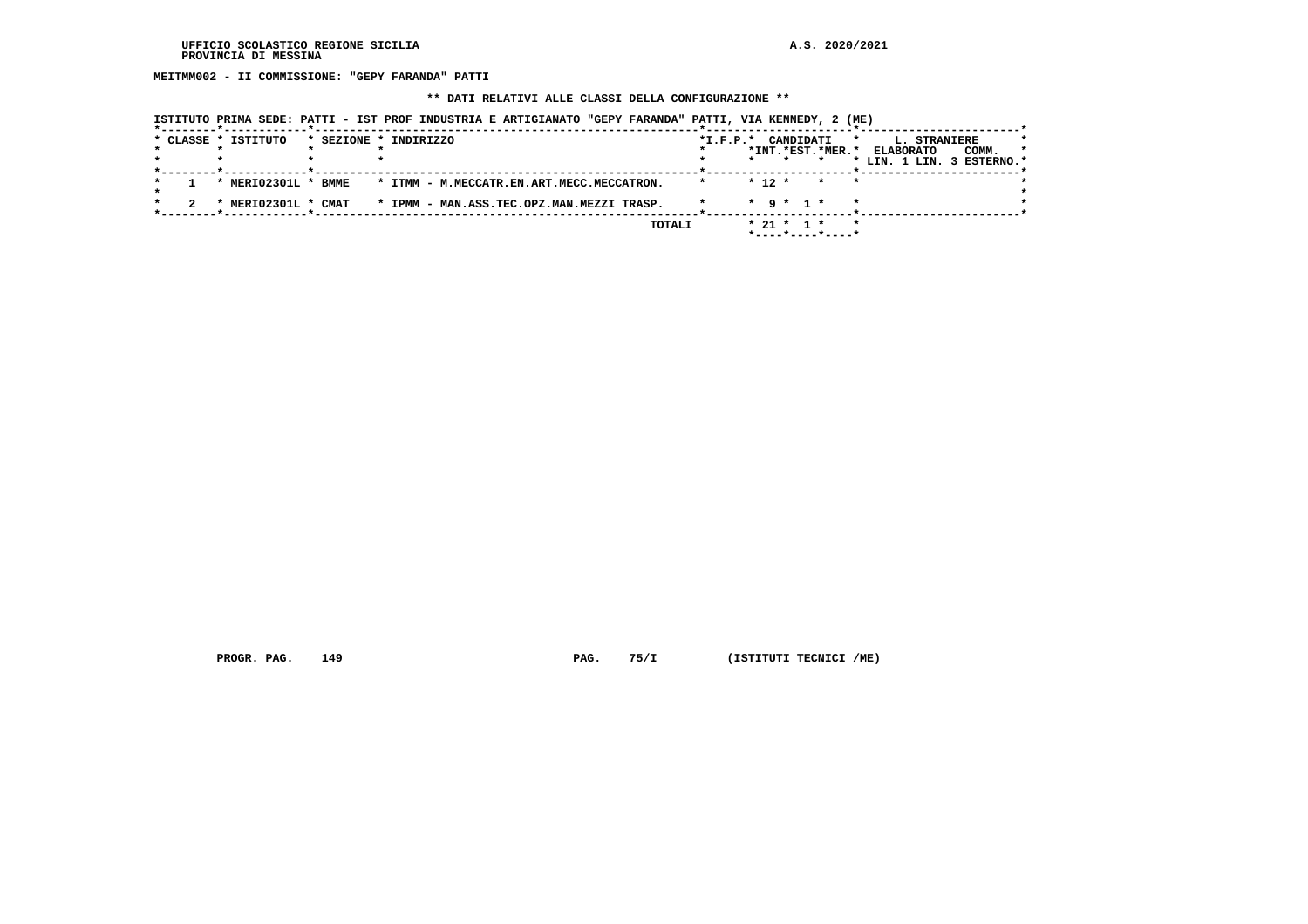**MEITMM002 - II COMMISSIONE: "GEPY FARANDA" PATTI**

|  | <b>PREF</b> | RIGANELLC | .J ROSARIO -      | IL.                                             | ( ME<br>- 964    |                    |             |            |       |              |      |  |
|--|-------------|-----------|-------------------|-------------------------------------------------|------------------|--------------------|-------------|------------|-------|--------------|------|--|
|  |             | TPPFC1    | <b>DTVA</b><br>вT | ተረጥነ<br><b>TITT</b><br>$\overline{\phantom{0}}$ | <b>SUPERTORE</b> | ISTITUTO SUPERIORE | CAMINITI-TR | <b>TTT</b> | ™ARF. | . החידות הדי | (ME) |  |
|  |             |           |                   |                                                 |                  |                    |             |            |       |              |      |  |

 **PROGR. PAG.** 150 **PAG.** 75/II (ISTITUTI TECNICI /ME)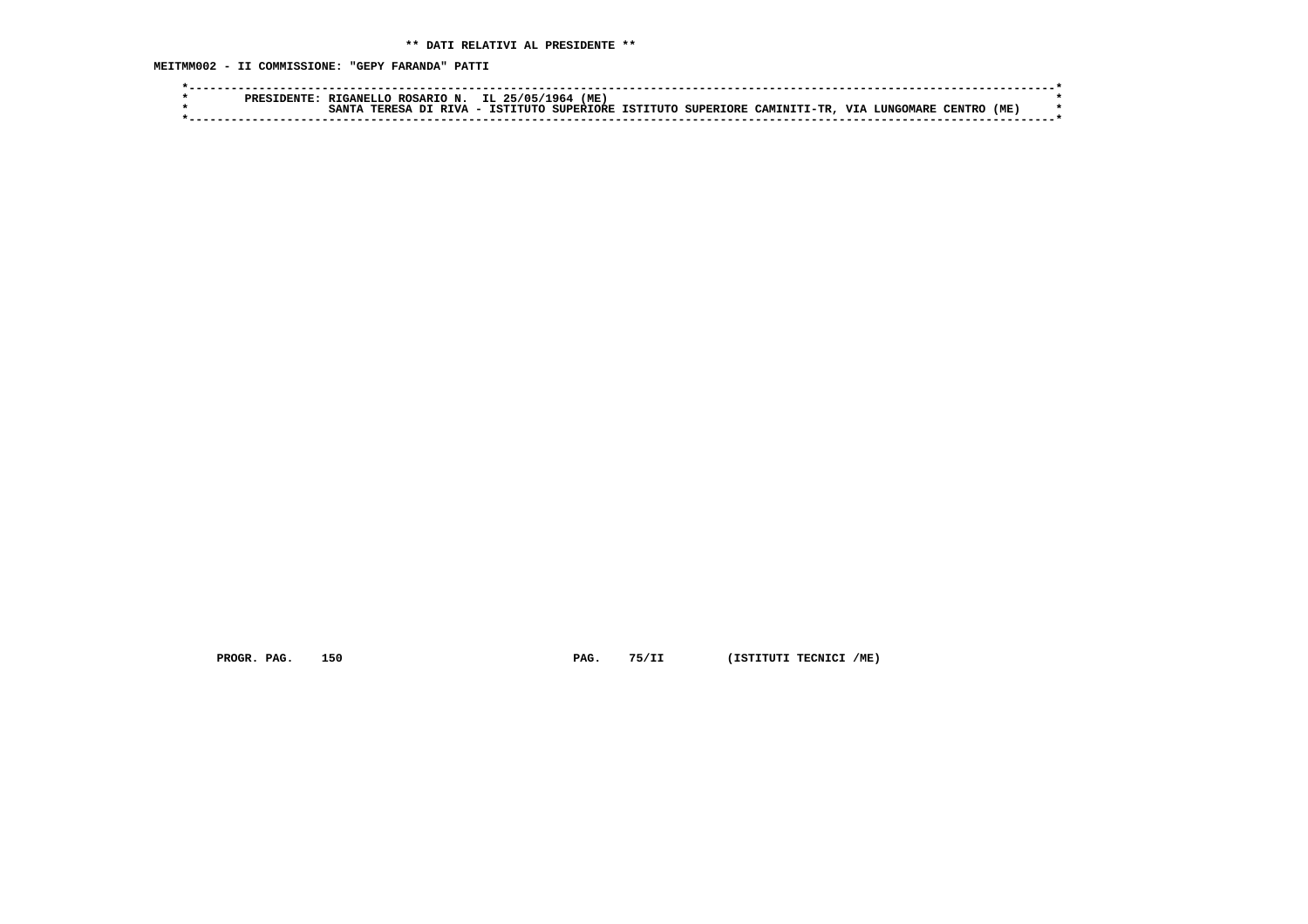**MEITPT001 - I COMMISSIONE: "GEPY FARANDA" PATTI**

# **\*\* DATI RELATIVI ALLE CLASSI DELLA CONFIGURAZIONE \*\***

| * CLASSE * ISTITUTO | * SEZIONE * INDIRIZZO                                                                                                                         | *I.F.P.* CANDIDATI * L. STRANIERE |                 |                             | *INT.*EST.*MER.* ELABORATO |  | COMM.<br>* LIN. 1 LIN. 3 ESTERNO.' |
|---------------------|-----------------------------------------------------------------------------------------------------------------------------------------------|-----------------------------------|-----------------|-----------------------------|----------------------------|--|------------------------------------|
|                     |                                                                                                                                               | $\star$                           |                 | $\star$ 9 $\star$ 1 $\star$ |                            |  |                                    |
|                     |                                                                                                                                               |                                   |                 |                             |                            |  |                                    |
| * CLASSE * ISTITUTO | ISTITUTO SECONDA SEDE: CAPRI LEONE - L.R. PAR. ISTITUTO TECNICO AGRARIO DANTE ALIGHIERI, VIA BEATO FELICE N. 51 (ME)<br>* SEZIONE * INDIRIZZO | *I.F.P.* CANDIDATI * L. STRANIERE |                 |                             |                            |  |                                    |
|                     |                                                                                                                                               |                                   | $\cdot$ $\cdot$ | $\star$                     | *INT.*EST.*MER.* ELABORATO |  | COMM.<br>* LIN. 1 LIN. 3 ESTERNO.* |
|                     | * METAR6500G * A * ITPT - AGR.AGROAL.AGROIN.ART.PROD.TRASF                                                                                    |                                   | $* 35 *$        | $\star$                     |                            |  |                                    |

 **PROGR. PAG.** 151 **PAG.** 76/I (ISTITUTI TECNICI /ME)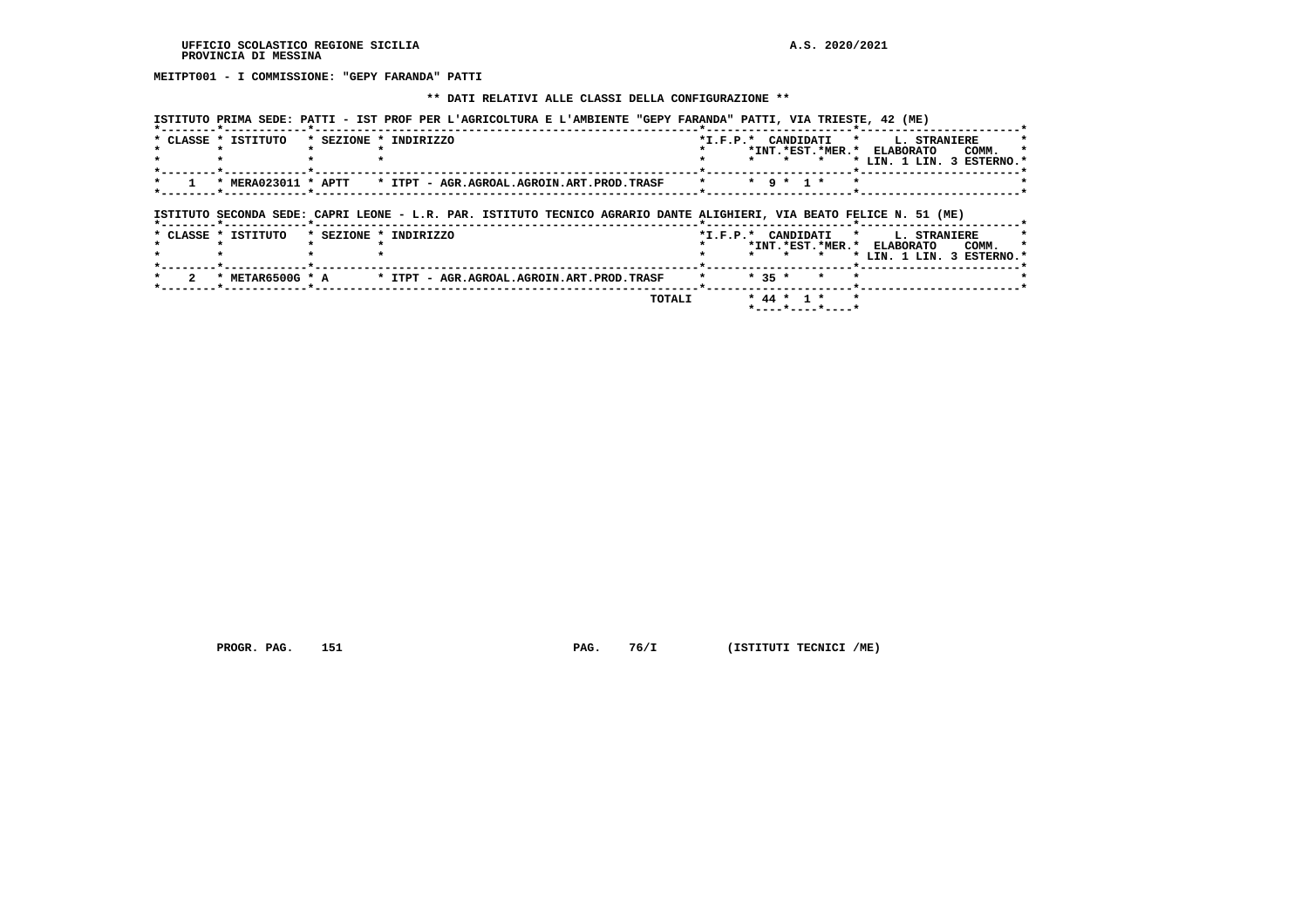**MEITPT001 - I COMMISSIONE: "GEPY FARANDA" PATTI**

| (ME<br>L96.<br>04/03<br><b>"ARUS(</b><br><b>MART</b><br><b>PRES</b>                                                                   |  |
|---------------------------------------------------------------------------------------------------------------------------------------|--|
| (ME<br><b>TTT</b><br>TRENTO -<br>148<br>τc<br>VERONA<br>TNA<br><b>SUPERTORE</b><br>TETTTITO<br>TIGO<br><b>MESSINA</b><br><b>BASSI</b> |  |
|                                                                                                                                       |  |

 **PROGR. PAG.** 152 **PAG.** 76/II (ISTITUTI TECNICI /ME)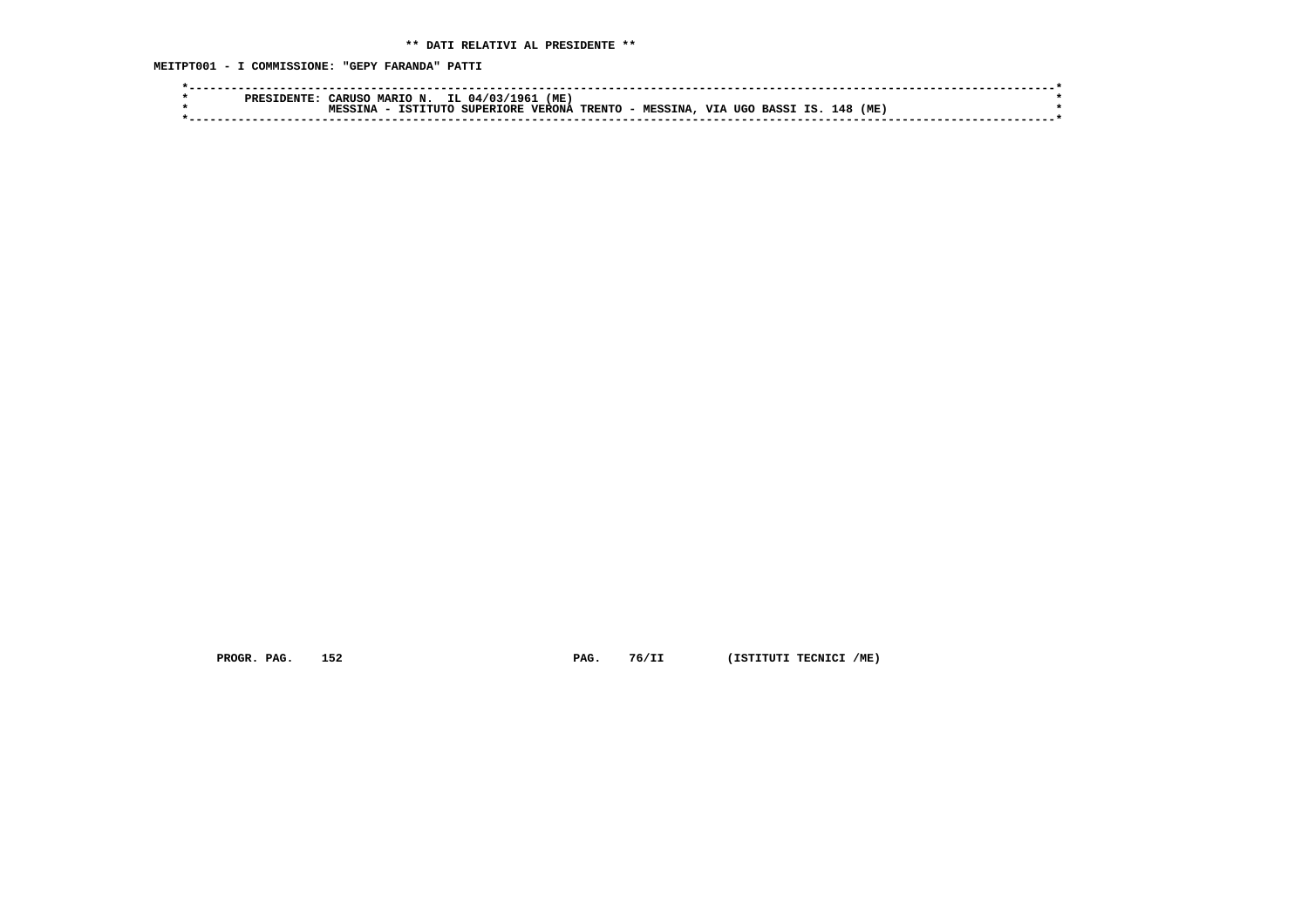**MEITSI001 - I COMMISSIONE: IST. TEC. ECONOMICO "A. M. JACI"**

#### **\*\* DATI RELATIVI ALLE CLASSI DELLA CONFIGURAZIONE \*\***

|   |                     | ISTITUTO PRIMA SEDE: MESSINA - ISTITUTO TECNICO COMMERCIALE IST. TEC. ECONOMICO "A.M.JACI", VIA CESARE BATTISTI 88 (ME) |  |  |                 |                             |         |                                                                 |                                    |
|---|---------------------|-------------------------------------------------------------------------------------------------------------------------|--|--|-----------------|-----------------------------|---------|-----------------------------------------------------------------|------------------------------------|
|   | * CLASSE * ISTITUTO | * SEZIONE * INDIRIZZO                                                                                                   |  |  | $\star$ $\star$ | $\star$                     |         | *I.F.P.* CANDIDATI * L. STRANIERE<br>*INT.*EST.*MER.* ELABORATO | COMM.<br>* LIN. 1 LIN. 3 ESTERNO.* |
|   |                     | * METD04000X * SIA5B * ITSI - AMM.FIN.MARK.ART.SIST.INF.AZ.LI * *                                                       |  |  |                 | $\star$ 8 $\star$ 4 $\star$ | $\star$ |                                                                 |                                    |
|   |                     | ISTITUTO SECONDA SEDE: MESSINA - L.R. PAR. ISTITUTO TECNICO COMMERCIALE NUNZIO MODICA, VIA G. LA FARINA, 291 (ME)       |  |  |                 |                             |         |                                                                 |                                    |
|   | * CLASSE * ISTITUTO | * SEZIONE * INDIRIZZO                                                                                                   |  |  |                 |                             |         |                                                                 |                                    |
|   |                     |                                                                                                                         |  |  | $\star$ $\star$ |                             | $\star$ | *I.F.P.* CANDIDATI * L. STRANIERE<br>*INT.*EST.*MER.* ELABORATO | COMM.<br>* LIN. 1 LIN. 3 ESTERNO.* |
| 2 |                     | * METDP0500I * A * ITAF - AMMINISTR. FINANZA MARKETING                                                                  |  |  |                 | $* 15 * 7 *$                | $\star$ |                                                                 |                                    |

 **PROGR. PAG.** 153 **PAG.** 77/I (ISTITUTI TECNICI /ME)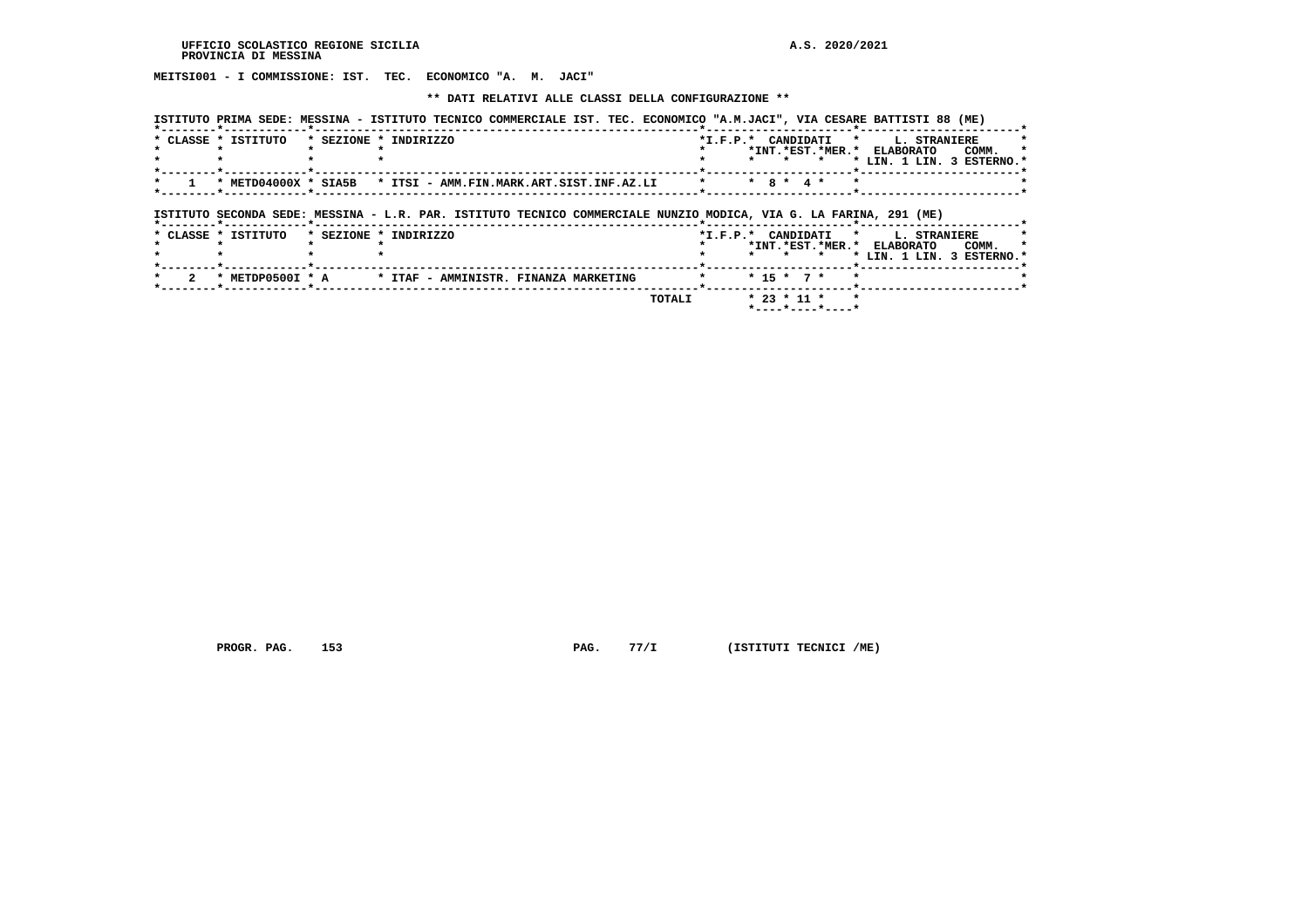**MEITSI001 - I COMMISSIONE: IST. TEC. ECONOMICO "A. M. JACI"**

|  | PRESIDENTE | SPITALERI DOMENICA N. IL 02/12/1960 |  | (ME)                                                           |  |  |  |  |           |      |
|--|------------|-------------------------------------|--|----------------------------------------------------------------|--|--|--|--|-----------|------|
|  |            | SANT'AGATA DI MILITELLO - IST .     |  | ' TEC COMMERCIALE E PER GEOMETRI ITET " G. TOMASI DI LAMPEDUS. |  |  |  |  | VIA PARCO | DEG* |
|  |            |                                     |  |                                                                |  |  |  |  |           |      |

 **PROGR. PAG.** 154 **PAG.** 77/II (ISTITUTI TECNICI /ME)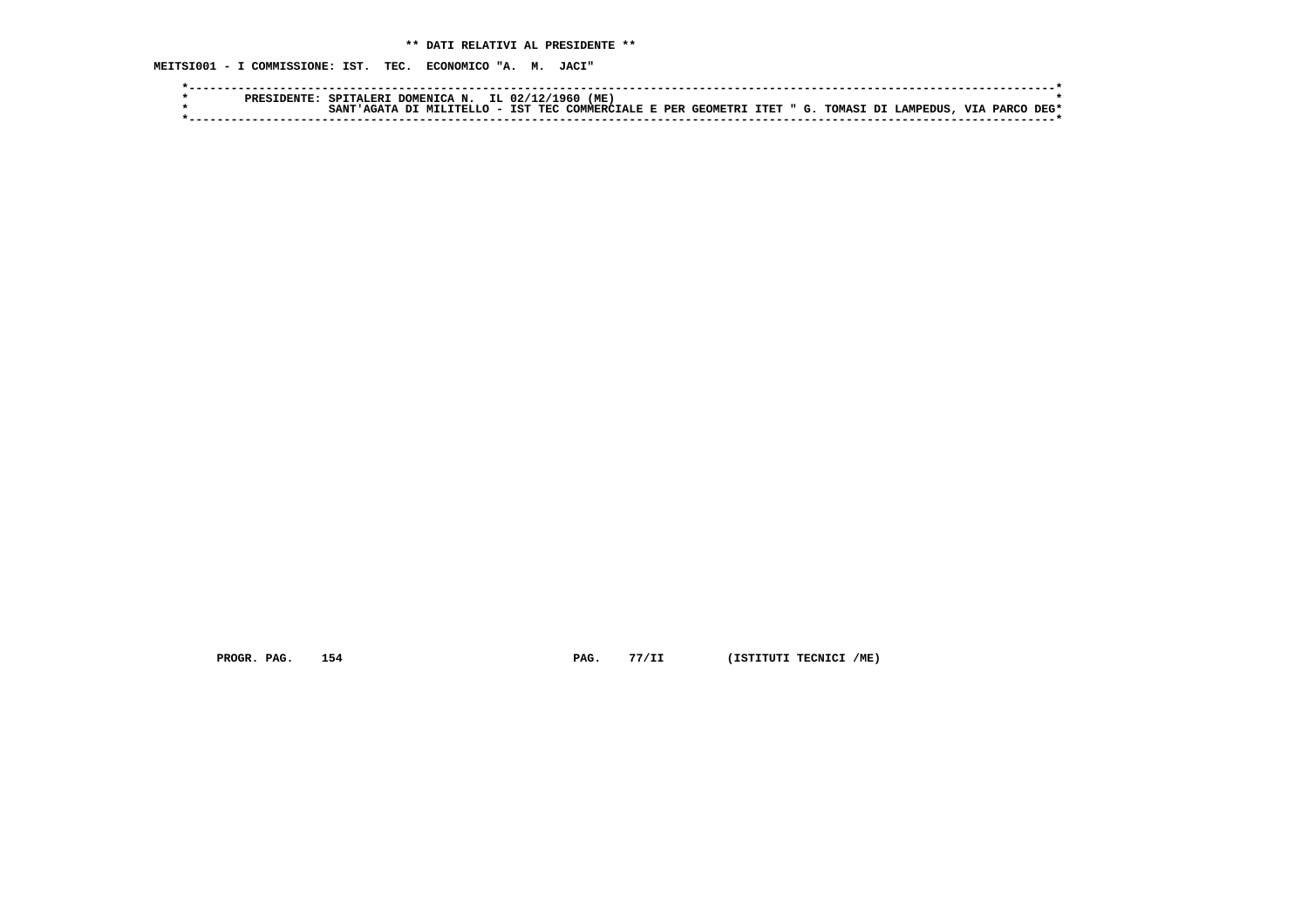**MEITSI002 - II COMMISSIONE: ITET "E. FERMI" ECONOMICO E TECNOLOGICO**

 **\*\* DATI RELATIVI ALLE CLASSI DELLA CONFIGURAZIONE \*\***

| ISTITUTO PRIMA SEDE: BARCELLONA POZZO DI GOTTO - IST TEC COMMERCIALE E PER GEOMETRI ITET "E. FERMI" ECONOMICO E TE, VIA PITAGO |                                                                                                        |
|--------------------------------------------------------------------------------------------------------------------------------|--------------------------------------------------------------------------------------------------------|
| * CLASSE * ISTITUTO<br>* SEZIONE * INDIRIZZO                                                                                   | *I.F.P.* CANDIDATI<br><b>L. STRANIERE</b><br>$\star$<br>*INT.*EST.*MER.* ELABORATO<br>COMM.<br>$\star$ |
| * METD08000A * ASIA * ITSI - AMM.FIN.MARK.ART.SIST.INF.AZ.LI                                                                   | * LIN. 1 LIN. 3 ESTERNO.*<br>$* 11 * 6 *$<br>$\star$                                                   |
| * METD08000A * ARIM * ITRI - AMM.FIN.MARK.ART.REL.INTERN.MARK                                                                  | $*$ 4 $*$                                                                                              |
|                                                                                                                                | TOTALI<br>$*$ 15 $*$ 6 $*$<br>$\star$<br>$*$ - - - - $*$ - - - - $*$ - - - - $*$                       |

 **PROGR. PAG.** 155 **PAG.** 78/I (ISTITUTI TECNICI /ME)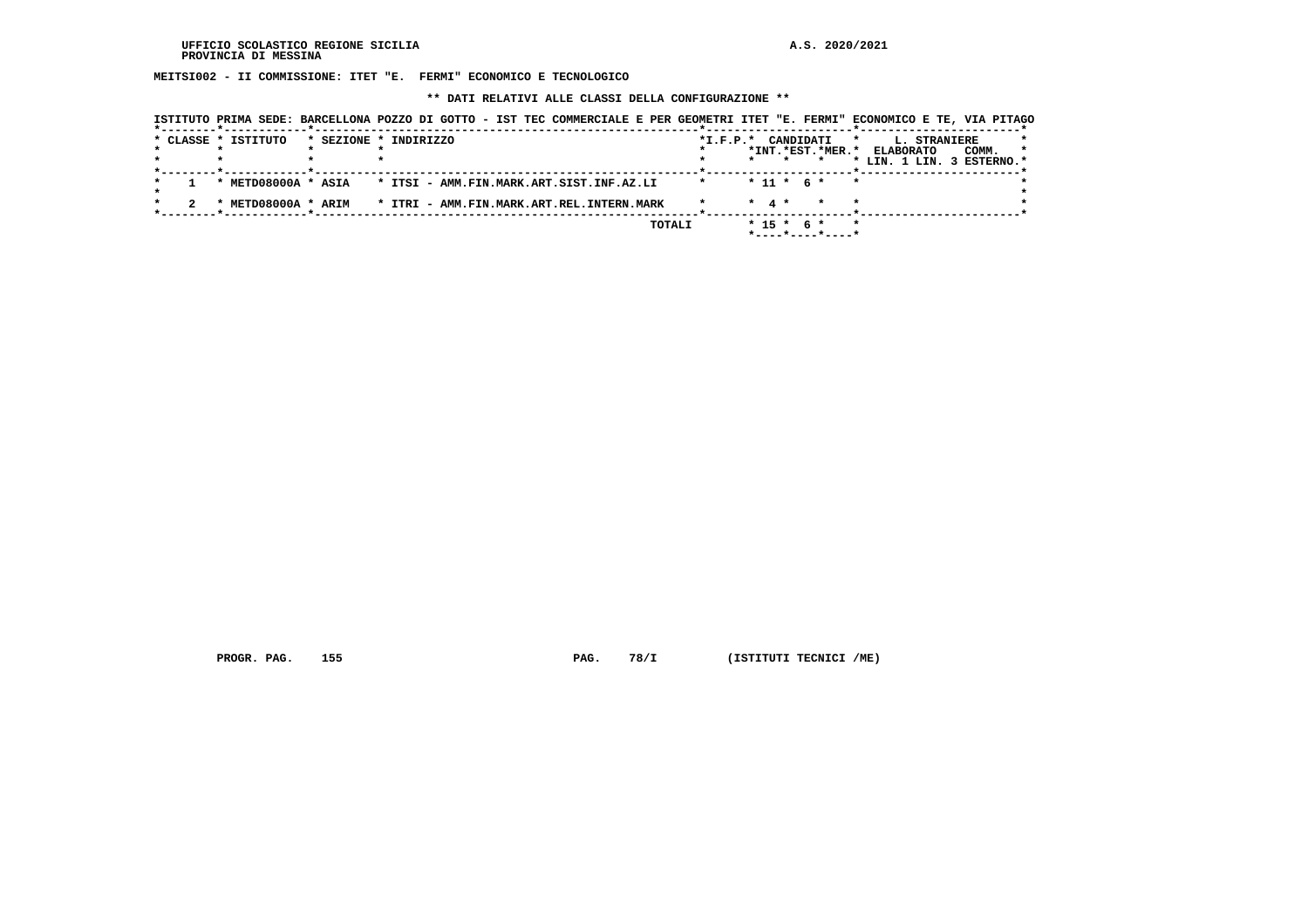**MEITSI002 - II COMMISSIONE: ITET "E. FERMI" ECONOMICO E TECNOLOGICO**

|  | . TTTO T     | RTACTA N    | TT.<br>14/12/                                           | (ME |  |  |       |                |                |      |
|--|--------------|-------------|---------------------------------------------------------|-----|--|--|-------|----------------|----------------|------|
|  | <b>AZZ</b> O | IST<br>TEC. | ' COMMERCIALE E PER GEOMETRI I.T. L.DA VINCI ECONOMICO. |     |  |  | TECN. | VIA COLONNELLO | <b>MAGTSTR</b> | 'ME* |
|  |              |             |                                                         |     |  |  |       |                |                |      |

 **PROGR. PAG.** 156 **PAG. 78/II** (ISTITUTI TECNICI /ME)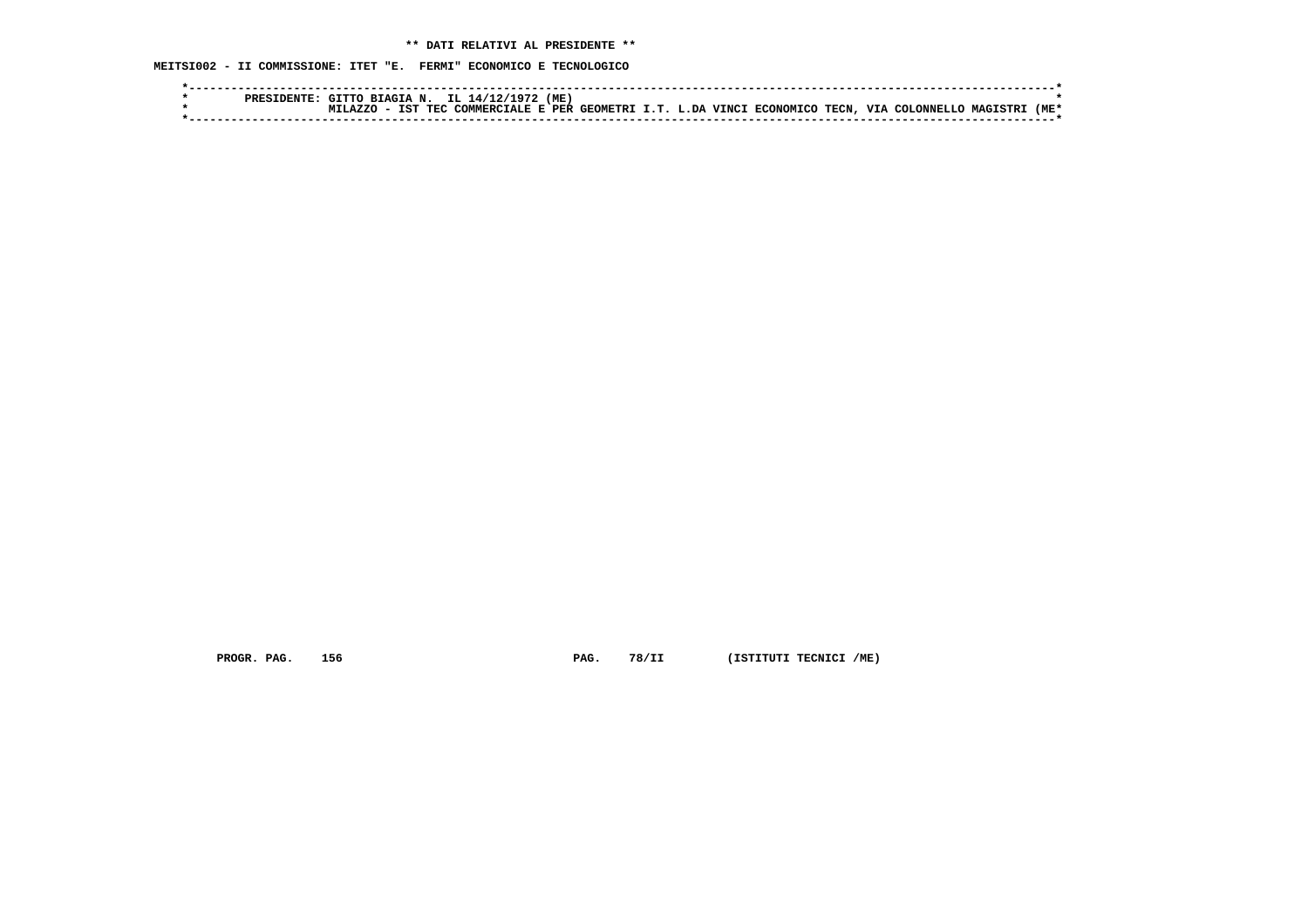**MEITSI003 - III COMMISSIONE: ITET " G. TOMASI DI LAMPEDUSA"**

 **\*\* DATI RELATIVI ALLE CLASSI DELLA CONFIGURAZIONE \*\***

|  |                     |                                                        |                                                              |            |                              | ISTITUTO PRIMA SEDE: SANT'AGATA DI MILITELLO - IST TEC COMMERCIALE E PER GEOMETRI ITET " G. TOMASI DI LAMPEDUS, VIA PARCO DEGL |
|--|---------------------|--------------------------------------------------------|--------------------------------------------------------------|------------|------------------------------|--------------------------------------------------------------------------------------------------------------------------------|
|  | * CLASSE * ISTITUTO |                                                        | * SEZIONE * INDIRIZZO                                        | $*L.F.P.*$ | CANDIDATI                    | $\mathbf{r}$<br><b>L. STRANIERE</b>                                                                                            |
|  |                     |                                                        |                                                              |            | *INT.*EST.*MER.* ELABORATO   | COMM.<br>$\star$                                                                                                               |
|  |                     | . _ _ _ _ _ _ _ _ _ <del>*</del> _ _ _ _ _ _ _ _ _ _ _ |                                                              |            |                              | * LIN. 1 LIN. 3 ESTERNO.*                                                                                                      |
|  |                     |                                                        | * METD110001 * ASIA * ITSI - AMM.FIN.MARK.ART.SIST.INF.AZ.LI |            | $* 11 * 7 *$<br>$\mathbf{r}$ |                                                                                                                                |
|  |                     |                                                        | * METD110001 * ATUR * IT04 - TURISMO                         |            | $* 16 * 1 *$                 |                                                                                                                                |
|  |                     |                                                        |                                                              | TOTALI     | $* 27 * R *$                 |                                                                                                                                |

 **PROGR. PAG.** 157 **PAG.** 79/I (ISTITUTI TECNICI /ME)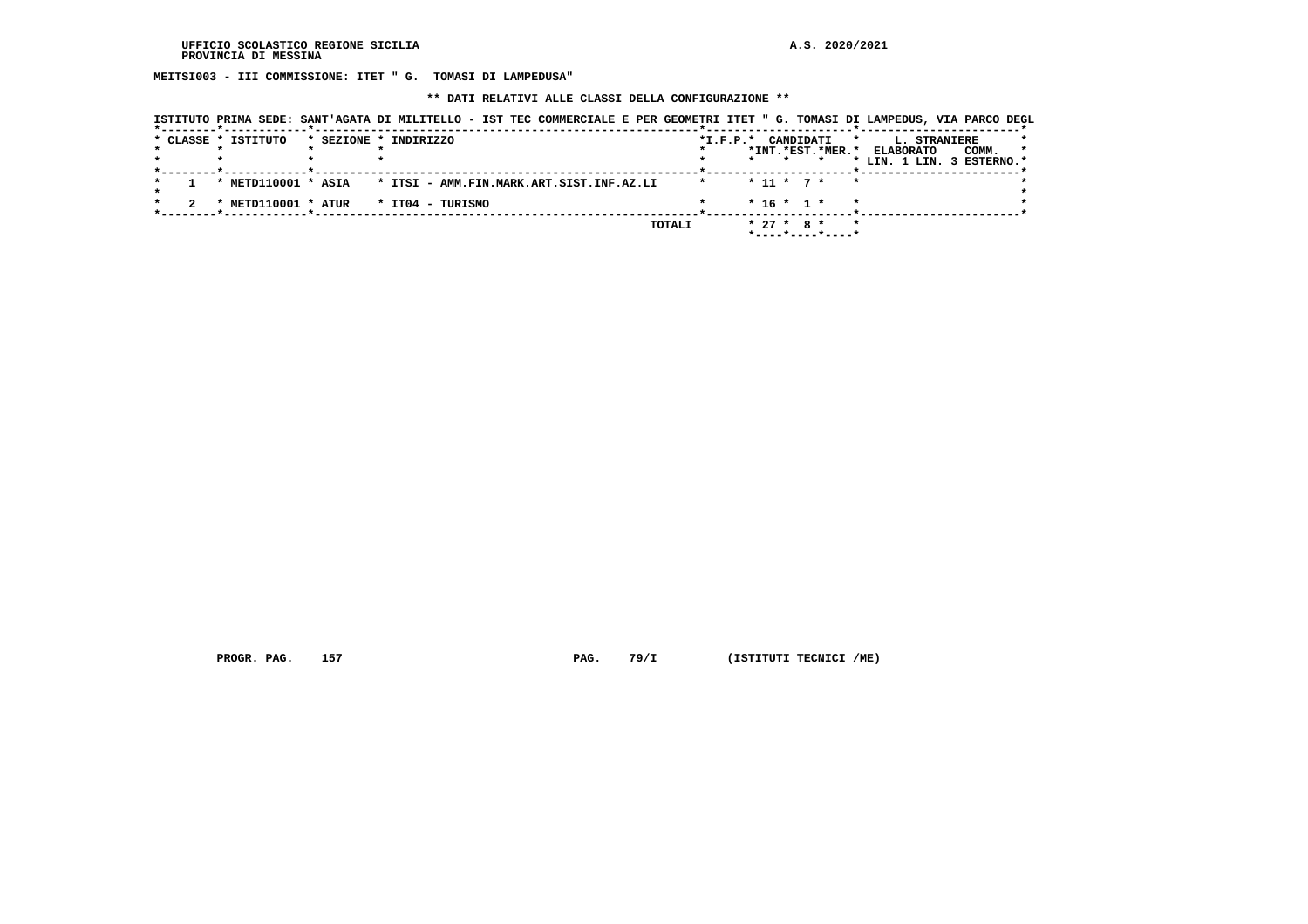**MEITSI003 - III COMMISSIONE: ITET " G. TOMASI DI LAMPEDUSA"**

|  | ס סם מ | MESSTNA | . GIOVANNA N. | IL 03/06/        | (ME)<br>L965       |                           |      |  |
|--|--------|---------|---------------|------------------|--------------------|---------------------------|------|--|
|  |        | TNA     | TSTTTITO      | <b>SUPERIORE</b> | I.S. "BISAZZA" ME, | , VIALE ANNUNZIATA N.10/A | (ME) |  |
|  |        |         |               |                  |                    |                           |      |  |

 **PROGR. PAG.** 158 **PAG.** 79/II (ISTITUTI TECNICI /ME)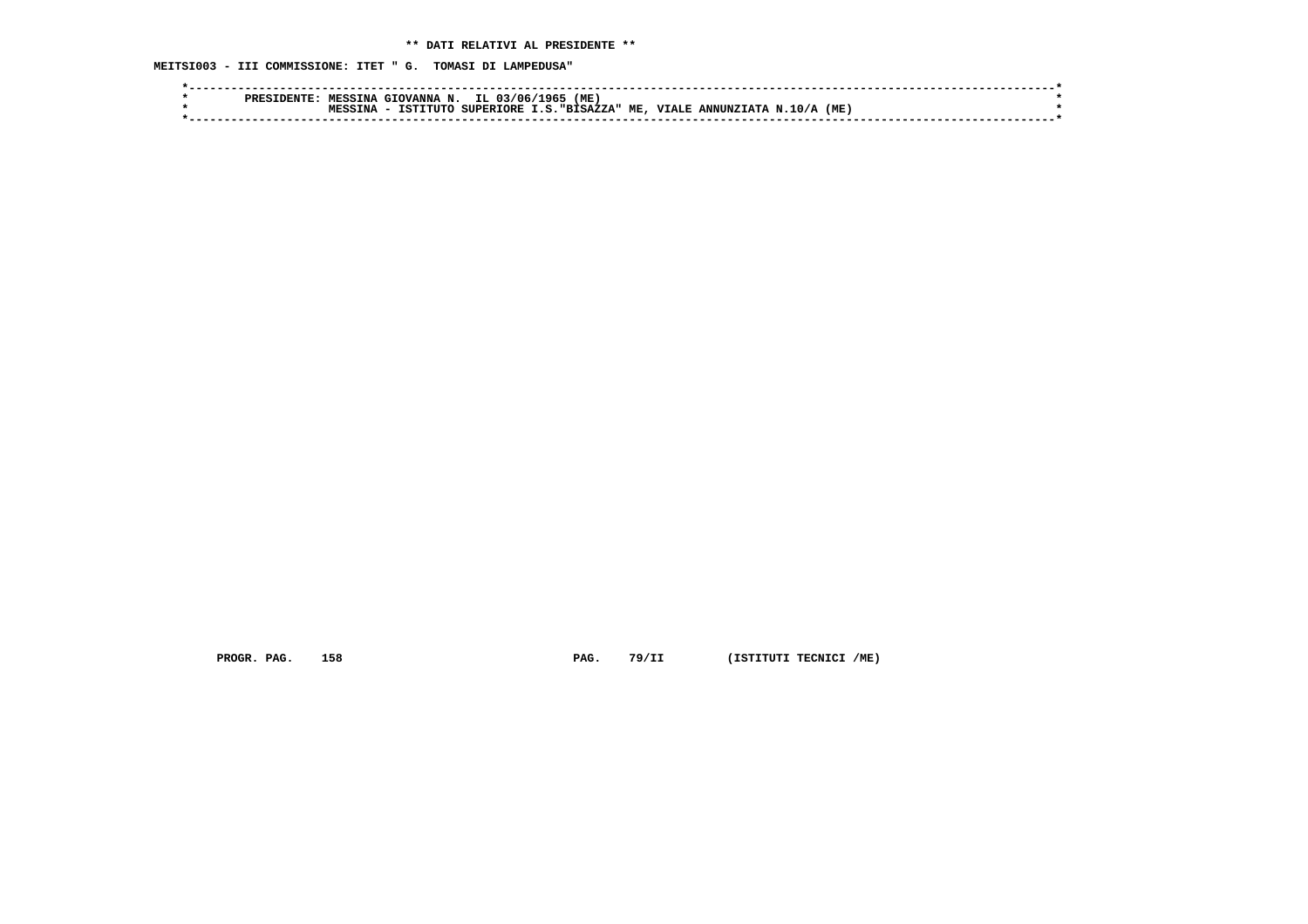**MEITTL001 - I COMMISSIONE: ISTITUTO TECNICO TECNOLOGICO E. MAJORANA**

 **\*\* DATI RELATIVI ALLE CLASSI DELLA CONFIGURAZIONE \*\***

|  | * CLASSE * ISTITUTO | * SEZIONE * INDIRIZZO                     | $*I.F.P.*$ | CANDIDATI<br>*INT.*EST.*MER.*                               | L. STRANIERE<br>*<br>COMM.<br><b>ELABORATO</b><br>* |
|--|---------------------|-------------------------------------------|------------|-------------------------------------------------------------|-----------------------------------------------------|
|  |                     |                                           |            |                                                             | * LIN. 1 LIN. 3 ESTERNO.*                           |
|  | * METF020001 * ATL  | * ITTL - INFOR.TELECOM.ART.TELECOMUNIC.   |            | $* 20 * 1 *$<br>$\star$                                     |                                                     |
|  | METF020001 * AMM    | * ITMM - M.MECCATR.EN.ART.MECC.MECCATRON. |            | $* 27 *$<br>$\star$<br>$\star$                              |                                                     |
|  |                     | TOTALI                                    |            | $*$ 47 $*$ 1 $*$<br>$*$ - - - - $*$ - - - - $*$ - - - - $*$ |                                                     |

 **ISTITUTO PRIMA SEDE: MILAZZO - ISTITUTO TECNICO INDUSTRIALE ISTITUTO TECNICO TECNOLOGICO E, VIA TRE MONTI, 4 (ME)**

 **PROGR. PAG.** 159 **PAG. PAG.** 80/I (ISTITUTI TECNICI /ME)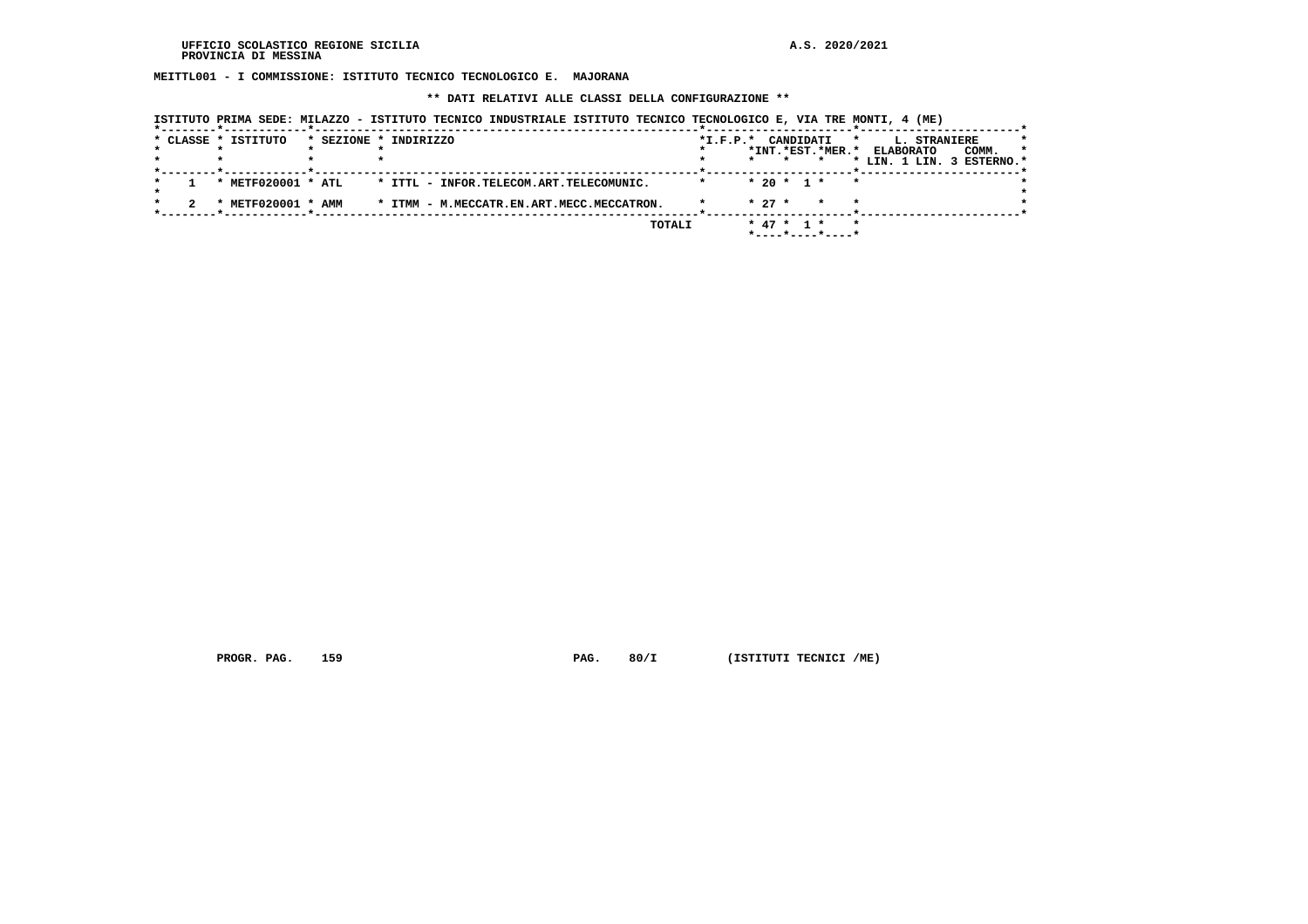**MEITTL001 - I COMMISSIONE: ISTITUTO TECNICO TECNOLOGICO E. MAJORANA**

| PRES | <b>VARRIL.</b> | GIUSEPPE<br>N.   | IL.<br>24/08/    | (ME)<br>197  |                |                  |               |     |  |
|------|----------------|------------------|------------------|--------------|----------------|------------------|---------------|-----|--|
|      | TNA            | TSTT.<br>∩ידזידי | <b>SUPERTORE</b> | T.S.MTNUTOLI | <b>MESSINA</b> | CONTRADA<br>CAYZ | <b>FUCILE</b> | (ME |  |
|      |                |                  |                  |              |                |                  |               |     |  |

 **PROGR. PAG.** 160 **PAG.** 80/II (ISTITUTI TECNICI /ME)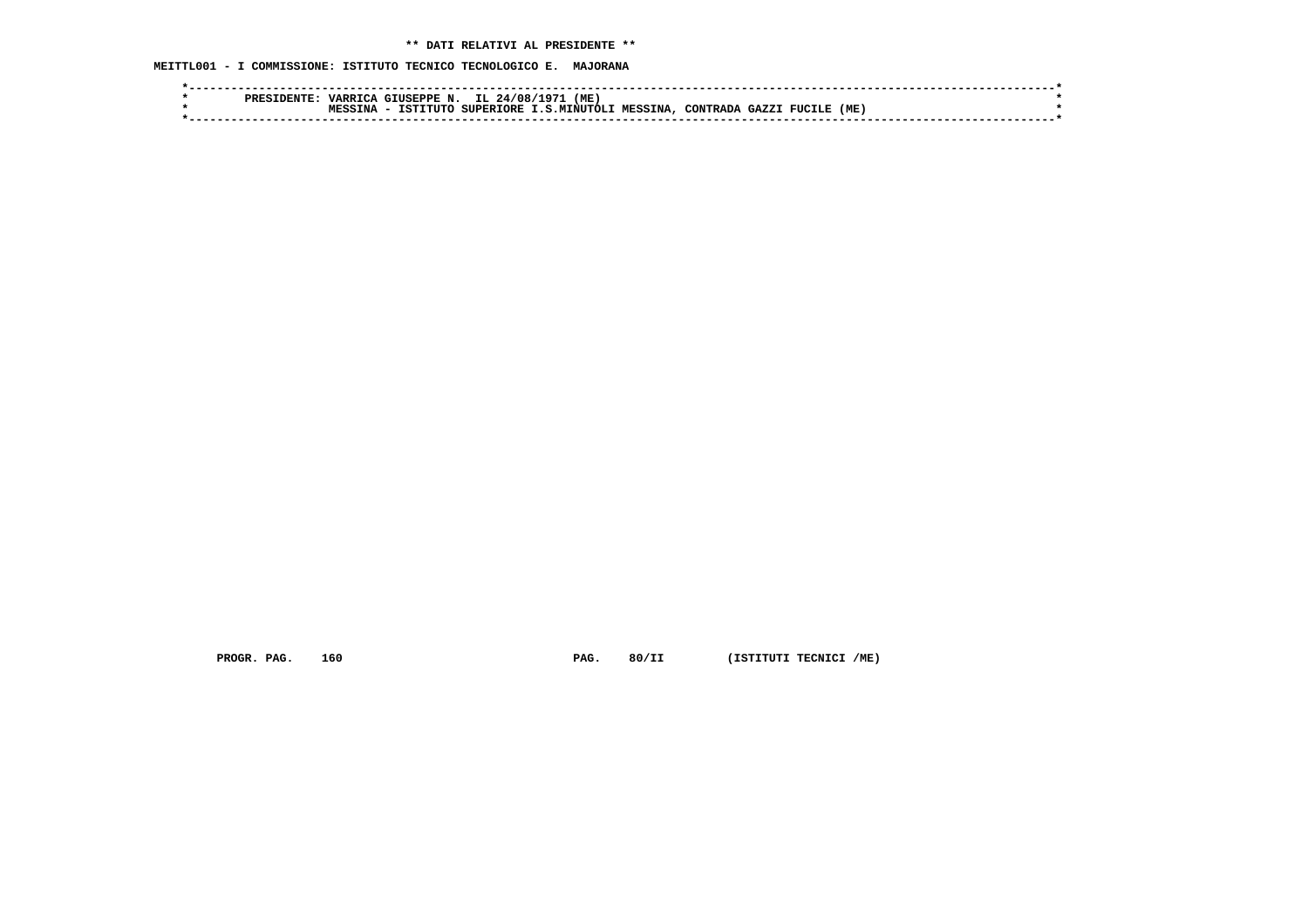**MEITTL002 - II COMMISSIONE: ISTITUTO TECNICO TECNOLOGICO E. MAJORANA**

 **\*\* DATI RELATIVI ALLE CLASSI DELLA CONFIGURAZIONE \*\***

|  | * CLASSE * ISTITUTO              | * SEZIONE * INDIRIZZO                   | $*I.F.P.*$ | CANDIDATI<br>*INT.*EST.*MER.*        | L. STRANIERE<br>*<br><b>ELABORATO</b><br>COMM.<br>$\star$ |
|--|----------------------------------|-----------------------------------------|------------|--------------------------------------|-----------------------------------------------------------|
|  |                                  |                                         |            | $\star$                              | * LIN. 1 LIN. 3 ESTERNO.*                                 |
|  | * METF020001 * CTL               | * ITTL - INFOR.TELECOM.ART.TELECOMUNIC. |            | $* 23 * 2 *$<br>$\star$              |                                                           |
|  | METF020001 * BTL<br>$\mathbf{r}$ | * ITTL - INFOR.TELECOM.ART.TELECOMUNIC. |            | $* 24 *$<br>$\star$                  |                                                           |
|  |                                  | TOTALI                                  |            | $*$ 47 $*$ 2 $*$<br>*----*----*----* | $\star$                                                   |

 **ISTITUTO PRIMA SEDE: MILAZZO - ISTITUTO TECNICO INDUSTRIALE ISTITUTO TECNICO TECNOLOGICO E, VIA TRE MONTI, 4 (ME)**

 **PROGR. PAG.** 161 **PAG.** 81/I (ISTITUTI TECNICI /ME)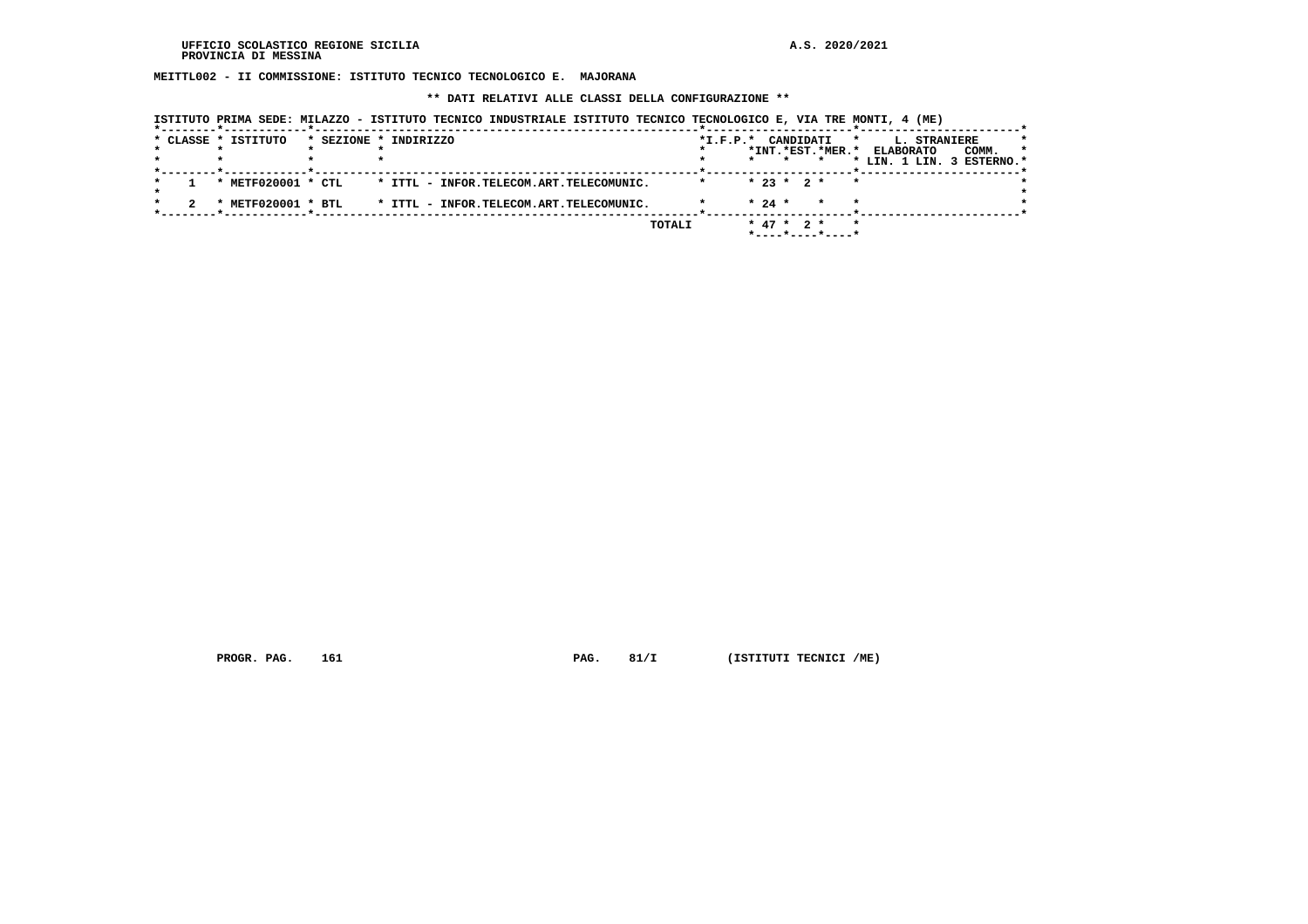**MEITTL002 - II COMMISSIONE: ISTITUTO TECNICO TECNOLOGICO E. MAJORANA**

|  | PRES | PRESTIPINO GIUSEPPA N. |       |              | IL 30/07/<br>∶ G ⊏ ا | (PA) |  |
|--|------|------------------------|-------|--------------|----------------------|------|--|
|  |      | SCOL.<br>DIR           | TSTR. | GR/CONV/EDUC | A RIPOSO             |      |  |
|  |      |                        |       |              |                      |      |  |

 **PROGR. PAG.** 162 **PAG.** 81/II (ISTITUTI TECNICI /ME)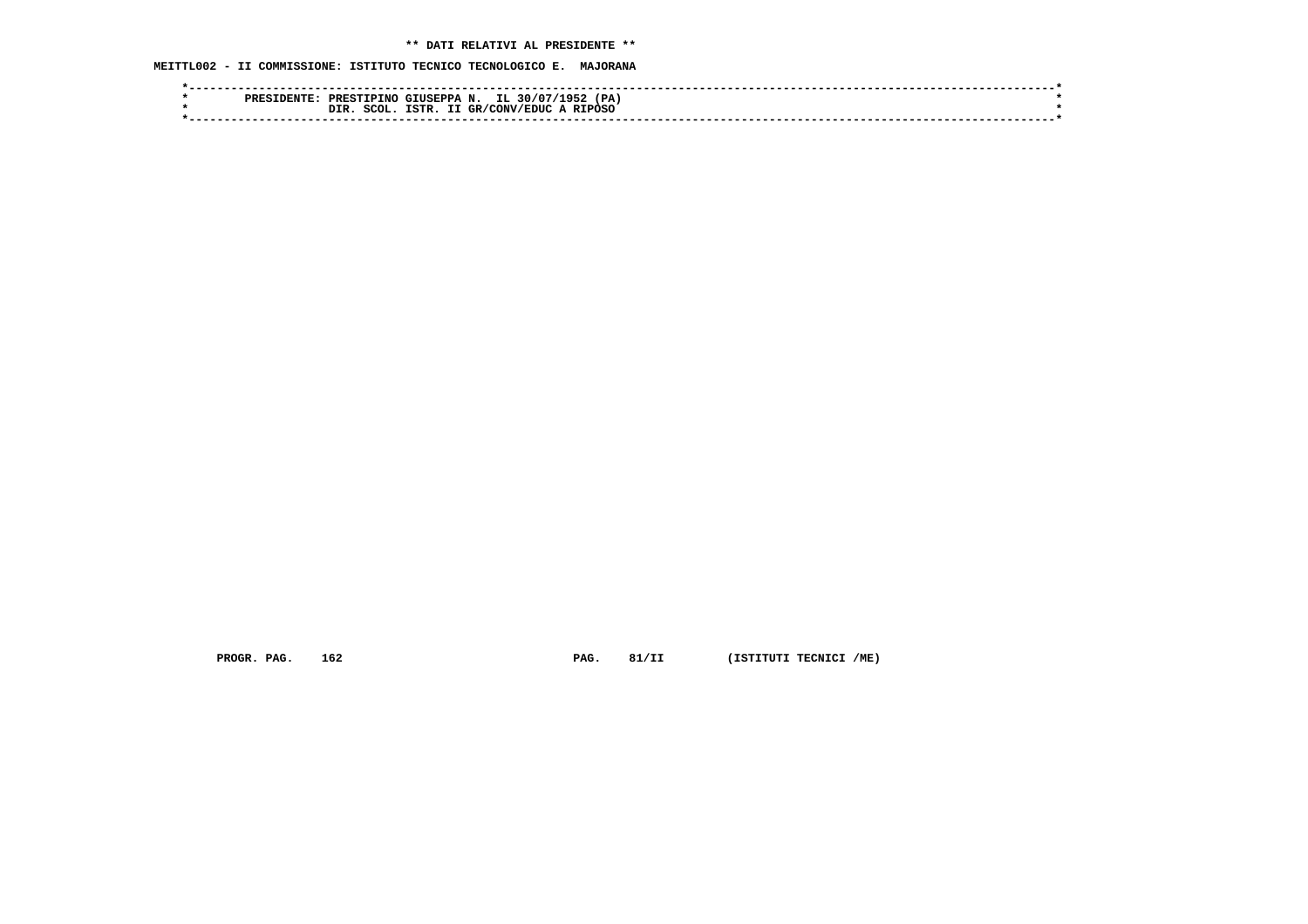**MEITVE001 - I COMMISSIONE: PIETRO CUPPARI**

#### **\*\* DATI RELATIVI ALLE CLASSI DELLA CONFIGURAZIONE \*\***

 **ISTITUTO PRIMA SEDE: MESSINA - ISTITUTO TECNICO AGRARIO PIETRO CUPPARI, SAN PLACIDO CALONERO' (ME)**

| * CLASSE * ISTITUTO | * SEZIONE * INDIRIZZO                                                                                              | $*_{\texttt{I.F.P.}}*$ |                        |           |              | CANDIDATI *      |         | L. STRANIERE                  |       |  |
|---------------------|--------------------------------------------------------------------------------------------------------------------|------------------------|------------------------|-----------|--------------|------------------|---------|-------------------------------|-------|--|
|                     |                                                                                                                    |                        |                        |           |              | *INT.*EST.*MER.* |         | <b>ELABORATO</b>              | COMM. |  |
|                     |                                                                                                                    |                        |                        |           |              |                  |         | * LIN. 1 LIN. 3 ESTERNO.*     |       |  |
|                     |                                                                                                                    |                        |                        |           |              |                  |         |                               |       |  |
| * META00901E * CAGR | * ITVE - AG.AGROAL.AGROIN.ART.VITIC.ENOL.                                                                          |                        |                        |           | $* 15 * 1 *$ |                  |         |                               |       |  |
|                     | ISTITUTO SECONDA SEDE: MESSINA - ISTITUTO TECNICO NAUTICO I.T.T.L. "CAIO DUILIO", VIA GIUSEPPE LA FARINA N.70 (ME) |                        |                        |           |              |                  |         |                               |       |  |
|                     |                                                                                                                    |                        |                        |           |              |                  |         |                               |       |  |
| * CLASSE * ISTITUTO | * SEZIONE * INDIRIZZO                                                                                              |                        | $*_{\texttt{I.F.P.}}*$ |           | CANDIDATI    |                  | $\star$ | L. STRANIERE                  |       |  |
|                     |                                                                                                                    |                        |                        |           |              |                  |         | *INT. *EST. *MER. * ELABORATO | COMM. |  |
|                     |                                                                                                                    |                        |                        |           |              |                  |         | * LIN. 1 LIN. 3 ESTERNO.*     |       |  |
| * METH01000T * M    | * ITCV - TRASP.LOG.ARTIC.C.M.OPZ.C.NAVALI                                                                          |                        |                        | $*$ 9 $*$ |              |                  |         |                               |       |  |

 **\*----\*----\*----\***

 **PROGR. PAG.** 163 **PROGR. PAG. 82/I** (ISTITUTI TECNICI /ME)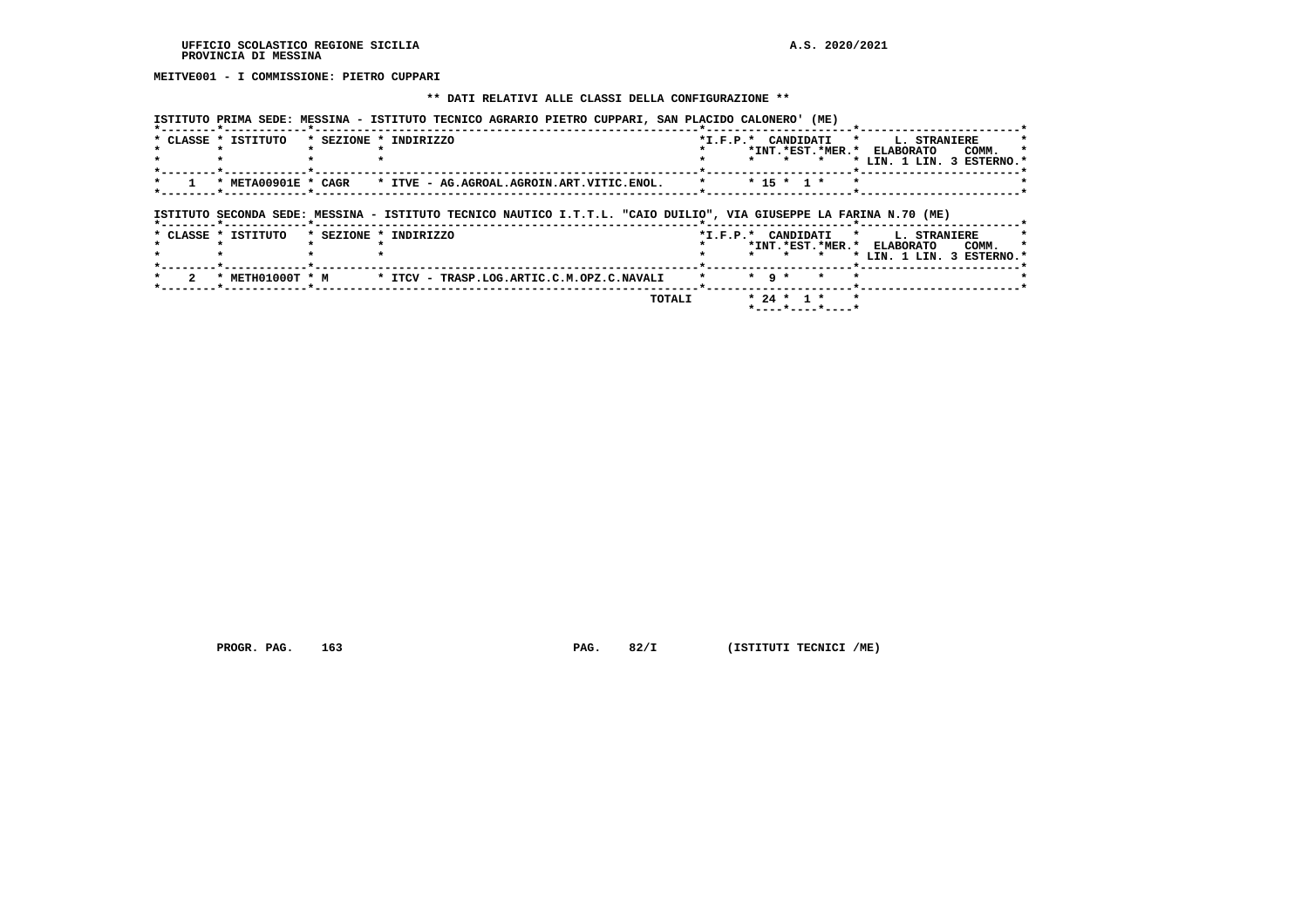**MEITVE001 - I COMMISSIONE: PIETRO CUPPARI**

|  | DDDCT. | <b>STRTT</b> | : GIUSEPPE N. IL 18/12/1965 |           | (ME)              |              |                   |      |  |
|--|--------|--------------|-----------------------------|-----------|-------------------|--------------|-------------------|------|--|
|  |        |              | TSTTTITC                    | SUPERIORE | I.S."BISAZZA" ME, | <b>VIALE</b> | ANNUNZIATA N.10/A | (ME) |  |
|  |        |              |                             |           |                   |              |                   |      |  |
|  |        |              |                             |           |                   |              |                   |      |  |

 **PROGR. PAG.** 164 **PAG.** 82/II (ISTITUTI TECNICI /ME)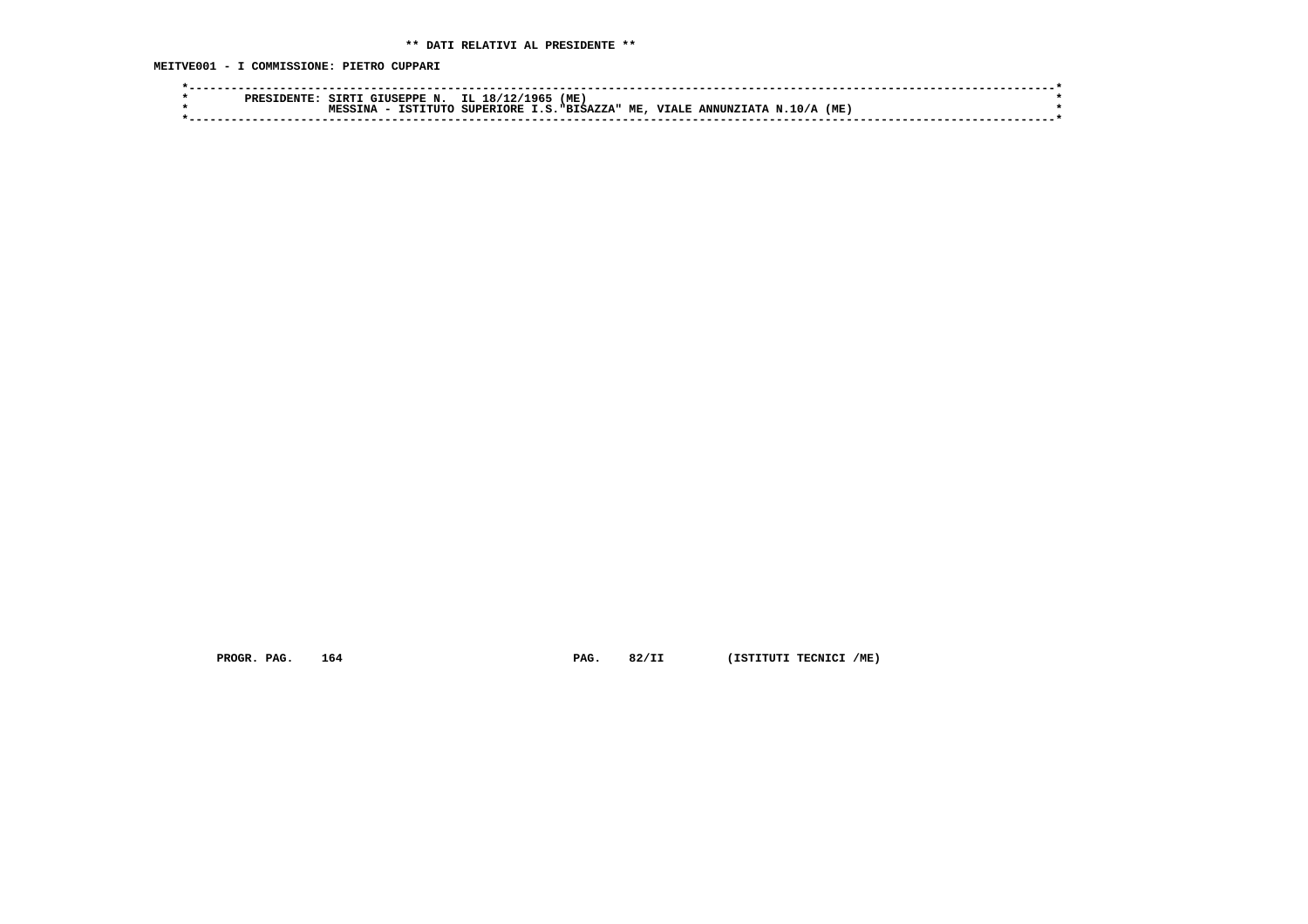**MELI01001 - I COMMISSIONE: "MAUROLICO" MESSINA**

#### **\*\* DATI RELATIVI ALLE CLASSI DELLA CONFIGURAZIONE \*\***

|  |                     | ISTITUTO PRIMA SEDE: MESSINA - LICEO CLASSICO "MAUROLICO" MESSINA, VIA CAVOUR 63 (ME) |        |            |          |                                          |         |                                                                                 |       |         |
|--|---------------------|---------------------------------------------------------------------------------------|--------|------------|----------|------------------------------------------|---------|---------------------------------------------------------------------------------|-------|---------|
|  | * CLASSE * ISTITUTO | * SEZIONE * INDIRIZZO                                                                 |        | $*I.F.P.*$ | $\star$  | CANDIDATI<br>*INT.*EST.*MER.*<br>$\star$ |         | $\star$<br><b>L. STRANIERE</b><br><b>ELABORATO</b><br>* LIN. 1 LIN. 3 ESTERNO.* | COMM. | $\star$ |
|  | * MEPC029017 * A    | * LIO1 - CLASSICO                                                                     |        |            | $* 18 *$ | $\star$                                  | $\star$ |                                                                                 |       |         |
|  | * MEPC029017 * C    | * LIO1 - CLASSICO                                                                     |        |            | $* 17 *$ | $\star$                                  | $\star$ |                                                                                 |       |         |
|  |                     |                                                                                       | TOTALI |            | $* 35 *$ | $\star$<br>*----*----*----*              | $\star$ |                                                                                 |       |         |

 **PROGR. PAG. 165 PAG. 83/I (ISTR. CLASSICA E ISP. ARTIS. /ME)**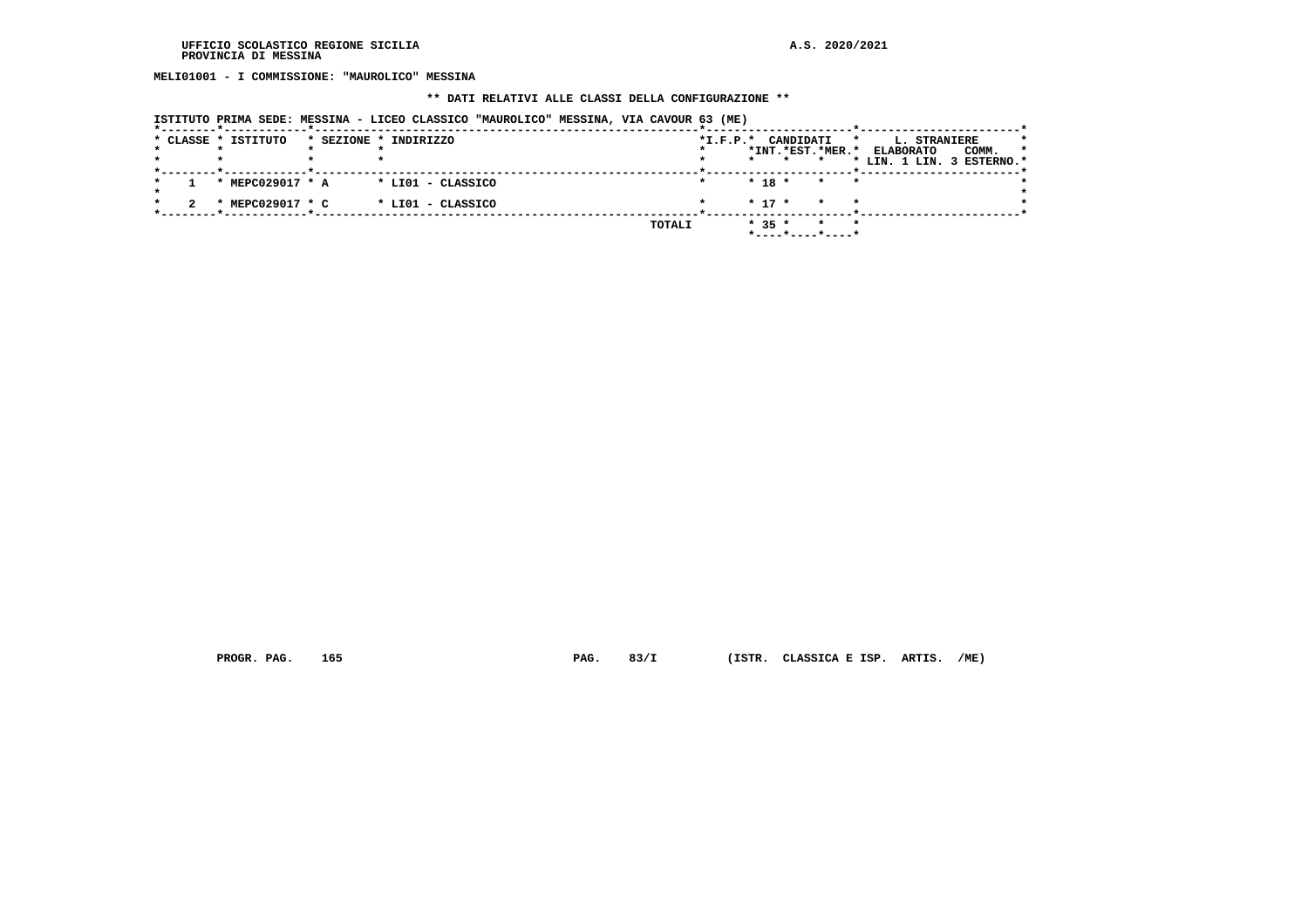**MELI01001 - I COMMISSIONE: "MAUROLICO" MESSINA**

|  | <b>RACTT</b>       | TOMMASA | IL 25/08/1956 | (ME) |                                                  |            |                    |      |  |
|--|--------------------|---------|---------------|------|--------------------------------------------------|------------|--------------------|------|--|
|  | .TPAR <sup>-</sup> |         |               |      | ISTITUTO SUPERIORE IS ISA CONTI ELLER VAINICHER, | <b>VTA</b> | A TORRENTE S.LUCTA | (ME) |  |
|  |                    |         |               |      |                                                  |            |                    |      |  |

 **PROGR. PAG. 166 PAG. 83/II (ISTR. CLASSICA E ISP. ARTIS. /ME)**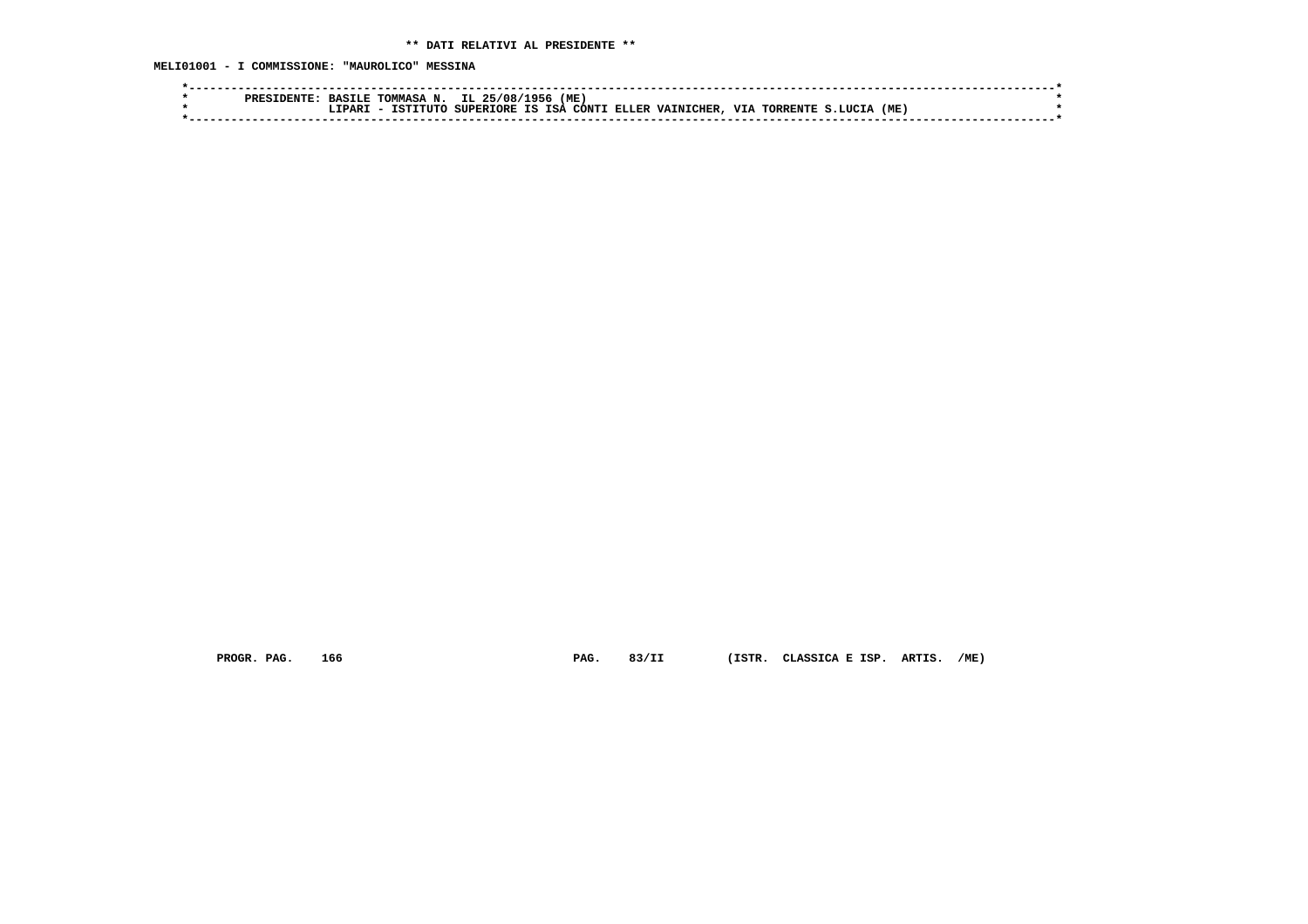**MELI01002 - II COMMISSIONE: "MAUROLICO" MESSINA**

#### **\*\* DATI RELATIVI ALLE CLASSI DELLA CONFIGURAZIONE \*\***

|  | * CLASSE * ISTITUTO | * SEZIONE * INDIRIZZO |                   |        | *I.F.P.* CANDIDATI |          | *INT.*EST.*MER.*            | *<br><b>ELABORATO</b><br>* LIN. 1 LIN. 3 ESTERNO.* | L. STRANIERE | COMM. | $\star$<br>* |
|--|---------------------|-----------------------|-------------------|--------|--------------------|----------|-----------------------------|----------------------------------------------------|--------------|-------|--------------|
|  | * MEPC029017 * B    |                       | * LIO1 - CLASSICO |        |                    | $* 28 *$ | $\star$<br>$\star$          |                                                    |              |       |              |
|  | * MEPC029017 * D    |                       | * LIO1 - CLASSICO |        |                    | $* 14 *$ | $\star$                     |                                                    |              |       |              |
|  |                     |                       |                   | TOTALI |                    | $* 42 *$ | $\star$<br>*----*----*----* | $\star$                                            |              |       |              |

 **ISTITUTO PRIMA SEDE: MESSINA - LICEO CLASSICO "MAUROLICO" MESSINA, VIA CAVOUR 63 (ME)**

 **PROGR. PAG. 167 PAG. 84/I (ISTR. CLASSICA E ISP. ARTIS. /ME)**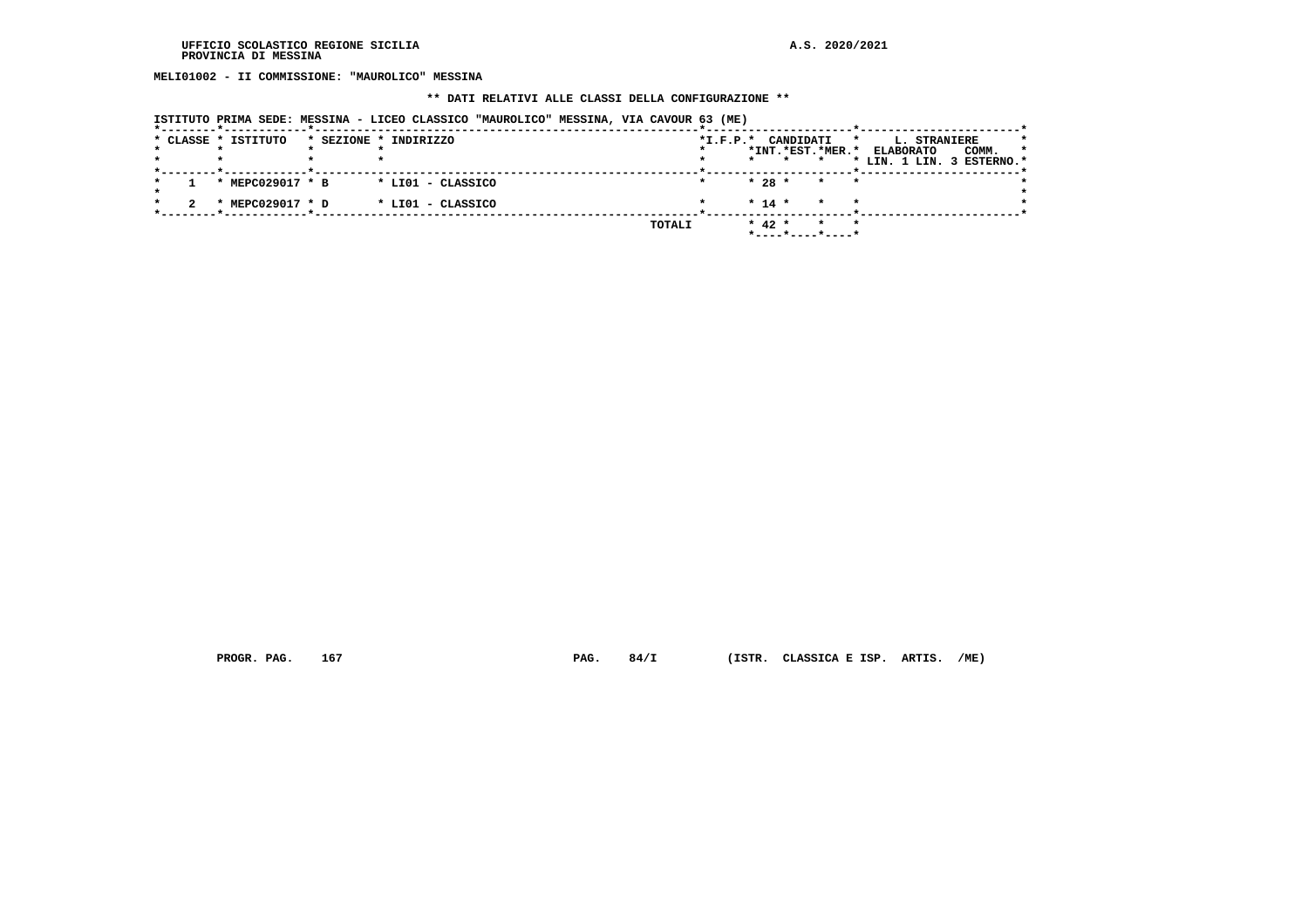**MELI01002 - II COMMISSIONE: "MAUROLICO" MESSINA**

|  | <b>VADALA!</b> |  | STELLARIO N. IL 19/03/1957 (ME) |  |                                                                               |  |        |  |
|--|----------------|--|---------------------------------|--|-------------------------------------------------------------------------------|--|--------|--|
|  | MTT.AZZO       |  |                                 |  | - ISTITUTO TECNICO INDUSTRIALE ISTITUTO TECNICO TECNOLOGICO E, VIA TRE MONTI, |  | 4 (ME) |  |
|  |                |  |                                 |  |                                                                               |  |        |  |

 **PROGR. PAG. 168 PAG. 84/II (ISTR. CLASSICA E ISP. ARTIS. /ME)**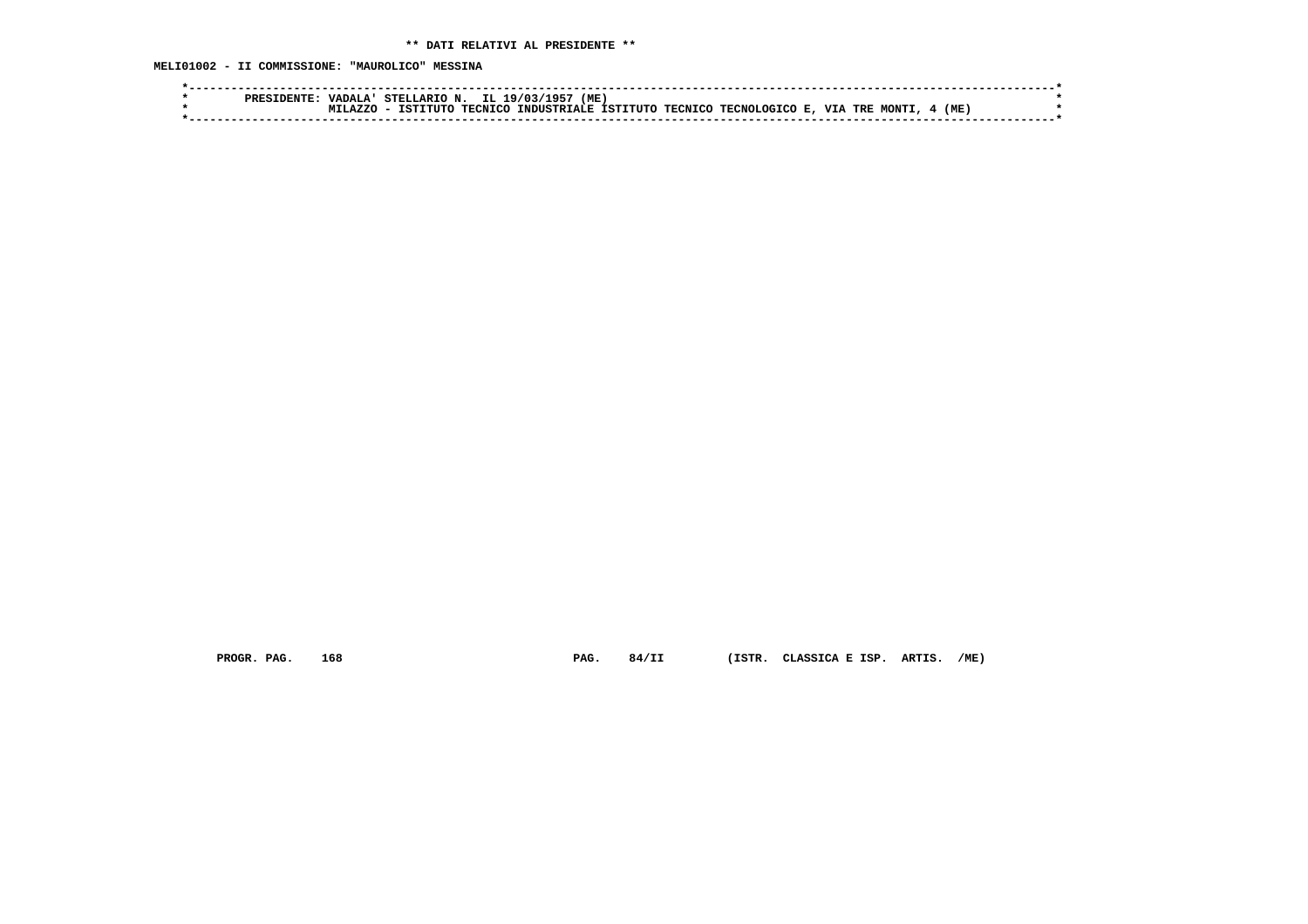**MELI01003 - III COMMISSIONE: LICEO CLASSICO " G. LA FARINA"**

#### **\*\* DATI RELATIVI ALLE CLASSI DELLA CONFIGURAZIONE \*\***

|  | * CLASSE * ISTITUTO | * SEZIONE * INDIRIZZO |        | $*I.F.P.*$ |         | CANDIDATI |                  | *       | L. STRANIERE              |       | *       |
|--|---------------------|-----------------------|--------|------------|---------|-----------|------------------|---------|---------------------------|-------|---------|
|  |                     |                       |        |            |         |           | *INT.*EST.*MER.* |         | <b>ELABORATO</b>          | COMM. | $\star$ |
|  |                     |                       |        |            | $\star$ |           |                  |         | * LIN. 1 LIN. 3 ESTERNO.* |       |         |
|  | * MEPC031017 * A    | * LI01 - CLASSICO     |        |            |         | $* 28 *$  | $\star$ $\star$  |         |                           |       |         |
|  | * MEPC031017 * C    | * LIO1 - CLASSICO     |        |            |         | $* 14 *$  | $\star$          | $\star$ |                           |       |         |
|  |                     |                       | TOTALI |            |         | $* 42 *$  | $\star$          | $\star$ |                           |       |         |

 **PROGR. PAG. 169 PAG. 85/I (ISTR. CLASSICA E ISP. ARTIS. /ME)**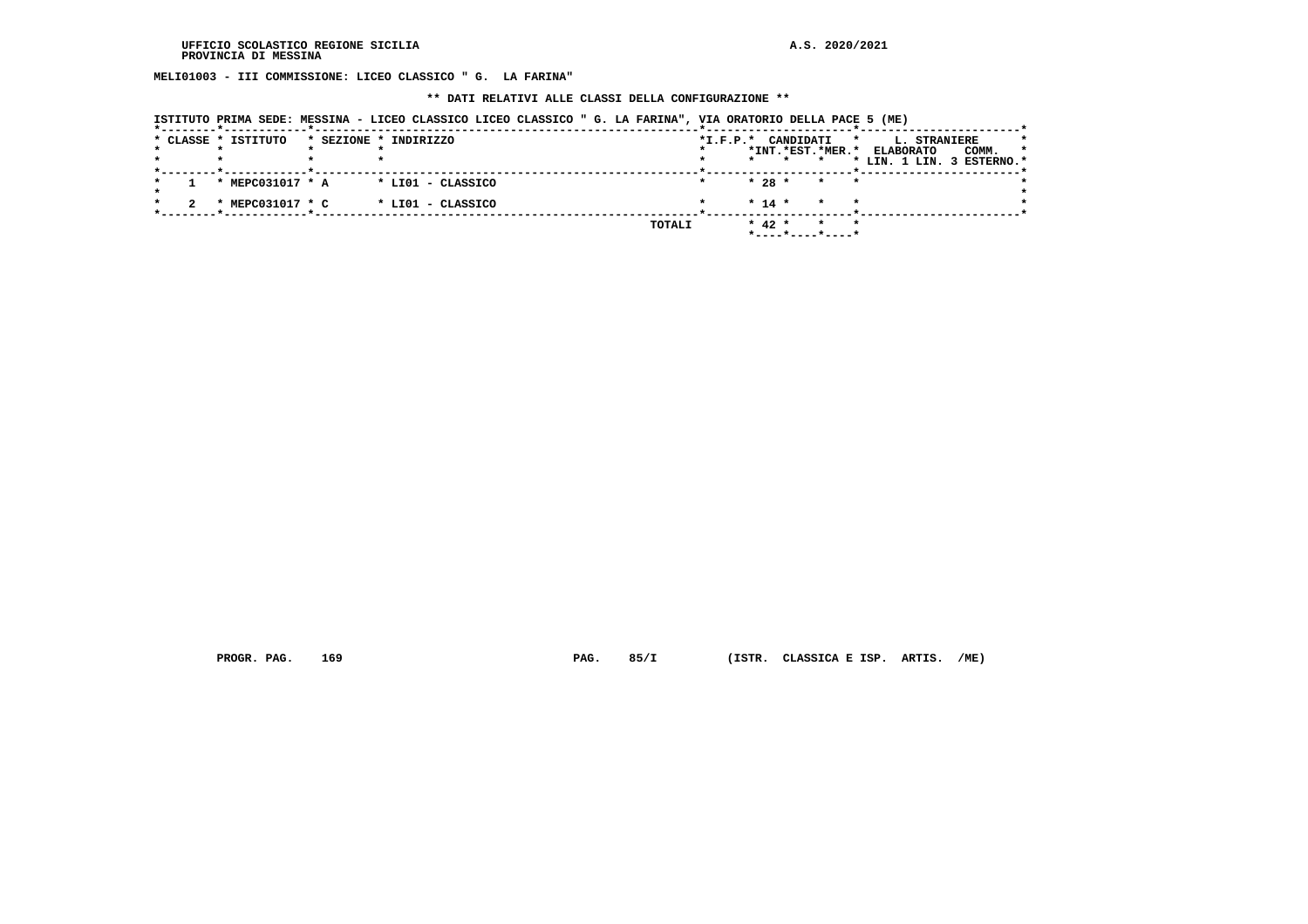**MELI01003 - III COMMISSIONE: LICEO CLASSICO " G. LA FARINA"**

|  | <b>ו אדב.זבי</b> ר | IL 24/1<br>CONCRTTA<br>$\mathbf{M}$ | (ME<br>177954             |                                         |     |  |
|--|--------------------|-------------------------------------|---------------------------|-----------------------------------------|-----|--|
|  | TNA                | <b>MAGISTRALE "</b><br>ISTITUTO     | <b>MESSINA</b><br>AINIS " | <b>VTA</b><br><b>ANTONELLO</b><br>FRER1 | (ME |  |
|  |                    |                                     |                           |                                         |     |  |
|  |                    |                                     |                           |                                         |     |  |

 **PROGR. PAG. 170 PAG. 85/II (ISTR. CLASSICA E ISP. ARTIS. /ME)**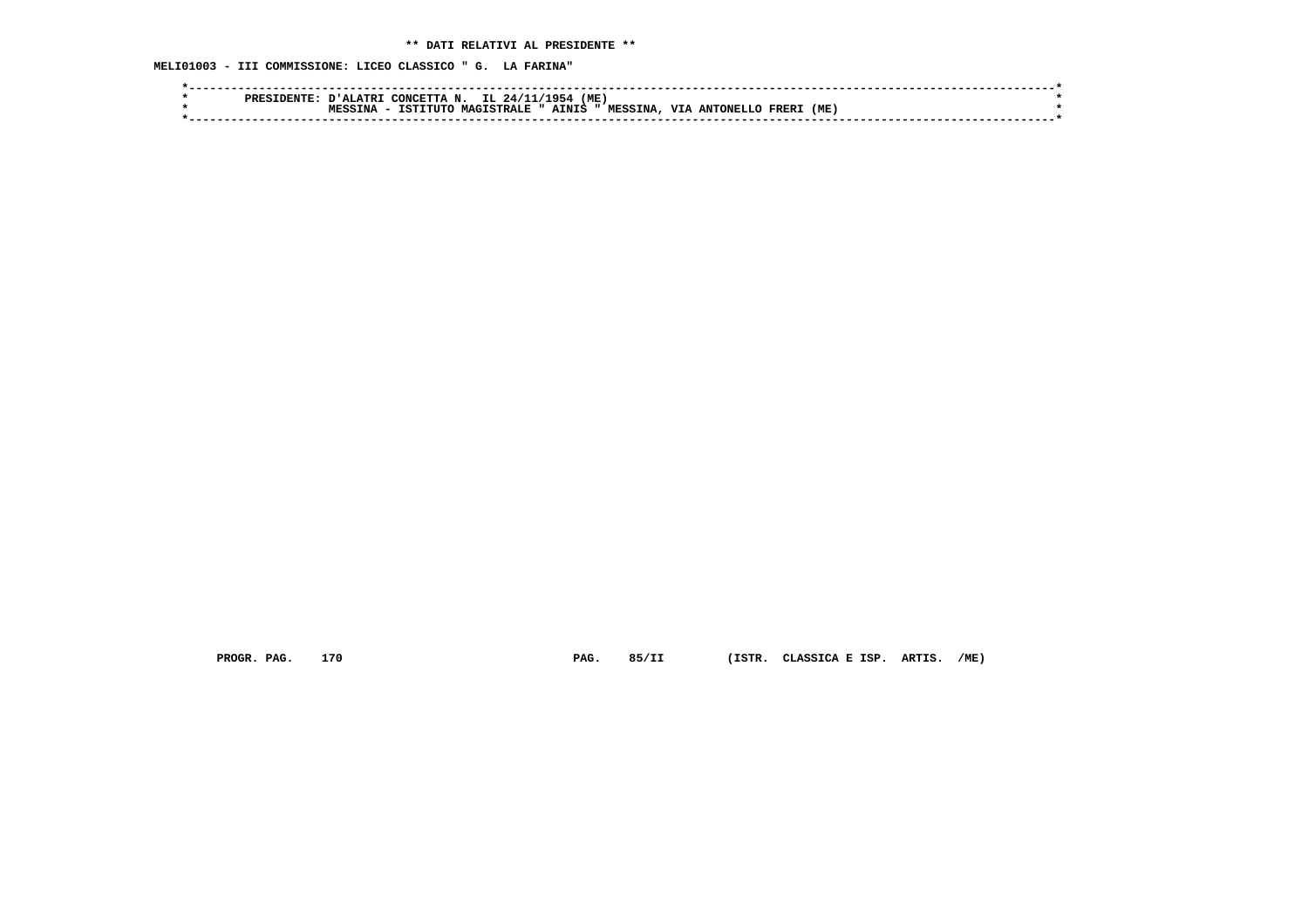**MELI01004 - IV COMMISSIONE: LICEO CLASSICO " G. LA FARINA"**

#### **\*\* DATI RELATIVI ALLE CLASSI DELLA CONFIGURAZIONE \*\***

|  | * CLASSE * ISTITUTO | * SEZIONE * INDIRIZZO |        | $*I.F.P.*$ |          | CANDIDATI |                                                               | L. STRANIERE<br>*                             |       | *       |
|--|---------------------|-----------------------|--------|------------|----------|-----------|---------------------------------------------------------------|-----------------------------------------------|-------|---------|
|  |                     |                       |        | $\star$    |          |           | *INT.*EST.*MER.*                                              | <b>ELABORATO</b><br>* LIN. 1 LIN. 3 ESTERNO.* | COMM. | $\star$ |
|  | * MEPC031017 * D    | * LIO1 - CLASSICO     |        |            | $* 21 *$ |           | $\star$<br>$\star$                                            |                                               |       |         |
|  | * MEPC031017 * E    | * LIO1 - CLASSICO     |        |            | $* 22 *$ |           | $\star$<br>$\star$                                            |                                               |       |         |
|  |                     |                       | TOTALI |            | $* 43 *$ |           | $\star$<br>$\star$<br>$*$ - - - - $*$ - - - - $*$ - - - - $*$ |                                               |       |         |

 **PROGR. PAG. 171 PAG. 86/I (ISTR. CLASSICA E ISP. ARTIS. /ME)**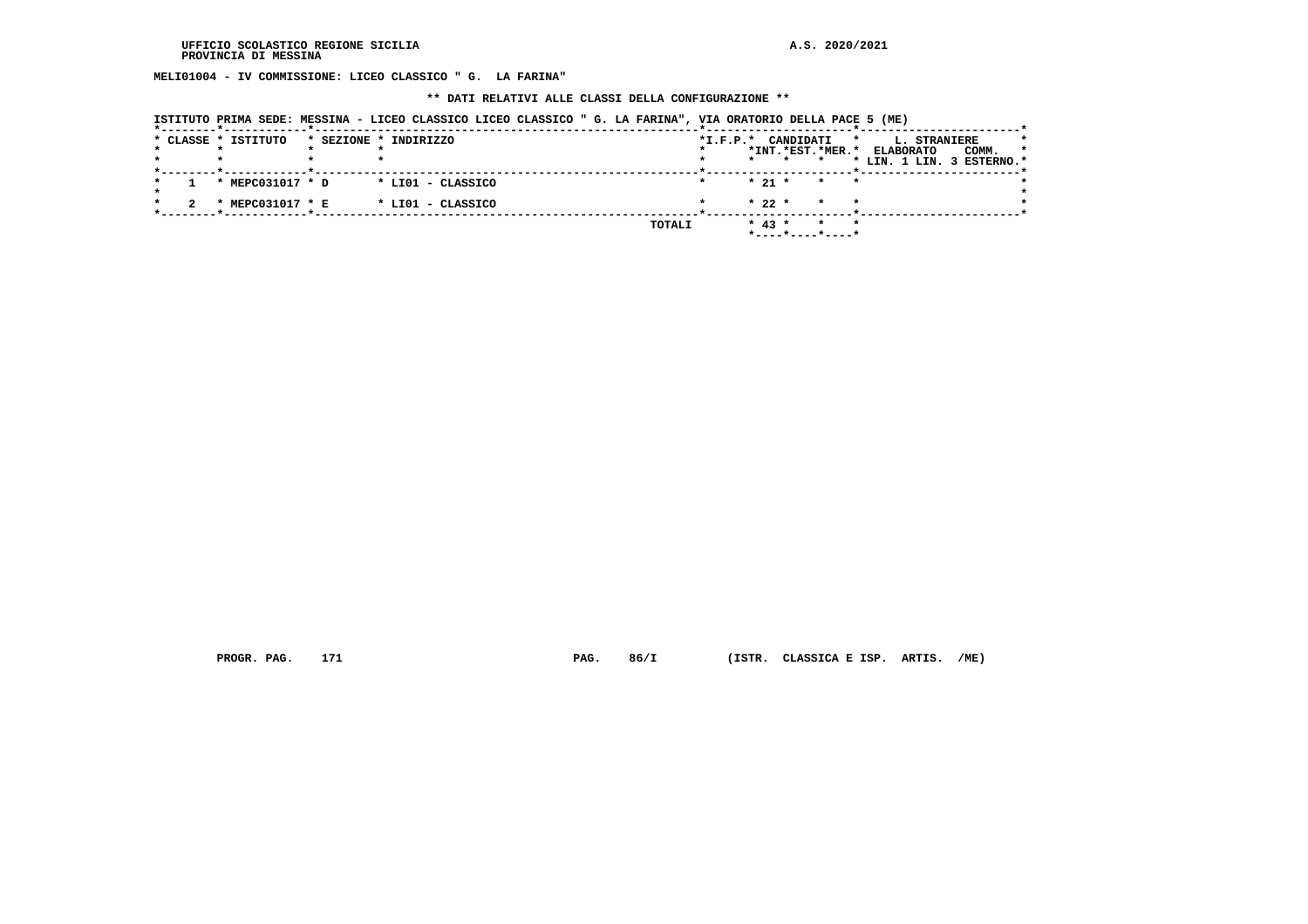**MELI01004 - IV COMMISSIONE: LICEO CLASSICO " G. LA FARINA"**

 **PROGR. PAG. 172 PAG. 86/II (ISTR. CLASSICA E ISP. ARTIS. /ME)**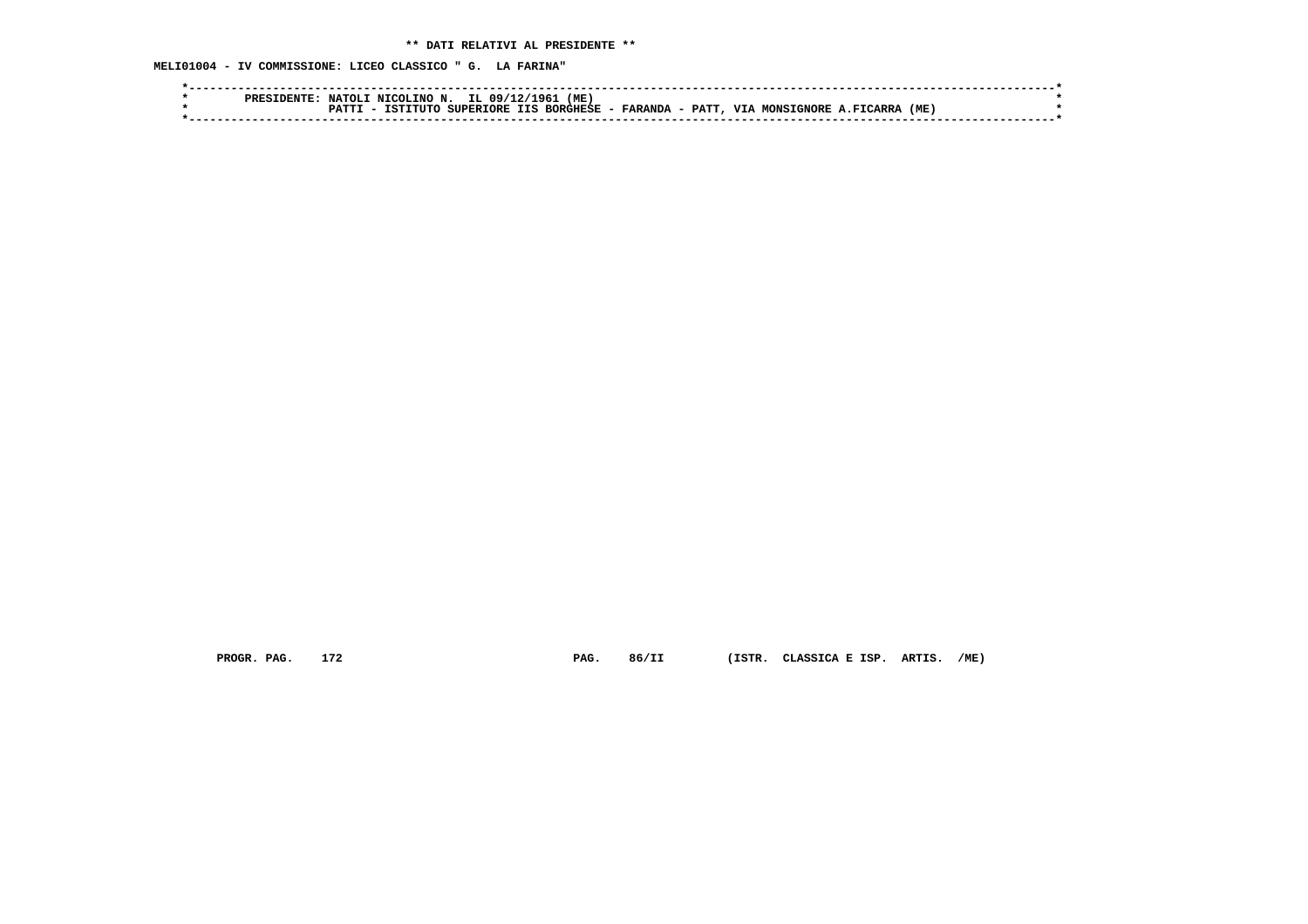**MELI01005 - V COMMISSIONE: "MAUROLICO" MESSINA**

#### **\*\* DATI RELATIVI ALLE CLASSI DELLA CONFIGURAZIONE \*\***

 **ISTITUTO PRIMA SEDE: MESSINA - LICEO CLASSICO "MAUROLICO" MESSINA, VIA CAVOUR 63 (ME)**

| * CLASSE * ISTITUTO | * SEZIONE * INDIRIZZO                                                                                               | *I.F.P.* CANDIDATI * L. STRANIERE |                 |         |  | *INT.*EST.*MER.* ELABORATO | COMM.                              |
|---------------------|---------------------------------------------------------------------------------------------------------------------|-----------------------------------|-----------------|---------|--|----------------------------|------------------------------------|
|                     |                                                                                                                     |                                   |                 |         |  |                            | * LIN. 1 LIN. 3 ESTERNO.'          |
| * MEPC029017 * E    | * LIO1 - CLASSICO                                                                                                   |                                   | $* 22 *$        | $\star$ |  |                            |                                    |
|                     |                                                                                                                     |                                   |                 |         |  |                            |                                    |
|                     | ISTITUTO SECONDA SEDE: MESSINA - L.R. PAR. LICEO SCIENTIFICO LICEO SCIENTIFICO "EMPEDOCLE", VIA R.ANSALONE N.2 (ME) |                                   |                 |         |  |                            |                                    |
| * CLASSE * ISTITUTO | * SEZIONE * INDIRIZZO                                                                                               | *I.F.P.* CANDIDATI * L. STRANIERE |                 |         |  |                            |                                    |
|                     |                                                                                                                     |                                   | $\cdot$ $\cdot$ | $\star$ |  | *INT.*EST.*MER.* ELABORATO | COMM.<br>* LIN. 1 LIN. 3 ESTERNO.* |
|                     | * MEPS045007 * A * LI03 - SCIENTIFICO - OPZ. SC. APPLICATE                                                          |                                   | $* 22 *$        |         |  |                            |                                    |

 **PROGR. PAG. 173 PAG. 87/I (ISTR. CLASSICA E ISP. ARTIS. /ME)**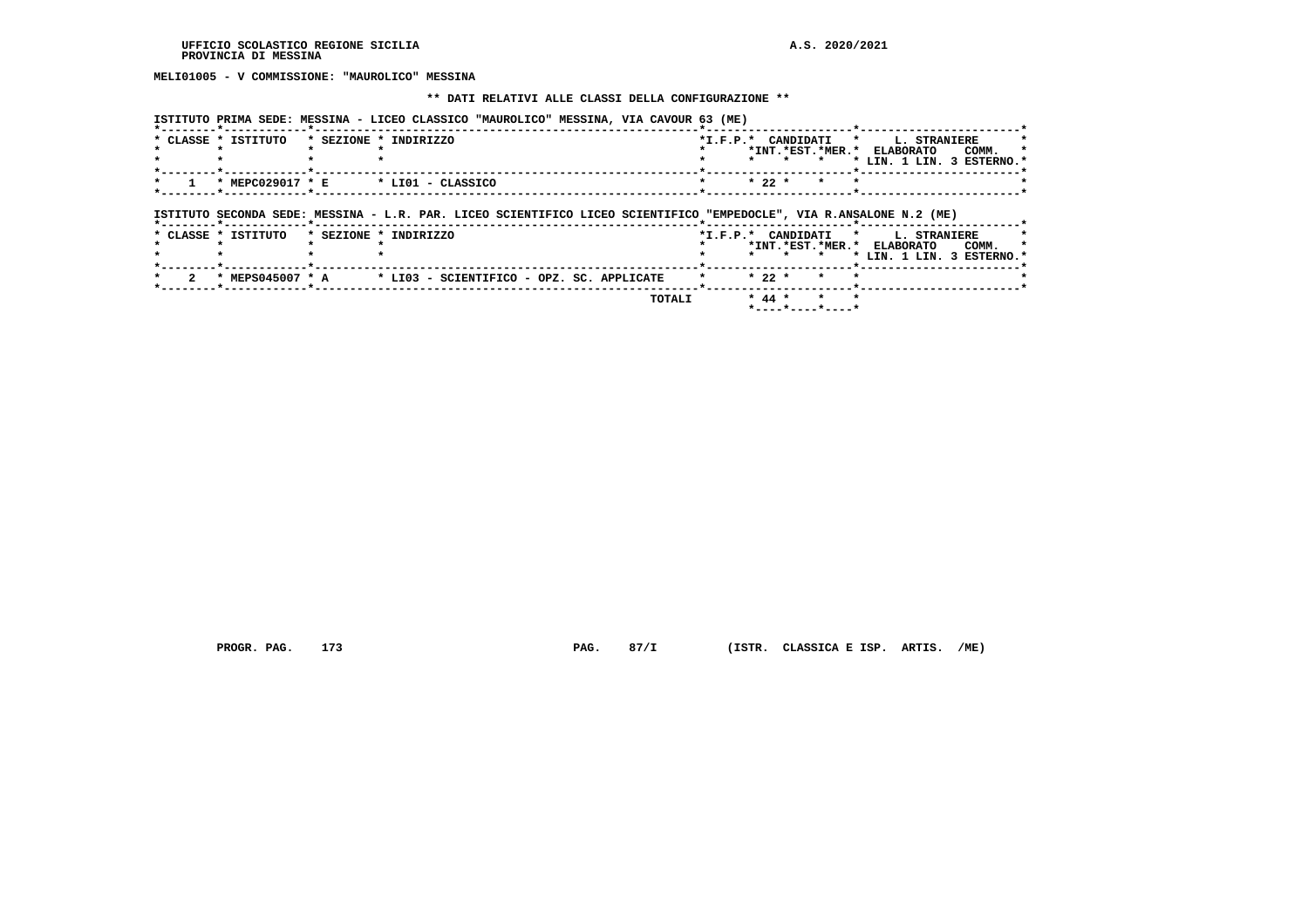**MELI01005 - V COMMISSIONE: "MAUROLICO" MESSINA**

|  | VIRGINIA N.<br>RUGGER I | IL 08/04/   | (ME)<br>196.         |                |                               |            |  |
|--|-------------------------|-------------|----------------------|----------------|-------------------------------|------------|--|
|  | TSTTTITC                | SUPERTORE T | <b>T.S.MTSTRETTA</b> | <b>MANZONI</b> | VTA NAZIONALE N. <sup>1</sup> | 182<br>(ME |  |
|  |                         |             |                      |                |                               |            |  |

 **PROGR. PAG. 174 PAG. 87/II (ISTR. CLASSICA E ISP. ARTIS. /ME)**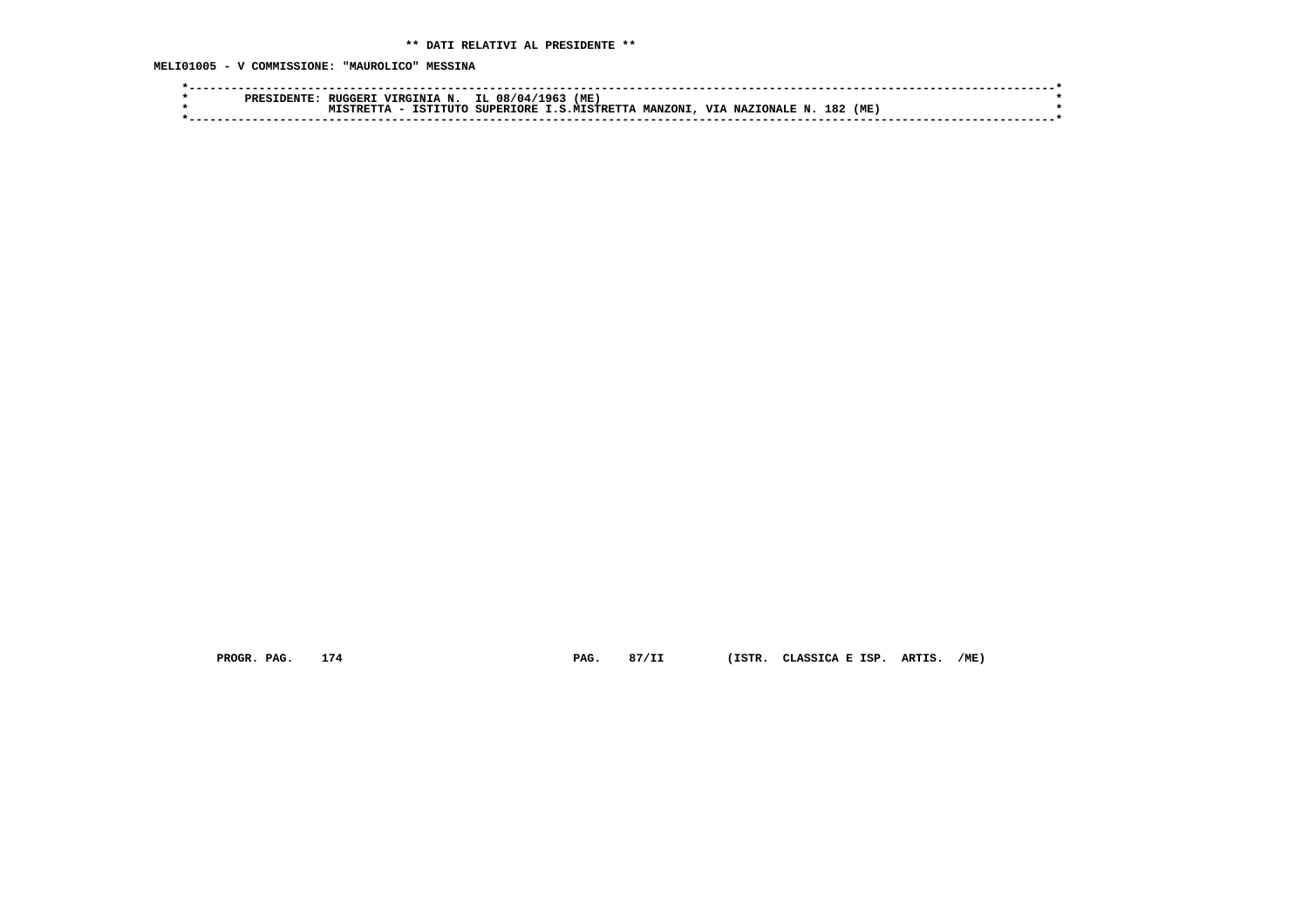**MELI01006 - VI COMMISSIONE: LICEO CLASSICO " G. LA FARINA"**

 **\*\* DATI RELATIVI ALLE CLASSI DELLA CONFIGURAZIONE \*\***

 **ISTITUTO PRIMA SEDE: MESSINA - LICEO CLASSICO LICEO CLASSICO " G. LA FARINA", VIA ORATORIO DELLA PACE 5 (ME)**

|                      | * CLASSE * ISTITUTO | * SEZIONE * INDIRIZZO                                                                                               | $*$ I.F.P. $*$ |           | CANDIDATI *<br>*INT.*EST.*MER.* | <b>ELABORATO</b><br>* LIN. 1 LIN. 3 ESTERNO.*              | <b>L. STRANIERE</b> | COMM. |  |
|----------------------|---------------------|---------------------------------------------------------------------------------------------------------------------|----------------|-----------|---------------------------------|------------------------------------------------------------|---------------------|-------|--|
|                      | * MEPC031017 * B    | * LIO1 - CLASSICO                                                                                                   |                | $* 32 *$  | $\star$                         |                                                            |                     |       |  |
|                      |                     |                                                                                                                     |                |           |                                 |                                                            |                     |       |  |
|                      |                     | ISTITUTO SECONDA SEDE: MESSINA - L.R. PAR. LICEO SCIENTIFICO LICEO SCIENTIFICO SPORTIVO "S., VIA IGNATIANUM 23 (ME) |                |           |                                 |                                                            |                     |       |  |
|                      | * CLASSE * ISTITUTO | * SEZIONE * INDIRIZZO                                                                                               | $*$ I.F.P. $*$ |           | CANDIDATI *<br>$\cdot$          | *INT. *EST. *MER. * ELABORATO<br>* LIN. 1 LIN. 3 ESTERNO.* | <b>L. STRANIERE</b> | COMM. |  |
| $\mathbf{2}^{\circ}$ | * MEPS435000 * A    | * LI15 - SCIENTIFICO - SEZ.INDIR.SPORTIVO                                                                           |                | $*$ 5 $*$ | $\sim$                          |                                                            |                     |       |  |

 **PROGR. PAG. 175 PAG. 88/I (ISTR. CLASSICA E ISP. ARTIS. /ME)**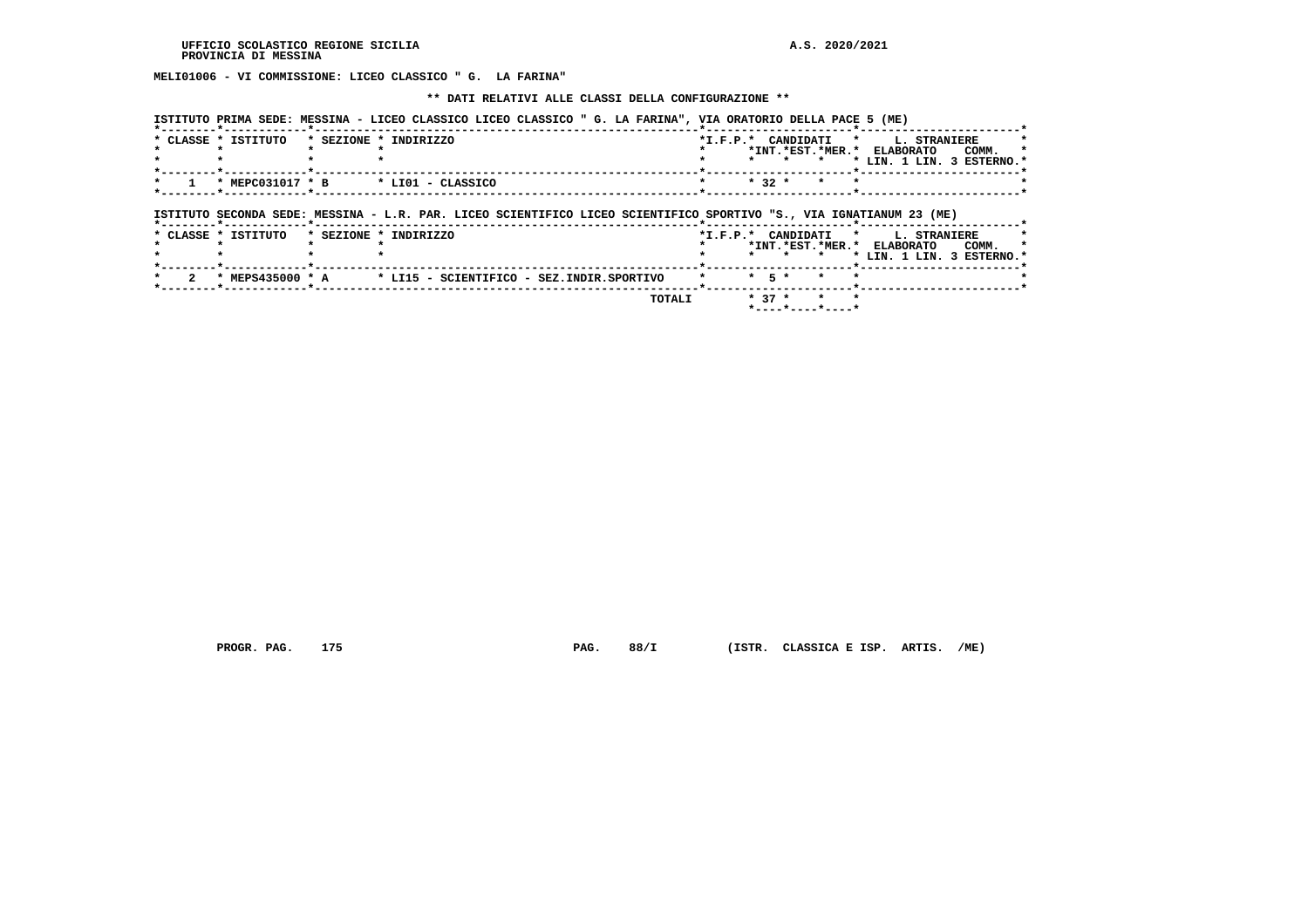**MELI01006 - VI COMMISSIONE: LICEO CLASSICO " G. LA FARINA"**

|  | PRESIDENTE. | <b>MANASSERI</b>              | : MARIA N. IL 31/05/1963 |  | (ME)                                                           |  |  |  |           |      |
|--|-------------|-------------------------------|--------------------------|--|----------------------------------------------------------------|--|--|--|-----------|------|
|  |             | SANT'AGATA DI MILITELLO - IST |                          |  | ' TEC COMMERCIALE E PER GEOMETRI ITET " G. TOMASI DI LAMPEDUS. |  |  |  | VIA PARCO | DEG* |
|  |             |                               |                          |  |                                                                |  |  |  |           |      |

 **PROGR. PAG. 176 PAG. 88/II (ISTR. CLASSICA E ISP. ARTIS. /ME)**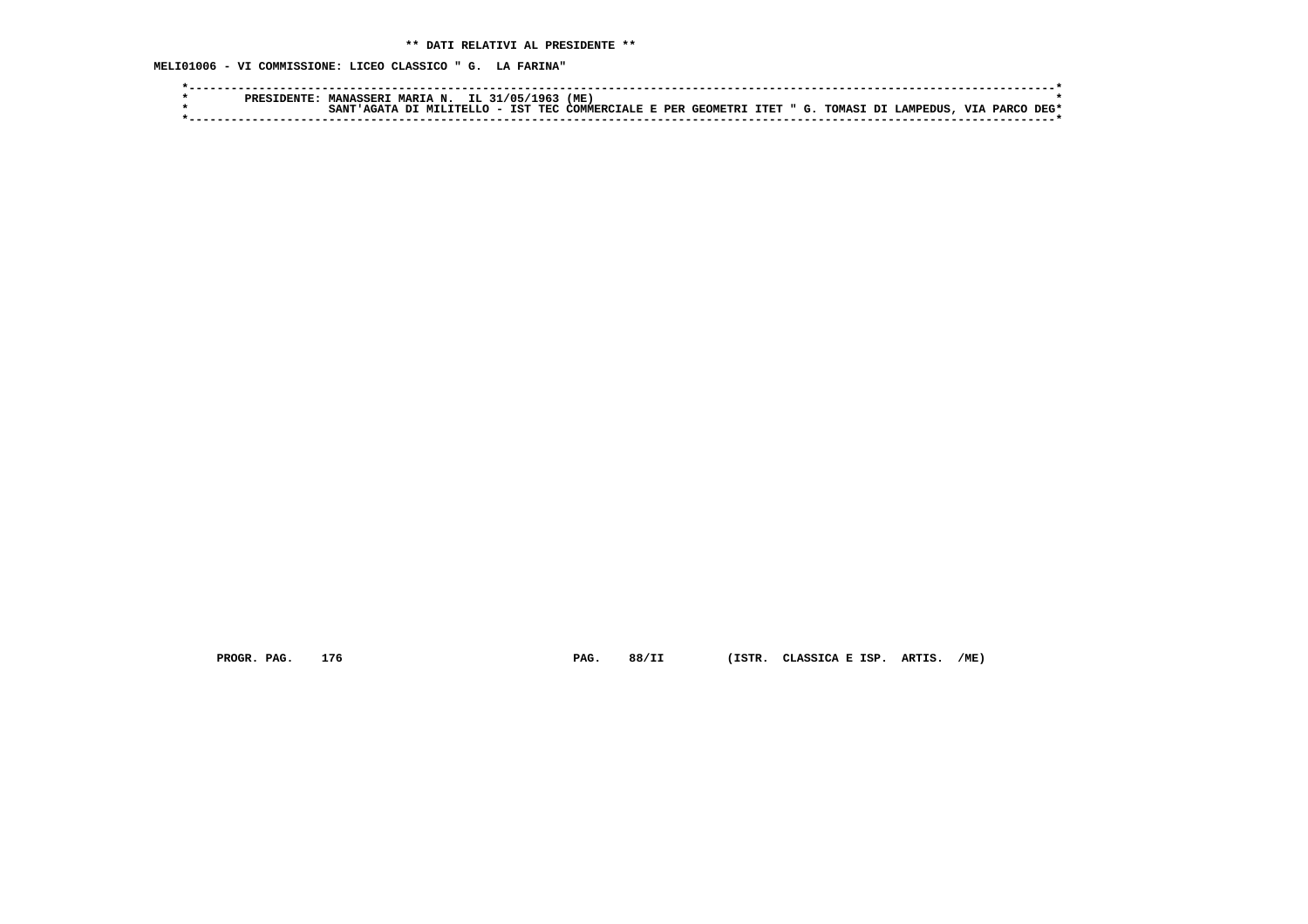# **MELI01007 - VII COMMISSIONE: G. B. IMPALLOMENI**

#### **\*\* DATI RELATIVI ALLE CLASSI DELLA CONFIGURAZIONE \*\***

 **ISTITUTO PRIMA SEDE: MILAZZO - LICEO CLASSICO G. B. IMPALLOMENI, VIA CAP. SPOTO, 3 (ME)**

| * CLASSE * ISTITUTO | * SEZIONE * INDIRIZZO                                                                     |         |            |         |         | *I.F.P.* CANDIDATI * L. STRANIERE<br>*INT.*EST.*MER.* ELABORATO | COMM.                     |
|---------------------|-------------------------------------------------------------------------------------------|---------|------------|---------|---------|-----------------------------------------------------------------|---------------------------|
|                     |                                                                                           | $\star$ |            | $\star$ | $\star$ |                                                                 | * LIN. 1 LIN. 3 ESTERNO.* |
|                     | $*$ MEPC002017 $*$ A $*$ LI01 - CLASSICO                                                  |         | $* 18 *$   |         | $\star$ |                                                                 |                           |
|                     |                                                                                           |         |            |         |         |                                                                 |                           |
|                     |                                                                                           |         |            |         |         |                                                                 |                           |
|                     | ISTITUTO SECONDA SEDE: MILAZZO - LICEO SCIENTIFICO ANTONIO MEUCCI, VIA CAP. SPOTO, 3 (ME) |         |            |         |         |                                                                 |                           |
| * CLASSE * ISTITUTO | * SEZIONE * INDIRIZZO                                                                     |         |            |         |         | *I.F.P.* CANDIDATI * L. STRANIERE                               |                           |
|                     |                                                                                           |         |            | * * *   |         | *INT.*EST.*MER.* ELABORATO                                      | COMM.                     |
|                     |                                                                                           |         |            |         |         |                                                                 | * LIN. 1 LIN. 3 ESTERNO.* |
| * MEPS00201A * B    | * LI02 - SCIENTIFICO                                                                      |         | $* 22 *$   |         |         |                                                                 |                           |
|                     | TOTALI                                                                                    |         | $*$ 40 $*$ |         | $\star$ |                                                                 |                           |

 **PROGR. PAG. 177 PAG. 89/I (ISTR. CLASSICA E ISP. ARTIS. /ME)**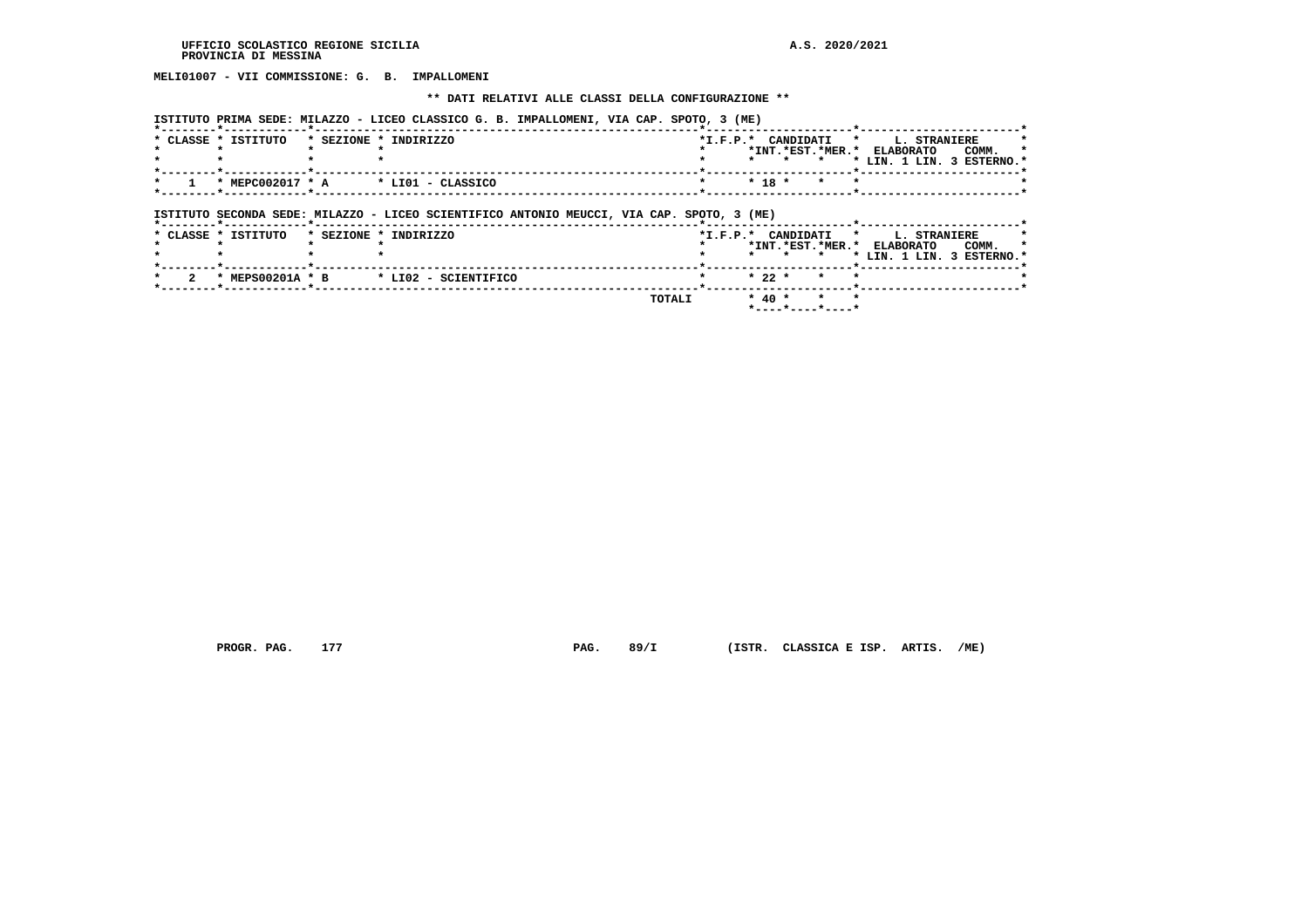**MELI01007 - VII COMMISSIONE: G. B. IMPALLOMENI**

|  | PRESIDENTE: | CAMPO<br>בת | <b>MARTA</b>   | A PINA N. | IL 09/11/1971    | (ME)            |         |               |            |     |  |
|--|-------------|-------------|----------------|-----------|------------------|-----------------|---------|---------------|------------|-----|--|
|  |             | וסמפם       | POZZO<br>אמ∩.־ | דת        | GOTTO - ISTITUTO | COMPRENSIVO I C | MTT.TTT | <b>P.ZZAM</b> | MONTESSORI | (ME |  |
|  |             |             |                |           |                  |                 |         |               |            |     |  |

 **PROGR. PAG. 178 PAG. 89/II (ISTR. CLASSICA E ISP. ARTIS. /ME)**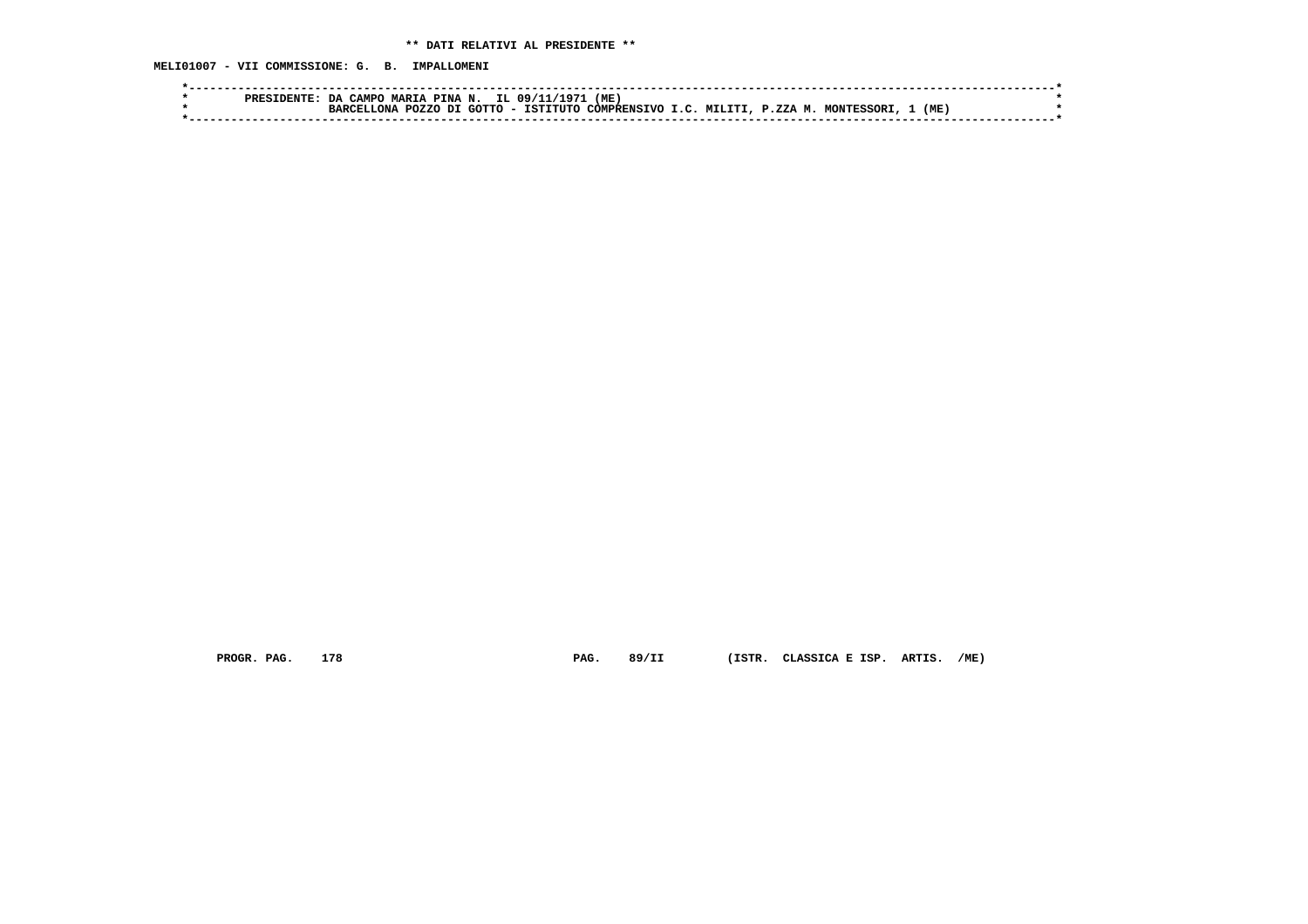**MELI01008 - VIII COMMISSIONE: LICEO VITTORIO EMANUELE III PATTI**

#### **\*\* DATI RELATIVI ALLE CLASSI DELLA CONFIGURAZIONE \*\***

|  | ISTITUTO PRIMA SEDE: PATTI - LICEO CLASSICO LICEO VITTORIO EMANUELE III PA, VIA TRIESTE 43 (ME)<br>* CLASSE * ISTITUTO | * SEZIONE * INDIRIZZO |                   |  |        | $*L.F.P.*$ |          | CANDIDATI |                    | $\star$ |                  | L. STRANIERE |                                         |
|--|------------------------------------------------------------------------------------------------------------------------|-----------------------|-------------------|--|--------|------------|----------|-----------|--------------------|---------|------------------|--------------|-----------------------------------------|
|  |                                                                                                                        |                       |                   |  |        |            | $\star$  |           | *INT.*EST.*MER.*   |         | <b>ELABORATO</b> |              | COMM.<br>×<br>* LIN. 1 LIN. 3 ESTERNO.* |
|  | * MEPC060006 * ACL                                                                                                     |                       | * LIO1 - CLASSICO |  |        |            | $* 19 *$ |           | $\star$            | $\star$ |                  |              |                                         |
|  | * MEPC060006 * BCL                                                                                                     |                       | * LIO1 - CLASSICO |  |        |            | $* 13 *$ |           | $\star$<br>$\star$ |         |                  |              |                                         |
|  |                                                                                                                        |                       |                   |  | TOTALI |            | $* 32 *$ |           | $\star$            | $\star$ |                  |              |                                         |

 **PROGR. PAG. 179 PAG. 90/I (ISTR. CLASSICA E ISP. ARTIS. /ME)**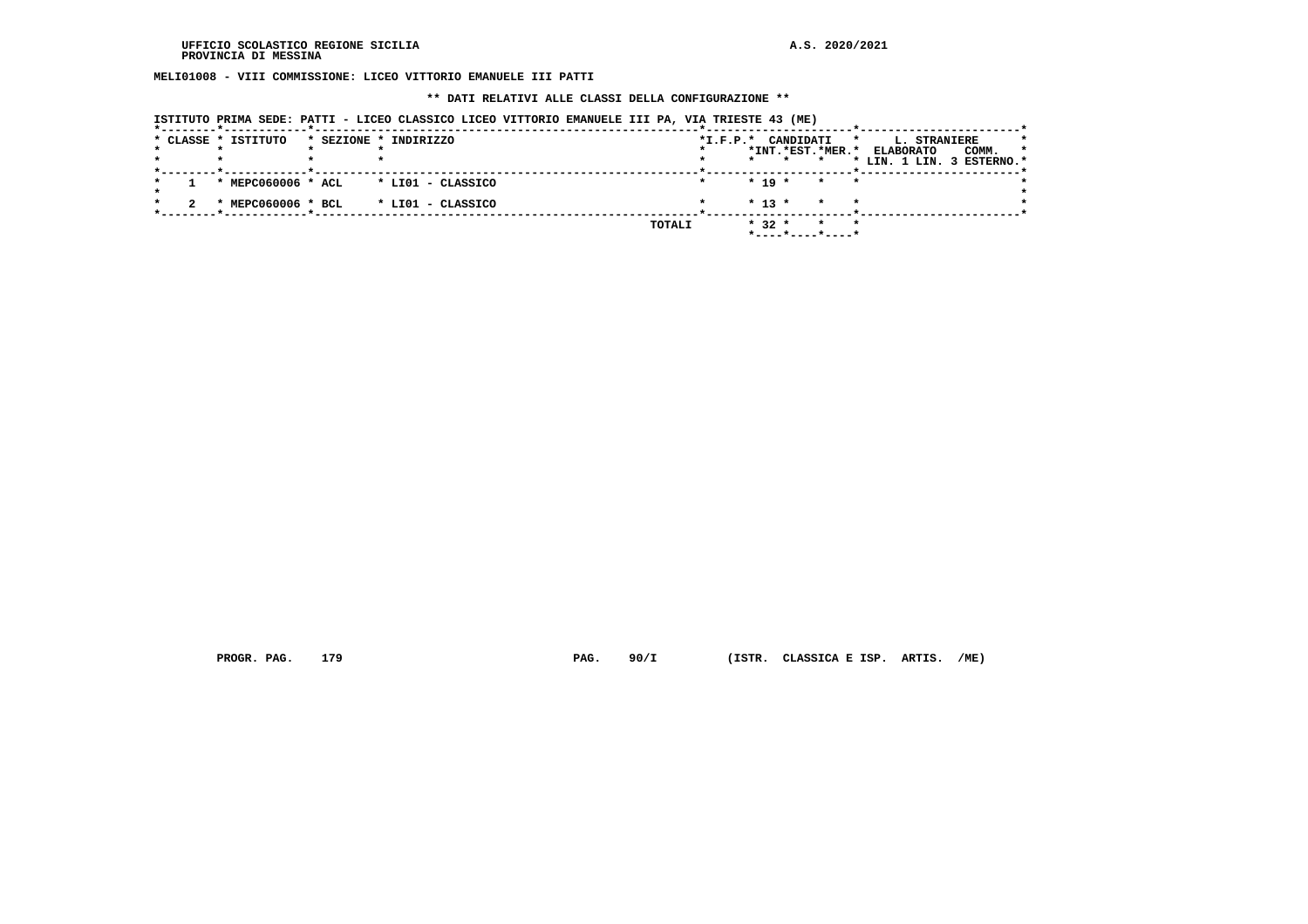**MELI01008 - VIII COMMISSIONE: LICEO VITTORIO EMANUELE III PATTI**

| $\Lambda$ MARGHERITA N. IL 29/04/7<br>(ME)<br>7958<br><b>GTARDINA</b>                                    |  |
|----------------------------------------------------------------------------------------------------------|--|
| VIA CONSOLARE ANTICA SNC (ME)<br>SCIENTIFICO LICEO LUCIO PICCOLO.<br>- LICEO<br><b>D'ORLANDC</b><br>∩סבר |  |
|                                                                                                          |  |

 **PROGR. PAG. 180 PAG. 90/II (ISTR. CLASSICA E ISP. ARTIS. /ME)**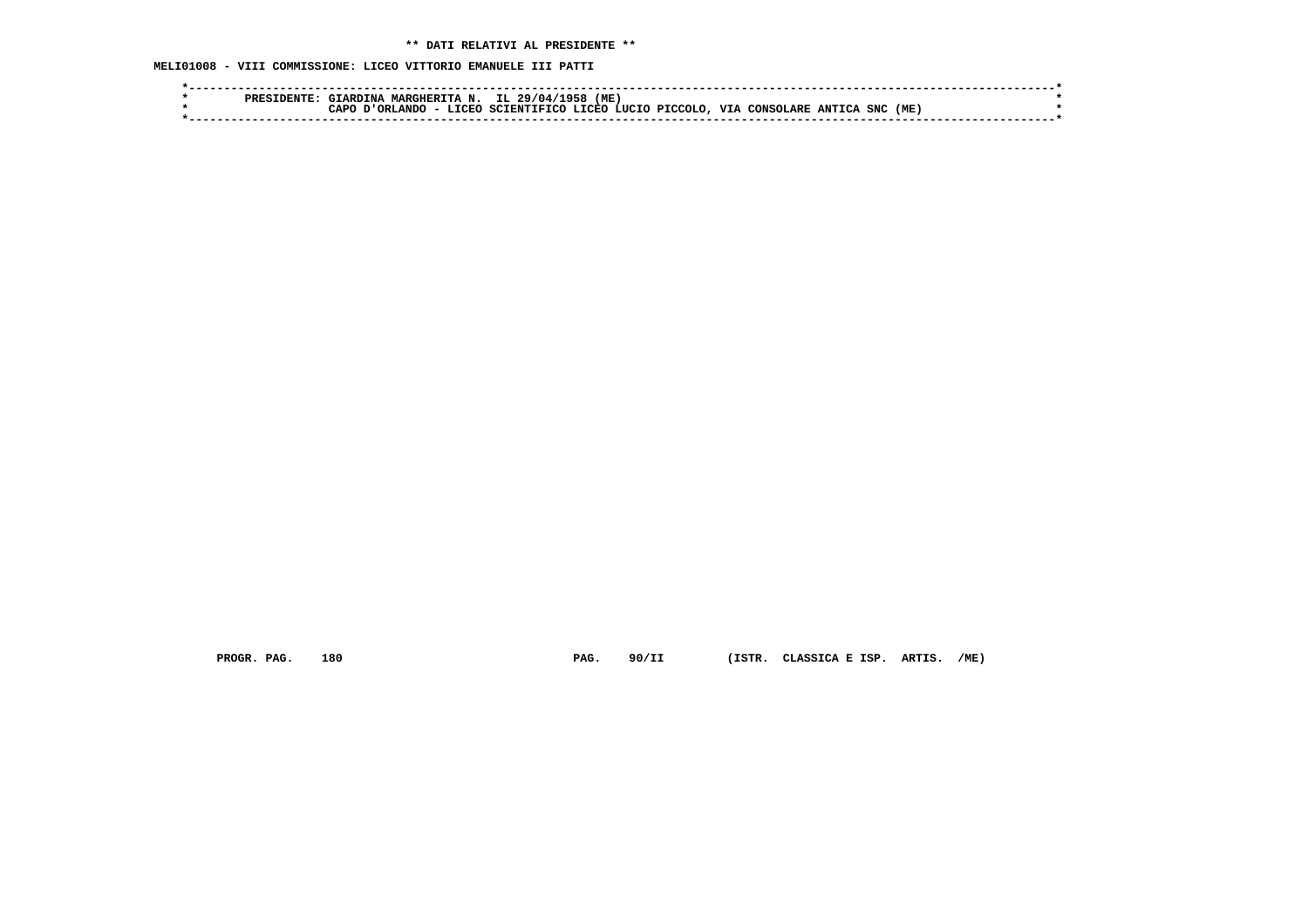**MELI01009 - IX COMMISSIONE: ENRICO TRIMARCHI**

#### **\*\* DATI RELATIVI ALLE CLASSI DELLA CONFIGURAZIONE \*\***

|  |  |  |  |  |  | ISTITUTO PRIMA SEDE: SANTA TERESA DI RIVA - LICEO CLASSICO ENRICO TRIMARCHI, VIA LUNGOMARE CENTRO |  | (ME) |
|--|--|--|--|--|--|---------------------------------------------------------------------------------------------------|--|------|
|  |  |  |  |  |  |                                                                                                   |  |      |

|  | * CLASSE * ISTITUTO | * SEZIONE * INDIRIZZO | $*I.F.P.*$    | CANDIDATI<br>*                                  | L. STRANIERE<br>$\star$              |  |
|--|---------------------|-----------------------|---------------|-------------------------------------------------|--------------------------------------|--|
|  |                     |                       |               | *INT.*EST.*MER.*                                | COMM.<br><b>ELABORATO</b><br>$\star$ |  |
|  |                     |                       |               | $\star$                                         | * LIN. 1 LIN. 3 ESTERNO.*            |  |
|  | * MEPC032013 * A    | * LI01 - CLASSICO     |               | $*$ 18 $*$<br>$\star$<br>$\star$                |                                      |  |
|  | * MEPC032013 * B    | * LI01 - CLASSICO     |               | $* 14 * 1 *$<br>$\star$                         |                                      |  |
|  |                     |                       | <b>TOTALI</b> | $*$ 32 $*$ 1 $*$<br>$\star$<br>*----*----*----* |                                      |  |

 **PROGR. PAG. 181 PAG. 91/I (ISTR. CLASSICA E ISP. ARTIS. /ME)**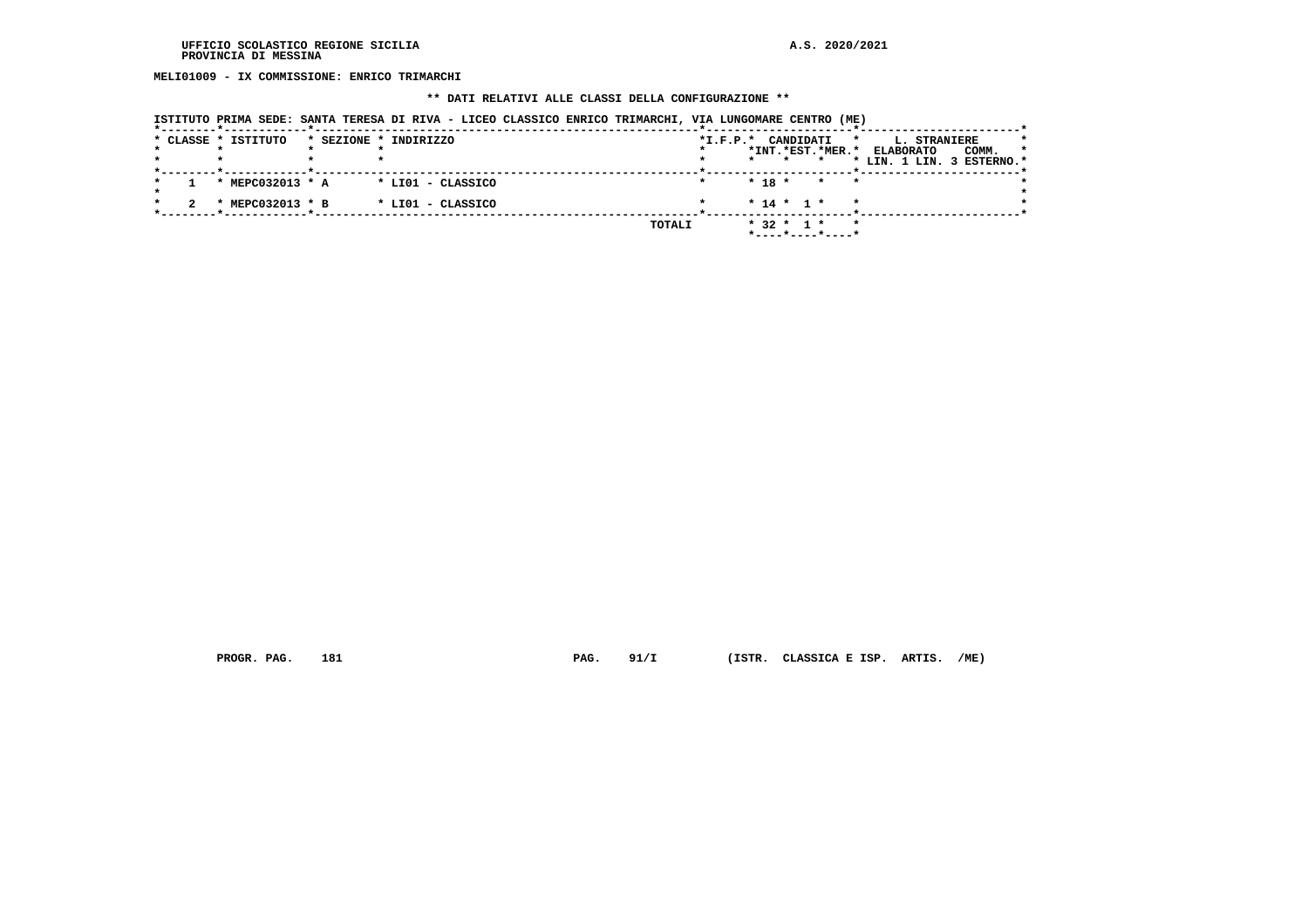**MELI01009 - IX COMMISSIONE: ENRICO TRIMARCHI**

| <b>PRES</b> | <b>ARRIGO</b>      | IL.<br>DOMIZIA<br>N. | . 97.<br>03/06/ | (UD                        |        |              |     |  |
|-------------|--------------------|----------------------|-----------------|----------------------------|--------|--------------|-----|--|
|             | TNA<br><b>MPCC</b> | TSTTTITO             | COMPRENSTVO     | N.11 "PATNO-GRAV"<br>. "ME | PIAZZA | <b>VERSA</b> | (ME |  |
|             |                    |                      |                 |                            |        |              |     |  |

 **PROGR. PAG. 182 PAG. 91/II (ISTR. CLASSICA E ISP. ARTIS. /ME)**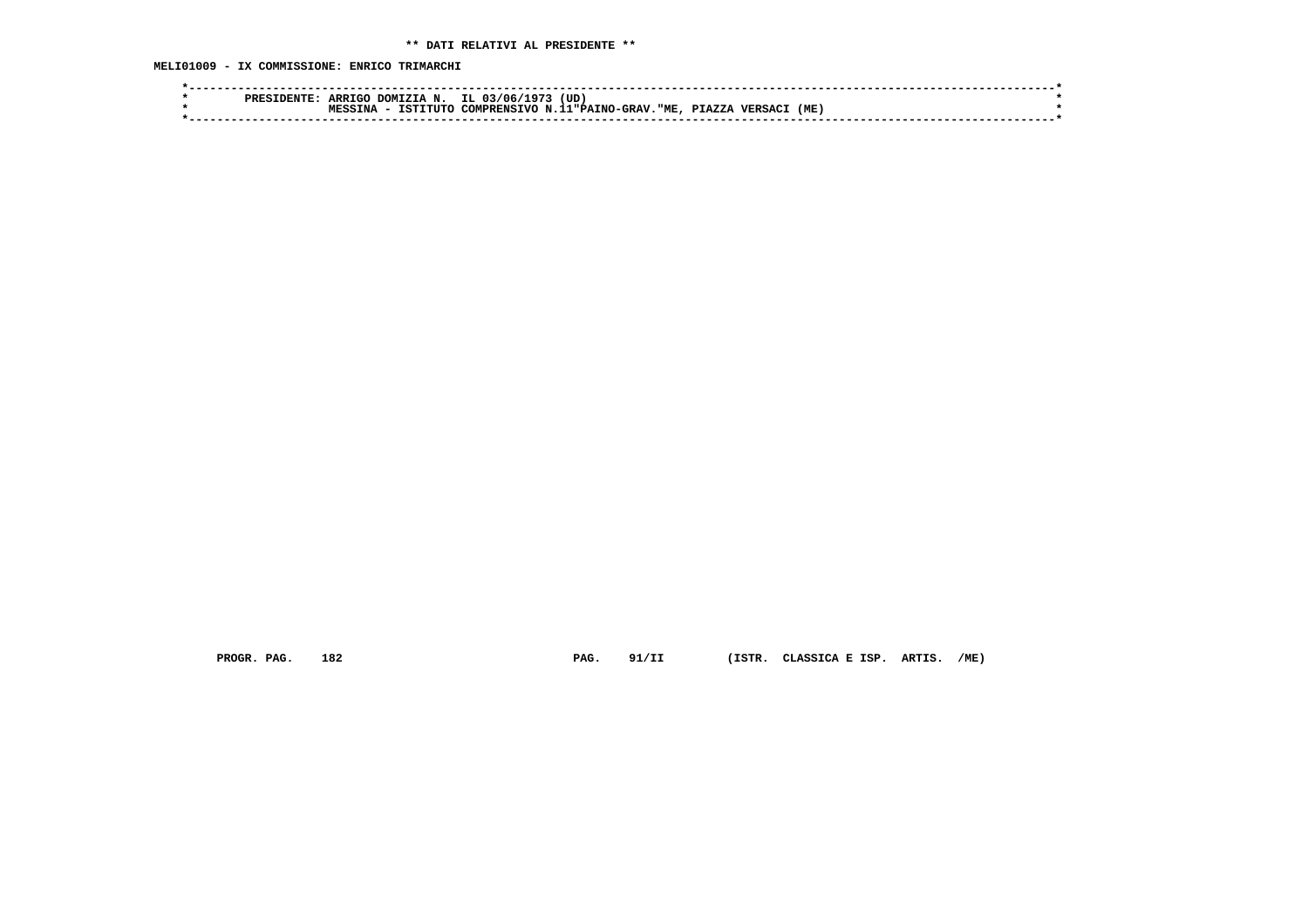**MELI01010 - X COMMISSIONE: CLASSICO, LINGUISTICO, SCIENZE UMANE**

#### **\*\* DATI RELATIVI ALLE CLASSI DELLA CONFIGURAZIONE \*\***

|  |                     | ISTITUTO PRIMA SEDE: SANT'AGATA DI MILITELLO - LICEO CLASSICO CLASSICO, LINGUISTICO, SCIENZE, CONTRADA CANNAMELATA (ME) |                |                                                     |                    |                  |                     |                                               |
|--|---------------------|-------------------------------------------------------------------------------------------------------------------------|----------------|-----------------------------------------------------|--------------------|------------------|---------------------|-----------------------------------------------|
|  | * CLASSE * ISTITUTO | * SEZIONE * INDIRIZZO                                                                                                   | $*$ I.F.P. $*$ | CANDIDATI<br>*INT.*EST.*MER.*<br>$\star$            | $\star$            | <b>ELABORATO</b> | <b>L. STRANIERE</b> | COMM.<br>$\star$<br>* LIN. 1 LIN. 3 ESTERNO.* |
|  | * MEPC003013 * BC   | * LIO1 - CLASSICO                                                                                                       |                | $* 24 *$                                            | $\star$<br>$\star$ |                  |                     |                                               |
|  | * MEPC003013 * CL   | * LI04 - LINGUISTICO                                                                                                    |                | $* 15 *$                                            | $\star$<br>$\star$ |                  |                     |                                               |
|  |                     |                                                                                                                         | TOTALI         | $* 39 *$<br>$*$ - - - - $*$ - - - - $*$ - - - - $*$ | $\star$            |                  |                     |                                               |

 **PROGR. PAG. 183 PAG. 92/I (ISTR. CLASSICA E ISP. ARTIS. /ME)**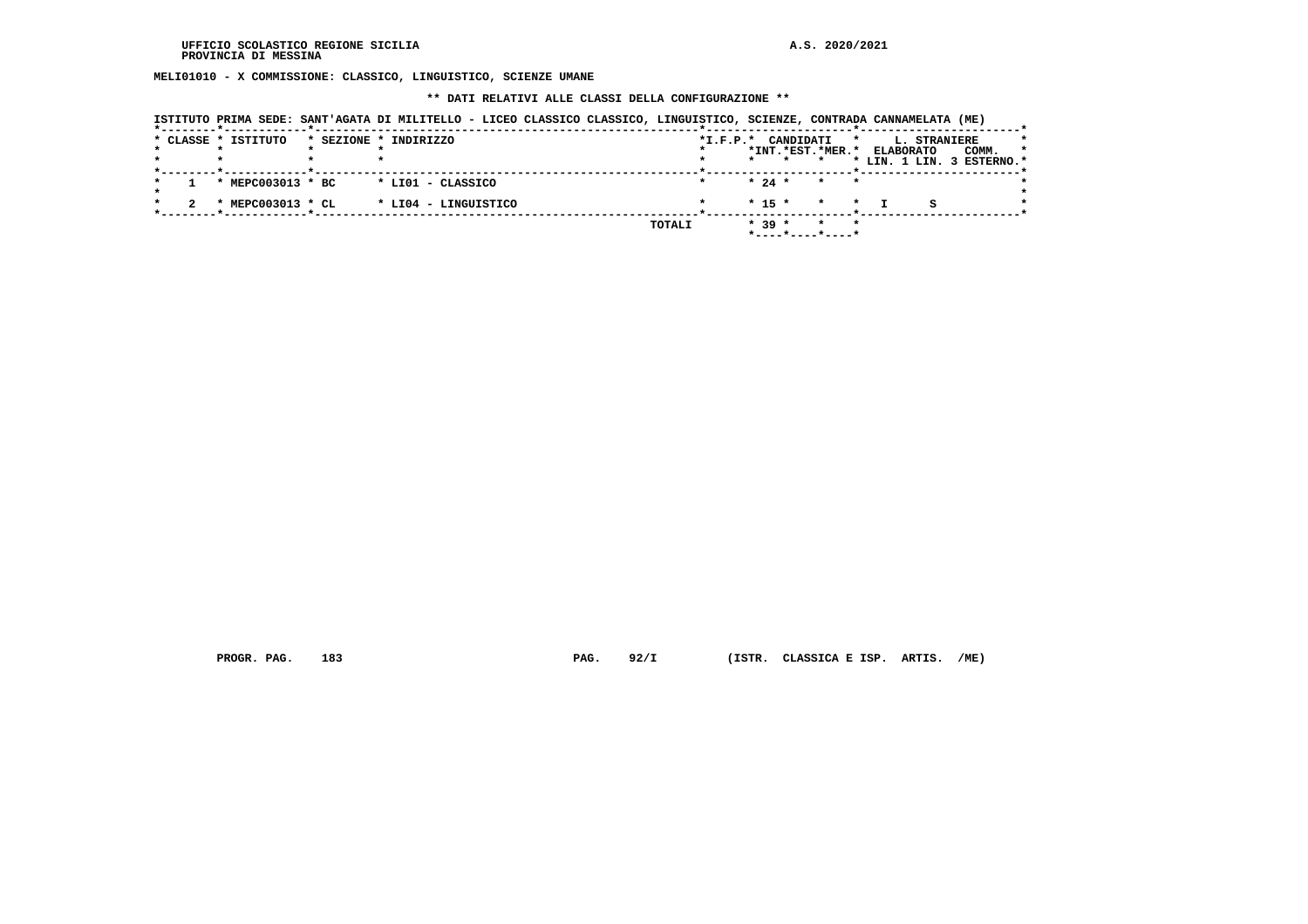**MELI01010 - X COMMISSIONE: CLASSICO, LINGUISTICO, SCIENZE UMANE**

|  | PRFS | TPAR. | CARMELA | <b>MARIA N.</b> | IL    | $-95n$<br>- 22/07 | (ME |  |                                           |            |         |       |      |  |
|--|------|-------|---------|-----------------|-------|-------------------|-----|--|-------------------------------------------|------------|---------|-------|------|--|
|  |      |       | TPDFC1  | . – געד אדרי    | TCTL. | ^יידדיד∩          |     |  | SUPERIORE ISTITUTO SUPERIORE CAMINITI-TR. | <b>TTT</b> | HOMARF. | TRNTR | (ME) |  |
|  |      |       |         |                 |       |                   |     |  |                                           |            |         |       |      |  |
|  |      |       |         |                 |       |                   |     |  |                                           |            |         |       |      |  |

 **PROGR. PAG. 184 PAG. 92/II (ISTR. CLASSICA E ISP. ARTIS. /ME)**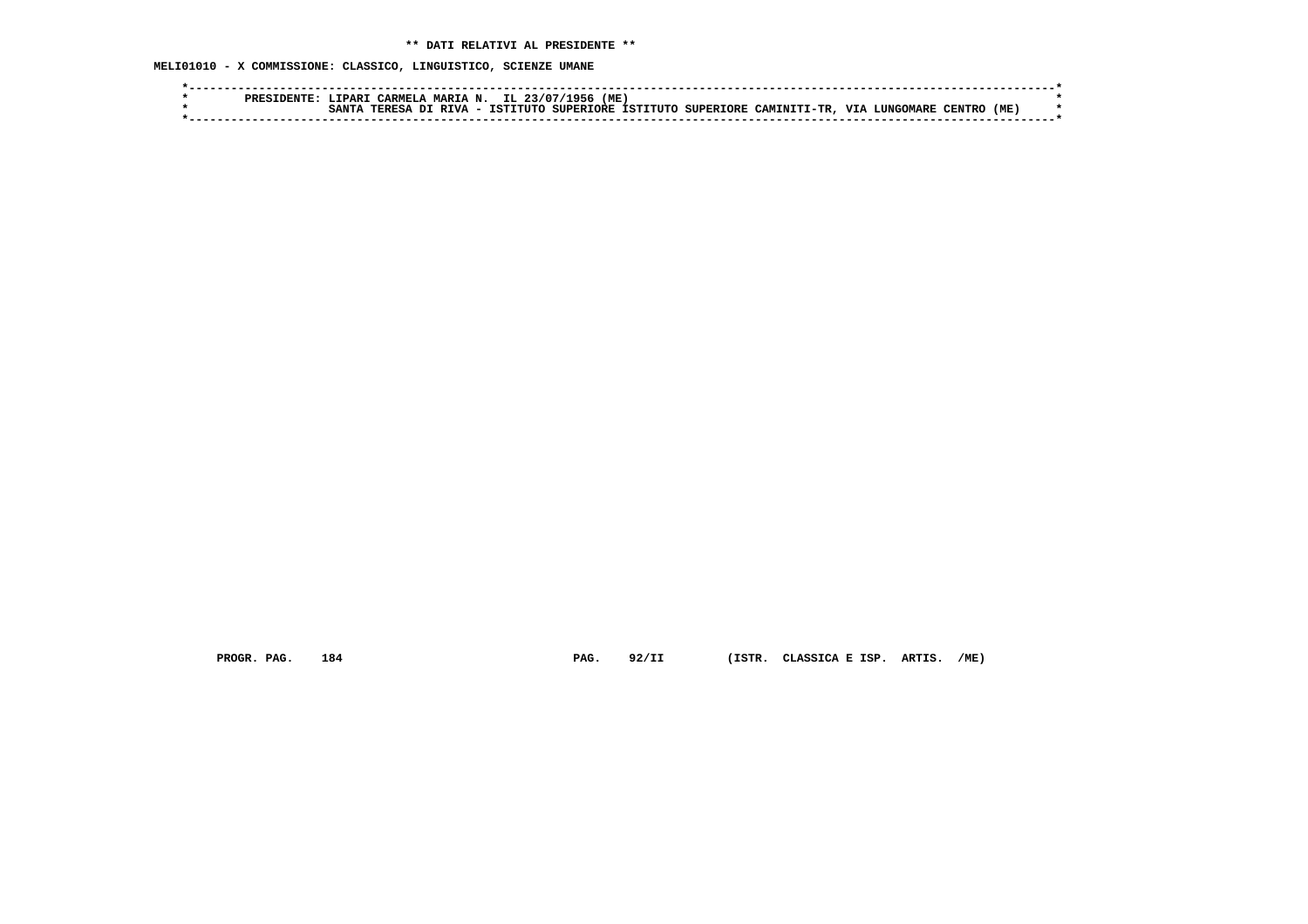# **MELI01011 - XI COMMISSIONE: ALESSANDRO MANZONI**

#### **\*\* DATI RELATIVI ALLE CLASSI DELLA CONFIGURAZIONE \*\***

 **ISTITUTO PRIMA SEDE: MISTRETTA - LICEO CLASSICO ALESSANDRO MANZONI, CORSO UMBERTO I 36 (ME)**

| * CLASSE * ISTITUTO | * SEZIONE * INDIRIZZO                                                                                                                             | *INT.*EST.*MER.* ELABORATO                                   | *I.F.P.* CANDIDATI * L. STRANIERE<br>COMM.                                                               |
|---------------------|---------------------------------------------------------------------------------------------------------------------------------------------------|--------------------------------------------------------------|----------------------------------------------------------------------------------------------------------|
|                     |                                                                                                                                                   | * * *                                                        | * LIN. 1 LIN. 3 ESTERNO.*                                                                                |
|                     | $\star$ MEPC00101B $\star$ C $\star$ LI01 - CLASSICO                                                                                              | $* 12 *$<br>$\star$                                          |                                                                                                          |
|                     | ISTITUTO SECONDA SEDE: SANTO STEFANO DI CAMASTRA - L.R. PAR. ISTITUTO D'ARTE LICEO ARTISTICO REGIONALE CIRO, VIA PAOLO PEREZ 9                    |                                                              |                                                                                                          |
| * CLASSE * ISTITUTO | * SEZIONE * INDIRIZZO                                                                                                                             |                                                              | *I.F.P.* CANDIDATI * L. STRANIERE<br>*INT.*EST.*MER.* ELABORATO COMM.<br>* * * * LIN. 1 LIN. 3 ESTERNO.* |
|                     | * MESD01500T * GRAFIC * LI10 - GRAFICA<br>* ARTFIG<br>* LIB6 - ARTI FIGUR. GRAFICO-PITTORICO<br>* DESIGN<br>* LIC9 - DESIGN - ARTE DELLA CERAMICA | $*$ 7 $*$ 5 $*$<br>$*$ 3 $*$ 3 $*$<br>$* 5 * 7 *$            |                                                                                                          |
|                     | TOTALI                                                                                                                                            | $*$ 27 $*$ 15 $*$<br>$*$ - - - - $*$ - - - - $*$ - - - - $*$ |                                                                                                          |

 **PROGR. PAG. 185 PAG. 93/I (ISTR. CLASSICA E ISP. ARTIS. /ME)**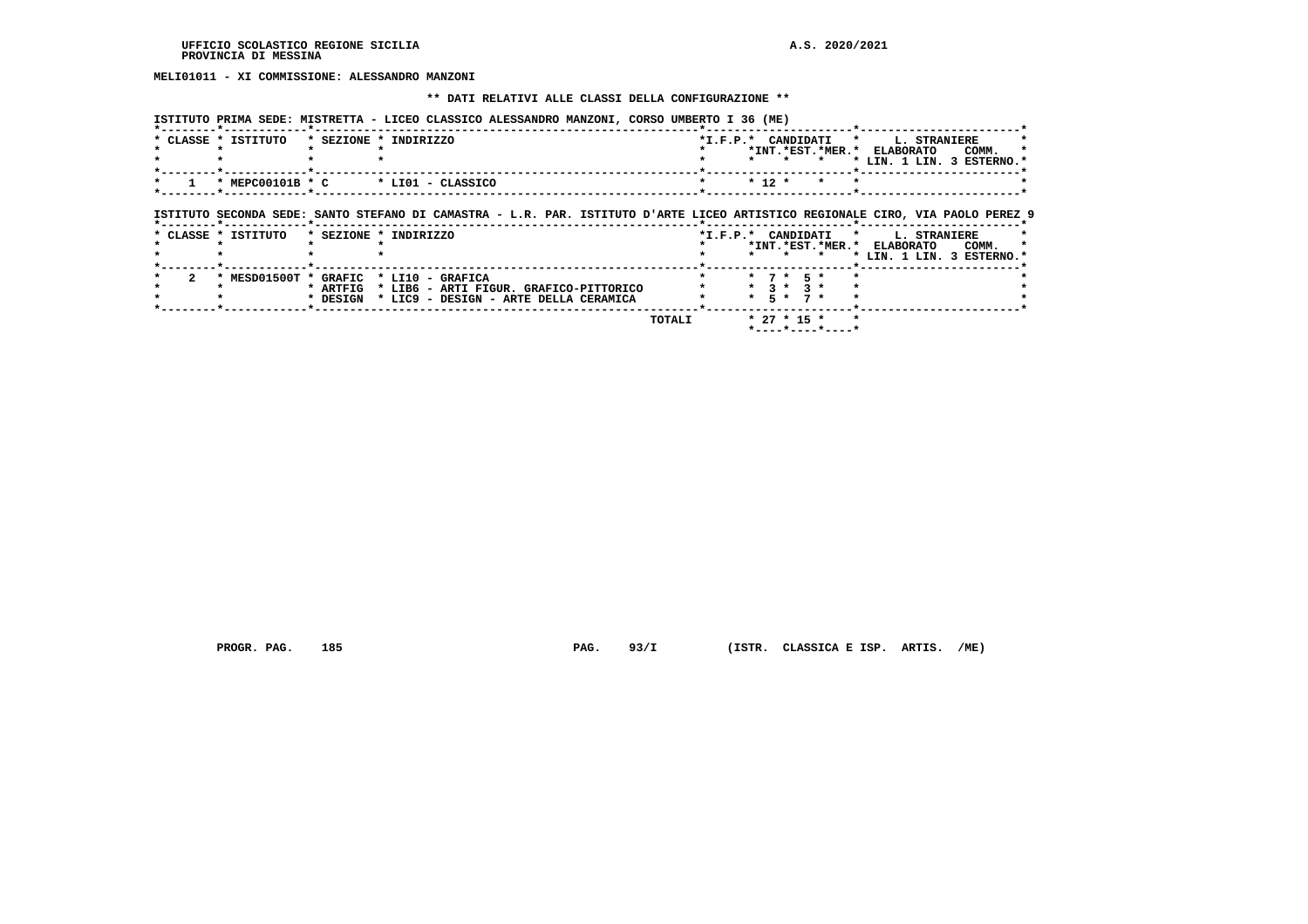**MELI01011 - XI COMMISSIONE: ALESSANDRO MANZONI**

| PRES | <b>RUGGER1</b>     | IL 19/03/1964<br>PIETRO N. | (ME)               |                         |      |  |
|------|--------------------|----------------------------|--------------------|-------------------------|------|--|
|      | TNA<br><b>MECC</b> | ISTITUTO<br>COMPRENSIVO    | IC N.2 D'ACOUISTO. | <b>VIA</b><br>CALISPERA | (ME) |  |
|      |                    |                            |                    |                         |      |  |
|      |                    |                            |                    |                         |      |  |

 **PROGR. PAG. 186 PAG. 93/II (ISTR. CLASSICA E ISP. ARTIS. /ME)**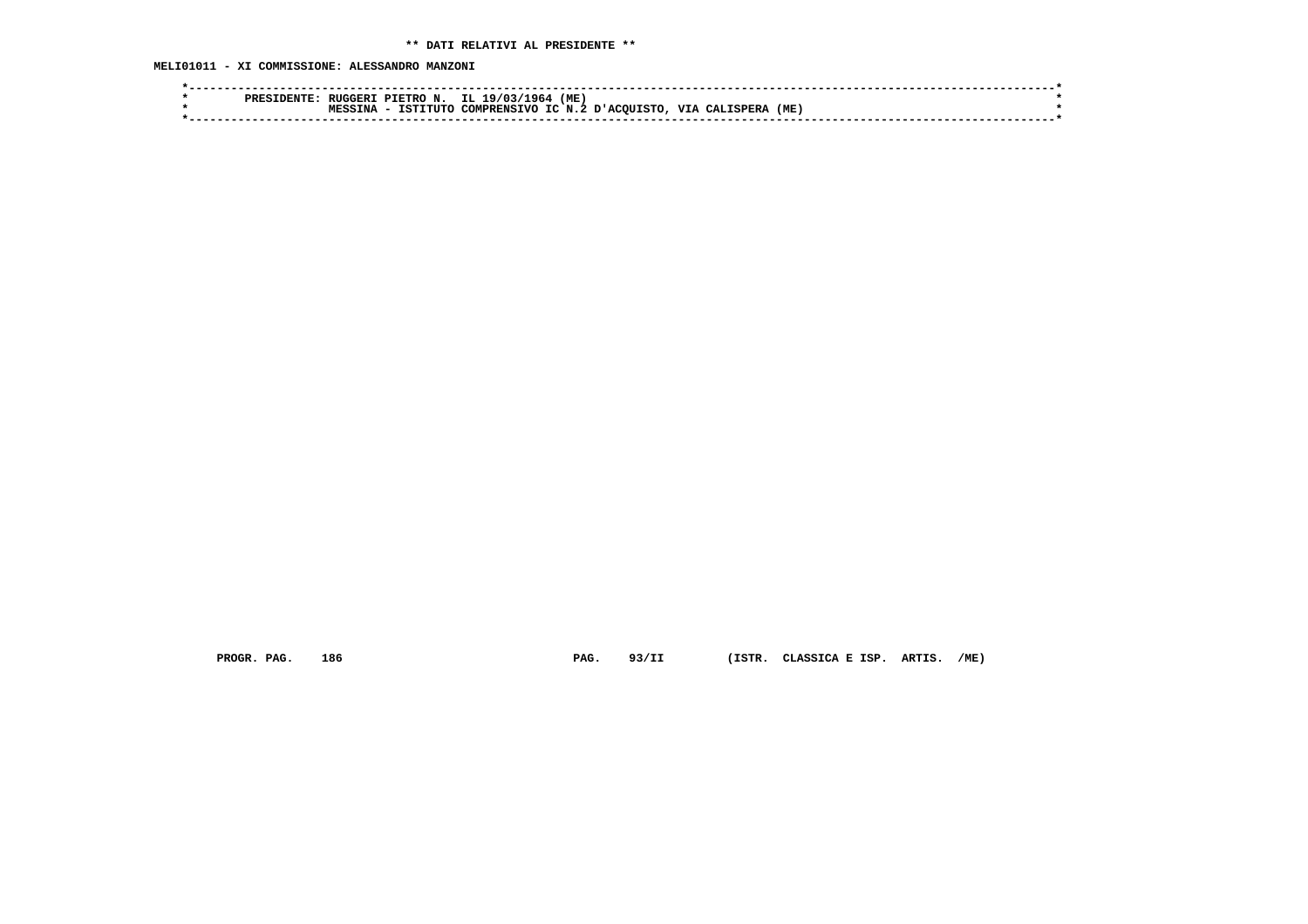**MELI02001 - I COMMISSIONE: "ARCHIMEDE" MESSINA**

## **\*\* DATI RELATIVI ALLE CLASSI DELLA CONFIGURAZIONE \*\***

| ISTITUTO PRIMA SEDE: MESSINA - LICEO SCIENTIFICO "ARCHIMEDE" MESSINA, V.LE REG. MARGHERITA 3 (ME) |
|---------------------------------------------------------------------------------------------------|
|---------------------------------------------------------------------------------------------------|

|  | * CLASSE * ISTITUTO | * SEZIONE * INDIRIZZO |        | $*I.F.P.*$ | CANDIDATI |                    | $\star$<br>L. STRANIERE   |                  |
|--|---------------------|-----------------------|--------|------------|-----------|--------------------|---------------------------|------------------|
|  |                     |                       |        |            |           | *INT.*EST.*MER.*   | <b>ELABORATO</b>          | COMM.<br>$\star$ |
|  |                     |                       |        |            |           |                    | * LIN. 1 LIN. 3 ESTERNO.* |                  |
|  | * MEPS010008 * A    | * LI02 - SCIENTIFICO  |        |            | $* 23 *$  | $\star$<br>$\star$ |                           |                  |
|  | * MEPS010008 * C    | * LI02 - SCIENTIFICO  |        |            | $* 22 *$  | $\star$<br>$\star$ |                           |                  |
|  |                     |                       | TOTALI |            | $* 45 *$  | $\star$            |                           |                  |

 **PROGR. PAG. 187 PAG. 94/I (ISTR. CLASSICA E ISP. ARTIS. /ME)**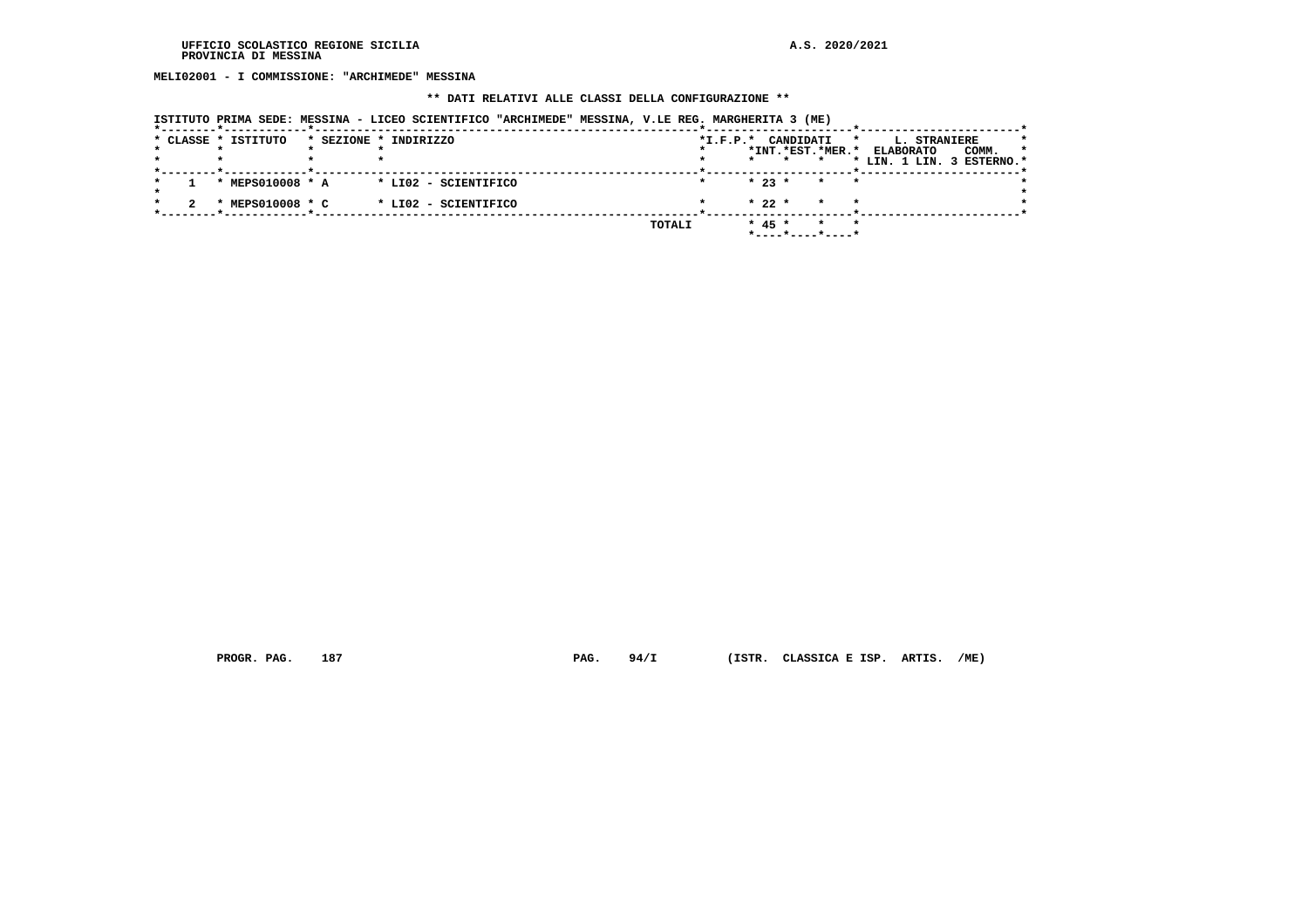**MELI02001 - I COMMISSIONE: "ARCHIMEDE" MESSINA**

| ופספס | SANTO<br>ות<br>PTETRO        | IL.<br>( ME<br>N<br>02/031<br>96     |                             |                          |                      |  |
|-------|------------------------------|--------------------------------------|-----------------------------|--------------------------|----------------------|--|
|       | TTITT/<br>スワワイ<br><b>TOT</b> | <b>TRONTO</b><br><b>TNDIISTRTALE</b> | TCTTTTTTO<br><b>TECNICO</b> | VIA<br>TECNOL.<br>CICO F | (ME<br>MONT1.<br>TRE |  |
|       |                              |                                      |                             |                          |                      |  |

 **PROGR. PAG. 188 PAG. 94/II (ISTR. CLASSICA E ISP. ARTIS. /ME)**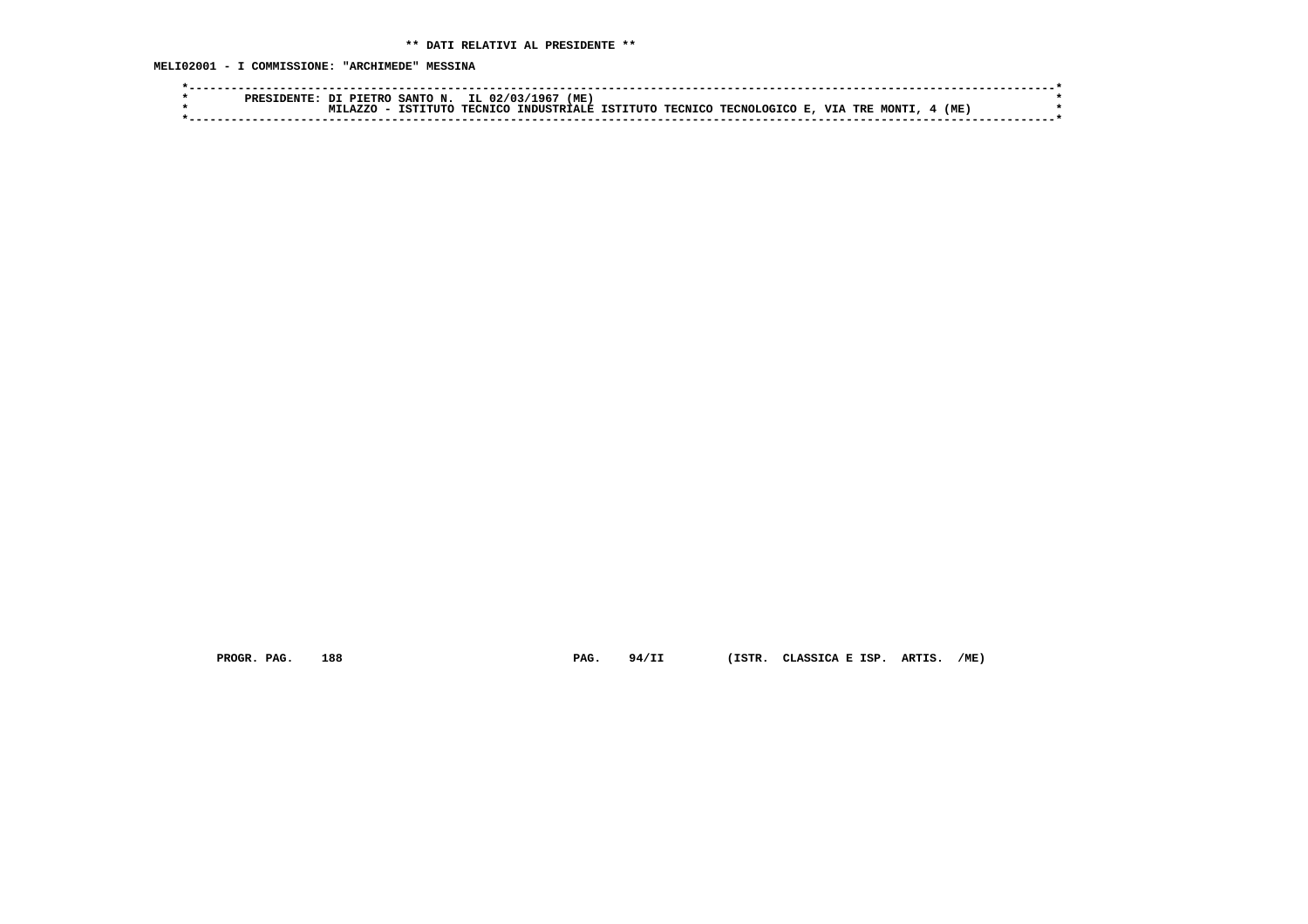**MELI02002 - II COMMISSIONE: "ARCHIMEDE" MESSINA**

## **\*\* DATI RELATIVI ALLE CLASSI DELLA CONFIGURAZIONE \*\***

|  | * CLASSE * ISTITUTO       | * SEZIONE * INDIRIZZO |        | $*I.F.P.*$ |          | CANDIDATI |                    | * | L. STRANIERE     |                           |         |
|--|---------------------------|-----------------------|--------|------------|----------|-----------|--------------------|---|------------------|---------------------------|---------|
|  |                           |                       |        |            |          |           | *INT.*EST.*MER.*   |   | <b>ELABORATO</b> | COMM.                     | $\star$ |
|  |                           |                       |        |            |          |           |                    |   |                  | * LIN. 1 LIN. 3 ESTERNO.* |         |
|  | * MEPS010008 * B          | * LI02 - SCIENTIFICO  |        |            | $* 24 *$ |           | $\star$<br>$\star$ |   |                  |                           |         |
|  |                           |                       |        |            |          |           |                    |   |                  |                           |         |
|  | MEPS010008 * D<br>$\cdot$ | * LI02 - SCIENTIFICO  |        |            | $* 24 *$ |           | $\star$<br>$\star$ |   |                  |                           |         |
|  |                           |                       |        |            |          |           | $\star$<br>$\star$ |   |                  |                           |         |
|  |                           |                       | TOTALI |            | $* 48 *$ |           | *----*----*----*   |   |                  |                           |         |

 **PROGR. PAG. 189 PAG. 95/I (ISTR. CLASSICA E ISP. ARTIS. /ME)**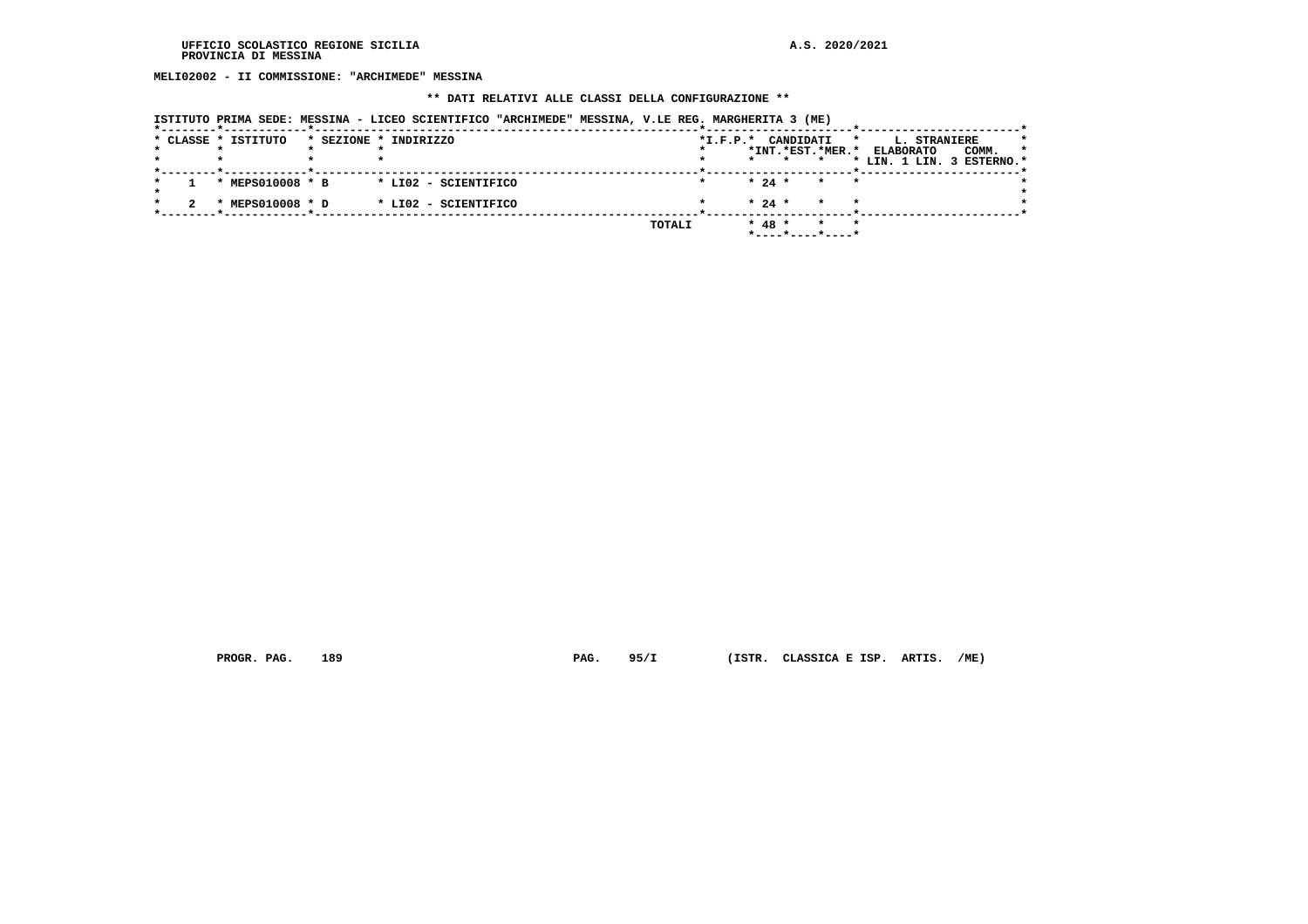| $\mathcal{L}$ IL 16/04/1965<br>(ME)<br>ODDO CALOGERA N.<br><b>PRESIDENTE:</b>                                               |  |
|-----------------------------------------------------------------------------------------------------------------------------|--|
| . INDUSTRIALE ITI S.AGATA M.LLO TORRICELLI, VIA VALLONE<br>- ISTITUTO TECNICO<br>POSTA<br>A DI MILITELLO<br>SANT<br>' AGATA |  |
|                                                                                                                             |  |

 **PROGR. PAG. 190 PAG. 95/II (ISTR. CLASSICA E ISP. ARTIS. /ME)**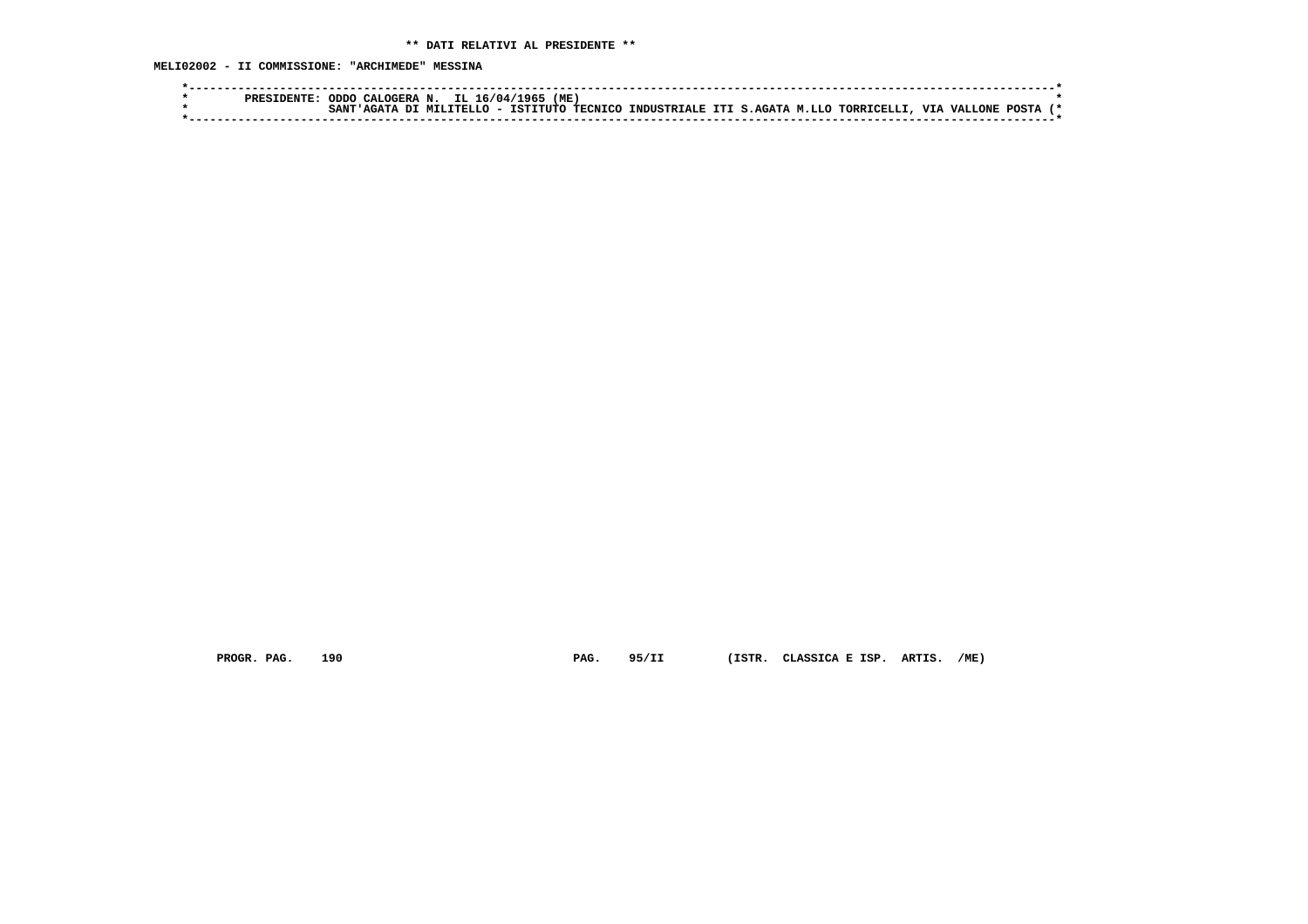**MELI02003 - III COMMISSIONE: "ARCHIMEDE" MESSINA**

## **\*\* DATI RELATIVI ALLE CLASSI DELLA CONFIGURAZIONE \*\***

|  | * CLASSE * ISTITUTO | * SEZIONE * INDIRIZZO |        | $*I.F.P.*$ |          | CANDIDATI |                            | $\star$<br>L. STRANIERE   |       | * |
|--|---------------------|-----------------------|--------|------------|----------|-----------|----------------------------|---------------------------|-------|---|
|  |                     |                       |        |            |          |           | *INT.*EST.*MER.*           | <b>ELABORATO</b>          | COMM. | * |
|  |                     |                       |        |            |          |           |                            | * LIN. 1 LIN. 3 ESTERNO.* |       |   |
|  | * MEPS010008 * E    | * LI02 - SCIENTIFICO  |        |            |          | $*20$ *   | $\star$<br>$\cdot$ $\cdot$ |                           |       |   |
|  | * MEPS010008 * F    | * LI02 - SCIENTIFICO  |        |            | $* 16 *$ |           | $\star$<br>$\star$         |                           |       |   |
|  |                     |                       | TOTALI |            | $*36*$   |           | $\star$                    | $\star$                   |       |   |

 **PROGR. PAG. 191 PAG. 96/I (ISTR. CLASSICA E ISP. ARTIS. /ME)**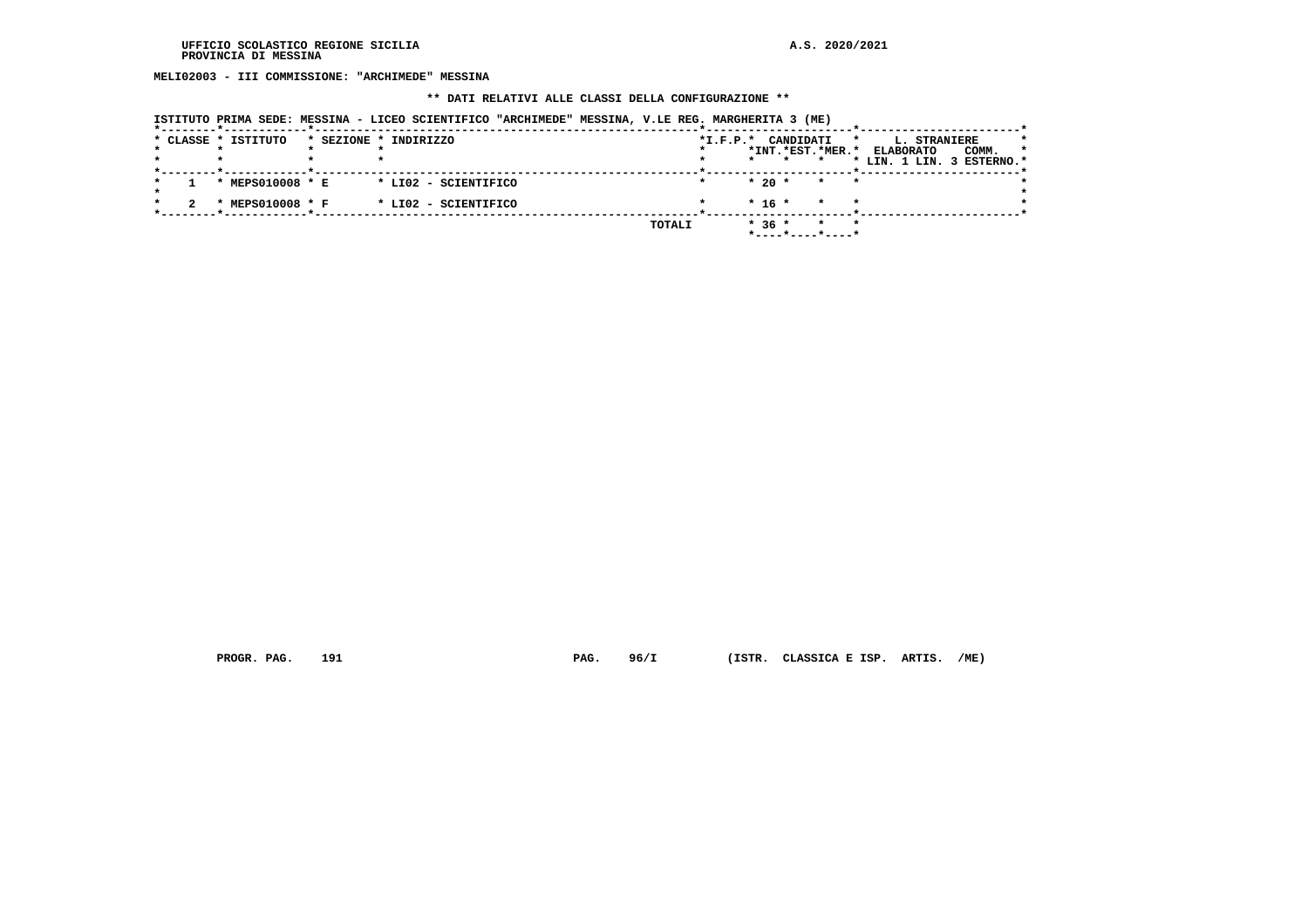**MELI02003 - III COMMISSIONE: "ARCHIMEDE" MESSINA**

| סססם | <b>ARIIS</b> | IL.<br>MARCHERTTA<br>N   | (ME<br>26/09<br>1960   |                              |                            |      |
|------|--------------|--------------------------|------------------------|------------------------------|----------------------------|------|
|      | ∩ממ          | ORLANDC<br><b>T.TORO</b> | LTORO.<br>SCIENTIFICO. | <b>VTA</b><br>LUCIO PICCOLO. | SNC<br>CONSOLARE<br>ANTTCA | (ME) |
|      |              |                          |                        |                              |                            |      |

 **PROGR. PAG. 192 PAG. 96/II (ISTR. CLASSICA E ISP. ARTIS. /ME)**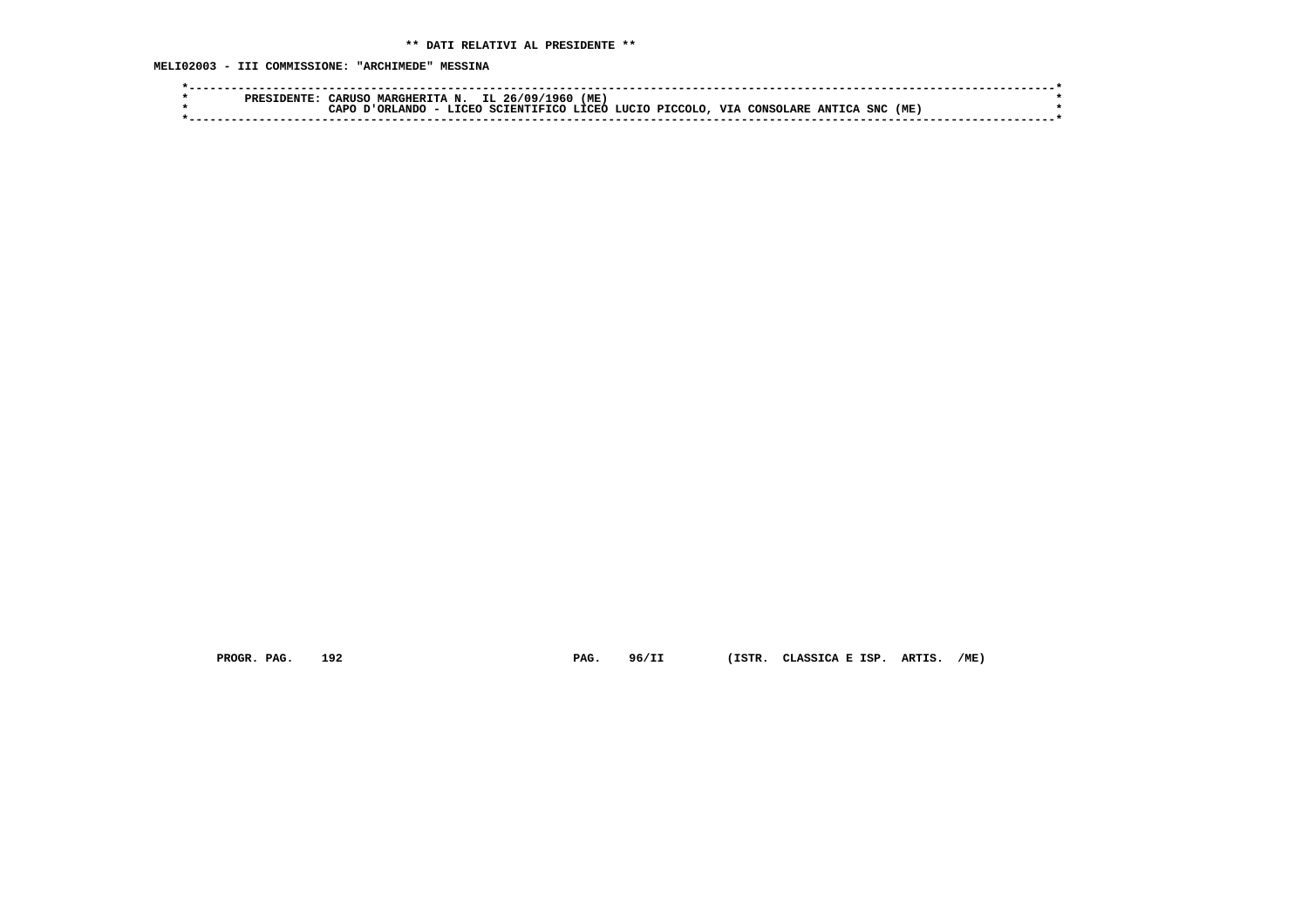**MELI02004 - IV COMMISSIONE: "SEGUENZA" MESSINA**

## **\*\* DATI RELATIVI ALLE CLASSI DELLA CONFIGURAZIONE \*\***

|  |  |  |  |  |  | ISTITUTO PRIMA SEDE: MESSINA - LICEO SCIENTIFICO "SEGUENZA" MESSINA, VIA S. AGOSTINO N.1 (ME) |  |
|--|--|--|--|--|--|-----------------------------------------------------------------------------------------------|--|
|  |  |  |  |  |  |                                                                                               |  |
|  |  |  |  |  |  |                                                                                               |  |

|  | * CLASSE * ISTITUTO       | * SEZIONE * INDIRIZZO | $*I.F.P.*$    |         | CANDIDATI                                             | *                          | L. STRANIERE                                           | *       |
|--|---------------------------|-----------------------|---------------|---------|-------------------------------------------------------|----------------------------|--------------------------------------------------------|---------|
|  |                           |                       |               | $\star$ | *INT.*EST.*MER.*                                      |                            | COMM.<br><b>ELABORATO</b><br>* LIN. 1 LIN. 3 ESTERNO.* | $\star$ |
|  | * MEPS03000D * A          | * LI02 - SCIENTIFICO  |               |         | $*$ 20 $*$                                            | $\star$<br>$\cdot$ $\cdot$ |                                                        |         |
|  | MEPS03000D * B<br>$\cdot$ | * LI02 - SCIENTIFICO  |               |         | $* 21 *$                                              | $\star$<br>$\star$         |                                                        |         |
|  |                           |                       | <b>TOTALI</b> |         | $*$ 41 $*$<br>$*$ - - - - $*$ - - - - $*$ - - - - $*$ | $\star$<br>$\star$         |                                                        |         |

 **PROGR. PAG. 193 PAG. 97/I (ISTR. CLASSICA E ISP. ARTIS. /ME)**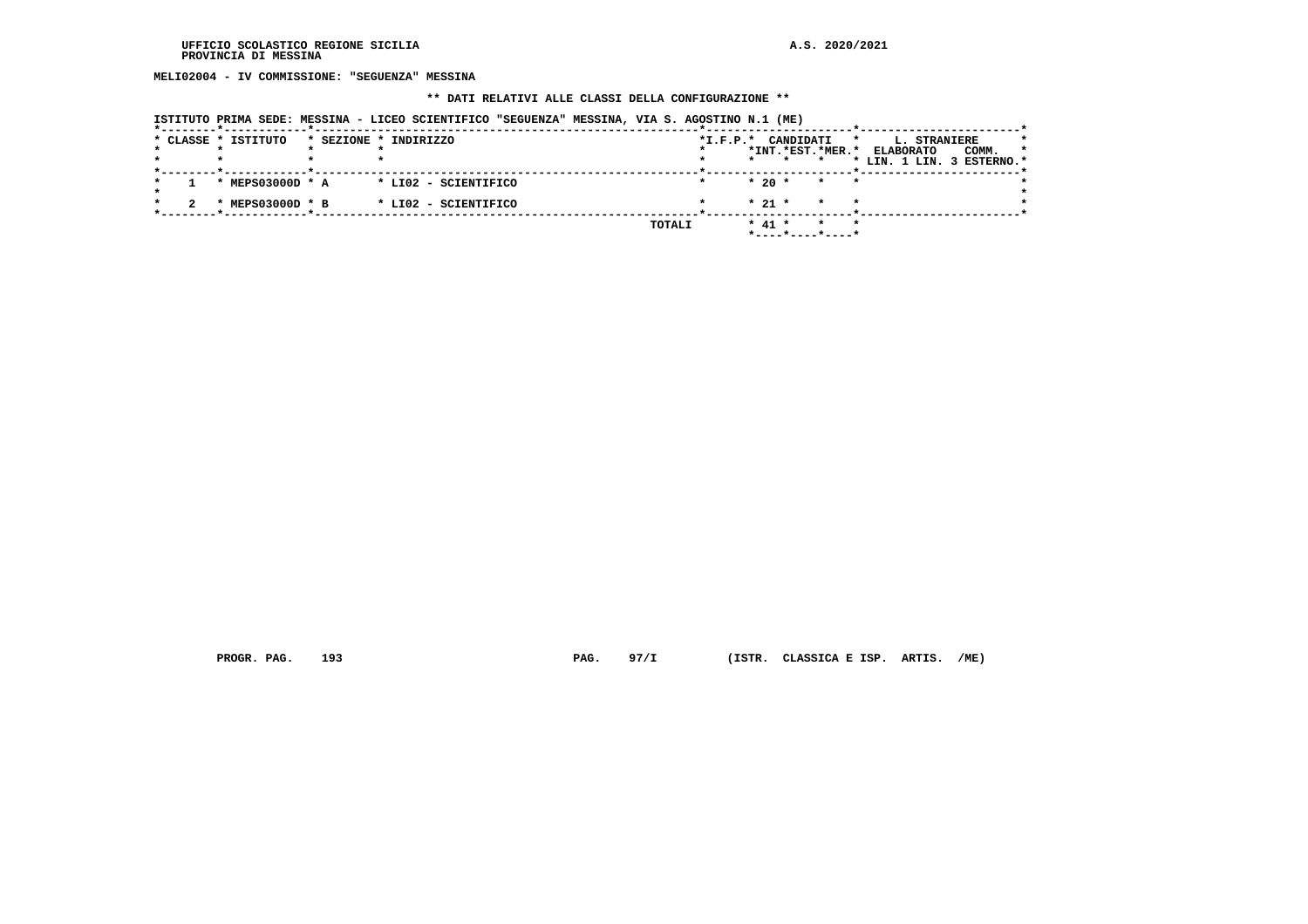| IL 09/05/<br>(ME)<br>COSTANTINO MAURIZIO N.<br>1970'                                        |  |
|---------------------------------------------------------------------------------------------|--|
| (ME)<br>SUPERIORE I.S.MINUTOLI MESSINA.<br>TSTTTITC<br><b>GAZZT</b><br>. FUCILE<br>CONTRADA |  |
|                                                                                             |  |

 **PROGR. PAG. 194 PAG. 97/II (ISTR. CLASSICA E ISP. ARTIS. /ME)**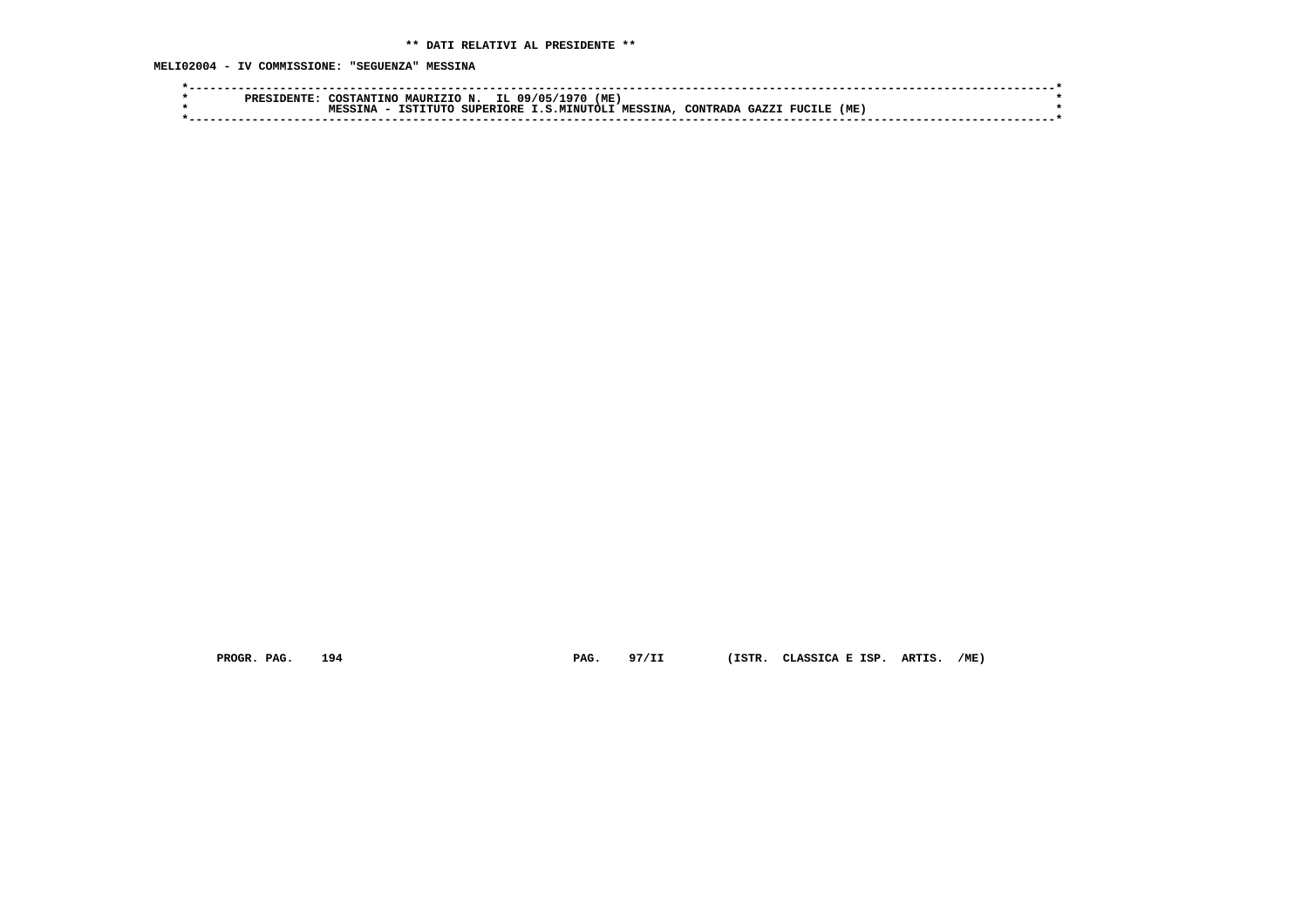**MELI02005 - V COMMISSIONE: "SEGUENZA" MESSINA**

#### **\*\* DATI RELATIVI ALLE CLASSI DELLA CONFIGURAZIONE \*\***

|  | ISTITUTO PRIMA SEDE: MESSINA - LICEO SCIENTIFICO "SEGUENZA" MESSINA, VIA S. AGOSTINO N.1 (ME) |                       |                      |  |        |                        |         |                      |                  |         |                                                               |       |         |
|--|-----------------------------------------------------------------------------------------------|-----------------------|----------------------|--|--------|------------------------|---------|----------------------|------------------|---------|---------------------------------------------------------------|-------|---------|
|  | * CLASSE * ISTITUTO                                                                           | * SEZIONE * INDIRIZZO |                      |  |        | $*_{\texttt{I.F.P.}}*$ | $\star$ | CANDIDATI<br>$\star$ | *INT.*EST.*MER.* | $\star$ | L. STRANIERE<br><b>ELABORATO</b><br>* LIN. 1 LIN. 3 ESTERNO.* | COMM. | $\star$ |
|  | * MEPS03000D * C                                                                              |                       | * LI02 - SCIENTIFICO |  |        |                        |         | $* 18 *$             | $\star$          | $\star$ |                                                               |       |         |
|  | MEPS03000D * D<br>$\cdot$                                                                     |                       | * LI02 - SCIENTIFICO |  |        |                        |         | $*20$ *              | $\star$          | $\star$ |                                                               |       |         |
|  |                                                                                               |                       |                      |  | TOTALI |                        |         | $* 38 *$             |                  | $\star$ |                                                               |       |         |

 **PROGR. PAG. 195 PAG. 98/I (ISTR. CLASSICA E ISP. ARTIS. /ME)**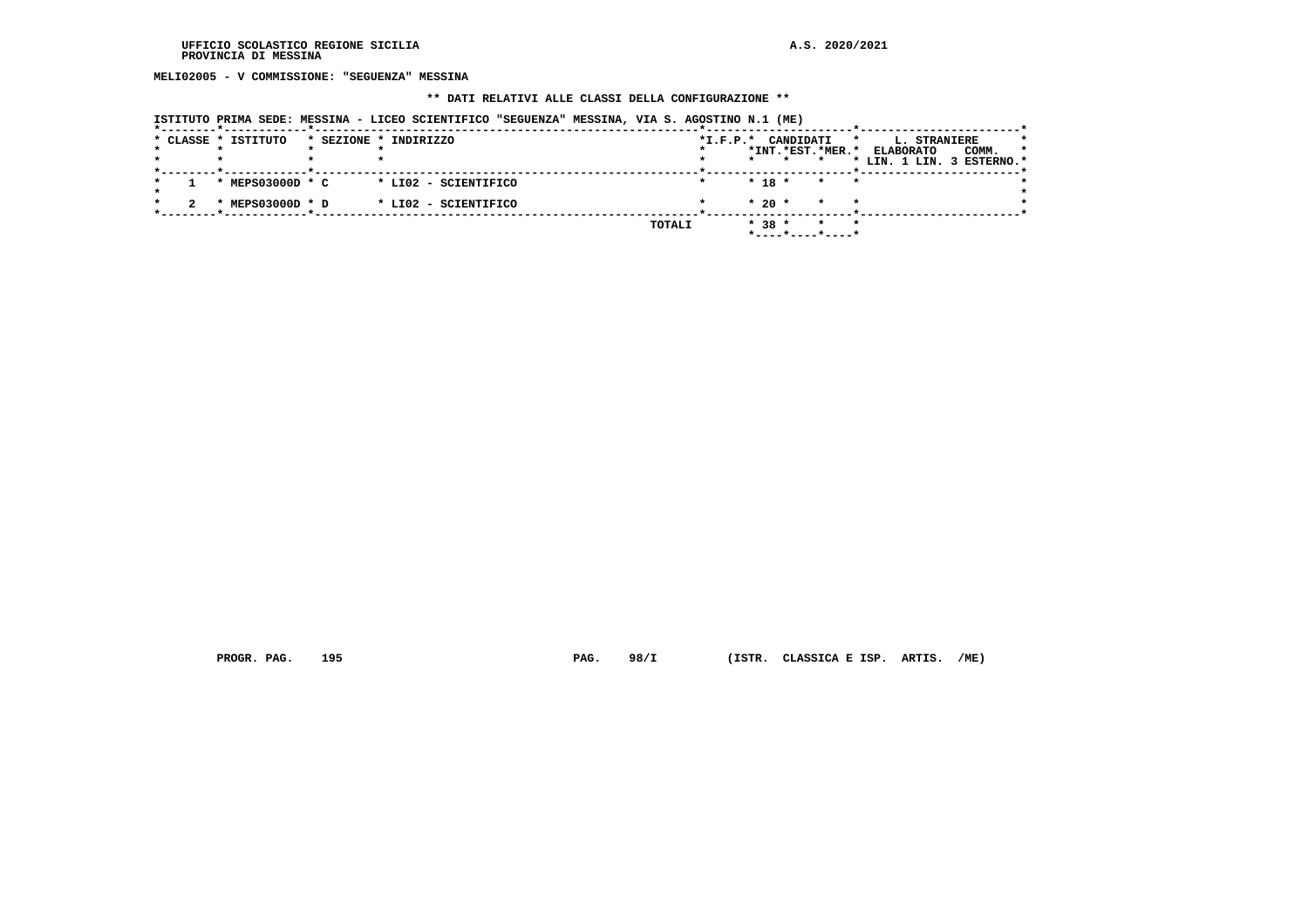**MELI02005 - V COMMISSIONE: "SEGUENZA" MESSINA**

|  | <b>PRESIDENTE</b> | <b>AMATO</b> | GIUSEPPE N.              | IL 27/12/1956                                            | (ME 、 |  |  |      |                         |                  |
|--|-------------------|--------------|--------------------------|----------------------------------------------------------|-------|--|--|------|-------------------------|------------------|
|  |                   | TT.A7.7.C    | <b>IST</b><br><b>TRC</b> | ! COMMERCIALE E PER GEOMETRI I.T. L.DA VINCI ECONOMICO " |       |  |  | TECN | VIA COLONNELLO MAGISTRI | (ME <sup>+</sup> |
|  |                   |              |                          |                                                          |       |  |  |      |                         |                  |

 **PROGR. PAG. 196 PAG. 98/II (ISTR. CLASSICA E ISP. ARTIS. /ME)**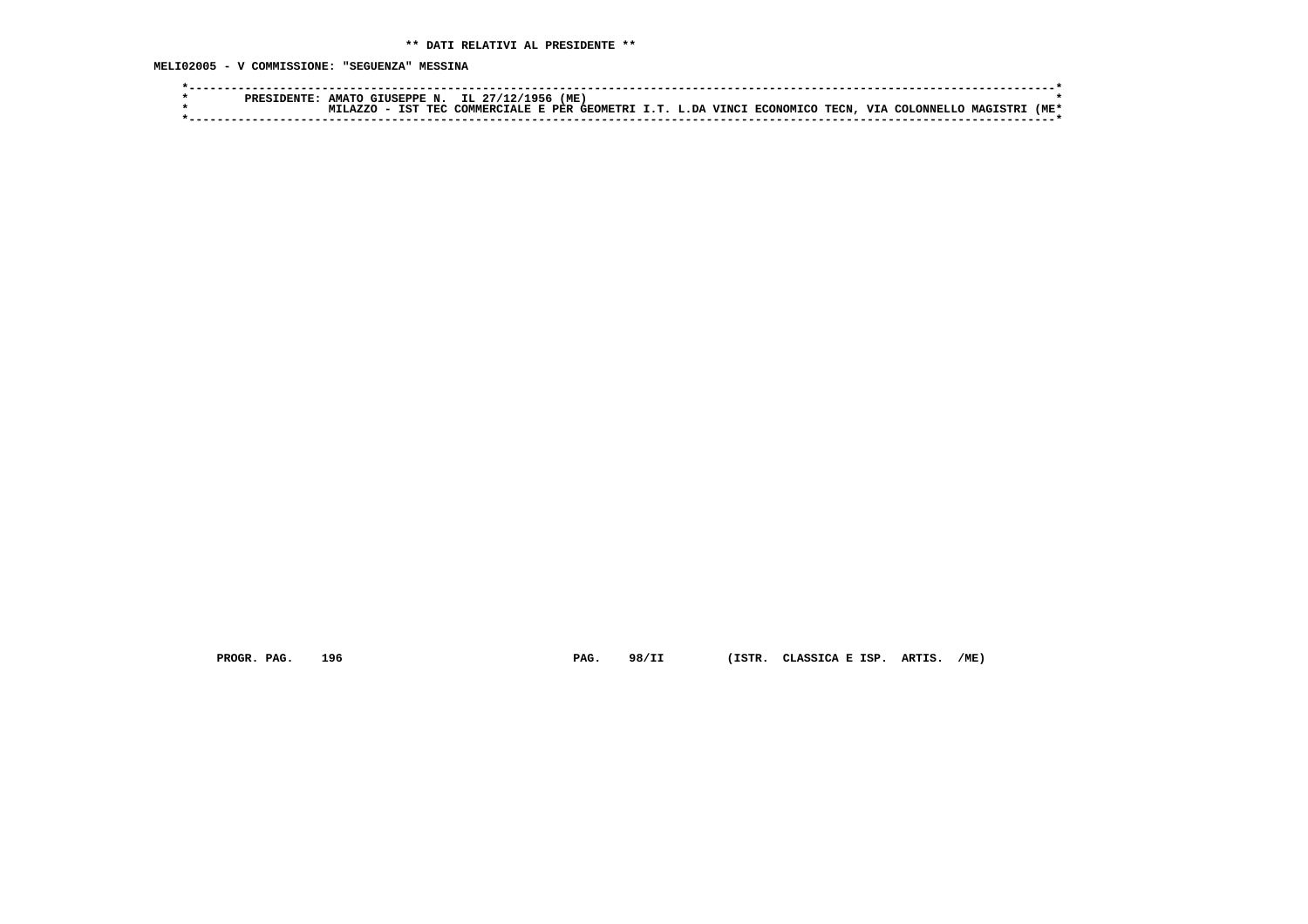**MELI02006 - VI COMMISSIONE: "SEGUENZA" MESSINA**

## **\*\* DATI RELATIVI ALLE CLASSI DELLA CONFIGURAZIONE \*\***

| ISTITUTO PRIMA SEDE: MESSINA - LICEO SCIENTIFICO "SEGUENZA" MESSINA, VIA S. AGOSTINO N.1 (ME) |  |  |  |  |  |
|-----------------------------------------------------------------------------------------------|--|--|--|--|--|
|                                                                                               |  |  |  |  |  |

|  | * CLASSE * ISTITUTO | * SEZIONE * INDIRIZZO               | $*L.F.P.*$ | CANDIDATI<br>*                                  | L. STRANIERE              |         |
|--|---------------------|-------------------------------------|------------|-------------------------------------------------|---------------------------|---------|
|  |                     |                                     |            | *INT.*EST.*MER.*                                | COMM.<br><b>ELABORATO</b> | $\star$ |
|  |                     |                                     |            |                                                 | * LIN. 1 LIN. 3 ESTERNO.* |         |
|  | * MEPS03000D * E    | * LIO2 - SCIENTIFICO                |            | $* 23 * 1 *$<br>$\star$                         |                           |         |
|  | * MEPS03000D * AL   | * EA03 - ESABAC - LICEO LINGUISTICO |            | $* 27 *$<br>$\star$                             |                           |         |
|  |                     |                                     | TOTALI     | $*$ 50 $*$ 1 $*$<br>$\star$<br>*----*----*----* |                           |         |

 **PROGR. PAG. 197 PAG. 99/I (ISTR. CLASSICA E ISP. ARTIS. /ME)**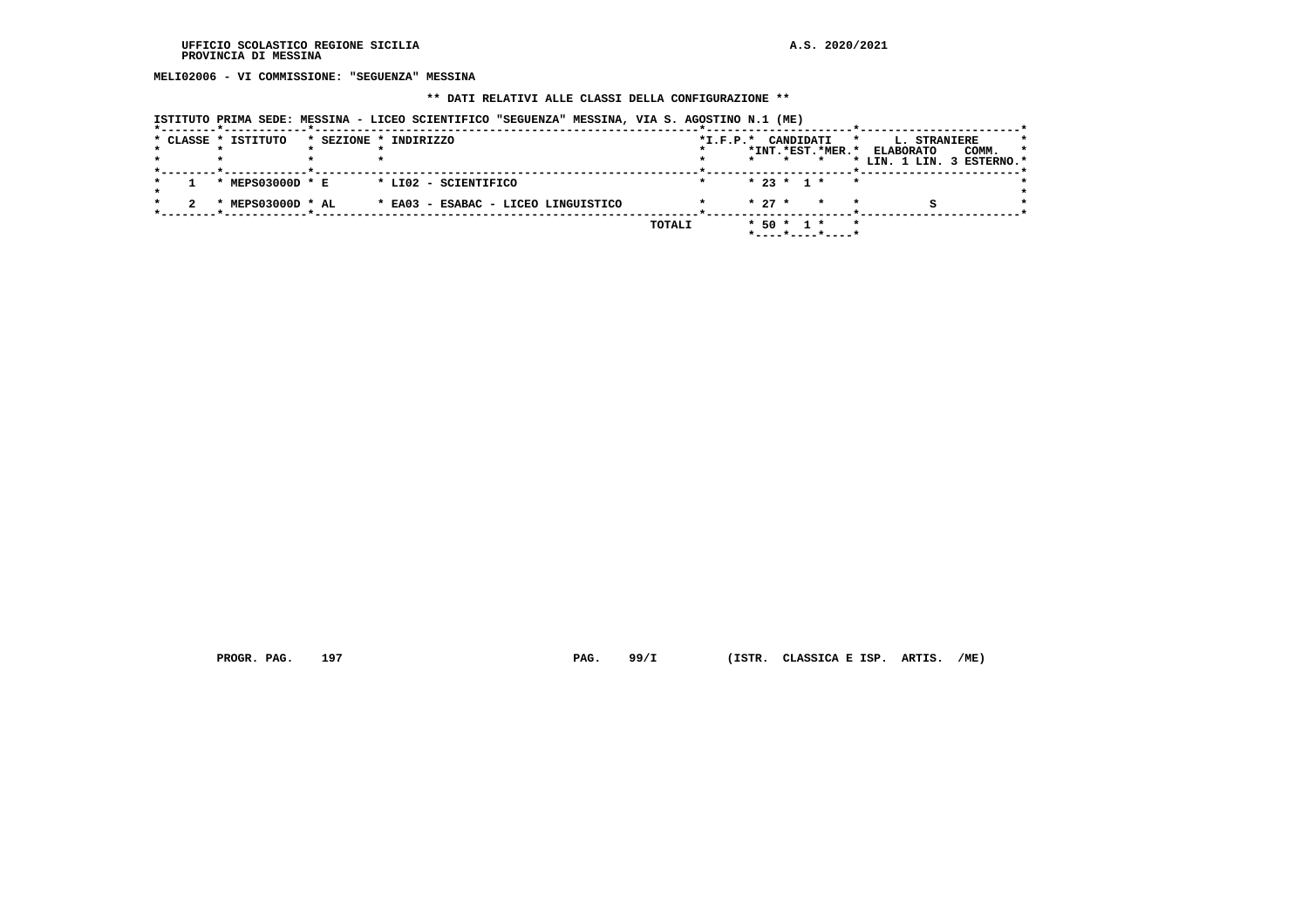| PRES  | (RC<br>IL 13<br>3/05<br>CHELE N.<br>961.                                                                                                                     |  |
|-------|--------------------------------------------------------------------------------------------------------------------------------------------------------------|--|
| ∩ס בי | (ME)<br><b>VIA</b><br>PICCOLO<br>SNC<br><b>LUCTO</b><br><b>T.TORO</b><br><b>ANTTCA</b><br>- CONSOT<br>SCIENTIFICO LICEO<br><b>JLARF</b><br>.r.ANDC<br>$\sim$ |  |
|       |                                                                                                                                                              |  |

 **PROGR. PAG. 198 PAG. 99/II (ISTR. CLASSICA E ISP. ARTIS. /ME)**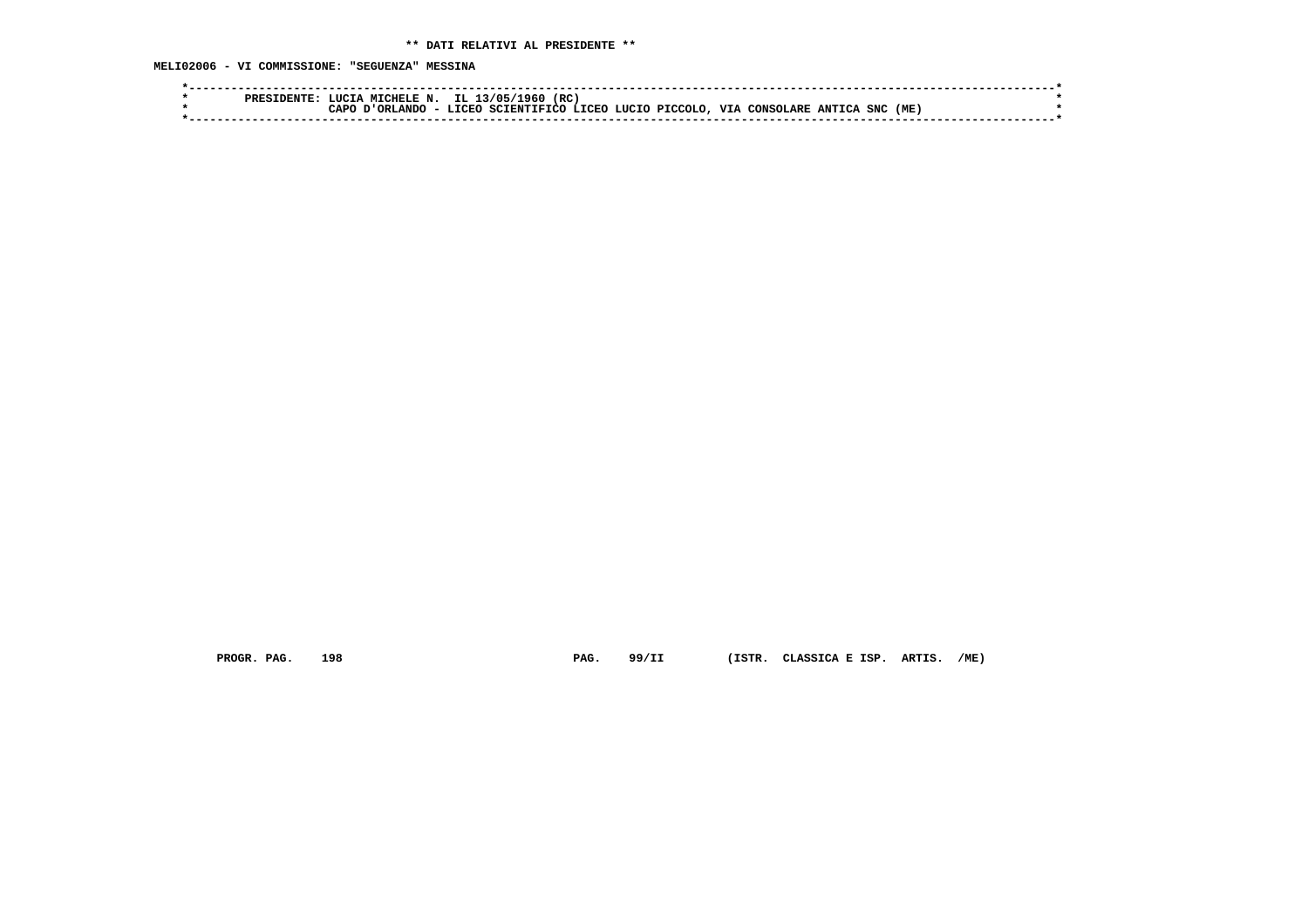**MELI02007 - VII COMMISSIONE: LICEO SCIENTIFICO QUASIMODO**

#### **\*\* DATI RELATIVI ALLE CLASSI DELLA CONFIGURAZIONE \*\***

| ISTITUTO PRIMA SEDE: MESSINA - LICEO SCIENTIFICO LICEO SCIENTIFICO QUASIMODO, CONTRADA GAZZI FUCILE (ME) |  |  |  |  |  |
|----------------------------------------------------------------------------------------------------------|--|--|--|--|--|
|                                                                                                          |  |  |  |  |  |

|  | * CLASSE * ISTITUTO         | * SEZIONE * INDIRIZZO | $*I.F.P.*$ | CANDIDATI<br>*                                 | L. STRANIERE                         | * |
|--|-----------------------------|-----------------------|------------|------------------------------------------------|--------------------------------------|---|
|  |                             |                       |            | *INT.*EST.*MER.*                               | COMM.<br>$\star$<br><b>ELABORATO</b> |   |
|  |                             |                       |            | $\star$                                        | * LIN. 1 LIN. 3 ESTERNO.*            |   |
|  | * MEPS009026 * ALS          | * LI02 - SCIENTIFICO  |            | $*20$ *<br>$\overline{\phantom{a}}$<br>$\star$ |                                      |   |
|  | MEPS009026 * BLS<br>$\cdot$ | * LIO2 - SCIENTIFICO  |            | $* 17 * 1 * * *$                               |                                      |   |
|  |                             | TOTALI                |            | $* 37 * 1 *$<br>$\star$<br>*----*----*----*    |                                      |   |

 **PROGR. PAG. 199 PAG. 100/I (ISTR. CLASSICA E ISP. ARTIS. /ME)**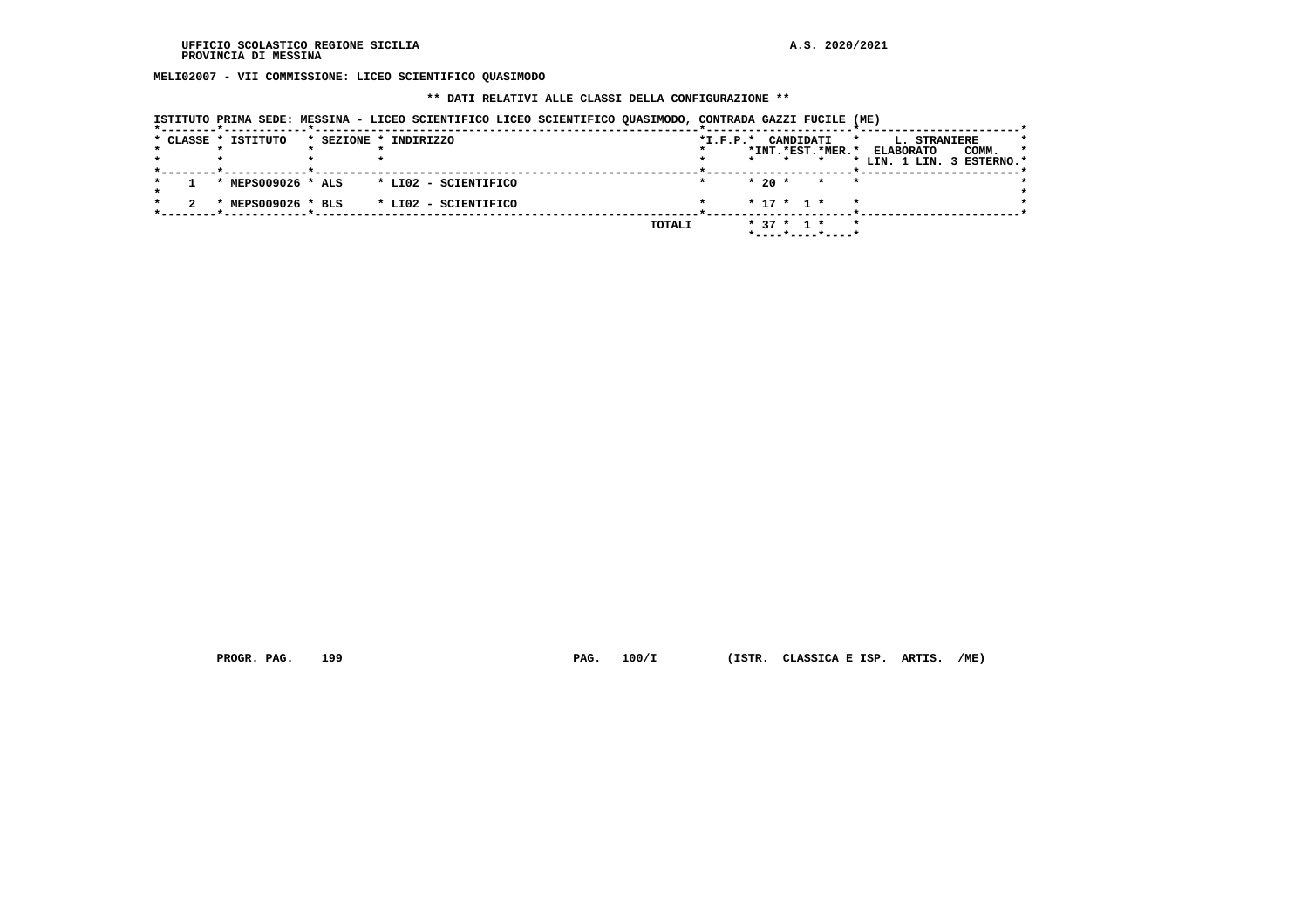**MELI02007 - VII COMMISSIONE: LICEO SCIENTIFICO QUASIMODO**

|  | <b>RERTHOCTO</b> | <b>MARTA</b> | <b>GRAZIA N.</b>   | IL 04/03/1958 | (ME) |                    |       |                |      |  |  |
|--|------------------|--------------|--------------------|---------------|------|--------------------|-------|----------------|------|--|--|
|  | <b>MESSTNA</b>   |              | ISTITUTO SUPERIORE | IST.ISTR.SUP. |      | <b>"ANTONELLO"</b> | MESS, | . V.LE GTOSTRA | (ME) |  |  |
|  |                  |              |                    |               |      |                    |       |                |      |  |  |

 **PROGR. PAG. 200 PAG. 100/II (ISTR. CLASSICA E ISP. ARTIS. /ME)**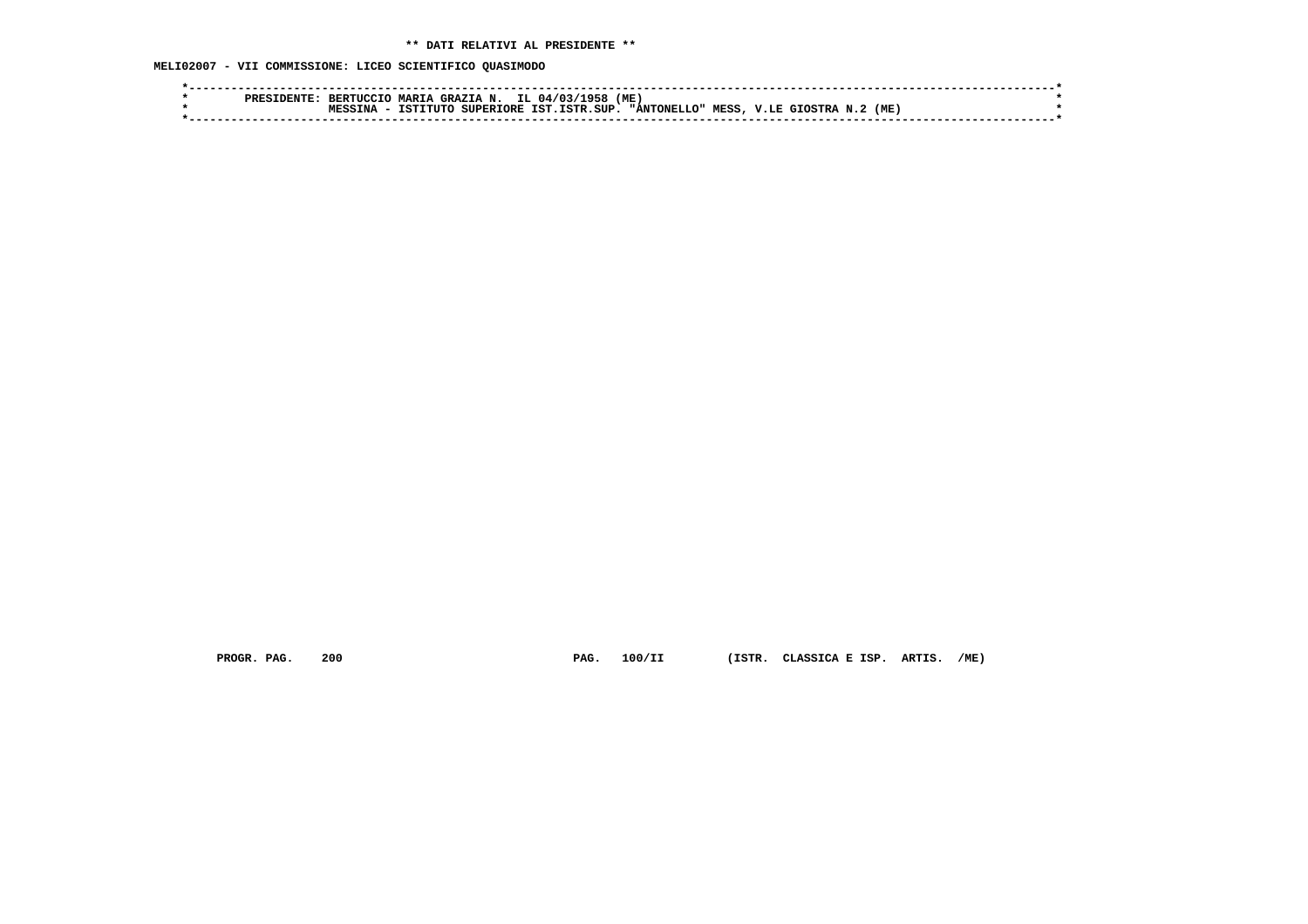**MELI02008 - VIII COMMISSIONE: GALILEO GALILEI**

## **\*\* DATI RELATIVI ALLE CLASSI DELLA CONFIGURAZIONE \*\***

| ISTITUTO PRIMA SEDE: SPADAFORA - LICEO SCIENTIFICO GALILEO GALILEI, VIA NUOVA GRANGIARA (ME) |  |  |  |  |
|----------------------------------------------------------------------------------------------|--|--|--|--|
|----------------------------------------------------------------------------------------------|--|--|--|--|

|  | * CLASSE * ISTITUTO                           | * SEZIONE * INDIRIZZO                        |        | $*I.F.P.*$           | CANDIDATI<br>*INT.*EST.*MER.* | $\star$                       | L. STRANIERE<br>COMM.<br><b>ELABORATO</b><br>* LIN. 1 LIN. 3 ESTERNO.* | $\star$ |
|--|-----------------------------------------------|----------------------------------------------|--------|----------------------|-------------------------------|-------------------------------|------------------------------------------------------------------------|---------|
|  | * MEPS02901A * A<br>MEPS02901A * B<br>$\cdot$ | * LI02 - SCIENTIFICO<br>* LI02 - SCIENTIFICO |        | $* 14 *$<br>$* 16 *$ |                               | $\star$<br>$\star$<br>$\star$ |                                                                        |         |
|  |                                               |                                              | TOTALI | $* 30 *$             | *----*----*----*              | $\star$                       |                                                                        |         |

 **PROGR. PAG. 201 PAG. 101/I (ISTR. CLASSICA E ISP. ARTIS. /ME)**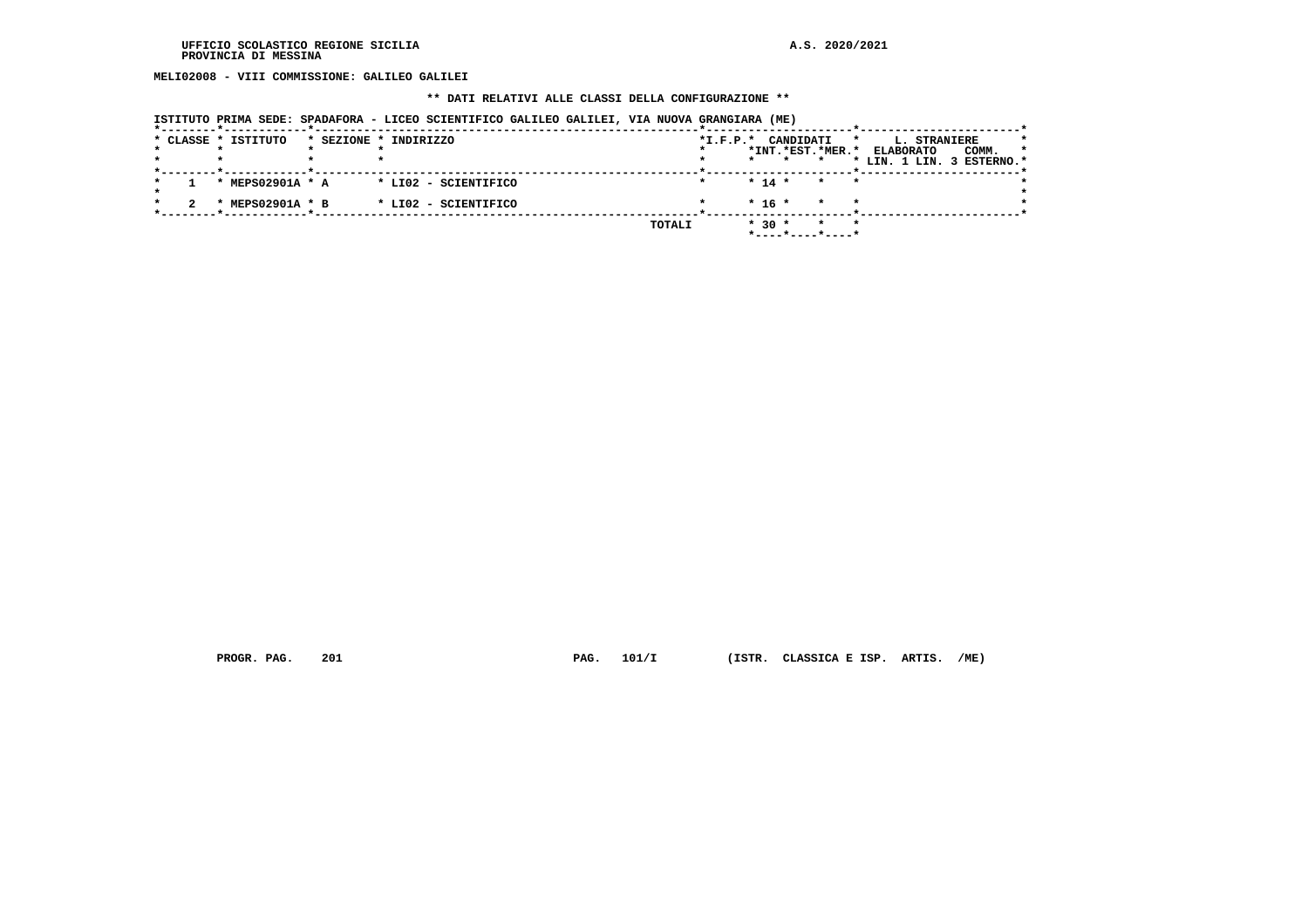**MELI02008 - VIII COMMISSIONE: GALILEO GALILEI**

|  | <b>PRESIDENTE</b> | BASILIO N.<br><b>MANGANO</b> |                       | IL 29/11/1958 | 'ME.           |                               |  |                         |  |       |  |
|--|-------------------|------------------------------|-----------------------|---------------|----------------|-------------------------------|--|-------------------------|--|-------|--|
|  |                   | SANT                         | $\cdot$ MTLITRILO $-$ | TSTTTITO      | <b>TECNICO</b> | INDUSTRIALE ITI S.AGATA M.LLO |  | TORRICELLI, VIA VALLONE |  | POSTA |  |
|  |                   |                              |                       |               |                |                               |  |                         |  |       |  |

 **PROGR. PAG. 202 PAG. 101/II (ISTR. CLASSICA E ISP. ARTIS. /ME)**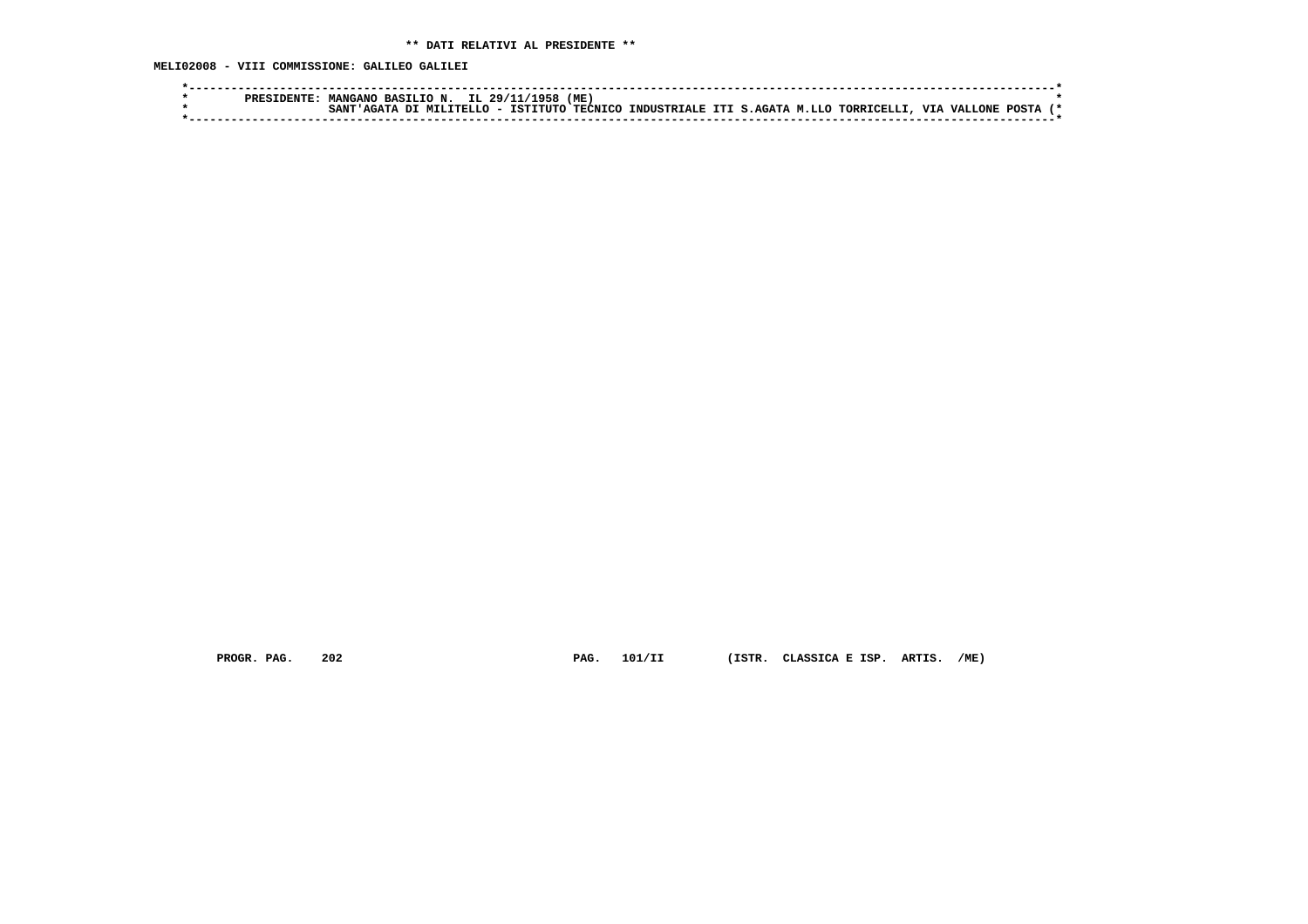## **MELI02009 - IX COMMISSIONE: LICEO SCIENTIFICO BISAZZA**

#### **\*\* DATI RELATIVI ALLE CLASSI DELLA CONFIGURAZIONE \*\***

 **ISTITUTO PRIMA SEDE: MESSINA - LICEO SCIENTIFICO LICEO SCIENTIFICO BISAZZA, VIALE ANNUNZIATA 10/A (ME)**

| * CLASSE * ISTITUTO | * SEZIONE * INDIRIZZO                                                                                                 | $*$ I.F.P. $*$ | $\star$ |          |           | CANDIDATI *<br>*INT.*EST.*MER.*<br>* | <b>L. STRANIERE</b><br>COMM.<br>ELABORATO<br>* LIN. 1 LIN. 3 ESTERNO.* |
|---------------------|-----------------------------------------------------------------------------------------------------------------------|----------------|---------|----------|-----------|--------------------------------------|------------------------------------------------------------------------|
| * MEPS01301R * AS   | * LI02 - SCIENTIFICO                                                                                                  |                |         | $* 17 *$ |           | $\star$                              |                                                                        |
| * CLASSE * ISTITUTO | ISTITUTO SECONDA SEDE: MESSINA - L.R. PAR. LICEO SCIENTIFICO S.IGNAZIO, V.IGNATIANUM 23 (ME)<br>* SEZIONE * INDIRIZZO | $*$ I.F.P. $*$ |         |          | CANDIDATI |                                      | <b>L. STRANIERE</b><br>$\star$                                         |
|                     |                                                                                                                       |                | $\star$ |          |           | *INT.*EST.*MER.*<br>$\star$          | <b>ELABORATO</b><br>COMM.<br>* LIN. 1 LIN. 3 ESTERNO.*                 |
|                     |                                                                                                                       |                |         |          |           |                                      |                                                                        |

 **PROGR. PAG. 203 PAG. 102/I (ISTR. CLASSICA E ISP. ARTIS. /ME)**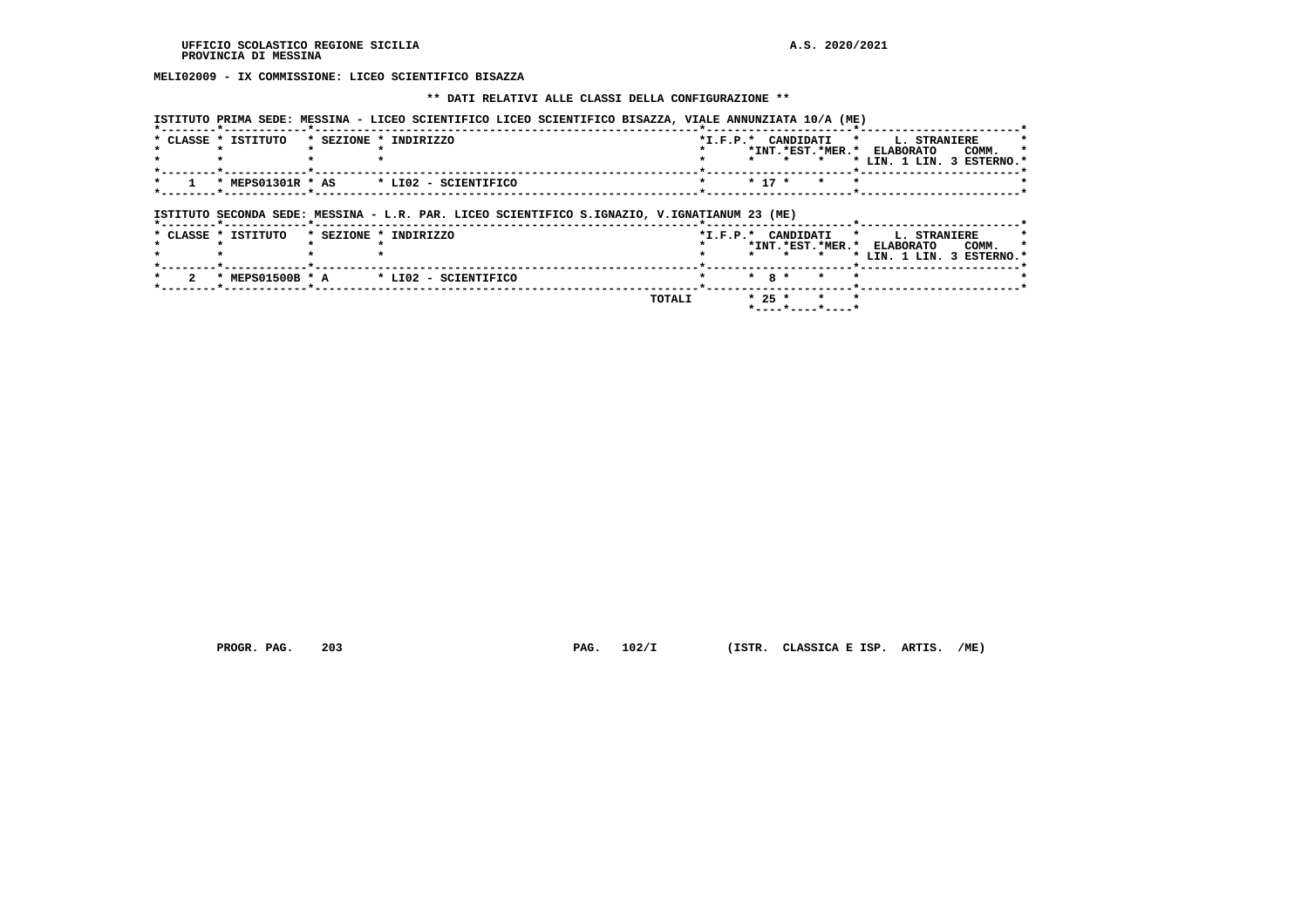**MELI02009 - IX COMMISSIONE: LICEO SCIENTIFICO BISAZZA**

|  | <b>PRES</b> | <b>VENUT</b>       | ANGELO N. | IL.<br>ດ 2 / 1   | (ME<br>1961  |                |                 |      |                |     |  |
|--|-------------|--------------------|-----------|------------------|--------------|----------------|-----------------|------|----------------|-----|--|
|  |             | <b>MESS</b><br>TNA | TSTTTITO  | <b>SUPERTORE</b> | T.S.MTNUTOLI | <b>MESSINA</b> | <b>CONTRADA</b> | CAYZ | <b>FIICTLE</b> | (ME |  |
|  |             |                    |           |                  |              |                |                 |      |                |     |  |
|  |             |                    |           |                  |              |                |                 |      |                |     |  |

 **PROGR. PAG. 204 PAG. 102/II (ISTR. CLASSICA E ISP. ARTIS. /ME)**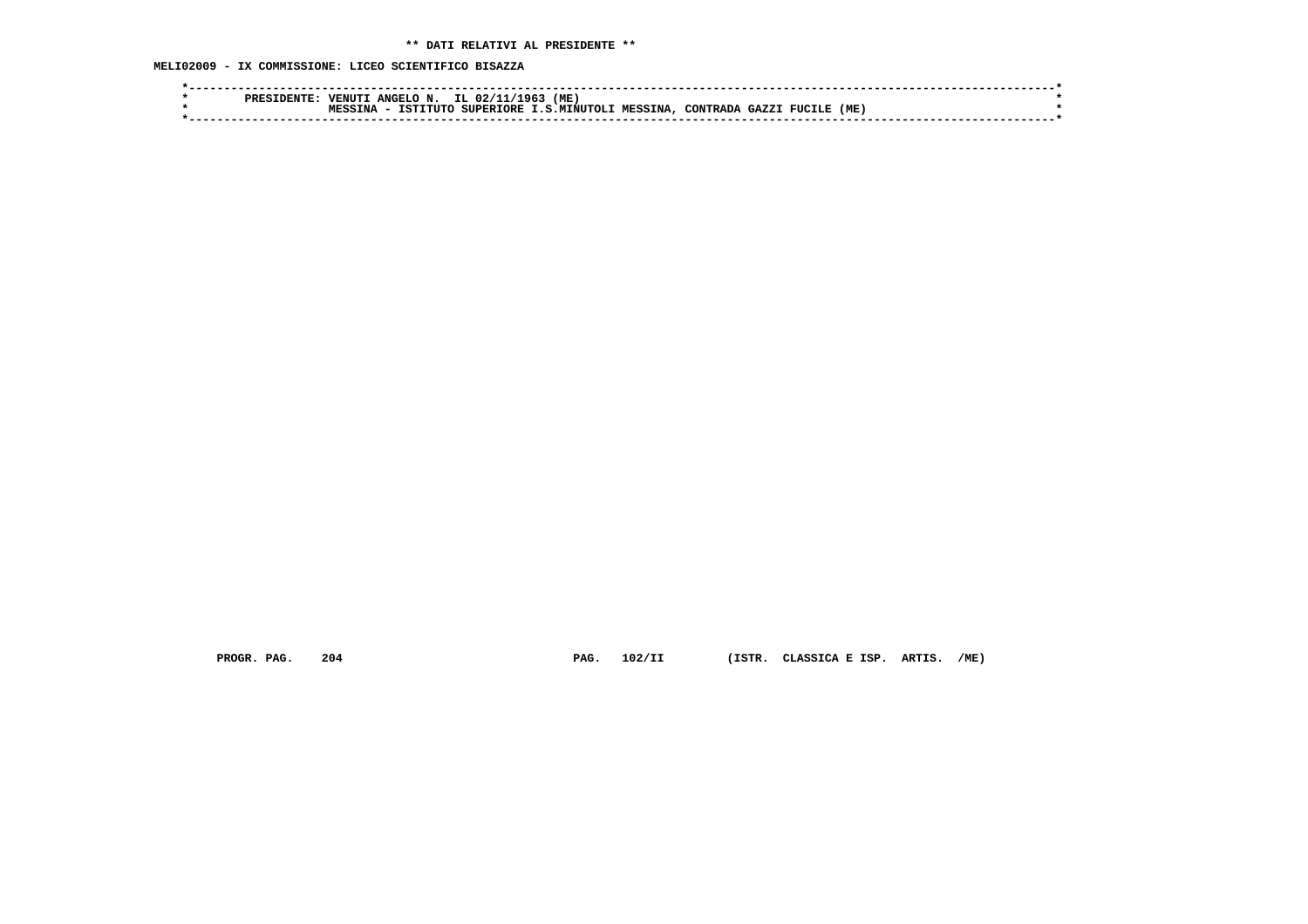**MELI02010 - X COMMISSIONE: BARCELLONA MEDI**

#### **\*\* DATI RELATIVI ALLE CLASSI DELLA CONFIGURAZIONE \*\***

 **ISTITUTO PRIMA SEDE: BARCELLONA POZZO DI GOTTO - LICEO SCIENTIFICO BARCELLONA MEDI, VIA SAN VITO, 76 (ME)**

| * CLASSE * ISTITUTO | * SEZIONE * INDIRIZZO                                                                               |  |            | $\star$ $\star$ |         | *I.F.P.* CANDIDATI * L. STRANIERE<br>*INT.*EST.*MER.* ELABORATO<br>* LIN. 1 LIN. 3 ESTERNO.* | COMM. |  |
|---------------------|-----------------------------------------------------------------------------------------------------|--|------------|-----------------|---------|----------------------------------------------------------------------------------------------|-------|--|
|                     | * MEPS03401T * VC * LI02 - SCIENTIFICO                                                              |  | $*$ 21 $*$ | $\star$         | $\star$ |                                                                                              |       |  |
|                     |                                                                                                     |  |            |                 |         |                                                                                              |       |  |
|                     | ISTITUTO SECONDA SEDE: BARCELLONA POZZO DI GOTTO - LICEO CLASSICO LUIGI VALLI, VIA DEGLI STUDI (ME) |  |            |                 |         |                                                                                              |       |  |
| * CLASSE * ISTITUTO | * SEZIONE * INDIRIZZO                                                                               |  | $\star$    | $\mathbf{r}$    |         | *I.F.P.* CANDIDATI * L. STRANIERE<br>*INT.*EST.*MER.* ELABORATO<br>* LIN. 1 LIN. 3 ESTERNO.* | COMM. |  |
| * MEPC03401P * VA   | * LIO1 - CLASSICO                                                                                   |  | $* 23 *$   |                 |         |                                                                                              |       |  |

 **\*----\*----\*----\***

 **PROGR. PAG. 205 PAG. 103/I (ISTR. CLASSICA E ISP. ARTIS. /ME)**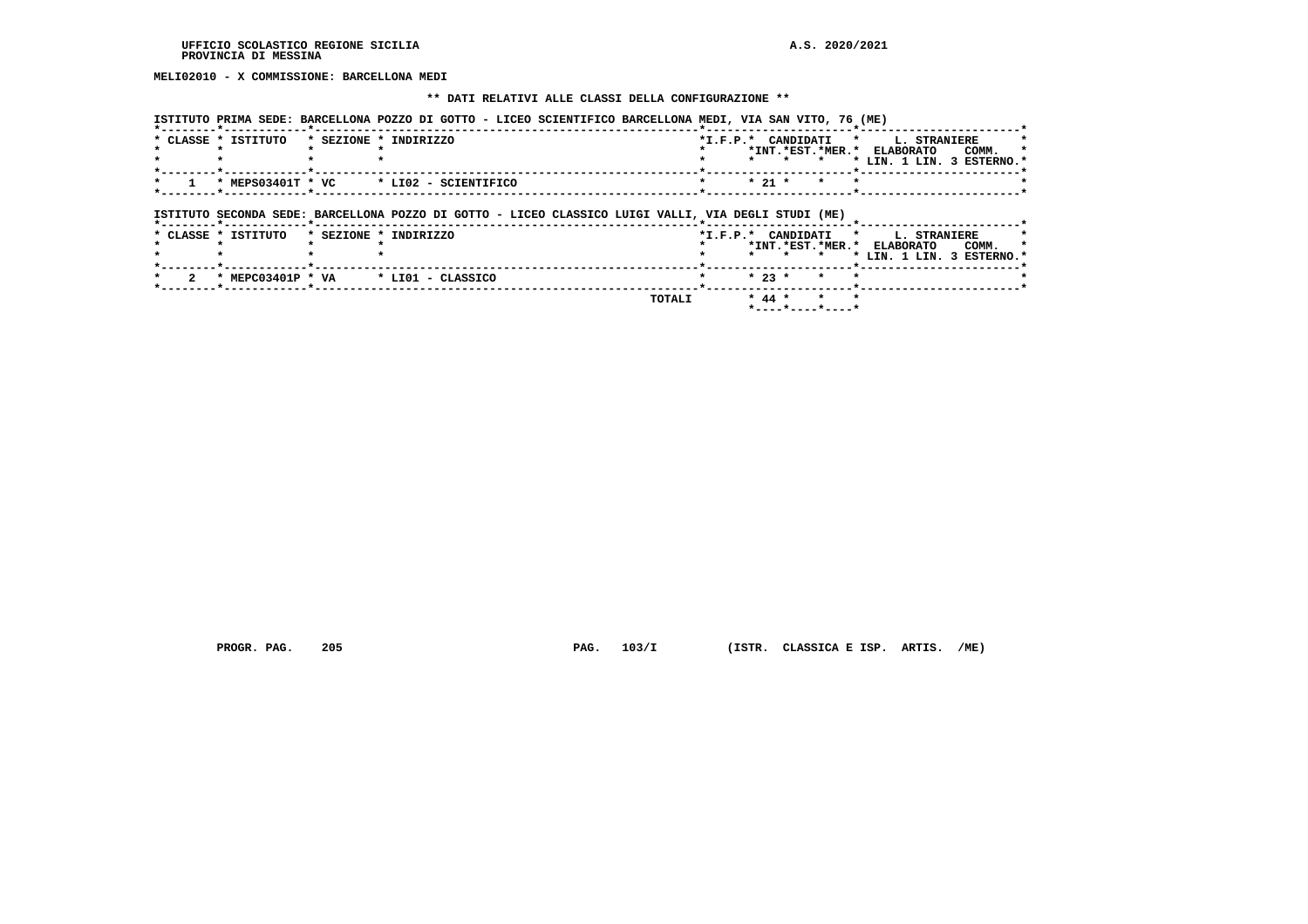**MELI02010 - X COMMISSIONE: BARCELLONA MEDI**

| <b>PRE</b> | (ME<br>IL<br>1962<br>TNDEL.<br>SALVATORE N.<br>n / n 1<br>$T$ $T$ $T$ $T$ $T$ $T$ $T$                                        |  |
|------------|------------------------------------------------------------------------------------------------------------------------------|--|
|            | TRENTO<br>(ME<br><b>TTT</b><br>ΤS<br>148<br>VERONA<br>TNA<br><b>SUPERTORE</b><br>MESSTNA<br>TETTTITO<br>TIGO<br><b>RASST</b> |  |
|            |                                                                                                                              |  |

 **PROGR. PAG. 206 PAG. 103/II (ISTR. CLASSICA E ISP. ARTIS. /ME)**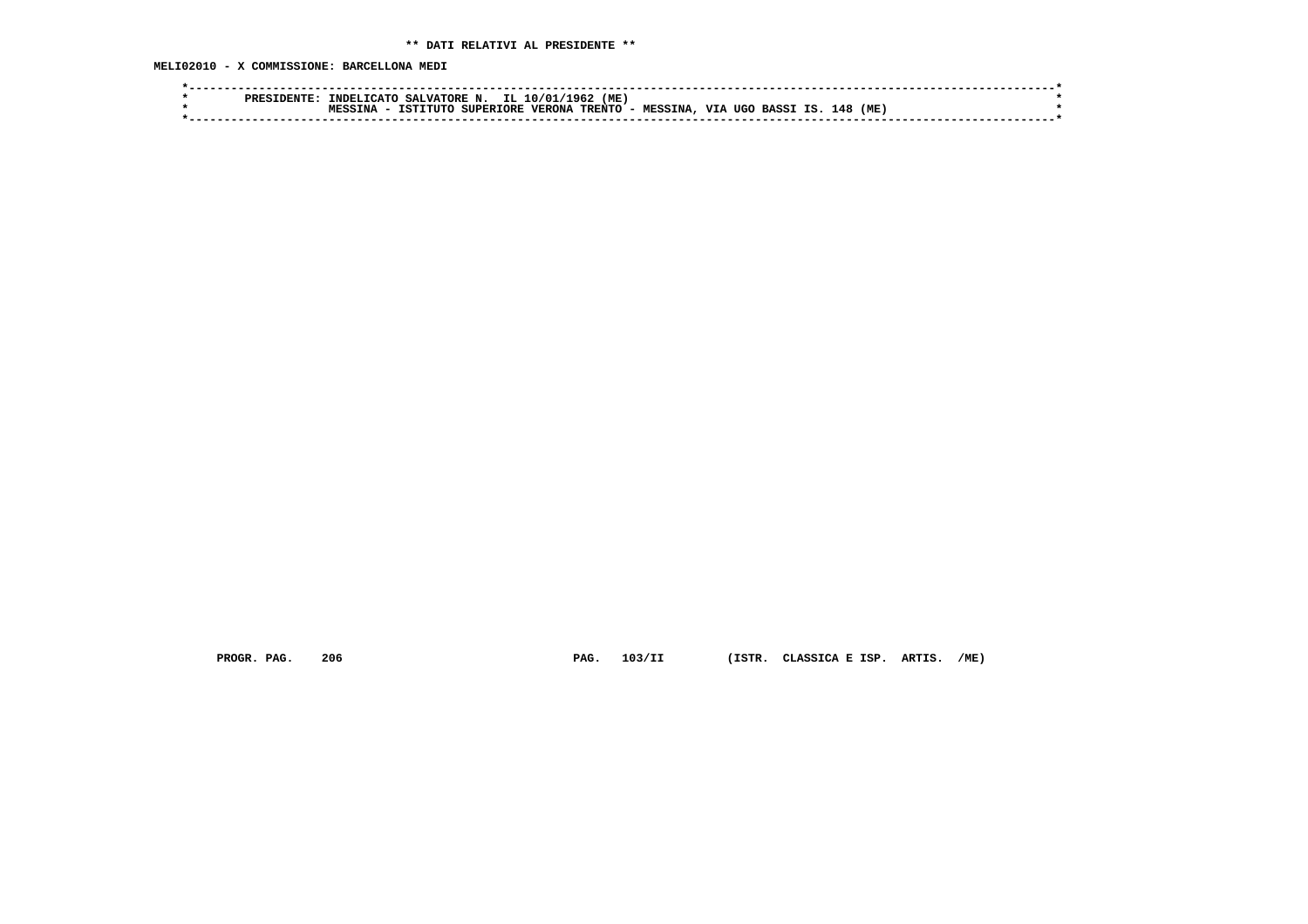**MELI02011 - XI COMMISSIONE: BARCELLONA MEDI**

## **\*\* DATI RELATIVI ALLE CLASSI DELLA CONFIGURAZIONE \*\***

|  | * CLASSE * ISTITUTO | * SEZIONE * INDIRIZZO                     | $*$ I.F.P. $*$ | CANDIDATI<br>*INT.*EST.*MER.* |                            | L. STRANIERE<br>$\star$<br><b>ELABORATO</b><br>COMM.<br>* LIN. 1 LIN. 3 ESTERNO.* | $\star$ |
|--|---------------------|-------------------------------------------|----------------|-------------------------------|----------------------------|-----------------------------------------------------------------------------------|---------|
|  | * MEPS03401T * VD   | * LI02 - SCIENTIFICO                      |                | $* 21 *$                      | $\cdot$ $\cdot$<br>$\star$ |                                                                                   |         |
|  | * MEPS03401T * VF   | * LI03 - SCIENTIFICO - OPZ. SC. APPLICATE |                | $*$ 17 $*$                    | $\star$                    |                                                                                   |         |
|  |                     | <b>TOTALI</b>                             |                | $* 38 *$<br>*----*----*----*  | $\star$                    |                                                                                   |         |

 **PROGR. PAG. 207 PAG. 104/I (ISTR. CLASSICA E ISP. ARTIS. /ME)**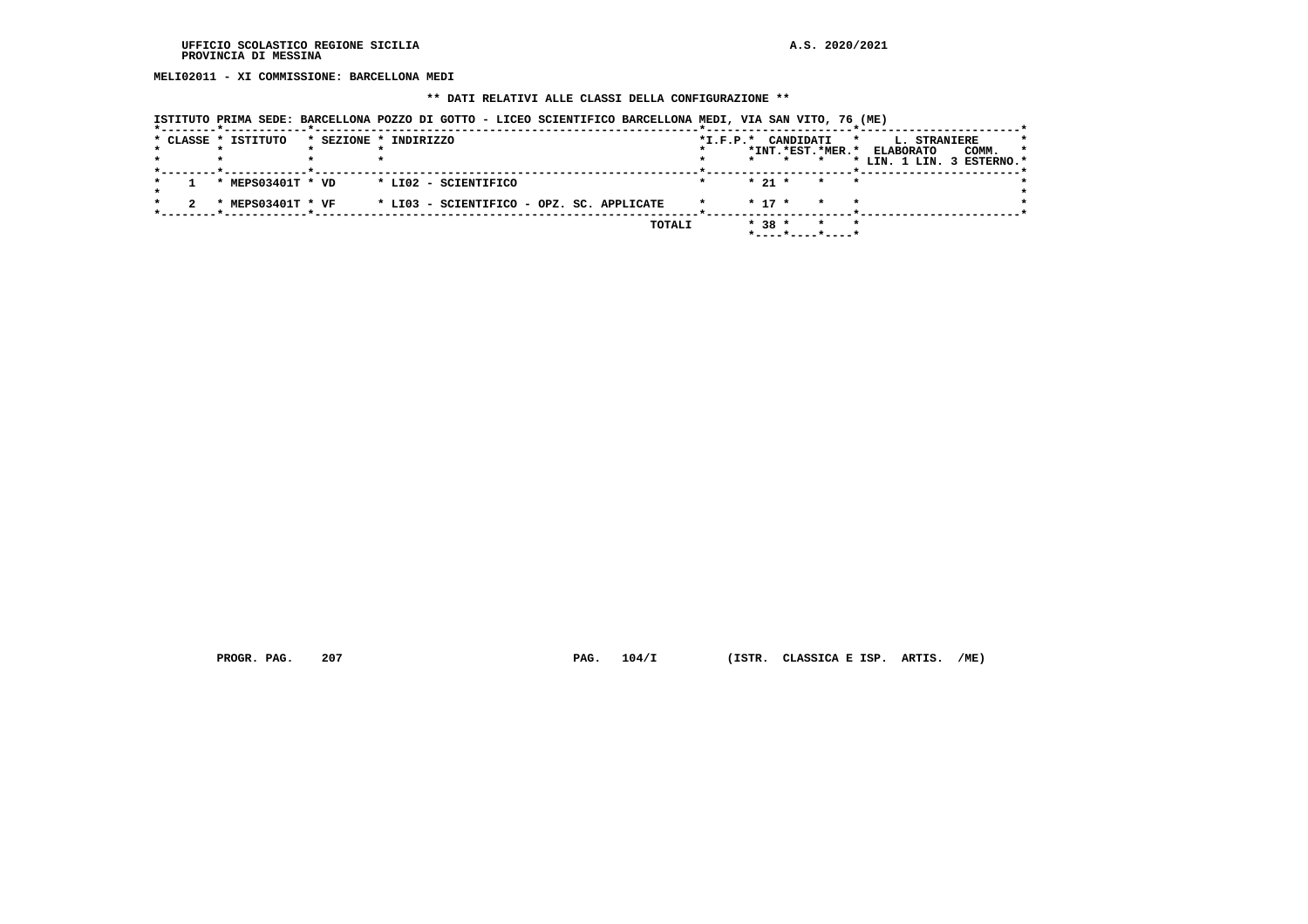**MELI02011 - XI COMMISSIONE: BARCELLONA MEDI**

|  | PRES1 | <b>RT7.7.0</b> | FRANCESCO N. | IL 20/04/1961  | (ME                          |  |                        |  |              |      |  |
|--|-------|----------------|--------------|----------------|------------------------------|--|------------------------|--|--------------|------|--|
|  |       | <b>A7.7C</b>   | TSTTTITO     | <b>TECNTCO</b> | INDUSTRIALE ISTITUTO TECNICO |  | TECNOLOGICO E, VIA TRE |  | <b>MONTI</b> | (ME) |  |
|  |       |                |              |                |                              |  |                        |  |              |      |  |

 **PROGR. PAG. 208 PAG. 104/II (ISTR. CLASSICA E ISP. ARTIS. /ME)**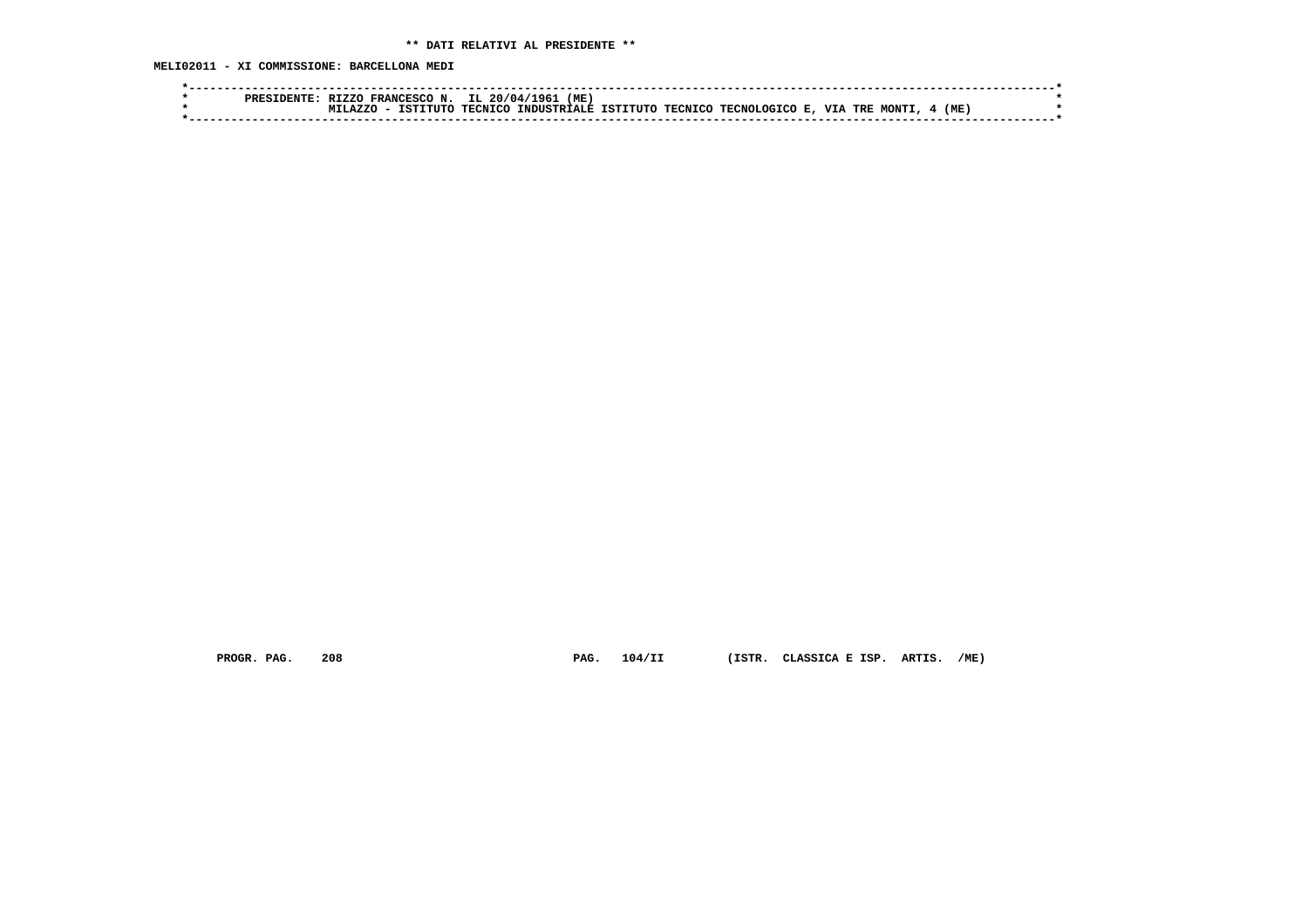**MELI02012 - XII COMMISSIONE: LICEO LUCIO PICCOLO**

#### **\*\* DATI RELATIVI ALLE CLASSI DELLA CONFIGURAZIONE \*\***

 **ISTITUTO PRIMA SEDE: CAPO D'ORLANDO - LICEO SCIENTIFICO LICEO LUCIO PICCOLO, VIA CONSOLARE ANTICA SNC (ME)**

|  |                     |                                          |                                                                       |                    |         | <b>L. STRANIERE</b>                                                |                                                                                        |
|--|---------------------|------------------------------------------|-----------------------------------------------------------------------|--------------------|---------|--------------------------------------------------------------------|----------------------------------------------------------------------------------------|
|  |                     |                                          |                                                                       |                    |         | <b>ELABORATO</b><br>COMM.                                          | $\star$                                                                                |
|  |                     |                                          |                                                                       | $\star$<br>$\star$ |         |                                                                    |                                                                                        |
|  |                     |                                          |                                                                       |                    |         |                                                                    |                                                                                        |
|  |                     |                                          |                                                                       | $*26*$             |         |                                                                    |                                                                                        |
|  |                     |                                          |                                                                       |                    |         |                                                                    |                                                                                        |
|  |                     |                                          |                                                                       | $*26*$             | $\star$ |                                                                    |                                                                                        |
|  |                     |                                          |                                                                       |                    |         |                                                                    |                                                                                        |
|  |                     |                                          |                                                                       |                    | $\star$ |                                                                    |                                                                                        |
|  |                     |                                          |                                                                       |                    |         |                                                                    |                                                                                        |
|  | * CLASSE * ISTITUTO | * MEPS22000L * ASC<br>* MEPS22000L * BSC | * SEZIONE * INDIRIZZO<br>* LI02 - SCIENTIFICO<br>* LI02 - SCIENTIFICO | TOTALI             | $*52*$  | *I.F.P.* CANDIDATI<br>$\overline{\phantom{a}}$<br>*----*----*----* | $\star$<br>*INT.*EST.*MER.*<br>* LIN. 1 LIN. 3 ESTERNO.*<br>$\star$ $\star$<br>$\star$ |

 **PROGR. PAG. 209 PAG. 105/I (ISTR. CLASSICA E ISP. ARTIS. /ME)**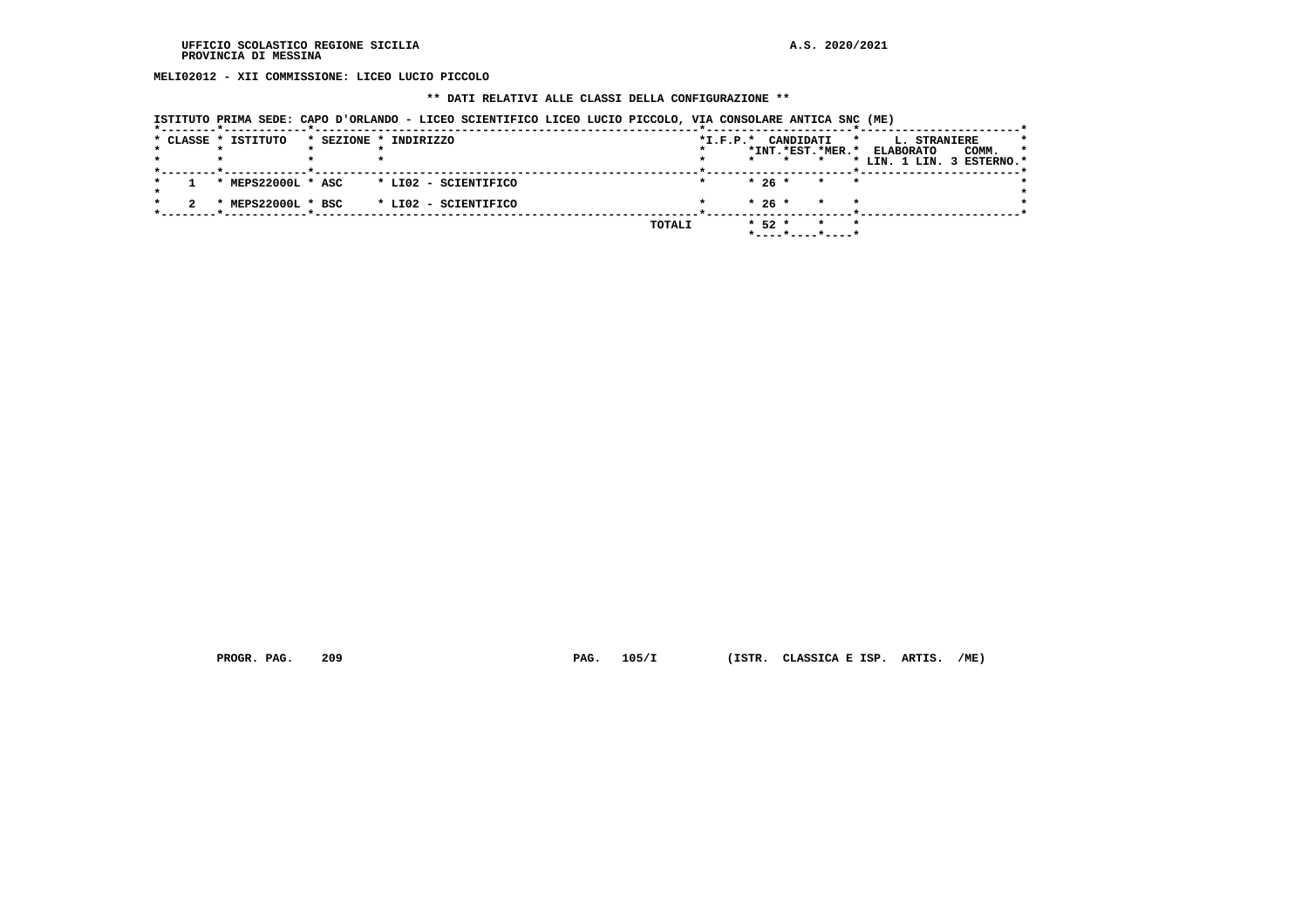**MELI02012 - XII COMMISSIONE: LICEO LUCIO PICCOLO**

| בידיד היה.<br>MAPTA<br>SEBASTIANA N.<br><b>PRES</b> | CT.<br>196.<br>IL 06/12/                                      |  |
|-----------------------------------------------------|---------------------------------------------------------------|--|
| SUPERIORE IS<br>ּי ידער∿<br>'am<br>ר ידדדיי         | 279<br>CΤ<br>IGNAZIO CAPIZZI.<br>VIA<br><b>VEN</b><br>UMBERTO |  |
|                                                     |                                                               |  |

 **PROGR. PAG. 210 PAG. 105/II (ISTR. CLASSICA E ISP. ARTIS. /ME)**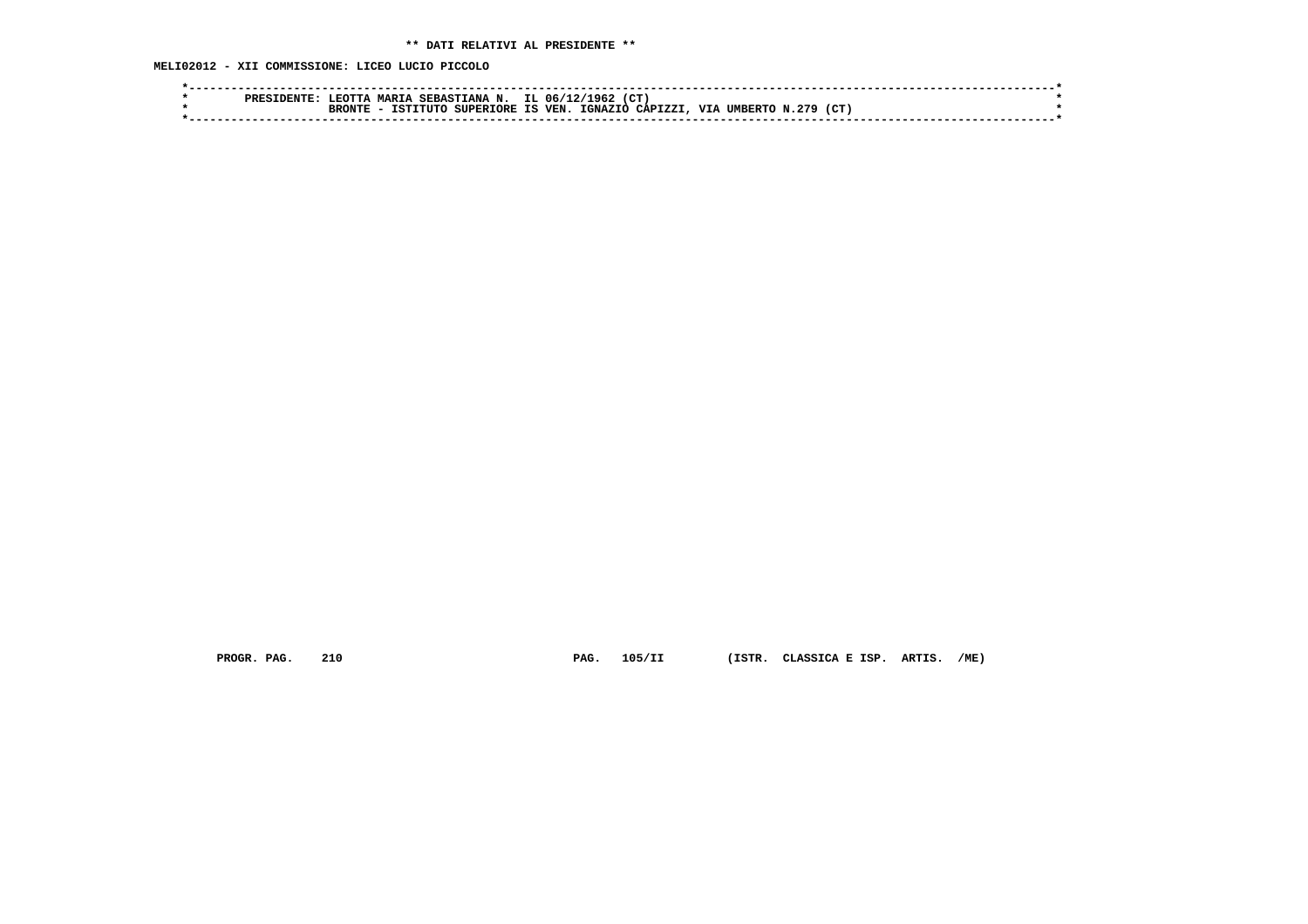**MELI02013 - XIII COMMISSIONE: SEZ. SCIENTIFICA**

#### **\*\* DATI RELATIVI ALLE CLASSI DELLA CONFIGURAZIONE \*\***

|  |                     | ISIIIUIV FRIMA SEDE, BIFARI – BICEV SCIENIIFICV SEB, SCIENIIFICA, VIA IVRRENIE S. BUCIA (ME) |        |                    |                   |                                         |   |                                  |                           |  |
|--|---------------------|----------------------------------------------------------------------------------------------|--------|--------------------|-------------------|-----------------------------------------|---|----------------------------------|---------------------------|--|
|  | * CLASSE * ISTITUTO | * SEZIONE * INDIRIZZO                                                                        |        | *I.F.P.* CANDIDATI |                   | *INT.*EST.*MER.*                        | * | L. STRANIERE<br><b>ELABORATO</b> | COMM.                     |  |
|  |                     |                                                                                              |        |                    |                   |                                         |   |                                  | * LIN. 1 LIN. 3 ESTERNO.* |  |
|  | * MEPS008019 * AS   | * LIO2 - SCIENTIFICO                                                                         |        |                    | $* 14 *$          | $\star$<br>$\star$                      |   |                                  |                           |  |
|  | * MEPS008019 * LSA  | * LI03 - SCIENTIFICO - OPZ. SC. APPLICATE                                                    |        |                    | $\star$ a $\star$ |                                         |   |                                  |                           |  |
|  |                     |                                                                                              | TOTALI |                    | $* 23 *$          | $*$ - - - - $*$ - - - - $*$ - - - - $*$ |   |                                  |                           |  |

 **ISTITUTO PRIMA SEDE: LIPARI - LICEO SCIENTIFICO SEZ. SCIENTIFICA, VIA TORRENTE S. LUCIA (ME)**

 **PROGR. PAG. 211 PAG. 106/I (ISTR. CLASSICA E ISP. ARTIS. /ME)**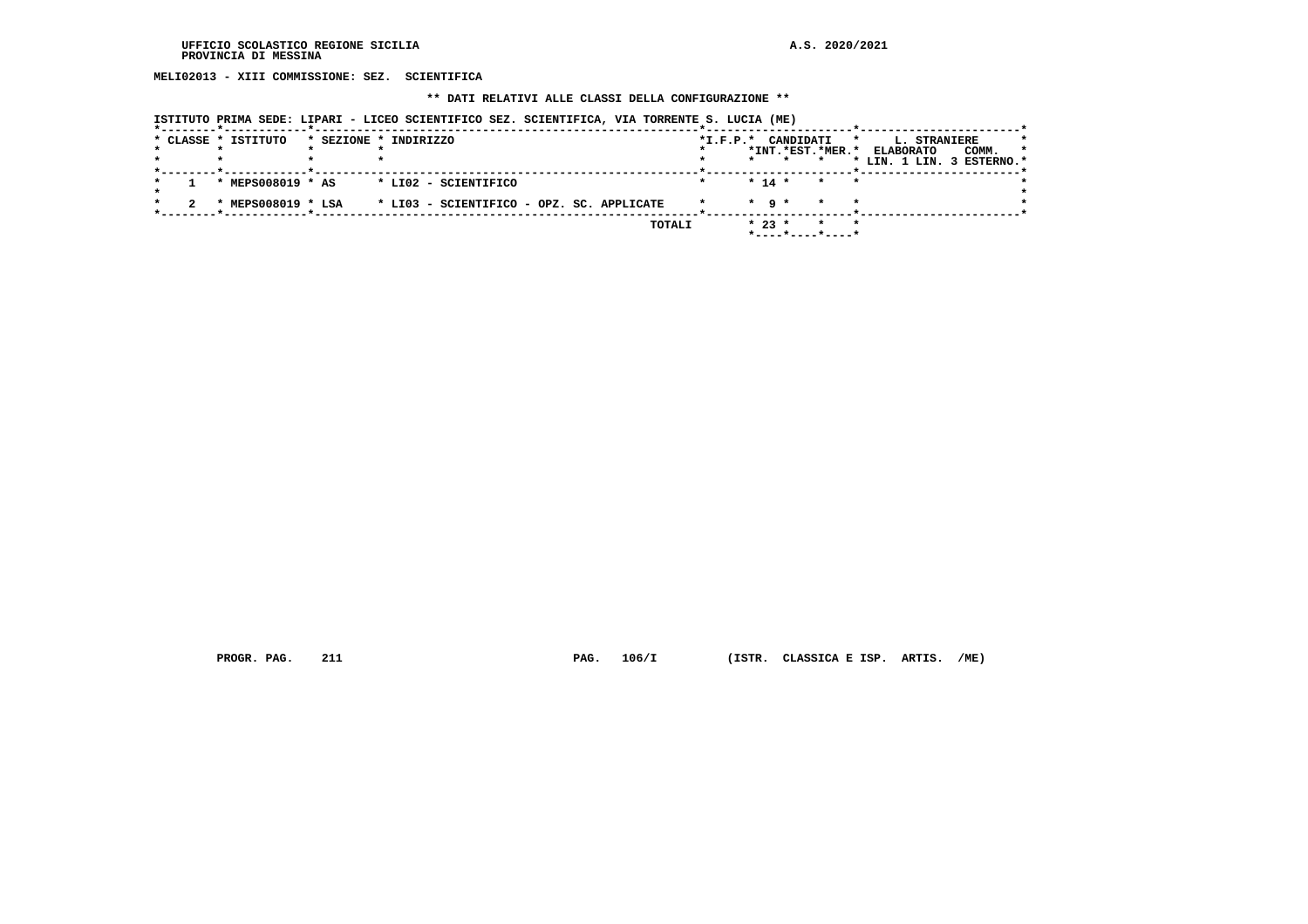**MELI02013 - XIII COMMISSIONE: SEZ. SCIENTIFICA**

| אידורדור.<br>PRES | (ME<br>IL :<br>۰α. .<br><sup>.</sup> ELIO N.<br>15/05/<br>PARISI                                                          |  |
|-------------------|---------------------------------------------------------------------------------------------------------------------------|--|
|                   | (ME<br><b>MESSINA</b><br><b>MACTSTDALF</b><br><b>TTT</b><br>AINIS<br>TCTTTTTTC<br>MPCC<br>ANTONELLO<br><b>FRER</b><br>"NA |  |
|                   |                                                                                                                           |  |
|                   |                                                                                                                           |  |

 **PROGR. PAG. 212 PAG. 106/II (ISTR. CLASSICA E ISP. ARTIS. /ME)**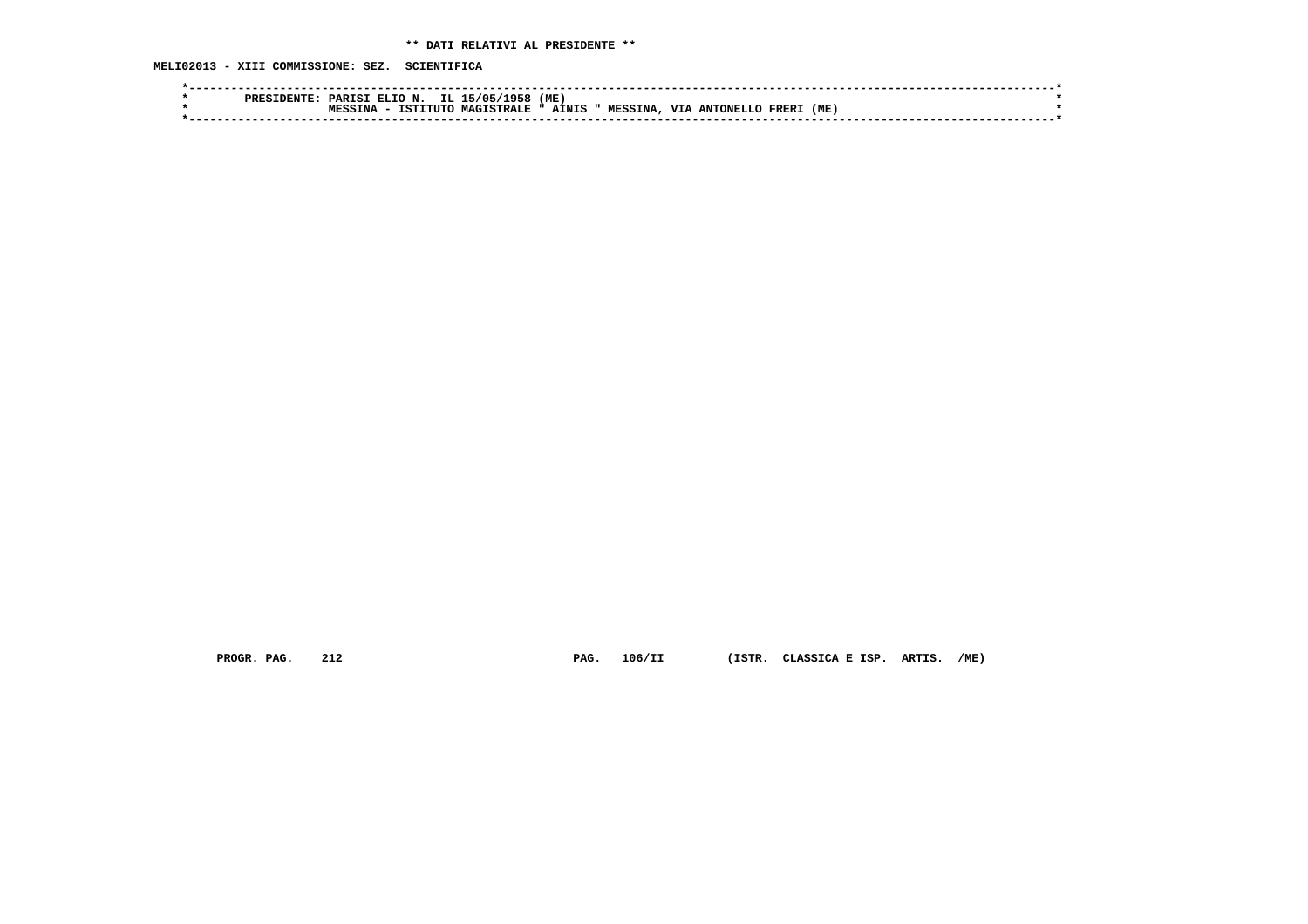**MELI02014 - XIV COMMISSIONE: LICEO VITTORIO EMANUELE III PATTI**

#### **\*\* DATI RELATIVI ALLE CLASSI DELLA CONFIGURAZIONE \*\***

|  | * CLASSE * ISTITUTO | * SEZIONE * INDIRIZZO |        | $*I.F.P.*$ |            | CANDIDATI                              | L. STRANIERE<br>*         | $\star$ |
|--|---------------------|-----------------------|--------|------------|------------|----------------------------------------|---------------------------|---------|
|  |                     |                       |        |            |            | *INT.*EST.*MER.*                       | COMM.<br><b>ELABORATO</b> | $\star$ |
|  |                     |                       |        |            |            |                                        | * LIN. 1 LIN. 3 ESTERNO.* |         |
|  | * MEPC060006 * ASC  | * LI02 - SCIENTIFICO  |        |            | $* 16 *$   | * *                                    |                           |         |
|  | * MEPC060006 * BSC  | * LI02 - SCIENTIFICO  |        |            | $*$ 17 $*$ | $\star$<br>$\mathbf{r}$                |                           |         |
|  |                     |                       | TOTALI |            | $* 33 *$   | $\star$<br>$\star$<br>*----*----*----* |                           |         |

 **PROGR. PAG. 213 PAG. 107/I (ISTR. CLASSICA E ISP. ARTIS. /ME)**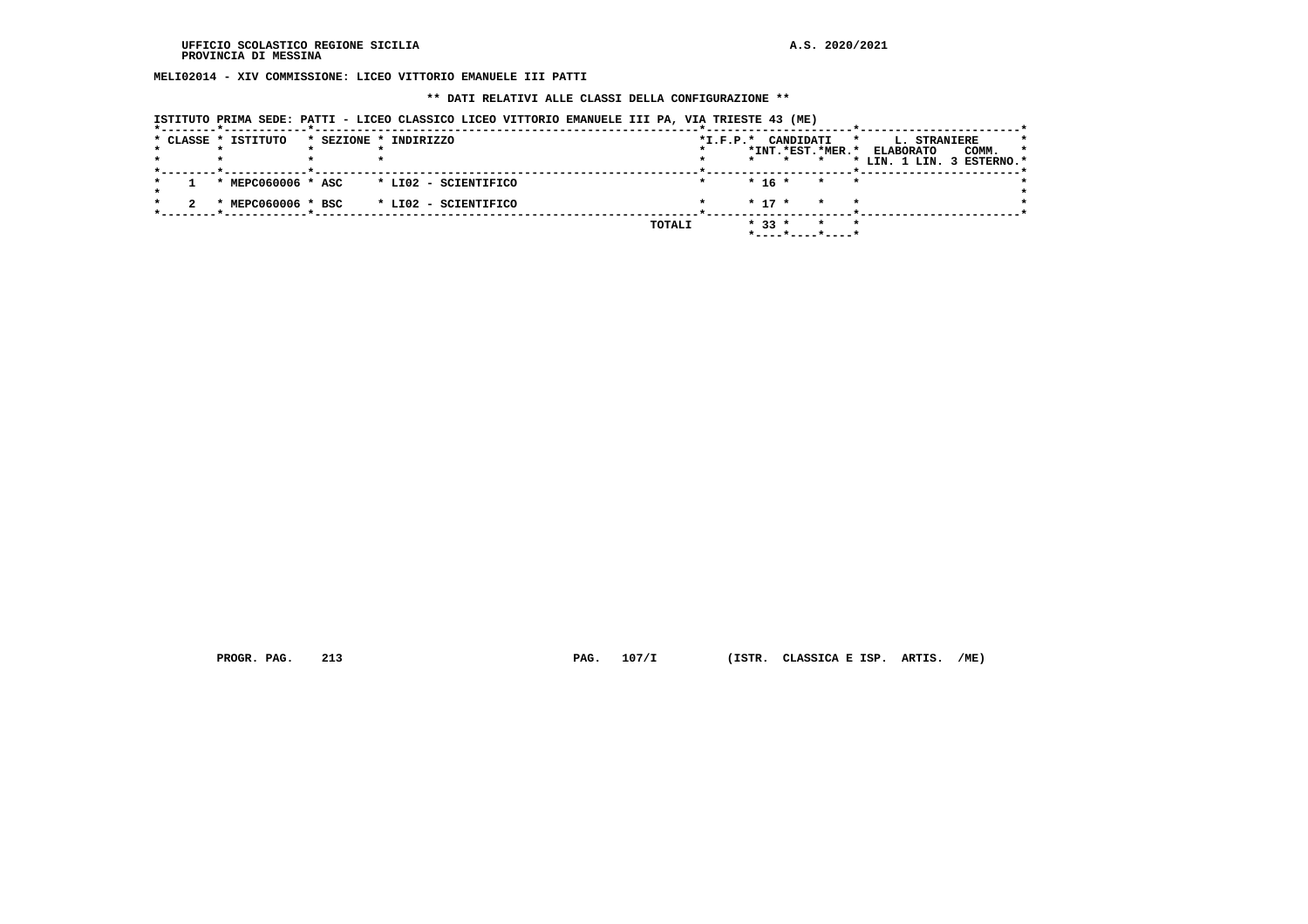**MELI02014 - XIV COMMISSIONE: LICEO VITTORIO EMANUELE III PATTI**

|  | PRESTDENTE | EMANUELE ANTONIETTA N. IL 11/09/1965 |  | (ME )                                                        |  |  |  |  |           |      |
|--|------------|--------------------------------------|--|--------------------------------------------------------------|--|--|--|--|-----------|------|
|  |            | SANT'AGATA DI MILITELLO - IST .      |  | TEC COMMERCIALE E PER GEOMETRI ITET " G. TOMASI DI LAMPEDUS. |  |  |  |  | VIA PARCO | DEG* |
|  |            |                                      |  |                                                              |  |  |  |  |           |      |

 **PROGR. PAG. 214 PAG. 107/II (ISTR. CLASSICA E ISP. ARTIS. /ME)**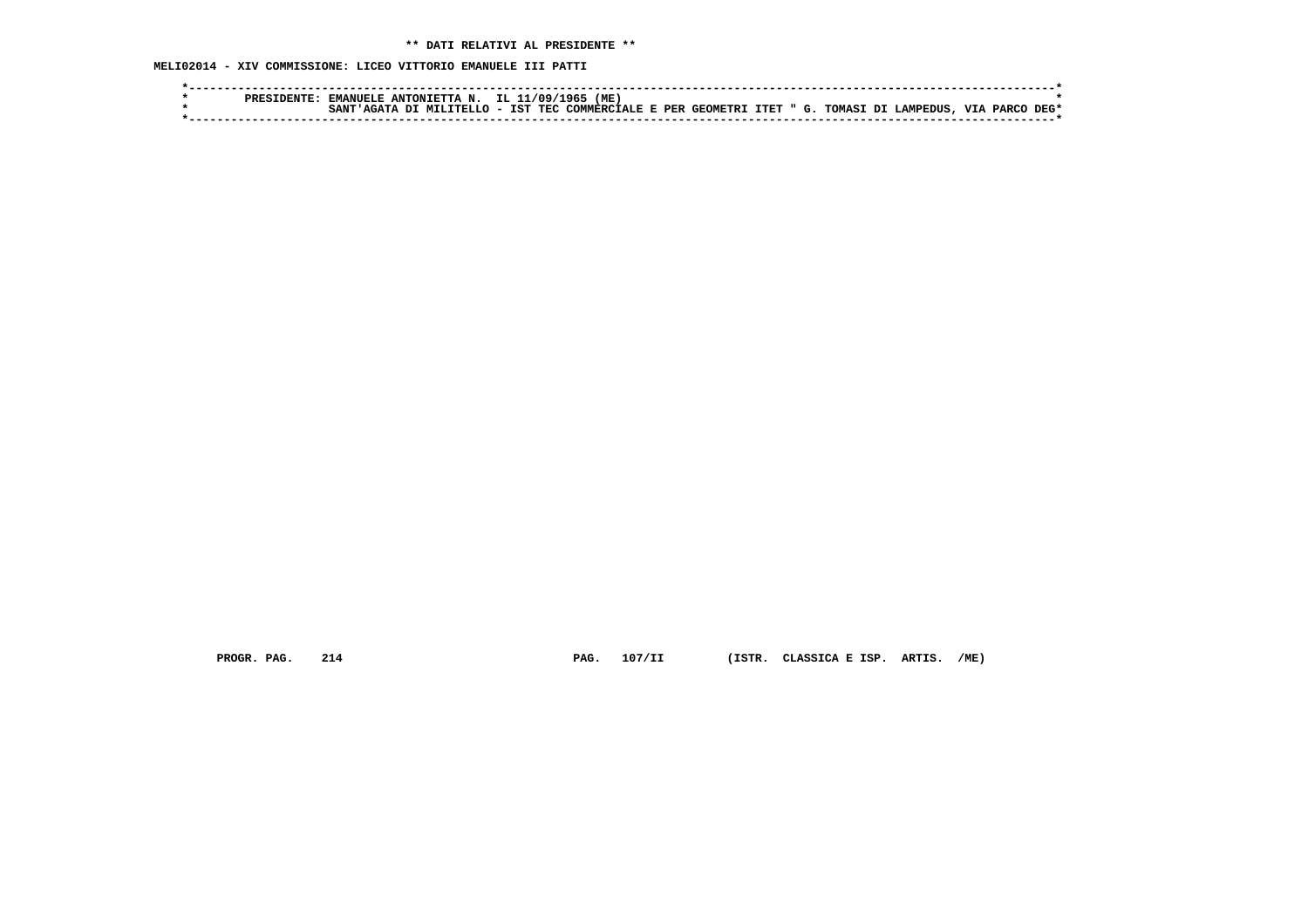**MELI02015 - XV COMMISSIONE: CARMELO CAMINITI**

#### **\*\* DATI RELATIVI ALLE CLASSI DELLA CONFIGURAZIONE \*\***

|  | * CLASSE * ISTITUTO | * SEZIONE * INDIRIZZO |        | $*L.F.P.*$ |          | CANDIDATI | *INT.*EST.*MER.* | <b>L. STRANIERE</b><br>*<br><b>ELABORATO</b> | COMM.<br>$\star$ |
|--|---------------------|-----------------------|--------|------------|----------|-----------|------------------|----------------------------------------------|------------------|
|  |                     |                       |        |            |          |           |                  | * LIN. 1 LIN. 3 ESTERNO.*                    |                  |
|  | * MEPS032027 * A    | * LI02 - SCIENTIFICO  |        |            | $* 18 *$ |           | $\star$          | $\star$                                      |                  |
|  | * MEPS032027 * B    | * LIO2 - SCIENTIFICO  |        |            | $*20$ *  |           | $\star$          | $\star$                                      |                  |
|  |                     |                       | TOTALI |            | $* 38 *$ |           | $\star$          | $\star$                                      |                  |

 **PROGR. PAG. 215 PAG. 108/I (ISTR. CLASSICA E ISP. ARTIS. /ME)**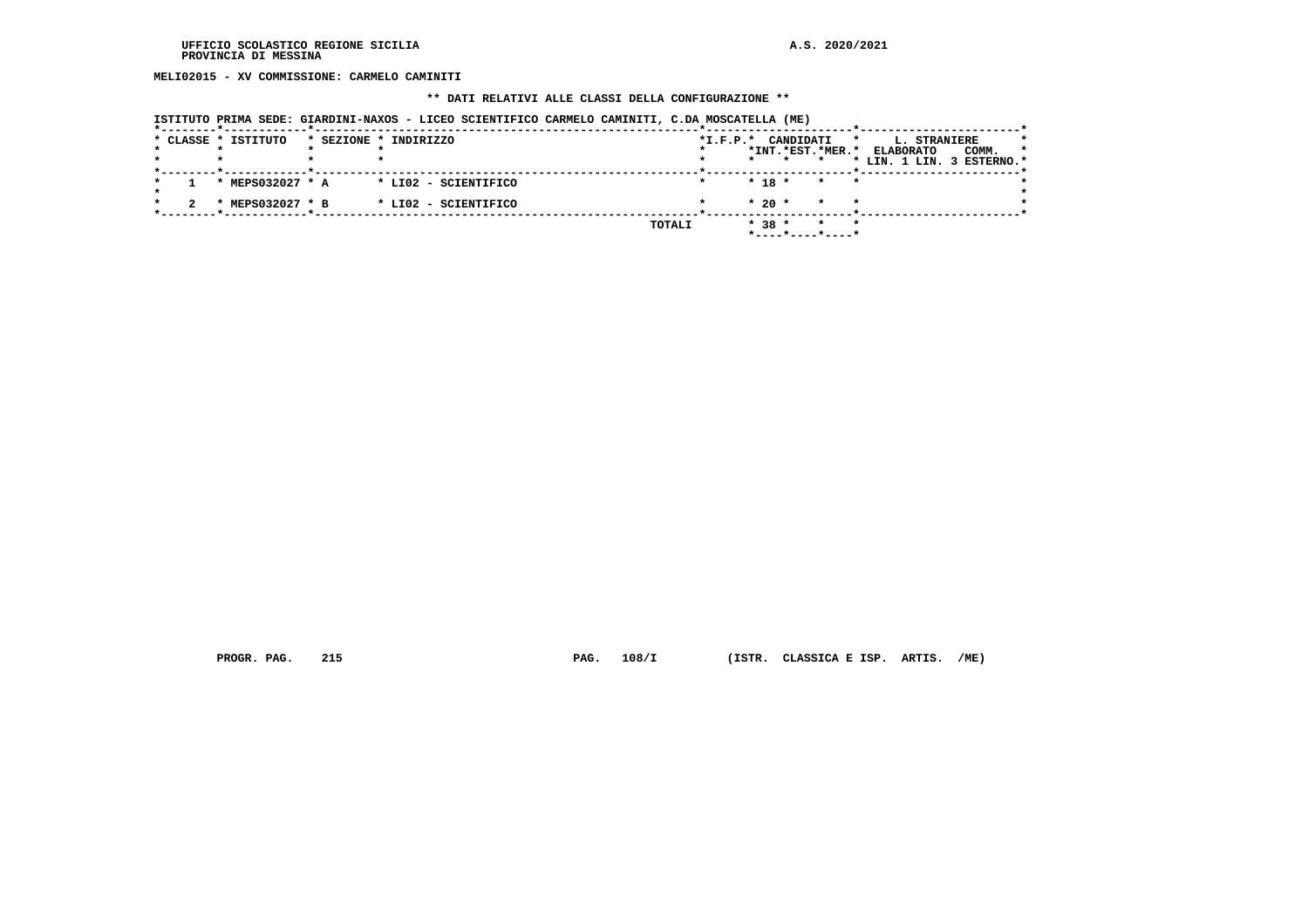**MELI02015 - XV COMMISSIONE: CARMELO CAMINITI**

| 1964<br>(ME)<br>2/08<br>MARINELLA N.<br>-OLLO<br>IL.<br>PRES                                                                |  |
|-----------------------------------------------------------------------------------------------------------------------------|--|
| <b>DA</b><br>(ML<br><b>TTT</b><br>T.TCEO<br><b>VITTORIO</b><br><b>EMANIELE T</b><br><b>TCFC</b><br><b>ASSTCO</b><br>TDTDCTD |  |
|                                                                                                                             |  |

 **PROGR. PAG. 216 PAG. 108/II (ISTR. CLASSICA E ISP. ARTIS. /ME)**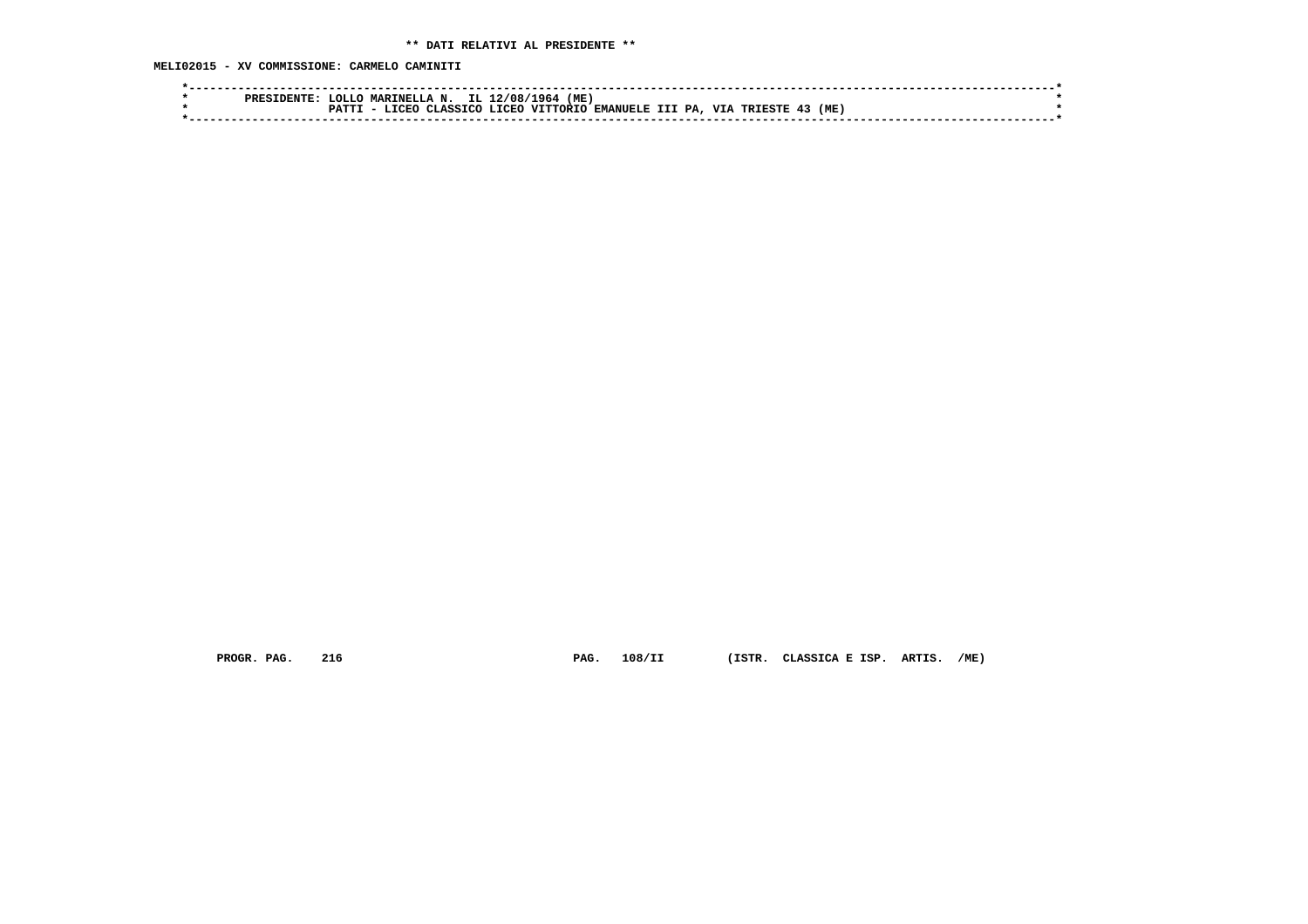**MELI02016 - XVI COMMISSIONE: LICEO SCIENTIFICO STATALE**

### **\*\* DATI RELATIVI ALLE CLASSI DELLA CONFIGURAZIONE \*\***

|  |  |  |  | ISTITUTO PRIMA SEDE: SANTA TERESA DI RIVA - LICEO SCIENTIFICO LICEO SCIENTIFICO STATALE, VIA LUNGOMARE CENTRO (ME) |
|--|--|--|--|--------------------------------------------------------------------------------------------------------------------|
|--|--|--|--|--------------------------------------------------------------------------------------------------------------------|

|  |                     |                                      |                                                                       |  |                       |                                 | *         |                                               |                  | *            |                                    |
|--|---------------------|--------------------------------------|-----------------------------------------------------------------------|--|-----------------------|---------------------------------|-----------|-----------------------------------------------|------------------|--------------|------------------------------------|
|  |                     |                                      |                                                                       |  |                       |                                 |           |                                               |                  | $\star$      |                                    |
|  |                     |                                      |                                                                       |  |                       |                                 |           |                                               |                  |              |                                    |
|  |                     |                                      |                                                                       |  |                       |                                 |           |                                               |                  |              |                                    |
|  |                     |                                      |                                                                       |  |                       | $\star$                         |           |                                               |                  |              |                                    |
|  |                     |                                      | TOTALI                                                                |  |                       | $\star$                         |           |                                               |                  |              |                                    |
|  | * CLASSE * ISTITUTO | * MEPS032016 * A<br>* MEPS032016 * B | * SEZIONE * INDIRIZZO<br>* LI02 - SCIENTIFICO<br>* LI02 - SCIENTIFICO |  | $*I.F.P.*$<br>$\star$ | $* 22 *$<br>$*20$ *<br>$* 42 *$ | CANDIDATI | *INT.*EST.*MER.*<br>* *<br>$\star$<br>$\star$ | <b>ELABORATO</b> | L. STRANIERE | COMM.<br>* LIN. 1 LIN. 3 ESTERNO.* |

 **PROGR. PAG. 217 PAG. 109/I (ISTR. CLASSICA E ISP. ARTIS. /ME)**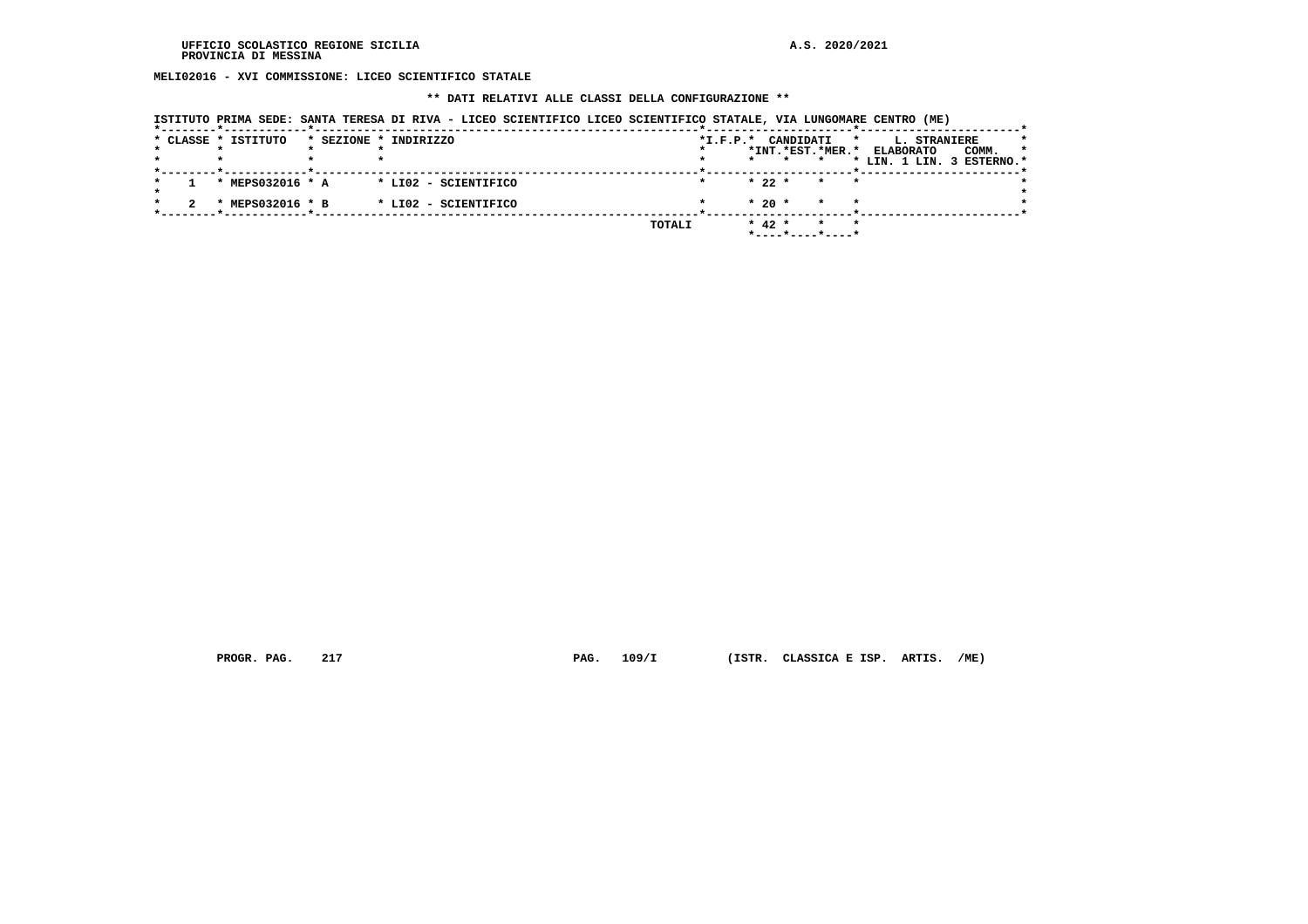**MELI02016 - XVI COMMISSIONE: LICEO SCIENTIFICO STATALE**

| ס סם מ | ANTONINO N.<br>SMTRTGT. |               | IL 1<br>196.<br>19/02/ | (ME    |                |     |           |        |          |  |
|--------|-------------------------|---------------|------------------------|--------|----------------|-----|-----------|--------|----------|--|
|        | <b>ORLANDO</b><br>∩סבר  | <b>T.TORO</b> | SCIENTIFICO            | T.TORO | LUCIO PICCOLO. | VIA | CONSOLARE | ANTTCA | SNC (ME, |  |
|        |                         |               |                        |        |                |     |           |        |          |  |

 **PROGR. PAG. 218 PAG. 109/II (ISTR. CLASSICA E ISP. ARTIS. /ME)**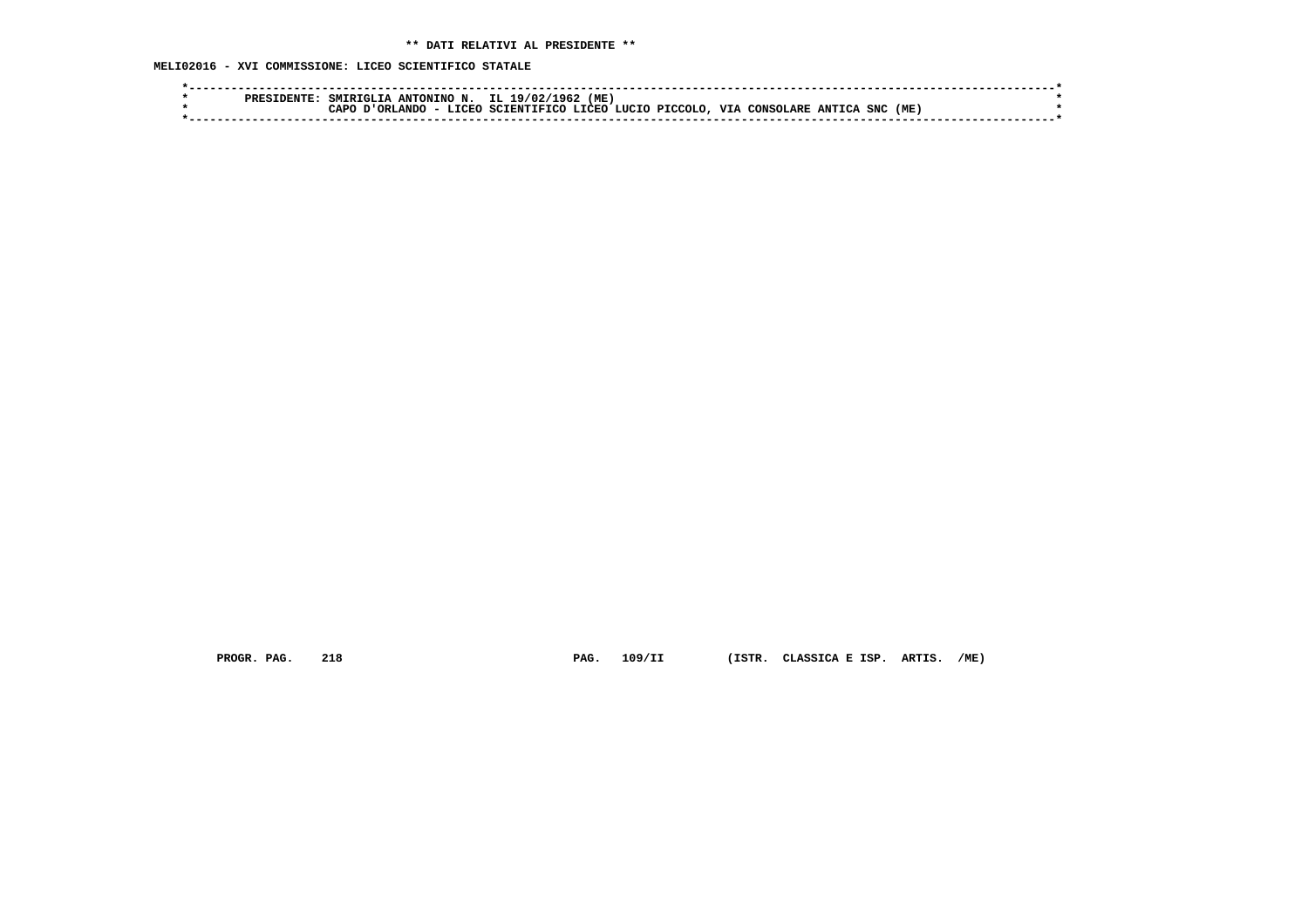**MELI02017 - XVII COMMISSIONE: LICEO SCIENTIFICO,SCIENZE APPLICATE**

### **\*\* DATI RELATIVI ALLE CLASSI DELLA CONFIGURAZIONE \*\***

| ISTITUTO PRIMA SEDE: SANT'AGATA DI MILITELLO - LICEO SCIENTIFICO LICEO SCIENTIFICO,SCIENZE APPL, C/DA MUTI S.N.C. (ME) |  |  |  |
|------------------------------------------------------------------------------------------------------------------------|--|--|--|
|                                                                                                                        |  |  |  |

|  | * CLASSE * ISTITUTO | * SEZIONE * INDIRIZZO |        | CANDIDATI<br>$*I.F.P.*$<br>*                | L. STRANIERE<br>*                    |
|--|---------------------|-----------------------|--------|---------------------------------------------|--------------------------------------|
|  |                     |                       |        | *INT.*EST.*MER.*                            | <b>ELABORATO</b><br>COMM.<br>$\star$ |
|  |                     |                       |        | $\star$                                     | * LIN. 1 LIN. 3 ESTERNO.*            |
|  | * MEPS003016 * AS   | * LIO2 - SCIENTIFICO  |        | $* 17 * 1 * * *$                            |                                      |
|  | * MEPS003016 * BS   | * LI02 - SCIENTIFICO  |        | $* 18 *$<br>$\star$<br>$\star$              |                                      |
|  |                     |                       | TOTALI | $* 35 * 1 *$<br>$\star$<br>*----*----*----* |                                      |

 **PROGR. PAG. 219 PAG. 110/I (ISTR. CLASSICA E ISP. ARTIS. /ME)**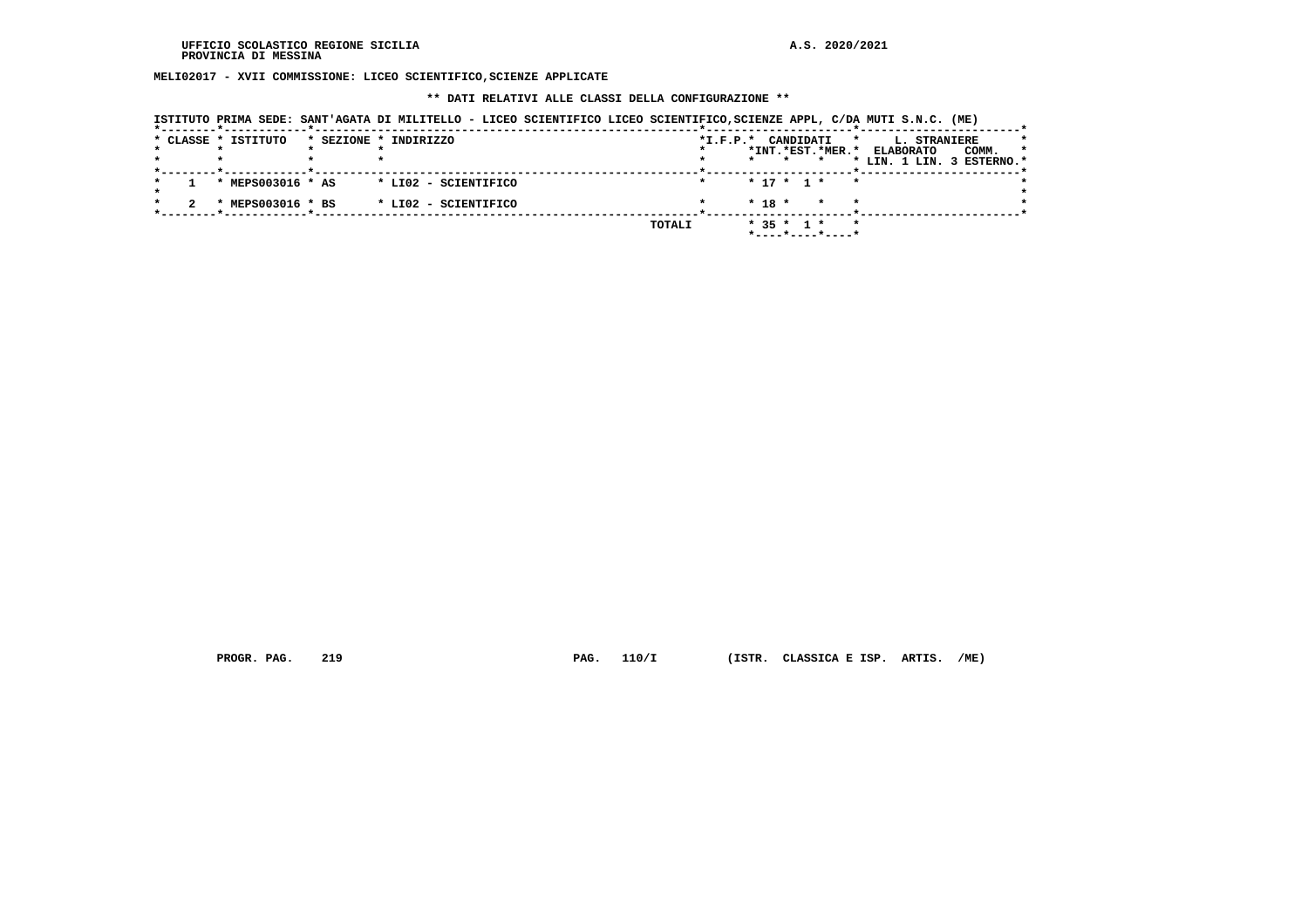**MELI02017 - XVII COMMISSIONE: LICEO SCIENTIFICO,SCIENZE APPLICATE**

| סססם | RTTA<br><b>N</b><br><b>TROTAN</b> | IL 20/01 | (BS)<br>1966'         |                     |                  |          |                               |                    |     |  |
|------|-----------------------------------|----------|-----------------------|---------------------|------------------|----------|-------------------------------|--------------------|-----|--|
|      | ORLANDO<br>പാറ                    | ISTITUTO | COMPRENS <sup>7</sup> | $\sim$ $\mathbf{M}$ | <b>"GIOVANNI</b> | PAOLO II | <b>VTA</b><br><b>TORRENTE</b> | 58<br><b>FORNO</b> | (ME |  |
|      |                                   |          |                       |                     |                  |          |                               |                    |     |  |

 **PROGR. PAG. 220 PAG. 110/II (ISTR. CLASSICA E ISP. ARTIS. /ME)**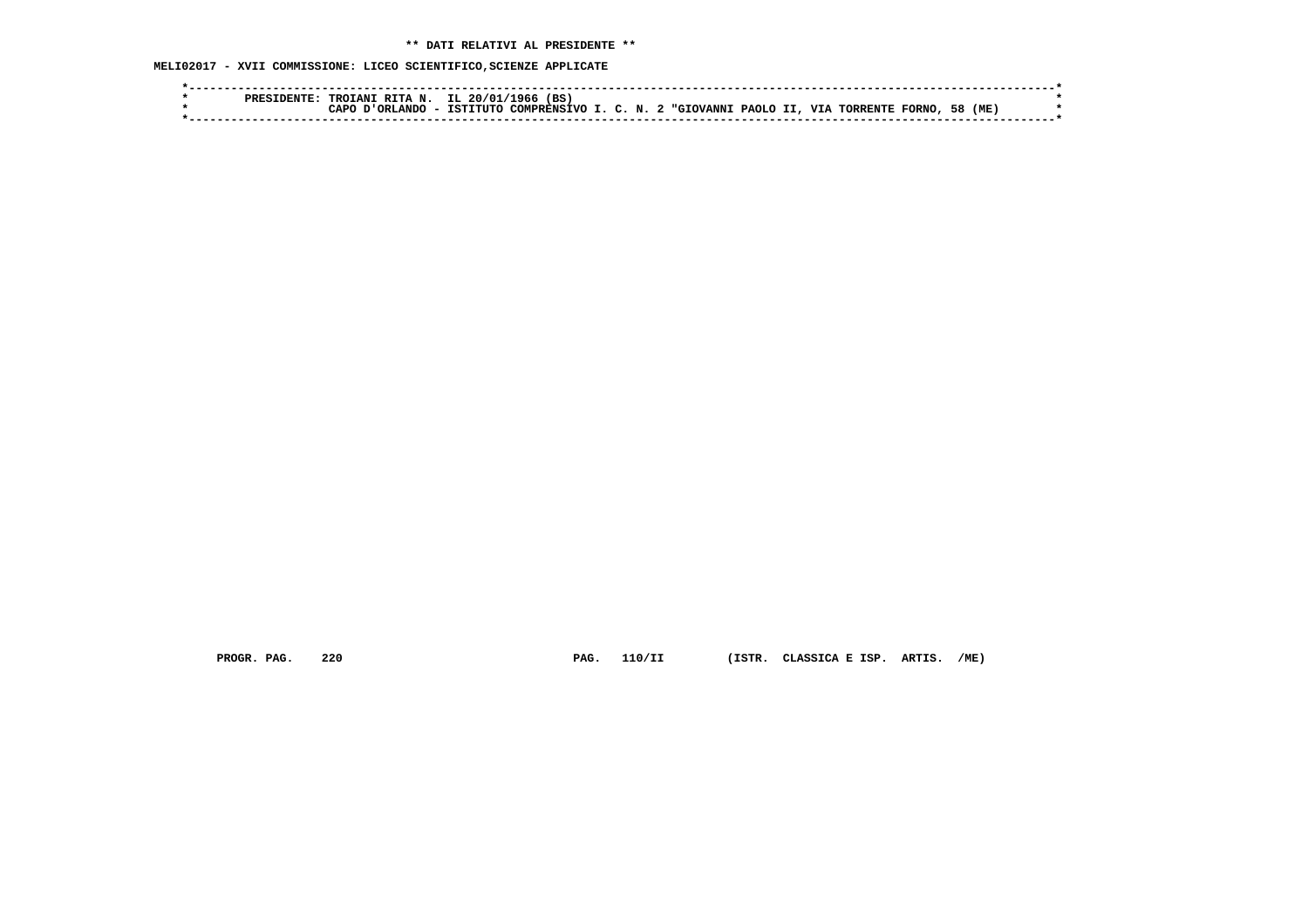**MELI02018 - XVIII COMMISSIONE: LICEO SCIENTIFICO,SCIENZE APPLICATE**

 **\*\* DATI RELATIVI ALLE CLASSI DELLA CONFIGURAZIONE \*\***

|                     | ISTITUTO PRIMA SEDE: SANT'AGATA DI MILITELLO - LICEO SCIENTIFICO LICEO SCIENTIFICO, SCIENZE APPL, C/DA MUTI S.N.C. (ME)   |                    |          |                  |         |                                                                         |                           |
|---------------------|---------------------------------------------------------------------------------------------------------------------------|--------------------|----------|------------------|---------|-------------------------------------------------------------------------|---------------------------|
| * CLASSE * ISTITUTO | * SEZIONE * INDIRIZZO                                                                                                     | *I.F.P.* CANDIDATI |          |                  | $\star$ | L. STRANIERE<br>*INT.*EST.*MER.* ELABORATO<br>* LIN. 1 LIN. 3 ESTERNO.' | COMM.                     |
| * MEPS003016 * ES   | * LI02 - SCIENTIFICO                                                                                                      | $\star$            | $* 22 *$ | $\star$          |         |                                                                         |                           |
|                     | ISTITUTO SECONDA SEDE: SANT'AGATA DI MILITELLO - LICEO CLASSICO CLASSICO, LINGUISTICO, SCIENZE, CONTRADA CANNAMELATA (ME) |                    |          |                  |         |                                                                         |                           |
| * CLASSE * ISTITUTO | * SEZIONE * INDIRIZZO                                                                                                     | *I.F.P.* CANDIDATI |          | *INT.*EST.*MER.* | $\star$ | L. STRANIERE<br><b>ELABORATO</b>                                        | COMM.                     |
|                     |                                                                                                                           |                    |          |                  |         |                                                                         | * LIN. 1 LIN. 3 ESTERNO.* |
| * MEPC003013 * BSU  | * LI11 - SCIENZE UMANE                                                                                                    |                    | $* 31 *$ | $\star$          |         |                                                                         |                           |

 **PROGR. PAG.** 221 **PAG.** 111/I (ISTR. CLASSICA E ISP. ARTIS. /ME)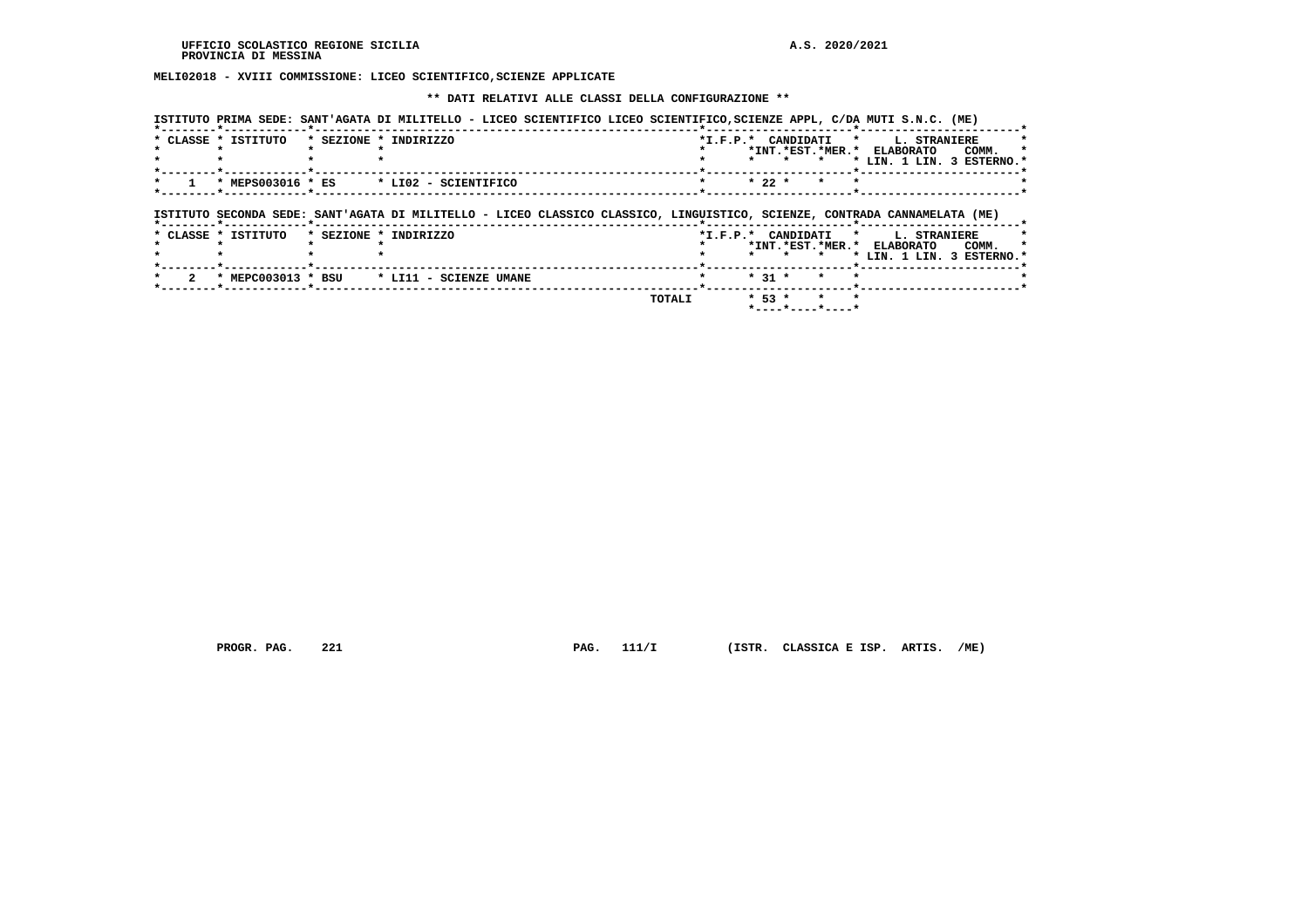**MELI02018 - XVIII COMMISSIONE: LICEO SCIENTIFICO,SCIENZE APPLICATE**

| ס סם מ | 'TO.<br>$\rightarrow$ 10 F $^{-1}$<br>IL.<br><b>HCCHTNO</b><br><b>CARMELO</b><br>28/06/<br>N                                                                      |  |
|--------|-------------------------------------------------------------------------------------------------------------------------------------------------------------------|--|
|        | (ME)<br><b>TTT</b><br>ISTITUTO SUPERIORE<br>CAMTNTTT-TR<br><b>RTVA</b><br><b>SUPERTORE</b><br><b>TCT)</b><br>בפססי<br><b>CANT</b><br>^ידדדי<br>TENTR<br>nт<br>. . |  |
|        |                                                                                                                                                                   |  |

 **PROGR. PAG. 222 PAG. 111/II (ISTR. CLASSICA E ISP. ARTIS. /ME)**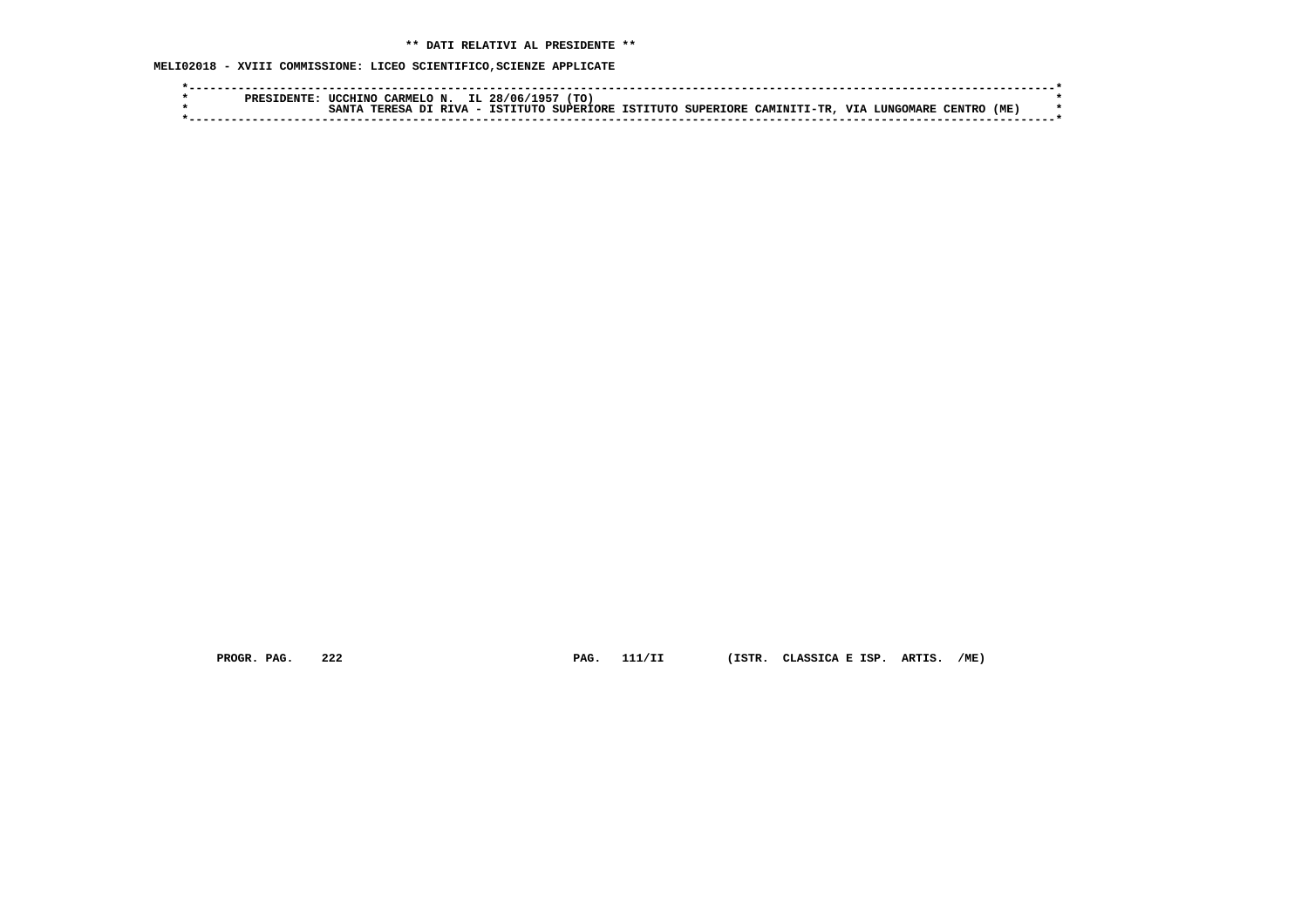**MELI02019 - XIX COMMISSIONE: ALESSANDRO MANZONI**

# **\*\* DATI RELATIVI ALLE CLASSI DELLA CONFIGURAZIONE \*\***

| ISTITUTO PRIMA SEDE: MISTRETTA - LICEO CLASSICO ALESSANDRO MANZONI, CORSO UMBERTO I 36 (ME) |  |  |  |  |  |  |  |  |  |  |  |  |  |  |  |
|---------------------------------------------------------------------------------------------|--|--|--|--|--|--|--|--|--|--|--|--|--|--|--|
|---------------------------------------------------------------------------------------------|--|--|--|--|--|--|--|--|--|--|--|--|--|--|--|

|  | * CLASSE * ISTITUTO | * SEZIONE * INDIRIZZO                     | $*I.F.P.*$ | CANDIDATI<br>$\star$<br>*INT.*EST.*MER.*                               | L. STRANIERE<br>$\star$<br><b>ELABORATO</b><br>COMM.<br>* LIN. 1 LIN. 3 ESTERNO.* |
|--|---------------------|-------------------------------------------|------------|------------------------------------------------------------------------|-----------------------------------------------------------------------------------|
|  | * MEPC00101B * A    | * LI02 - SCIENTIFICO                      |            | $*$ 11 $*$<br>$\star$<br>$\star$                                       |                                                                                   |
|  | * MEPC00101B * B    | * LI03 - SCIENTIFICO - OPZ. SC. APPLICATE |            | $* 23 * 2 *$<br>$\star$                                                |                                                                                   |
|  |                     | TOTALI                                    |            | $*$ 34 $*$ 2 $*$<br>$\star$<br>$*$ - - - - $*$ - - - - $*$ - - - - $*$ |                                                                                   |

 **PROGR. PAG. 223 PAG. 112/I (ISTR. CLASSICA E ISP. ARTIS. /ME)**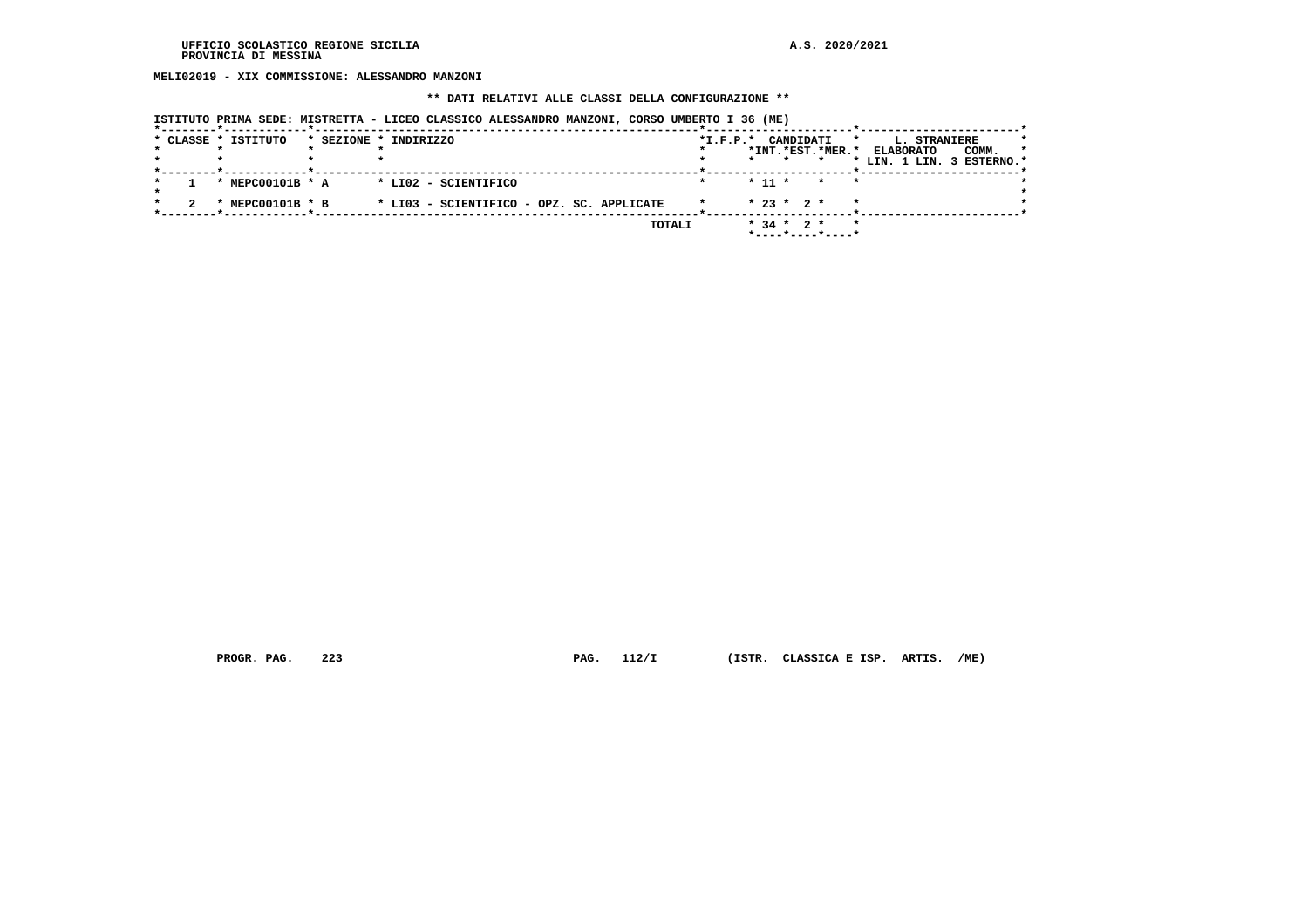**MELI02019 - XIX COMMISSIONE: ALESSANDRO MANZONI**

| <b>DDRC</b> | חידם ד<br>.AFN.<br>^^                                          | 'ME<br>IL.<br>.ስ4 / ሰ<br><b>956</b>                                                                      |  |
|-------------|----------------------------------------------------------------|----------------------------------------------------------------------------------------------------------|--|
|             | דת<br>P <sub>0</sub> 7.7 <sub>0</sub><br>ות ה<br><b>RARCEI</b> | 'ME<br>COTTO<br>TCTTTTTTC<br><b>VIA</b><br><b>BARCELLONA</b><br>MEDI<br>DEGL J<br>, SUPERTORE<br>STIID 1 |  |
|             |                                                                |                                                                                                          |  |

 **PROGR. PAG. 224 PAG. 112/II (ISTR. CLASSICA E ISP. ARTIS. /ME)**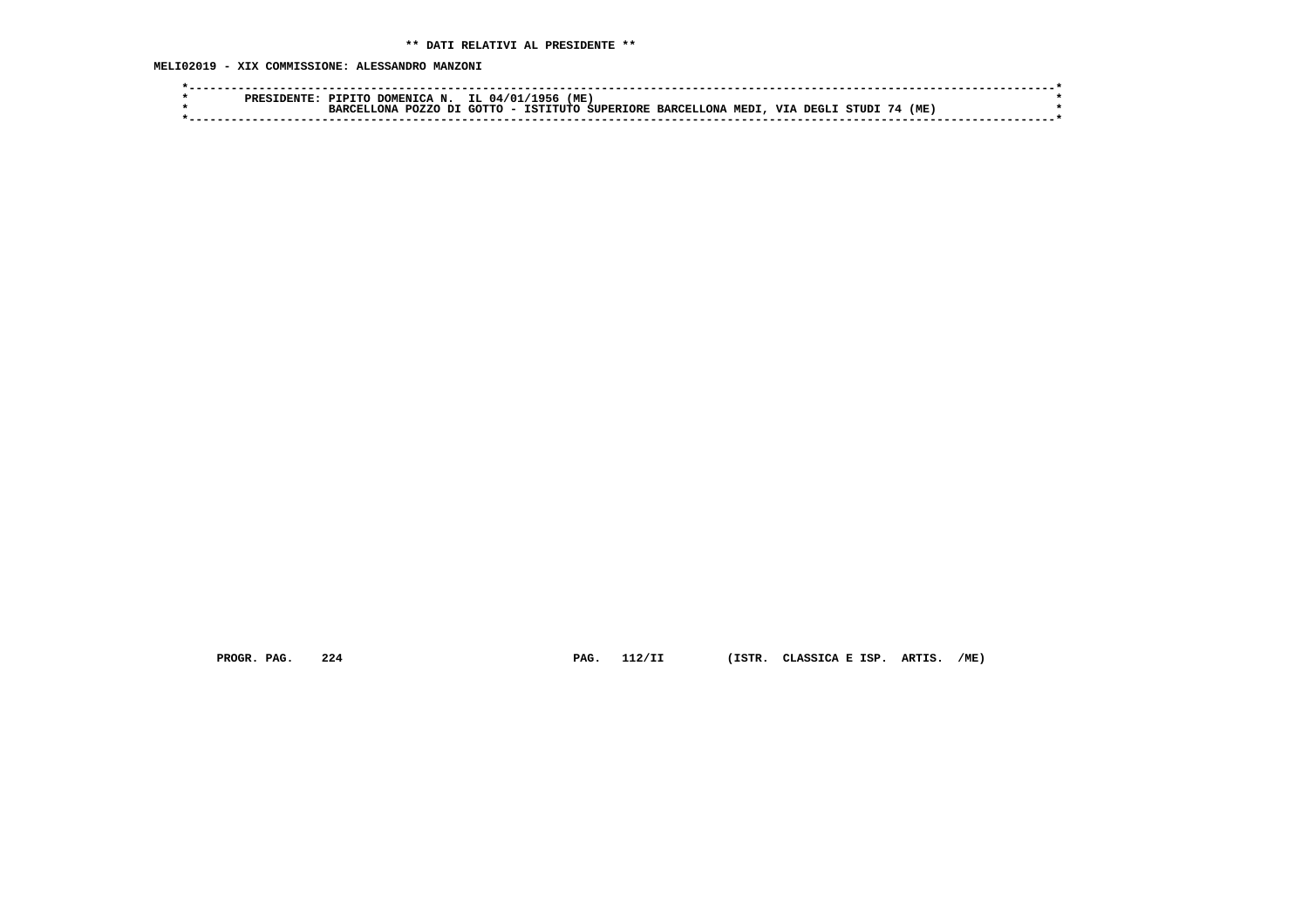**MELI02020 - XX COMMISSIONE: CARMELO CAMINITI**

### **\*\* DATI RELATIVI ALLE CLASSI DELLA CONFIGURAZIONE \*\***

 **ISTITUTO PRIMA SEDE: FRANCAVILLA DI SICILIA - LICEO SCIENTIFICO CARMELO CAMINITI, VIA NAPOLI (ME)**

| * CLASSE * ISTITUTO | * SEZIONE * INDIRIZZO                                                                                                |         |              |         | *I.F.P.* CANDIDATI * L. STRANIERE<br>*INT.*EST.*MER.* ELABORATO<br>COMM.<br>* LIN. 1 LIN. 3 ESTERNO.* |
|---------------------|----------------------------------------------------------------------------------------------------------------------|---------|--------------|---------|-------------------------------------------------------------------------------------------------------|
|                     | $*$ MEPS032038 $*$ A $*$ LI02 - SCIENTIFICO                                                                          | $\star$ | $* 18 *$     | $\star$ |                                                                                                       |
|                     | ISTITUTO SECONDA SEDE: TAORMINA - L.R. PAR. ISTITUTO TECNICO COMMERCIALE XXIV MAGGIO 1915, VIA CANNIZZOLI, 58/B (ME) |         |              |         |                                                                                                       |
| * CLASSE * ISTITUTO | * SEZIONE * INDIRIZZO                                                                                                |         |              |         | *I.F.P.* CANDIDATI * L. STRANIERE                                                                     |
|                     |                                                                                                                      |         | $\star$      | $\star$ | *INT.*EST.*MER.* ELABORATO<br>COMM.<br>* LIN. 1 LIN. 3 ESTERNO.*                                      |
|                     | * METD065008 * A * ITAF - AMMINISTR. FINANZA MARKETING                                                               |         | $* 10 * 5 *$ |         |                                                                                                       |

 **PROGR. PAG. 225 PAG. 113/I (ISTR. CLASSICA E ISP. ARTIS. /ME)**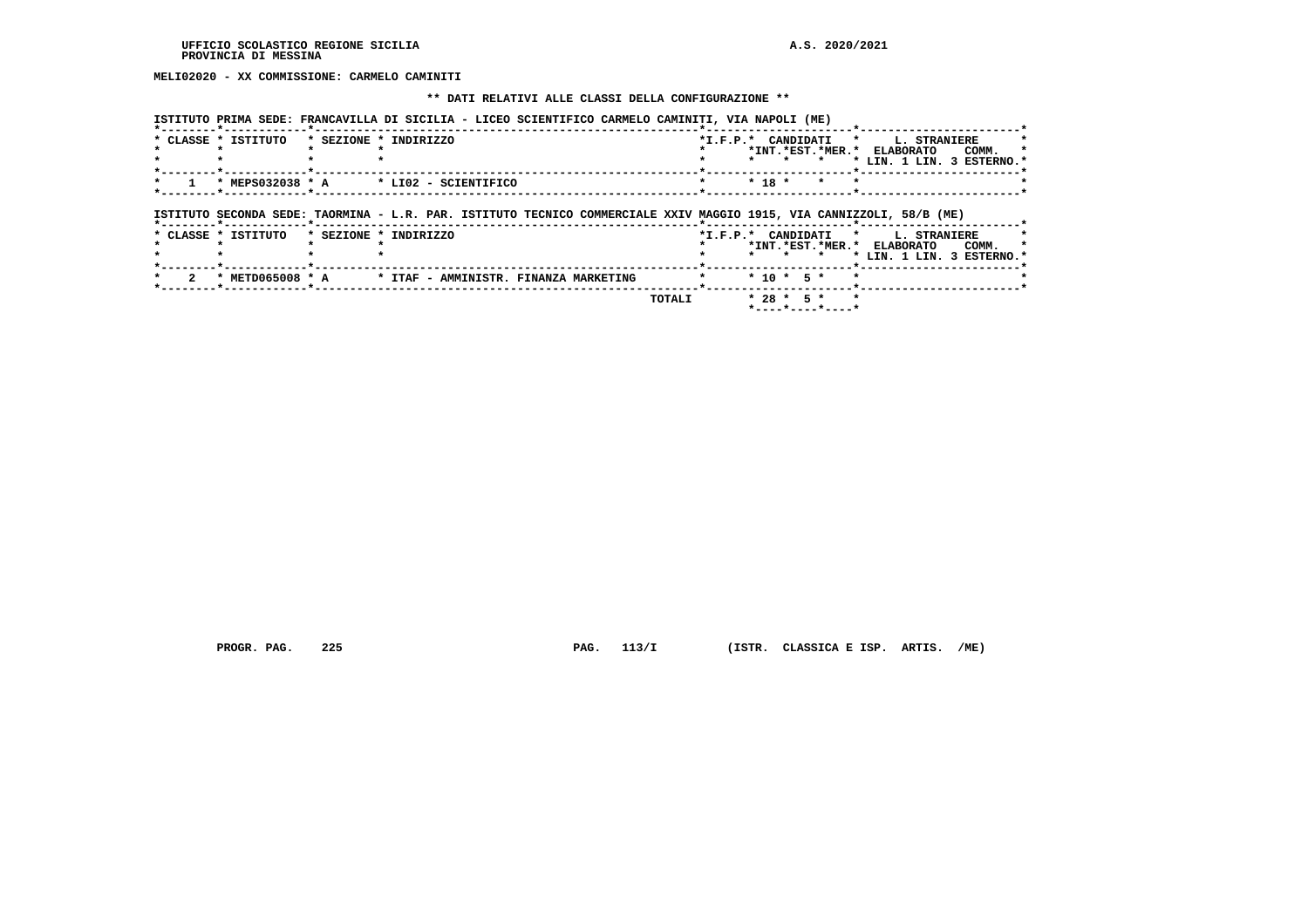**MELI02020 - XX COMMISSIONE: CARMELO CAMINITI**

| סקסם | RTTAN.<br><b>BTLARD</b>        | TT. | $-951$                             | 'ME      |           |                  |         |             |             |     |  |
|------|--------------------------------|-----|------------------------------------|----------|-----------|------------------|---------|-------------|-------------|-----|--|
|      | <b>POZZO</b><br>הזה מ<br>יסמפת | דת  | ∩ידיר∩<br>$\overline{\phantom{a}}$ | TSTTTUTC | SUPERTORE | : I.S.BARCELLONA | FERRARI | <b>VTCC</b> | "ARD.<br>ים | (ME |  |
|      |                                |     |                                    |          |           |                  |         |             |             |     |  |

 **PROGR. PAG. 226 PAG. 113/II (ISTR. CLASSICA E ISP. ARTIS. /ME)**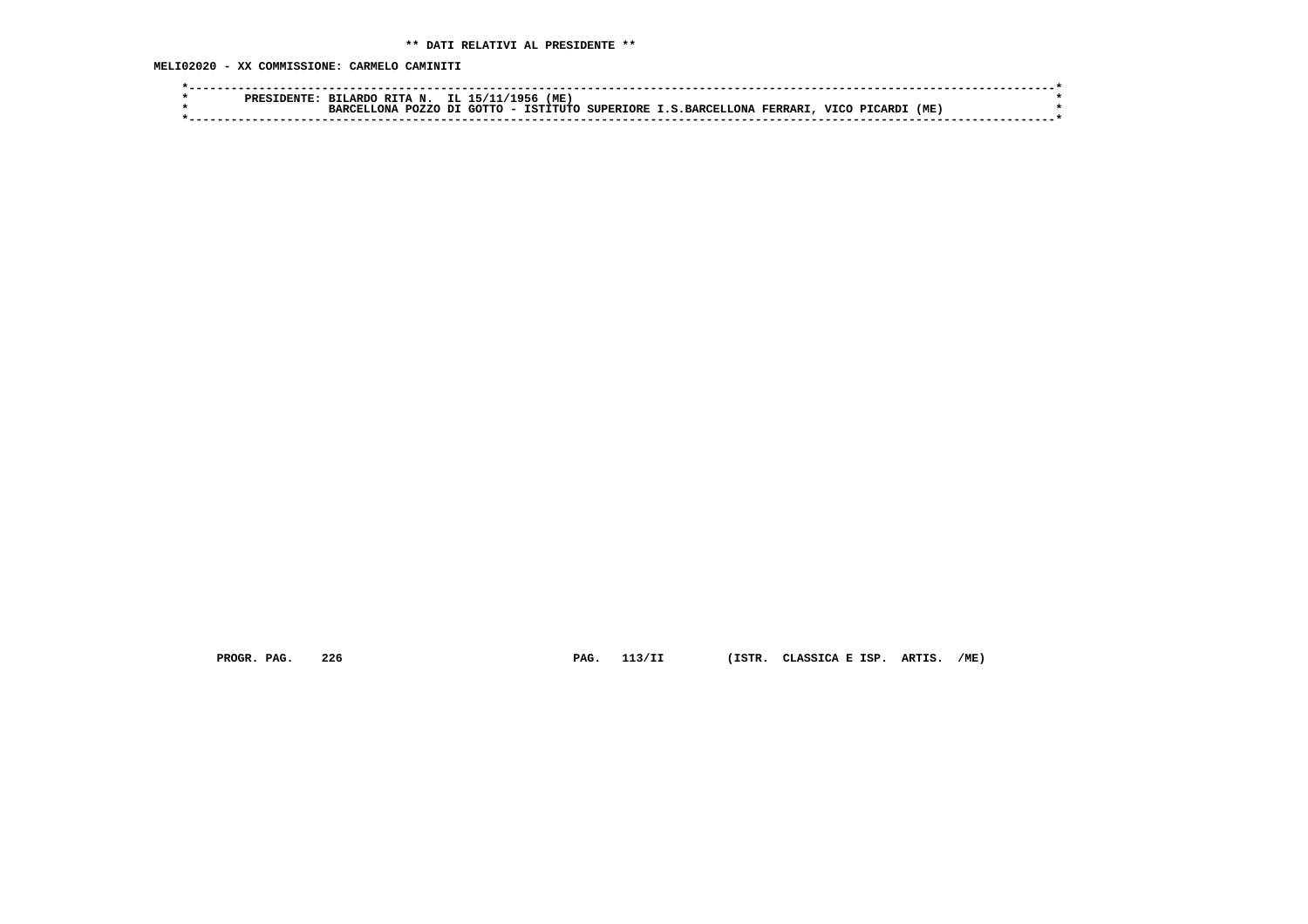**MELI03001 - I COMMISSIONE: "ARCHIMEDE" MESSINA**

### **\*\* DATI RELATIVI ALLE CLASSI DELLA CONFIGURAZIONE \*\***

| * CLASSE * ISTITUTO | * SEZIONE * INDIRIZZO                     |        | *I.F.P.* CANDIDATI<br>*INT.*EST.*MER.* |                    | <b>L. STRANIERE</b><br>*<br>COMM.<br><b>ELABORATO</b> | $\star$ |
|---------------------|-------------------------------------------|--------|----------------------------------------|--------------------|-------------------------------------------------------|---------|
|                     |                                           |        |                                        |                    | * LIN. 1 LIN. 3 ESTERNO.*                             |         |
| * MEPS010008 * H    | * LI03 - SCIENTIFICO - OPZ. SC. APPLICATE |        | $* 19 *$                               | $\star$<br>$\star$ |                                                       |         |
| * MEPS010008 * M    | * LI03 - SCIENTIFICO - OPZ. SC. APPLICATE |        | $* 15 *$                               | $\star$<br>$\star$ |                                                       |         |
|                     |                                           | TOTALI | $* 34 *$<br>$*$ ----*----*----*        |                    |                                                       |         |

 **ISTITUTO PRIMA SEDE: MESSINA - LICEO SCIENTIFICO "ARCHIMEDE" MESSINA, V.LE REG. MARGHERITA 3 (ME)**

 **PROGR. PAG. 227 PAG. 114/I (ISTR. CLASSICA E ISP. ARTIS. /ME)**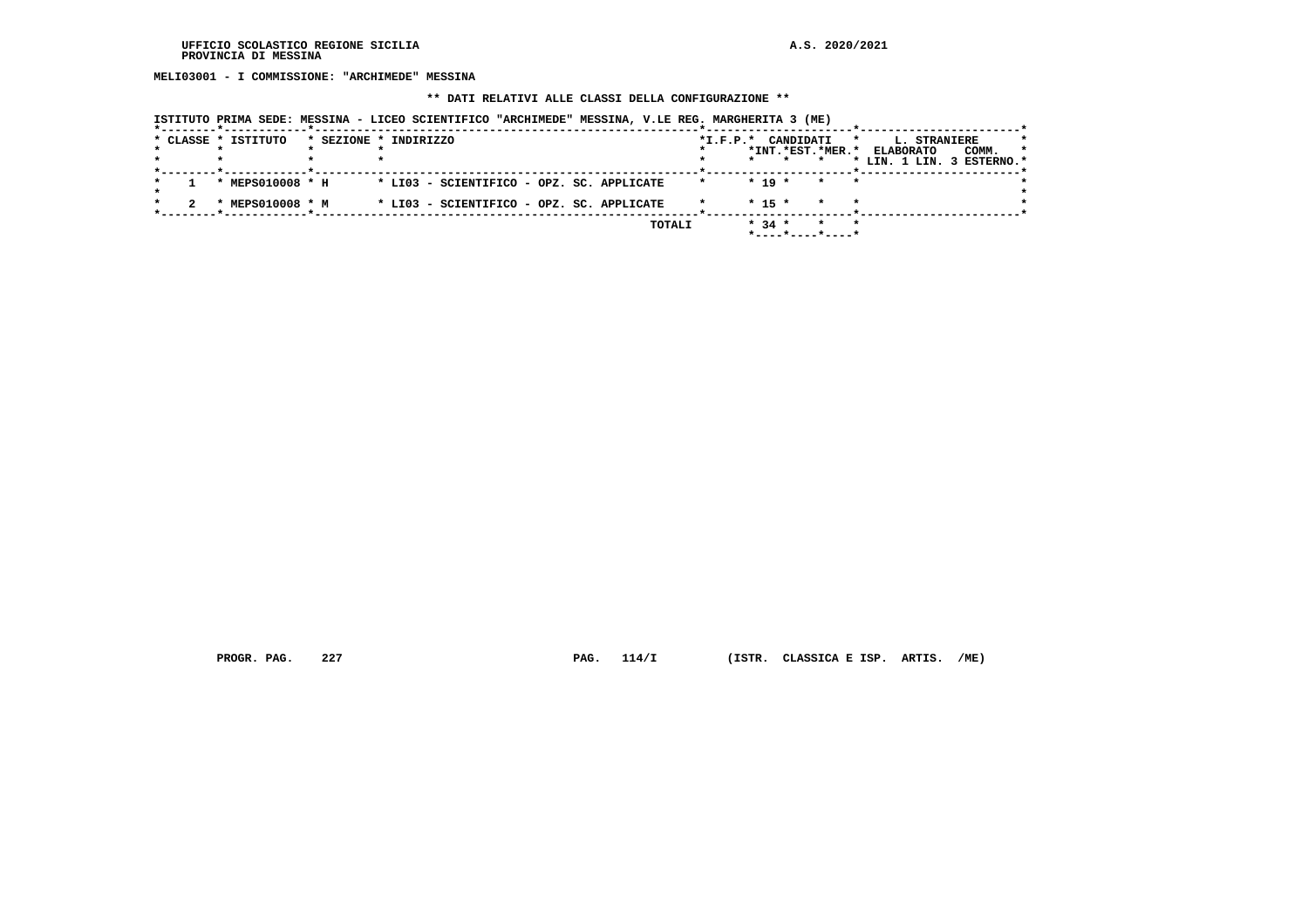**MELI03001 - I COMMISSIONE: "ARCHIMEDE" MESSINA**

|  | PRES | <b>VENUT</b>   | SERAST.<br>IANO N | IL.               | 08/05. | (ME)<br>1961 |                |            |           |       |     |  |  |
|--|------|----------------|-------------------|-------------------|--------|--------------|----------------|------------|-----------|-------|-----|--|--|
|  |      | <b>WFCCTNA</b> | TITTC<br>TST:     | <b>MAGISTRALL</b> |        | AINIS        | <b>MESSINA</b> | <b>VTA</b> | ANTONELLO | FRER. | (ME |  |  |
|  |      |                |                   |                   |        |              |                |            |           |       |     |  |  |
|  |      |                |                   |                   |        |              |                |            |           |       |     |  |  |

 **PROGR. PAG. 228 PAG. 114/II (ISTR. CLASSICA E ISP. ARTIS. /ME)**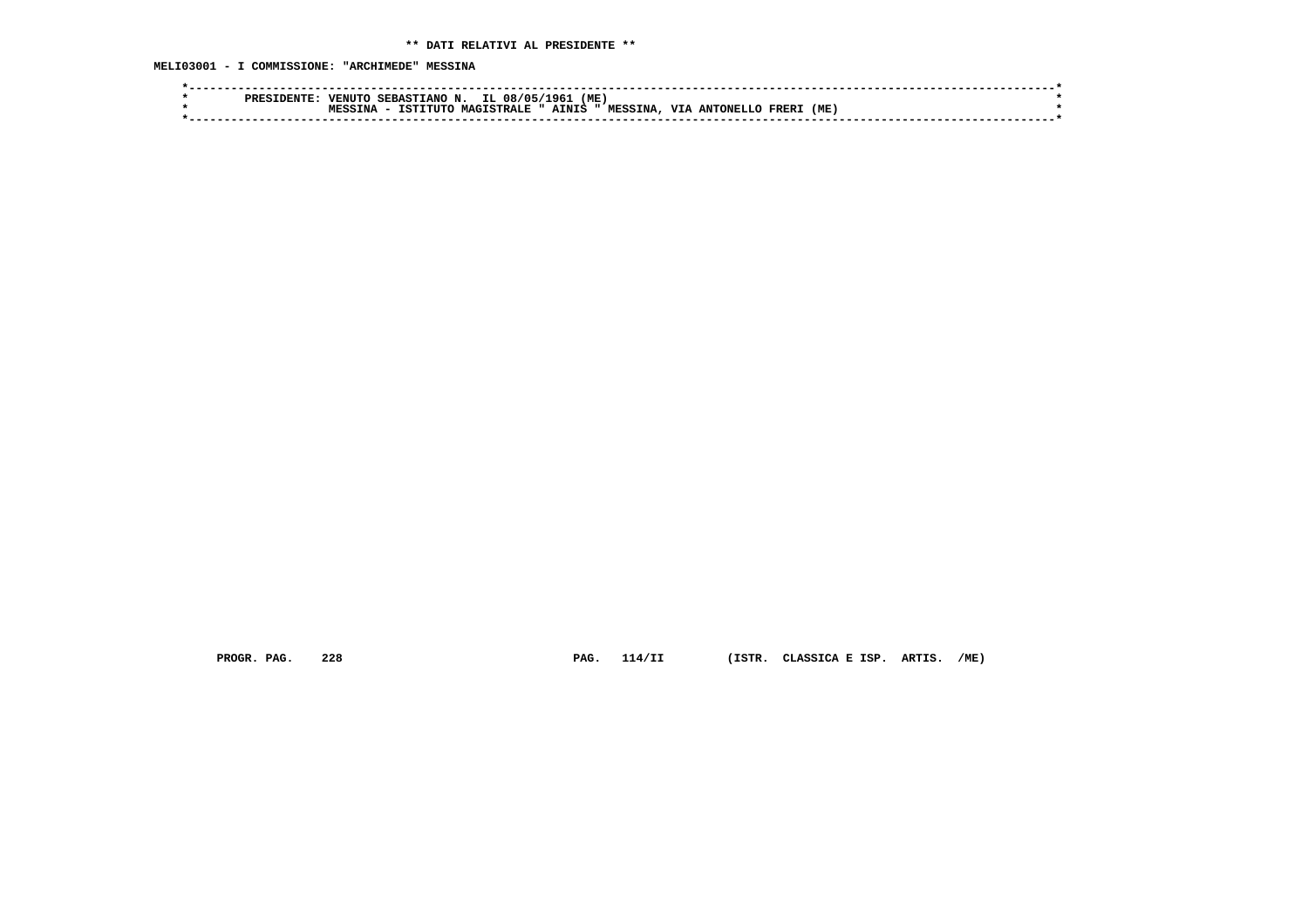**MELI03002 - II COMMISSIONE: "ARCHIMEDE" MESSINA**

### **\*\* DATI RELATIVI ALLE CLASSI DELLA CONFIGURAZIONE \*\***

|  | * CLASSE * ISTITUTO | * SEZIONE * INDIRIZZO                     |        |         | *I.F.P.* CANDIDATI | *INT.*EST.*MER.*   | <b>L. STRANIERE</b><br>$\star$<br><b>ELABORATO</b><br>* LIN. 1 LIN. 3 ESTERNO.* | $\star$<br>COMM. |
|--|---------------------|-------------------------------------------|--------|---------|--------------------|--------------------|---------------------------------------------------------------------------------|------------------|
|  | * MEPS010008 * I    | * LI03 - SCIENTIFICO - OPZ. SC. APPLICATE |        | $\star$ | * 14 * 1 *         |                    |                                                                                 |                  |
|  | * MEPS010008 * L    | * LI03 - SCIENTIFICO - OPZ. SC. APPLICATE |        |         | $* 16 *$           | $\star$<br>$\star$ |                                                                                 |                  |
|  |                     |                                           | TOTALI |         | $* 30 * 1 *$       | *----*----*----*   |                                                                                 |                  |

 **ISTITUTO PRIMA SEDE: MESSINA - LICEO SCIENTIFICO "ARCHIMEDE" MESSINA, V.LE REG. MARGHERITA 3 (ME)**

 **PROGR. PAG. 229 PAG. 115/I (ISTR. CLASSICA E ISP. ARTIS. /ME)**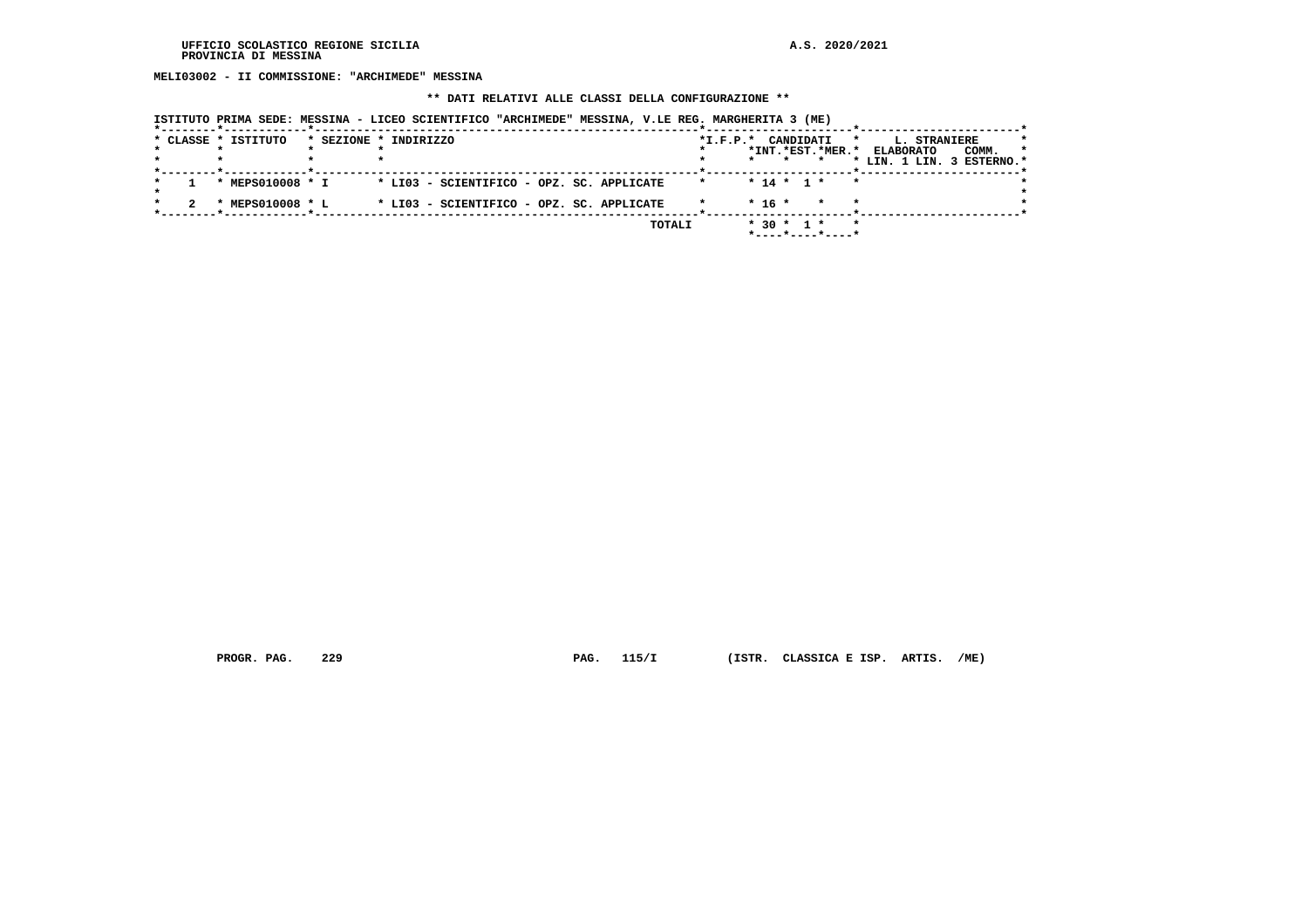|  | <b>PREF</b> | GRIEC | <b>MONTCA</b><br>N | IL<br>19/10      | (ME<br>196  |          |          |       |        |     |  |
|--|-------------|-------|--------------------|------------------|-------------|----------|----------|-------|--------|-----|--|
|  |             | MPCC  | 'חזדיד<br>TSTI     | <b>SUPERIORE</b> | .S.MINUTOLI | MESSINA. | CONTRADA | GAZZ. | FUCILE | (ME |  |
|  |             |       |                    |                  |             |          |          |       |        |     |  |

 **PROGR. PAG. 230 PAG. 115/II (ISTR. CLASSICA E ISP. ARTIS. /ME)**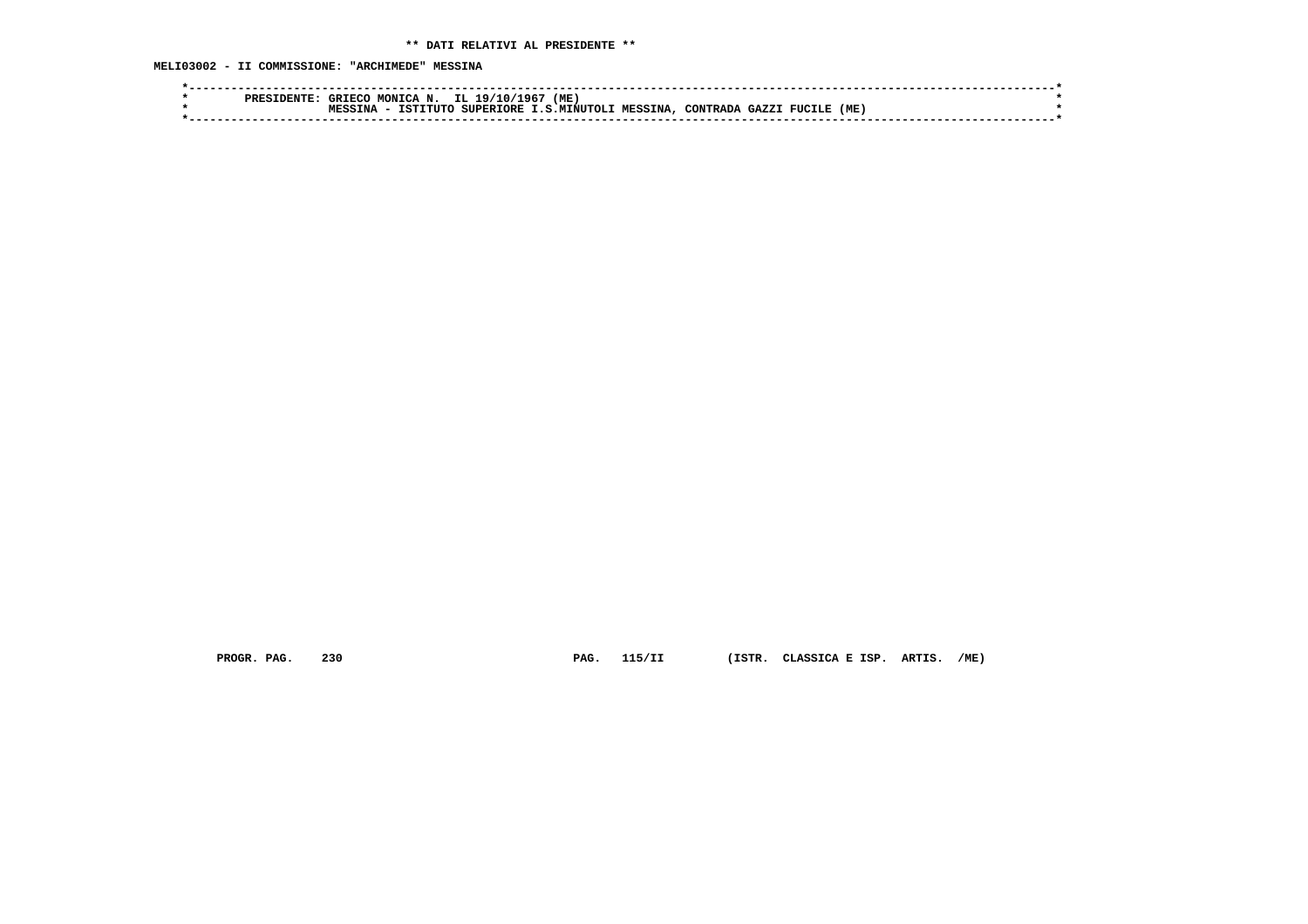**MELI03003 - III COMMISSIONE: "SEGUENZA" MESSINA**

### **\*\* DATI RELATIVI ALLE CLASSI DELLA CONFIGURAZIONE \*\***

|  | * CLASSE * ISTITUTO | * SEZIONE * INDIRIZZO |                                           |        | *I.F.P.* CANDIDATI |            |                                         | L. STRANIERE<br>$\star$                       |       |         |
|--|---------------------|-----------------------|-------------------------------------------|--------|--------------------|------------|-----------------------------------------|-----------------------------------------------|-------|---------|
|  |                     |                       |                                           |        |                    |            | *INT.*EST.*MER.*                        | <b>ELABORATO</b><br>* LIN. 1 LIN. 3 ESTERNO.* | COMM. | $\star$ |
|  | * MEPS03000D * AS   |                       | * LI03 - SCIENTIFICO - OPZ. SC. APPLICATE |        | $\star$            | $*22*$     | * * *                                   |                                               |       |         |
|  | * MEPS03000D * BS   |                       | * LI03 - SCIENTIFICO - OPZ. SC. APPLICATE |        |                    | $* 18 *$   | $\star$                                 |                                               |       |         |
|  |                     |                       |                                           | TOTALI |                    | $*$ 40 $*$ | $*$ - - - - $*$ - - - - $*$ - - - - $*$ |                                               |       |         |

 **ISTITUTO PRIMA SEDE: MESSINA - LICEO SCIENTIFICO "SEGUENZA" MESSINA, VIA S. AGOSTINO N.1 (ME)**

 **PROGR. PAG. 231 PAG. 116/I (ISTR. CLASSICA E ISP. ARTIS. /ME)**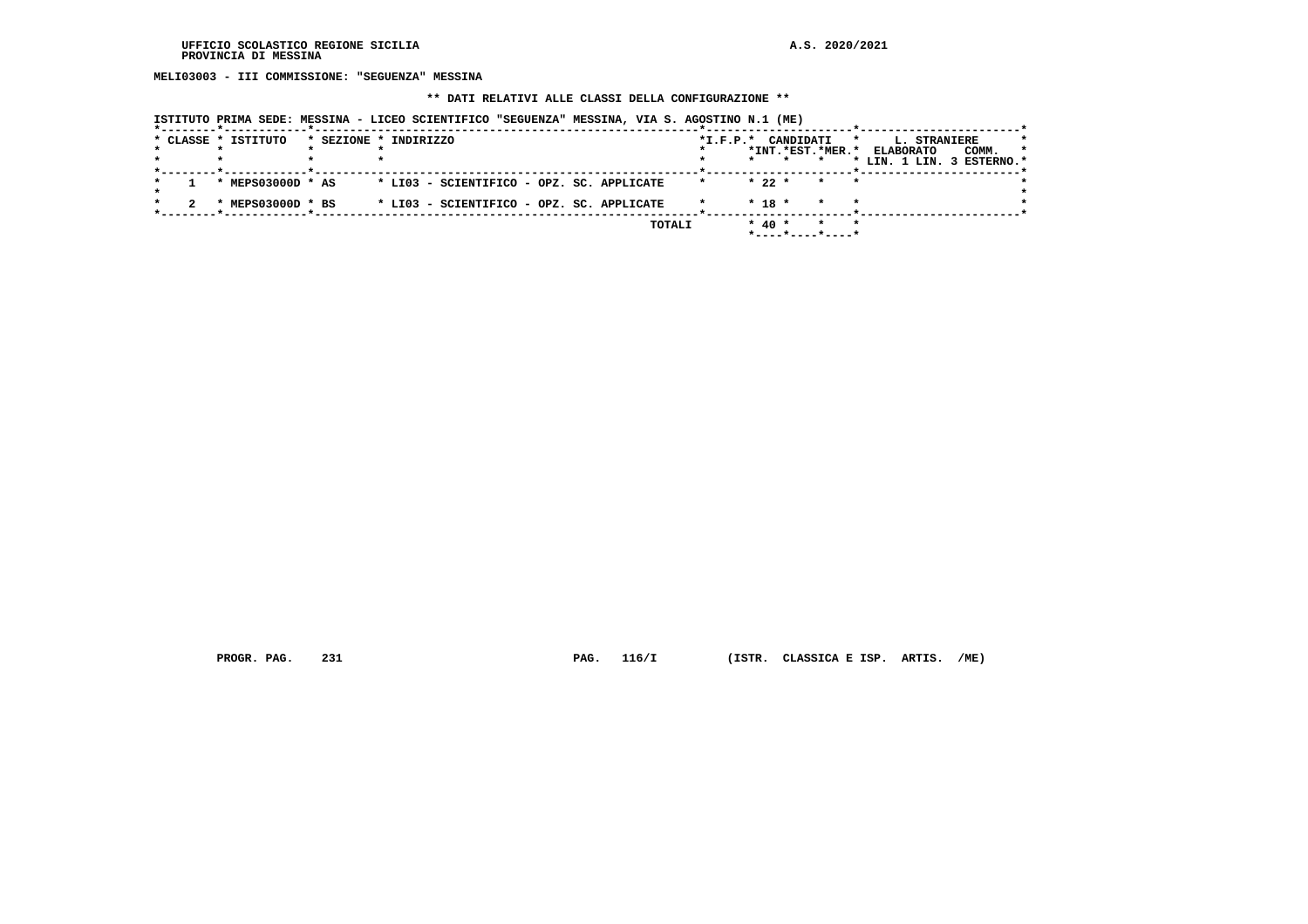**MELI03003 - III COMMISSIONE: "SEGUENZA" MESSINA**

| (ME)<br>.96<br>.709/<br><b>AMATA</b><br>TT.<br>SARINA<br>PRES 1<br>N                                                                                                       |  |
|----------------------------------------------------------------------------------------------------------------------------------------------------------------------------|--|
| (ME<br>TSTTTITC<br><b>MUTI</b><br><b>SUPERTORE</b><br>a marca<br>SANT<br>דת<br>7 " L.<br><b>SANT'</b><br>. T. S.<br>.TTTT<br>C/DA<br>.<br>т.т.с<br>AGATA<br>. T.T.O<br>--- |  |
|                                                                                                                                                                            |  |

 **PROGR. PAG. 232 PAG. 116/II (ISTR. CLASSICA E ISP. ARTIS. /ME)**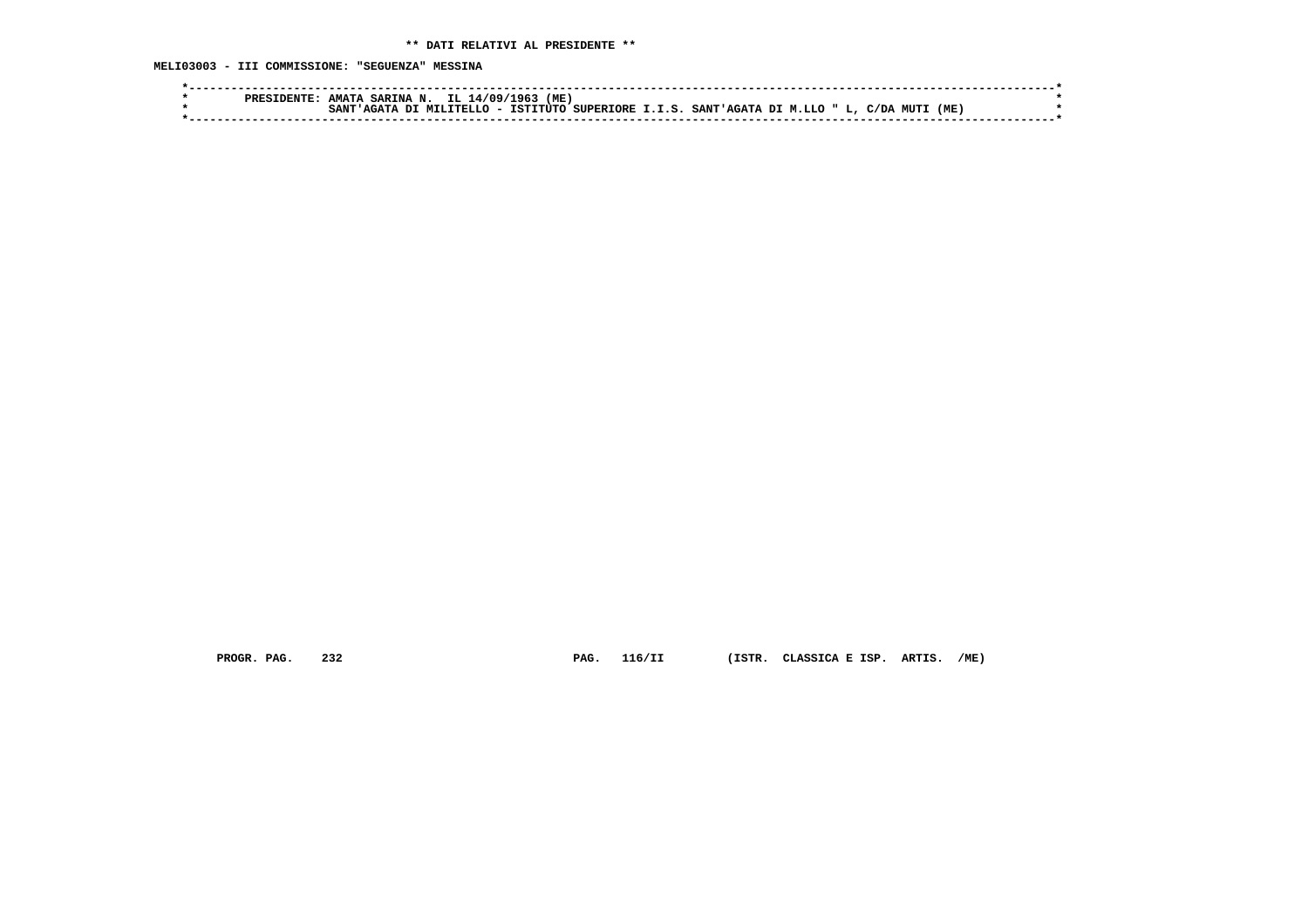**MELI03004 - IV COMMISSIONE: GALILEO GALILEI**

# **\*\* DATI RELATIVI ALLE CLASSI DELLA CONFIGURAZIONE \*\***

|                     | - * - - - - - - - - |                       | ISTITUTO PRIMA SEDE: SPADAFORA - LICEO SCIENTIFICO GALILEO GALILEI, VIA NUOVA GRANGIARA (ME) |        |                    |          |                                              |                                                                                 |       |         |
|---------------------|---------------------|-----------------------|----------------------------------------------------------------------------------------------|--------|--------------------|----------|----------------------------------------------|---------------------------------------------------------------------------------|-------|---------|
| * CLASSE * ISTITUTO |                     | * SEZIONE * INDIRIZZO |                                                                                              |        | *I.F.P.* CANDIDATI |          | *INT.*EST.*MER.*                             | <b>L. STRANIERE</b><br>$\star$<br><b>ELABORATO</b><br>* LIN. 1 LIN. 3 ESTERNO.* | COMM. | $\star$ |
| * MEPS02901A * AS   |                     |                       | * LI03 - SCIENTIFICO - OPZ. SC. APPLICATE                                                    |        | $\star$            | $* 23 *$ | $\star$                                      |                                                                                 |       |         |
| * MEPS02901A * BS   |                     |                       | * LI03 - SCIENTIFICO - OPZ. SC. APPLICATE                                                    |        |                    | $* 22 *$ | $\star$                                      |                                                                                 |       |         |
|                     |                     |                       |                                                                                              | TOTALI |                    | $* 45 *$ | *<br>$*$ - - - - $*$ - - - - $*$ - - - - $*$ |                                                                                 |       |         |

 **PROGR. PAG. 233 PAG. 117/I (ISTR. CLASSICA E ISP. ARTIS. /ME)**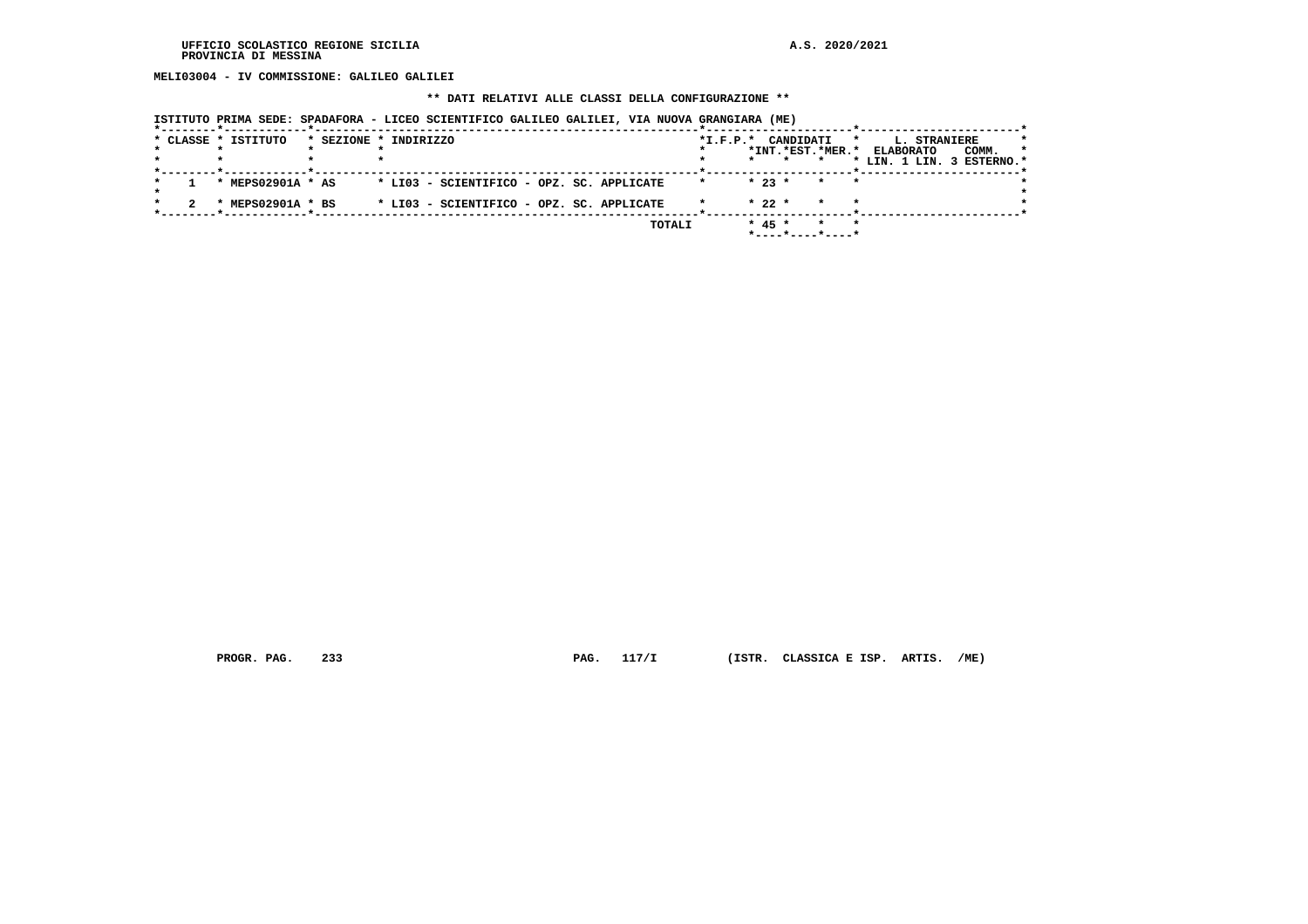# **\*\* DATI RELATIVI AL PRESIDENTE \*\***

# **MELI03004 - IV COMMISSIONE: GALILEO GALILEI**

|  | ∼ิ∩ร<br>הססס<br>' AGOS<br>ING. | (ME<br>- 11 L |  |
|--|--------------------------------|---------------|--|
|  |                                |               |  |

 **PROGR. PAG. 234 PAG. 117/II (ISTR. CLASSICA E ISP. ARTIS. /ME)**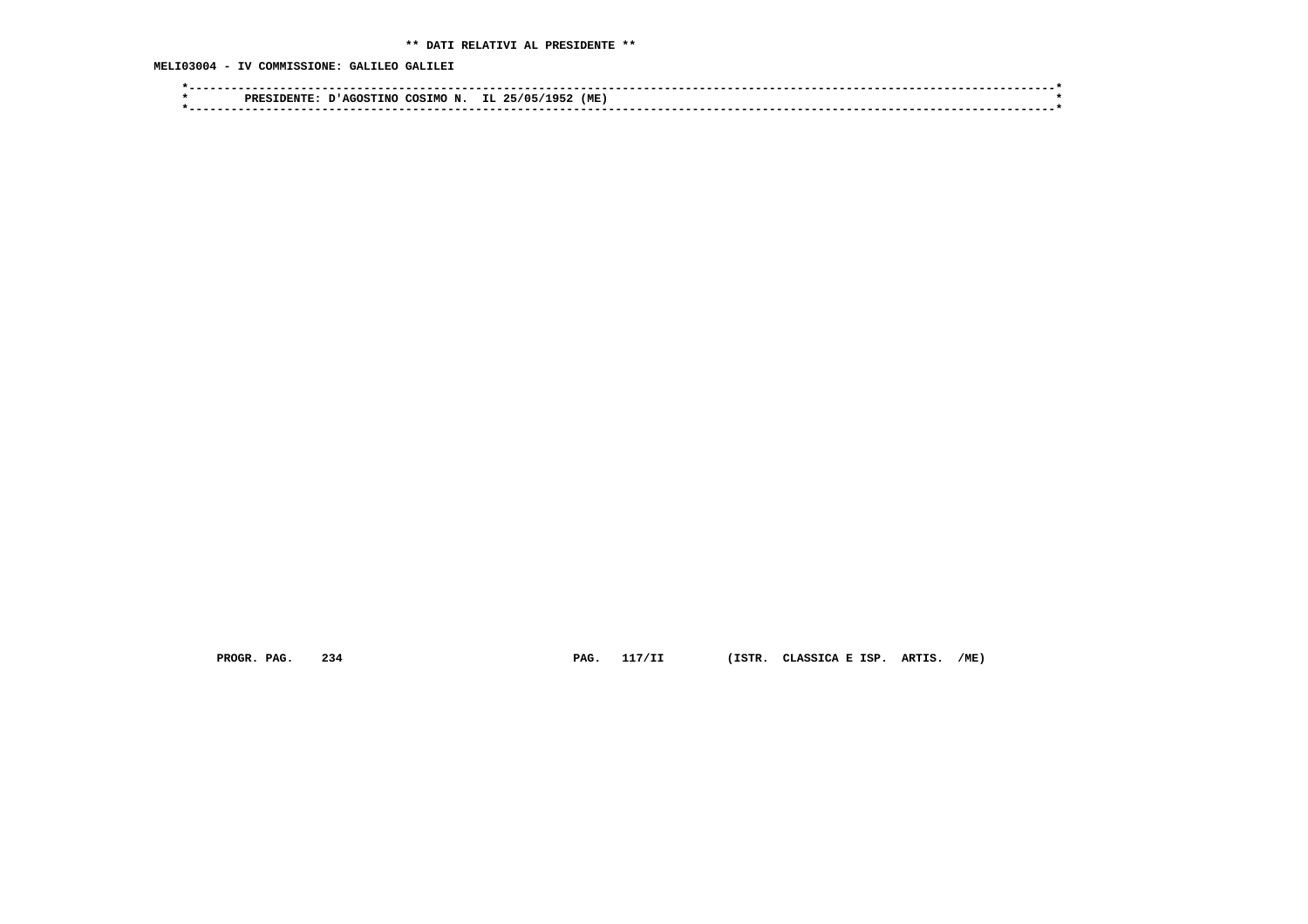**MELI03005 - V COMMISSIONE: ANTONIO MEUCCI**

# **\*\* DATI RELATIVI ALLE CLASSI DELLA CONFIGURAZIONE \*\***

| ISTITUTO PRIMA SEDE: MILAZZO - LICEO SCIENTIFICO ANTONIO MEUCCI, VIA CAP. SPOTO, 3 (ME) |  |  |  |  |
|-----------------------------------------------------------------------------------------|--|--|--|--|
|-----------------------------------------------------------------------------------------|--|--|--|--|

|  | * CLASSE * ISTITUTO | * SEZIONE * INDIRIZZO                     | *I.F.P.* CANDIDATI |          | *INT.*EST.*MER.*            | L. STRANIERE<br>$\star$<br><b>ELABORATO</b><br>COMM.<br>* LIN. 1 LIN. 3 ESTERNO.* | *<br>$\star$ |
|--|---------------------|-------------------------------------------|--------------------|----------|-----------------------------|-----------------------------------------------------------------------------------|--------------|
|  | * MEPS00201A * A    | * LI03 - SCIENTIFICO - OPZ. SC. APPLICATE | $\star$            | $* 23 *$ | $\star$<br>$\star$          |                                                                                   |              |
|  | * MEPS00201A * C    | * LI02 - SCIENTIFICO                      |                    | $* 25 *$ | $\star$<br>$\star$          |                                                                                   |              |
|  |                     | TOTALI                                    |                    | $* 48 *$ | $\star$<br>*----*----*----* |                                                                                   |              |

 **PROGR. PAG. 235 PAG. 118/I (ISTR. CLASSICA E ISP. ARTIS. /ME)**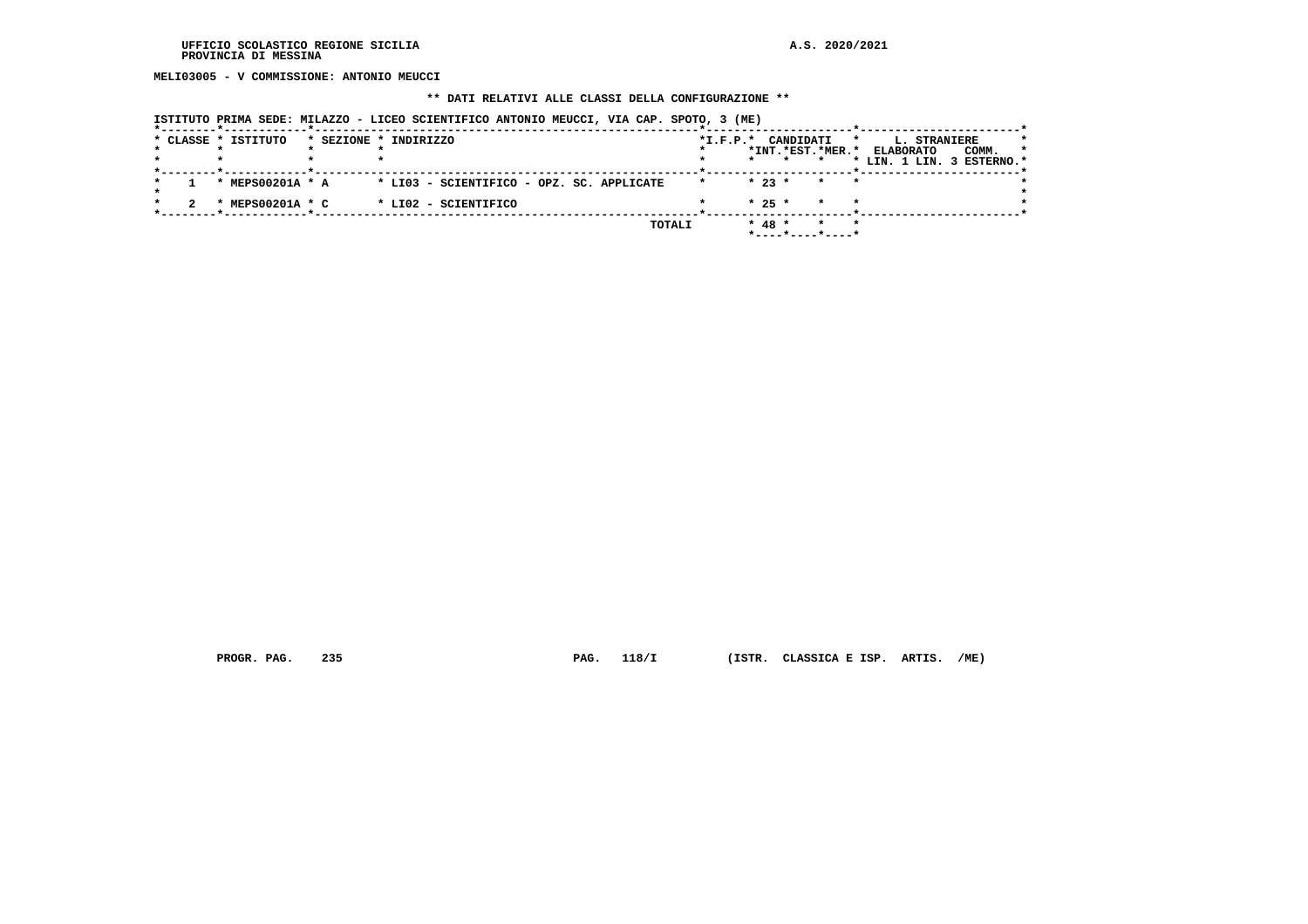**MELI03005 - V COMMISSIONE: ANTONIO MEUCCI**

| PRES | ™TOT…<br>$\Lambda$ CC | N.<br>GRAZIELLA<br>ᅭ                  | 'ME<br>20/1                    |                              |                            |     |
|------|-----------------------|---------------------------------------|--------------------------------|------------------------------|----------------------------|-----|
|      | אסר                   | <b>GIIDFRTOPF</b><br>エロエン<br>ר ידזידי | " PHCT.<br>d e<br><b>TATTI</b> | TAORMINA.<br><b>AONTRADA</b> | <b>SNC</b><br><b>ARANC</b> | (ME |
|      |                       |                                       |                                |                              |                            |     |
|      |                       |                                       |                                |                              |                            |     |

 **PROGR. PAG. 236 PAG. 118/II (ISTR. CLASSICA E ISP. ARTIS. /ME)**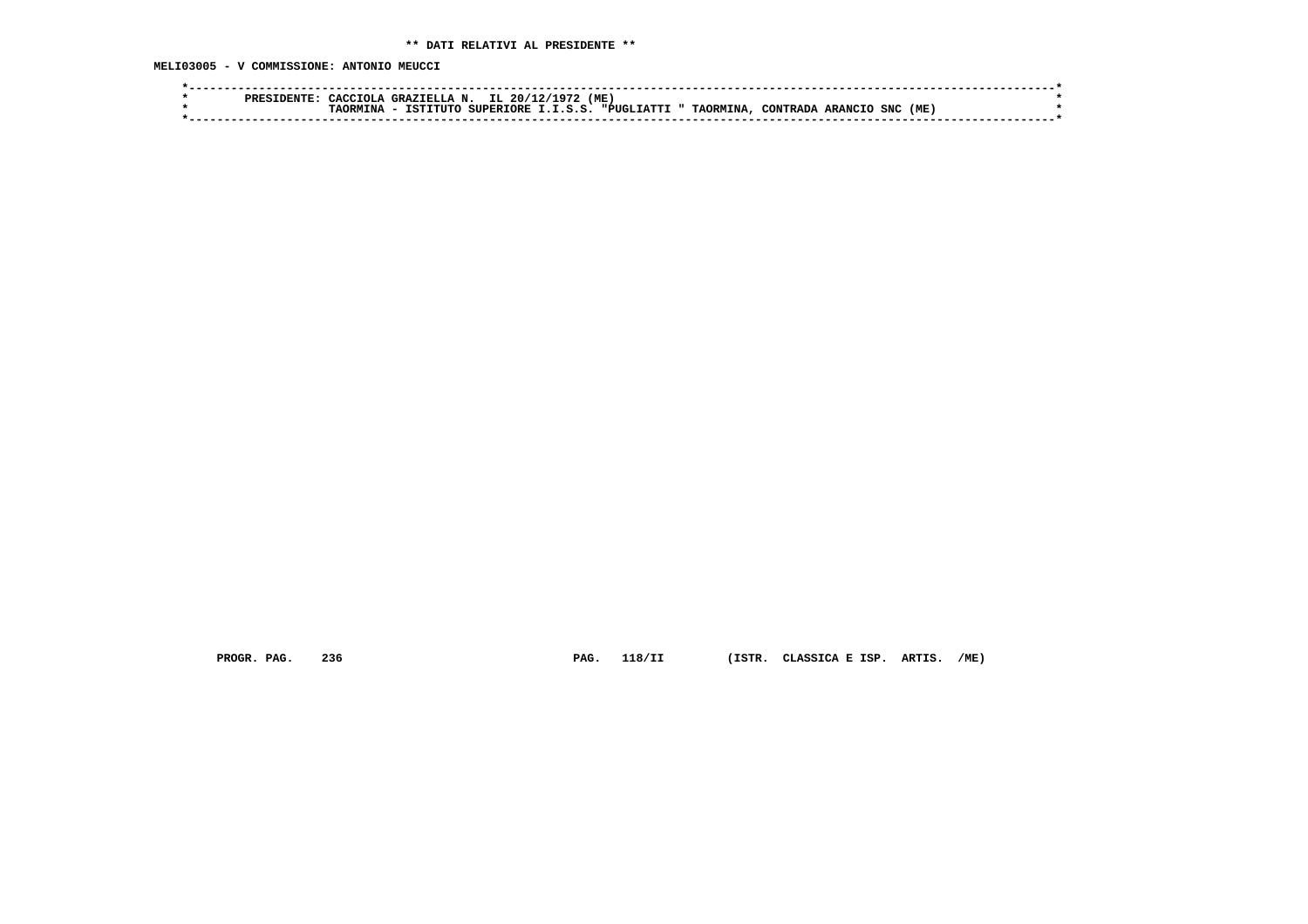**MELI03006 - VI COMMISSIONE: ITT-LSSA COPERNICO**

### **\*\* DATI RELATIVI ALLE CLASSI DELLA CONFIGURAZIONE \*\***

|  |                     | ISIIIQIQ FRIMA SEDE, BARCEDOQNA FQAQ DI GOIIQ - ISIIIQIQ IECNICO INDOSIRIADE III-DSSA COFERNICO, VIA ROMA AJV |                                                     |                                     |                                                  |         |
|--|---------------------|---------------------------------------------------------------------------------------------------------------|-----------------------------------------------------|-------------------------------------|--------------------------------------------------|---------|
|  | * CLASSE * ISTITUTO | * SEZIONE * INDIRIZZO                                                                                         | *I.F.P.* CANDIDATI<br>*INT.*EST.*MER.*              | $\star$                             | <b>L. STRANIERE</b><br><b>ELABORATO</b><br>COMM. | $\star$ |
|  |                     |                                                                                                               |                                                     |                                     | * LIN. 1 LIN. 3 ESTERNO.*                        |         |
|  | * $METF03000G$ * AL | * LI03 - SCIENTIFICO - OPZ. SC. APPLICATE                                                                     | $*20$ *                                             | $\star$<br>$\overline{\phantom{a}}$ |                                                  |         |
|  | METF03000G * BL     | * LI03 - SCIENTIFICO - OPZ. SC. APPLICATE                                                                     | $* 21 *$                                            | $\star$<br>$\star$                  |                                                  |         |
|  |                     | TOTALI                                                                                                        | $* 41 *$<br>$*$ - - - - $*$ - - - - $*$ - - - - $*$ |                                     |                                                  |         |

 **ISTITUTO PRIMA SEDE: BARCELLONA POZZO DI GOTTO - ISTITUTO TECNICO INDUSTRIALE ITT-LSSA COPERNICO, VIA ROMA 250 (ME)**

 **PROGR. PAG. 237 PAG. 119/I (ISTR. CLASSICA E ISP. ARTIS. /ME)**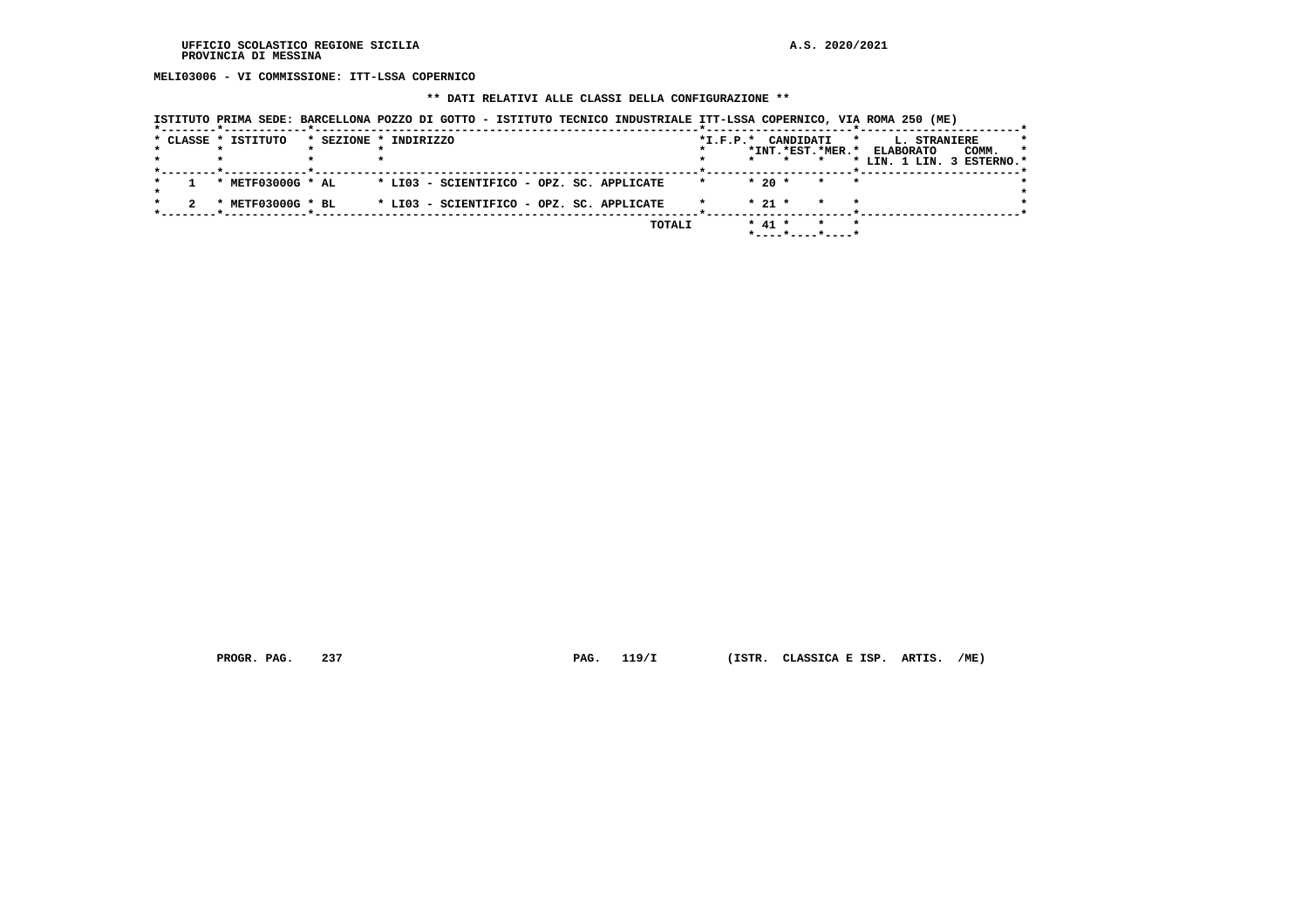**MELI03006 - VI COMMISSIONE: ITT-LSSA COPERNICO**

| IL.<br>(ME)<br>ROMEO<br>22/06/<br><b>NATALA</b><br>195.<br><b>PRF</b> |  |
|-----------------------------------------------------------------------|--|
| <b>ANNI</b><br>- MAX<br>RIIOLO A RIPOSC<br>ית<br>DOCENTE              |  |
|                                                                       |  |

 **PROGR. PAG. 238 PAG. 119/II (ISTR. CLASSICA E ISP. ARTIS. /ME)**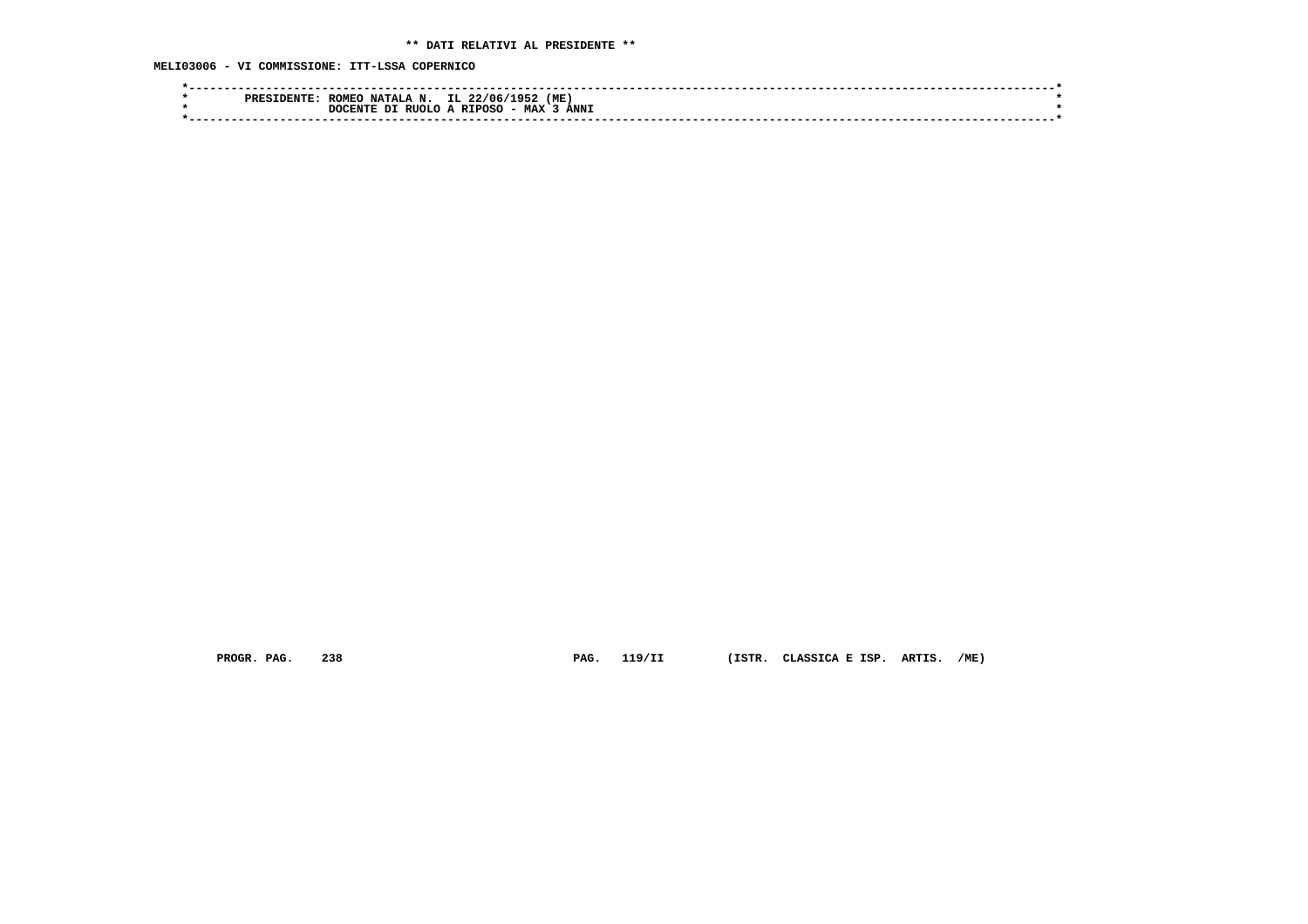**MELI03007 - VII COMMISSIONE: LICEO LUCIO PICCOLO**

### **\*\* DATI RELATIVI ALLE CLASSI DELLA CONFIGURAZIONE \*\***

| ISTITUTO PRIMA SEDE: CAPO D'ORLANDO - LICEO SCIENTIFICO LICEO LUCIO PICCOLO, VIA CONSOLARE ANTICA SNC (ME) |  |  |  |  |  |
|------------------------------------------------------------------------------------------------------------|--|--|--|--|--|
|                                                                                                            |  |  |  |  |  |

|  | * CLASSE * ISTITUTO | * SEZIONE * INDIRIZZO                     | *I.F.P.* CANDIDATI                                   | <b>L. STRANIERE</b><br>$\star$<br>$\star$ |
|--|---------------------|-------------------------------------------|------------------------------------------------------|-------------------------------------------|
|  |                     |                                           | *INT.*EST.*MER.*                                     | <b>ELABORATO</b><br>COMM.<br>$\star$      |
|  |                     |                                           |                                                      | * LIN. 1 LIN. 3 ESTERNO.*                 |
|  | * MEPS22000L * ASA  | * LI03 - SCIENTIFICO - OPZ. SC. APPLICATE | $* 22 *$<br>$\star$<br>$\star$ $\star$               |                                           |
|  | * MEPS22000L * AC   | * LIO1 - CLASSICO                         | $* 22 *$<br>$\star$<br>$\star$                       |                                           |
|  |                     | TOTALI                                    | $*$ 44 $*$<br>$\star$<br>$\star$<br>*----*----*----* |                                           |

 **PROGR. PAG. 239 PAG. 120/I (ISTR. CLASSICA E ISP. ARTIS. /ME)**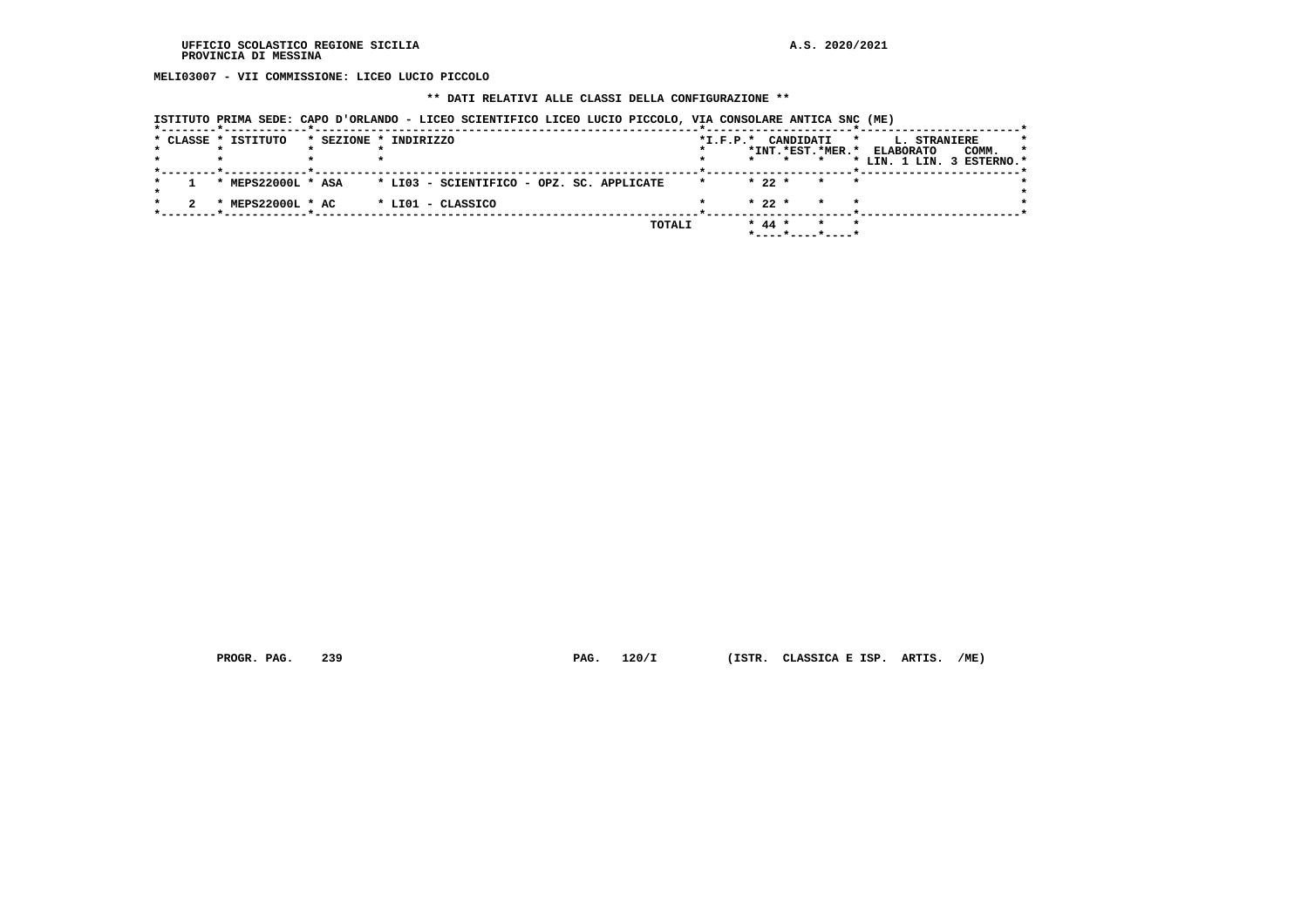**MELI03007 - VII COMMISSIONE: LICEO LUCIO PICCOLO**

| סססם | BONFTGLTO | CATERINA N. | IL.              | ۰or.<br>. 03/05/ | (ME      |                 |                   |                    |     |     |  |
|------|-----------|-------------|------------------|------------------|----------|-----------------|-------------------|--------------------|-----|-----|--|
|      | TNA       | TSTITHO     | <b>SUPERIORE</b> | <b>VERONA</b>    | TRENTO - | <b>MESSINA.</b> | <b>VTA</b><br>UGO | ΤS<br><b>BASSI</b> | 148 | (ME |  |
|      |           |             |                  |                  |          |                 |                   |                    |     |     |  |
|      |           |             |                  |                  |          |                 |                   |                    |     |     |  |

 **PROGR. PAG. 240 PAG. 120/II (ISTR. CLASSICA E ISP. ARTIS. /ME)**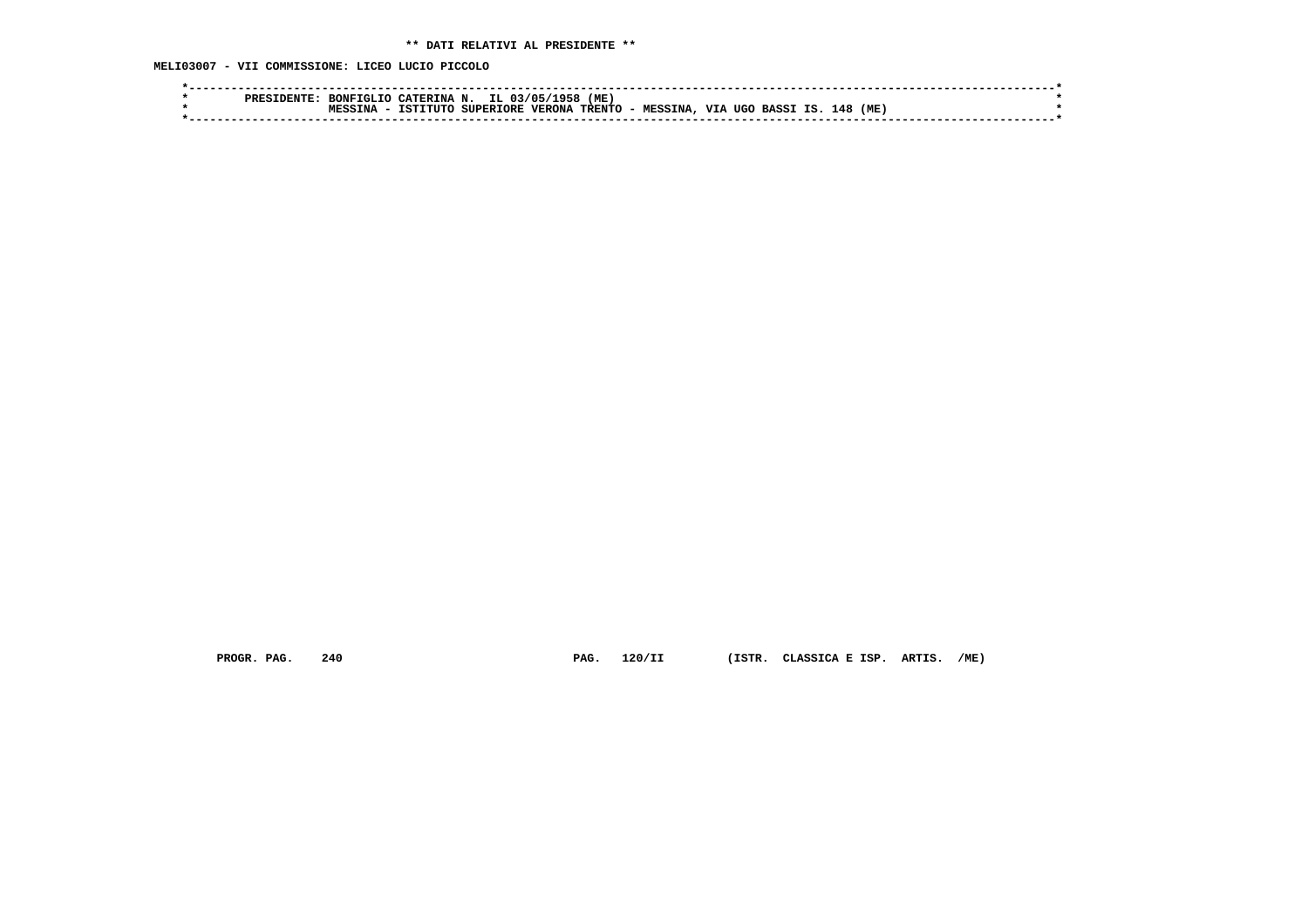**MELI03008 - VIII COMMISSIONE: LICEO SCIENTIFICO STATALE**

 **\*\* DATI RELATIVI ALLE CLASSI DELLA CONFIGURAZIONE \*\***

|  | * CLASSE * ISTITUTO | * SEZIONE * INDIRIZZO                     |        |         |          | *I.F.P.* CANDIDATI<br>*INT.*EST.*MER.*                        | <b>L. STRANIERE</b><br>$\star$<br><b>ELABORATO</b><br>COMM. | $\star$ |
|--|---------------------|-------------------------------------------|--------|---------|----------|---------------------------------------------------------------|-------------------------------------------------------------|---------|
|  |                     |                                           |        |         | $\star$  |                                                               | * LIN. 1 LIN. 3 ESTERNO.*                                   |         |
|  | * MEPS032016 * C    | * LI03 - SCIENTIFICO - OPZ. SC. APPLICATE |        | $\star$ | $* 23 *$ | $\star$<br>$\star$                                            |                                                             |         |
|  | * MEPS032016 * D    | * LI03 - SCIENTIFICO - OPZ. SC. APPLICATE |        |         | $* 25 *$ | $\star$                                                       |                                                             |         |
|  |                     |                                           | TOTALI |         | $* 48 *$ | $\star$<br>$\star$<br>$*$ - - - - $*$ - - - - $*$ - - - - $*$ |                                                             |         |

 **ISTITUTO PRIMA SEDE: SANTA TERESA DI RIVA - LICEO SCIENTIFICO LICEO SCIENTIFICO STATALE, VIA LUNGOMARE CENTRO (ME)**

 **PROGR. PAG. 241 PAG. 121/I (ISTR. CLASSICA E ISP. ARTIS. /ME)**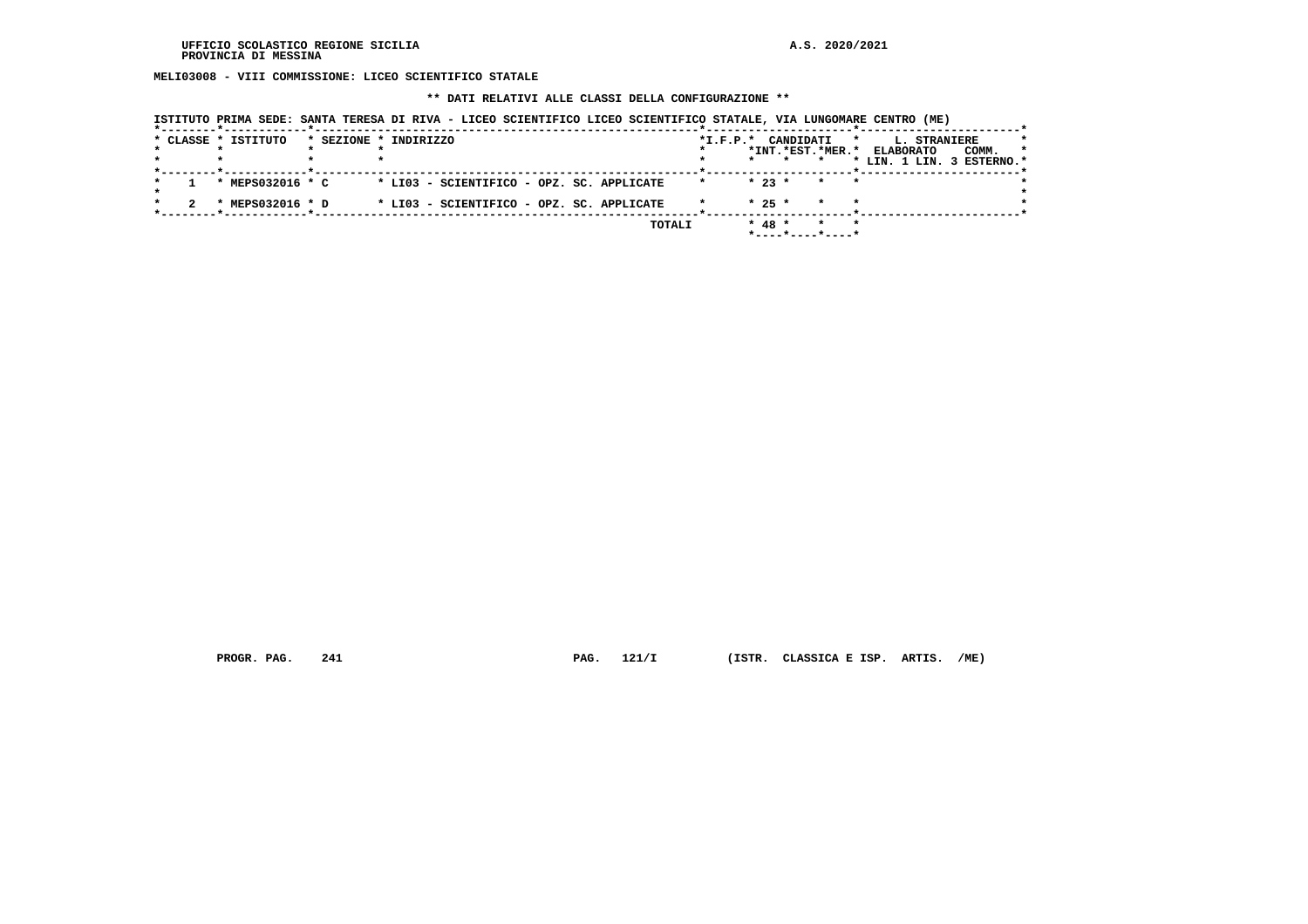**MELI03008 - VIII COMMISSIONE: LICEO SCIENTIFICO STATALE**

|  | PRESIDENTE |  |  | FUGAZZOTTO SEBASTIANO ANTONION. IL 30/10/1956 (ME)                                             |  |  |  |              |  |
|--|------------|--|--|------------------------------------------------------------------------------------------------|--|--|--|--------------|--|
|  |            |  |  | BARCELLONA POZZO DI GOTTO - IST TEC COMMERCIALE E PER GEOMETRI ITET "E. FERMI" ECONOMICO E TE, |  |  |  | . VTA PTTAG* |  |
|  |            |  |  |                                                                                                |  |  |  |              |  |

 **PROGR. PAG. 242 PAG. 121/II (ISTR. CLASSICA E ISP. ARTIS. /ME)**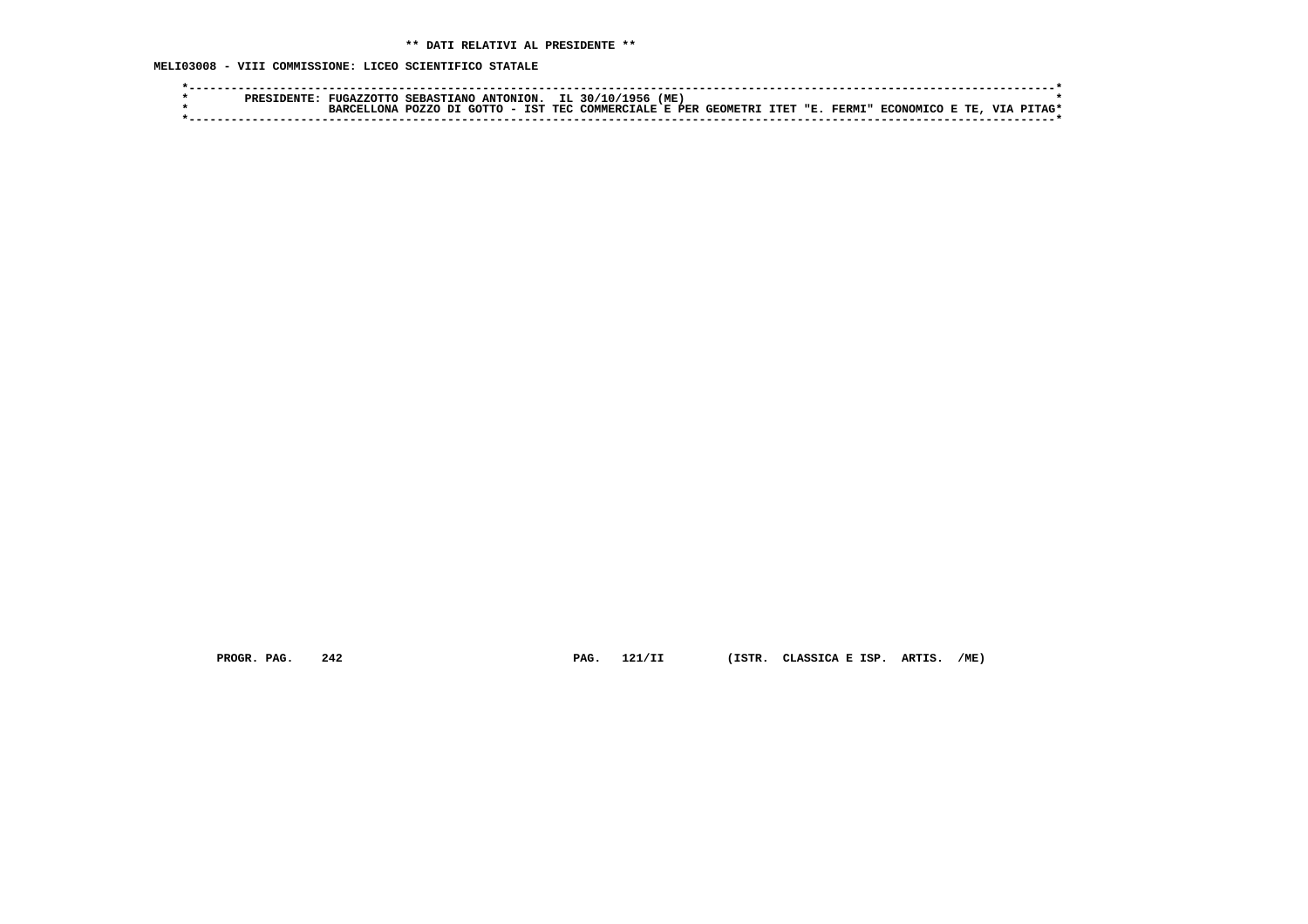**MELI03009 - IX COMMISSIONE: LICEO SCIENTIFICO,SCIENZE APPLICATE**

 **\*\* DATI RELATIVI ALLE CLASSI DELLA CONFIGURAZIONE \*\***

|  | * CLASSE * ISTITUTO | * SEZIONE * INDIRIZZO                     |         | *I.F.P.* CANDIDATI<br>*INT.*EST.*MER.*              | $\star$            | L. STRANIERE<br>COMM.<br><b>ELABORATO</b> | $\star$ |
|--|---------------------|-------------------------------------------|---------|-----------------------------------------------------|--------------------|-------------------------------------------|---------|
|  |                     |                                           |         |                                                     |                    | * LIN. 1 LIN. 3 ESTERNO.*                 |         |
|  | * MEPS003016 * CSA  | * LI03 - SCIENTIFICO - OPZ. SC. APPLICATE | $\star$ | $* 27 *$                                            | $\star$<br>$\star$ |                                           |         |
|  | * MEPS003016 * DSA  | * LI03 - SCIENTIFICO - OPZ. SC. APPLICATE |         | $* 18 *$                                            | $\star$<br>$\star$ |                                           |         |
|  |                     |                                           | TOTALI  | $* 45 *$<br>$*$ - - - - $*$ - - - - $*$ - - - - $*$ | $\star$<br>$\star$ |                                           |         |

 **ISTITUTO PRIMA SEDE: SANT'AGATA DI MILITELLO - LICEO SCIENTIFICO LICEO SCIENTIFICO,SCIENZE APPL, C/DA MUTI S.N.C. (ME)**

 **PROGR. PAG. 243 PAG. 122/I (ISTR. CLASSICA E ISP. ARTIS. /ME)**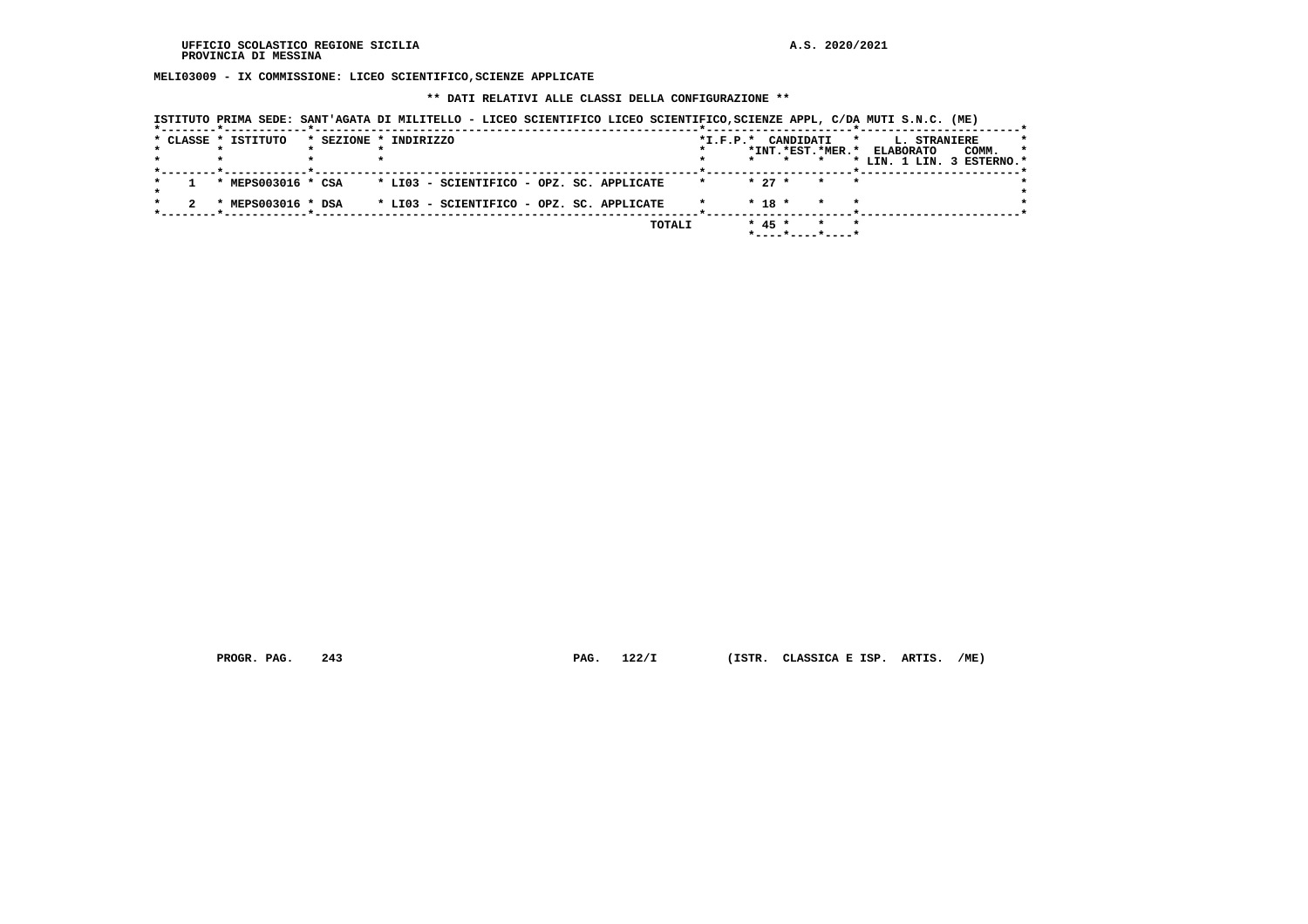**MELI03009 - IX COMMISSIONE: LICEO SCIENTIFICO,SCIENZE APPLICATE**

|  | ס סם מ | MAGITARDITI | " GIOVANNI N.                    |       | IL 27/08/<br>1956 | (ME            |             |                |     |  |  |
|--|--------|-------------|----------------------------------|-------|-------------------|----------------|-------------|----------------|-----|--|--|
|  |        | TNA         | $  \sigma$ $\sigma$ .<br>CCTENTT | TETOC | "ARCHIMEDE"       | <b>MESSINA</b> | REG<br>V.LE | <b>MARGHER</b> | (ME |  |  |
|  |        |             |                                  |       |                   |                |             |                |     |  |  |

 **PROGR. PAG. 244 PAG. 122/II (ISTR. CLASSICA E ISP. ARTIS. /ME)**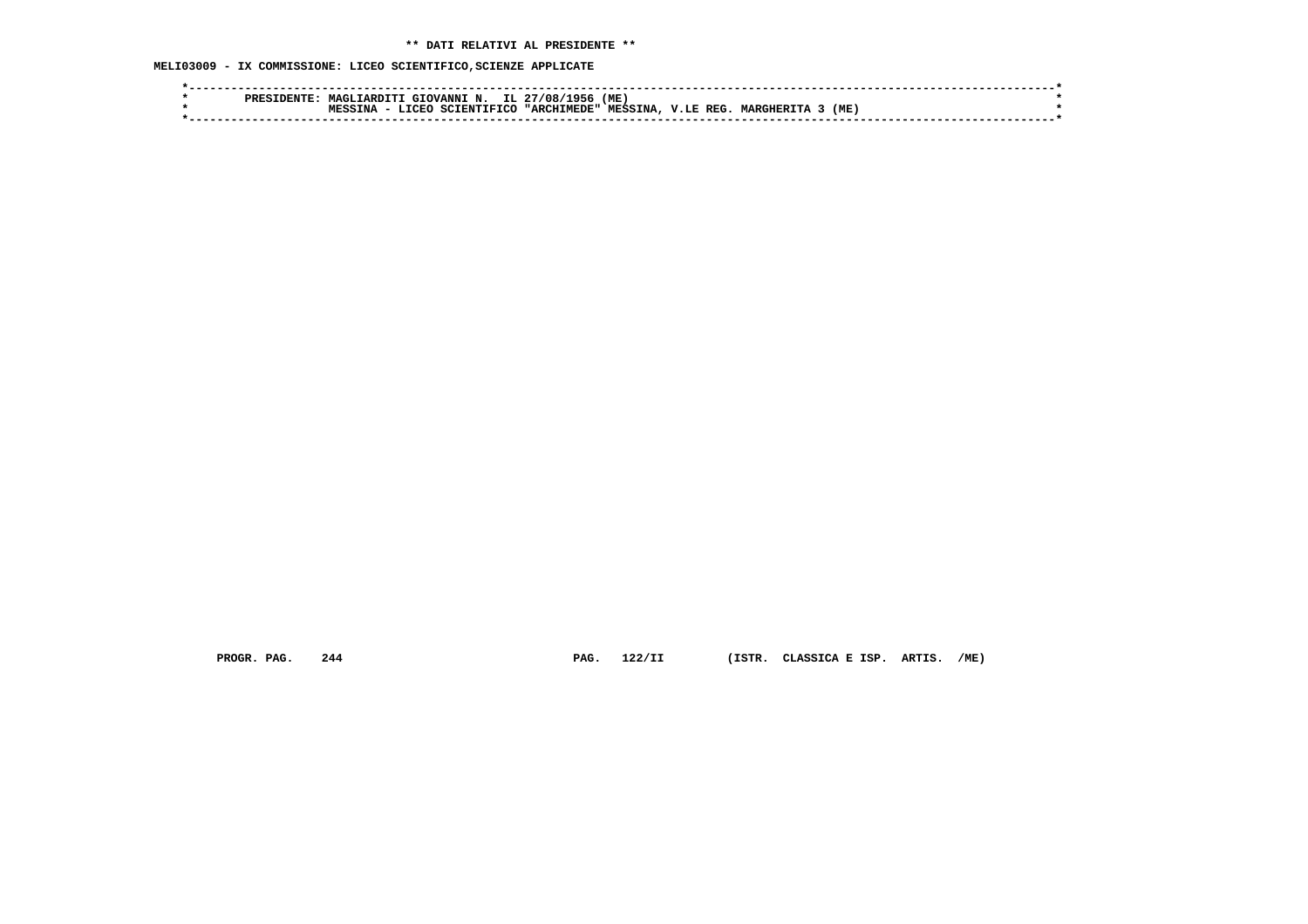**MELI03010 - X COMMISSIONE: LICEO VITTORIO EMANUELE III PATTI**

### **\*\* DATI RELATIVI ALLE CLASSI DELLA CONFIGURAZIONE \*\***

 **ISTITUTO PRIMA SEDE: PATTI - LICEO CLASSICO LICEO VITTORIO EMANUELE III PA, VIA TRIESTE 43 (ME)**

| * CLASSE * ISTITUTO | * SEZIONE * INDIRIZZO                                                                                                          | *I.F.P.* CANDIDATI * L. STRANIERE                               |                                    |
|---------------------|--------------------------------------------------------------------------------------------------------------------------------|-----------------------------------------------------------------|------------------------------------|
|                     |                                                                                                                                | *INT.*EST.*MER.* ELABORATO                                      | COMM.<br>* LIN. 1 LIN. 3 ESTERNO.* |
|                     | * MEPC060006 * ESCAPP * LI03 - SCIENTIFICO - OPZ. SC. APPLICATE                                                                | $* 23 * 1 *$<br>$\star$ . The set of $\star$<br>$\cdot$ $\cdot$ |                                    |
|                     |                                                                                                                                |                                                                 |                                    |
|                     | ISTITUTO SECONDA SEDE: PATTI - L.R. PAR. IST PROF PER I SERVIZI ALBERGHIERI E RIS IST.PROF.SERV.IND.ZO SERV. ENO, VIA PAPA GIC |                                                                 |                                    |
| * CLASSE * ISTITUTO | * SEZIONE * INDIRIZZO                                                                                                          | *I.F.P.* CANDIDATI * L. STRANIERE                               |                                    |
|                     |                                                                                                                                | *INT. *EST. *MER. * ELABORATO<br>$\star$                        | COMM.<br>* LIN. 1 LIN. 3 ESTERNO.* |
| * MERHH5500F * A    | * IPEN - SERV.ENO.OSP.ALB.ARTIC.ENOGASTR.                                                                                      | $*29$ *                                                         |                                    |
|                     | $*$ R<br>* IP06 - SERV.ENO.OSP.ALB.-SALA E VENDITA                                                                             | $*$ 6 $*$<br>$\star$                                            |                                    |
|                     | TOTALI                                                                                                                         | $*$ 58 $*$ 1 $*$                                                |                                    |
|                     |                                                                                                                                | $*$ ----*----*----*                                             |                                    |

 **PROGR. PAG. 245 PAG. 123/I (ISTR. CLASSICA E ISP. ARTIS. /ME)**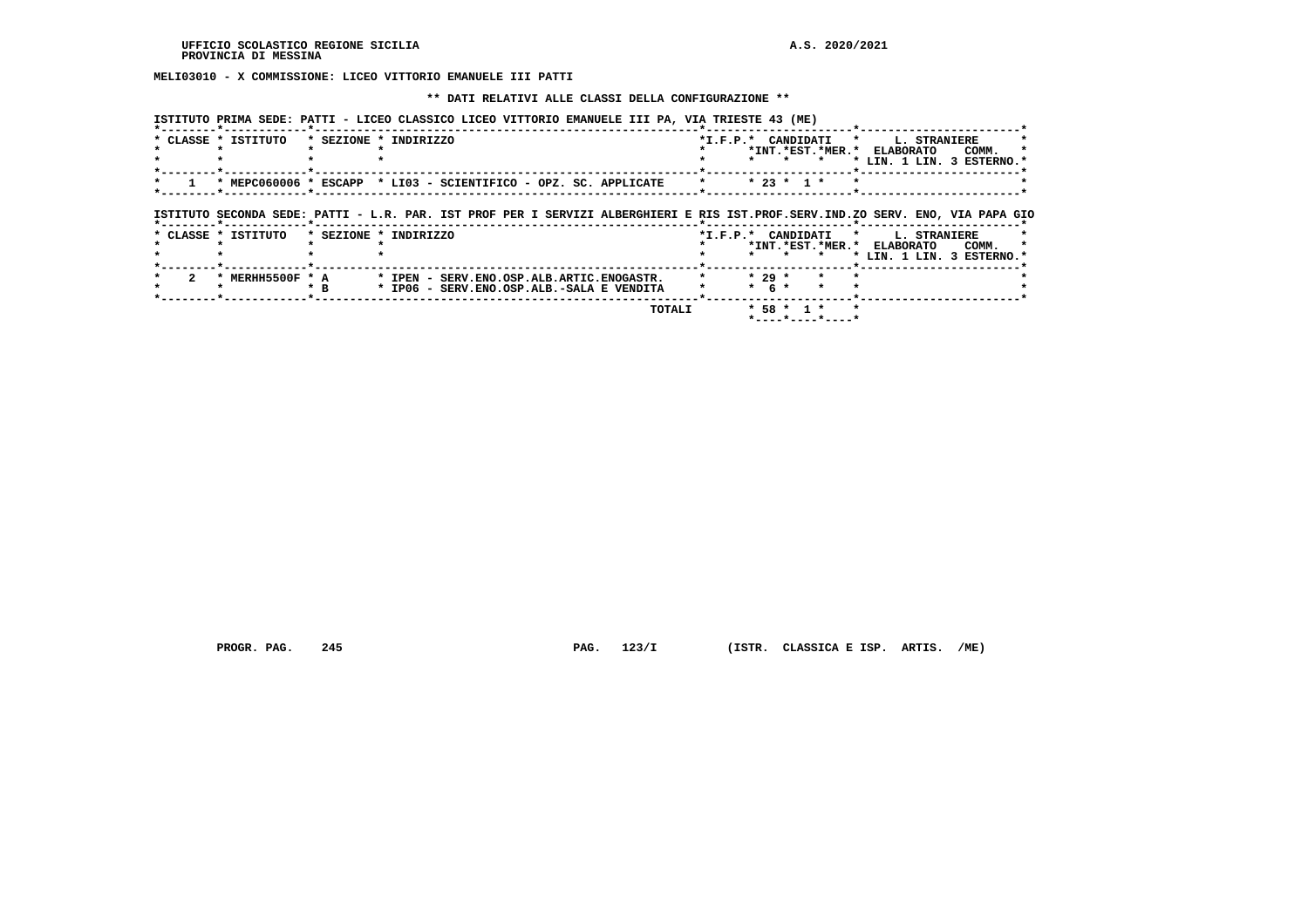# **\*\* DATI RELATIVI AL PRESIDENTE \*\***

 **MELI03010 - X COMMISSIONE: LICEO VITTORIO EMANUELE III PATTI**

| (ME<br>IL 03/08/1969<br>LORENZO N.<br><b>CASTROVINCI</b><br><b>BRUN</b><br><b>PRES</b> |  |
|----------------------------------------------------------------------------------------|--|
| (ME<br>VIA<br>BROLO.<br><b>ROMA</b><br><b>BROLO</b><br>COMPRENSIVO<br>ISTITUTO         |  |
|                                                                                        |  |

 **PROGR. PAG. 246 PAG. 123/II (ISTR. CLASSICA E ISP. ARTIS. /ME)**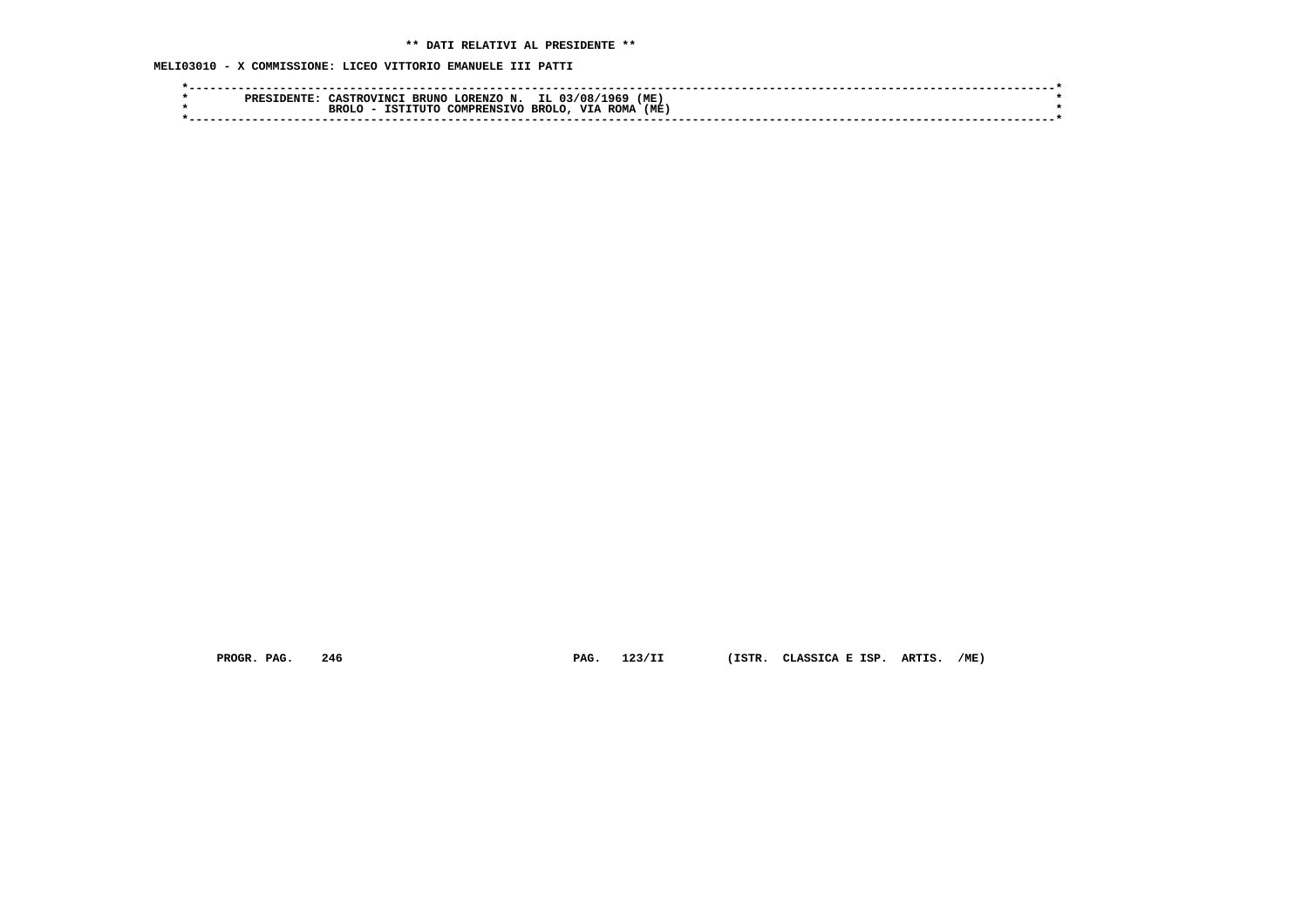# **MELI03011 - XI COMMISSIONE: ITT-LSSA COPERNICO**

### **\*\* DATI RELATIVI ALLE CLASSI DELLA CONFIGURAZIONE \*\***

|                     | ISTITUTO PRIMA SEDE: BARCELLONA POZZO DI GOTTO - ISTITUTO TECNICO INDUSTRIALE ITT-LSSA COPERNICO, VIA ROMA 250 (ME)     |                      |         |                             |                      |         |                                                                         |              |
|---------------------|-------------------------------------------------------------------------------------------------------------------------|----------------------|---------|-----------------------------|----------------------|---------|-------------------------------------------------------------------------|--------------|
| * CLASSE * ISTITUTO | * SEZIONE * INDIRIZZO                                                                                                   |                      | $\star$ |                             | *I.F.P.* CANDIDATI * |         | L. STRANIERE<br>*INT.*EST.*MER.* ELABORATO<br>* LIN. 1 LIN. 3 ESTERNO.' | COMM.        |
| * METF03000G * CL   | * LI03 - SCIENTIFICO - OPZ. SC. APPLICATE                                                                               | $\star$              |         | $* 22 *$                    | $\star$              |         |                                                                         |              |
|                     | ISTITUTO SECONDA SEDE: TERME VIGLIATORE - L.R. PAR. LICEO CLASSICO LICEO MUSICALE E COREUTICO LUC, VIA DEL MARE 67 (ME) |                      |         |                             |                      |         |                                                                         |              |
| * CLASSE * ISTITUTO | * SEZIONE * INDIRIZZO                                                                                                   | *I.F.P.* CANDIDATI * |         |                             |                      |         |                                                                         |              |
|                     |                                                                                                                         |                      |         |                             | *INT.*EST.*MER.*     |         | ELABORATO                                                               | L. STRANIERE |
|                     |                                                                                                                         |                      |         |                             |                      |         | * LIN. 1 LIN. 3 ESTERNO.*                                               | COMM.        |
| * MEPC2A500L * AM   | * LI13 - MUSIC.COREUTICO - SEZ.MUSICALE                                                                                 | $\star$              |         | $\star$ 2 $\star$ 1 $\star$ |                      | $\star$ |                                                                         |              |

 **PROGR. PAG. 247 PAG. 124/I (ISTR. CLASSICA E ISP. ARTIS. /ME)**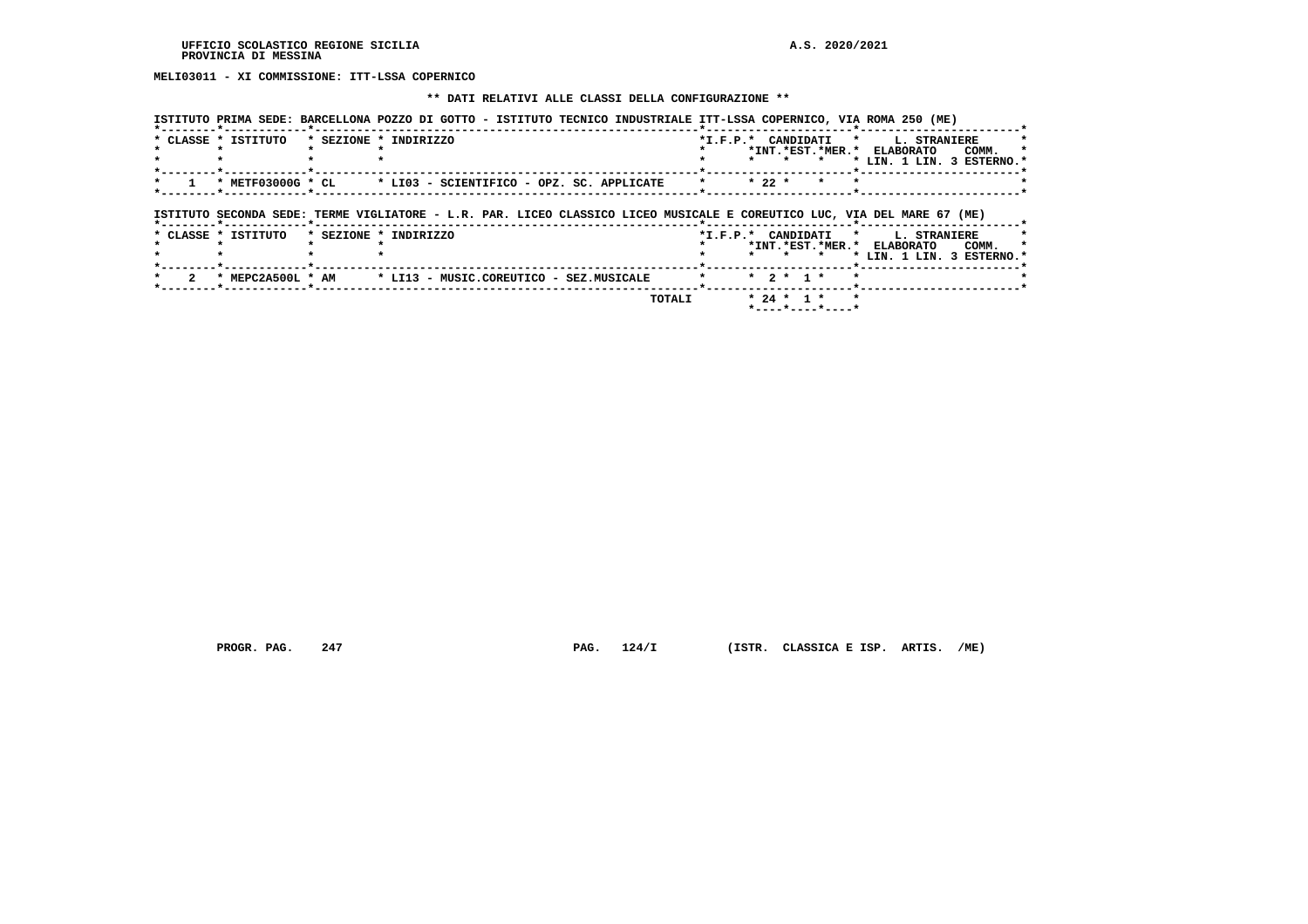**MELI03011 - XI COMMISSIONE: ITT-LSSA COPERNICO**

| IL<br>(ME<br>105.<br><b>TAMA</b><br>NUNZIATA N.<br>24/02/<br>PRFC |  |
|-------------------------------------------------------------------|--|
| <b>ANNI</b><br>- MAX<br>RIIOLO A RIPOSC<br>ית<br>חידות חירו       |  |
|                                                                   |  |

 **PROGR. PAG. 248 PAG. 124/II (ISTR. CLASSICA E ISP. ARTIS. /ME)**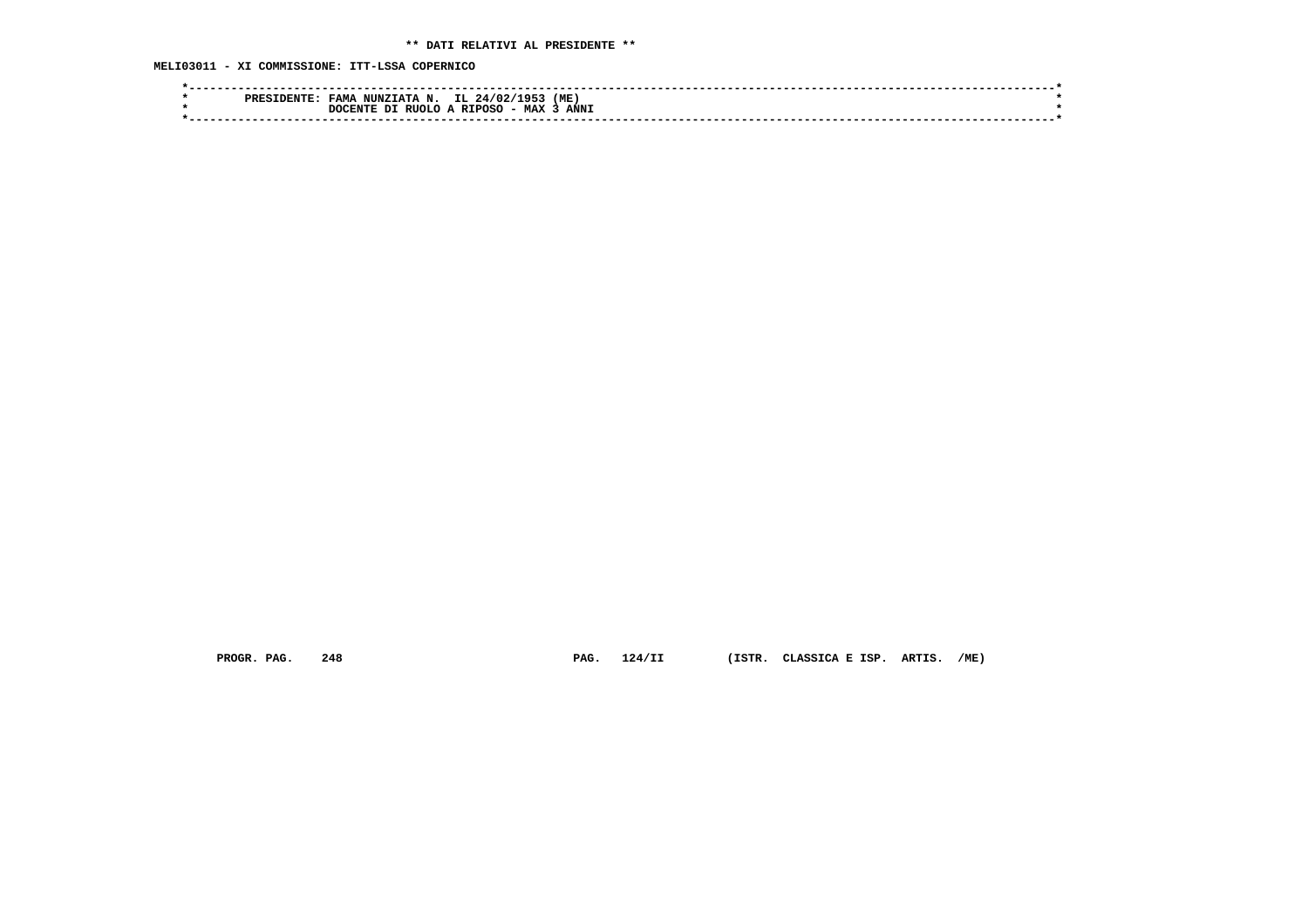**MELI04001 - I COMMISSIONE: "ARCHIMEDE" MESSINA**

# **\*\* DATI RELATIVI ALLE CLASSI DELLA CONFIGURAZIONE \*\***

| ISTITUTO PRIMA SEDE: MESSINA - LICEO SCIENTIFICO "ARCHIMEDE" MESSINA, V.LE REG. MARGHERITA 3 (ME) |  |  |  |  |  |  |  |
|---------------------------------------------------------------------------------------------------|--|--|--|--|--|--|--|
|---------------------------------------------------------------------------------------------------|--|--|--|--|--|--|--|

|  |                     |                                        |                                                                       |  |            |                                  | *         |                                                 |                  |                                           |
|--|---------------------|----------------------------------------|-----------------------------------------------------------------------|--|------------|----------------------------------|-----------|-------------------------------------------------|------------------|-------------------------------------------|
|  |                     |                                        |                                                                       |  |            |                                  |           |                                                 | COMM.            | -1                                        |
|  |                     |                                        |                                                                       |  |            |                                  |           |                                                 |                  |                                           |
|  |                     |                                        |                                                                       |  |            |                                  |           |                                                 |                  |                                           |
|  |                     |                                        |                                                                       |  |            |                                  |           |                                                 |                  |                                           |
|  |                     |                                        |                                                                       |  |            |                                  |           |                                                 |                  |                                           |
|  |                     |                                        |                                                                       |  |            |                                  |           | я                                               |                  |                                           |
|  |                     |                                        |                                                                       |  |            |                                  |           |                                                 |                  |                                           |
|  |                     |                                        | <b>TOTALI</b>                                                         |  |            | $\star$                          | $\star$   |                                                 |                  |                                           |
|  |                     |                                        |                                                                       |  |            |                                  |           |                                                 |                  |                                           |
|  | * CLASSE * ISTITUTO | * MEPS010008 * BL<br>* MEPS010008 * CL | * SEZIONE * INDIRIZZO<br>* LI04 - LINGUISTICO<br>* LI04 - LINGUISTICO |  | $*I.F.P.*$ | $* 21 *$<br>$* 16 *$<br>$* 37 *$ | CANDIDATI | *INT. *EST. *MER. *<br>* * *<br>$\star$ $\star$ | <b>ELABORATO</b> | L. STRANIERE<br>* LIN. 1 LIN. 3 ESTERNO.* |

 **PROGR. PAG. 249 PAG. 125/I (ISTR. CLASSICA E ISP. ARTIS. /ME)**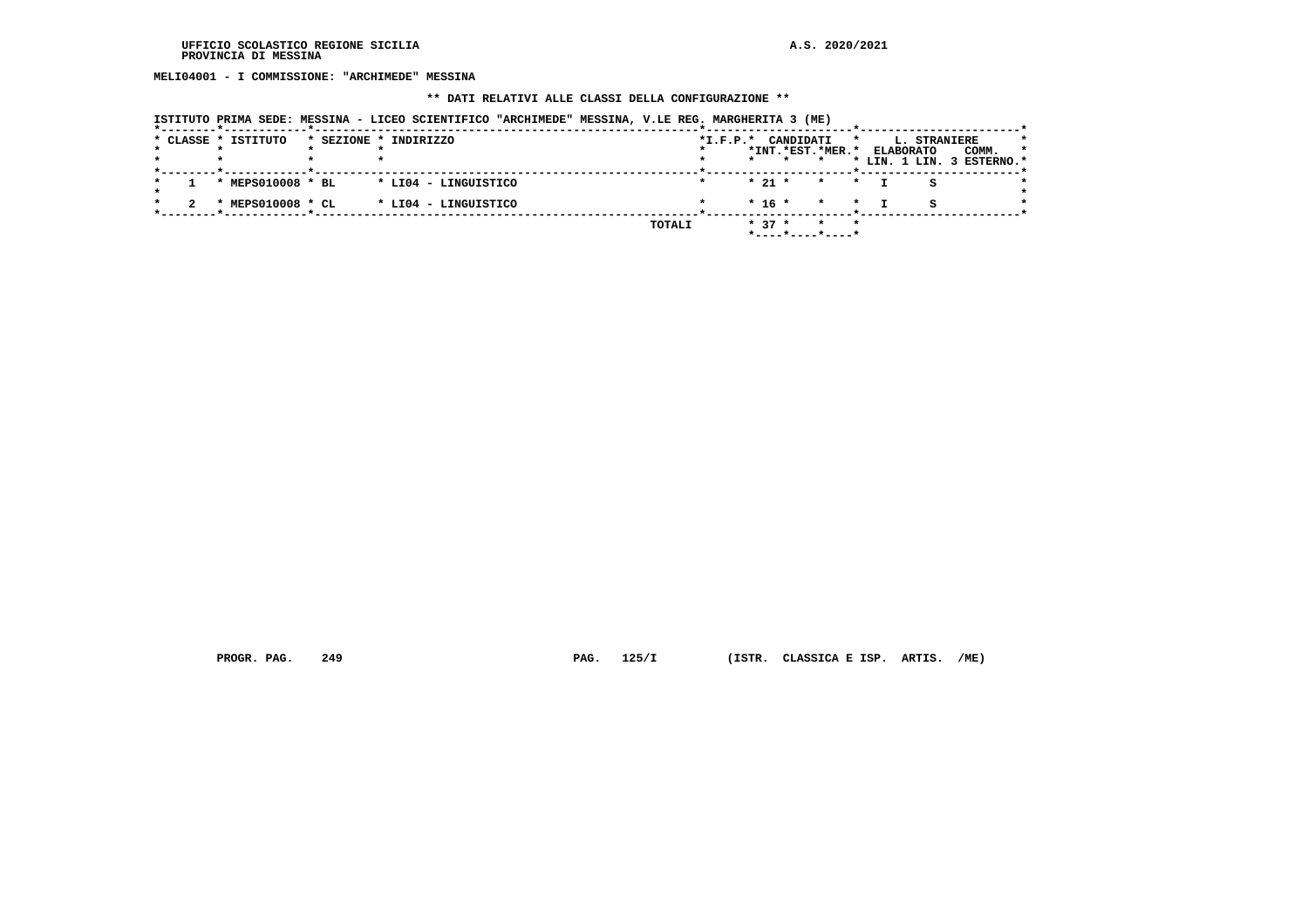**MELI04001 - I COMMISSIONE: "ARCHIMEDE" MESSINA**

|  |  | SIGILLO MASSIMO N. IL 14/09/1961 (NA)                                               |  |  |  |  |  |  |
|--|--|-------------------------------------------------------------------------------------|--|--|--|--|--|--|
|  |  | - ISTITUTO TECNICO NAUTICO I.T.T.L. "CAIO DUILIO", VIA GIUSEPPE LA FARINA N.70 (ME) |  |  |  |  |  |  |
|  |  |                                                                                     |  |  |  |  |  |  |

 **PROGR. PAG. 250 PAG. 125/II (ISTR. CLASSICA E ISP. ARTIS. /ME)**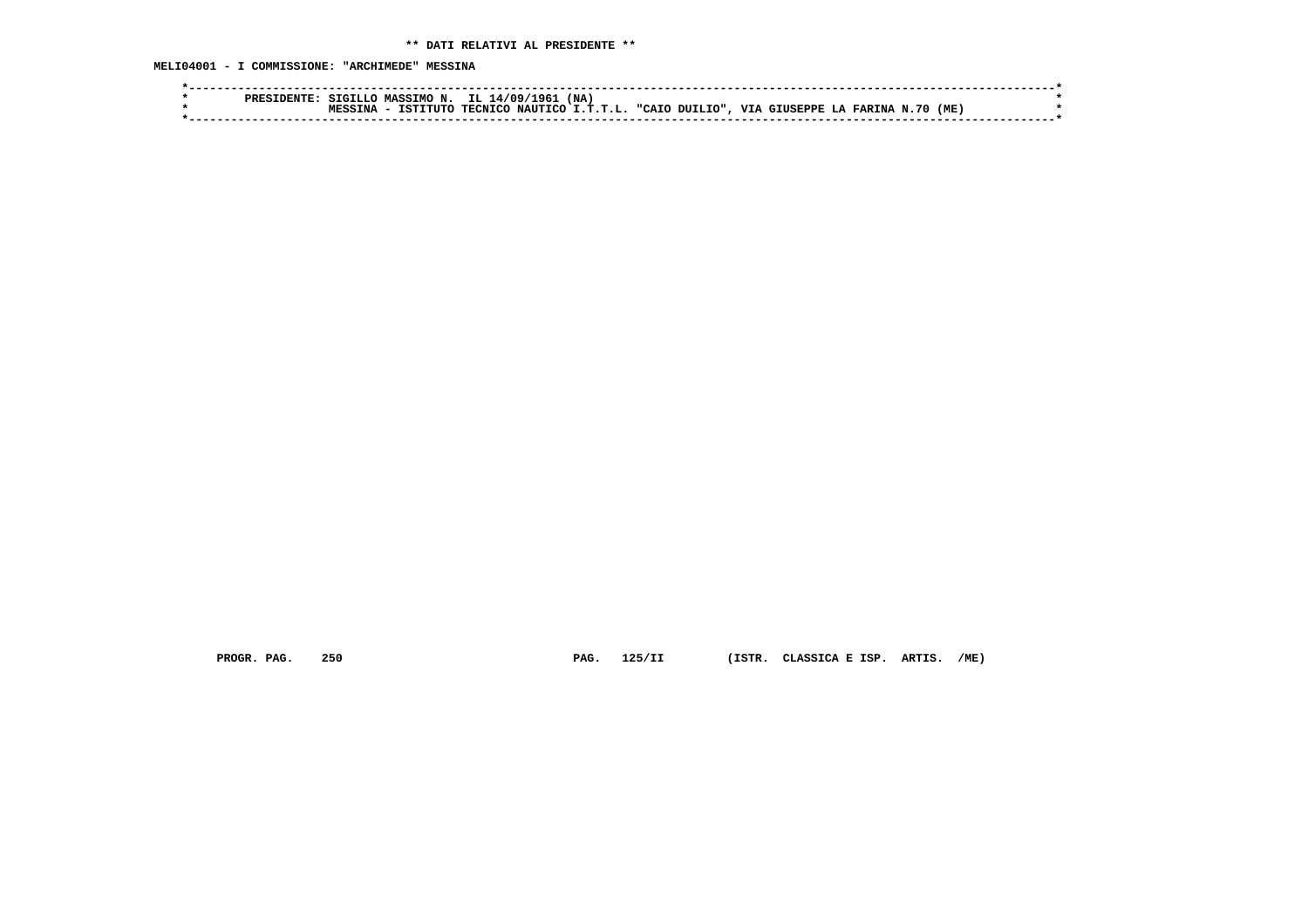**MELI04002 - II COMMISSIONE: "SEGUENZA" MESSINA**

# **\*\* DATI RELATIVI ALLE CLASSI DELLA CONFIGURAZIONE \*\***

|  |  |  | ISTITUTO PRIMA SEDE: MESSINA - LICEO SCIENTIFICO "SEGUENZA" MESSINA, VIA S. AGOSTINO N.1 (ME) |  |  |  |  |
|--|--|--|-----------------------------------------------------------------------------------------------|--|--|--|--|
|  |  |  |                                                                                               |  |  |  |  |
|  |  |  |                                                                                               |  |  |  |  |

|  | * CLASSE * ISTITUTO | * SEZIONE * INDIRIZZO |        | $*I.F.P.*$ | CANDIDATI |                                                            | $\star$ |                  | <b>L. STRANIERE</b> |                           |    |
|--|---------------------|-----------------------|--------|------------|-----------|------------------------------------------------------------|---------|------------------|---------------------|---------------------------|----|
|  |                     |                       |        |            |           | *INT.*EST.*MER.*                                           |         | <b>ELABORATO</b> |                     | COMM.                     | -1 |
|  |                     |                       |        |            | $\star$   |                                                            |         |                  |                     | * LIN. 1 LIN. 3 ESTERNO.* |    |
|  | * MEPS03000D * BL   | * LI04 - LINGUISTICO  |        |            | $* 17 *$  | $\star$ $\star$                                            |         |                  |                     |                           |    |
|  | * MEPS03000D * CL   | * LI04 - LINGUISTICO  |        |            | $* 15 *$  | $\star$ $\star$                                            |         |                  | m.                  |                           |    |
|  |                     |                       | TOTALI |            | $* 32 *$  | $\star$ $\star$<br>$*$ - - - - $*$ - - - - $*$ - - - - $*$ |         |                  |                     |                           |    |

 **PROGR. PAG. 251 PAG. 126/I (ISTR. CLASSICA E ISP. ARTIS. /ME)**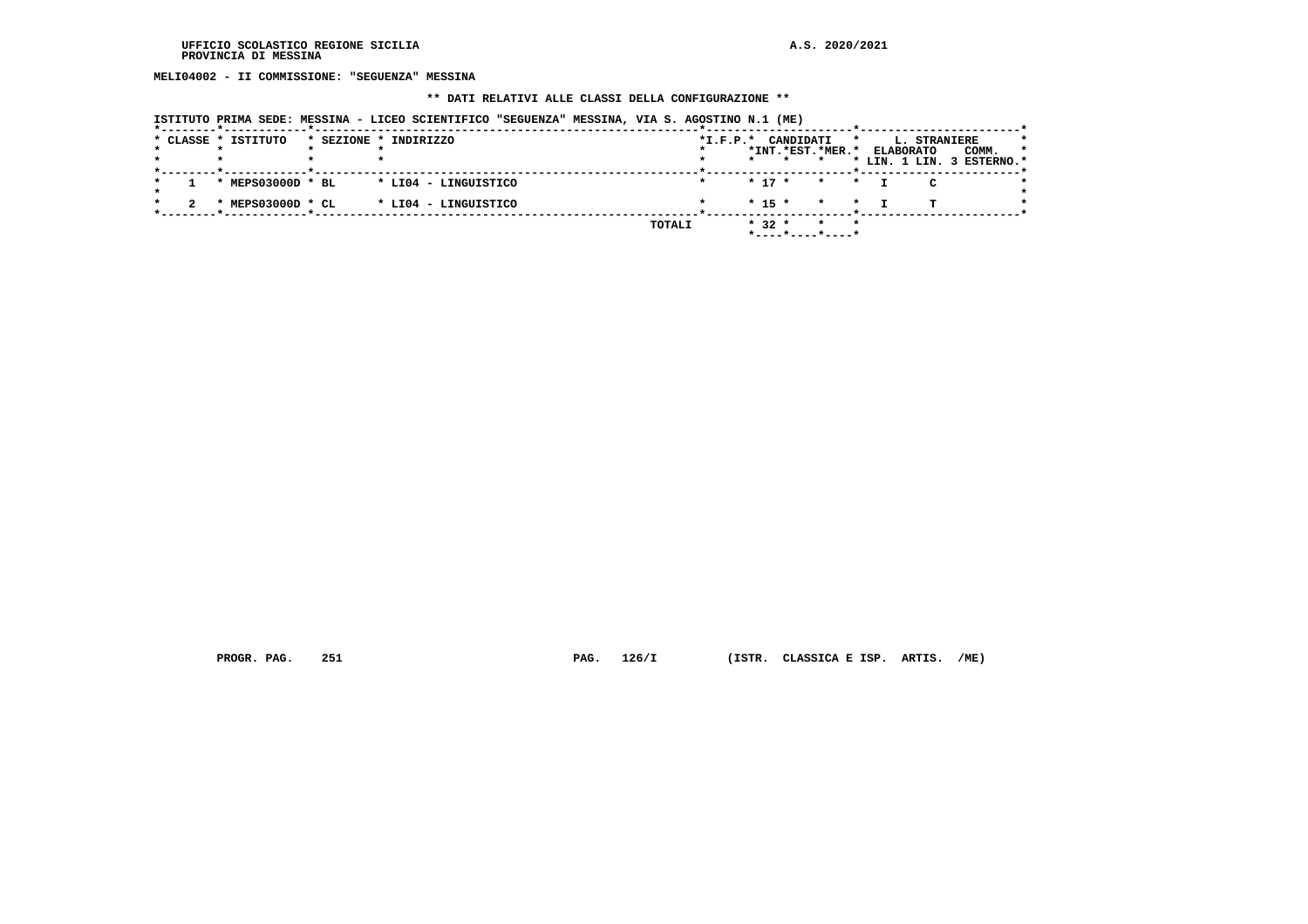**MELI04002 - II COMMISSIONE: "SEGUENZA" MESSINA**

| DDFC | <b>MANCA</b> | <b>FRANCESCA</b>           | <b>MARTA</b> | <b>T.TIN</b> | IL. | 30/08      | '96.<br>'ME .    |                       |         |             |               |      |  |
|------|--------------|----------------------------|--------------|--------------|-----|------------|------------------|-----------------------|---------|-------------|---------------|------|--|
|      | . הכד        | <b>POZZC</b><br><b>ONT</b> | דת           | ີ⊂ΩΩ ⊤ΓΩ     |     | TSTITUTO . | <b>SUPERTORE</b> | <b>I.S.BARCELLONA</b> | FERRARI | <b>VTCC</b> | <b>PTCARD</b> | (ME) |  |
|      |              |                            |              |              |     |            |                  |                       |         |             |               |      |  |

 **PROGR. PAG. 252 PAG. 126/II (ISTR. CLASSICA E ISP. ARTIS. /ME)**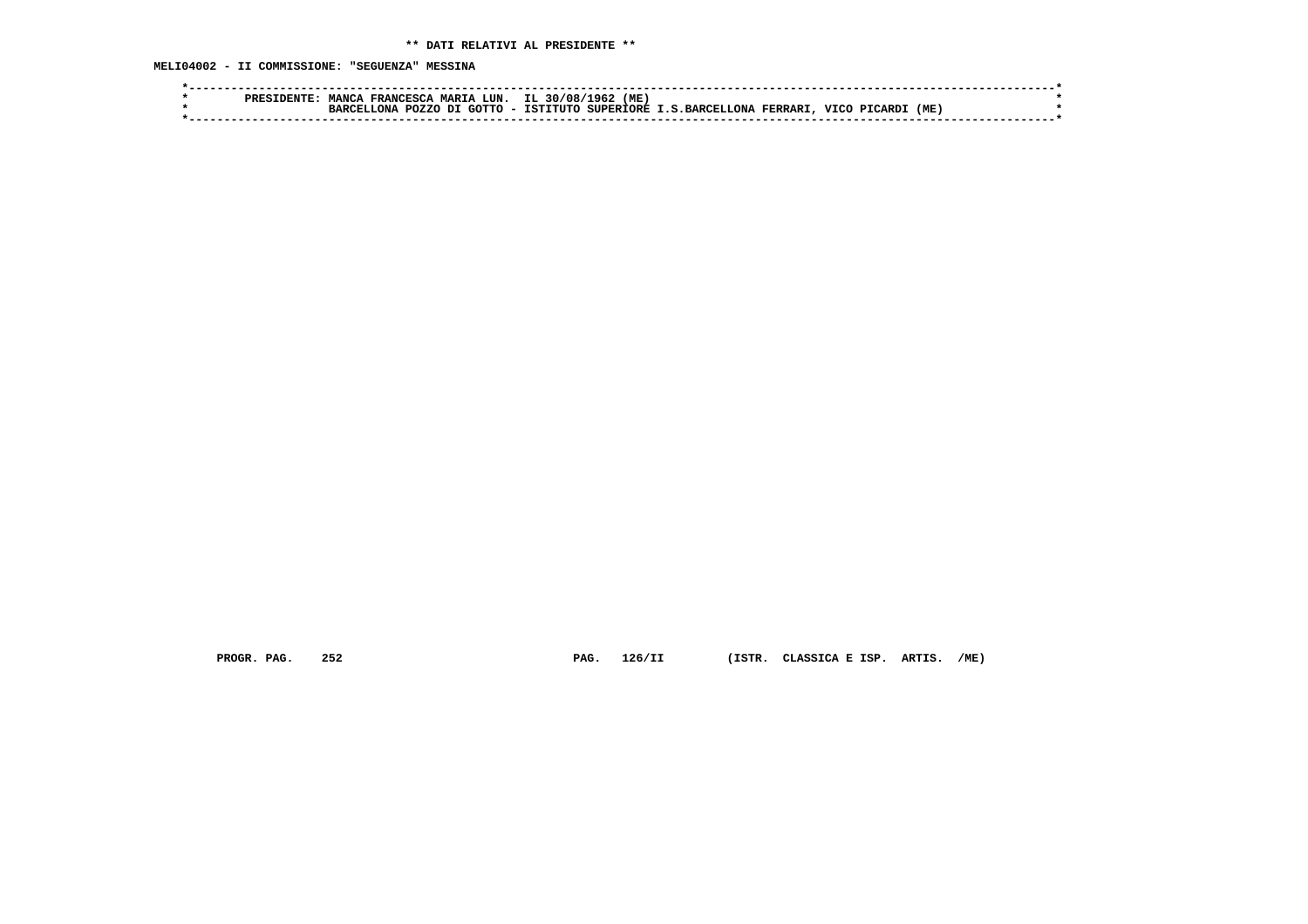**MELI04003 - III COMMISSIONE: " AINIS " MESSINA**

## **\*\* DATI RELATIVI ALLE CLASSI DELLA CONFIGURAZIONE \*\***

|  | ISTITUTO PRIMA SEDE: MESSINA - ISTITUTO MAGISTRALE " AINIS " MESSINA, VIA ANTONELLO FRERI (ME) |  |  |  |  |
|--|------------------------------------------------------------------------------------------------|--|--|--|--|
|--|------------------------------------------------------------------------------------------------|--|--|--|--|

|  | * CLASSE * ISTITUTO | * SEZIONE * INDIRIZZO |        | $*L.F.P.*$ | CANDIDATI |                  | $\star$ |                  | L. STRANIERE |                                    |    |
|--|---------------------|-----------------------|--------|------------|-----------|------------------|---------|------------------|--------------|------------------------------------|----|
|  |                     |                       |        |            | $\star$   | *INT.*EST.*MER.* |         | <b>ELABORATO</b> |              | COMM.<br>* LIN. 1 LIN. 3 ESTERNO.* | -1 |
|  |                     |                       |        |            |           |                  |         |                  |              |                                    |    |
|  | * MEPM010009 * BLIN | * LI04 - LINGUISTICO  |        |            | $*21*$    | $\star$ $\star$  |         |                  |              |                                    |    |
|  | * MEPM010009 * CLIN | * LI04 - LINGUISTICO  |        |            | $* 21 *$  | $\star$ $\star$  |         |                  | я            |                                    |    |
|  |                     |                       | TOTALI |            | $* 42 *$  | $\star$<br>*     |         |                  |              |                                    |    |

 **PROGR. PAG. 253 PAG. 127/I (ISTR. CLASSICA E ISP. ARTIS. /ME)**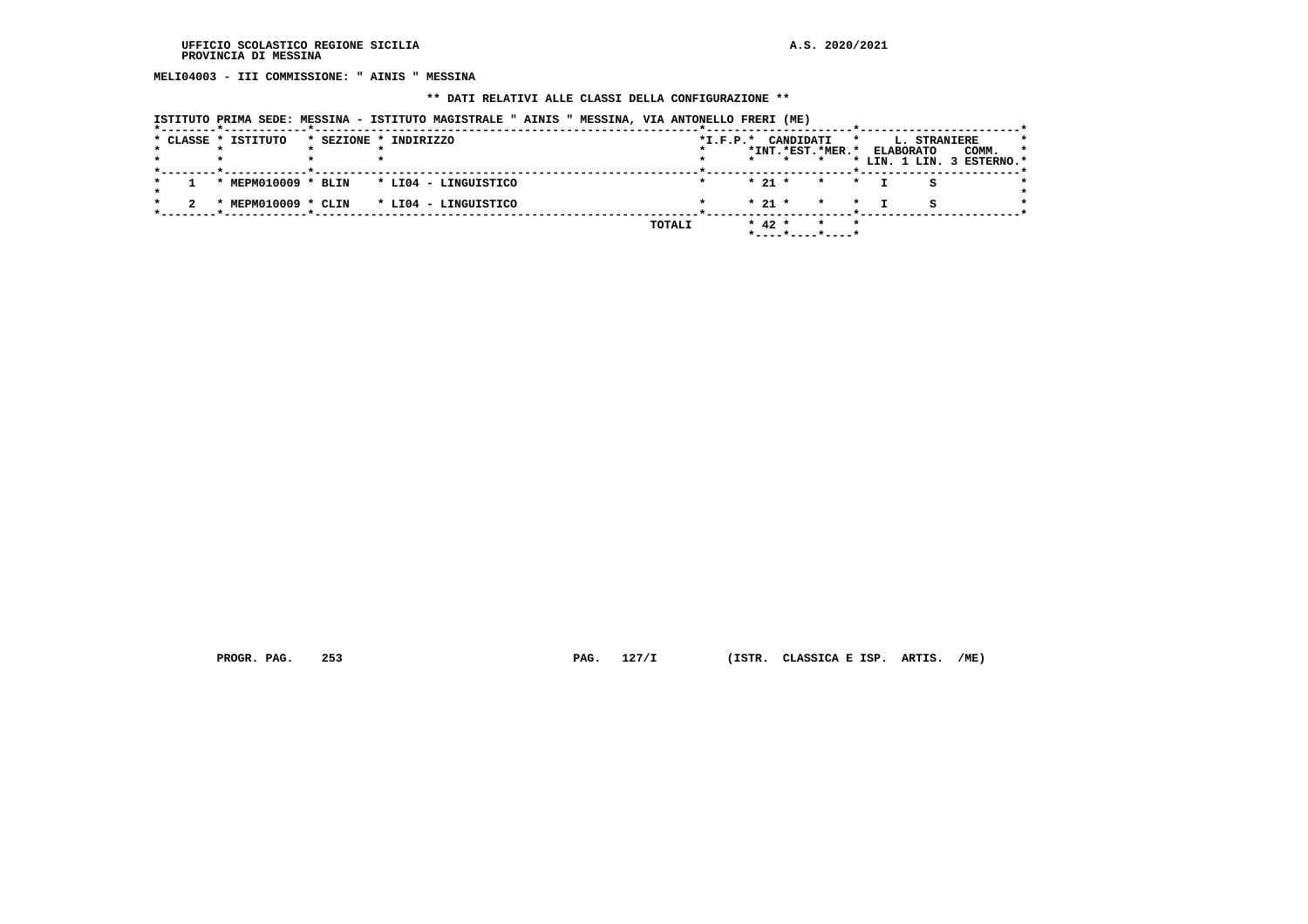**MELI04003 - III COMMISSIONE: " AINIS " MESSINA**

| <b>PRES</b> | IL.<br>(ME<br>1959<br>. 30/12<br>N.<br><b>GIOVANNA</b><br>DE.<br><b>FRANCESCO</b>       |  |
|-------------|-----------------------------------------------------------------------------------------|--|
|             | (ME<br>VTA<br>MESSINA.<br>"MAIJROLTCO"<br>TNA<br>TSTTTITO<br><b>SUPERIORE</b><br>CAVOUR |  |
|             |                                                                                         |  |

 **PROGR. PAG. 254 PAG. 127/II (ISTR. CLASSICA E ISP. ARTIS. /ME)**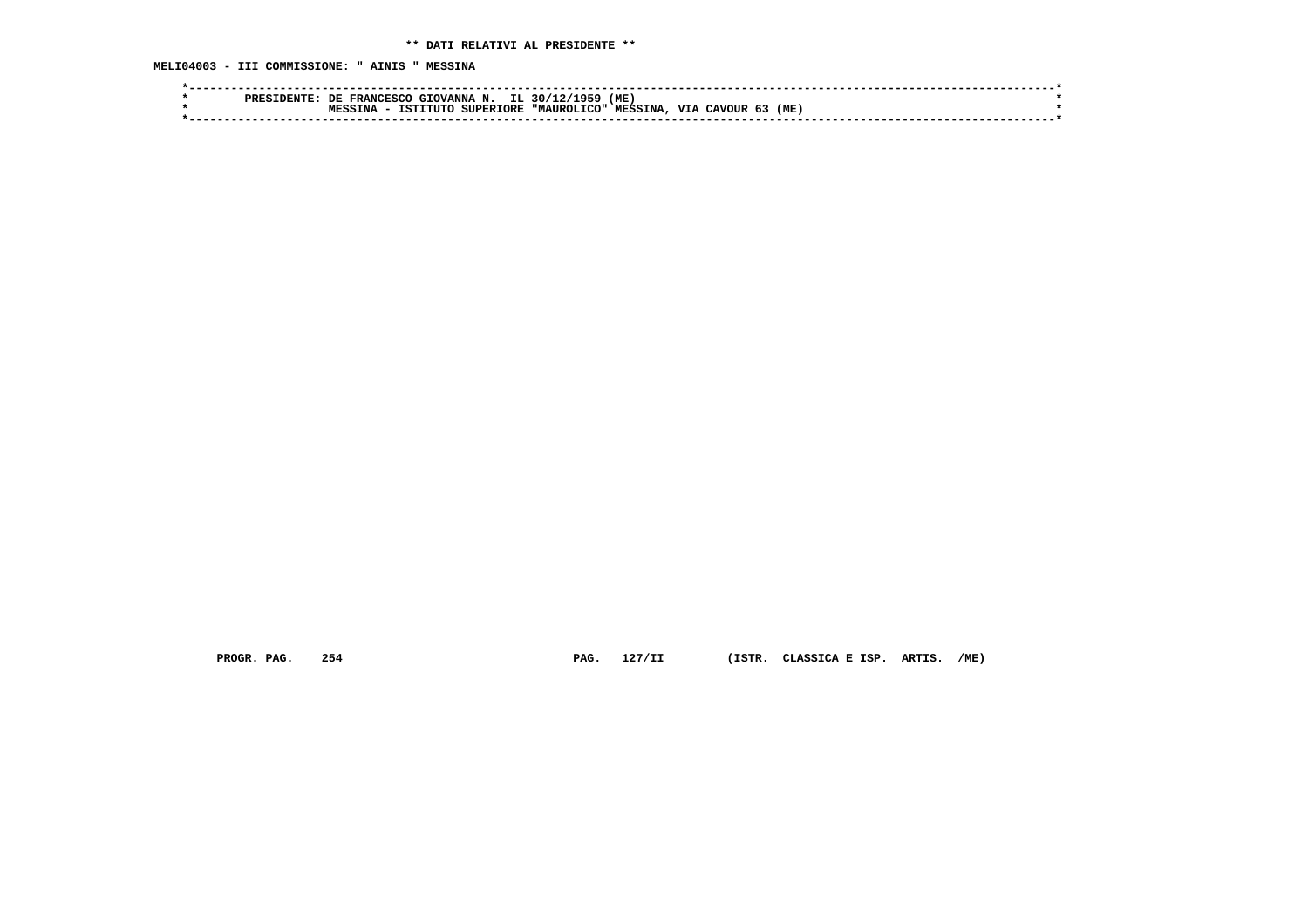**MELI04004 - IV COMMISSIONE: " AINIS " MESSINA**

## **\*\* DATI RELATIVI ALLE CLASSI DELLA CONFIGURAZIONE \*\***

| ISTITUTO PRIMA SEDE: MESSINA - ISTITUTO MAGISTRALE " AINIS " MESSINA, VIA ANTONELLO FRERI (ME) |  |  |
|------------------------------------------------------------------------------------------------|--|--|
|                                                                                                |  |  |

|  | * CLASSE * ISTITUTO | * SEZIONE * INDIRIZZO                                       |        | $*I.F.P.*$ | CANDIDATI                                           | *                       |                  | <b>L. STRANIERE</b> |                           |
|--|---------------------|-------------------------------------------------------------|--------|------------|-----------------------------------------------------|-------------------------|------------------|---------------------|---------------------------|
|  |                     |                                                             |        |            | *INT. *EST. *MER. *                                 |                         | <b>ELABORATO</b> |                     | COMM.<br>-1               |
|  |                     |                                                             |        |            | $\star$                                             | $\star$                 |                  |                     | * LIN. 1 LIN. 3 ESTERNO.* |
|  |                     | * MEPM010009 * ALIN * LI04 - LINGUISTICO                    |        |            | $* 24 * * * * *$                                    |                         |                  |                     |                           |
|  |                     | * MEPM010009 * AMUS * LI13 - MUSIC.COREUTICO - SEZ.MUSICALE |        |            | $* 23 *$                                            | $\star$                 |                  |                     |                           |
|  |                     |                                                             | TOTALI |            | $* 47 *$<br>$*$ - - - - $*$ - - - - $*$ - - - - $*$ | $\mathbf{r}$<br>$\star$ |                  |                     |                           |

 **PROGR. PAG. 255 PAG. 128/I (ISTR. CLASSICA E ISP. ARTIS. /ME)**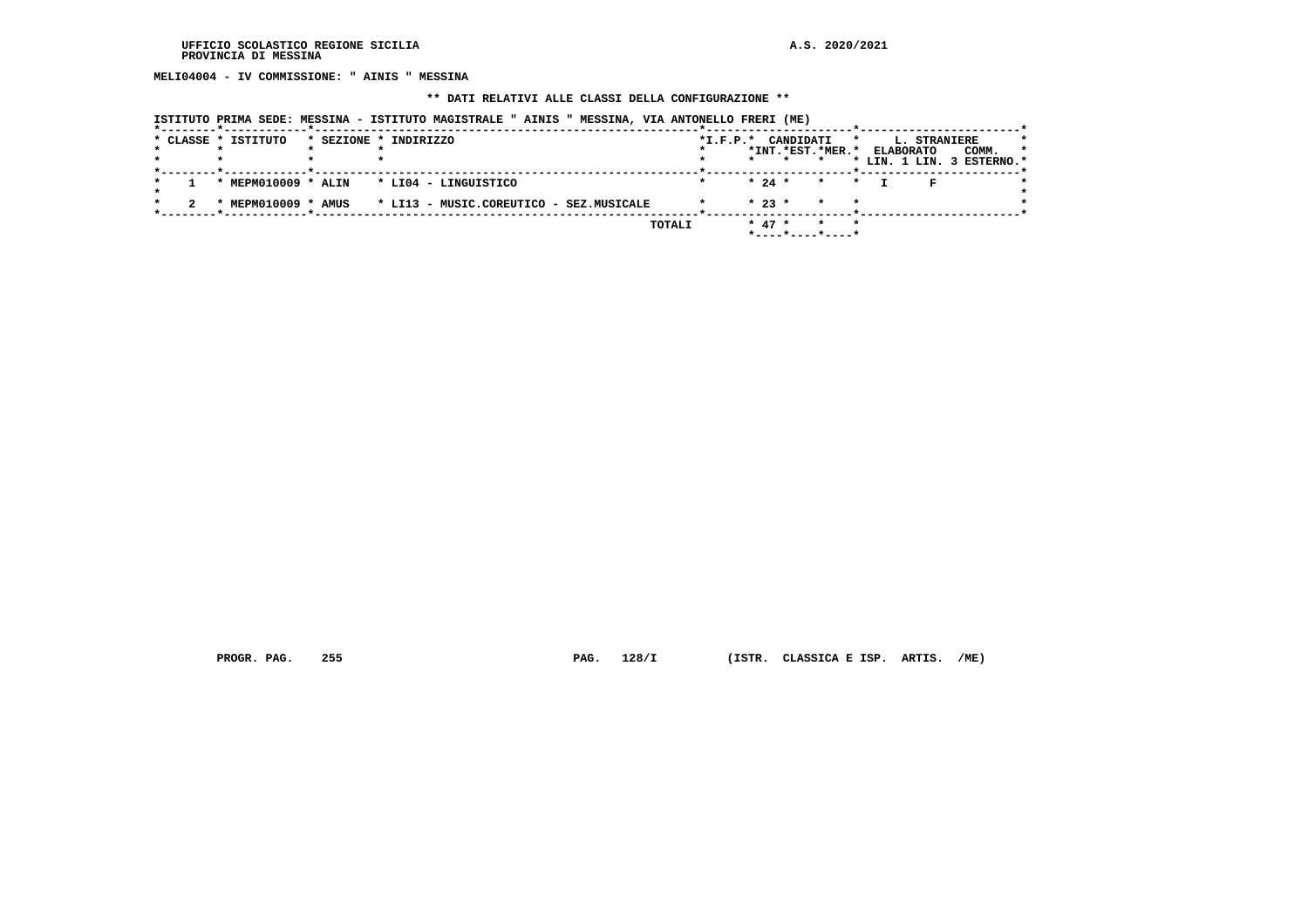**MELI04004 - IV COMMISSIONE: " AINIS " MESSINA**

| (CT<br>۱۹۲<br>`ONGO<br><b>SANTO</b><br>N.<br>04.<br>PRES                                                                                                    |  |
|-------------------------------------------------------------------------------------------------------------------------------------------------------------|--|
| <b>VIA</b><br>ME.<br>(ME .<br>"BOER-VERONA<br>TSTI.<br>84<br>XXIV<br><b>T</b> C<br>COMPRENSIVO<br>רי דודי ה<br><b>TRENTO"</b><br><b>MAGGI</b><br><b>TNA</b> |  |
|                                                                                                                                                             |  |
|                                                                                                                                                             |  |

 **PROGR. PAG. 256 PAG. 128/II (ISTR. CLASSICA E ISP. ARTIS. /ME)**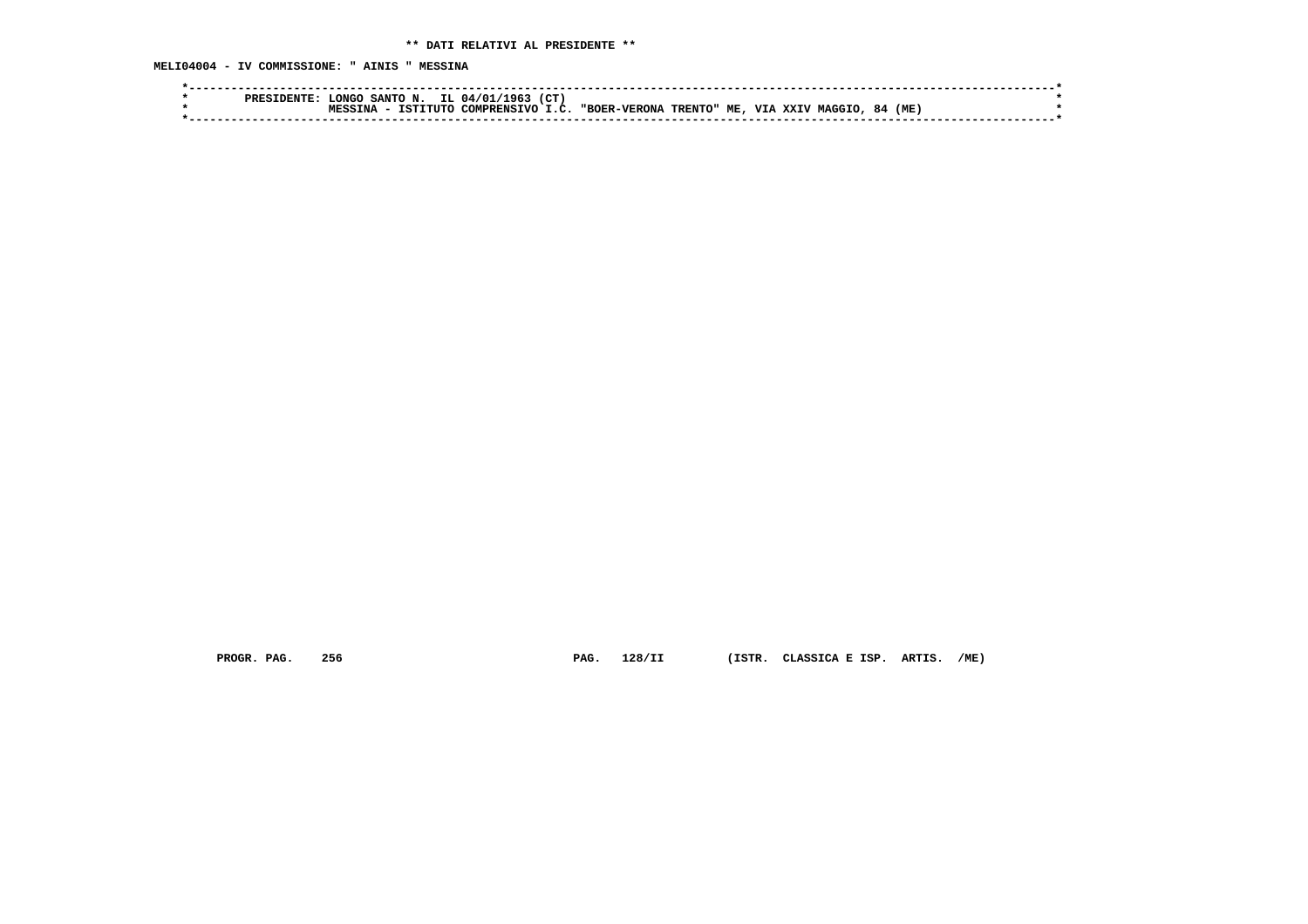# **MELI04005 - V COMMISSIONE: "ARCHIMEDE" MESSINA**

#### **\*\* DATI RELATIVI ALLE CLASSI DELLA CONFIGURAZIONE \*\***

| $*$ CLASSE $*$ | ISTITUTO          |         | * SEZIONE * INDIRIZZO | $*L.F.P.*$ |  |                  |                                      | CANDIDATI * L. STRANIERE |                           |         |
|----------------|-------------------|---------|-----------------------|------------|--|------------------|--------------------------------------|--------------------------|---------------------------|---------|
|                |                   |         |                       |            |  | *TNT.*RST.*MER.* |                                      | ELABORATO                | COMM.                     | $\star$ |
|                |                   |         |                       |            |  |                  |                                      |                          | * LIN. 1 LIN. 3 ESTERNO.* |         |
|                |                   |         |                       |            |  |                  |                                      |                          |                           |         |
|                | * MEPS010008 * AL |         | * LI04 - LINGUISTICO  |            |  |                  | $\star$ 14 $\star$ $\star$ $\star$ T |                          |                           |         |
|                |                   | $*$ ALL | * LI04 - LINGUISTICO  |            |  |                  | * 11 * * * *                         |                          |                           |         |
|                |                   |         |                       |            |  |                  |                                      |                          |                           |         |

# **ISTITUTO SECONDA SEDE: MESSINA - L.R. PAR. LICEO LINGUISTICO STELIO VITALE MODICA, VIA I SETTEMBRE 119 (ME)**

|  |                     | ------------------ <b>----</b> ----   |        |  |              |                                                  |                                                                |  |
|--|---------------------|---------------------------------------|--------|--|--------------|--------------------------------------------------|----------------------------------------------------------------|--|
|  | * CLASSE * ISTITUTO | * SEZIONE * INDIRIZZO                 |        |  |              | *I.F.P.* CANDIDATI * L. STRANIERE                |                                                                |  |
|  |                     |                                       |        |  |              | *INT.*EST.*MER.* ELABORATO                       | COMM. *                                                        |  |
|  |                     |                                       |        |  |              |                                                  | $\star$ $\star$ $\star$ $\star$ LIN. 1 LIN. 3 ESTERNO. $\star$ |  |
|  |                     |                                       |        |  |              |                                                  |                                                                |  |
|  |                     | * MEPLZL500L * A * LI04 - LINGUISTICO |        |  |              | $\star$ $\star$ 26 $\star$ 9 $\star$ $\star$ T S |                                                                |  |
|  |                     |                                       |        |  |              |                                                  |                                                                |  |
|  |                     |                                       | TOTALI |  | * 51 * 9 * * |                                                  |                                                                |  |

 **\*----\*----\*----\***

 **PROGR. PAG. 257 PAG. 129/I (ISTR. CLASSICA E ISP. ARTIS. /ME)**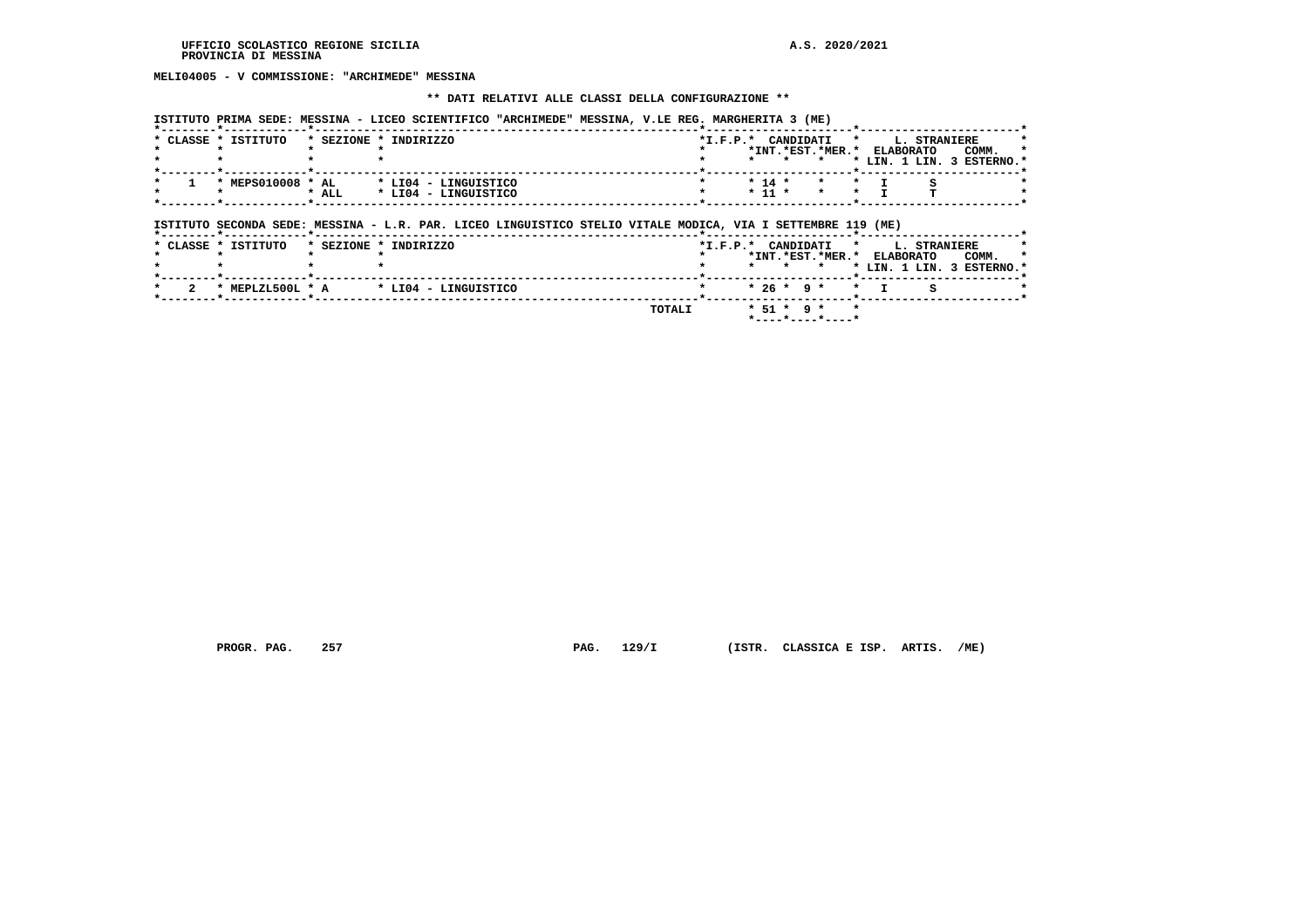**MELI04005 - V COMMISSIONE: "ARCHIMEDE" MESSINA**

| $IL$ 28/06/<br>TP.<br>$\sim$ CIUSEPPA N. $\perp$<br>∙96.<br>ס סם מ                                                                       |  |
|------------------------------------------------------------------------------------------------------------------------------------------|--|
| (ME)<br>VIA<br>SNC<br>SCIENTIFICO LICEO LUCIO PICCOLO.<br><b>T.TORO</b><br><b>LANDC</b><br><b>ANTTCA</b><br>∩סבר<br>CONSOLARE<br>⊤ים∩י ה |  |
|                                                                                                                                          |  |

 **PROGR. PAG. 258 PAG. 129/II (ISTR. CLASSICA E ISP. ARTIS. /ME)**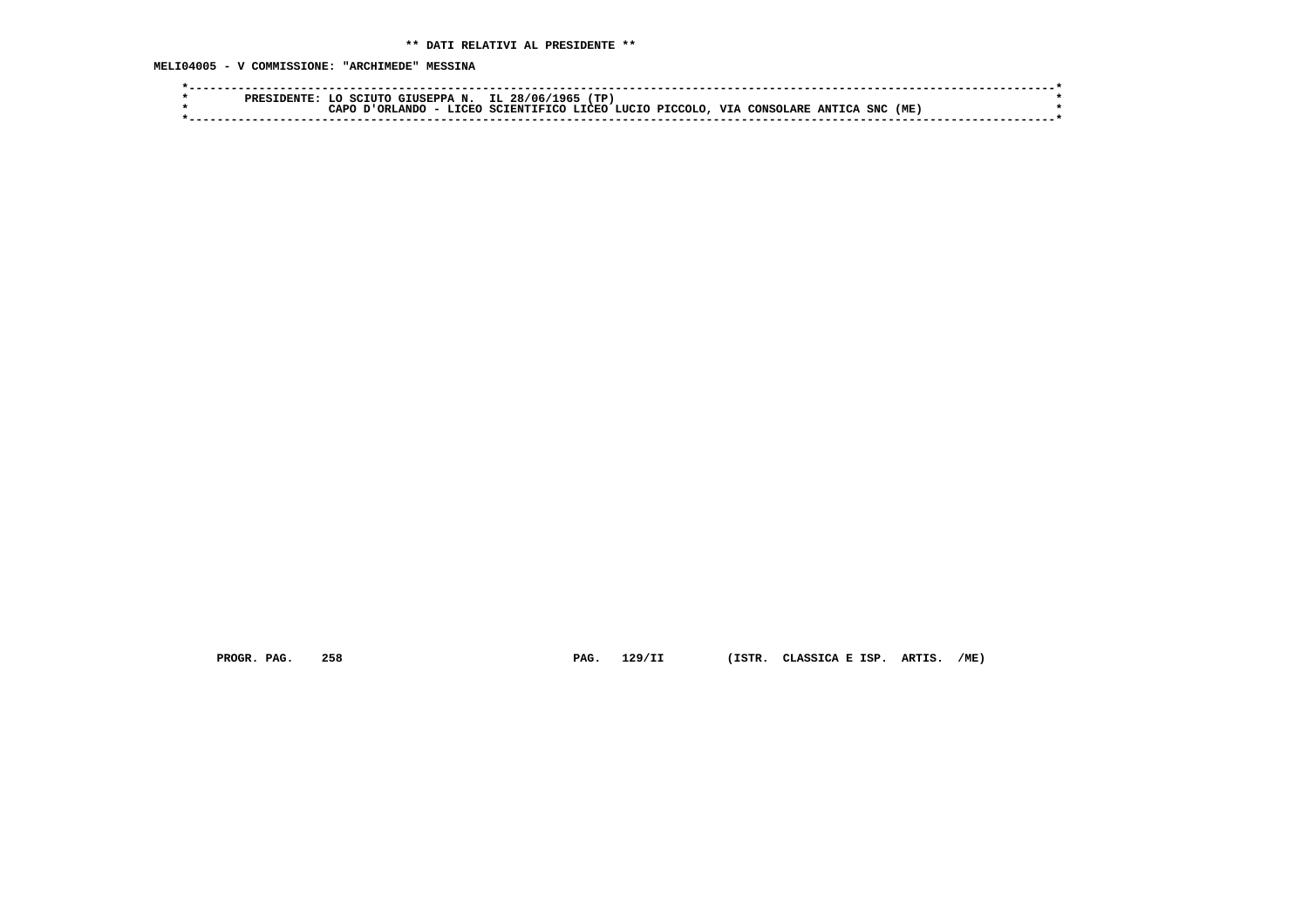**MELI04006 - VI COMMISSIONE: LICEO LING. E SCIENZE UMANE "BISAZZA"**

#### **\*\* DATI RELATIVI ALLE CLASSI DELLA CONFIGURAZIONE \*\***

|                     | ISTITUTO PRIMA SEDE: MESSINA - ISTITUTO MAGISTRALE LICEO LING. E SCIENZE UMANE "B, VIALE ANNUNZIATA N. 10/A - RIONE MATTEOTTI              |  |          |                                                       |           |              |                                    |
|---------------------|--------------------------------------------------------------------------------------------------------------------------------------------|--|----------|-------------------------------------------------------|-----------|--------------|------------------------------------|
| * CLASSE * ISTITUTO | * SEZIONE * INDIRIZZO                                                                                                                      |  |          | *I.F.P.* CANDIDATI *<br>*INT. *EST. *MER. * ELABORATO |           | L. STRANIERE | COMM.<br>* LIN. 1 LIN. 3 ESTERNO.* |
| * MEPM01301T * AL   | * LI04 - LINGUISTICO                                                                                                                       |  | $* 24 *$ | $\star$                                               | $\star$ T | s            |                                    |
|                     |                                                                                                                                            |  |          |                                                       |           |              |                                    |
| * CLASSE * ISTITUTO | ISTITUTO SECONDA SEDE: MESSINA - L.R. PAR. ISTITUTO MAGISTRALE LICEO DELLE SCIENZE UMANE, Via Ignatianum, 23 (ME)<br>* SEZIONE * INDIRIZZO |  |          | *I.F.P.* CANDIDATI *                                  |           | L. STRANIERE |                                    |
|                     |                                                                                                                                            |  | $\star$  | *INT.*EST.*MER.* ELABORATO                            |           |              | COMM.<br>* LIN. 1 LIN. 3 ESTERNO.* |
| * MEPMEB500L * A    | * LI12 - SCIENZE UMANE - OPZ.ECON.SOCIALE                                                                                                  |  |          | $*$ 9 $*$ 1 $*$                                       |           |              |                                    |

 **\*----\*----\*----\***

 **PROGR. PAG. 259 PAG. 130/I (ISTR. CLASSICA E ISP. ARTIS. /ME)**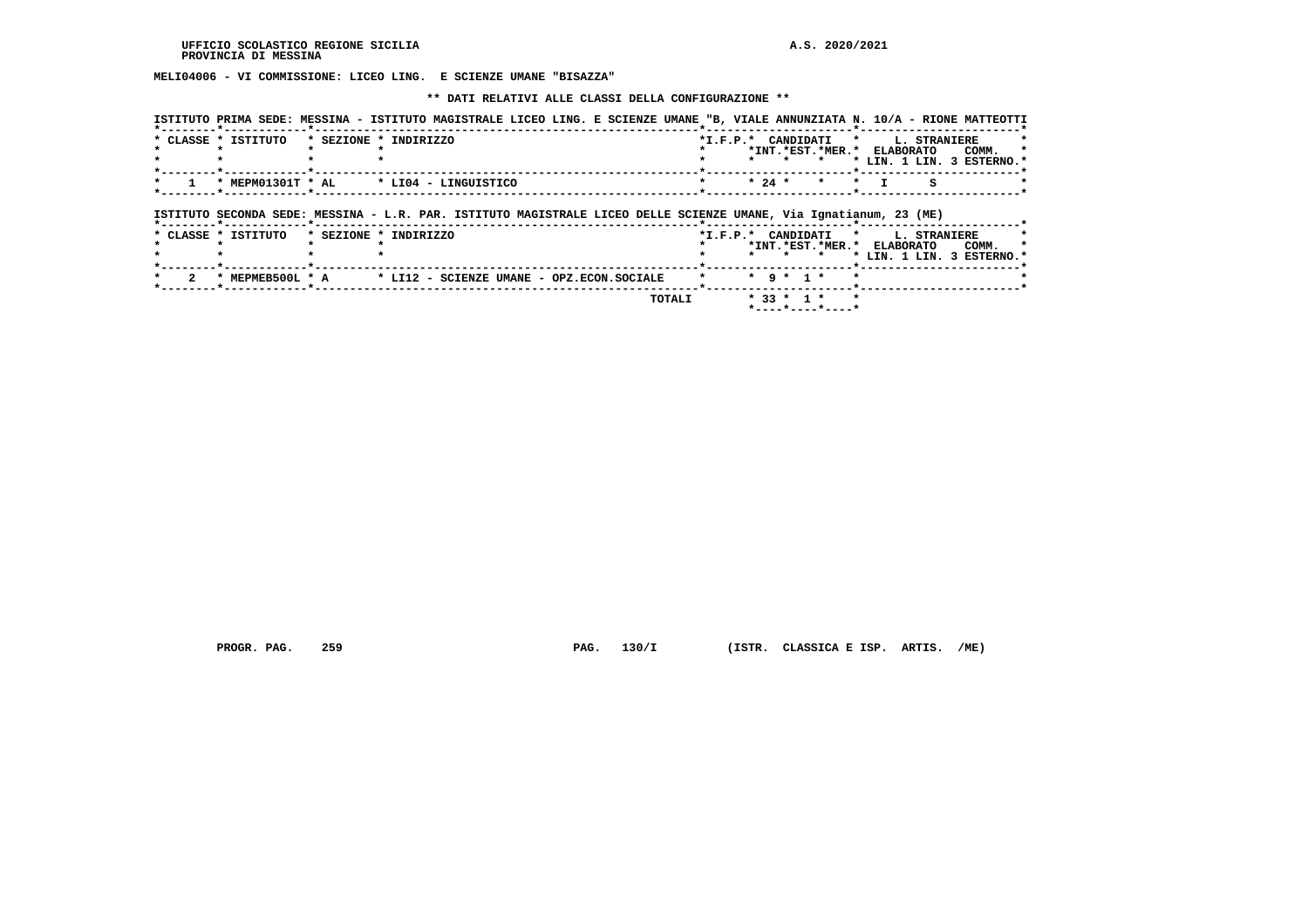**MELI04006 - VI COMMISSIONE: LICEO LING. E SCIENZE UMANE "BISAZZA"**

|  | סססם | <b>ANTOC</b><br>MAPTA | . ROSARIA N. | IL 28/01  | (ME)<br>1958         |                |                  |            |  |
|--|------|-----------------------|--------------|-----------|----------------------|----------------|------------------|------------|--|
|  |      |                       | TCTTTTTT.    | SUPERTORE | <b>I.S.MTSTRETTA</b> | <b>MANZONI</b> | VIA NAZIONALE N. | 182<br>(ME |  |
|  |      |                       |              |           |                      |                |                  |            |  |
|  |      |                       |              |           |                      |                |                  |            |  |

 **PROGR. PAG. 260 PAG. 130/II (ISTR. CLASSICA E ISP. ARTIS. /ME)**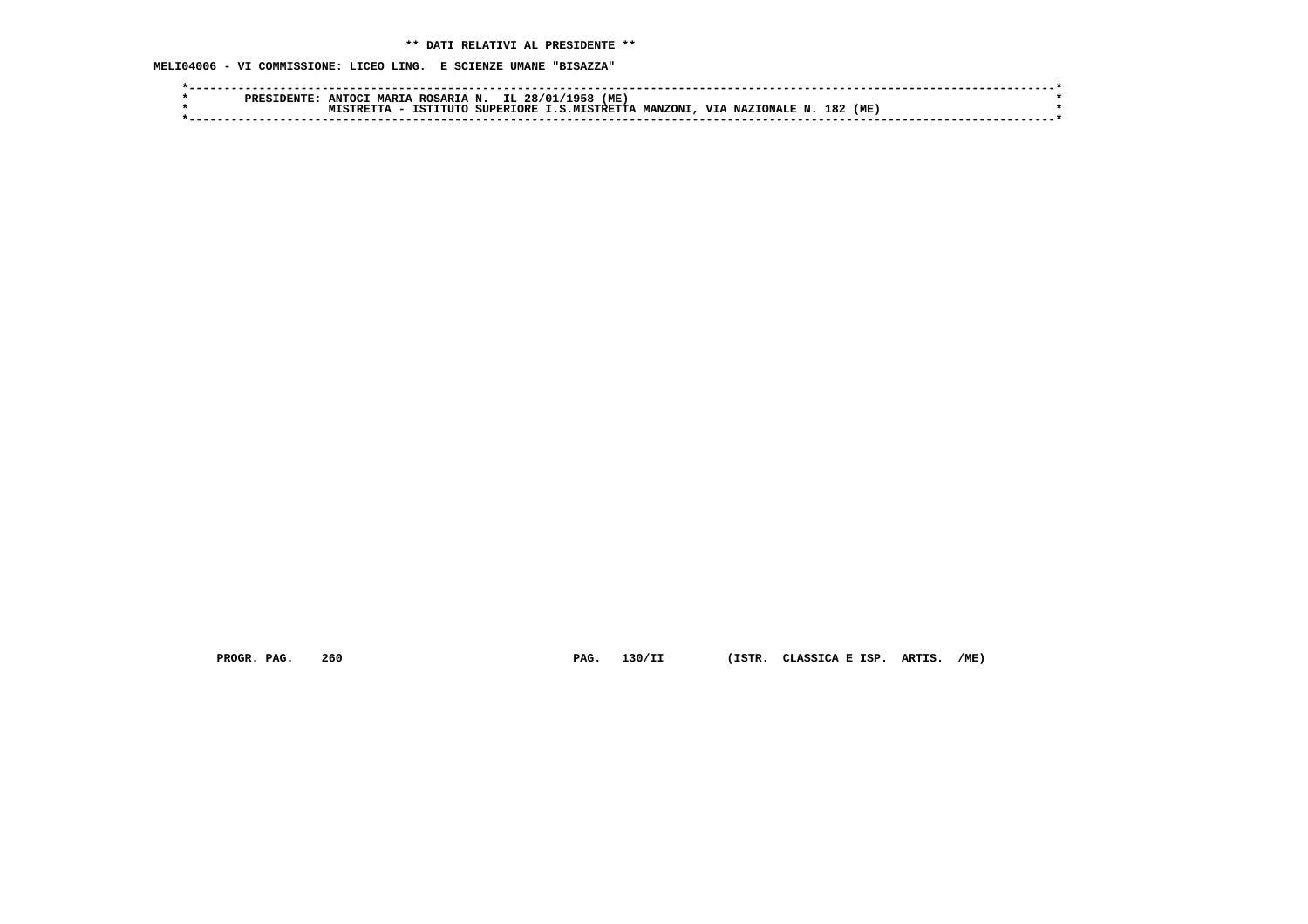**MELI04007 - VII COMMISSIONE: G. B. IMPALLOMENI**

#### **\*\* DATI RELATIVI ALLE CLASSI DELLA CONFIGURAZIONE \*\***

|  |                     |                       | 10111010 IRINA 0808, MIDAQQV - BICBQ CDADDICO G. D. INIABDONBRI, VIA CAI. DIVIO, J (NB) |            |            |                                         |                    |   |                                  |                           |  |
|--|---------------------|-----------------------|-----------------------------------------------------------------------------------------|------------|------------|-----------------------------------------|--------------------|---|----------------------------------|---------------------------|--|
|  | * CLASSE * ISTITUTO | * SEZIONE * INDIRIZZO |                                                                                         | $*I.F.P.*$ |            | CANDIDATI<br>*INT. *EST. *MER. *        |                    | * | L. STRANIERE<br><b>ELABORATO</b> | COMM.                     |  |
|  |                     |                       |                                                                                         |            |            |                                         |                    |   |                                  | * LIN. 1 LIN. 3 ESTERNO.* |  |
|  | * MEPC002017 * AL   | * LI04 - LINGUISTICO  |                                                                                         |            | $* 19 *$   |                                         | $\star$<br>$\star$ |   |                                  |                           |  |
|  | * MEPC002017 * BL   | * LI04 - LINGUISTICO  |                                                                                         |            | $*$ 17 $*$ |                                         | $\star$ $\star$    |   |                                  |                           |  |
|  |                     |                       | TOTALI                                                                                  |            | $* 36 *$   | $*$ - - - - $*$ - - - - $*$ - - - - $*$ | $\star$<br>$\star$ |   |                                  |                           |  |

 **ISTITUTO PRIMA SEDE: MILAZZO - LICEO CLASSICO G. B. IMPALLOMENI, VIA CAP. SPOTO, 3 (ME)**

 **PROGR. PAG. 261 PAG. 131/I (ISTR. CLASSICA E ISP. ARTIS. /ME)**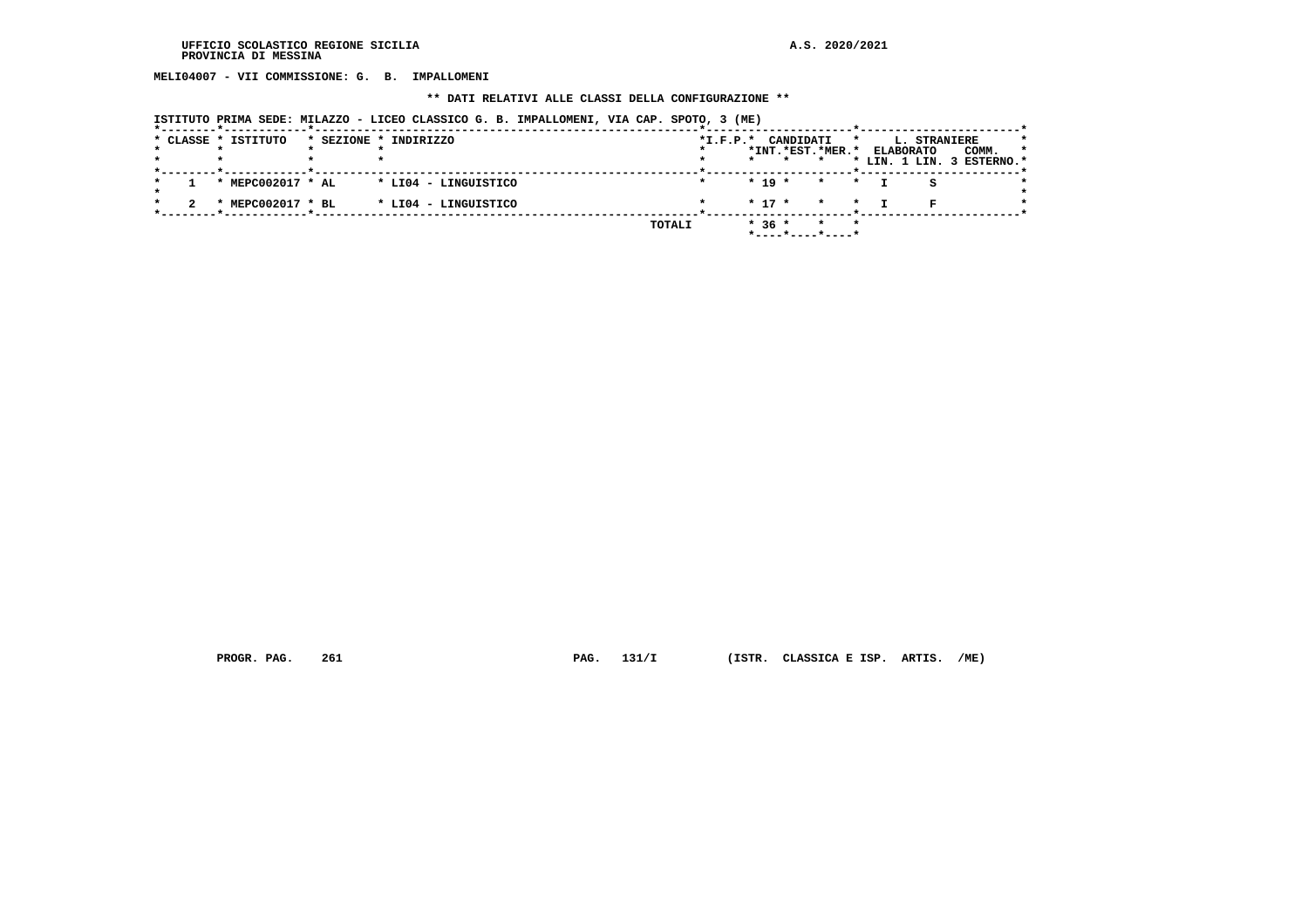**MELI04007 - VII COMMISSIONE: G. B. IMPALLOMENI**

|  | CALABRO!      |  | LAURA N. IL 09/09/1968 (ME) |                                                                     |  |                   |  |  |
|--|---------------|--|-----------------------------|---------------------------------------------------------------------|--|-------------------|--|--|
|  | MONA.<br>יסמפ |  |                             | . POZZO DI GOTTO - ISTITUTO TECNICO INDUSTRIALE ITT-LSSA COPERNICO. |  | VIA ROMA 250 (ME) |  |  |
|  |               |  |                             |                                                                     |  |                   |  |  |

 **PROGR. PAG. 262 PAG. 131/II (ISTR. CLASSICA E ISP. ARTIS. /ME)**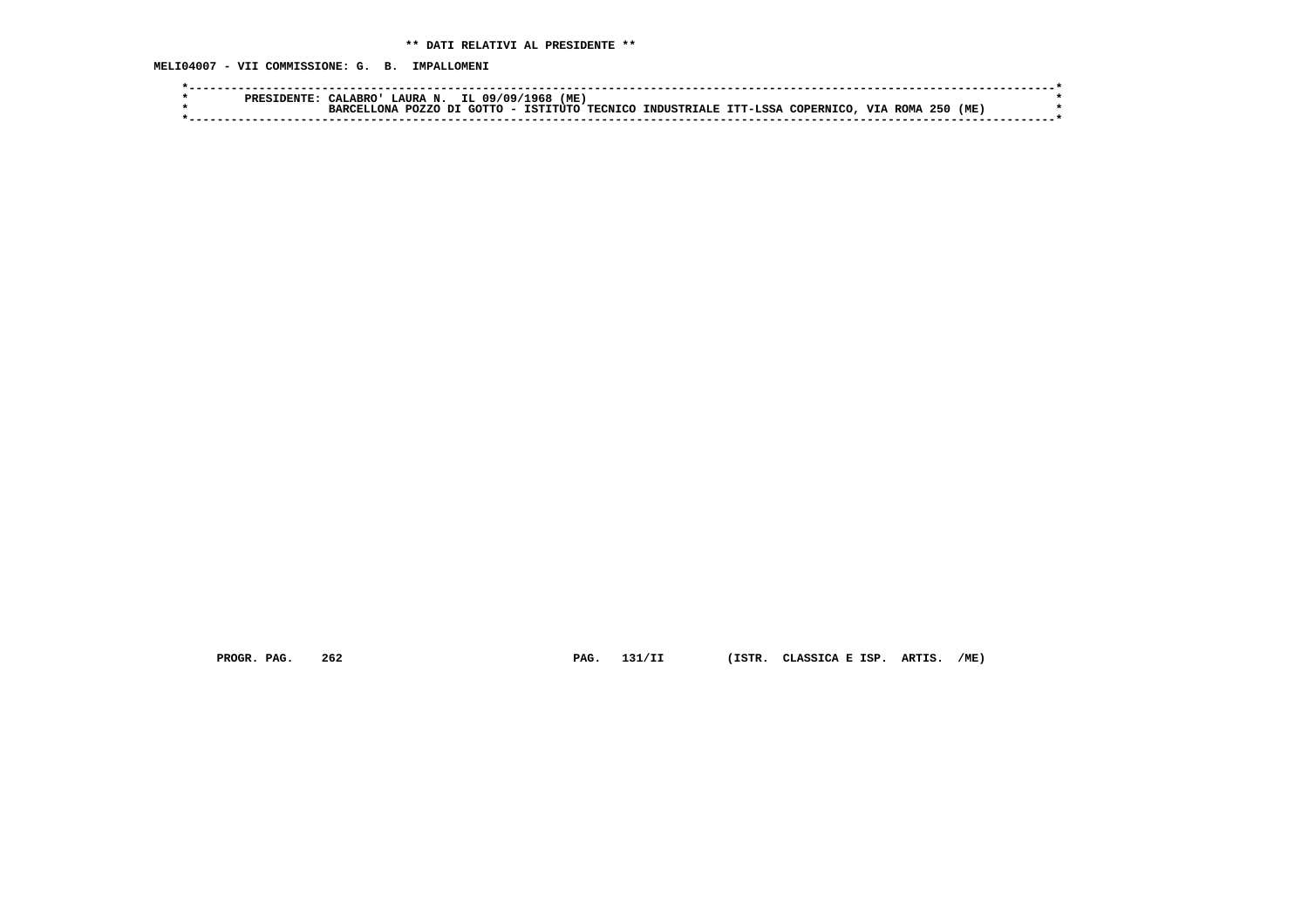**MELI04008 - VIII COMMISSIONE: BARCELLONA MEDI**

## **\*\* DATI RELATIVI ALLE CLASSI DELLA CONFIGURAZIONE \*\***

|  | * CLASSE * ISTITUTO | * SEZIONE * INDIRIZZO | $*I.F.P.*$ |          | CANDIDATI        |         |                     | $\star$ |                  | L. STRANIERE |                                    |     |
|--|---------------------|-----------------------|------------|----------|------------------|---------|---------------------|---------|------------------|--------------|------------------------------------|-----|
|  |                     |                       |            |          | $\star$          |         | *INT. *EST. *MER. * |         | <b>ELABORATO</b> |              | COMM.<br>* LIN. 1 LIN. 3 ESTERNO.* | -79 |
|  | * MEPS03401T * VE   | * LI04 - LINGUISTICO  |            |          | $* 21 * 1 *$     |         | $\star$             |         |                  |              |                                    |     |
|  | * MEPS03401T * VB   | * LI04 - LINGUISTICO  |            | $* 15 *$ |                  | $\star$ |                     | $\star$ |                  | п.           |                                    |     |
|  |                     | TOTALI                |            |          | $*$ 36 $*$ 1 $*$ |         | *----*----*----*    | $\star$ |                  |              |                                    |     |

 **PROGR. PAG. 263 PAG. 132/I (ISTR. CLASSICA E ISP. ARTIS. /ME)**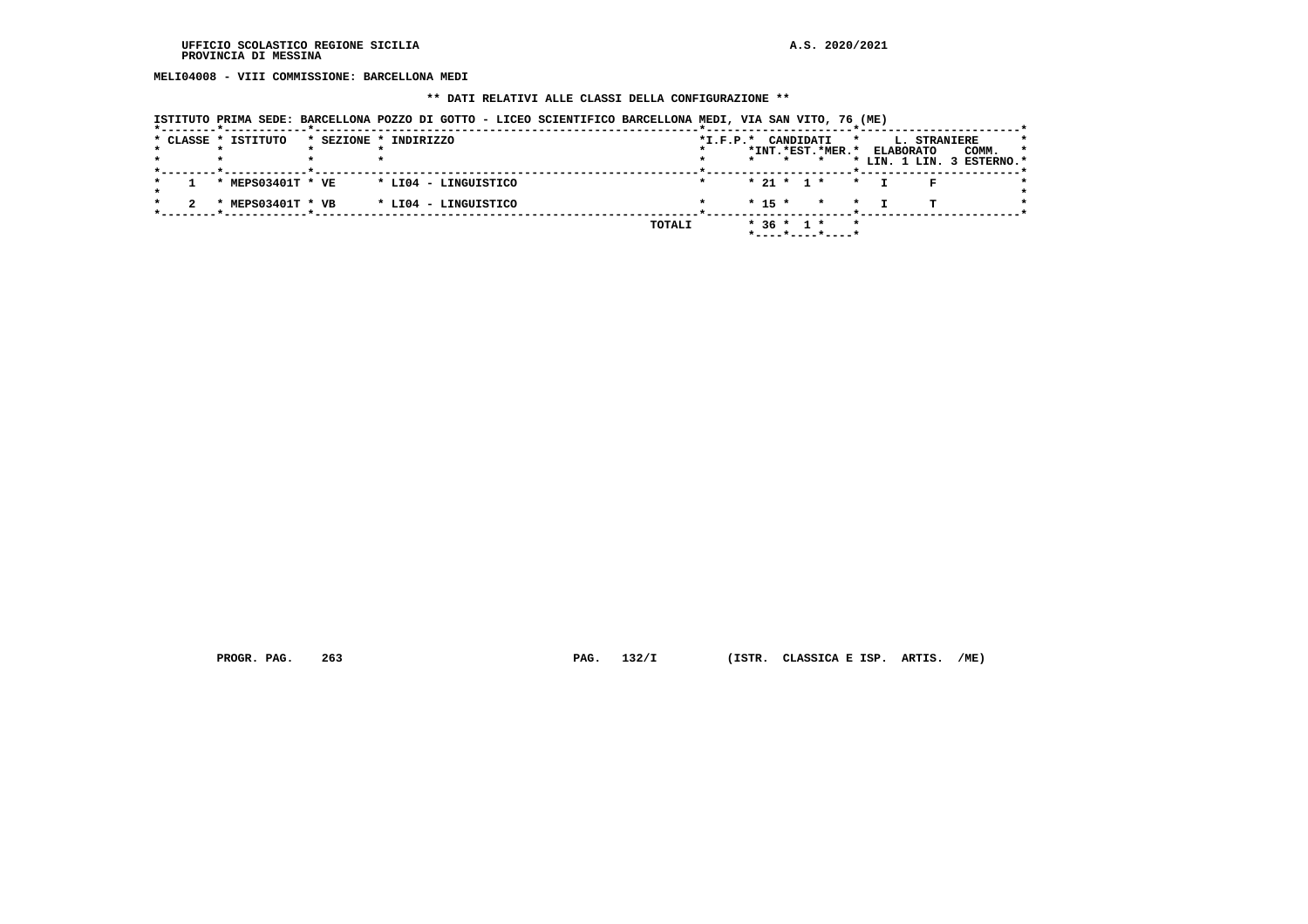**MELI04008 - VIII COMMISSIONE: BARCELLONA MEDI**

|  | PRESII | FALLITI      | . AGATA N. |     | IL 31/05/1959                                                | (ME |  |  |  |                  |          |    |
|--|--------|--------------|------------|-----|--------------------------------------------------------------|-----|--|--|--|------------------|----------|----|
|  |        | $\Delta$ 7.7 | <b>TST</b> | TEC | . COMMERCIALE E PER GEOMETRI I.T. L.DA VINCI ECONOMICO TECN. |     |  |  |  | . VTA COLONNELLO | MAGTSTRI | ME |
|  |        |              |            |     |                                                              |     |  |  |  |                  |          |    |

 **PROGR. PAG. 264 PAG. 132/II (ISTR. CLASSICA E ISP. ARTIS. /ME)**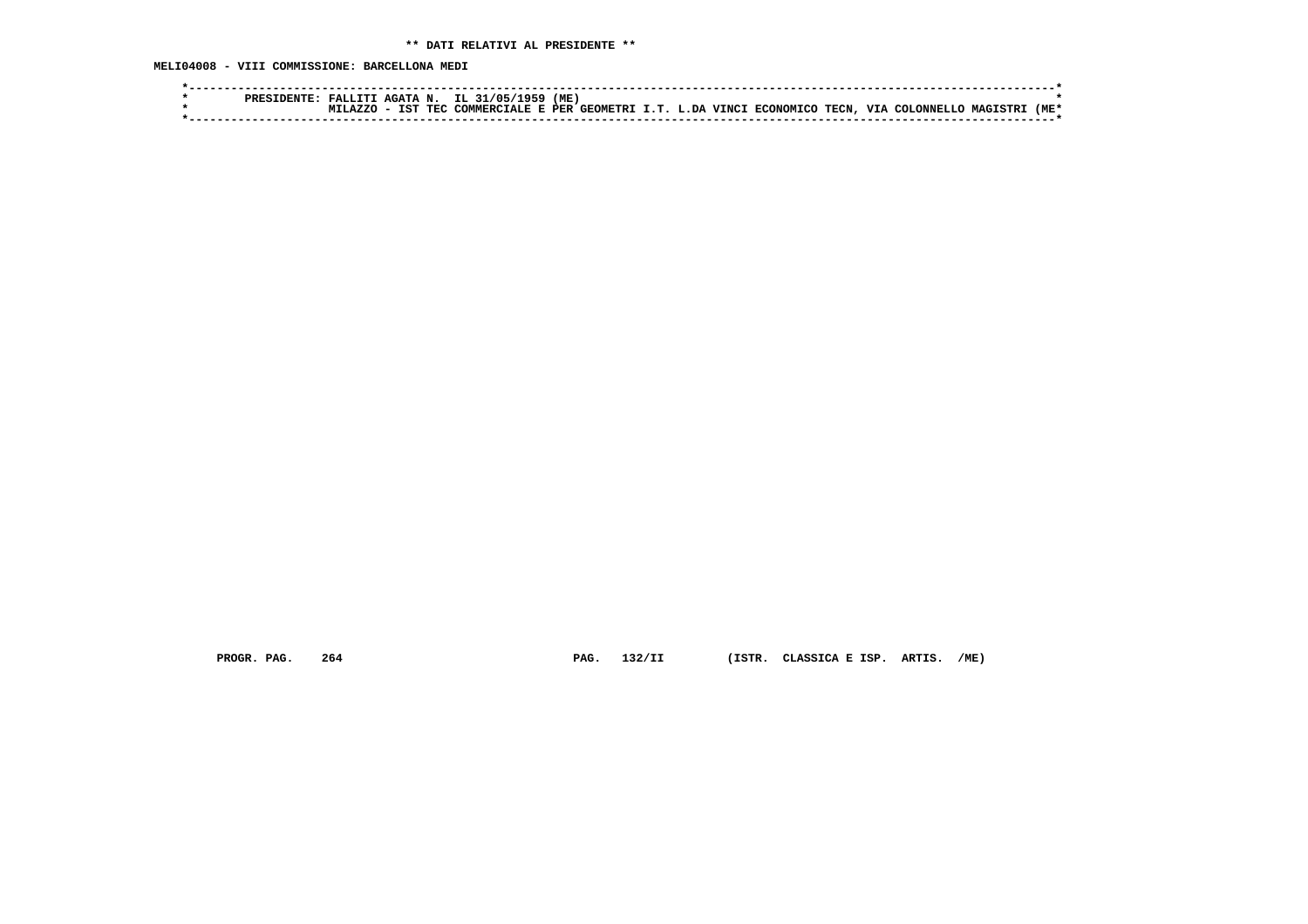**MELI04009 - IX COMMISSIONE: BARCELLONA MEDI**

#### **\*\* DATI RELATIVI ALLE CLASSI DELLA CONFIGURAZIONE \*\***

| ISTITUTO PRIMA SEDE: BARCELLONA POZZO DI GOTTO - LICEO SCIENTIFICO BARCELLONA MEDI, VIA SAN VITO, 76 (ME) |  |  |  |  |  |  |
|-----------------------------------------------------------------------------------------------------------|--|--|--|--|--|--|
|                                                                                                           |  |  |  |  |  |  |

| * CLASSE * ISTITUTO | * SEZIONE * INDIRIZZO                                                                                                                            | *I.F.P.* CANDIDATI * L. STRANIERE |         |                 | *INT.*EST.*MER.* ELABORATO<br>$\star$ |         |  | COMM.<br>* LIN. 1 LIN. 3 ESTERNO.* |
|---------------------|--------------------------------------------------------------------------------------------------------------------------------------------------|-----------------------------------|---------|-----------------|---------------------------------------|---------|--|------------------------------------|
|                     | * MEPS03401T * VL * LI04 - LINGUISTICO                                                                                                           |                                   | $*20$ * |                 | $\star$                               | $\star$ |  |                                    |
|                     |                                                                                                                                                  |                                   |         |                 |                                       |         |  |                                    |
| * CLASSE * ISTITUTO | ISTITUTO SECONDA SEDE: TERME VIGLIATORE - L.R. PAR. LICEO ARTISTICO LICEO ARTISTICO PARITARIO LUCI, VAI DEL MARE 5 (ME)<br>* SEZIONE * INDIRIZZO | *I.F.P.* CANDIDATI * L. STRANIERE |         |                 |                                       |         |  |                                    |
|                     |                                                                                                                                                  |                                   |         | * * *           | *INT.*EST.*MER.* ELABORATO COMM.      |         |  | * LIN. 1 LIN. 3 ESTERNO.*          |
| * MESLOP500H * ARCH | * LIO5 - ARCHITETTURA E AMBIENTE                                                                                                                 |                                   |         | $*$ 4 $*$ 2 $*$ |                                       |         |  |                                    |

 **PROGR. PAG. 265 PAG. 133/I (ISTR. CLASSICA E ISP. ARTIS. /ME)**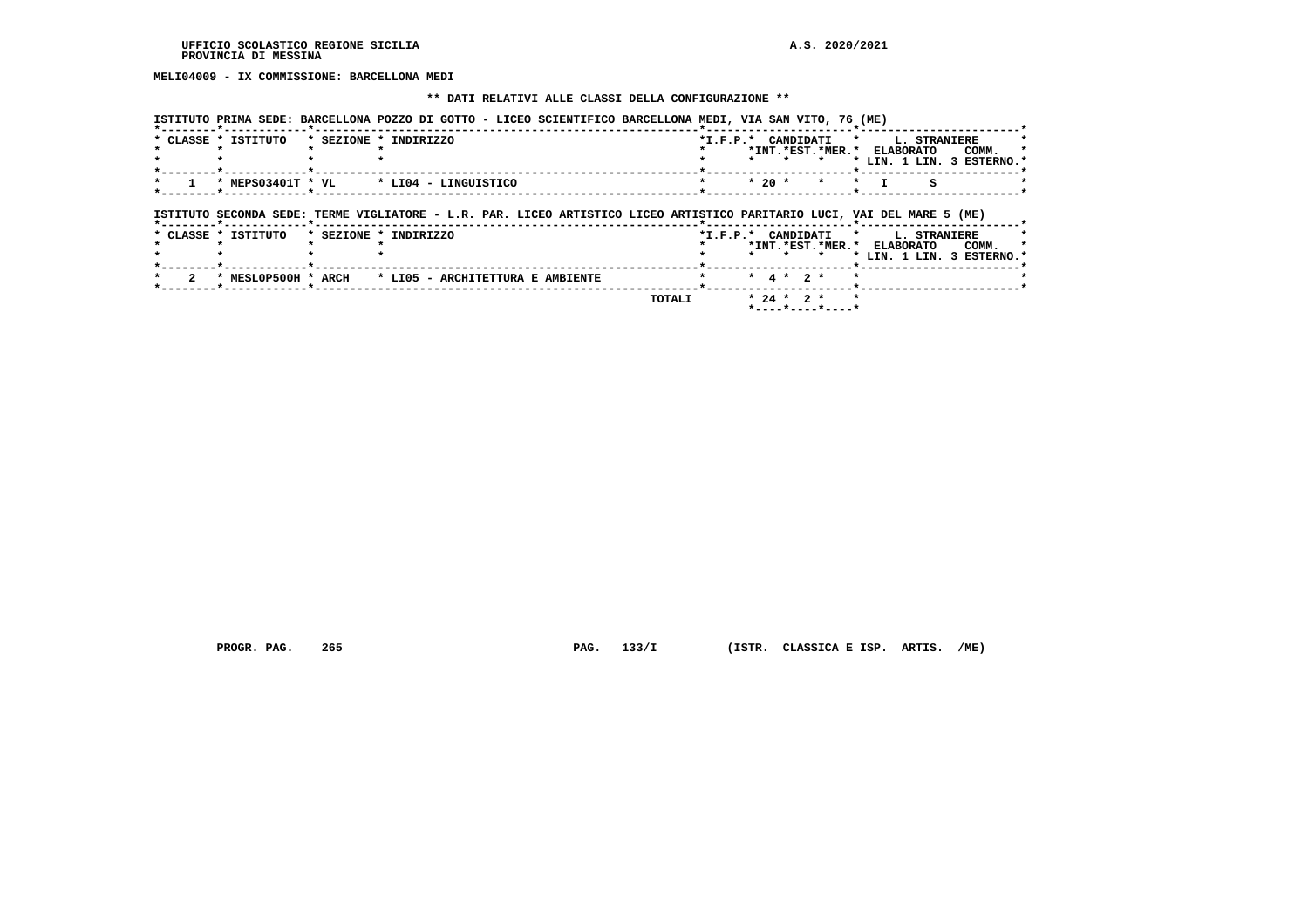**MELI04009 - IX COMMISSIONE: BARCELLONA MEDI**

| (ME)<br>IL.<br>1964<br><b>FOT</b><br>GIUSEPPE N.<br>21/02/<br><b>PRES</b>                                          |       |
|--------------------------------------------------------------------------------------------------------------------|-------|
| <b>SUCR</b><br><b>T.A7.7.C</b><br><b>SUPERIORE</b><br><b>VTA</b><br>TSTT.<br>TMPAT<br>"T.OMENI".<br>∩ידזידי<br>357 | (ME   |
|                                                                                                                    |       |
|                                                                                                                    | SPOTO |

 **PROGR. PAG. 266 PAG. 133/II (ISTR. CLASSICA E ISP. ARTIS. /ME)**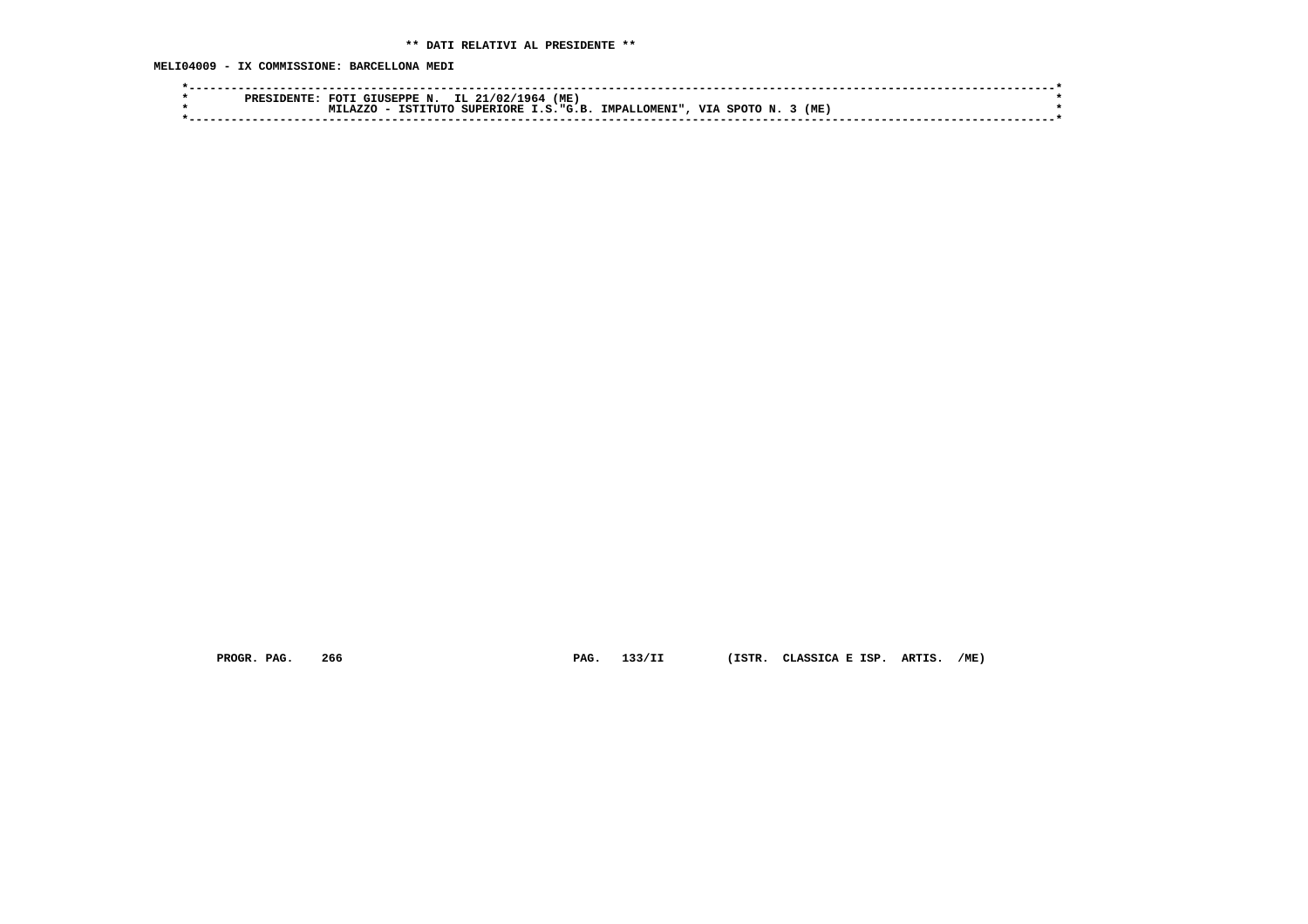**MELI04010 - X COMMISSIONE: LICEO LUCIO PICCOLO**

## **\*\* DATI RELATIVI ALLE CLASSI DELLA CONFIGURAZIONE \*\***

| ISTITUTO PRIMA SEDE: CAPO D'ORLANDO - LICEO SCIENTIFICO LICEO LUCIO PICCOLO, VIA CONSOLARE ANTICA SNC (ME) |  |  |  |  |  |
|------------------------------------------------------------------------------------------------------------|--|--|--|--|--|
|                                                                                                            |  |  |  |  |  |

|  | * CLASSE * ISTITUTO | * SEZIONE * INDIRIZZO |        | $*I.F.P.*$ |          |            | CANDIDATI |                         | $\star$ | L. STRANIERE              |       | *       |
|--|---------------------|-----------------------|--------|------------|----------|------------|-----------|-------------------------|---------|---------------------------|-------|---------|
|  |                     |                       |        |            |          |            |           | *INT.*EST.*MER.*        |         | <b>ELABORATO</b>          | COMM. | $\star$ |
|  |                     |                       |        |            | $\star$  |            |           |                         |         | * LIN. 1 LIN. 3 ESTERNO.* |       |         |
|  | * MEPS22000L * ALN  | * LI04 - LINGUISTICO  |        |            | $* 14 *$ |            |           | $\star$<br>$\mathbf{r}$ |         |                           |       |         |
|  | MEPS22000L * BLN    | * LI04 - LINGUISTICO  |        |            |          | $*$ 19 $*$ |           | $\star$<br>$\star$      |         | s                         |       |         |
|  |                     |                       | TOTALI |            |          | $* 33 *$   |           | $\star$                 | $\star$ |                           |       |         |

 **PROGR. PAG. 267 PAG. 134/I (ISTR. CLASSICA E ISP. ARTIS. /ME)**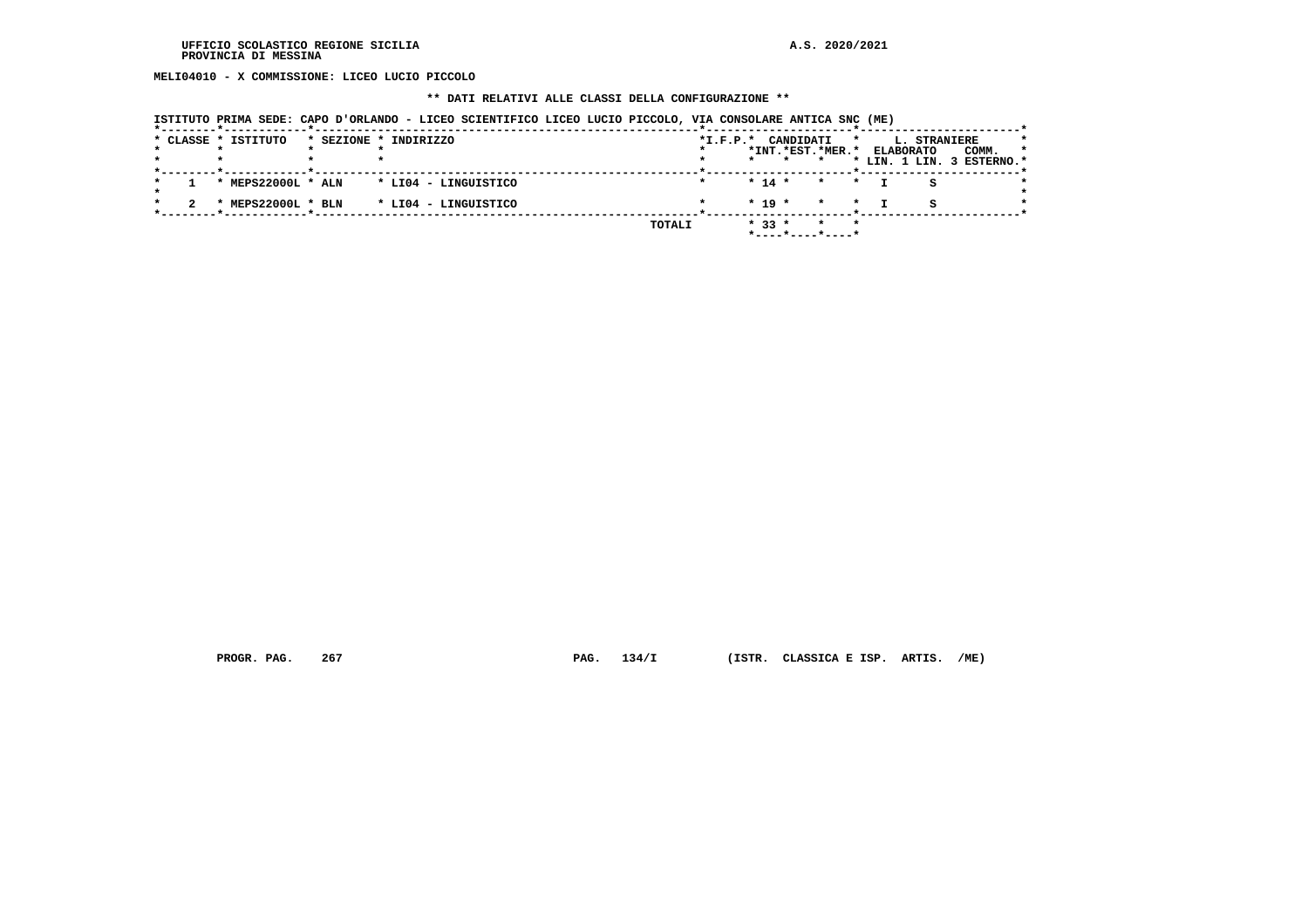**MELI04010 - X COMMISSIONE: LICEO LUCIO PICCOLO**

 **PROGR. PAG. 268 PAG. 134/II (ISTR. CLASSICA E ISP. ARTIS. /ME)**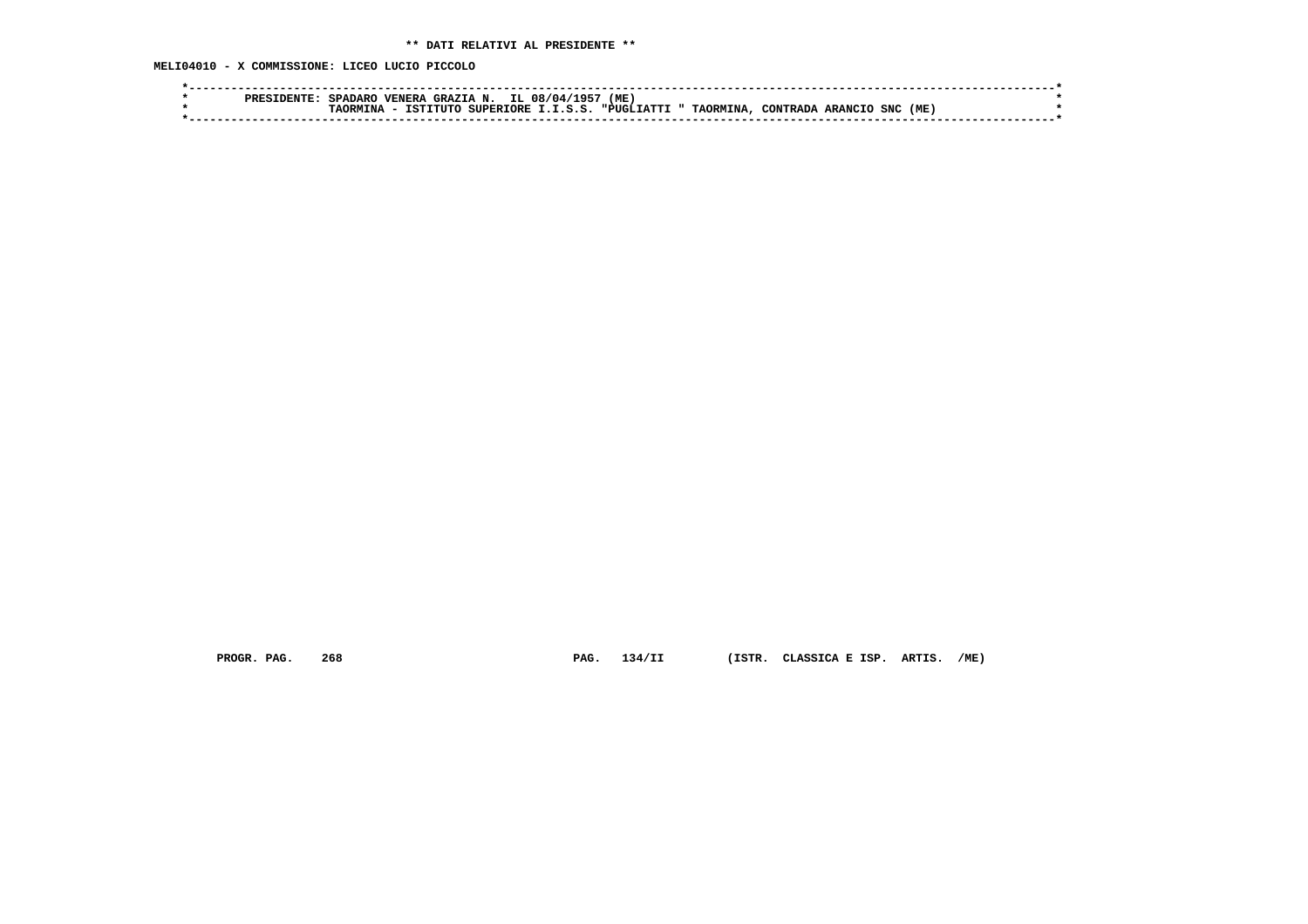**MELI04011 - XI COMMISSIONE: LICEO VITTORIO EMANUELE III PATTI**

#### **\*\* DATI RELATIVI ALLE CLASSI DELLA CONFIGURAZIONE \*\***

|  | * CLASSE * ISTITUTO | * SEZIONE * INDIRIZZO                     |        | $*L.F.P.*$ |          | CANDIDATI        |                  | *       | L. STRANIERE     |                           |    |
|--|---------------------|-------------------------------------------|--------|------------|----------|------------------|------------------|---------|------------------|---------------------------|----|
|  |                     |                                           |        |            |          |                  | *INT.*EST.*MER.* |         | <b>ELABORATO</b> | COMM.                     | -1 |
|  |                     |                                           |        |            |          | $\star$          |                  |         |                  | * LIN. 1 LIN. 3 ESTERNO.* |    |
|  |                     |                                           |        |            |          |                  |                  |         |                  |                           |    |
|  |                     | * MEPC060006 * ALING * LI04 - LINGUISTICO |        |            | $* 21 *$ |                  | $\star$ $\star$  |         |                  |                           |    |
|  |                     |                                           |        |            |          |                  |                  |         |                  |                           |    |
|  |                     | * MEPC060006 * BLING * LI04 - LINGUISTICO |        |            |          |                  | $* 18 * 3 * * *$ |         |                  |                           |    |
|  |                     |                                           |        |            |          |                  |                  |         |                  |                           |    |
|  |                     |                                           | TOTALI |            |          | $*$ 39 $*$ 3 $*$ |                  | $\star$ |                  |                           |    |
|  |                     |                                           |        |            |          |                  | *----*----*----* |         |                  |                           |    |

 **PROGR. PAG. 269 PAG. 135/I (ISTR. CLASSICA E ISP. ARTIS. /ME)**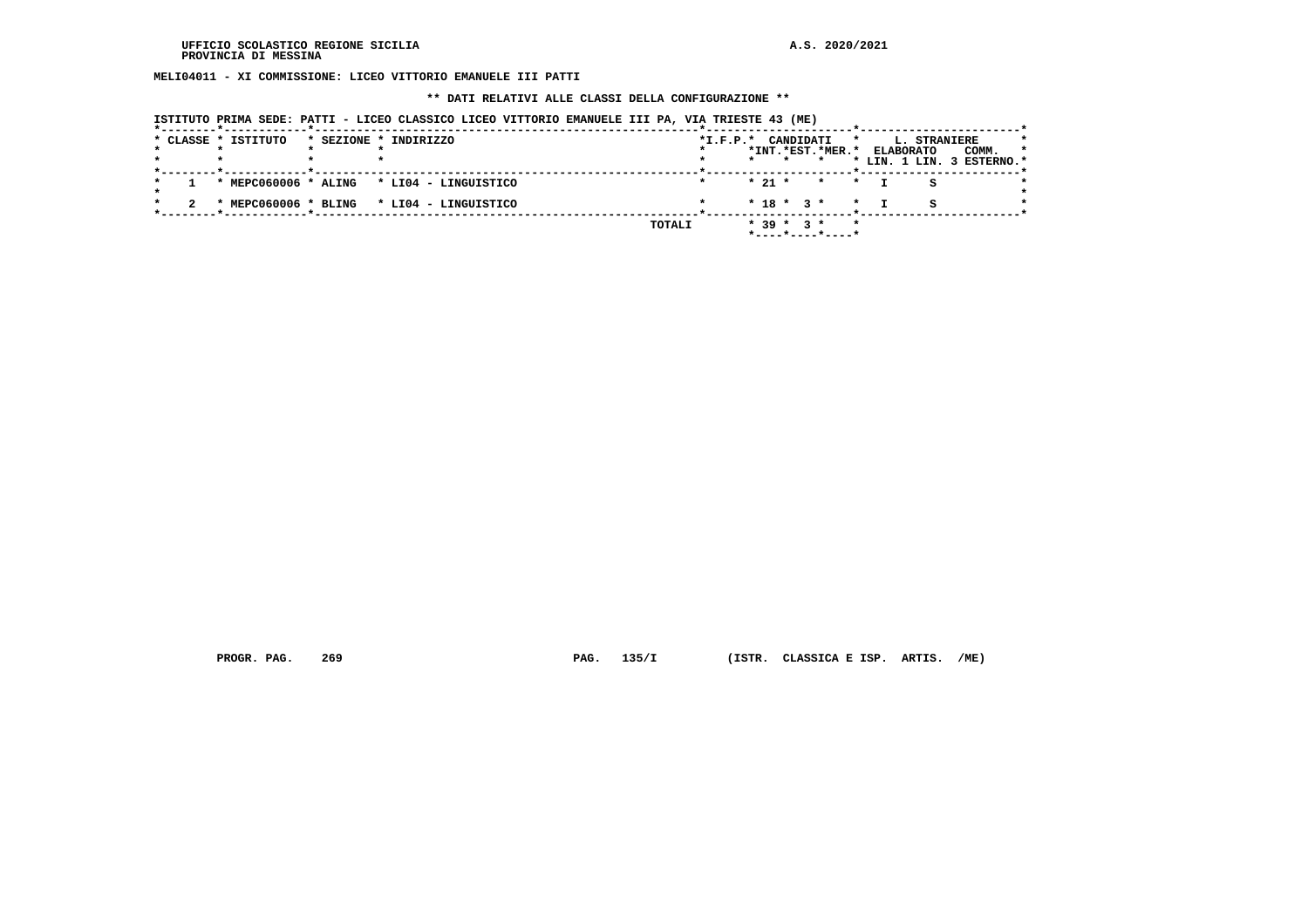## **\*\* DATI RELATIVI AL PRESIDENTE \*\***

 **MELI04011 - XI COMMISSIONE: LICEO VITTORIO EMANUELE III PATTI**

|  | <b>PRES</b> | <b>RUSSO</b> | ROSARIA N. |           | IL 06/07/ | (ME)<br>197'               |  |        |               |      |  |  |
|--|-------------|--------------|------------|-----------|-----------|----------------------------|--|--------|---------------|------|--|--|
|  |             | PACE DEL     | MET.       | TCTTTTTTO |           | COMPRENSIVO PACE DEL MELA. |  | VIA G. | ∩דפ∩ידידזי דת | (ME. |  |  |
|  |             |              |            |           |           |                            |  |        |               |      |  |  |
|  |             |              |            |           |           |                            |  |        |               |      |  |  |

 **PROGR. PAG. 270 PAG. 135/II (ISTR. CLASSICA E ISP. ARTIS. /ME)**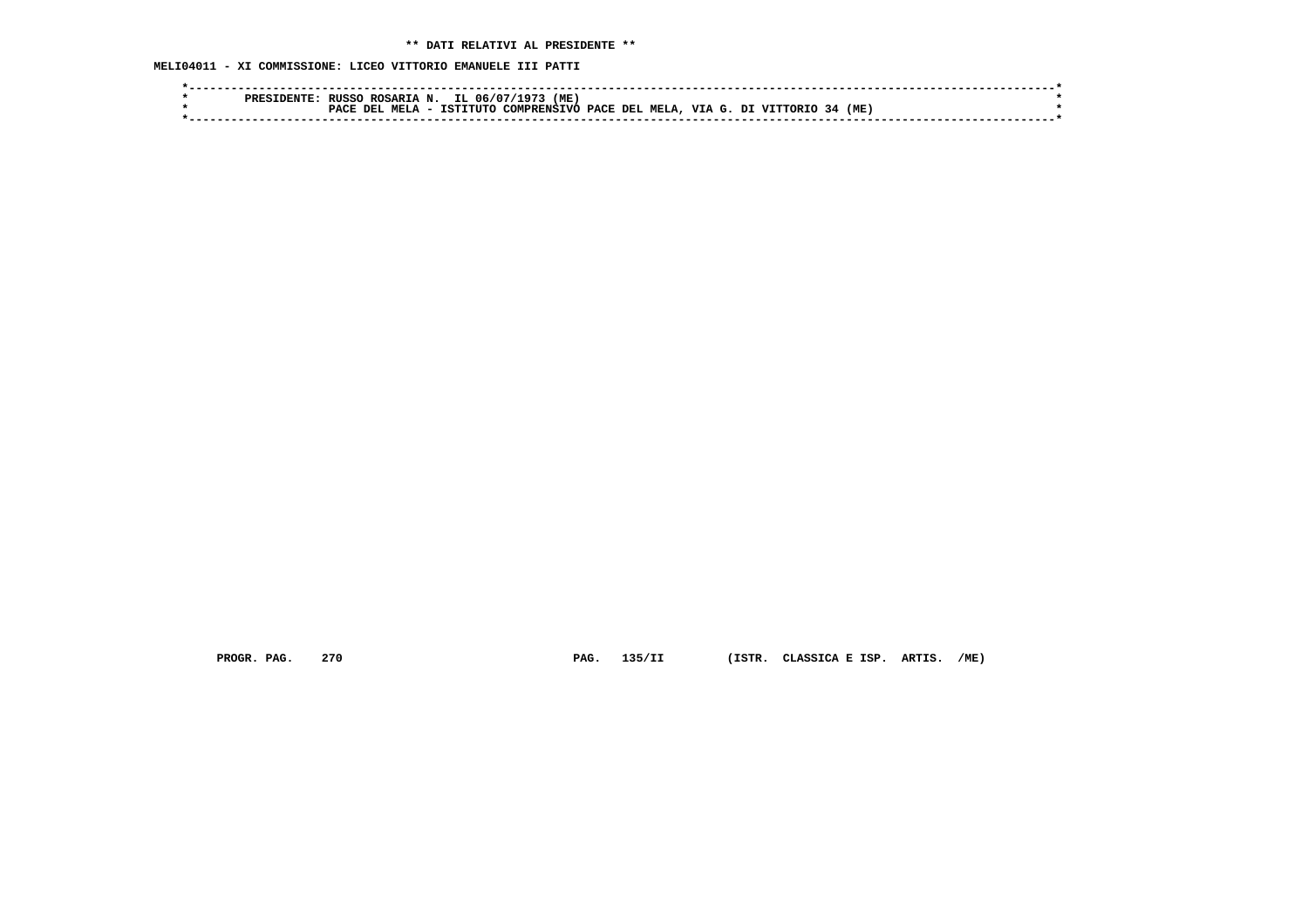**MELI04012 - XII COMMISSIONE: CARMELO CAMINITI**

#### **\*\* DATI RELATIVI ALLE CLASSI DELLA CONFIGURAZIONE \*\***

|  | * CLASSE * ISTITUTO | ISTITUTO PRIMA SEDE: GIARDINI-NAXOS - LICEO SCIENTIFICO CARMELO CAMINITI, C.DA MOSCATELLA (ME)<br>* SEZIONE * INDIRIZZO |        | $*I.F.P.*$ |            | CANDIDATI                   | *       |                  | L. STRANIERE |                                    |
|--|---------------------|-------------------------------------------------------------------------------------------------------------------------|--------|------------|------------|-----------------------------|---------|------------------|--------------|------------------------------------|
|  |                     |                                                                                                                         |        |            |            | *INT.*EST.*MER.*<br>$\star$ |         | <b>ELABORATO</b> |              | COMM.<br>* LIN. 1 LIN. 3 ESTERNO.* |
|  | * MEPS032027 * AL   | * LI04 - LINGUISTICO                                                                                                    |        |            | $* 23 *$   | $\star$                     | $\star$ |                  |              |                                    |
|  | * MEPS032027 * BL   | * LI04 - LINGUISTICO                                                                                                    |        |            | $* 17 *$   | $\star$                     | $\star$ |                  | R            |                                    |
|  |                     |                                                                                                                         | TOTALI |            | $*$ 40 $*$ | $\star$                     | $\star$ |                  |              |                                    |

 **PROGR. PAG. 271 PAG. 136/I (ISTR. CLASSICA E ISP. ARTIS. /ME)**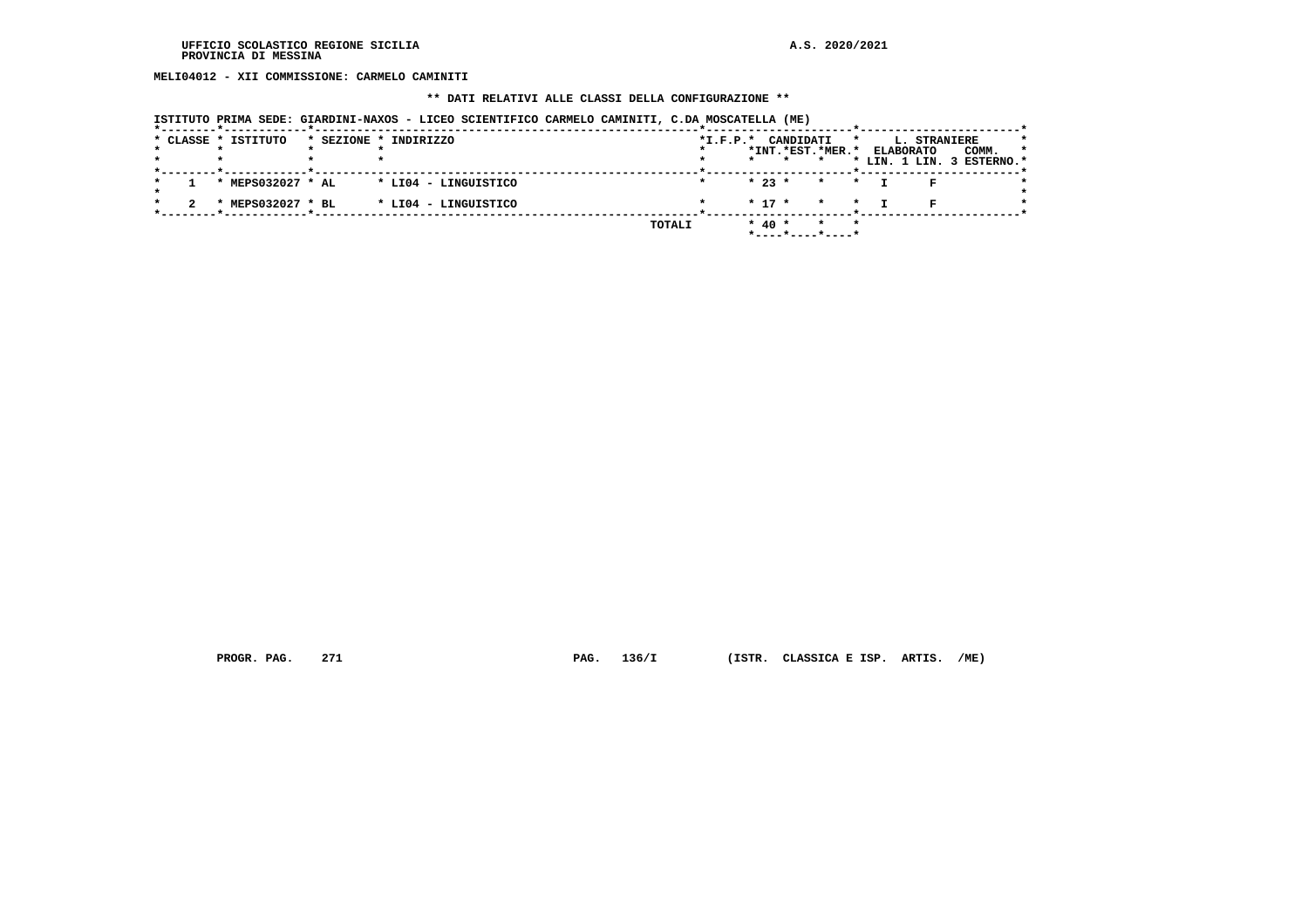**MELI04012 - XII COMMISSIONE: CARMELO CAMINITI**

|  | . TANC<br><b>GRAZ</b> | N.<br>CLOTTLDE          | IL.<br>5/05 | (EE         |                             |        |  |
|--|-----------------------|-------------------------|-------------|-------------|-----------------------------|--------|--|
|  |                       | $T$ $T$ $T$ $T$ $T$ $T$ | N . 2       |             | <b>XXV</b><br><b>APRTT.</b> | ME     |  |
|  |                       |                         |             |             |                             |        |  |
|  | <b>PRES</b>           | ־ידים מ                 | TST         | COMPRENSTVO | 1965<br><b>PATTI</b>        | PTAZZA |  |

 **PROGR. PAG. 272 PAG. 136/II (ISTR. CLASSICA E ISP. ARTIS. /ME)**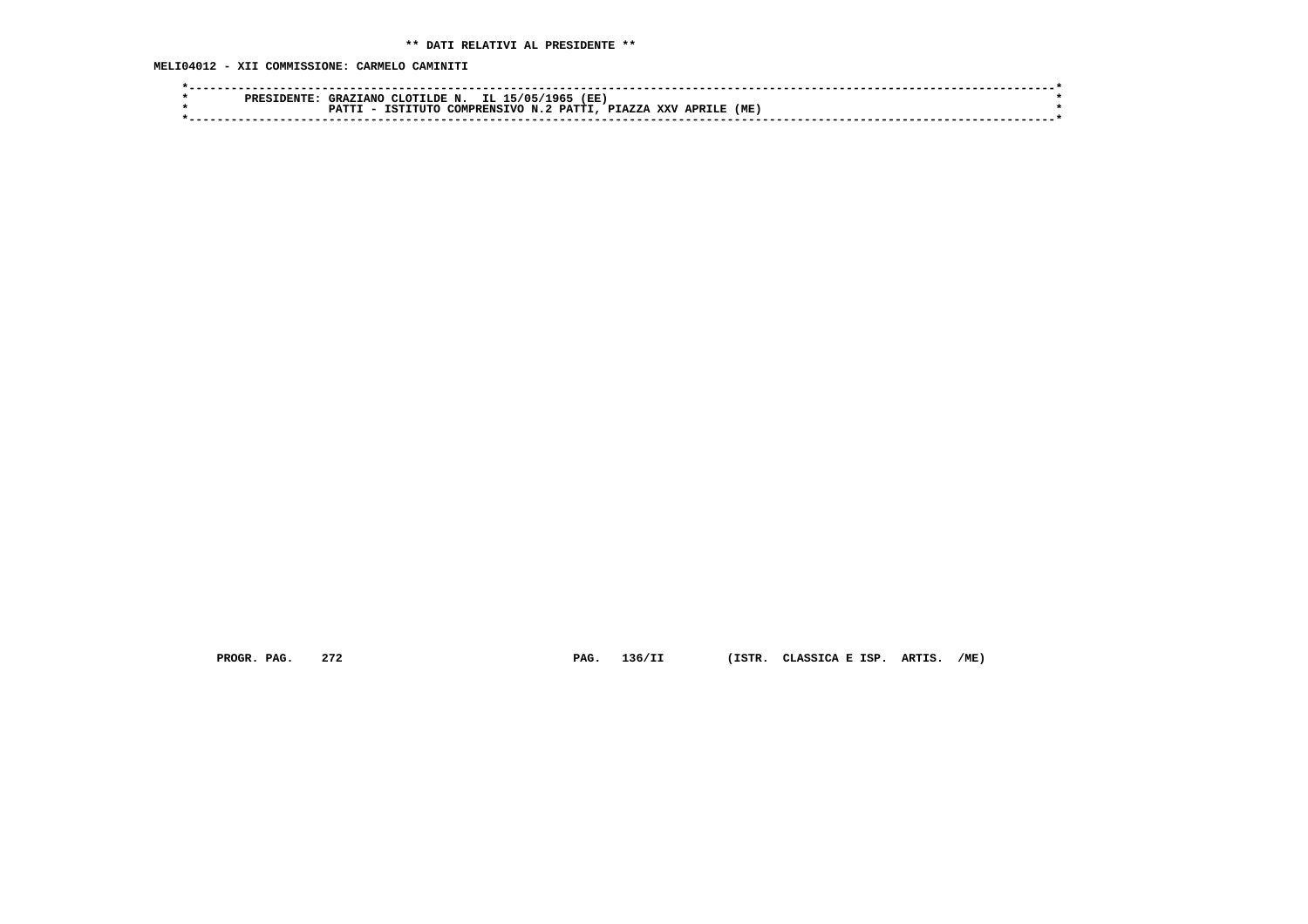**MELI04013 - XIII COMMISSIONE: CLASSICO, LINGUISTICO, SCIENZE UMANE**

 **\*\* DATI RELATIVI ALLE CLASSI DELLA CONFIGURAZIONE \*\***

|  |                     | ISTITUTO PRIMA SEDE: SANT'AGATA DI MILITELLO - LICEO CLASSICO CLASSICO, LINGUISTICO, SCIENZE, CONTRADA CANNAMELATA (ME) |        |                        |          |           |                    |         |                  |                           |         |
|--|---------------------|-------------------------------------------------------------------------------------------------------------------------|--------|------------------------|----------|-----------|--------------------|---------|------------------|---------------------------|---------|
|  | * CLASSE * ISTITUTO | * SEZIONE * INDIRIZZO                                                                                                   |        | $*_{\texttt{I.F.P.}}*$ |          | CANDIDATI |                    | $\star$ | L. STRANIERE     |                           |         |
|  |                     |                                                                                                                         |        |                        |          |           | *INT.*EST.*MER.*   |         | <b>ELABORATO</b> | COMM.                     | $\star$ |
|  |                     |                                                                                                                         |        |                        | $\star$  | $\star$   |                    |         |                  | * LIN. 1 LIN. 3 ESTERNO.* |         |
|  | * MEPC003013 * AL   | * LI04 - LINGUISTICO                                                                                                    |        |                        | $* 14 *$ |           | $\star$            | $\star$ |                  |                           |         |
|  | * MEPC003013 * BL   | * LI04 - LINGUISTICO                                                                                                    |        |                        | $* 25 *$ |           | $\star$<br>$\star$ |         |                  |                           |         |
|  |                     |                                                                                                                         | TOTALI |                        | $* 39 *$ |           | $\star$<br>$\star$ |         |                  |                           |         |

 **PROGR. PAG. 273 PAG. 137/I (ISTR. CLASSICA E ISP. ARTIS. /ME)**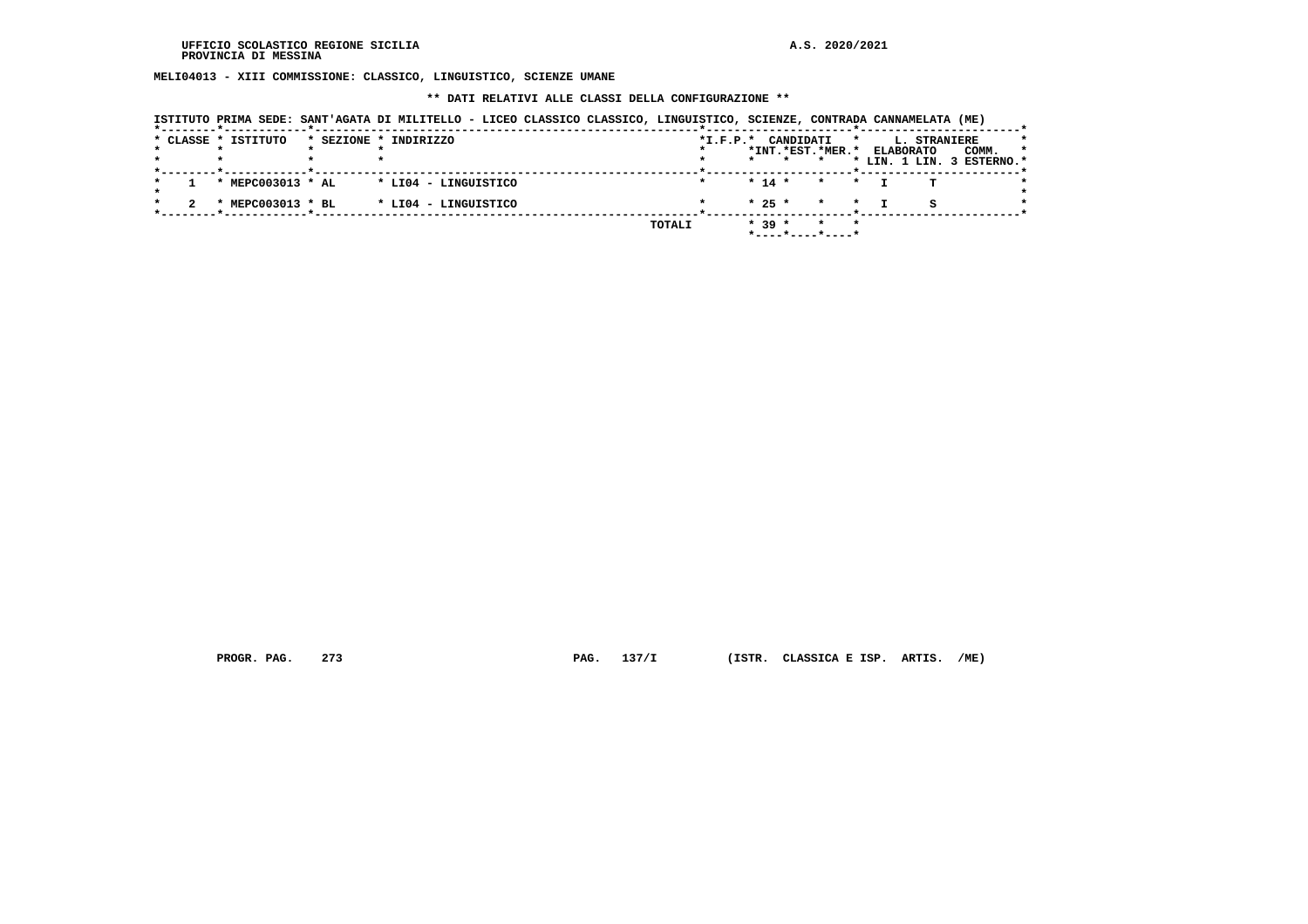**MELI04013 - XIII COMMISSIONE: CLASSICO, LINGUISTICO, SCIENZE UMANE**

| MARIA N. IL 02/12/1956<br>(ME)<br>SCHTRO!                                               |  |
|-----------------------------------------------------------------------------------------|--|
| TECNICO NAUTICO I.T.T.L. "CAIO DUILIO", VIA GIUSEPPE LA FARINA N.70<br>(ME)<br>TSTTTITC |  |
|                                                                                         |  |
|                                                                                         |  |

 **PROGR. PAG. 274 PAG. 137/II (ISTR. CLASSICA E ISP. ARTIS. /ME)**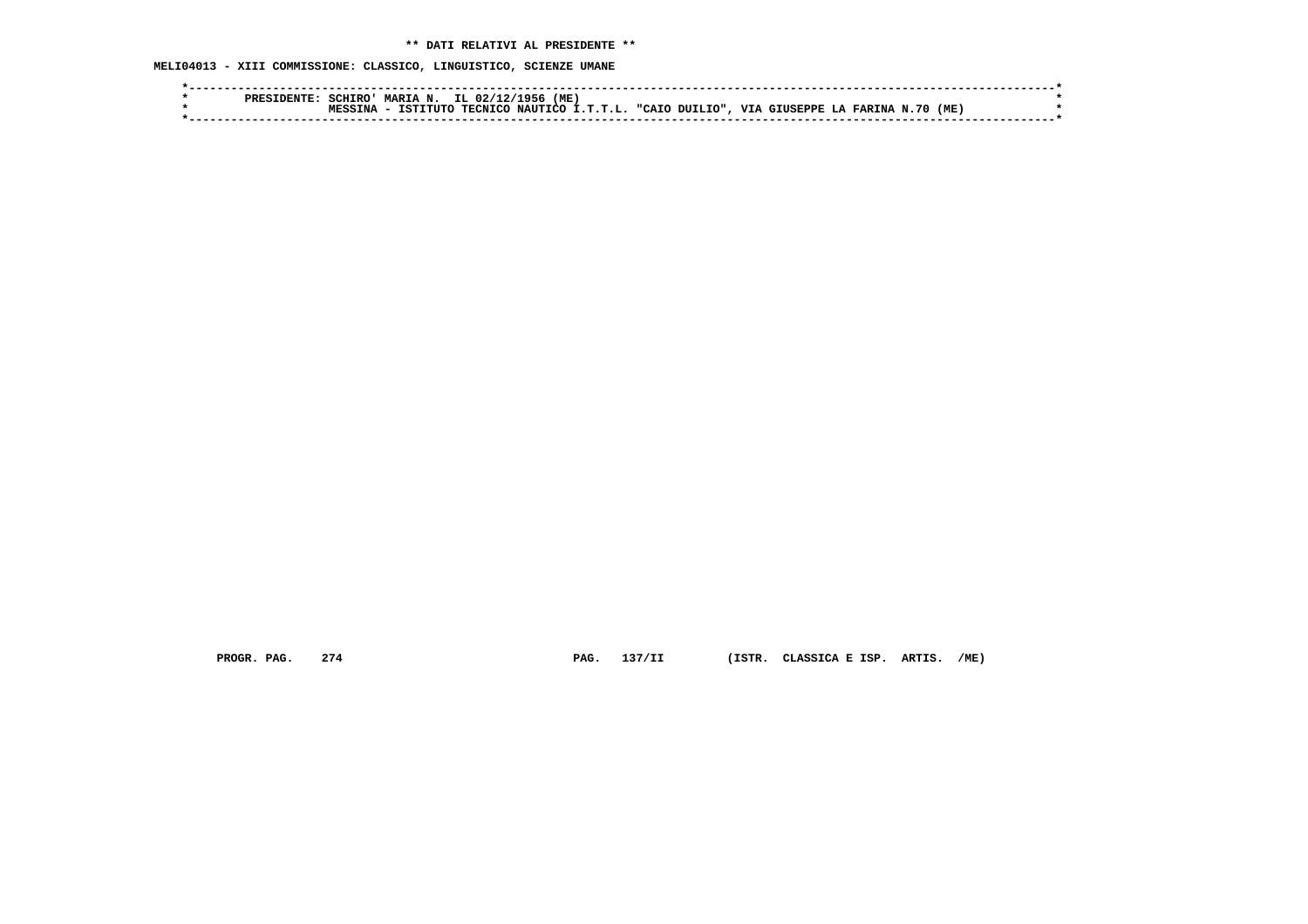**MELI05001 - I COMMISSIONE: LICEO ARTISTICO**

## **\*\* DATI RELATIVI ALLE CLASSI DELLA CONFIGURAZIONE \*\***

| ISTITUTO PRIMA SEDE: MILAZZO - ISTITUTO D'ARTE LICEO ARTISTICO, VIA GRAMSCI (ME) |
|----------------------------------------------------------------------------------|
|----------------------------------------------------------------------------------|

|  | * CLASSE * ISTITUTO | * SEZIONE * INDIRIZZO                    | $*L.F.P.*$ | CANDIDATI                    | $\star$ | L. STRANIERE              | *       |
|--|---------------------|------------------------------------------|------------|------------------------------|---------|---------------------------|---------|
|  |                     |                                          |            | *INT.*EST.*MER.*             |         | COMM.<br><b>ELABORATO</b> | $\star$ |
|  |                     |                                          |            |                              |         | * LIN. 1 LIN. 3 ESTERNO.* |         |
|  | * MESD016020 * VB   | * LIO5 - ARCHITETTURA E AMBIENTE         |            | $* 16 *$<br>$\star$          | $\star$ |                           |         |
|  | * MESD016020 * VC   | * LIB9 - DESIGN ARTE ARREDAMENTO E LEGNO |            | $* 19 *$<br>$\star$          |         |                           |         |
|  |                     | TOTALI                                   |            | $* 35 *$<br>*----*----*----* | $\star$ |                           |         |

 **PROGR. PAG. 275 PAG. 138/I (ISTR. CLASSICA E ISP. ARTIS. /ME)**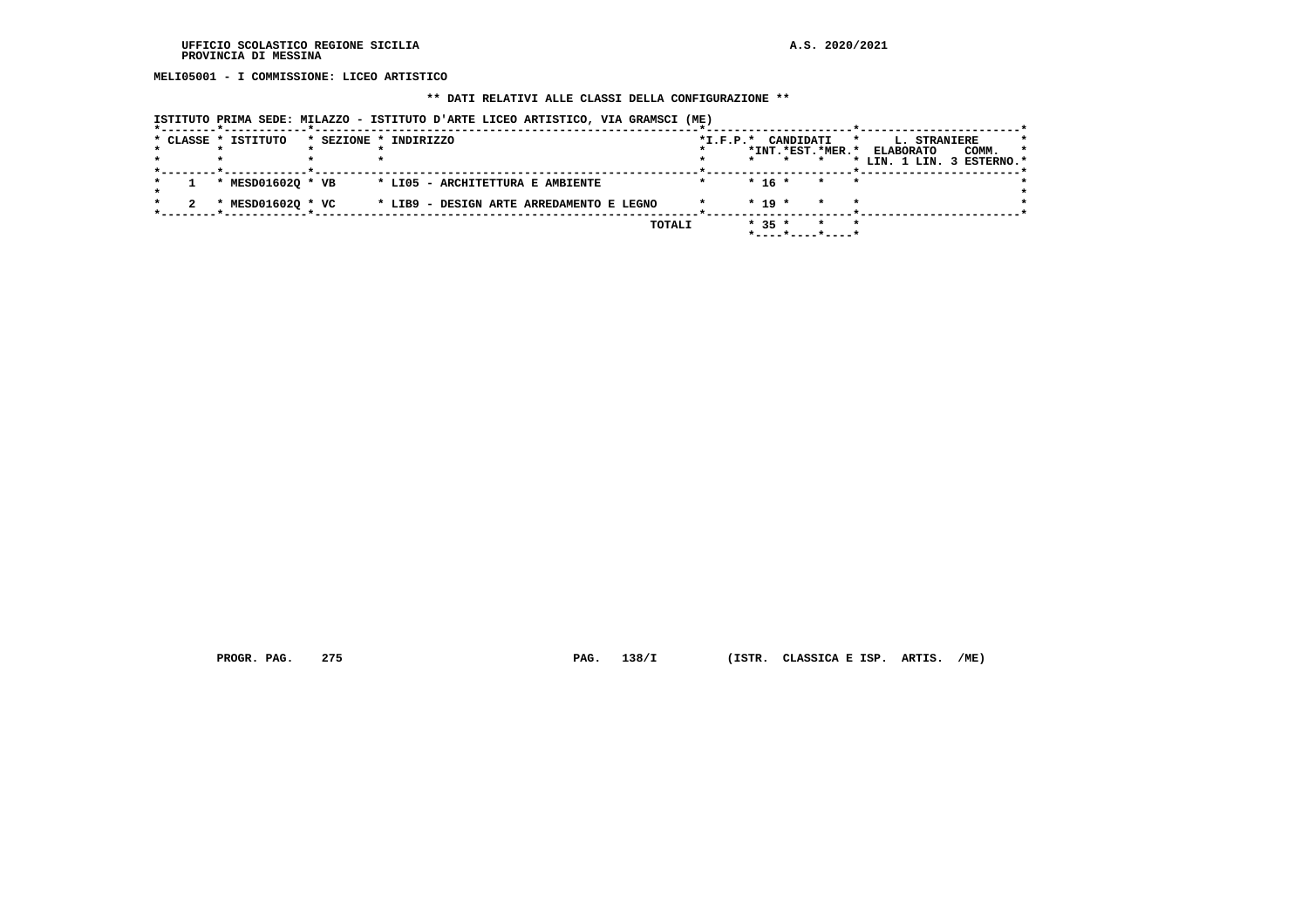**MELI05001 - I COMMISSIONE: LICEO ARTISTICO**

|  | <b>:TANNT</b><br>GTORG. | " GAETANO N. | IL 08/05/1970 | 'ME                                                    |  |  |               |                  |       |            |  |
|--|-------------------------|--------------|---------------|--------------------------------------------------------|--|--|---------------|------------------|-------|------------|--|
|  |                         | <b>POZZO</b> |               | DI GOTTO - IST TEC COMMERCIALE E PER GEOMETRI ITET "E. |  |  | <b>FERMI"</b> | <b>RCONOMICO</b> | E TE. | <b>VTA</b> |  |
|  |                         |              |               |                                                        |  |  |               |                  |       |            |  |

 **PROGR. PAG. 276 PAG. 138/II (ISTR. CLASSICA E ISP. ARTIS. /ME)**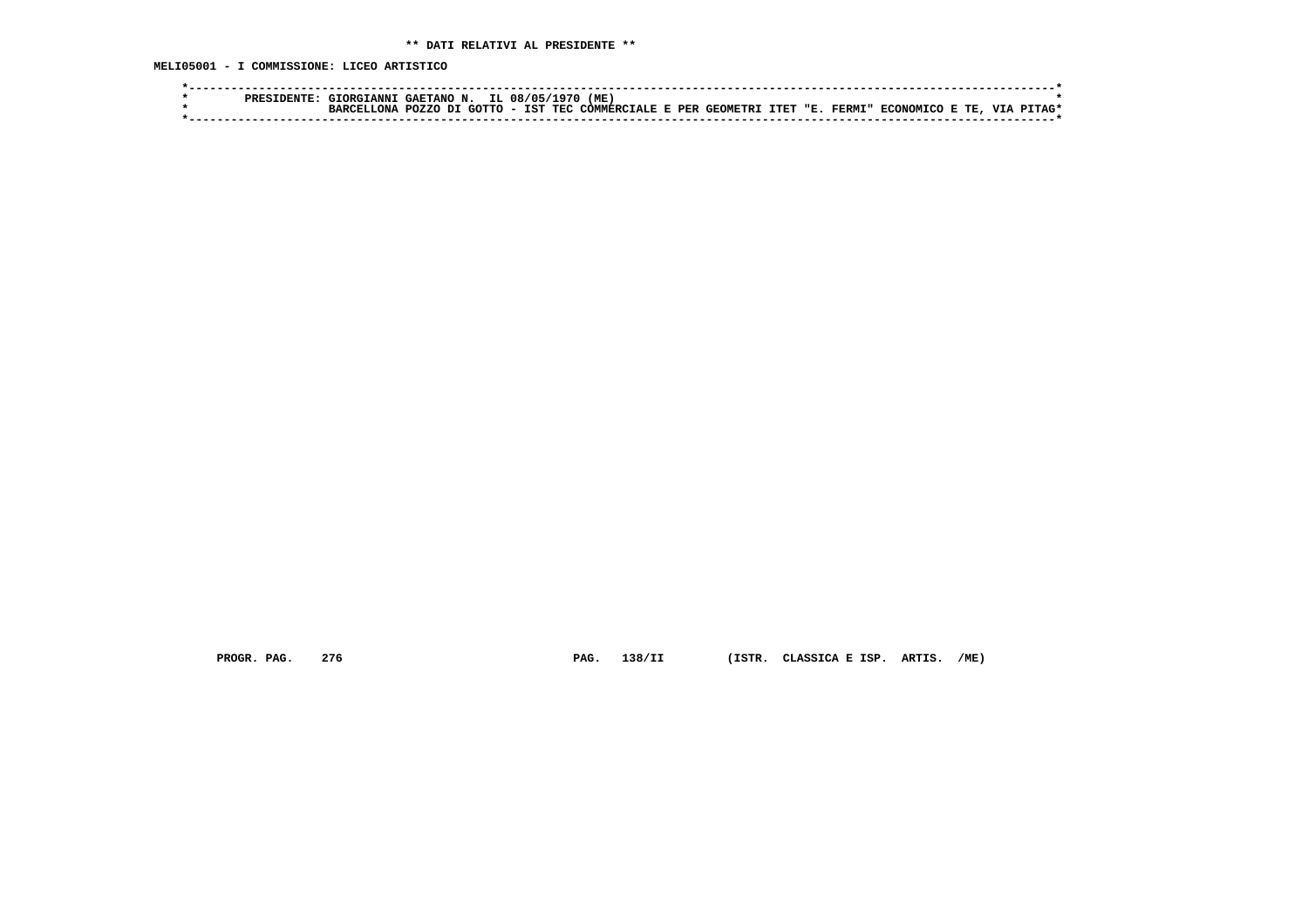**MELI07001 - I COMMISSIONE: "SEGUENZA" MESSINA**

#### **\*\* DATI RELATIVI ALLE CLASSI DELLA CONFIGURAZIONE \*\***

|  | * CLASSE * ISTITUTO          | * SEZIONE * INDIRIZZO             |        | *I.F.P.* CANDIDATI<br>*<br>*INT.*EST.*MER.*                            | <b>L. STRANIERE</b><br>COMM.<br>$\star$<br><b>ELABORATO</b><br>* LIN. 1 LIN. 3 ESTERNO.* |
|--|------------------------------|-----------------------------------|--------|------------------------------------------------------------------------|------------------------------------------------------------------------------------------|
|  | * MEPS03000D * AA            | * LI07 - AUDIOVISIVO MULTIMEDIALE |        | $* 15 * 1 *$<br>$\star$                                                |                                                                                          |
|  | $MEPS03000D * BA$<br>$\cdot$ | * LI07 - AUDIOVISIVO MULTIMEDIALE |        | $*$ 19 $*$<br>$\star$                                                  |                                                                                          |
|  |                              |                                   | TOTALI | $*$ 34 $*$ 1 $*$<br>$\star$<br>$*$ - - - - $*$ - - - - $*$ - - - - $*$ |                                                                                          |

 **ISTITUTO PRIMA SEDE: MESSINA - LICEO SCIENTIFICO "SEGUENZA" MESSINA, VIA S. AGOSTINO N.1 (ME)**

 **PROGR. PAG. 277 PAG. 139/I (ISTR. CLASSICA E ISP. ARTIS. /ME)**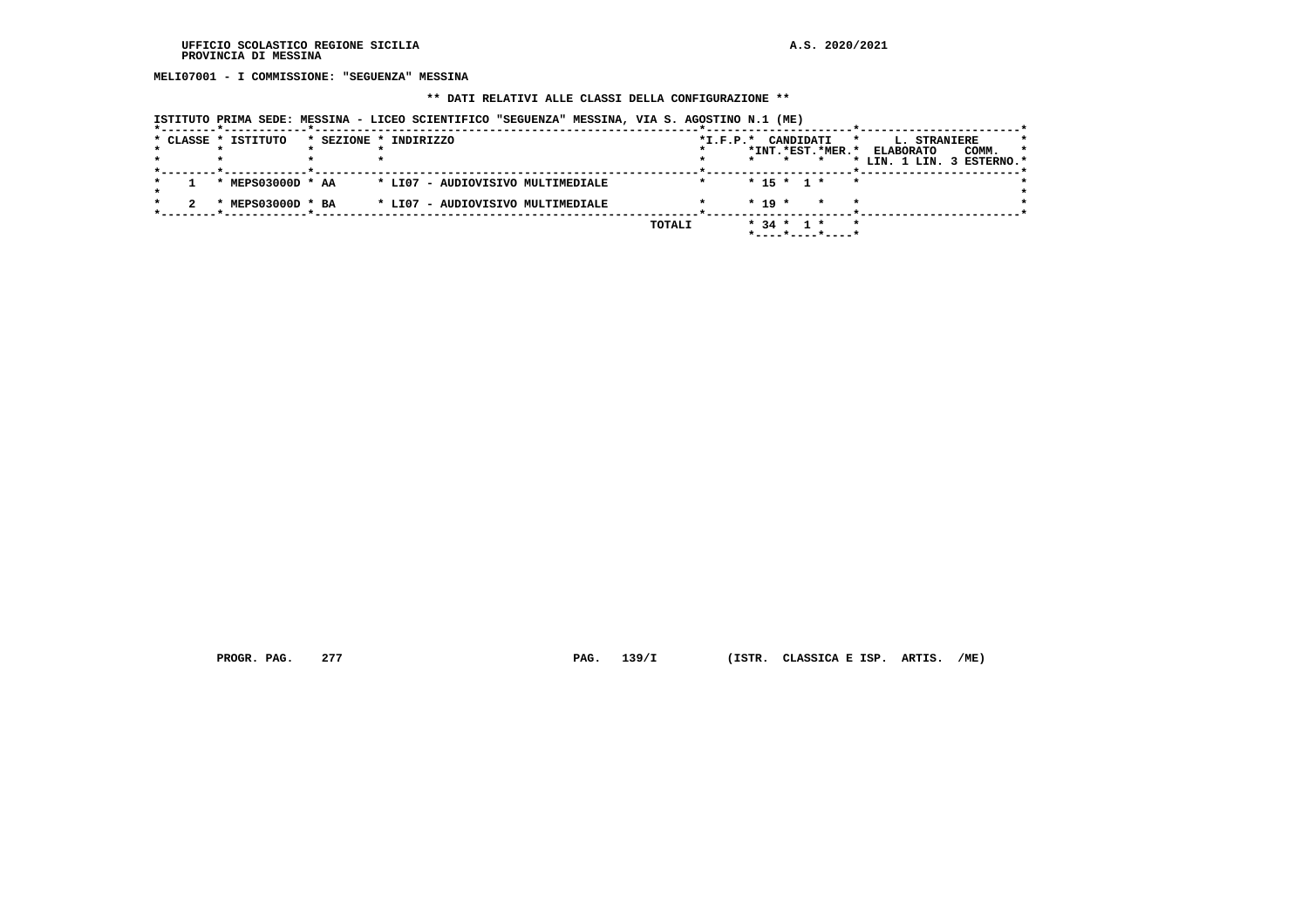**MELI07001 - I COMMISSIONE: "SEGUENZA" MESSINA**

| PRE. | GRECC   | <b>MART</b><br>2 A Z T A<br>סב אי |        | <u>, na</u><br>n.  | 'ME<br>959 |       |                  |            |             |      |  |
|------|---------|-----------------------------------|--------|--------------------|------------|-------|------------------|------------|-------------|------|--|
|      | ־סגס ה- |                                   | 'ספסזז | TSA<br>ΤS<br>TORE. | וידעררי    | ELLER | <b>VAINICHER</b> | <b>TTT</b> | חידות ססמיד | (ME) |  |
|      |         |                                   |        |                    |            |       |                  |            |             |      |  |
|      |         |                                   |        |                    |            |       |                  |            |             |      |  |

 **PROGR. PAG. 278 PAG. 139/II (ISTR. CLASSICA E ISP. ARTIS. /ME)**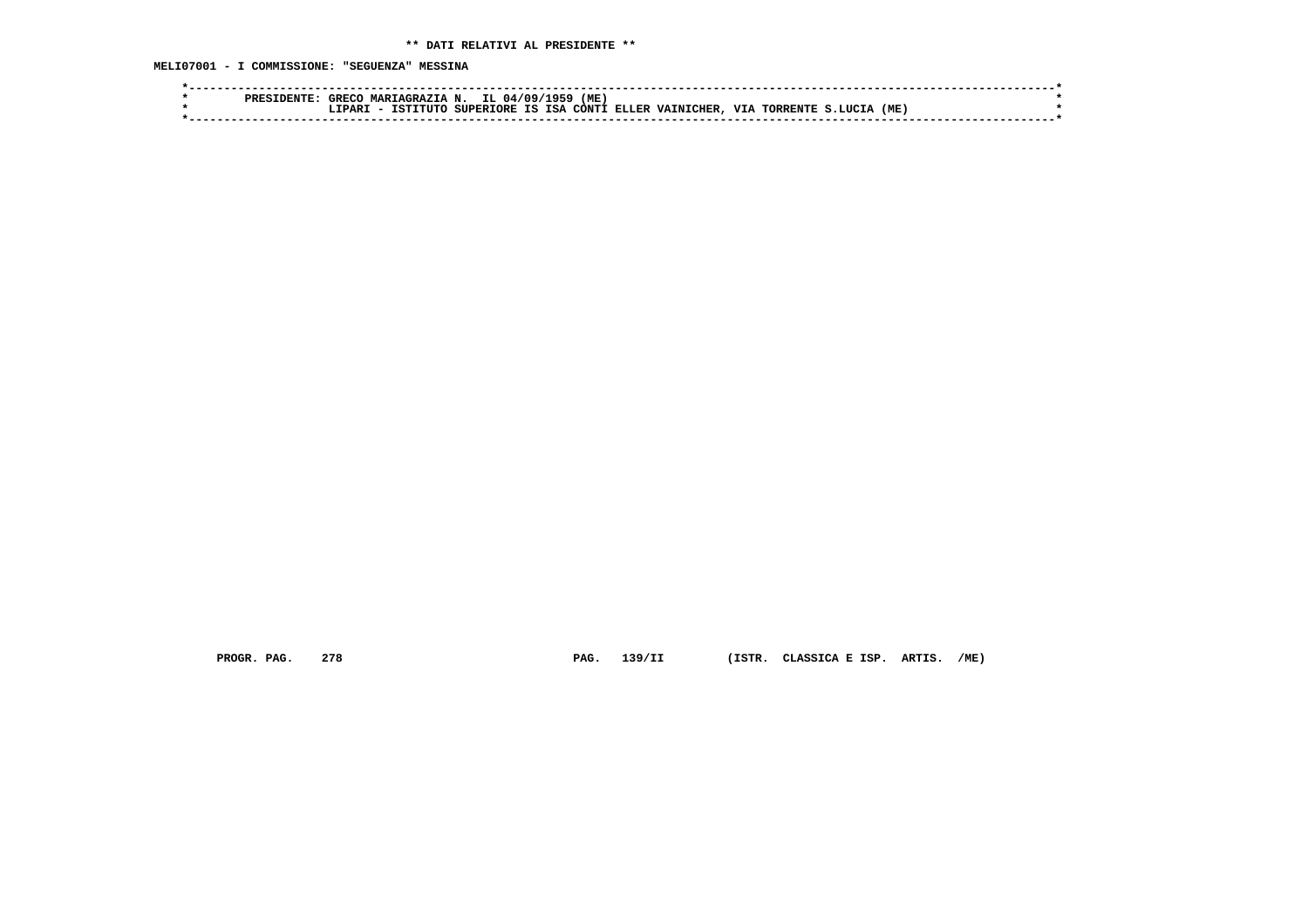**MELI08001 - I COMMISSIONE: LICEO ARTISTICO " E. BASILE" -MESSINA**

 **\*\* DATI RELATIVI ALLE CLASSI DELLA CONFIGURAZIONE \*\***

 **ISTITUTO PRIMA SEDE: MESSINA - ISTITUTO D'ARTE LICEO ARTISTICO " E. BASILE", VIA U. FIORE - SS. ANNUNZIATA -CONCA D'ORO (ME)**

|  | * CLASSE * ISTITUTO |        | * SEZIONE * INDIRIZZO                   | $*I.F.P.*$ |         | CANDIDATI       |                    | L. STRANIERE<br>*<br><b>ELABORATO</b> |  |
|--|---------------------|--------|-----------------------------------------|------------|---------|-----------------|--------------------|---------------------------------------|--|
|  |                     |        |                                         |            |         |                 | *INT.*EST.*MER.*   | COMM.                                 |  |
|  |                     |        |                                         |            |         |                 |                    | * LIN. 1 LIN. 3 ESTERNO.*             |  |
|  |                     |        |                                         |            |         |                 |                    |                                       |  |
|  |                     |        |                                         |            |         |                 |                    |                                       |  |
|  | MESD03101R * VAS    |        | * LI08 - SCENOGRAFIA                    |            | $\star$ | -9 *            |                    |                                       |  |
|  |                     | * VAPP | * LIC6 - ARTI FIGUR, PLASTICO-PITTORICO |            | $\star$ |                 | $\star$<br>$\star$ |                                       |  |
|  |                     |        |                                         |            |         |                 |                    |                                       |  |
|  |                     |        |                                         |            |         |                 |                    |                                       |  |
|  | MESD03101R * VEA    |        | * LIO5 - ARCHITETTURA E AMBIENTE        |            | $\star$ | - 53            |                    |                                       |  |
|  |                     | * VEGP | * LIB6 - ARTI FIGUR. GRAFICO-PITTORICO  |            | $\star$ | $\circ$ $\star$ | *                  |                                       |  |
|  |                     |        |                                         |            |         |                 |                    |                                       |  |
|  |                     |        |                                         |            |         |                 |                    |                                       |  |
|  |                     |        | TOTALI                                  |            | $*30 *$ |                 |                    |                                       |  |
|  |                     |        |                                         |            |         |                 |                    |                                       |  |
|  |                     |        |                                         |            |         |                 |                    |                                       |  |

 **PROGR. PAG. 279 PAG. 140/I (ISTR. CLASSICA E ISP. ARTIS. /ME)**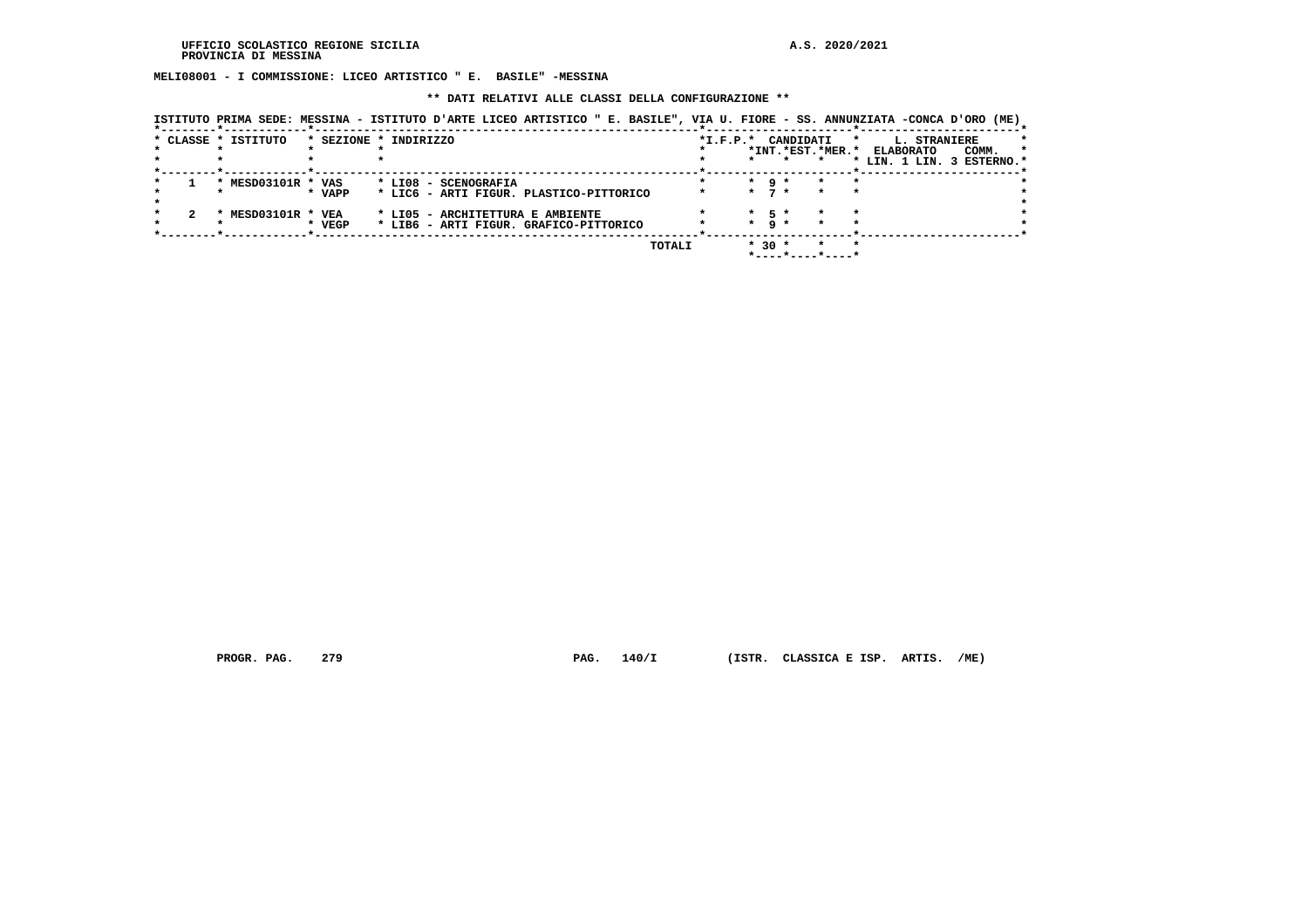**MELI08001 - I COMMISSIONE: LICEO ARTISTICO " E. BASILE" -MESSINA**

|  | ומספ<br>'TNN'    | VINCENZA       | MAPTA | TTZN. | IL 28/04/1970 | (SR |                                                                |  |     |  |
|--|------------------|----------------|-------|-------|---------------|-----|----------------------------------------------------------------|--|-----|--|
|  | SANT<br>מד בה בי | A DI MILITELLO |       |       |               |     | - ISTITUTO SUPERIORE I.I.S. SANT'AGATA DI M.LLO " L, C/DA MUTI |  | (ME |  |
|  |                  |                |       |       |               |     |                                                                |  |     |  |

 **PROGR. PAG. 280 PAG. 140/II (ISTR. CLASSICA E ISP. ARTIS. /ME)**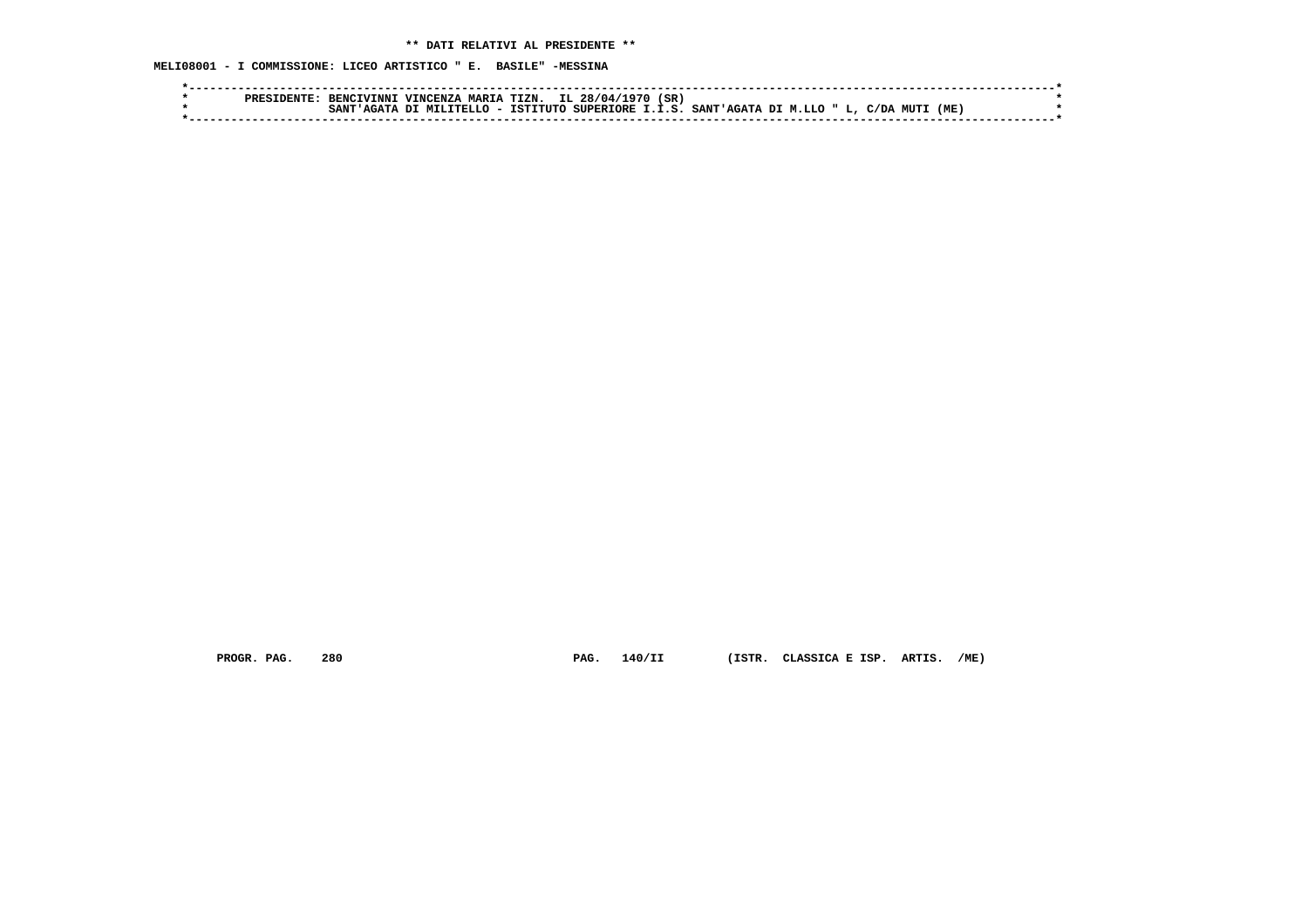**MELI10001 - I COMMISSIONE: LICEO ARTISTICO**

#### **\*\* DATI RELATIVI ALLE CLASSI DELLA CONFIGURAZIONE \*\***

|  |                     | ISTITUTO PRIMA SEDE: MILAZZO - ISTITUTO D'ARTE LICEO ARTISTICO, VIA GRAMSCI (ME) |  |            |                                                     |              |                                                                      |                  |
|--|---------------------|----------------------------------------------------------------------------------|--|------------|-----------------------------------------------------|--------------|----------------------------------------------------------------------|------------------|
|  | * CLASSE * ISTITUTO | * SEZIONE * INDIRIZZO                                                            |  | $*I.F.P.*$ | CANDIDATI<br>*INT.*EST.*MER.*<br>$\star$<br>$\star$ | $\star$      | <b>L. STRANIERE</b><br><b>ELABORATO</b><br>* LIN. 1 LIN. 3 ESTERNO.* | $\star$<br>COMM. |
|  | * MESD01602Q * VA   | * LI10 - GRAFICA                                                                 |  |            | $* 18 * * *$                                        | $\mathbf{r}$ |                                                                      |                  |
|  | * MESD01602Q * VF   | * LI10 - GRAFICA                                                                 |  |            | $* 17 * 2 *$                                        |              |                                                                      |                  |
|  |                     |                                                                                  |  | TOTALI     | $*$ 35 $*$ 2 $*$<br>*----*----*----*                | $\star$      |                                                                      |                  |

 **PROGR. PAG. 281 PAG. 141/I (ISTR. CLASSICA E ISP. ARTIS. /ME)**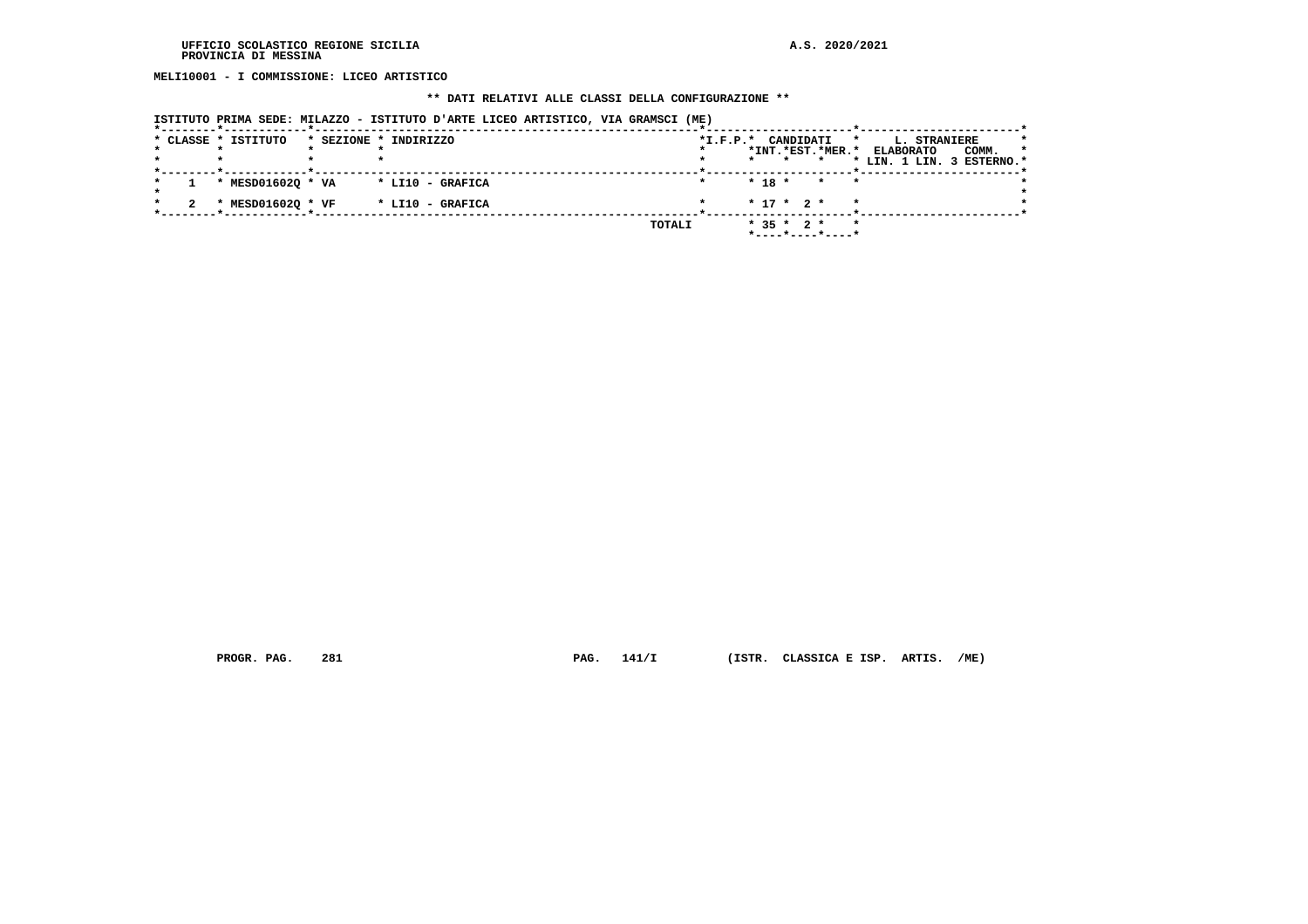**MELI10001 - I COMMISSIONE: LICEO ARTISTICO**

|  | <b>FRONTERA</b> | LORENA N. IL 23/04/1971 (EE) |  |                                                                               |  |  |  |  |  |
|--|-----------------|------------------------------|--|-------------------------------------------------------------------------------|--|--|--|--|--|
|  |                 | TSTTTITO                     |  | (ME) TECNICO NAUTICO I.T.T.L. "CAIO DUILIO", VIA GIUSEPPE LA FARINA N.70 (ME) |  |  |  |  |  |
|  |                 |                              |  |                                                                               |  |  |  |  |  |

 **PROGR. PAG. 282 PAG. 141/II (ISTR. CLASSICA E ISP. ARTIS. /ME)**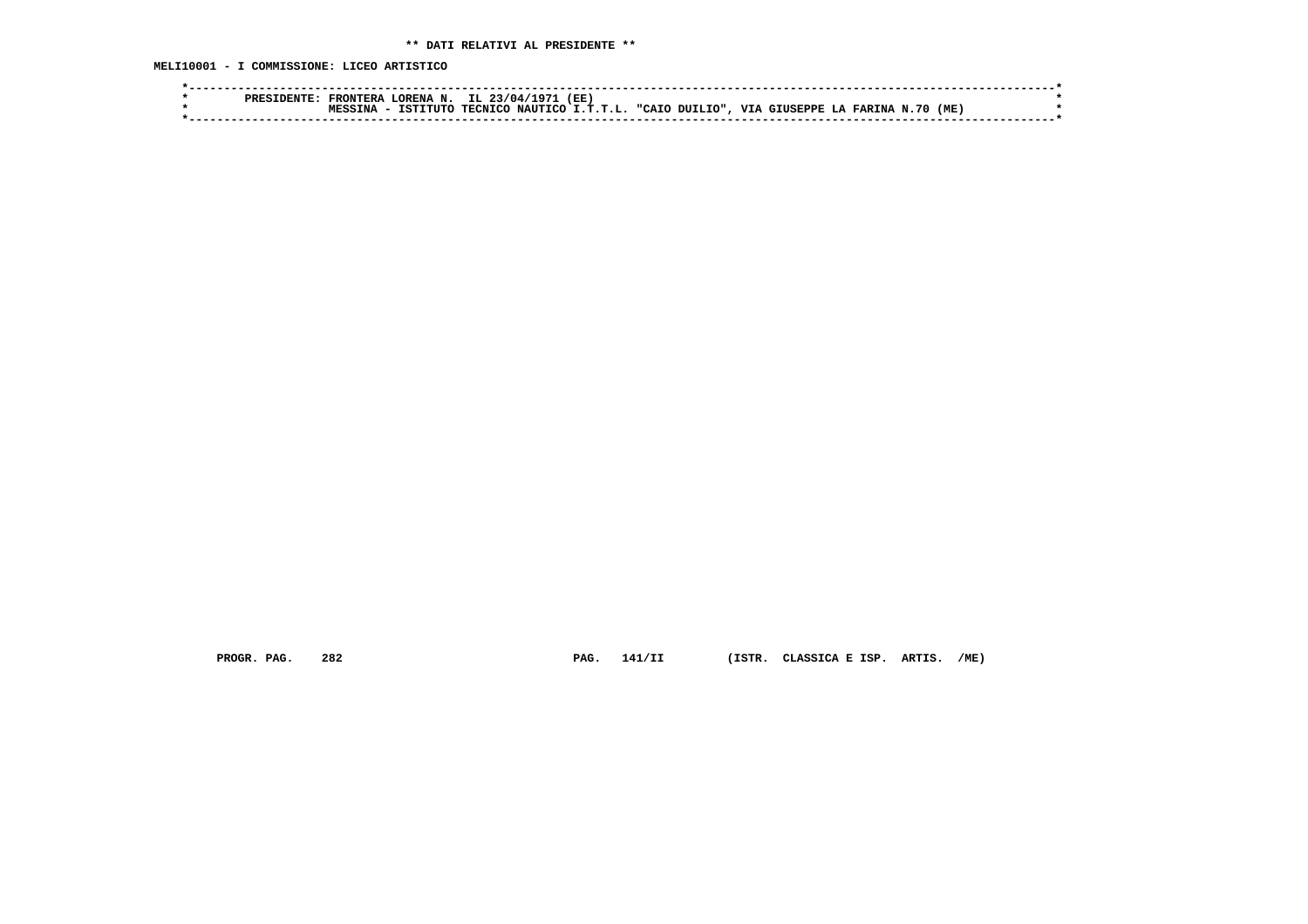# **MELI10002 - II COMMISSIONE: LICEO ARTISTICO**

## **\*\* DATI RELATIVI ALLE CLASSI DELLA CONFIGURAZIONE \*\***

| * CLASSE * ISTITUTO | * SEZIONE * INDIRIZZO                                                                                                   |  |         |          | *I.F.P.* CANDIDATI<br>$\star$ | $\mathbf{r}$ | *INT.*EST.*MER.* ELABORATO | L. STRANIERE | COMM.<br>* LIN. 1 LIN. 3 ESTERNO.* |
|---------------------|-------------------------------------------------------------------------------------------------------------------------|--|---------|----------|-------------------------------|--------------|----------------------------|--------------|------------------------------------|
| * MESD016020 * VD   | * LI10 - GRAFICA                                                                                                        |  |         | $* 14 *$ | $\star$                       |              |                            |              |                                    |
|                     |                                                                                                                         |  |         |          |                               |              |                            |              |                                    |
| * CLASSE * ISTITUTO | ISTITUTO SECONDA SEDE: SPADAFORA - LICEO SCIENTIFICO GALILEO GALILEI, VIA NUOVA GRANGIARA (ME)<br>* SEZIONE * INDIRIZZO |  |         |          | *I.F.P.* CANDIDATI            | $\star$      |                            | L. STRANIERE |                                    |
|                     |                                                                                                                         |  | $\star$ | $\star$  | $\star$                       |              | *INT.*EST.*MER.* ELABORATO |              | COMM.<br>* LIN. 1 LIN. 3 ESTERNO.* |
| * MEPS02901A * AL   | * LI04 - LINGUISTICO                                                                                                    |  |         | $* 27 *$ | $\star$                       | $\star$      |                            | s            |                                    |

 **PROGR. PAG. 283 PAG. 142/I (ISTR. CLASSICA E ISP. ARTIS. /ME)**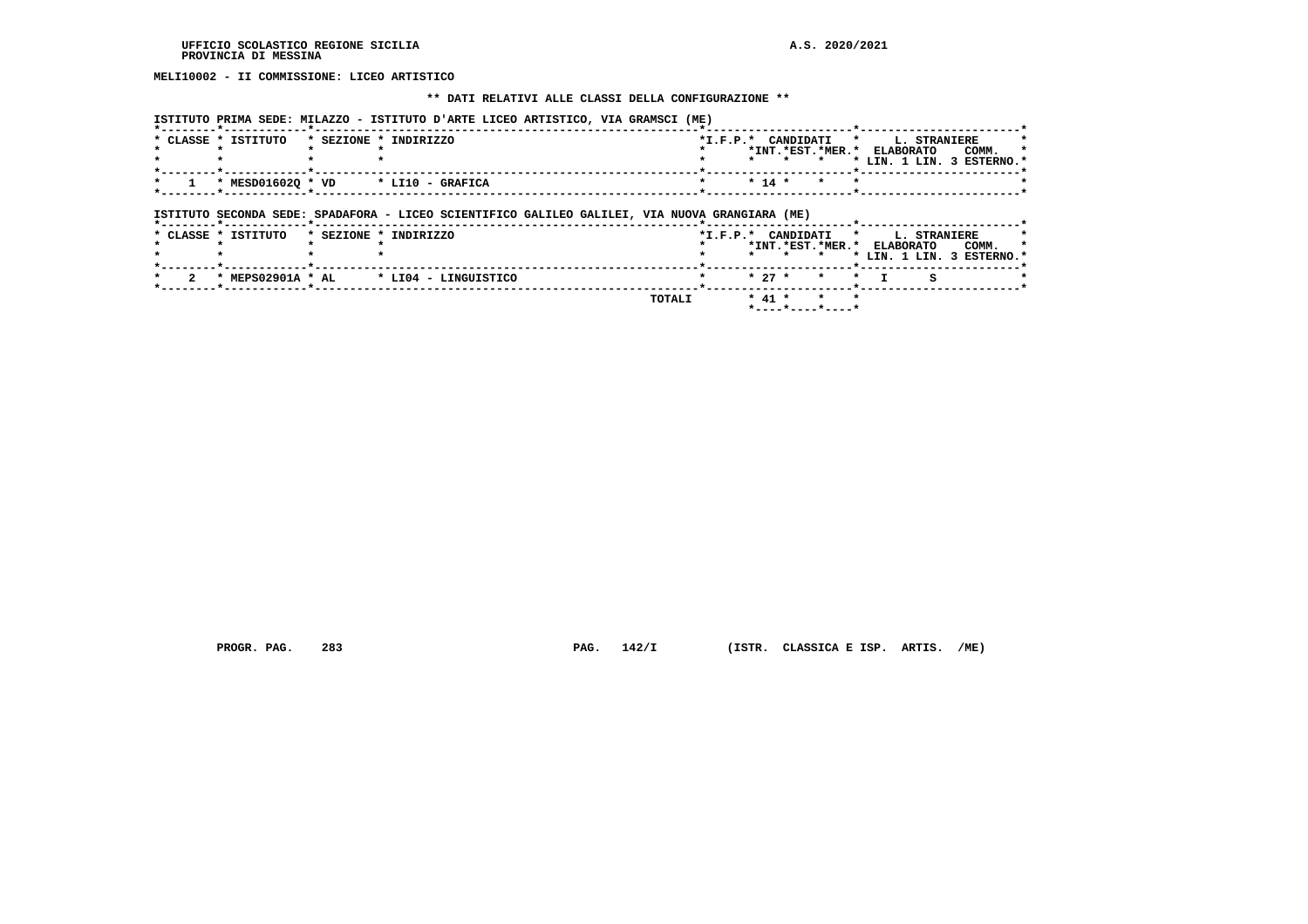**MELI10002 - II COMMISSIONE: LICEO ARTISTICO**

| opre | יתמידי<br>יחוד | GTOVANNT N. | TT. 19/1       | CZ.<br>967ء      |                             |                        |                      |     |
|------|----------------|-------------|----------------|------------------|-----------------------------|------------------------|----------------------|-----|
|      |                | TTITT       | <b>TECNTCO</b> | NAUTICO I.T.T.L. | <b>MITLTO"</b><br>חד ביז יי | <b>TTT</b><br>GTUSEPPE | <b>FARINA</b><br>-70 | 'ME |
|      |                |             |                |                  |                             |                        |                      |     |

 **PROGR. PAG. 284 PAG. 142/II (ISTR. CLASSICA E ISP. ARTIS. /ME)**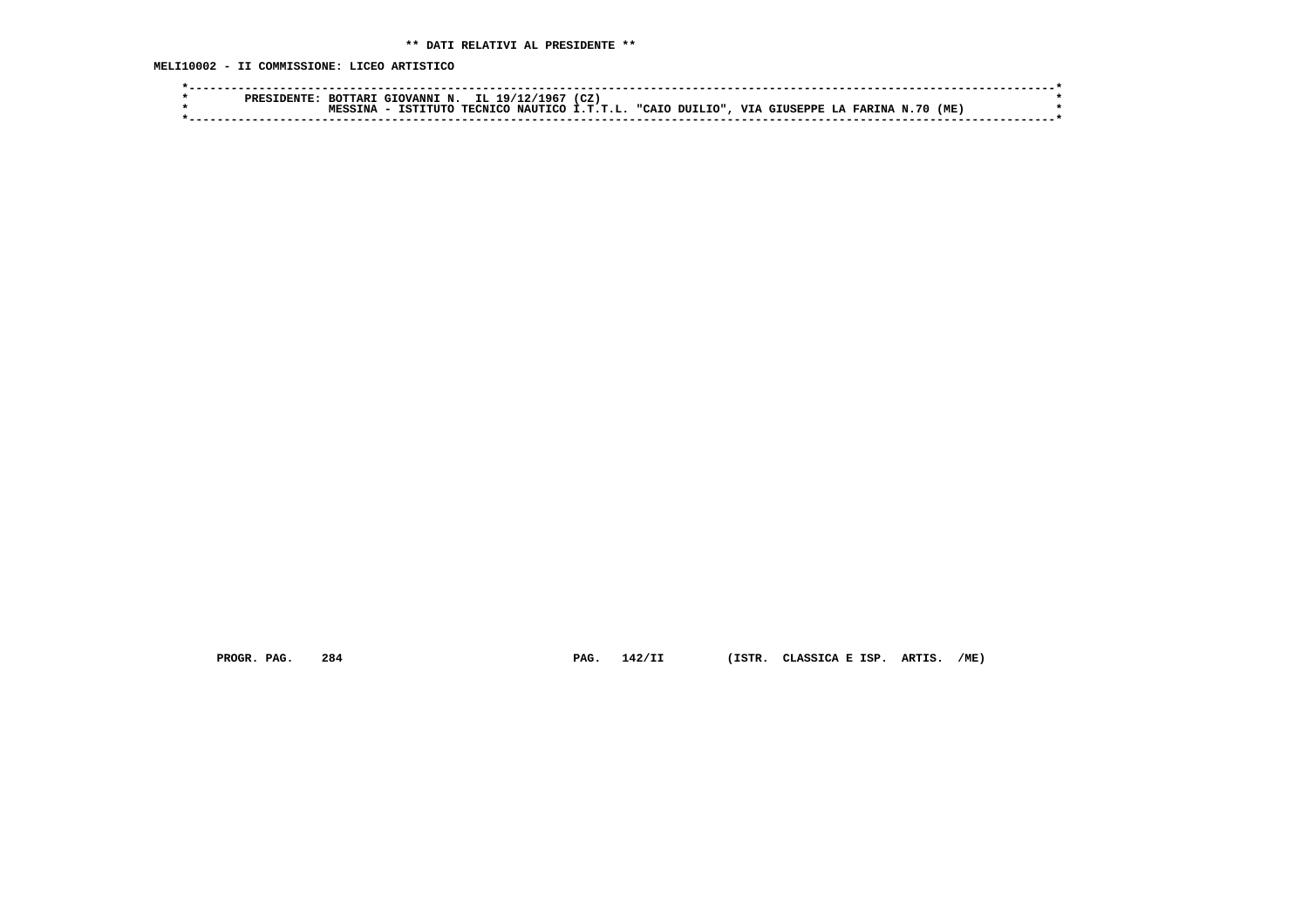**MELI11001 - I COMMISSIONE: " AINIS " MESSINA**

#### **\*\* DATI RELATIVI ALLE CLASSI DELLA CONFIGURAZIONE \*\***

 **ISTITUTO PRIMA SEDE: MESSINA - ISTITUTO MAGISTRALE " AINIS " MESSINA, VIA ANTONELLO FRERI (ME)**

|  | * CLASSE * ISTITUTO | * SEZIONE * INDIRIZZO  | $*I.F.P.*$ | CANDIDATI<br>$\star$<br>*INT.*EST.*MER.*    | L. STRANIERE<br>COMM.<br>$\star$<br><b>ELABORATO</b> |
|--|---------------------|------------------------|------------|---------------------------------------------|------------------------------------------------------|
|  |                     |                        |            | $\star$                                     | * LIN. 1 LIN. 3 ESTERNO.*                            |
|  | * MEPM010009 * ALSU | * LI11 - SCIENZE UMANE |            | $* 25 *$<br>$\star$<br>$\star$              |                                                      |
|  | MEPM010009 * BLSU   | * LI11 - SCIENZE UMANE |            | $* 24 * 2 *$<br>$\star$                     |                                                      |
|  |                     |                        | TOTALI     | $* 49 * 2 *$<br>$\star$<br>*----*----*----* |                                                      |

 **PROGR. PAG. 285 PAG. 143/I (ISTR. CLASSICA E ISP. ARTIS. /ME)**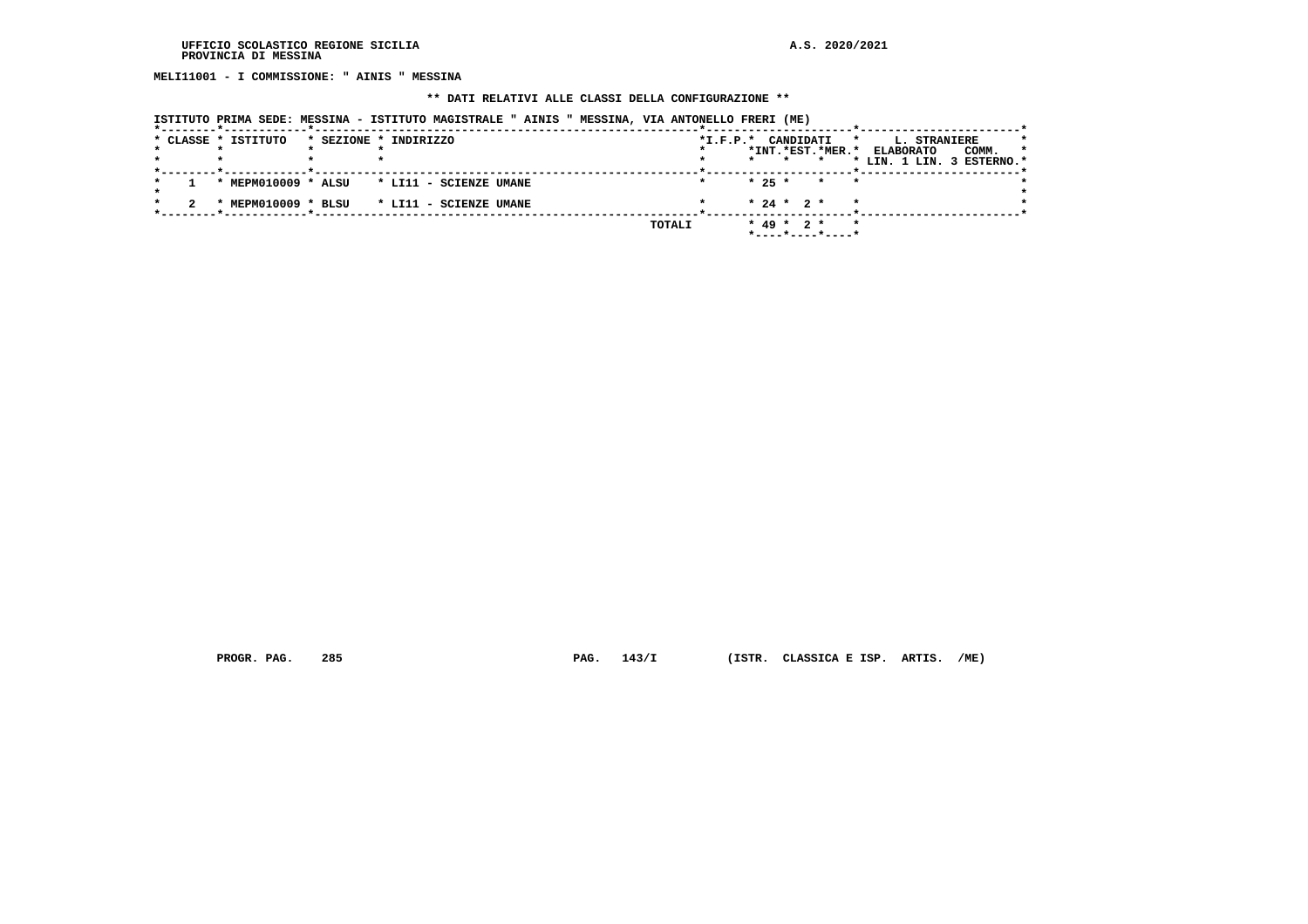**MELI11001 - I COMMISSIONE: " AINIS " MESSINA**

| (ME.<br>ELEONORA N. IL 07/03/1967<br><b>TORRADO</b>                                                    |     |  |
|--------------------------------------------------------------------------------------------------------|-----|--|
| COMPRENSIVO PARADISO, VIA DEL FANTE N. 18 SS.<br>COMPRENSTVO ISTITUTO<br>TSTITUTC<br><b>ANNINZTATA</b> | 'ME |  |
|                                                                                                        |     |  |

 **PROGR. PAG. 286 PAG. 143/II (ISTR. CLASSICA E ISP. ARTIS. /ME)**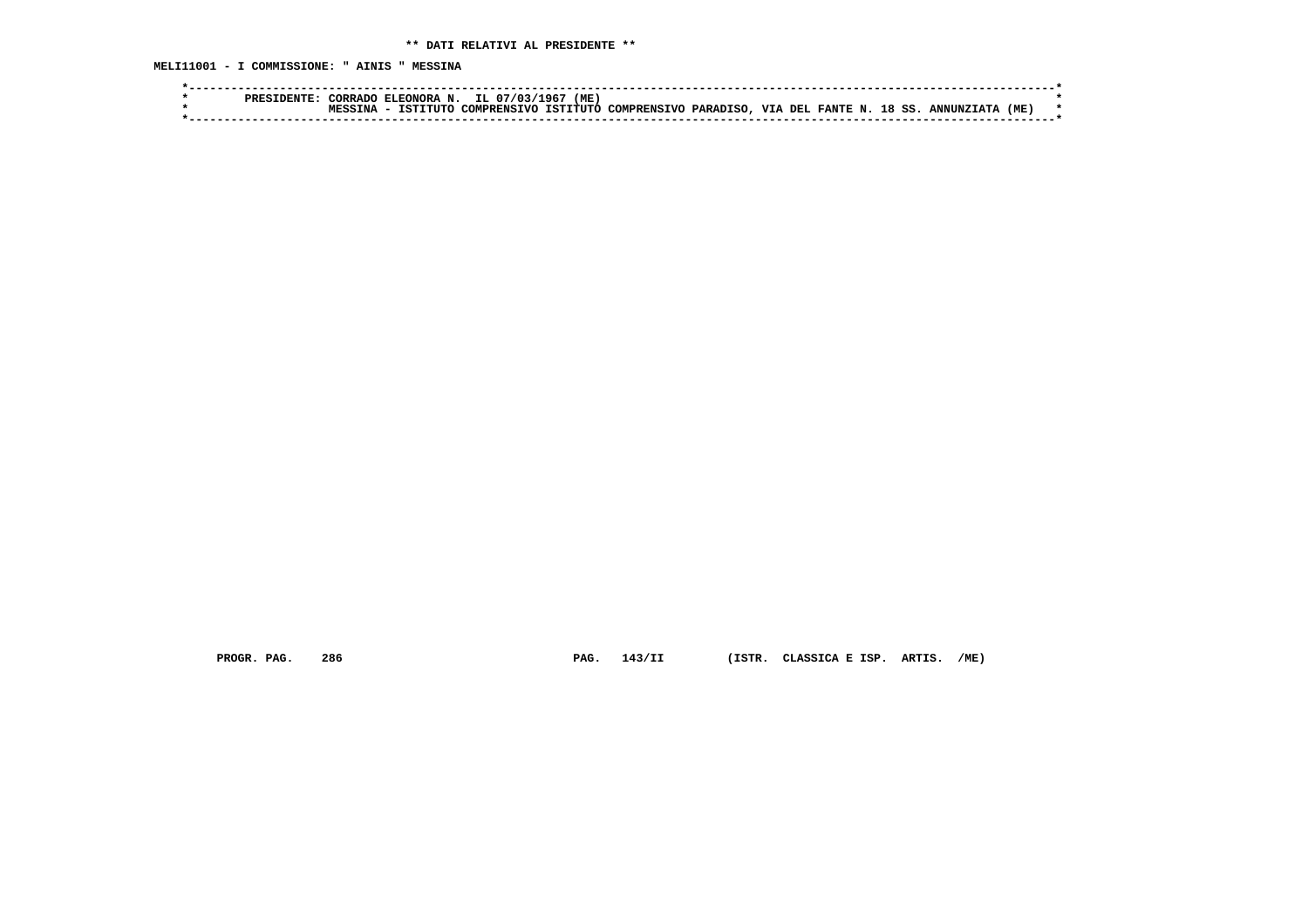**MELI11002 - II COMMISSIONE: LICEO LING. E SCIENZE UMANE "BISAZZA"**

#### **\*\* DATI RELATIVI ALLE CLASSI DELLA CONFIGURAZIONE \*\***

| ISTITUTO PRIMA SEDE: MESSINA - ISTITUTO MAGISTRALE LICEO LING. E SCIENZE UMANE "B, VIALE ANNUNZIATA N. 10/A - RIONE MATTEOTTI<br>* CLASSE * ISTITUTO | * SEZIONE * INDIRIZZO |                        |  |        | $*$ I.F.P. $*$ |                  | CANDIDATI    | *INT.*EST.*MER.*                  | *       | L. STRANIERE<br><b>ELABORATO</b><br>* LIN. 1 LIN. 3 ESTERNO.* | COMM. | $\star$ |
|------------------------------------------------------------------------------------------------------------------------------------------------------|-----------------------|------------------------|--|--------|----------------|------------------|--------------|-----------------------------------|---------|---------------------------------------------------------------|-------|---------|
| * MEPM01301T * A                                                                                                                                     |                       | * LI11 - SCIENZE UMANE |  |        |                |                  | $* 15 * 1 *$ | *                                 |         |                                                               |       |         |
| MEPM01301T * B<br>$\star$                                                                                                                            |                       | * LI11 - SCIENZE UMANE |  |        |                | $* 16 *$         |              | $\star$                           |         |                                                               |       |         |
|                                                                                                                                                      |                       |                        |  | TOTALI |                | $*$ 31 $*$ 1 $*$ |              | $*$ - - - - * - - - - * - - - - * | $\star$ |                                                               |       |         |

 **PROGR. PAG. 287 PAG. 144/I (ISTR. CLASSICA E ISP. ARTIS. /ME)**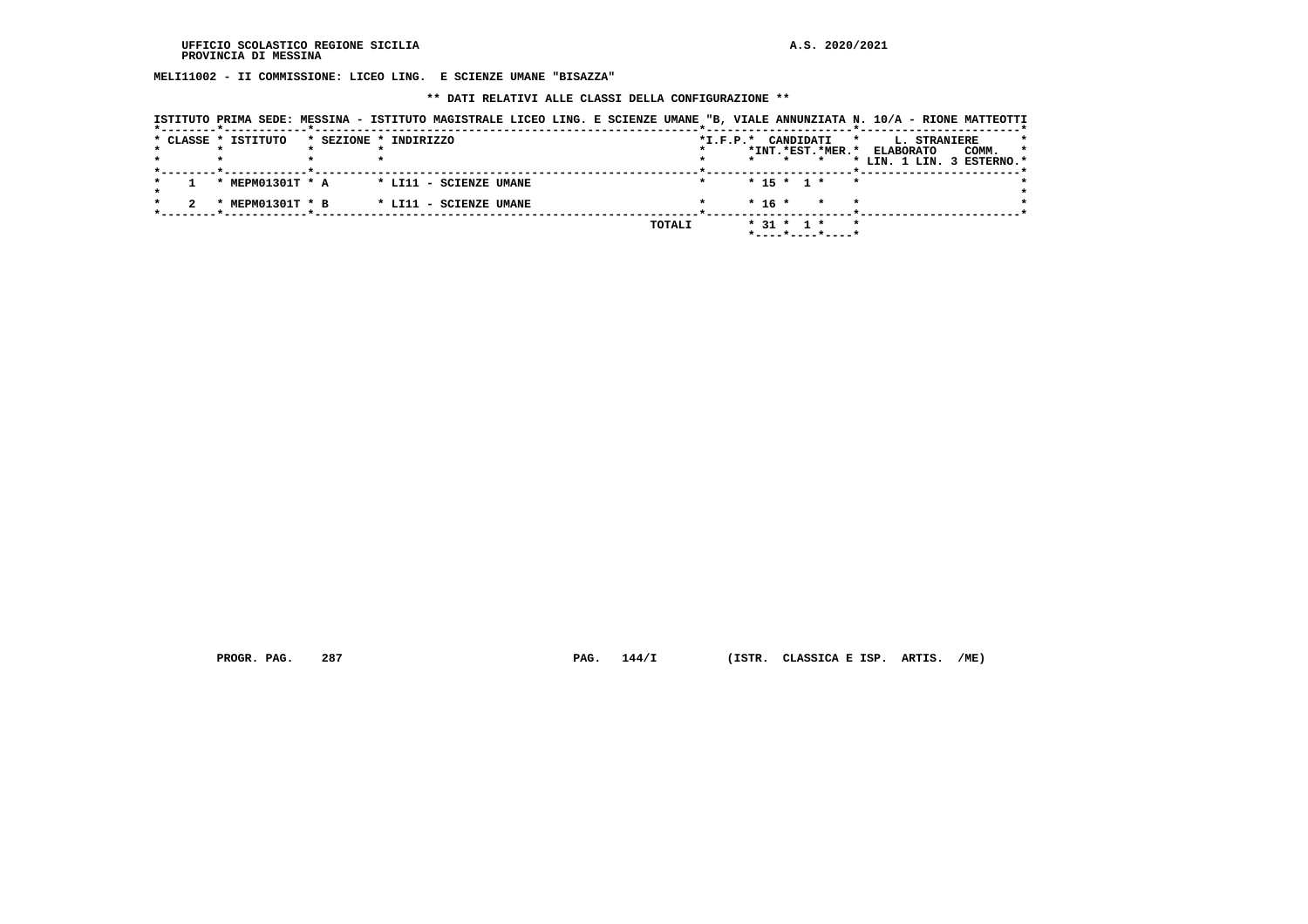**MELI11002 - II COMMISSIONE: LICEO LING. E SCIENZE UMANE "BISAZZA"**

| IL.<br>(ME<br>17/02/1963<br>GRAZTA<br>TVONNE N.<br><u>'</u> ANNATA<br><b>PREF</b>                                         |  |
|---------------------------------------------------------------------------------------------------------------------------|--|
| (ME<br><b>MESSINA</b><br>TNA<br><b>SUPERTORE</b><br>TCTT.<br><b>T.S.MTNUTOLI</b><br>CONTRADA<br>∩ידזידי<br>CAYZ<br>FUCILE |  |
|                                                                                                                           |  |
|                                                                                                                           |  |

 **PROGR. PAG. 288 PAG. 144/II (ISTR. CLASSICA E ISP. ARTIS. /ME)**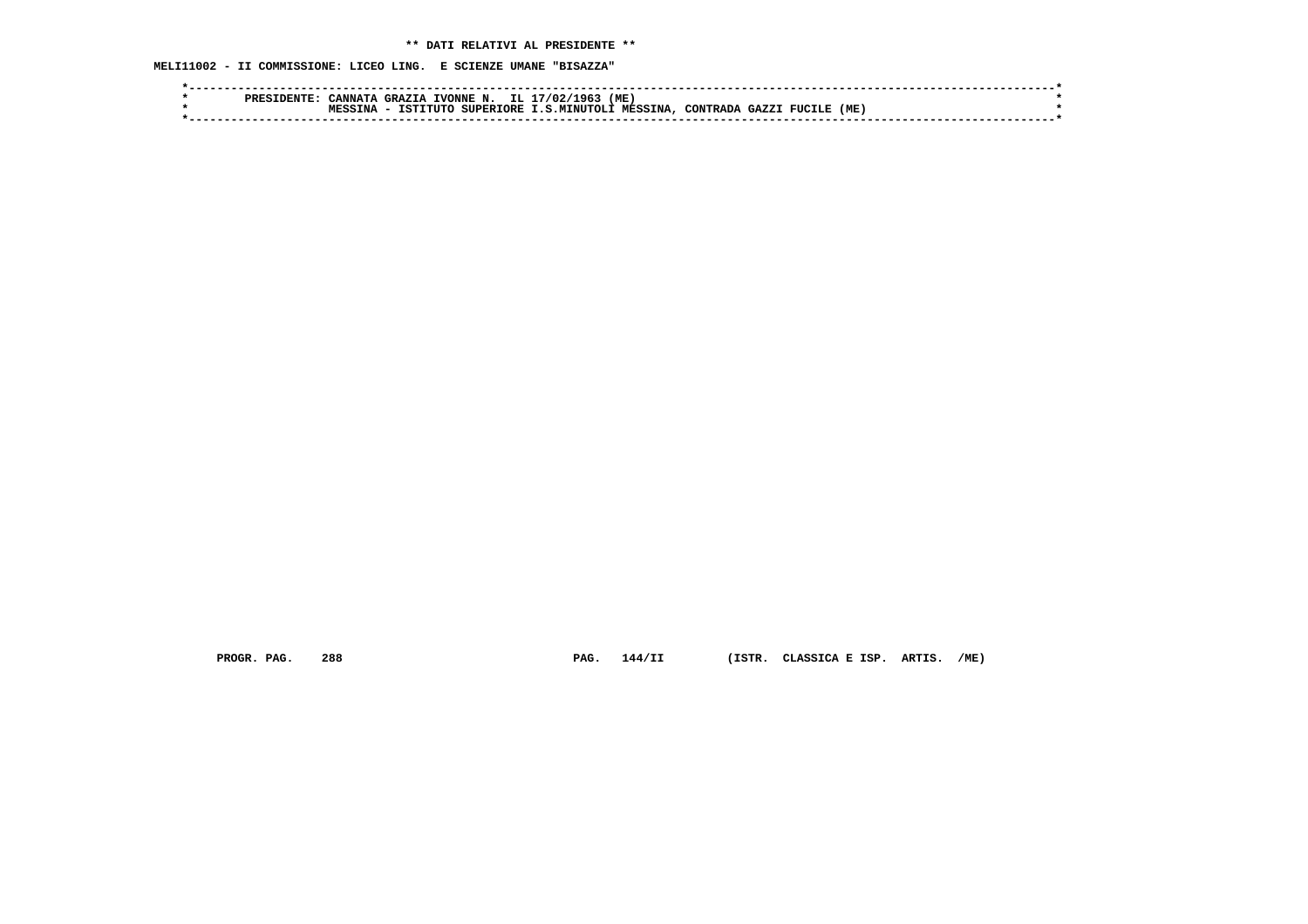**MELI11003 - III COMMISSIONE: CLASSICO, LINGUISTICO, SCIENZE UMANE**

## **\*\* DATI RELATIVI ALLE CLASSI DELLA CONFIGURAZIONE \*\***

| ISTITUTO PRIMA SEDE: SANT'AGATA DI MILITELLO - LICEO CLASSICO CLASSICO, LINGUISTICO, SCIENZE, CONTRADA CANNAMELATA (ME) |  |  |  |  |  |  |
|-------------------------------------------------------------------------------------------------------------------------|--|--|--|--|--|--|
|-------------------------------------------------------------------------------------------------------------------------|--|--|--|--|--|--|

|  | * CLASSE * ISTITUTO | * SEZIONE * INDIRIZZO  |        | $*I.F.P.*$ |            | CANDIDATI |                    | L. STRANIERE<br>*         |       |         |
|--|---------------------|------------------------|--------|------------|------------|-----------|--------------------|---------------------------|-------|---------|
|  |                     |                        |        |            |            |           | *INT.*EST.*MER.*   | <b>ELABORATO</b>          | COMM. | $\star$ |
|  |                     |                        |        |            |            |           |                    | * LIN. 1 LIN. 3 ESTERNO.* |       |         |
|  | * MEPC003013 * ASU  | * LI11 - SCIENZE UMANE |        |            | $* 22 *$   |           | $\star$<br>$\star$ |                           |       |         |
|  | * MEPC003013 * CSU  | * LI11 - SCIENZE UMANE |        |            | $*20$ *    |           | $\star$<br>$\star$ |                           |       |         |
|  |                     |                        | TOTALI |            | $*$ 42 $*$ |           | $\star$<br>$\star$ |                           |       |         |

 **PROGR. PAG. 289 PAG. 145/I (ISTR. CLASSICA E ISP. ARTIS. /ME)**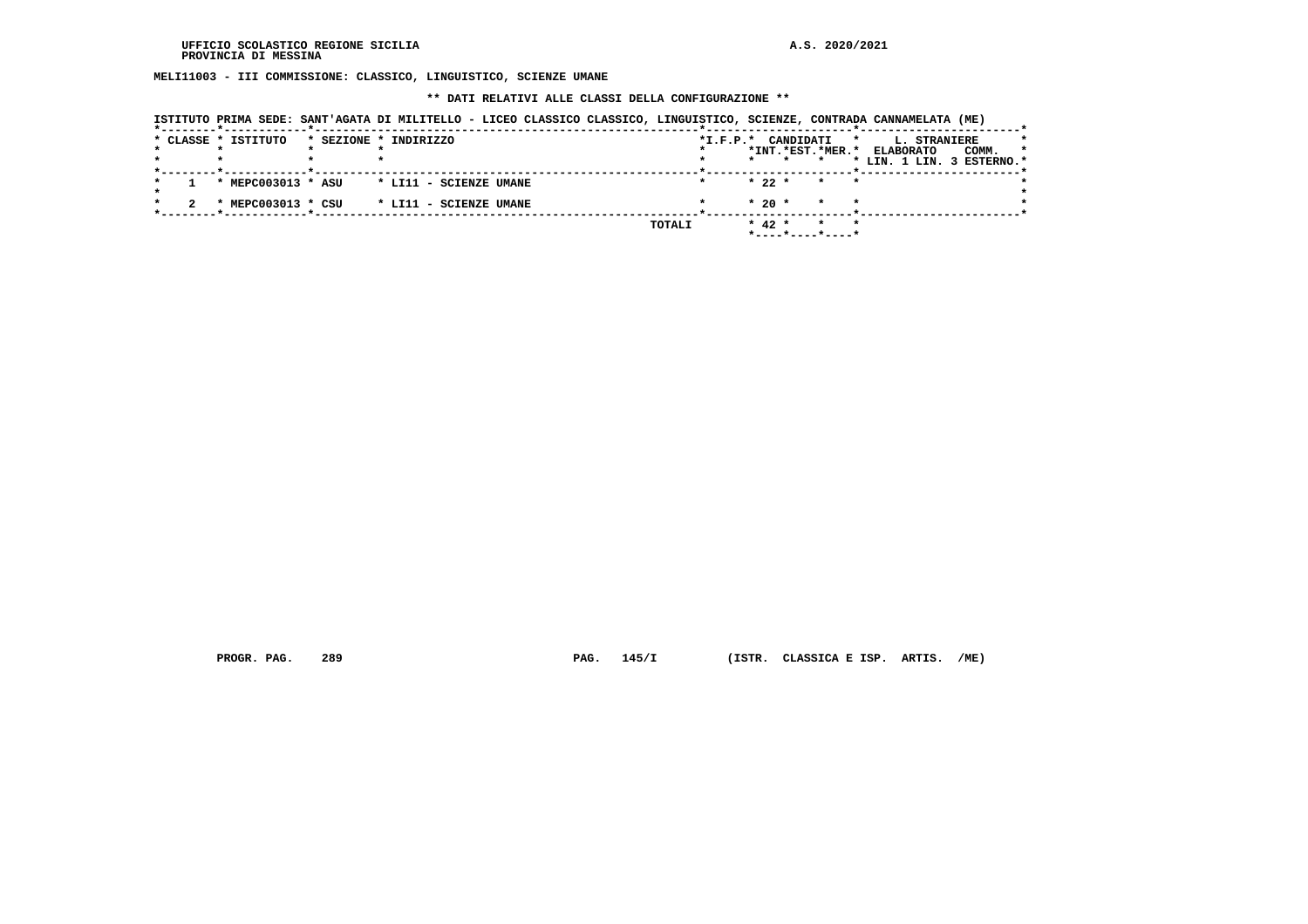**MELI11003 - III COMMISSIONE: CLASSICO, LINGUISTICO, SCIENZE UMANE**

|  | SCOLARO | STEFANA N.        | IL 03/05<br>1960.                          | (ME) |  |                          |       |                   |                |      |
|--|---------|-------------------|--------------------------------------------|------|--|--------------------------|-------|-------------------|----------------|------|
|  |         | IST<br><b>TEC</b> | COMMERCIALE E PER GEOMETRI I.T. L.DA VINCI |      |  | . FCONOMICO <sup>-</sup> | TECN. | VIA<br>- COLONNEL | <b>MACTSTR</b> | (ME) |
|  |         |                   |                                            |      |  |                          |       |                   |                |      |

 **PROGR. PAG. 290 PAG. 145/II (ISTR. CLASSICA E ISP. ARTIS. /ME)**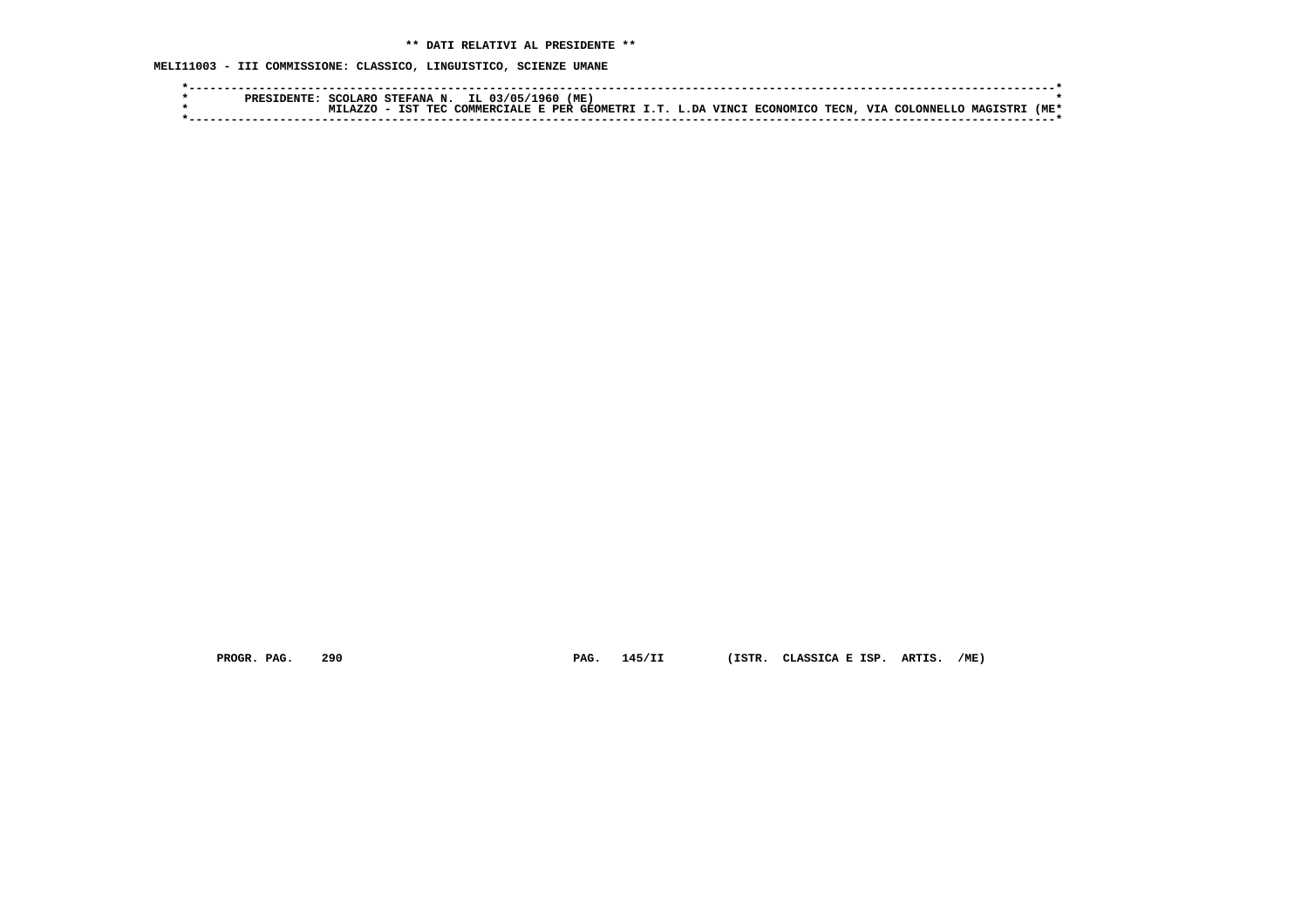**MELI12001 - I COMMISSIONE: " AINIS " MESSINA**

## **\*\* DATI RELATIVI ALLE CLASSI DELLA CONFIGURAZIONE \*\***

 **ISTITUTO PRIMA SEDE: MESSINA - ISTITUTO MAGISTRALE " AINIS " MESSINA, VIA ANTONELLO FRERI (ME)**

|  | * CLASSE * ISTITUTO | * SEZIONE * INDIRIZZO                     |         | *I.F.P.* CANDIDATI<br>$\star$<br>*INT.*EST.*MER.*                  | <b>L. STRANIERE</b><br>$\star$<br>COMM.<br><b>ELABORATO</b><br>* LIN. 1 LIN. 3 ESTERNO.* |
|--|---------------------|-------------------------------------------|---------|--------------------------------------------------------------------|------------------------------------------------------------------------------------------|
|  | * MEPM010009 * ALES | * LI12 - SCIENZE UMANE - OPZ.ECON.SOCIALE | $\star$ | $* 15 * 4 *$<br>$\mathbf{r}$                                       |                                                                                          |
|  | * MEPM010009 * BLES | * LI12 - SCIENZE UMANE - OPZ.ECON.SOCIALE |         | $* 18 * 4 *$                                                       |                                                                                          |
|  |                     | TOTALI                                    |         | $* 33 * 8 *$<br>$\star$<br>$*$ - - - - $*$ - - - - $*$ - - - - $*$ |                                                                                          |

 **PROGR. PAG. 291 PAG. 146/I (ISTR. CLASSICA E ISP. ARTIS. /ME)**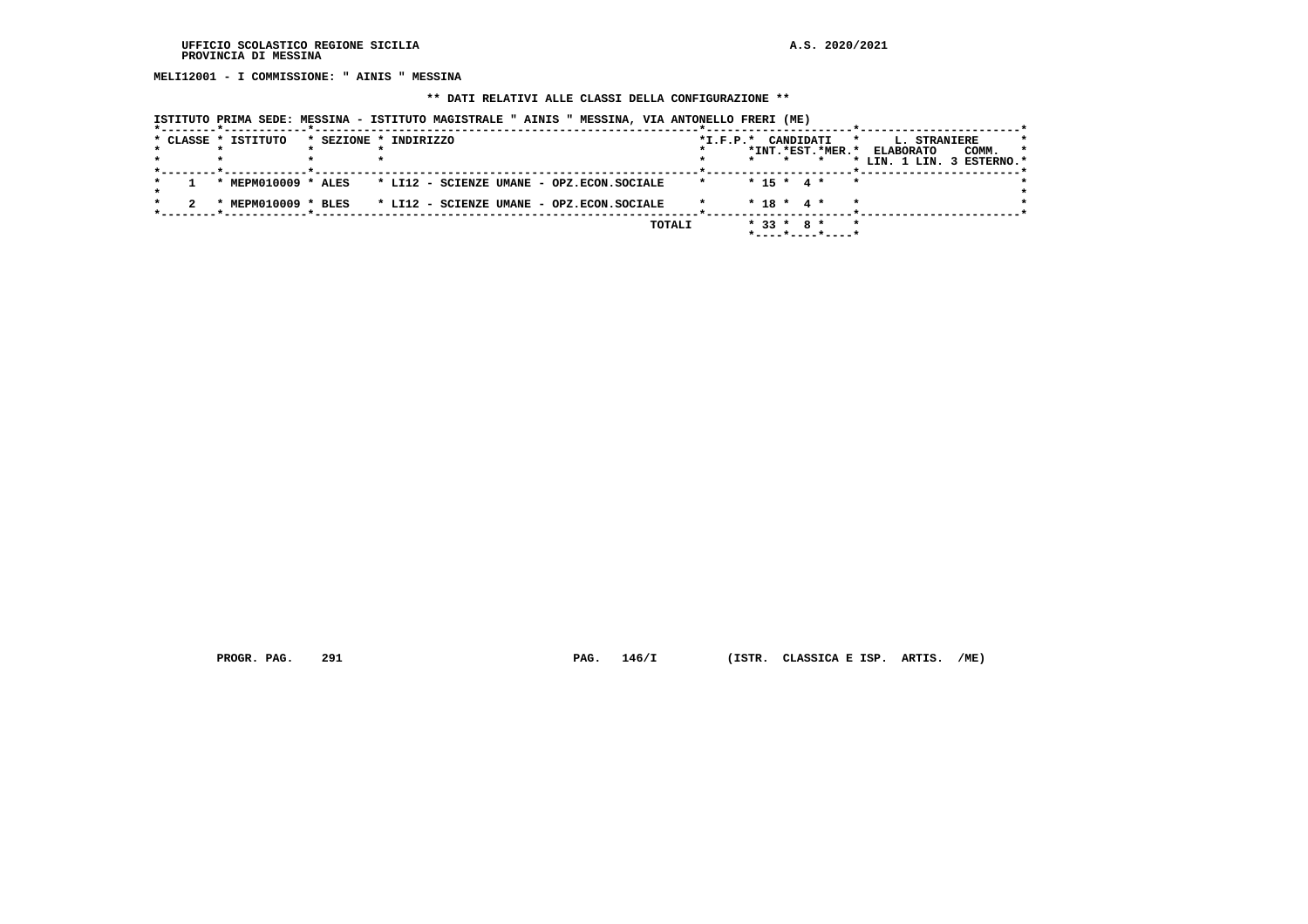**MELI12001 - I COMMISSIONE: " AINIS " MESSINA**

| (CT)<br><b>FMMO</b><br>IL 06/06,<br>TDE N.<br><b>ESTER</b><br>.07                                                      |                   |     |  |
|------------------------------------------------------------------------------------------------------------------------|-------------------|-----|--|
| TIRRENA<br>TC VIII.AFRANCA<br><b>VIA SAN</b><br>TSTITITO<br><b>TIRRENA</b><br>COMPRENSTVO<br>GTUSEPPE<br>. A W W A N ( | <b>CALASANZTO</b> | (ME |  |
|                                                                                                                        |                   |     |  |

 **PROGR. PAG. 292 PAG. 146/II (ISTR. CLASSICA E ISP. ARTIS. /ME)**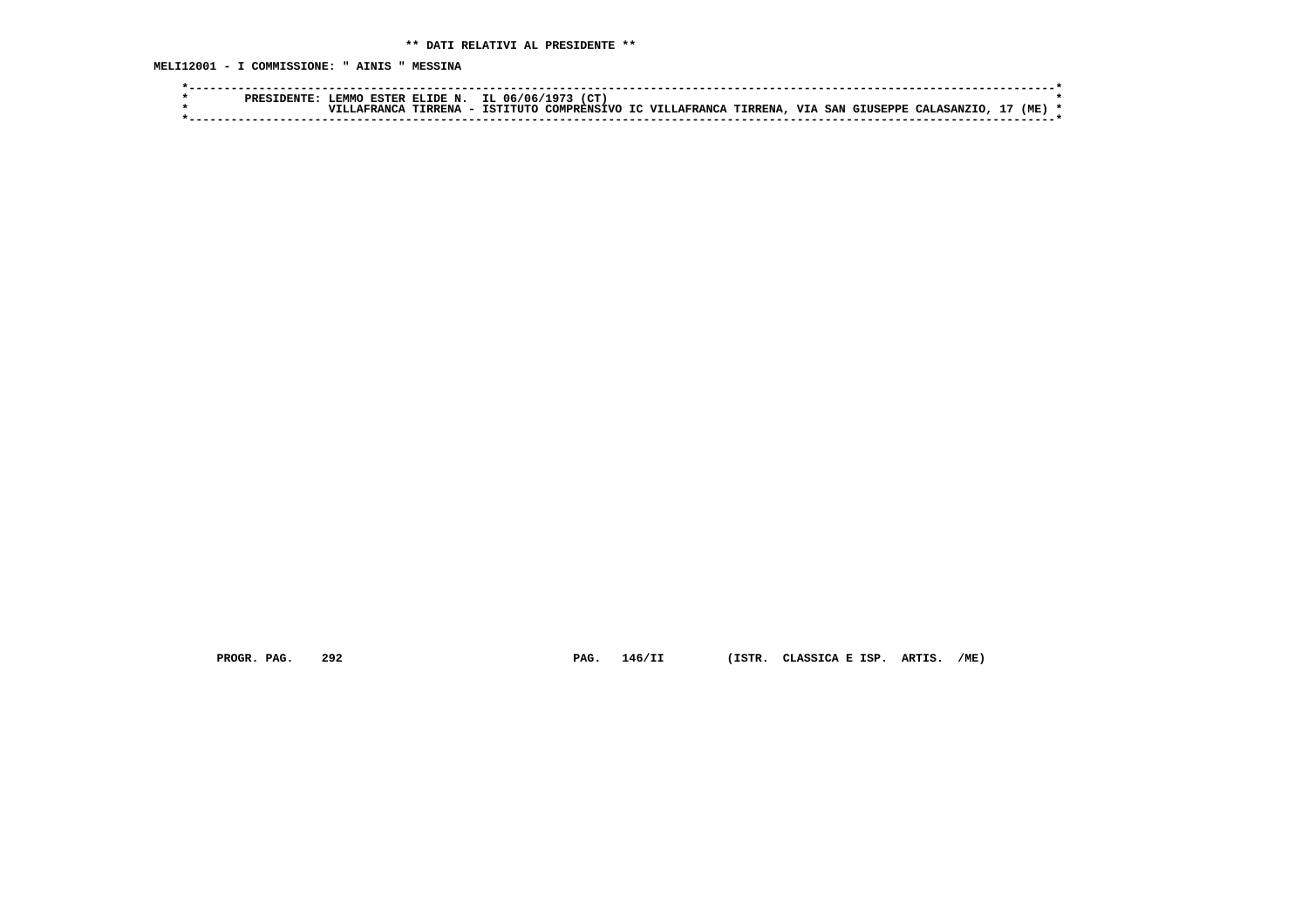**MELI12002 - II COMMISSIONE: LICEO LING. E SCIENZE UMANE "BISAZZA"**

 **\*\* DATI RELATIVI ALLE CLASSI DELLA CONFIGURAZIONE \*\***

|  | * CLASSE * ISTITUTO | * SEZIONE * INDIRIZZO |                                           |  |        |         |            |              | *I.F.P.* CANDIDATI * |                 | *INT.*EST.*MER.* ELABORATO<br>* LIN. 1 LIN. 3 ESTERNO.* | <b>L. STRANIERE</b> | COMM. | $\star$ |
|--|---------------------|-----------------------|-------------------------------------------|--|--------|---------|------------|--------------|----------------------|-----------------|---------------------------------------------------------|---------------------|-------|---------|
|  | * MEPM01301T * AE   |                       | * LI12 - SCIENZE UMANE - OPZ.ECON.SOCIALE |  |        | $\star$ |            |              | * 11 * 1 *           | $\cdot$ $\cdot$ |                                                         |                     |       |         |
|  | * MEPM01301T * BE   |                       | * LI12 - SCIENZE UMANE - OPZ.ECON.SOCIALE |  |        |         | $*$ 18 $*$ |              | $\star$              | *               |                                                         |                     |       |         |
|  |                     |                       |                                           |  | TOTALI |         |            | $* 29 * 1 *$ | *----*----*----*     |                 |                                                         |                     |       |         |

 **PROGR. PAG. 293 PAG. 147/I (ISTR. CLASSICA E ISP. ARTIS. /ME)**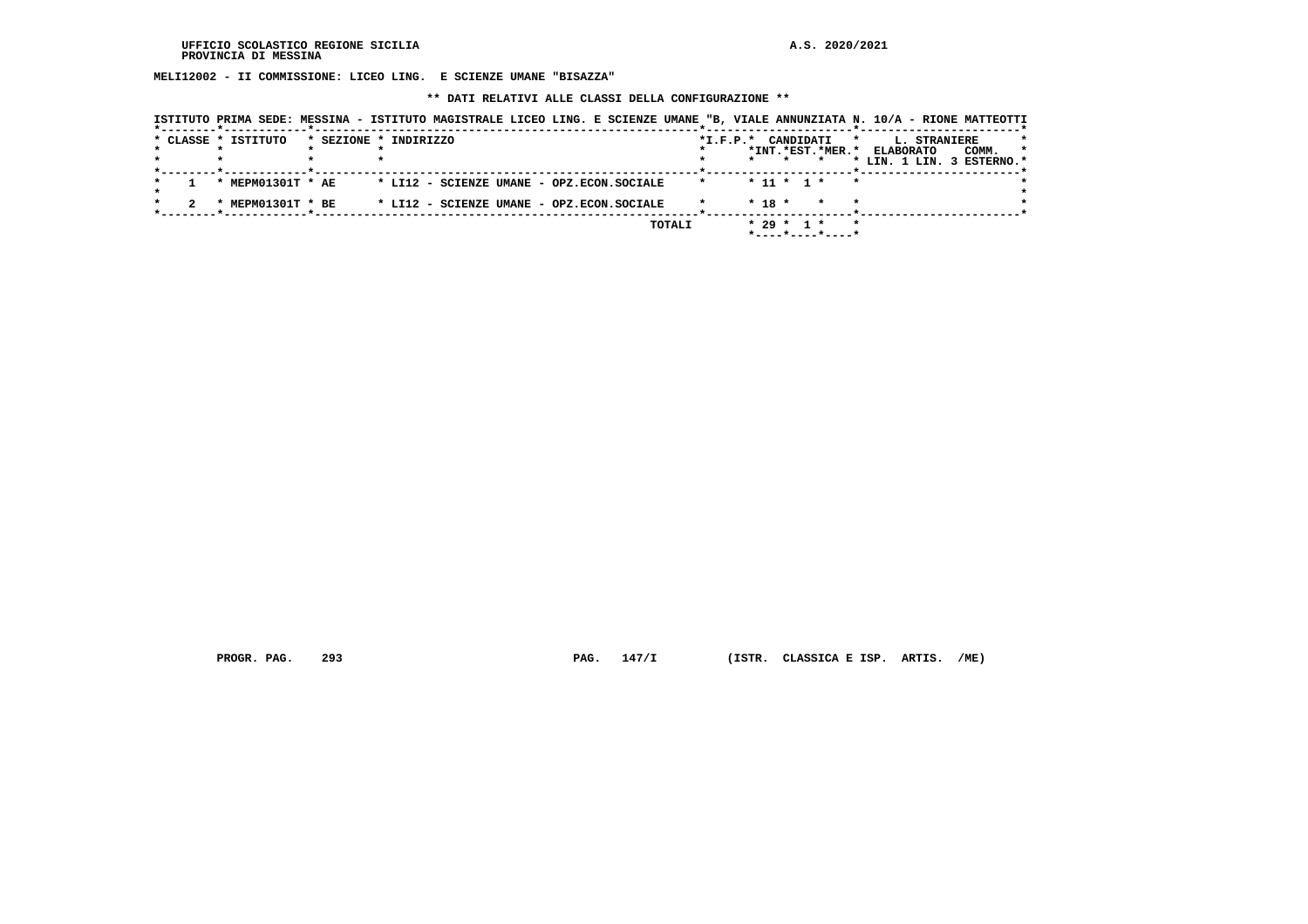**MELI12002 - II COMMISSIONE: LICEO LING. E SCIENZE UMANE "BISAZZA"**

| (ME)<br>TT. 1<br><b>ZENONE</b><br><b>SALVATORE N</b>                                                                    |  |
|-------------------------------------------------------------------------------------------------------------------------|--|
| <b>TECNTCO</b><br>TSTTTITO<br><b>VIA VALLONE</b><br>TORRICELLI<br>INDUSTRIALE ITI S.AGATA M.LLO<br>. MILITELLO<br>POSTA |  |
|                                                                                                                         |  |

 **PROGR. PAG. 294 PAG. 147/II (ISTR. CLASSICA E ISP. ARTIS. /ME)**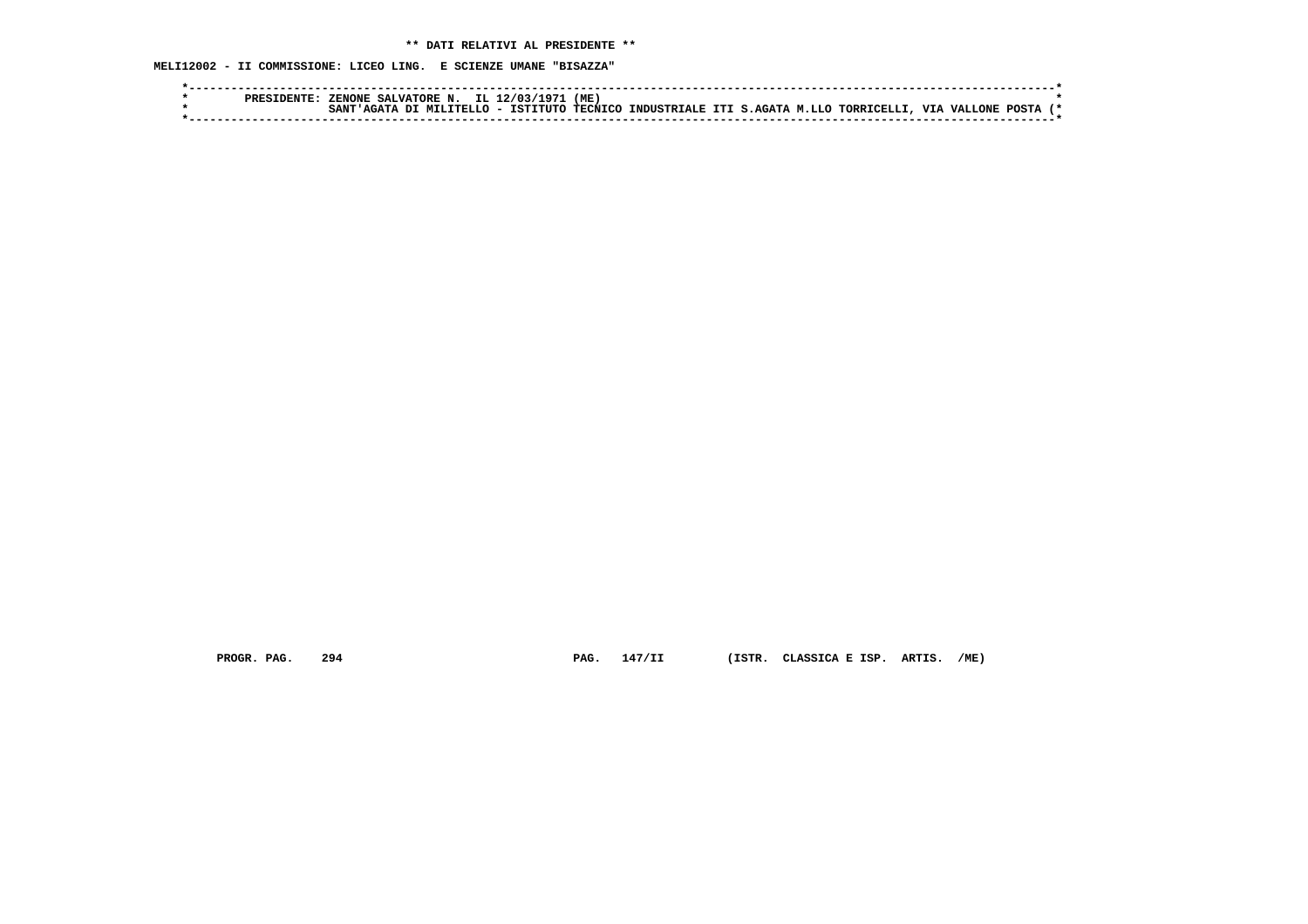**MELI15001 - I COMMISSIONE: LICEO LUCIO PICCOLO**

## **\*\* DATI RELATIVI ALLE CLASSI DELLA CONFIGURAZIONE \*\***

 **ISTITUTO PRIMA SEDE: CAPO D'ORLANDO - LICEO SCIENTIFICO LICEO LUCIO PICCOLO, VIA CONSOLARE ANTICA SNC (ME)**

| * CLASSE * ISTITUTO | * SEZIONE * INDIRIZZO                                                                                                          |         |                  |  |                                                           |  | *I.F.P.* CANDIDATI * L. STRANIERE |       |         |
|---------------------|--------------------------------------------------------------------------------------------------------------------------------|---------|------------------|--|-----------------------------------------------------------|--|-----------------------------------|-------|---------|
|                     |                                                                                                                                |         |                  |  |                                                           |  | *INT.*EST.*MER.* ELABORATO        | COMM. |         |
|                     |                                                                                                                                |         |                  |  | $\star$                                                   |  | * LIN. 1 LIN. 3 ESTERNO.*         |       |         |
|                     |                                                                                                                                | $\star$ | $* 23 * 3 * 1 *$ |  |                                                           |  |                                   |       |         |
|                     |                                                                                                                                |         |                  |  |                                                           |  |                                   |       |         |
|                     |                                                                                                                                |         |                  |  |                                                           |  |                                   |       |         |
|                     | ISTITUTO SECONDA SEDE: CAPO D'ORLANDO - L.R. PAR. ISTITUTO MAGISTRALE "SCIBILIA" LICEO DELLA SCIENZE, VIA CONSOLARE ANTICA 113 |         |                  |  |                                                           |  |                                   |       |         |
| * CLASSE * ISTITUTO | * SEZIONE * INDIRIZZO                                                                                                          |         |                  |  |                                                           |  | *I.F.P.* CANDIDATI * L. STRANIERE |       |         |
|                     |                                                                                                                                |         |                  |  |                                                           |  | *INT.*EST.*MER.* ELABORATO        | COMM. | $\star$ |
|                     |                                                                                                                                |         |                  |  | * * *                                                     |  | * LIN. 1 LIN. 3 ESTERNO.*         |       |         |
| * MEPM12500X * ELIO | * LI11 - SCIENZE UMANE                                                                                                         |         |                  |  | $* 27 * 6 * 1 *$                                          |  |                                   |       |         |
|                     |                                                                                                                                |         |                  |  |                                                           |  |                                   |       |         |
|                     | TOTALI                                                                                                                         |         |                  |  | * 50 * 9 * 2 *<br>$*$ - - - - $*$ - - - - $*$ - - - - $*$ |  |                                   |       |         |

 **PROGR. PAG. 295 PAG. 148/I (ISTR. CLASSICA E ISP. ARTIS. /ME)**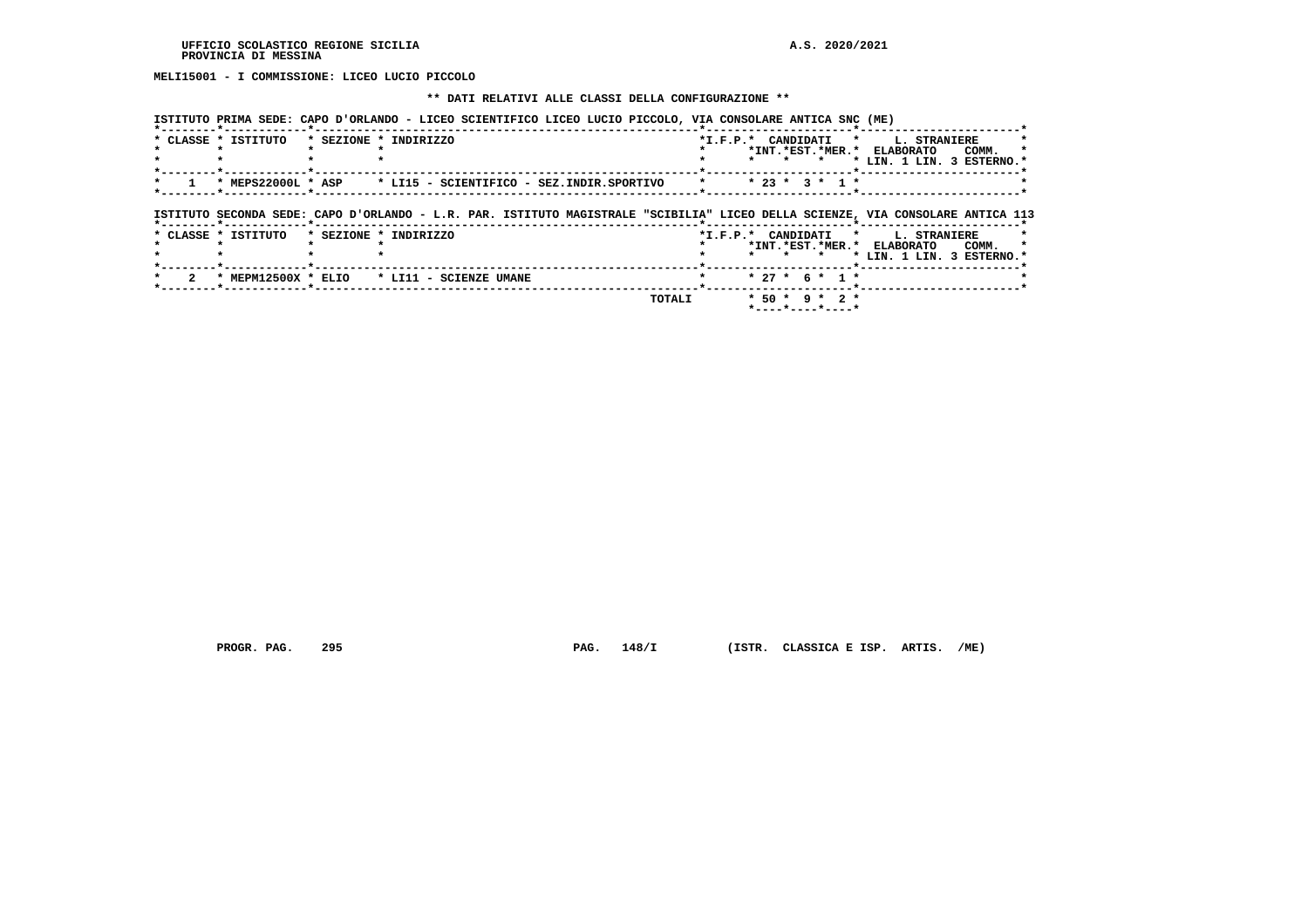**MELI15001 - I COMMISSIONE: LICEO LUCIO PICCOLO**

| IL.<br>(ME<br>' ITVA<br><b>GAETANO N</b><br>วว/กว<br>1956 <sup>-</sup><br>סססם                                                              |  |
|---------------------------------------------------------------------------------------------------------------------------------------------|--|
| <b>VTA</b><br>TRENTO -<br>(ME<br>148<br><b>VERONA</b><br><b>SUPERIORE</b><br>TSTTTITO<br>ΤS<br>TNA<br>UGO<br><b>MESSINA</b><br><b>BASSI</b> |  |
|                                                                                                                                             |  |
|                                                                                                                                             |  |

 **PROGR. PAG. 296 PAG. 148/II (ISTR. CLASSICA E ISP. ARTIS. /ME)**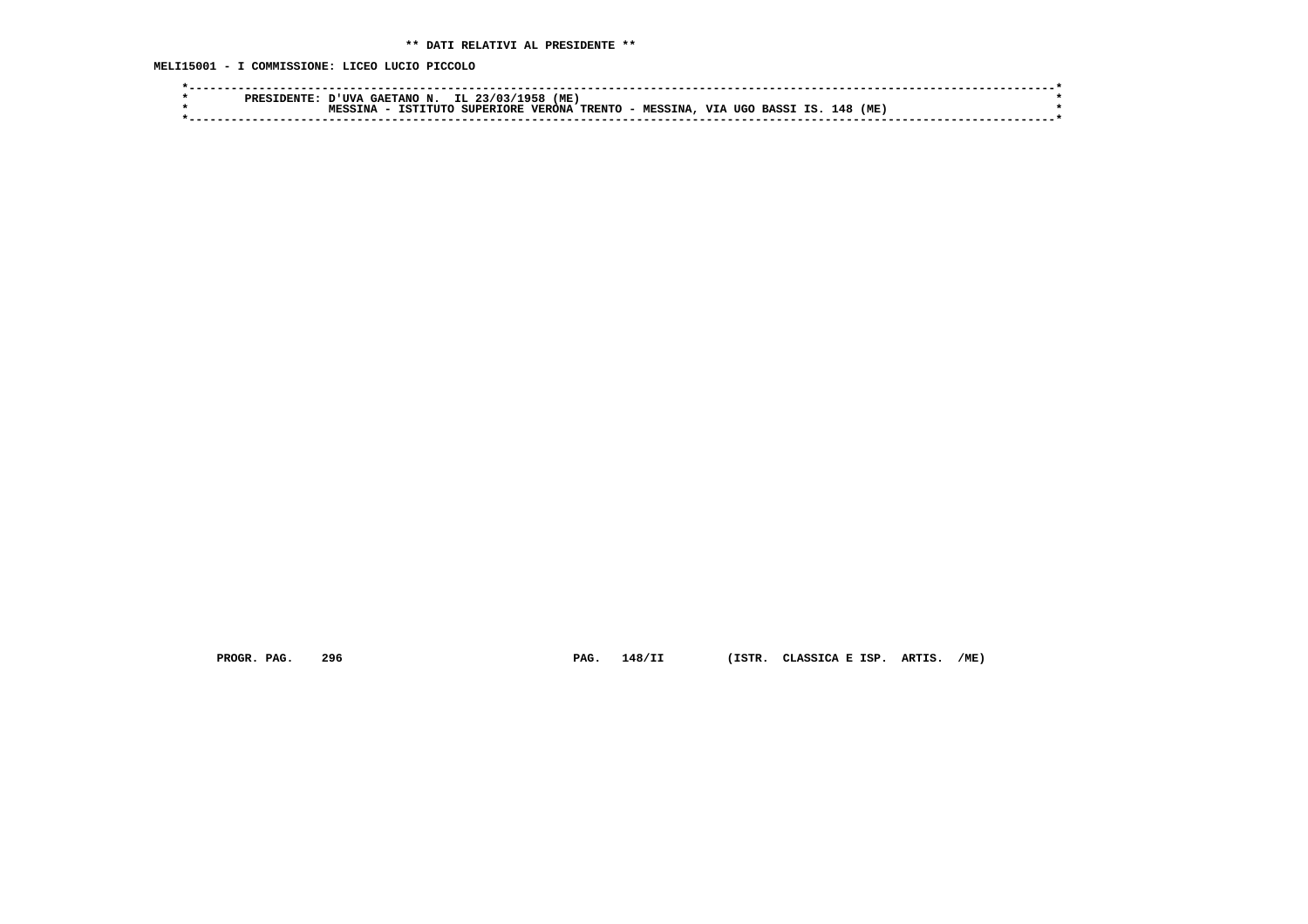**MELIB6001 - I COMMISSIONE: LICEO ARTISTICO " E. BASILE" -MESSINA**

 **\*\* DATI RELATIVI ALLE CLASSI DELLA CONFIGURAZIONE \*\***

|  | * CLASSE * ISTITUTO | * SEZIONE * INDIRIZZO                   | $*$ I.F.P. $*$ |                 | CANDIDATI | $\star$                     | <b>L. STRANIERE</b><br>*INT.*EST.*MER.* ELABORATO<br>COMM. | $\star$ |
|--|---------------------|-----------------------------------------|----------------|-----------------|-----------|-----------------------------|------------------------------------------------------------|---------|
|  |                     |                                         |                | $\star$         |           |                             | * LIN. 1 LIN. 3 ESTERNO.*                                  |         |
|  | * MESD03101R * VCGP | * LIB6 - ARTI FIGUR. GRAFICO-PITTORICO  |                | $* 24 * 1 *$    |           | $\star$                     |                                                            |         |
|  | * MESD03101R * VFG  | * LIA9 - DESIGN ARTE MET.OREFIC.CORALLO |                | $*$ 9 $*$ 2 $*$ |           | $\star$                     |                                                            |         |
|  |                     | TOTALI                                  |                | $* 33 * 3 *$    |           | $\star$<br>*----*----*----* |                                                            |         |

 **PROGR. PAG. 297 PAG. 149/I (ISTR. CLASSICA E ISP. ARTIS. /ME)**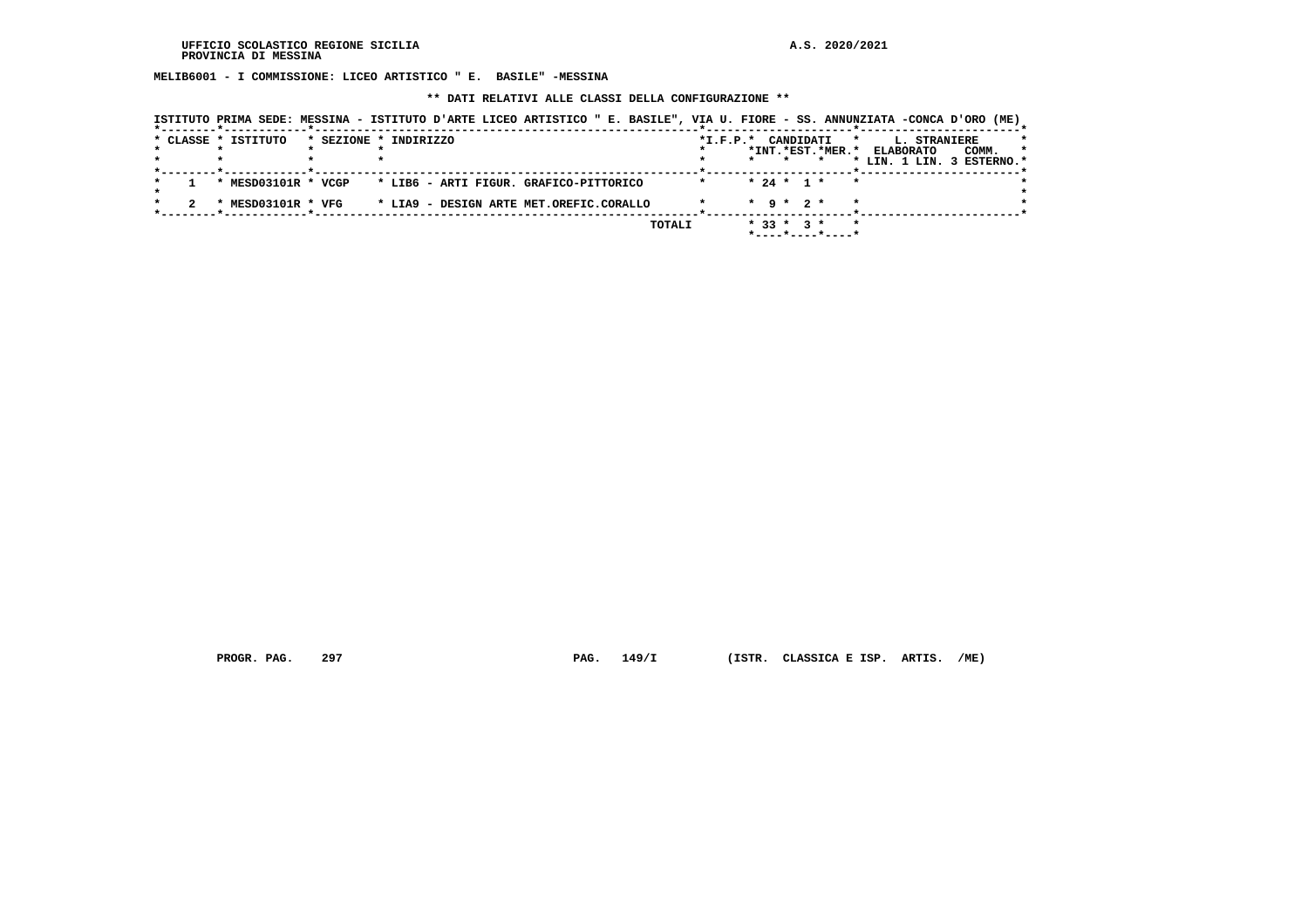**MELIB6001 - I COMMISSIONE: LICEO ARTISTICO " E. BASILE" -MESSINA**

|  | ס סם מ | IRIISSII | LESSANDRO N.     | IL 07/07     | 1 0 7 3 | (ME)           |            |           |       |     |  |
|--|--------|----------|------------------|--------------|---------|----------------|------------|-----------|-------|-----|--|
|  |        |          | T<br><b>TCT1</b> | MAGTSTRALE " | AINIS   | <b>MESSINA</b> | <b>VTA</b> | ANTONELLO | FRER. | (ME |  |
|  |        |          |                  |              |         |                |            |           |       |     |  |
|  |        |          |                  |              |         |                |            |           |       |     |  |

 **PROGR. PAG. 298 PAG. 149/II (ISTR. CLASSICA E ISP. ARTIS. /ME)**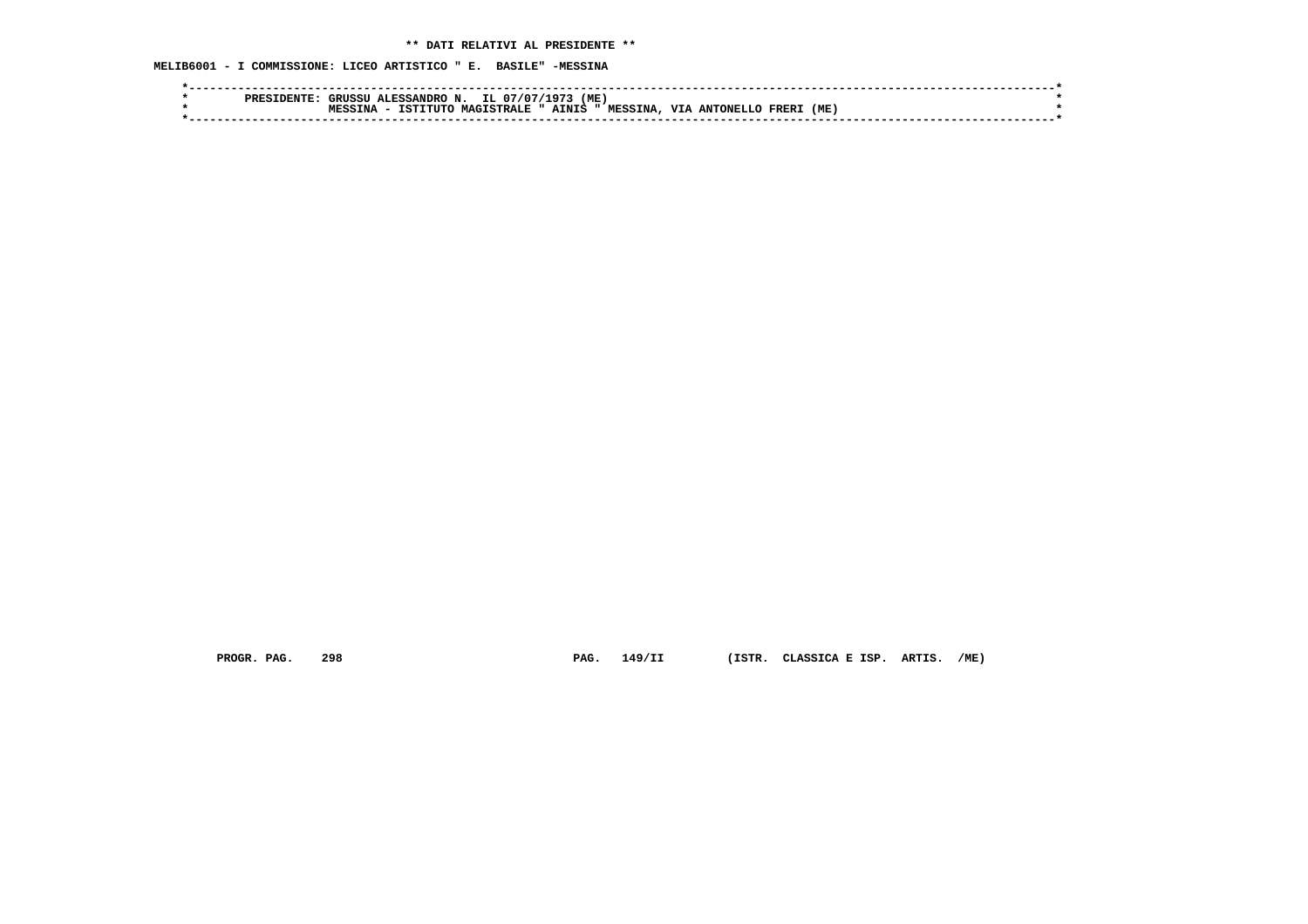**MELIB6002 - II COMMISSIONE: LICEO LUCIO PICCOLO**

## **\*\* DATI RELATIVI ALLE CLASSI DELLA CONFIGURAZIONE \*\***

 **ISTITUTO PRIMA SEDE: CAPO D'ORLANDO - LICEO SCIENTIFICO LICEO LUCIO PICCOLO, VIA CONSOLARE ANTICA SNC (ME)**

| * CLASSE * ISTITUTO |       | * SEZIONE * INDIRIZZO                                                                                                          | *I.F.P.* CANDIDATI |            |  | $\mathbf{r}$ and $\mathbf{r}$ | <b>L. STRANIERE</b> |                           |  |
|---------------------|-------|--------------------------------------------------------------------------------------------------------------------------------|--------------------|------------|--|-------------------------------|---------------------|---------------------------|--|
|                     |       |                                                                                                                                |                    |            |  | *INT. *EST. *MER. * ELABORATO |                     | COMM.                     |  |
|                     |       |                                                                                                                                |                    |            |  |                               |                     | * LIN. 1 LIN. 3 ESTERNO.* |  |
|                     |       |                                                                                                                                |                    |            |  |                               |                     |                           |  |
| * MEPS22000L * BLA  |       | * LIB6 - ARTI FIGUR, GRAFICO-PITTORICO                                                                                         |                    | $*$ 7 $*$  |  |                               |                     |                           |  |
|                     | * ALA | * LIB9 - DESIGN ARTE ARREDAMENTO E LEGNO                                                                                       |                    | $*$ 10 $*$ |  |                               |                     |                           |  |
|                     |       |                                                                                                                                |                    |            |  |                               |                     |                           |  |
|                     |       |                                                                                                                                |                    |            |  |                               |                     |                           |  |
|                     |       |                                                                                                                                |                    |            |  |                               |                     |                           |  |
|                     |       |                                                                                                                                |                    |            |  |                               |                     |                           |  |
|                     |       | ISTITUTO SECONDA SEDE: CAPRI LEONE - L.R. PAR. ISTITUTO TECNICO INDUSTRIALE IST. TECNICO TECNOLOGICO - ELE, VIA BEATO FELICE N |                    |            |  |                               |                     |                           |  |
| * CLASSE * ISTITUTO |       | * SEZIONE * INDIRIZZO                                                                                                          | *I.F.P.* CANDIDATI |            |  | $\mathbf{r}$                  | <b>L. STRANIERE</b> |                           |  |
|                     |       |                                                                                                                                |                    |            |  |                               |                     |                           |  |
|                     |       |                                                                                                                                |                    | $\star$    |  | *INT.*EST.*MER.* ELABORATO    |                     | COMM.                     |  |
|                     |       |                                                                                                                                |                    |            |  |                               |                     | * LIN. 1 LIN. 3 ESTERNO.* |  |

 **\*--------\*------------\*-------------------------------------------------------\*---------------------\*-----------------------\***

 **TOTALI \* 52 \* \* \* \*----\*----\*----\***

 **PROGR. PAG. 299 PAG. 150/I (ISTR. CLASSICA E ISP. ARTIS. /ME)**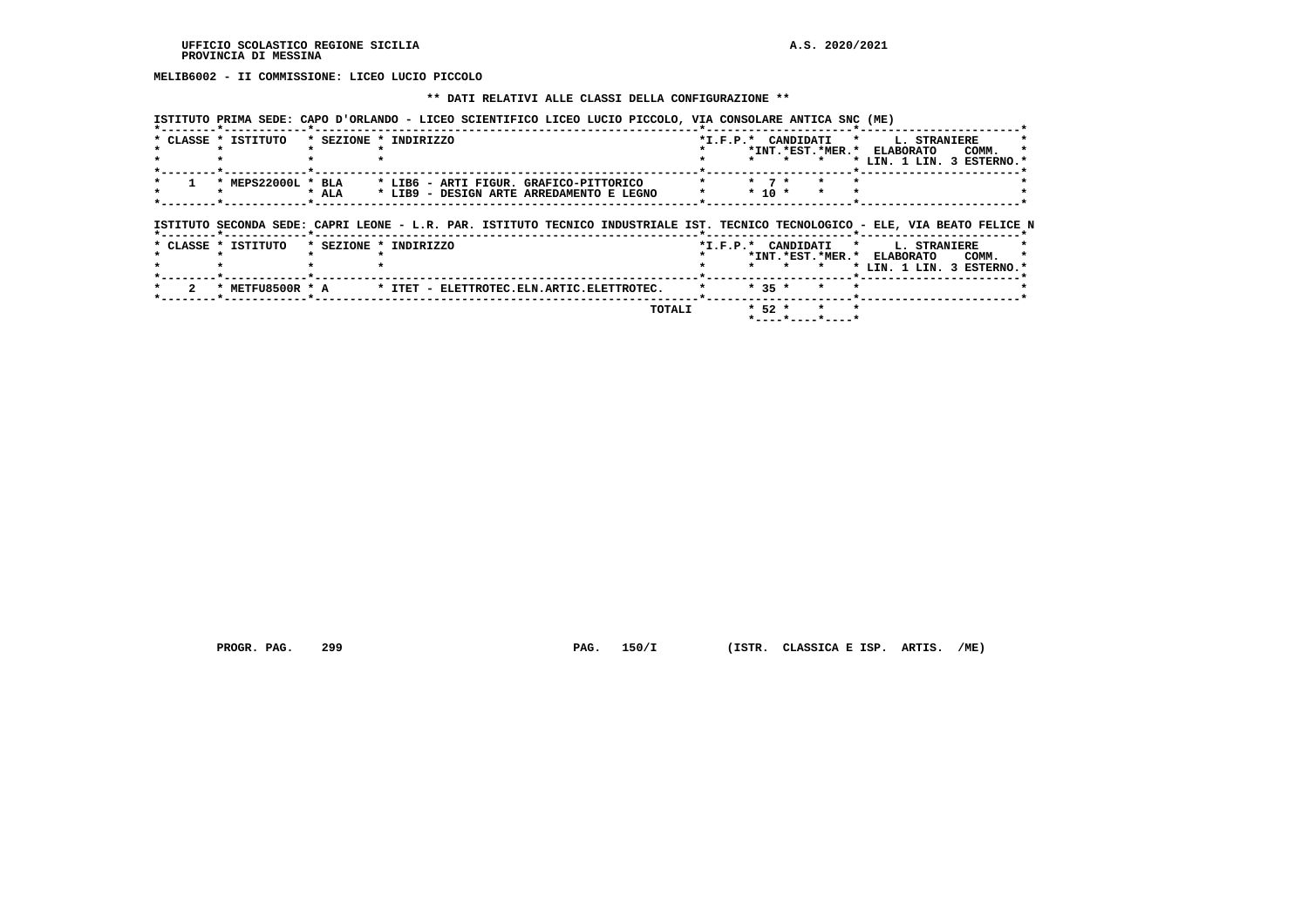**MELIB6002 - II COMMISSIONE: LICEO LUCIO PICCOLO**

| PRES | <b>GIACOMO</b><br><b>ANASTASI</b><br>. אכ | 1958/<br>TT. 1<br>1/01<br>--  | (ME)                                |                            |     |  |
|------|-------------------------------------------|-------------------------------|-------------------------------------|----------------------------|-----|--|
|      | .A 7.7.C<br>/דוזיד<br>TST:                | <b>SUPERTORE</b><br><b>TC</b> | <b>CITTTIISO"</b><br><b>"RENATO</b> | <b>TTT</b><br>xx<br>LUGLIC | (ME |  |
|      |                                           |                               |                                     |                            |     |  |
|      |                                           |                               |                                     |                            |     |  |

 **PROGR. PAG. 300 PAG. 150/II (ISTR. CLASSICA E ISP. ARTIS. /ME)**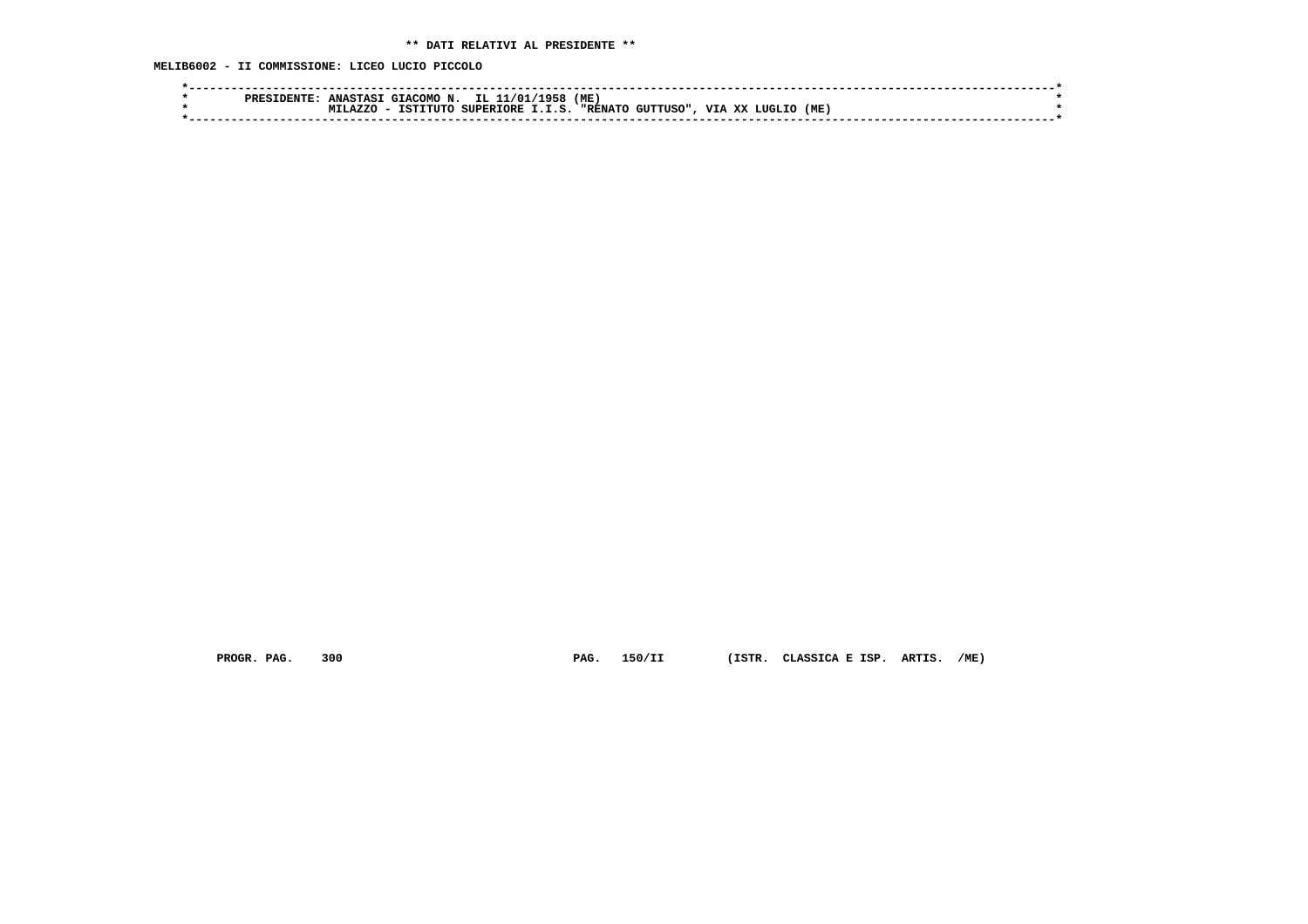**MELIF9001 - I COMMISSIONE: LICEO ARTISTICO " E. BASILE" -MESSINA**

 **\*\* DATI RELATIVI ALLE CLASSI DELLA CONFIGURAZIONE \*\***

|  | * CLASSE * ISTITUTO | * SEZIONE * INDIRIZZO             |  |        | $*$ I.F.P. $*$ |              | CANDIDATI | *INT.*EST.*MER.*                        | $\star$ | L. STRANIERE<br><b>ELABORATO</b> | COMM. | $\star$ |
|--|---------------------|-----------------------------------|--|--------|----------------|--------------|-----------|-----------------------------------------|---------|----------------------------------|-------|---------|
|  |                     |                                   |  |        |                |              |           |                                         |         | * LIN. 1 LIN. 3 ESTERNO.*        |       |         |
|  | * MESD03101R * B    | * LIF9 - DESIGN - ARTE DELLA MODA |  |        |                | $*$ 14 $*$   |           | $\star$                                 |         |                                  |       |         |
|  | * MESD03101R * D    | * LIF9 - DESIGN - ARTE DELLA MODA |  |        |                | $* 11 * 3 *$ |           |                                         |         |                                  |       |         |
|  |                     |                                   |  | TOTALI |                | $* 25 * 3 *$ |           | $*$ - - - - $*$ - - - - $*$ - - - - $*$ | $\star$ |                                  |       |         |

 **PROGR. PAG. 301 PAG. 151/I (ISTR. CLASSICA E ISP. ARTIS. /ME)**